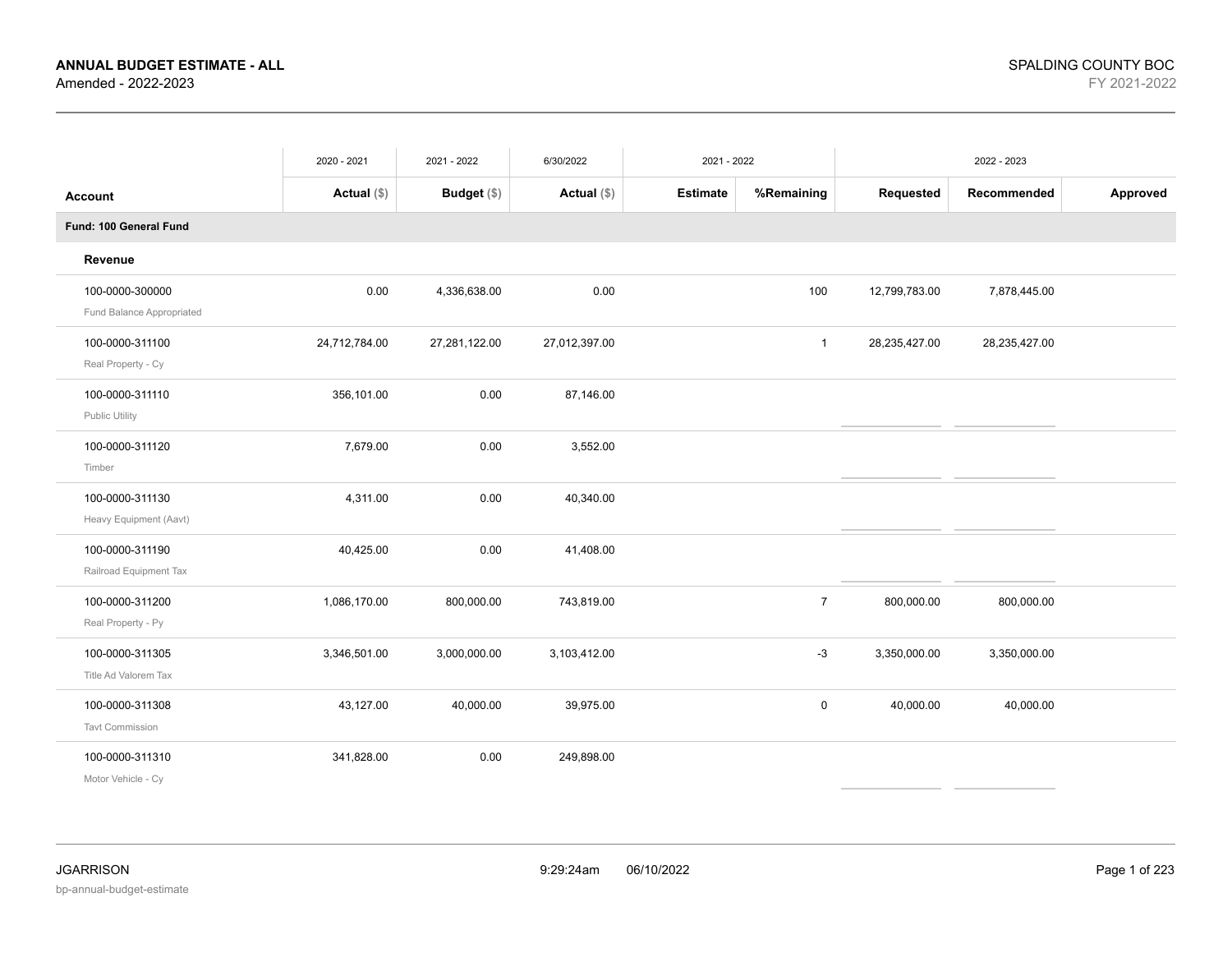|                               | 2020 - 2021   | 2021 - 2022   | 6/30/2022     | 2021 - 2022     |                |              | 2022 - 2023  |          |
|-------------------------------|---------------|---------------|---------------|-----------------|----------------|--------------|--------------|----------|
| Account                       | Actual $(\$)$ | Budget $(\$)$ | Actual $(\$)$ | <b>Estimate</b> | %Remaining     | Requested    | Recommended  | Approved |
| 100-0000-311315               | 44,023.00     | 40,000.00     | 42,742.00     |                 | $-7$           | 45,000.00    | 45,000.00    |          |
| Motor Vehicle Postage         |               |               |               |                 |                |              |              |          |
| 100-0000-311320               | 53,478.00     | 40,000.00     | 58,383.00     |                 | $-46$          | 40,000.00    | 40,000.00    |          |
| Mobile Home - Cy              |               |               |               |                 |                |              |              |          |
| 100-0000-311322               | 2,475.00      | 2,000.00      | 1,827.00      |                 | 9              | 2,000.00     | 2,000.00     |          |
| Golf Carts                    |               |               |               |                 |                |              |              |          |
| 100-0000-311390               | 138,726.00    | 130,000.00    | 133,634.00    |                 | $-3$           | 140,000.00   | 140,000.00   |          |
| Tag & Title Personal Prop     |               |               |               |                 |                |              |              |          |
| 100-0000-311400               | 7,407.00      | 4,000.00      | 5,874.00      |                 | $-47$          | 2,000.00     | 2,000.00     |          |
| Mobile Home - Py              |               |               |               |                 |                |              |              |          |
| 100-0000-311500               | 90,283.00     | 0.00          | 60,123.00     |                 |                |              |              |          |
| Real Property - Nod           |               |               |               |                 |                |              |              |          |
| 100-0000-311520               | 339.00        | 0.00          | 0.00          |                 |                |              |              |          |
| Mobile Home - Nod             |               |               |               |                 |                |              |              |          |
| 100-0000-311600               | 637,819.00    | 650,000.00    | 707,025.00    |                 | -9             | 800,000.00   | 800,000.00   |          |
| Re Transfer Tax (Intang)      |               |               |               |                 |                |              |              |          |
| 100-0000-311750               | 370,472.00    | 375,000.00    | 383,018.00    |                 | $-2$           | 375,000.00   | 375,000.00   |          |
| Cable Tv Franchise Tax        |               |               |               |                 |                |              |              |          |
| 100-0000-313100               | 7,235,326.00  | 7,000,000.00  | 6,880,045.00  |                 | $\overline{2}$ | 7,500,000.00 | 7,500,000.00 |          |
| Local Option Sales Tax        |               |               |               |                 |                |              |              |          |
| 100-0000-313110               | 147,660.00    | 0.00          | 140,409.00    |                 |                |              |              |          |
| 2% Local Option Sales Tax     |               |               |               |                 |                |              |              |          |
| 100-0000-314100               | 0.00          | 0.00          | 0.00          |                 |                |              |              |          |
| 5% Hotel/Motel Tax Restricted |               |               |               |                 |                |              |              |          |
|                               |               |               |               |                 |                |              |              |          |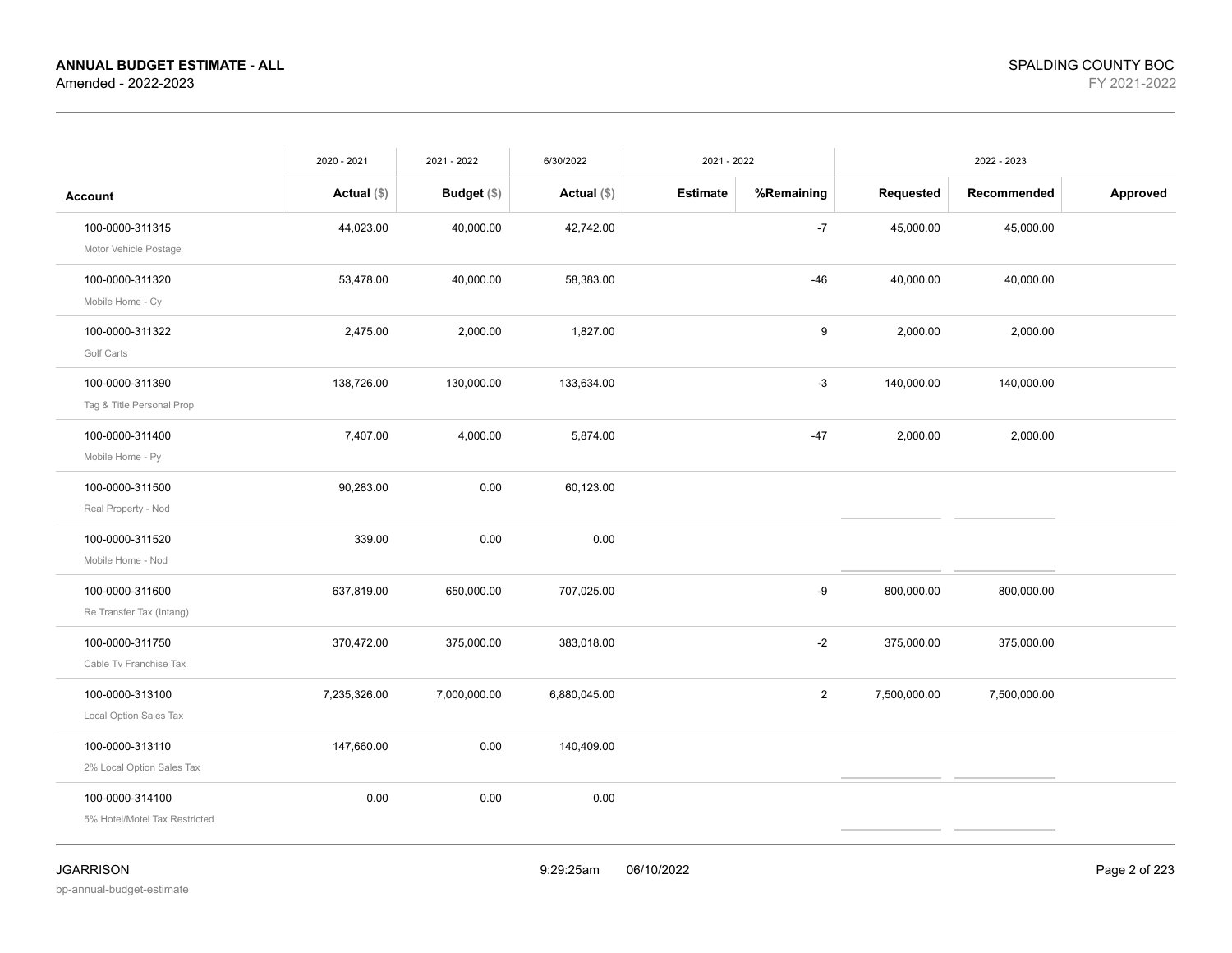|                                                    | 2020 - 2021   | 2021 - 2022   | 6/30/2022     | 2021 - 2022     |                |            | 2022 - 2023 |          |
|----------------------------------------------------|---------------|---------------|---------------|-----------------|----------------|------------|-------------|----------|
| <b>Account</b>                                     | Actual $(\$)$ | Budget $(\$)$ | Actual $(\$)$ | <b>Estimate</b> | %Remaining     | Requested  | Recommended | Approved |
| 100-0000-314125<br>3% Hotel Motel Tax Unrestricted | 0.00          | 0.00          | 0.00          |                 |                |            |             |          |
| 100-0000-314210<br>Alcoholic Beverage Liquor       | 48,875.00     | 35,000.00     | 71,900.00     |                 | $-105$         | 60,000.00  | 60,000.00   |          |
| 100-0000-314220<br>Alcoholic Beverage Beer         | 294,036.00    | 300,000.00    | 266,592.00    |                 | 11             | 300,000.00 | 300,000.00  |          |
| 100-0000-314230<br>Alcoholic Beverage Wine         | 23,472.00     | 20,000.00     | 27,616.00     |                 | $-38$          | 25,000.00  | 25,000.00   |          |
| 100-0000-314300<br>Local Option Mixed Drink        | 4,945.00      | 5,000.00      | 7,330.00      |                 | $-47$          | 7,500.00   | 7,500.00    |          |
| 100-0000-316100<br><b>Business Occupation Tax</b>  | 103,988.00    | 100,000.00    | 98,522.00     |                 | $\mathbf{1}$   | 120,000.00 | 120,000.00  |          |
| 100-0000-316305<br>Fin Inst - Security Bank        | 0.00          | 0.00          | 0.00          |                 |                |            |             |          |
| 100-0000-316310<br>Fin Inst - Wells Fargo          | 0.00          | 0.00          | 0.00          |                 |                |            |             |          |
| 100-0000-316320<br>Fin Inst - Bankamerica          | 0.00          | 0.00          | 0.00          |                 |                |            |             |          |
| 100-0000-316330<br>Fin Inst - 1St National         | 18,250.00     | 18,000.00     | 17,198.00     |                 | $\overline{4}$ | 18,000.00  | 18,000.00   |          |
| 100-0000-316340<br>Fin Inst - Regions Bank         | 5,080.00      | 6,000.00      | 4,544.00      |                 | 24             | 5,000.00   | 5,000.00    |          |
| 100-0000-316350<br>Fin Inst - United Bank          | 32,105.00     | 33,000.00     | 28,277.00     |                 | 14             | 30,000.00  | 30,000.00   |          |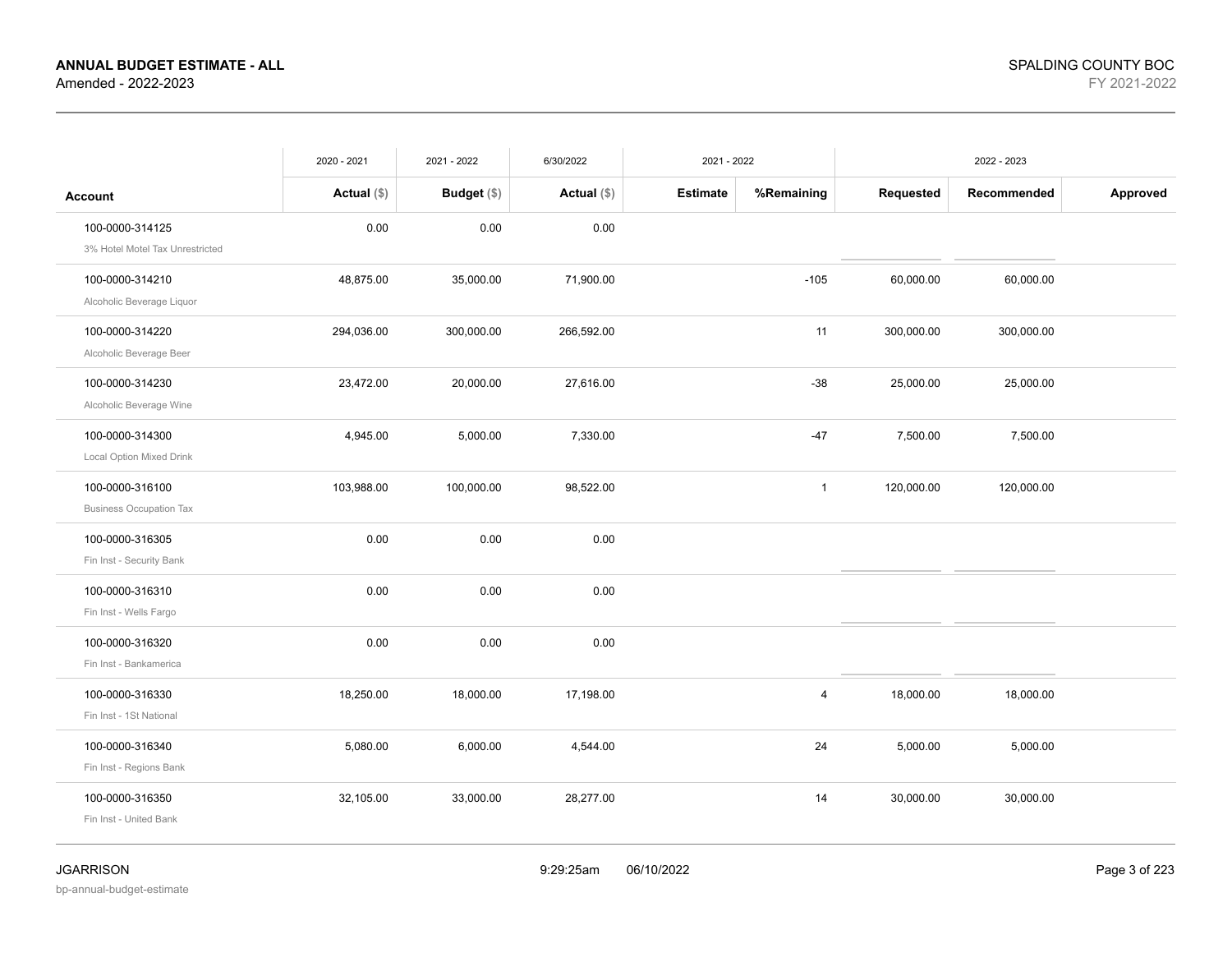|                                                    | 2020 - 2021   | 2021 - 2022        | 6/30/2022     | 2021 - 2022     |                  |            | 2022 - 2023 |          |
|----------------------------------------------------|---------------|--------------------|---------------|-----------------|------------------|------------|-------------|----------|
| <b>Account</b>                                     | Actual $(\$)$ | <b>Budget</b> (\$) | Actual $(\$)$ | <b>Estimate</b> | %Remaining       | Requested  | Recommended | Approved |
| 100-0000-316360<br>Fin Inst - Bb&T                 | 1,516.00      | 2,000.00           | 1,862.00      |                 | $\boldsymbol{7}$ | 2,000.00   | 2,000.00    |          |
| 100-0000-316370<br>Fin Inst - Ga Banking Co        | 29,543.00     | 30,000.00          | 16,855.00     |                 | 44               | 30,000.00  | 30,000.00   |          |
| 100-0000-318010<br><b>Excess Tax Sale Proceeds</b> | 0.00          | 0.00               | 0.00          |                 |                  |            |             |          |
| 100-0000-318020<br>Tax Sale Advertising            | 6,932.00      | 10,000.00          | 1,953.00      |                 | 80               | 2,500.00   | 2,500.00    |          |
| 100-0000-319110<br>Interest - Real Property        | 143,460.00    | 150,000.00         | 95,280.00     |                 | 36               | 120,000.00 | 120,000.00  |          |
| 100-0000-319115<br>Penalty - Real Property         | 232,411.00    | 250,000.00         | 258,928.00    |                 | $-4$             | 230,000.00 | 230,000.00  |          |
| 100-0000-319120<br>Interest - Personal Prop        | 459.00        | 0.00               | 420.00        |                 |                  |            |             |          |
| 100-0000-319125<br>Penalty - Personal Prop         | 33,691.00     | 30,000.00          | 44,737.00     |                 | $-49$            | 40,000.00  | 40,000.00   |          |
| 100-0000-319200<br>P&I Alcoholic Beverages         | 0.00          | 0.00               | 0.00          |                 |                  |            |             |          |
| 100-0000-319500<br>Fi Fa                           | 20,362.00     | 24,000.00          | 12,041.00     |                 | 50               | 15,000.00  | 15,000.00   |          |
| 100-0000-319950<br>Title Search - Tax Comm         | 0.00          | 0.00               | 0.00          |                 |                  |            |             |          |
| 100-0000-321110<br>Alch Bev Lic - Beer             | 16,050.00     | 17,000.00          | 15,550.00     |                 | 9                | 17,000.00  | 17,000.00   |          |
|                                                    |               |                    |               |                 |                  |            |             |          |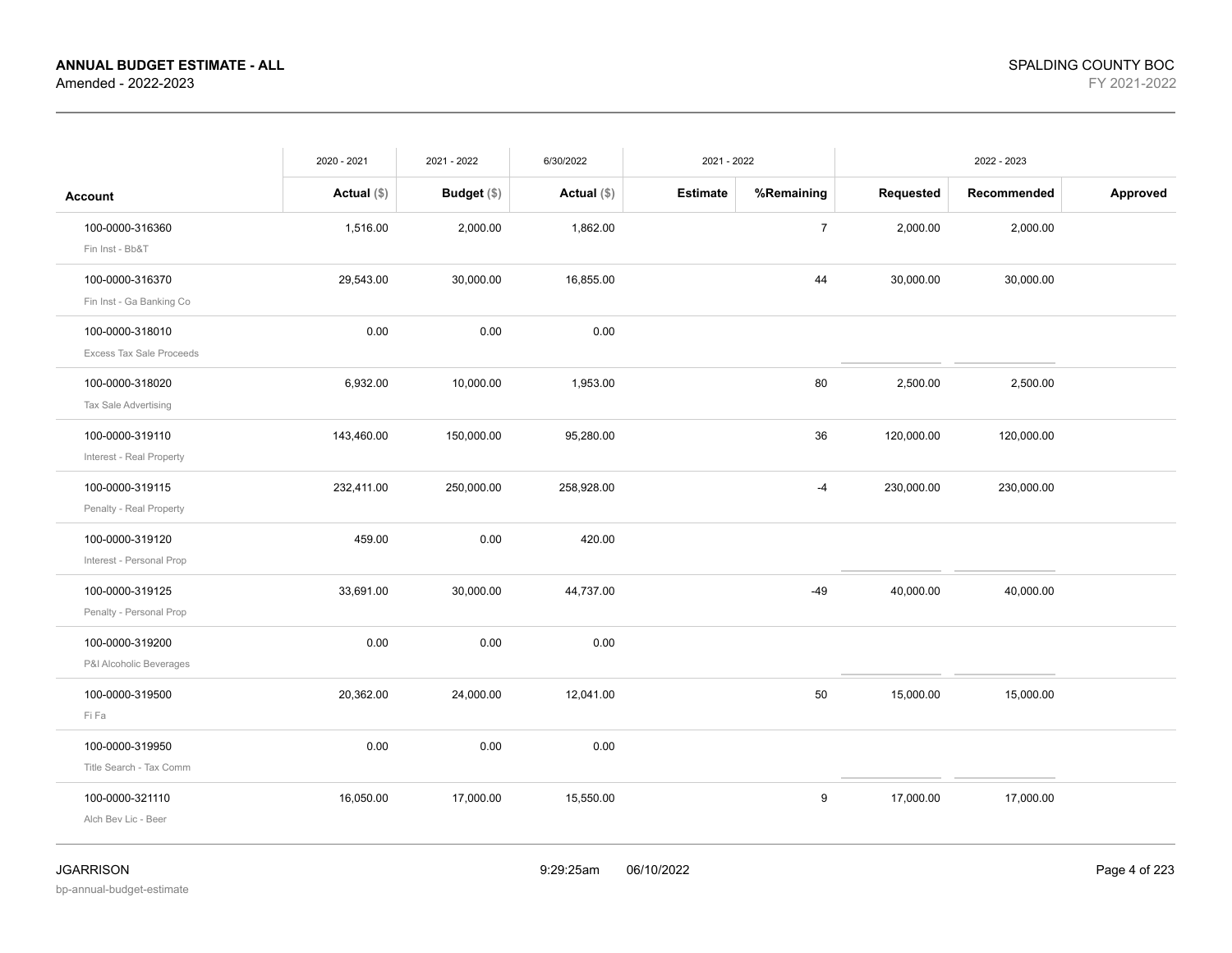|                                                                 | 2020 - 2021   | 2021 - 2022        | 6/30/2022     | 2021 - 2022     |            |            | 2022 - 2023 |          |
|-----------------------------------------------------------------|---------------|--------------------|---------------|-----------------|------------|------------|-------------|----------|
| Account                                                         | Actual $(\$)$ | <b>Budget</b> (\$) | Actual $(\$)$ | <b>Estimate</b> | %Remaining | Requested  | Recommended | Approved |
| 100-0000-321120                                                 | 14,550.00     | 15,300.00          | 14,550.00     |                 | 5          | 15,300.00  | 15,300.00   |          |
| Alch Bev Lic - Wine<br>100-0000-321130<br>Alch Bev Lic - Liquor | 25,000.00     | 25,000.00          | 31,350.00     |                 | $-25$      | 31,000.00  | 31,000.00   |          |
| 100-0000-322100<br><b>Building Permits</b>                      | 841,564.00    | 700,000.00         | 472,659.00    |                 | 32         | 500,000.00 | 500,000.00  |          |
| 100-0000-322120<br>Inspection Fees                              | 300.00        | 0.00               | 425.00        |                 |            |            |             |          |
| 100-0000-322122<br>Sewer Inspection Fees                        | 1,525.00      | 2,000.00           | 2,575.00      |                 | $-29$      | 2,000.00   | 2,000.00    |          |
| 100-0000-322150<br><b>Land Disturbance Fees</b>                 | 10,244.00     | 7,500.00           | 31,882.00     |                 | $-325$     | 15,000.00  | 15,000.00   |          |
| 100-0000-322210<br>Zoning & Subdivision Fees                    | 12,126.00     | 20,000.00          | 8,525.00      |                 | 57         | 10,000.00  | 10,000.00   |          |
| 100-0000-322400<br>Marriage Licenses                            | 7,660.00      | 9,000.00           | 11,519.00     |                 | $-28$      | 10,000.00  | 10,000.00   |          |
| 100-0000-322910<br>Pistol Permits                               | 50,578.00     | 55,000.00          | 33,154.00     |                 | 40         | 40,000.00  | 40,000.00   |          |
| 100-0000-323100<br><b>Business License Penalty</b>              | 11,992.00     | 7,500.00           | 11,354.00     |                 | $-51$      | 7,500.00   | 7,500.00    |          |
| 100-0000-331100<br>Fema Tornado Disaster                        | 0.00          | 0.00               | 0.00          |                 |            |            |             |          |
| 100-0000-331101<br>Fema Hurricane Disaster                      | 0.00          | 0.00               | 0.00          |                 |            |            |             |          |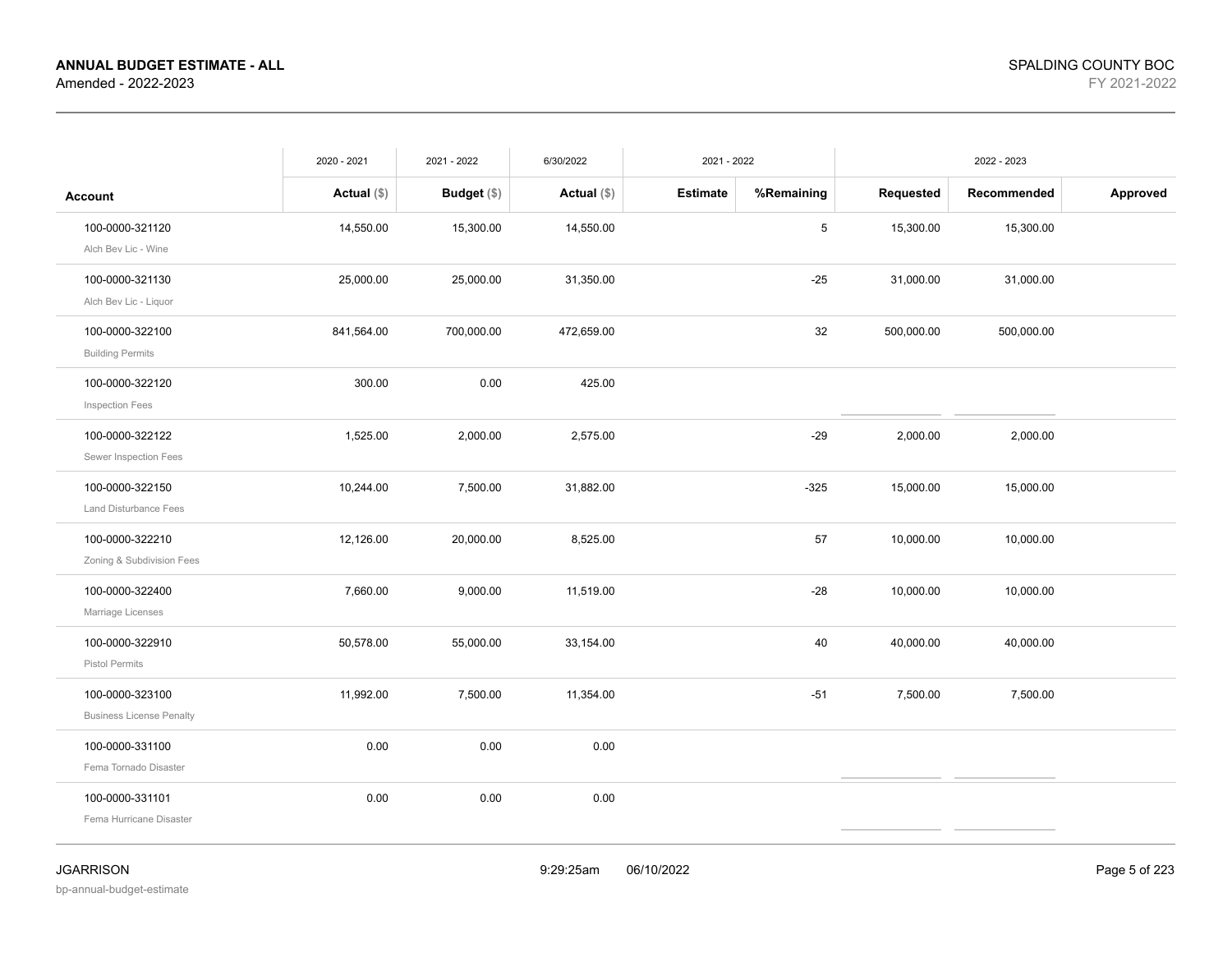|                                                 | 2020 - 2021   | 2021 - 2022 | 6/30/2022     | 2021 - 2022     |            |           | 2022 - 2023 |          |
|-------------------------------------------------|---------------|-------------|---------------|-----------------|------------|-----------|-------------|----------|
| <b>Account</b>                                  | Actual $(\$)$ | Budget (\$) | Actual $(\$)$ | <b>Estimate</b> | %Remaining | Requested | Recommended | Approved |
| 100-0000-331102<br>Fema Ice Storm               | 0.00          | 0.00        | 0.00          |                 |            |           |             |          |
| 100-0000-331111<br>Accg Employee Safety Grant   | 0.00          | 0.00        | 0.00          |                 |            |           |             |          |
| 100-0000-331112<br>Accg Health & Wellness       | 7,000.00      | 0.00        | 0.00          |                 |            |           |             |          |
| 100-0000-331115<br>Petfinder.Com Foundation     | 0.00          | 0.00        | 0.00          |                 |            |           |             |          |
| 100-0000-331160<br>Dnr Quarry'S Edge Grant      | 48,844.00     | 0.00        | 13,361.00     |                 |            |           |             |          |
| 100-0000-331165<br>Delinquency Prevention Grant | 0.00          | 0.00        | 30,000.00     |                 |            |           |             |          |
| 100-0000-331400<br>Cares Act Grant              | 683,420.00    | 0.00        | 0.00          |                 |            |           |             |          |
| 100-0000-334103<br><b>Elections Cares Grant</b> | 4,038.00      | 0.00        | 0.00          |                 |            |           |             |          |
| 100-0000-334105<br>Gohs Grant                   | 0.00          | 0.00        | 0.00          |                 |            |           |             |          |
| 100-0000-334107<br>Elections Hava Grant         | 9,203.00      | 0.00        | 0.00          |                 |            |           |             |          |
| 100-0000-334110<br>Juvenile Services Grant      | 0.00          | 0.00        | 0.00          |                 |            |           |             |          |
| 100-0000-334113<br>Gefa Grant                   | 0.00          | 0.00        | 0.00          |                 |            |           |             |          |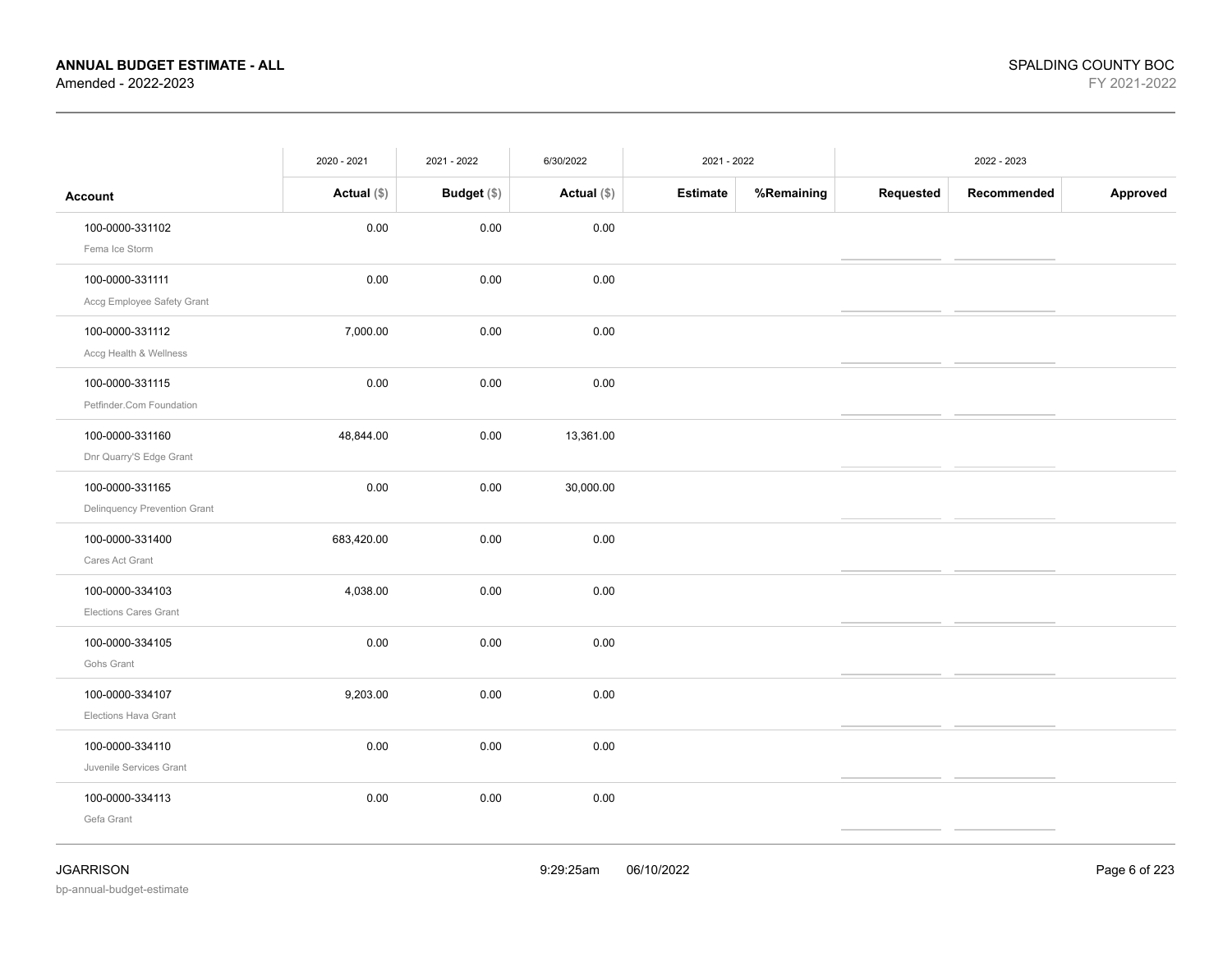|                                                    | 2020 - 2021   | 2021 - 2022 | 6/30/2022     | 2021 - 2022 |                |            | 2022 - 2023 |          |
|----------------------------------------------------|---------------|-------------|---------------|-------------|----------------|------------|-------------|----------|
| <b>Account</b>                                     | Actual $(\$)$ | Budget (\$) | Actual $(\$)$ | Estimate    | %Remaining     | Requested  | Recommended | Approved |
| 100-0000-334115<br>Indigent Reimbursement          | $0.00\,$      | 0.00        | 0.00          |             |                |            |             |          |
| 100-0000-334125<br>Judicial Council Grant          | 0.00          | 0.00        | 0.00          |             |                |            |             |          |
| 100-0000-334130<br>Accountability Court Grant      | 125,453.00    | 125,000.00  | 72,794.00     |             | 42             | 125,000.00 | 125,000.00  |          |
| 100-0000-334135<br>Voca Grant                      | 33,654.00     | 36,000.00   | 33,446.00     |             | $\overline{7}$ | 36,000.00  | 36,000.00   |          |
| 100-0000-334136<br>2018 Jag Grant                  | 0.00          | 0.00        | 0.00          |             |                |            |             |          |
| 100-0000-334137<br>Jag Grant                       | 7,891.00      | 0.00        | 0.00          |             |                |            |             |          |
| 100-0000-334138<br>2020 Cesf Grant                 | 0.00          | 0.00        | 0.00          |             |                |            |             |          |
| 100-0000-334139<br>Local Assistance Grant          | 0.00          | 0.00        | 0.00          |             |                |            |             |          |
| 100-0000-334140<br>Performance Partnership Award   | 19,220.00     | 0.00        | 19,220.00     |             |                |            |             |          |
| 100-0000-334142<br>Gema Allocation                 | 0.00          | 0.00        | 0.00          |             |                |            |             |          |
| 100-0000-334143<br>Hazard Mitigation Grant - Plans | 0.00          | 0.00        | 0.00          |             |                |            |             |          |
| 100-0000-334145<br>Cert Grant                      | 0.00          | 0.00        | 0.00          |             |                |            |             |          |
|                                                    |               |             |               |             |                |            |             |          |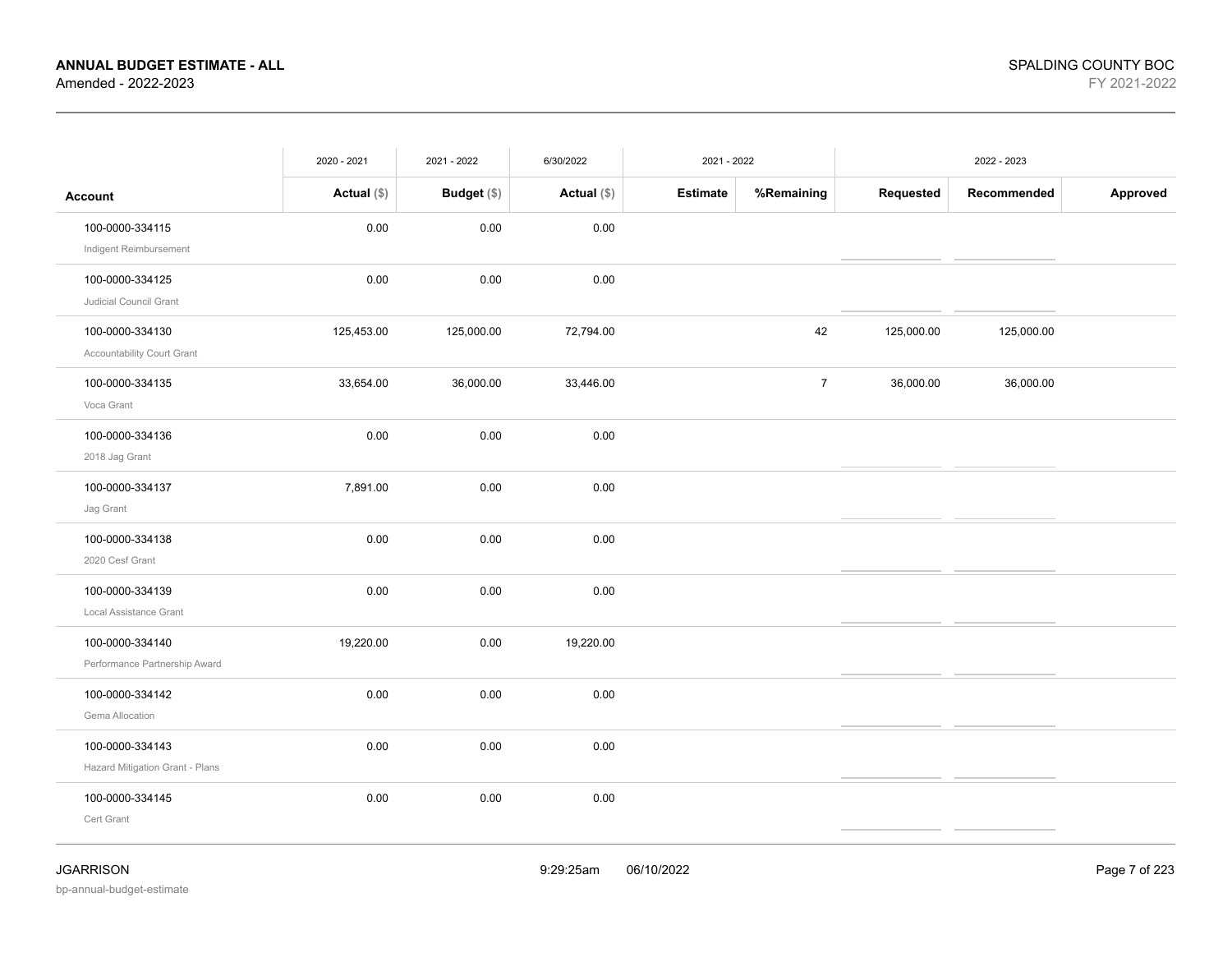|                                                     | 2020 - 2021   | 2021 - 2022 | 6/30/2022     | 2021 - 2022     |            |            | 2022 - 2023  |          |
|-----------------------------------------------------|---------------|-------------|---------------|-----------------|------------|------------|--------------|----------|
| Account                                             | Actual $(\$)$ | Budget (\$) | Actual $(\$)$ | <b>Estimate</b> | %Remaining | Requested  | Recommended  | Approved |
| 100-0000-334146<br>Hazard Mitigation Grant - Sirens | 0.00          | 0.00        | 0.00          |                 |            |            |              |          |
| 100-0000-334148<br>Dist 4 Health Services           | 0.00          | 0.00        | 0.00          |                 |            |            |              |          |
| 100-0000-334150<br>2018 Splost Jet Fuel Tax Grant   | 0.00          | 0.00        | 0.00          |                 |            |            |              |          |
| 100-0000-334155<br><b>Homeland Security Grant</b>   | 0.00          | 0.00        | 0.00          |                 |            |            |              |          |
| 100-0000-334157<br>Fema Covid Grant                 | 0.00          | 0.00        | 38,481.00     |                 |            |            |              |          |
| 100-0000-334160<br>State Fiscal Recovery Grant      | 0.00          | 0.00        | 277,737.00    |                 |            |            |              |          |
| 100-0000-334175<br>Dept Of Agriculture Grant        | 3,000.00      | 0.00        | $-1,085.00$   |                 |            |            |              |          |
| 100-0000-334303<br><b>Gtib Grant</b>                | $-213,215.00$ | 0.00        | 0.00          |                 |            |            |              |          |
| 100-0000-334305<br>Arc Reimbursement                | 100,299.00    | 0.00        | 229,309.00    |                 |            |            |              |          |
| 100-0000-334310<br>Dot Reimbursement                | 829,546.00    | 800,000.00  | 900,329.00    |                 | $-13$      | 800,000.00 | 1,000,000.00 |          |
| 100-0000-334315<br>Cdbg Eip Grant Proceeds          | 0.00          | 0.00        | 0.00          |                 |            |            |              |          |
| 100-0000-336002<br>Nrpa Grant                       | 0.00          | 0.00        | 0.00          |                 |            |            |              |          |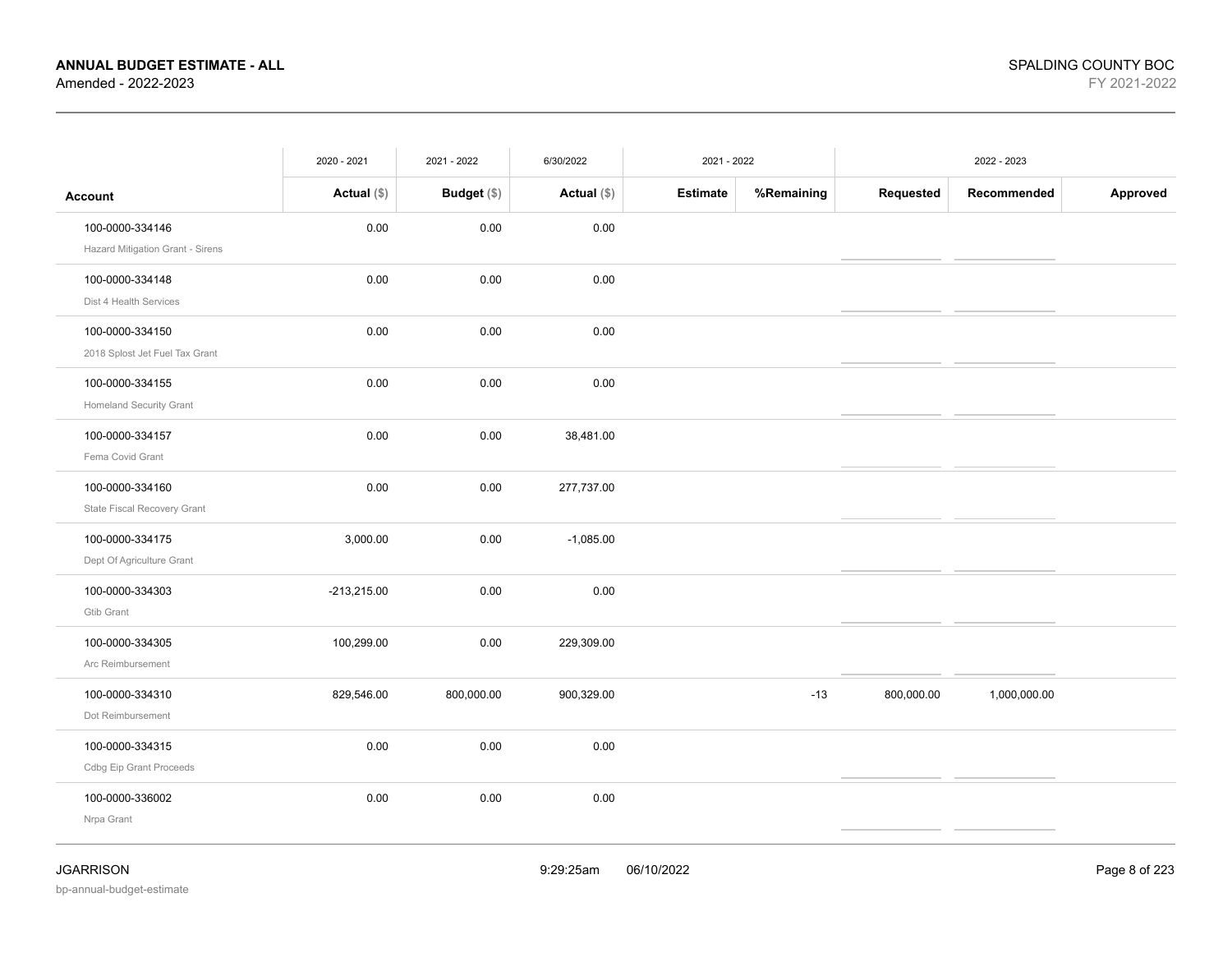|                                   | 2020 - 2021   | 2021 - 2022 | 6/30/2022     | 2021 - 2022     |            |           | 2022 - 2023 |          |
|-----------------------------------|---------------|-------------|---------------|-----------------|------------|-----------|-------------|----------|
| <b>Account</b>                    | Actual $(\$)$ | Budget (\$) | Actual $(\$)$ | <b>Estimate</b> | %Remaining | Requested | Recommended | Approved |
| 100-0000-336004                   | 1,750.00      | 0.00        | 0.00          |                 |            |           |             |          |
| Grpa Grant                        |               |             |               |                 |            |           |             |          |
| 100-0000-336007                   | 96,793.00     | 0.00        | 0.00          |                 |            |           |             |          |
| Elections Ctcl Grant              |               |             |               |                 |            |           |             |          |
| 100-0000-336010                   | 0.00          | 0.00        | 0.00          |                 |            |           |             |          |
| <b>Hospital Authority Grant</b>   |               |             |               |                 |            |           |             |          |
| 100-0000-336013                   | 0.00          | 0.00        | 0.00          |                 |            |           |             |          |
| Firehouse Subs Public Safety Gran |               |             |               |                 |            |           |             |          |
| 100-0000-336014                   | 0.00          | 0.00        | 0.00          |                 |            |           |             |          |
| Thanks Mom & Dad Grant            |               |             |               |                 |            |           |             |          |
| 100-0000-336015                   | 0.00          | 0.00        | 0.00          |                 |            |           |             |          |
| Atlanta Falcons Grant             |               |             |               |                 |            |           |             |          |
| 100-0000-336016                   | 0.00          | 0.00        | 0.00          |                 |            |           |             |          |
| <b>Bcbs Wellness Grant</b>        |               |             |               |                 |            |           |             |          |
| 100-0000-336017                   | 0.00          | 0.00        | 0.00          |                 |            |           |             |          |
| Georgia Emc Grant                 |               |             |               |                 |            |           |             |          |
| 100-0000-336020                   | 0.00          | 0.00        | 0.00          |                 |            |           |             |          |
| Health Dept-School Bash           |               |             |               |                 |            |           |             |          |
| 100-0000-336022                   | 0.00          | 0.00        | 0.00          |                 |            |           |             |          |
| Health Dept-School Break          |               |             |               |                 |            |           |             |          |
| 100-0000-336024                   | 0.00          | 0.00        | 0.00          |                 |            |           |             |          |
| Health Dept-Summer Teoym          |               |             |               |                 |            |           |             |          |
| 100-0000-336026                   | 0.00          | 0.00        | 0.00          |                 |            |           |             |          |
| Health Dept-Teoym                 |               |             |               |                 |            |           |             |          |
|                                   |               |             |               |                 |            |           |             |          |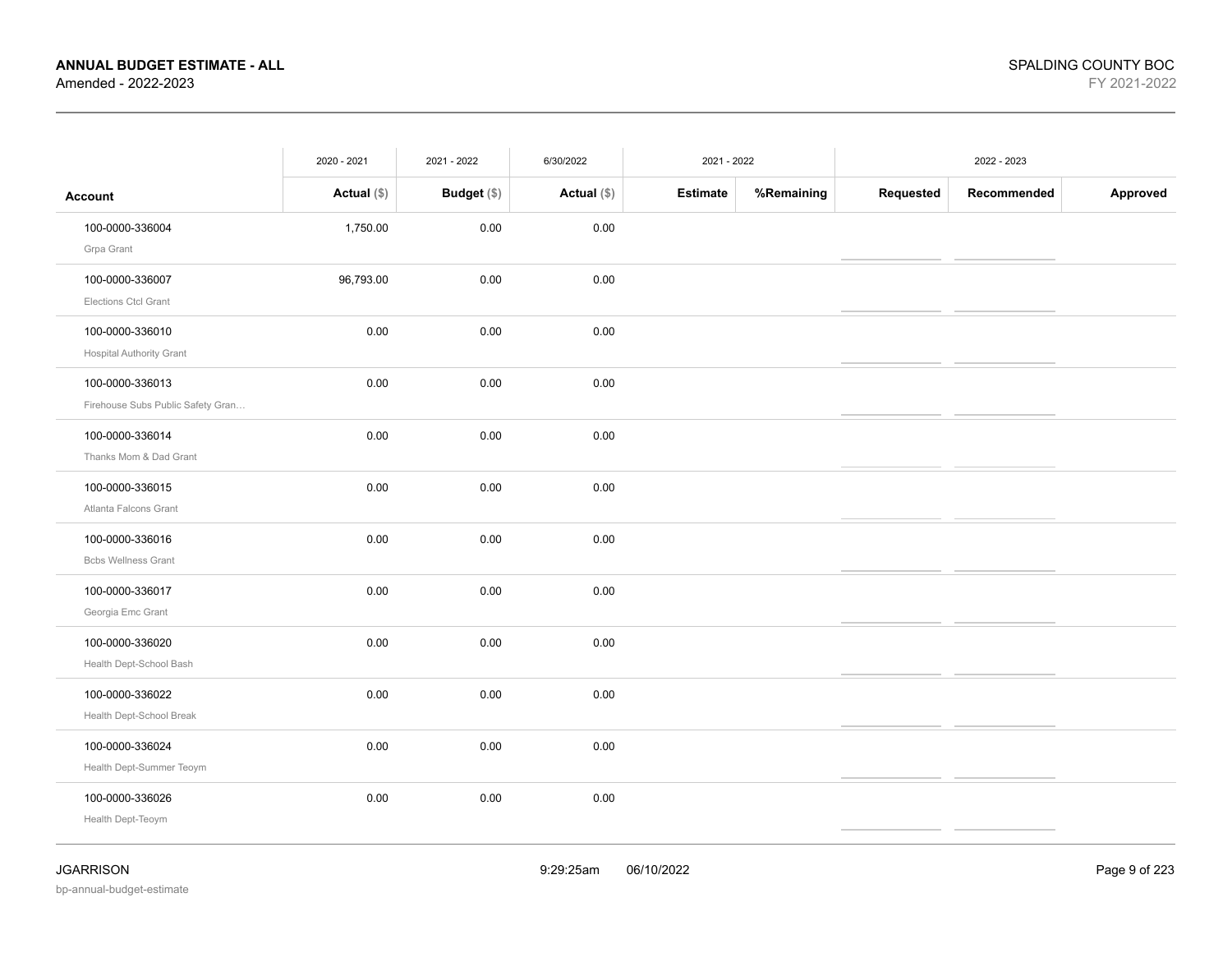|                                                     | 2020 - 2021   | 2021 - 2022        | 6/30/2022     | 2021 - 2022     |            |            | 2022 - 2023 |          |
|-----------------------------------------------------|---------------|--------------------|---------------|-----------------|------------|------------|-------------|----------|
| <b>Account</b>                                      | Actual $(\$)$ | <b>Budget</b> (\$) | Actual $(\$)$ | <b>Estimate</b> | %Remaining | Requested  | Recommended | Approved |
| 100-0000-336030<br>Griffin Main Street Program      | 0.00          | 0.00               | 0.00          |                 |            |            |             |          |
| 100-0000-336100<br>Wmson Animal Control             | 1,375.00      | 1,500.00           | $0.00\,$      |                 | 100        |            |             |          |
| 100-0000-336200<br>Circuit Budget-Courts            | 0.00          | 0.00               | 0.00          |                 |            |            |             |          |
| 100-0000-339010<br>Real Estate Transfer Tax         | 215,452.00    | 200,000.00         | 316,910.00    |                 | $-58$      | 300,000.00 | 300,000.00  |          |
| 100-0000-341100<br>Probate Court                    | 100,448.00    | 84,000.00          | 88,556.00     |                 | $-5$       | 95,000.00  | 95,000.00   |          |
| 100-0000-341125<br>G.R.I.P.P. Fees                  | 0.00          | 0.00               | 0.00          |                 |            |            |             |          |
| 100-0000-341200<br>Recording Fees                   | 476,192.00    | 515,000.00         | 446,447.00    |                 | 13         | 500,000.00 | 500,000.00  |          |
| 100-0000-341210<br>Penalty - Recording Fees         | 0.00          | 0.00               | $0.00\,$      |                 |            |            |             |          |
| 100-0000-341220<br>Convenience Fee - Clerk Of Court | 44,849.00     | 0.00               | 0.00          |                 |            |            |             |          |
| 100-0000-341230<br>Convenience Fee - Magistrate     | 1,886.00      | 0.00               | 1,701.00      |                 |            |            |             |          |
| 100-0000-341340<br>Impact Fee Administration        | 0.00          | 0.00               | 0.00          |                 |            |            |             |          |
| 100-0000-341350<br>Variance/Spec Exc/Appeals        | 16,700.00     | 15,000.00          | 12,125.00     |                 | 19         | 15,000.00  | 15,000.00   |          |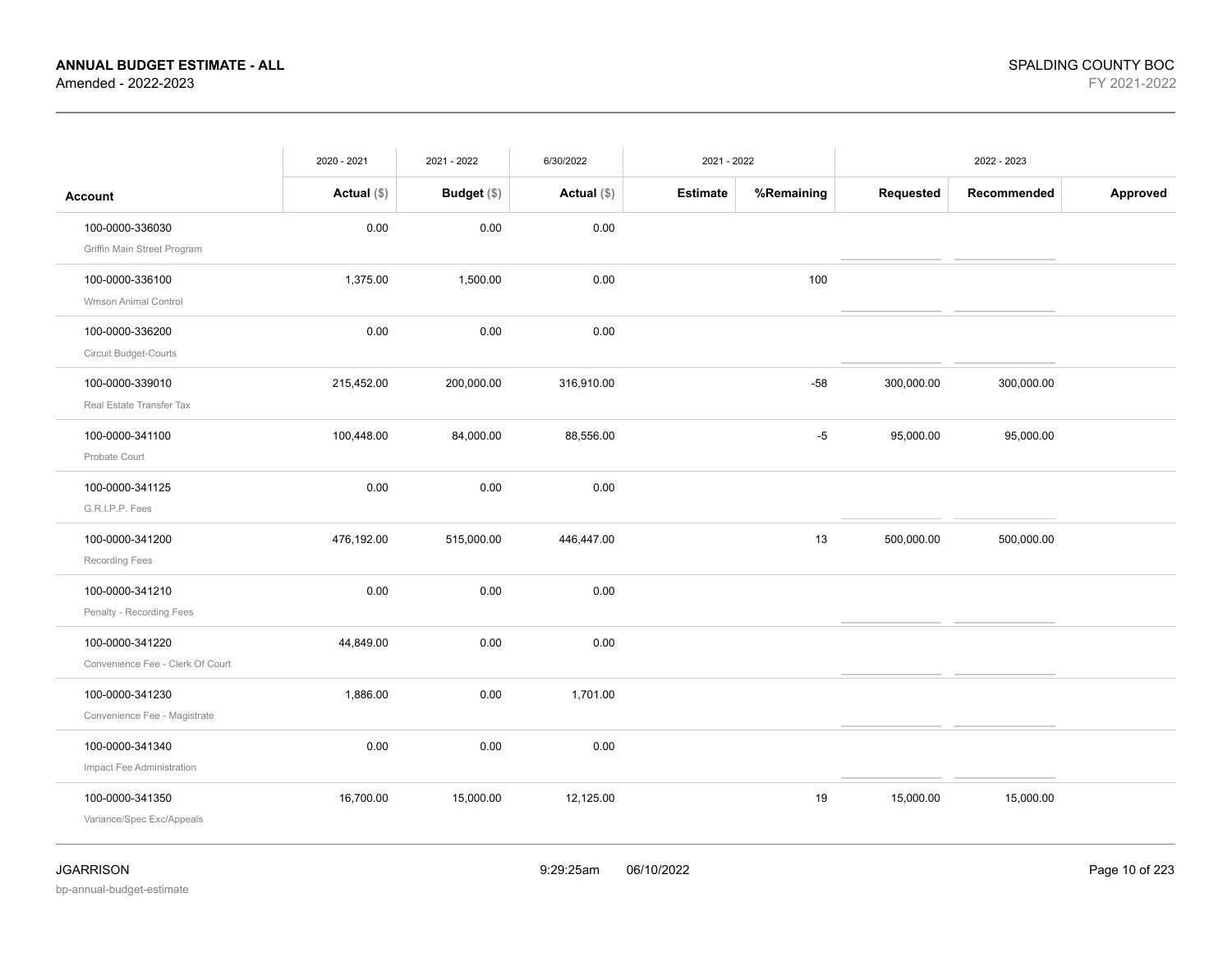|                                                     | 2020 - 2021   | 2021 - 2022   | 6/30/2022     | 2021 - 2022     |            |              | 2022 - 2023  |          |
|-----------------------------------------------------|---------------|---------------|---------------|-----------------|------------|--------------|--------------|----------|
| <b>Account</b>                                      | Actual $(\$)$ | Budget $(\$)$ | Actual $(\$)$ | <b>Estimate</b> | %Remaining | Requested    | Recommended  | Approved |
| 100-0000-341390<br>Other Planning & Dev Fees        | 42,210.00     | 35,000.00     | 18,078.00     |                 | 48         | 22,000.00    | 22,000.00    |          |
| 100-0000-341395<br>Unsafe Housing Abatement         | 0.00          | 0.00          | 0.00          |                 |            |              |              |          |
| 100-0000-341700<br><b>Indirect Cost Allocations</b> | 271,947.00    | 271,947.00    | 271,947.00    |                 |            | 271,947.00   | 271,947.00   |          |
| 100-0000-341910<br><b>Election Qualifying Fees</b>  | 0.00          | 0.00          | 9,438.00      |                 |            |              |              |          |
| 100-0000-341930<br>Sale Of Maps/Publications        | 2.00          | 0.00          | 0.00          |                 |            |              |              |          |
| 100-0000-341940<br>State Tax Collection Fee         | 21.00         | 0.00          | 35.00         |                 |            |              |              |          |
| 100-0000-341942<br>School Tax Collection Fee        | 683,782.00    | 800,000.00    | 705,257.00    |                 | 12         | 900,000.00   | 900,000.00   |          |
| 100-0000-341944<br>City Tax Collection Fee          | 105,928.00    | 130,000.00    | 146,041.00    |                 | $-12$      | 140,000.00   | 140,000.00   |          |
| 100-0000-341950<br>Registered Voters List           | 0.00          | 0.00          | 182.00        |                 |            |              |              |          |
| 100-0000-342320<br>Inmate Medical Reimb Ci          | 66,793.00     | 0.00          | 145,519.00    |                 |            |              |              |          |
| 100-0000-342330<br>Inmate Housing Reimb Ci          | 2,552,198.00  | 3,082,500.00  | 2,274,822.00  |                 | 26         | 3,082,500.00 | 3,082,000.00 |          |
| 100-0000-342335<br>Inmate Clothing Reimb Ci         | 5,138.00      | 0.00          | 3,553.00      |                 |            |              |              |          |
|                                                     |               |               |               |                 |            |              |              |          |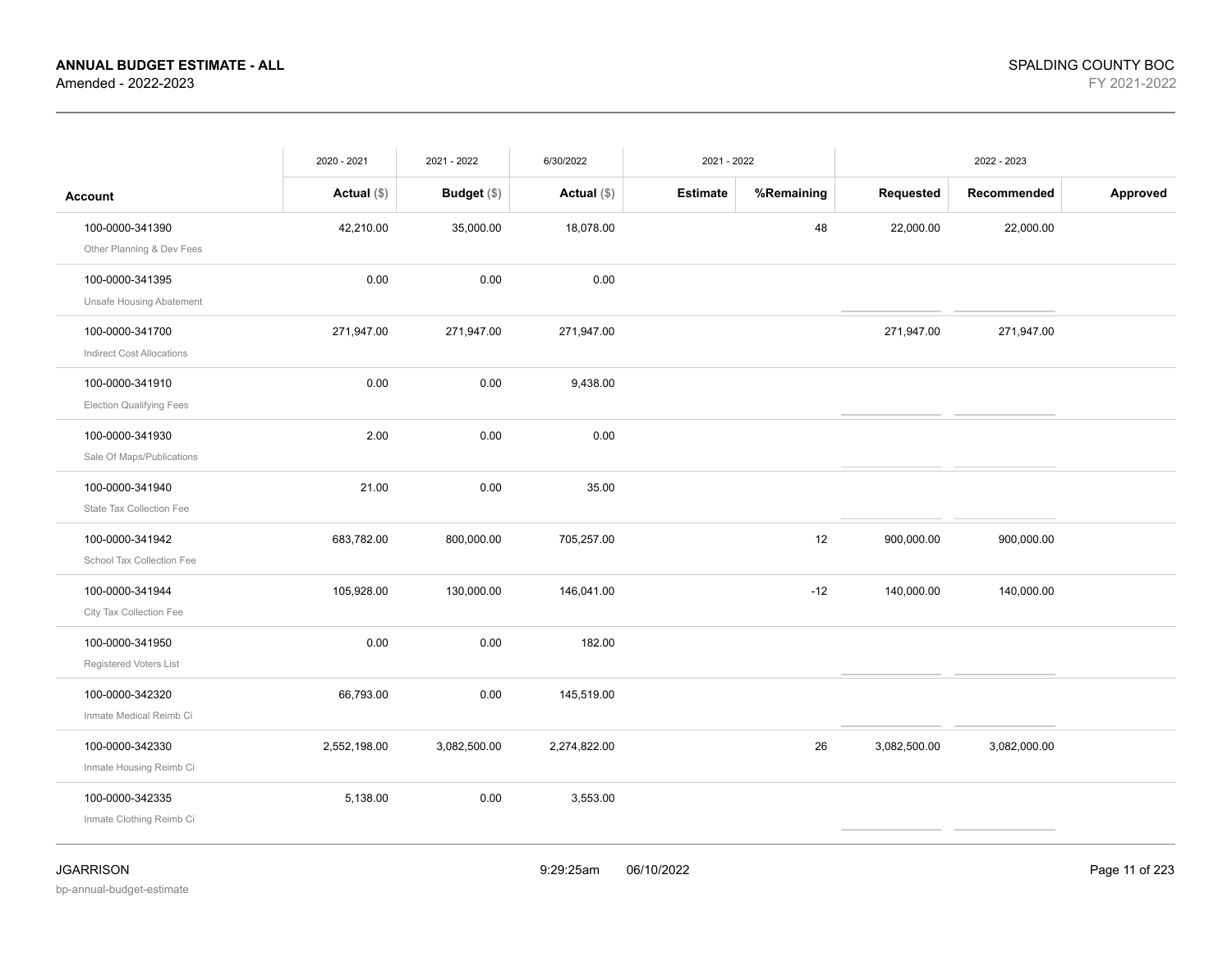|                                  | 2020 - 2021   | 2021 - 2022   | 6/30/2022   | 2021 - 2022     |            |            | 2022 - 2023 |          |
|----------------------------------|---------------|---------------|-------------|-----------------|------------|------------|-------------|----------|
| <b>Account</b>                   | Actual $(\$)$ | Budget $(\$)$ | Actual (\$) | <b>Estimate</b> | %Remaining | Requested  | Recommended | Approved |
| 100-0000-342345                  | 12,539.00     | 0.00          | 0.00        |                 |            |            |             |          |
| Inmate Med Reimb Sheriff         |               |               |             |                 |            |            |             |          |
| 100-0000-342350                  | 77,715.00     | 0.00          | 3,960.00    |                 |            |            |             |          |
| Inmate Housing Sheriff - State   |               |               |             |                 |            |            |             |          |
| 100-0000-342355                  | 0.00          | 0.00          | 46,240.00   |                 |            |            |             |          |
| Inmate Housing Sheriff - Griffin |               |               |             |                 |            |            |             |          |
| 100-0000-342800                  | 25.00         | 0.00          | 0.00        |                 |            |            |             |          |
| Coroner Fees                     |               |               |             |                 |            |            |             |          |
| 100-0000-343300                  | 0.00          | 0.00          | 0.00        |                 |            |            |             |          |
| Road Paving Assessments          |               |               |             |                 |            |            |             |          |
| 100-0000-343320                  | 205,280.00    | 231,700.00    | 201,039.00  |                 | 13         | 249,350.00 | 249,350.00  |          |
| <b>Street Lighting</b>           |               |               |             |                 |            |            |             |          |
| 100-0000-343600                  | 0.00          | 0.00          | 0.00        |                 |            |            |             |          |
| Driveway Construction            |               |               |             |                 |            |            |             |          |
| 100-0000-343910                  | 89,230.00     | 96,000.00     | 134,652.00  |                 | $-40$      | 100,000.00 | 100,000.00  |          |
| Sale Of Pipe                     |               |               |             |                 |            |            |             |          |
| 100-0000-343920                  | 31,119.00     | 25,000.00     | 31,097.00   |                 | $-24$      | 35,000.00  | 35,000.00   |          |
| Scrap Iron Sales                 |               |               |             |                 |            |            |             |          |
| 100-0000-345500                  | 7,545.00      | 9,000.00      | 9,643.00    |                 | $-7$       | 9,000.00   | 9,000.00    |          |
| Animal Control & Shelter         |               |               |             |                 |            |            |             |          |
| 100-0000-345550                  | 700.00        | 500.00        | 1,225.00    |                 | $-145$     |            |             |          |
| City Animal Control Fees         |               |               |             |                 |            |            |             |          |
| 100-0000-346010                  | 78,336.00     | 77,568.00     | 79,062.00   |                 | $-2$       | 80,448.00  | 80,448.00   |          |
| General Fund Radio Maintenance   |               |               |             |                 |            |            |             |          |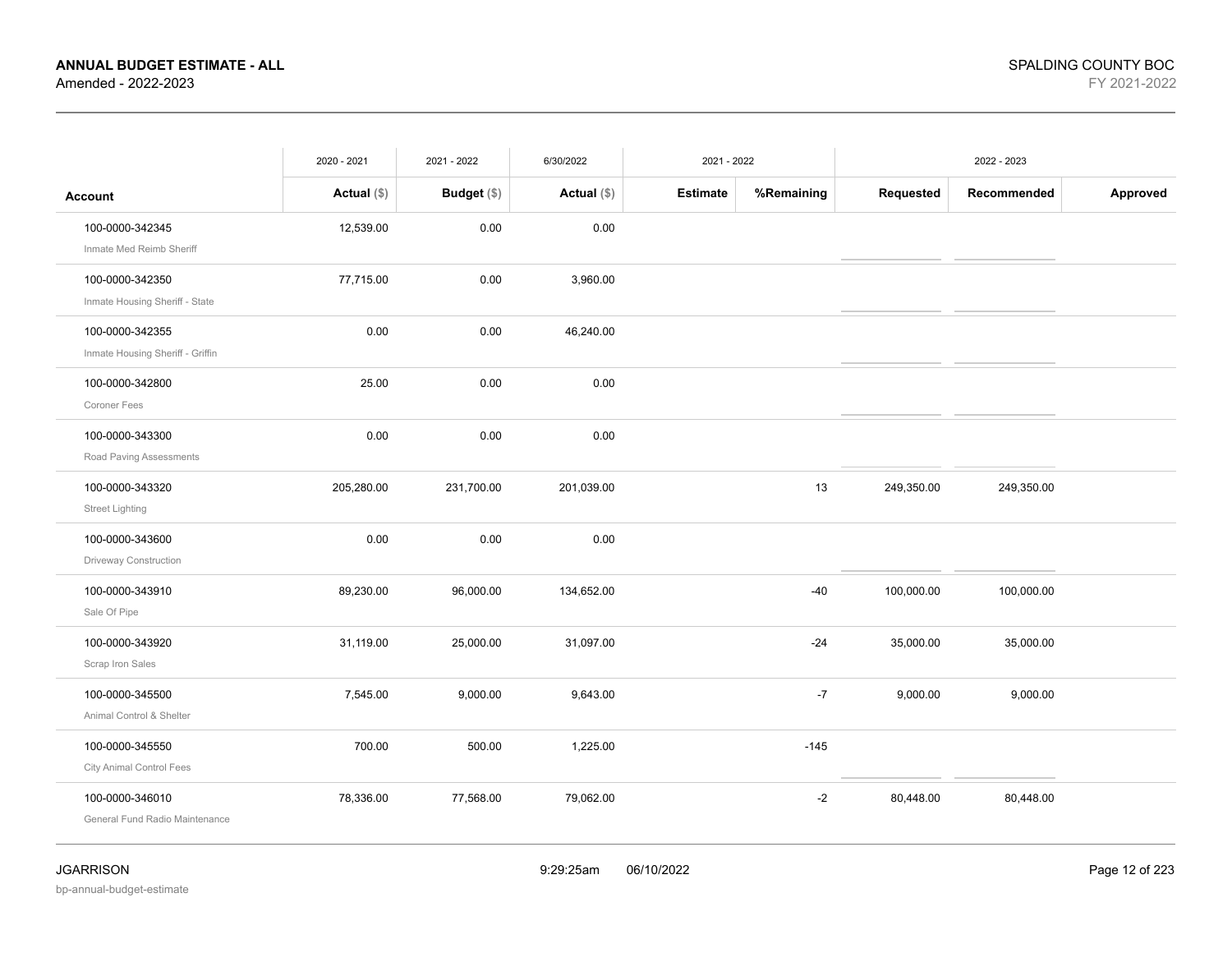|                                                     | 2020 - 2021   | 2021 - 2022        | 6/30/2022   | 2021 - 2022 |            |           | 2022 - 2023 |          |
|-----------------------------------------------------|---------------|--------------------|-------------|-------------|------------|-----------|-------------|----------|
| <b>Account</b>                                      | Actual $(\$)$ | <b>Budget</b> (\$) | Actual (\$) | Estimate    | %Remaining | Requested | Recommended | Approved |
| 100-0000-346020<br>Other Funds Radio Maintenance    | 18,240.00     | 17,472.00          | 18,432.00   |             | $-5$       | 18,432.00 | 18,432.00   |          |
| 100-0000-346030<br>Griffin Radio Maintenance        | 0.00          | 0.00               | 0.00        |             |            | 80,256.00 | 80,256.00   |          |
| 100-0000-346040<br>Ems Radio Maintenance            | 0.00          | 0.00               | 0.00        |             |            |           |             |          |
| 100-0000-346050<br>Other Entities Radio Maintenance | 0.00          | 0.00               | 0.00        |             |            |           |             |          |
| 100-0000-346900<br>Hotel/Motel Administrative Fee   | 250.00        | 0.00               | 225.00      |             |            |           |             |          |
| 100-0000-347600<br><b>Recreation Fees</b>           | 90,599.00     | 100,000.00         | 95,057.00   |             | 5          | 75,000.00 | 100,000.00  |          |
| 100-0000-347601<br>Active And Fit                   | 0.00          | 0.00               | 2,130.00    |             |            |           |             |          |
| 100-0000-347603<br>Ash Fitness                      | 0.00          | 0.00               | 1,167.00    |             |            |           |             |          |
| 100-0000-347605<br>Healthways/Silver Sneakers       | 3,000.00      | 30,000.00          | 5,662.00    |             | 81         | 5,000.00  |             |          |
| 100-0000-347610<br>Renew Active                     | 5,000.00      | 0.00               | 102.00      |             |            |           |             |          |
| 100-0000-349300<br><b>Bad Check Charges</b>         | 748.00        | 0.00               | 394.00      |             |            |           |             |          |
| 100-0000-349500<br>Janitorial Services              | 7,800.00      | 7,800.00           | 7,150.00    |             | 8          |           |             |          |
|                                                     |               |                    |             |             |            |           |             |          |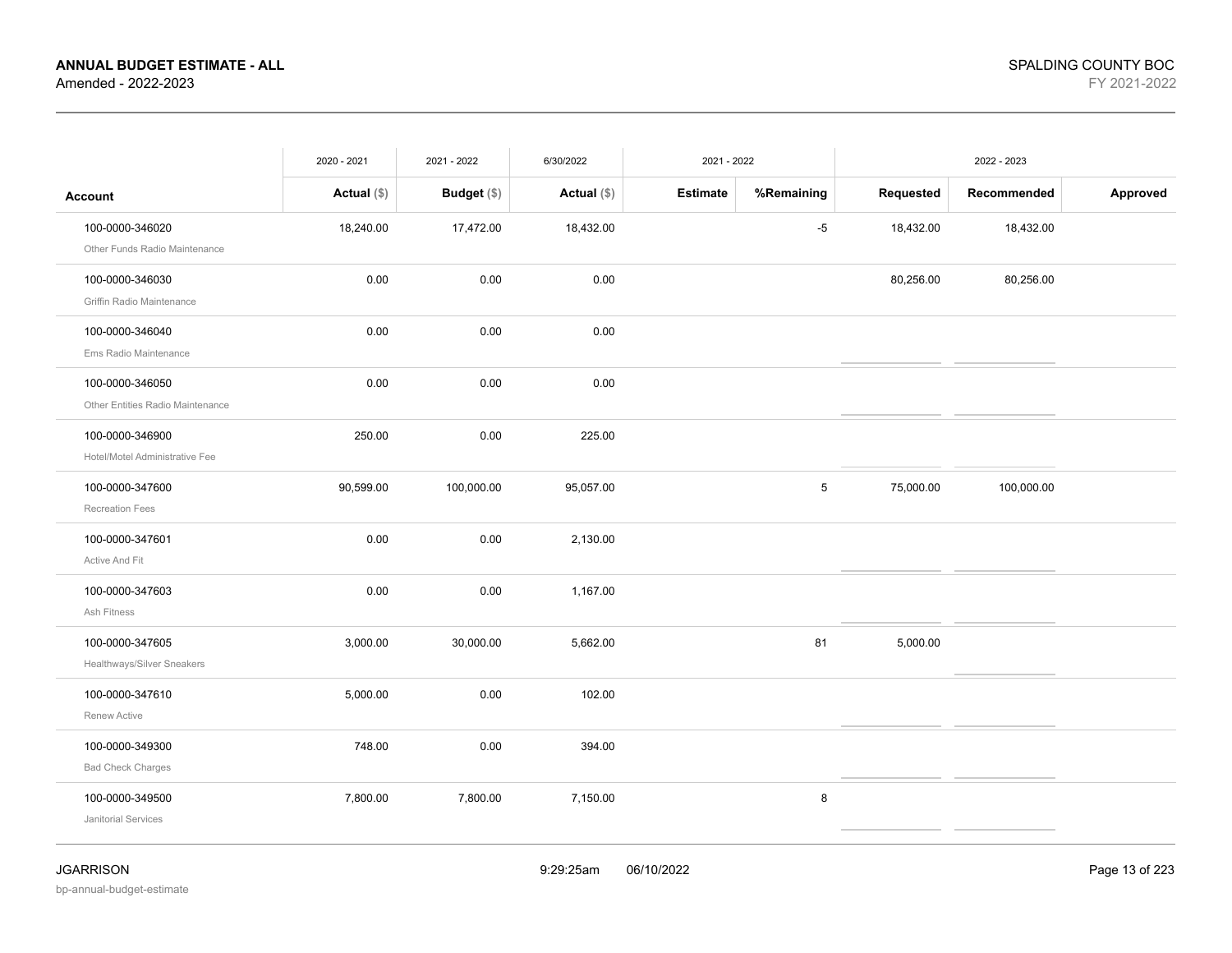|                                                              | 2020 - 2021   | 2021 - 2022        | 6/30/2022     | 2021 - 2022     |                |              | 2022 - 2023  |          |
|--------------------------------------------------------------|---------------|--------------------|---------------|-----------------|----------------|--------------|--------------|----------|
| <b>Account</b>                                               | Actual $(\$)$ | <b>Budget</b> (\$) | Actual $(\$)$ | <b>Estimate</b> | %Remaining     | Requested    | Recommended  | Approved |
| 100-0000-349900                                              | 696.00        | 0.00               | 316.00        |                 |                |              |              |          |
| Other Chgs For Services<br>100-0000-351110<br>Superior Court | 76,032.00     | 75,000.00          | 129,515.00    |                 | $-73$          | 150,000.00   | 150,000.00   |          |
| 100-0000-351120<br>State Court                               | 972,198.00    | 1,000,000.00       | 840,739.00    |                 | 16             | 1,000,000.00 | 1,000,000.00 |          |
| 100-0000-351124<br>State Court Technical Fund                | 0.00          | 0.00               | 0.00          |                 |                |              |              |          |
| 100-0000-351130<br>Magistrate Court                          | 358,240.00    | 375,000.00         | 347,546.00    |                 | $\overline{7}$ | 375,000.00   | 375,000.00   |          |
| 100-0000-351150<br>Juvenile Court                            | 2,684.00      | 3,500.00           | 832.00        |                 | 76             | 2,000.00     | 2,000.00     |          |
| 100-0000-351160<br>D.A.T.E. Fees-Spalding                    | 0.00          | 0.00               | 0.00          |                 |                |              |              |          |
| 100-0000-351165<br>Drug Abuse Ed - State                     | 33,432.00     | 26,000.00          | 34,430.00     |                 | $-32$          | 35,000.00    | 35,000.00    |          |
| 100-0000-351167<br>Drug Abuse Ed - Juvenile                  | $-83.00$      | 0.00               | 0.00          |                 |                |              |              |          |
| 100-0000-351170<br>Poab Pre-Trial Diversion                  | 2,950.00      | 0.00               | 4,130.00      |                 |                |              |              |          |
| 100-0000-351172<br>Poab Pre-Trial Fee Payment                | 0.00          | 0.00               | 0.00          |                 |                |              |              |          |
| 100-0000-351175<br>Sheriff Fi-Fas                            | 21,105.00     | 0.00               | 0.00          |                 |                |              |              |          |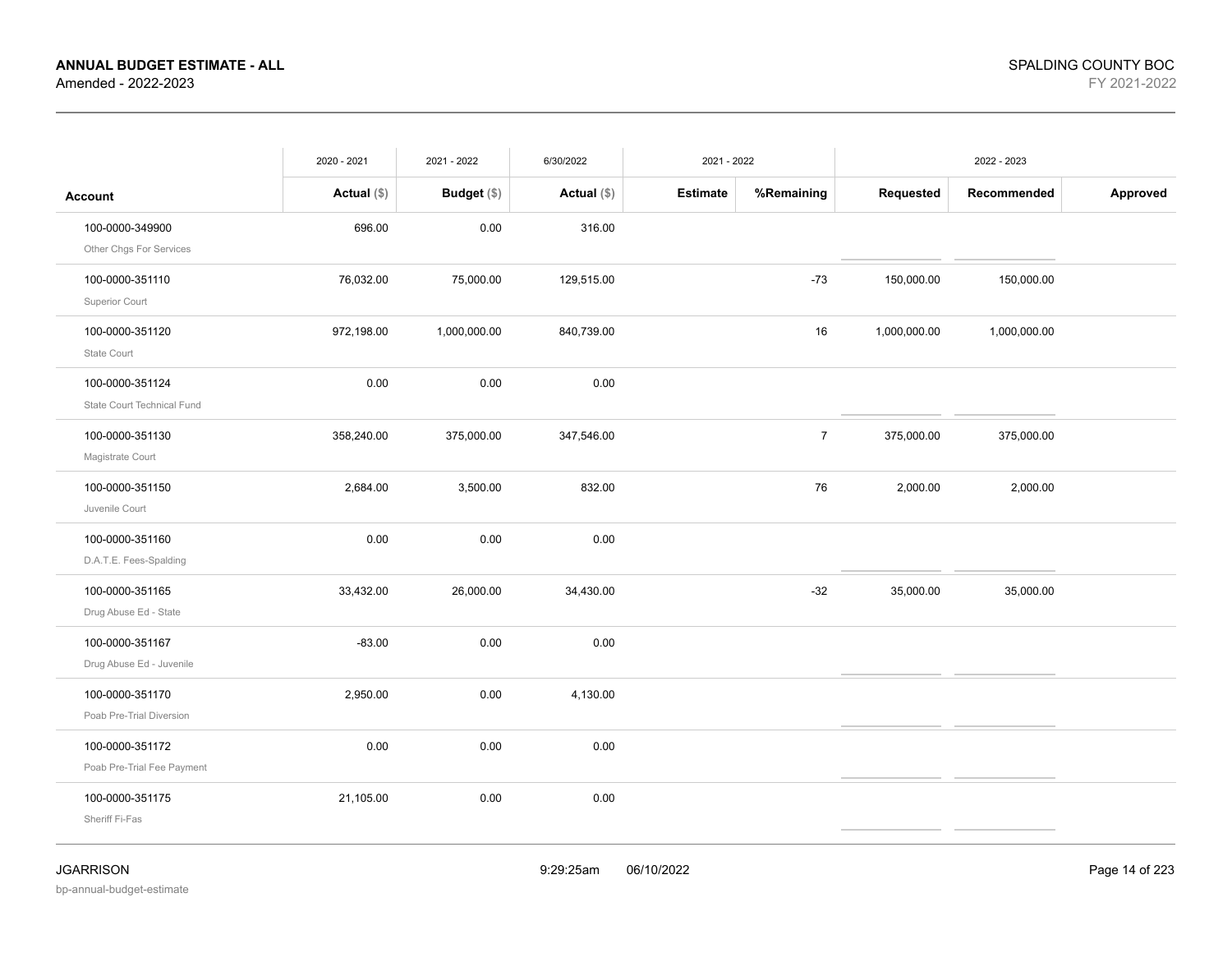|                                   | 2020 - 2021   | 2021 - 2022        | 6/30/2022     | 2021 - 2022     |            |            | 2022 - 2023 |          |
|-----------------------------------|---------------|--------------------|---------------|-----------------|------------|------------|-------------|----------|
| <b>Account</b>                    | Actual $(\$)$ | <b>Budget</b> (\$) | Actual $(\$)$ | <b>Estimate</b> | %Remaining | Requested  | Recommended | Approved |
| 100-0000-351180                   | 2,685.00      | 2,000.00           | 4,438.00      |                 | $-122$     | 3,000.00   | 3,000.00    |          |
| Indigent Defense Fees             |               |                    |               |                 |            |            |             |          |
| 100-0000-351185                   | 3,137.00      | 3,600.00           | 2,429.00      |                 | 33         | 2,500.00   | 2,500.00    |          |
| Indigent Application Fee          |               |                    |               |                 |            |            |             |          |
| 100-0000-351800                   | 21,400.00     | 20,000.00          | 17,050.00     |                 | 15         | 20,000.00  | 20,000.00   |          |
| Judicial Operation Fee            |               |                    |               |                 |            |            |             |          |
| 100-0000-351910                   | 97,306.00     | 115,000.00         | 86,922.00     |                 | 24         | 115,000.00 | 115,000.00  |          |
| Jail Const/Staf Clk Of Ct         |               |                    |               |                 |            |            |             |          |
| 100-0000-351913                   | 6,448.00      | 8,500.00           | 5,828.00      |                 | 31         | 6,500.00   | 6,500.00    |          |
| Jail Const/Staf Magistr           |               |                    |               |                 |            |            |             |          |
| 100-0000-351918                   | 149.00        | 0.00               | 85.00         |                 |            |            |             |          |
| Jail Const/Staf Juvenile          |               |                    |               |                 |            |            |             |          |
| 100-0000-351950                   | 30,571.00     | 0.00               | 27,242.00     |                 |            |            |             |          |
| Victim Asst Revenue D.A.          |               |                    |               |                 |            |            |             |          |
| 100-0000-351955                   | $-30,571.00$  | 0.00               | $-24,342.00$  |                 |            |            |             |          |
| Victim Asst Payment D.A.          |               |                    |               |                 |            |            |             |          |
| 100-0000-351960                   | 30,570.00     | 0.00               | 27,311.00     |                 |            |            |             |          |
| Victim Asst Rev Sheriff           |               |                    |               |                 |            |            |             |          |
| 100-0000-351965                   | $-30,570.00$  | 0.00               | $-24,342.00$  |                 |            |            |             |          |
| Victim Asst Pmt Sheriff           |               |                    |               |                 |            |            |             |          |
| 100-0000-351980                   | 30,570.00     | 0.00               | 27,171.00     |                 |            |            |             |          |
| Victim Asst Rev State Ct Solicito |               |                    |               |                 |            |            |             |          |
| 100-0000-351985                   | $-30,570.00$  | 0.00               | $-24,342.00$  |                 |            |            |             |          |
| Victim Asst Pmt State Ct Solicito |               |                    |               |                 |            |            |             |          |
|                                   |               |                    |               |                 |            |            |             |          |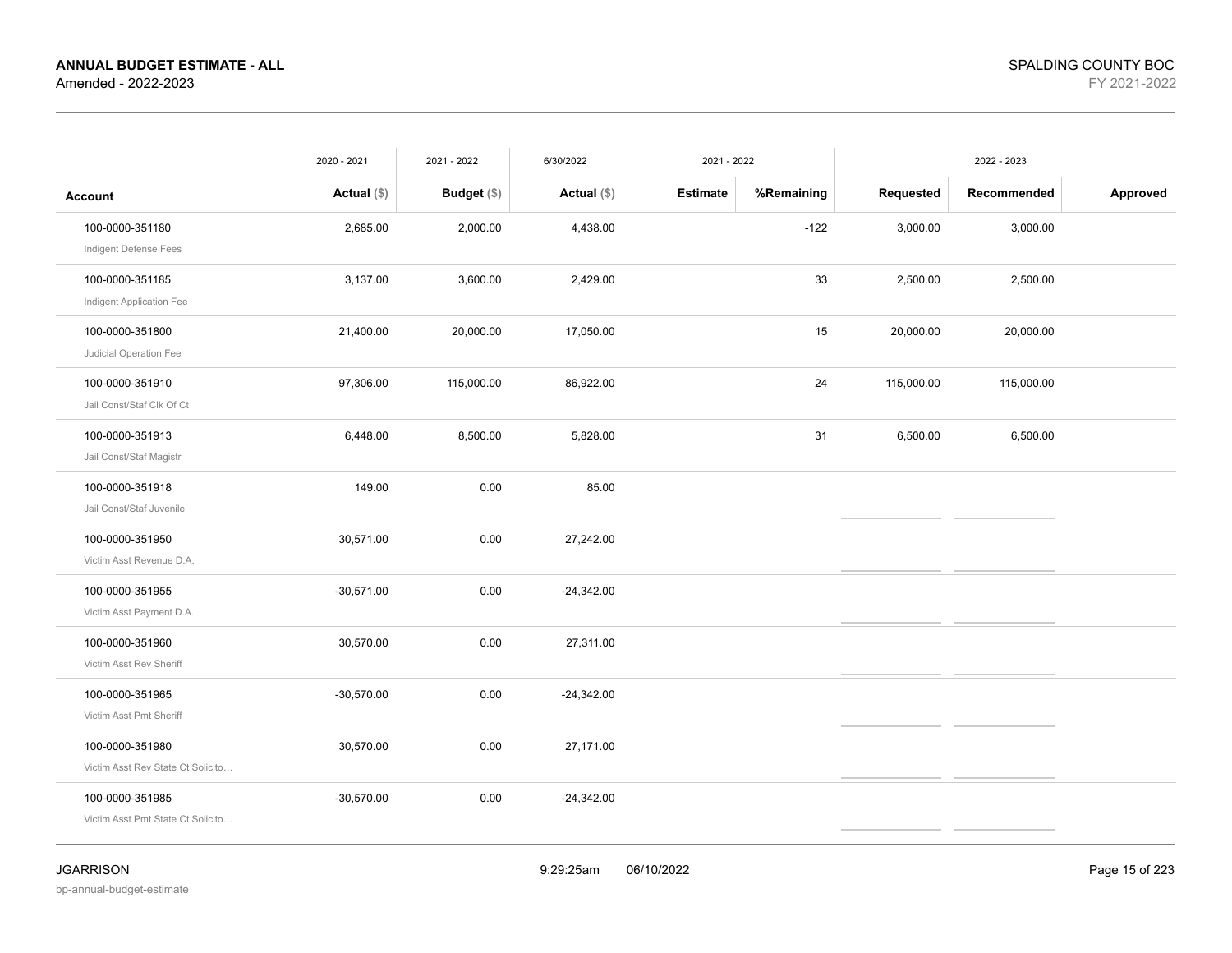|                                                                         | 2020 - 2021   | 2021 - 2022 | 6/30/2022     | 2021 - 2022     |            |           | 2022 - 2023 |          |
|-------------------------------------------------------------------------|---------------|-------------|---------------|-----------------|------------|-----------|-------------|----------|
| <b>Account</b>                                                          | Actual $(\$)$ | Budget (\$) | Actual $(\$)$ | <b>Estimate</b> | %Remaining | Requested | Recommended | Approved |
| 100-0000-361100                                                         | 0.00          | 0.00        | 0.00          |                 |            |           |             |          |
| Interest - Operating Acct<br>100-0000-361110<br>Interest - Lost Reserve | 0.00          | 0.00        | 0.00          |                 |            |           |             |          |
| 100-0000-361115<br>Interest - Jail Staff Fee                            | 0.00          | 0.00        | 0.00          |                 |            |           |             |          |
| 100-0000-361140<br>Interest - Memorial Acct                             | 0.00          | 0.00        | 0.00          |                 |            |           |             |          |
| 100-0000-361150<br>Interest - Tricentennial                             | 0.00          | 0.00        | 0.00          |                 |            |           |             |          |
| 100-0000-361154<br>Interest - Money Market Acct                         | 263.00        | 0.00        | 153.00        |                 |            |           |             |          |
| 100-0000-361160<br>Interest - Gripp Fees                                | 0.00          | 0.00        | 0.00          |                 |            |           |             |          |
| 100-0000-361170<br>Interest - Oxford Square                             | 0.00          | 0.00        | 0.00          |                 |            |           |             |          |
| 100-0000-361174<br>Interest-Drug Ab Ed State                            | 0.00          | 0.00        | 0.00          |                 |            |           |             |          |
| 100-0000-361180<br>Interest-Ad Prob State                               | 0.00          | 0.00        | 0.00          |                 |            |           |             |          |
| 100-0000-361185<br>Interest-Ad Prob Superior                            | 0.00          | 0.00        | 0.00          |                 |            |           |             |          |
| 100-0000-361200<br>Interest - Payroll Acct                              | 0.00          | 0.00        | 0.00          |                 |            |           |             |          |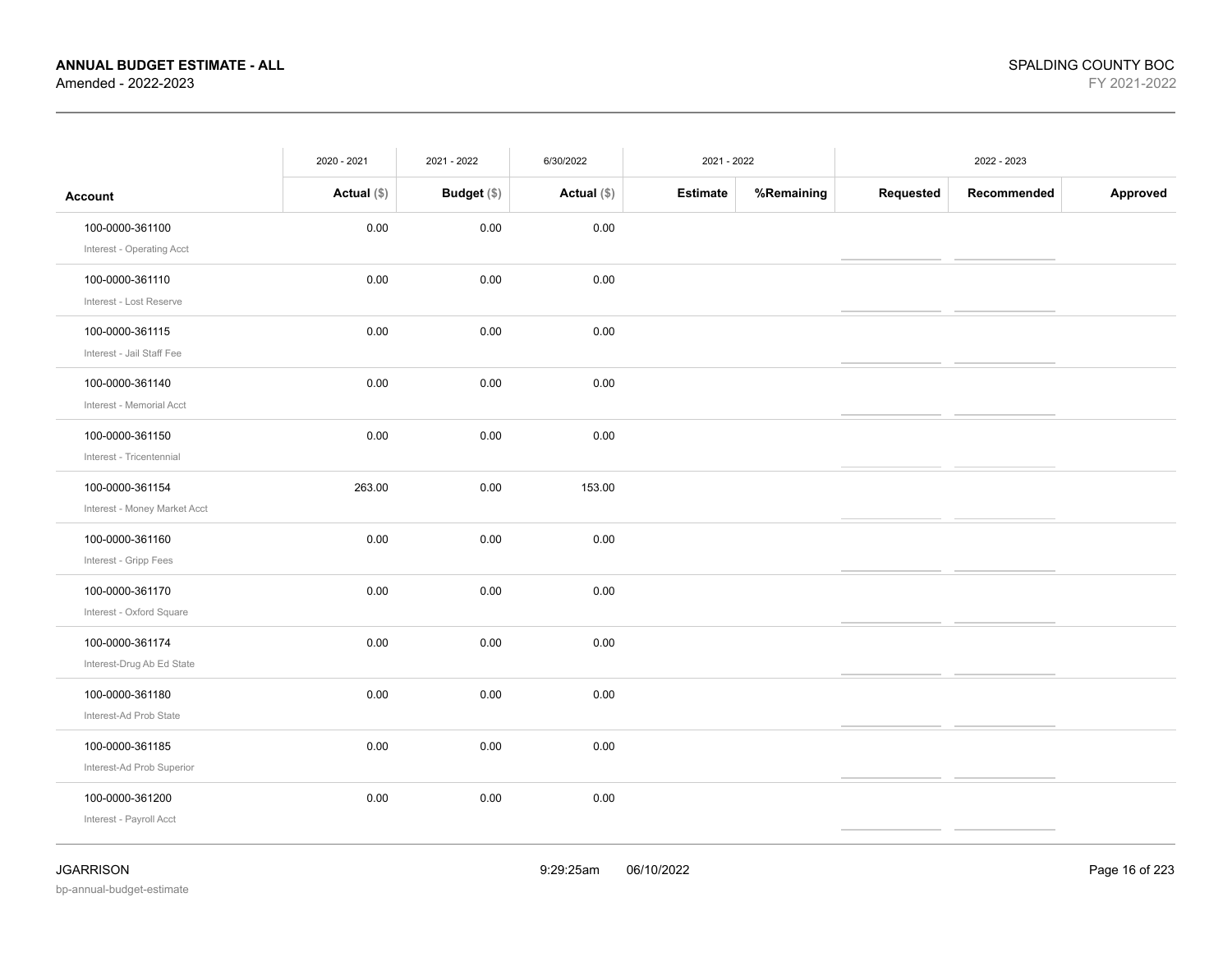|                                   | 2020 - 2021   | 2021 - 2022 | 6/30/2022     | 2021 - 2022     |            |           | 2022 - 2023 |          |
|-----------------------------------|---------------|-------------|---------------|-----------------|------------|-----------|-------------|----------|
| <b>Account</b>                    | Actual $(\$)$ | Budget (\$) | Actual $(\$)$ | <b>Estimate</b> | %Remaining | Requested | Recommended | Approved |
| 100-0000-361300                   | 0.00          | 0.00        | 0.00          |                 |            |           |             |          |
| Interest - Jury Script            |               |             |               |                 |            |           |             |          |
| 100-0000-361400                   | 2,568.00      | 5,000.00    | 445.00        |                 | 91         |           |             |          |
| Interest-Tax Commissioner         |               |             |               |                 |            |           |             |          |
| 100-0000-361410                   | 106.00        | 0.00        | 87.00         |                 |            |           |             |          |
| Interest-Clerk Of Court           |               |             |               |                 |            |           |             |          |
| 100-0000-361420                   | 0.00          | 0.00        | 0.00          |                 |            |           |             |          |
| Interest - Sheriff Dept           |               |             |               |                 |            |           |             |          |
| 100-0000-361710                   | 421.00        | 0.00        | 0.00          |                 |            |           |             |          |
| Bank Of America Escrow Fund       |               |             |               |                 |            |           |             |          |
| 100-0000-371100                   | 1,450.00      | 0.00        | 1,000.00      |                 |            |           |             |          |
| Contributions & Donations         |               |             |               |                 |            |           |             |          |
| 100-0000-371108                   | 0.00          | 0.00        | 9,609.00      |                 |            |           |             |          |
| Fairmont Gym/Heritage Pk Donation |               |             |               |                 |            |           |             |          |
| 100-0000-371110                   | 0.00          | 0.00        | 1,235.00      |                 |            |           |             |          |
| History Museum Brick Fund         |               |             |               |                 |            |           |             |          |
| 100-0000-371120                   | 3,245.00      | 0.00        | 1,291.00      |                 |            |           |             |          |
| Animal Control Brick Donations    |               |             |               |                 |            |           |             |          |
| 100-0000-371125                   | 0.00          | 0.00        | 0.00          |                 |            |           |             |          |
| <b>Betty White Memorial</b>       |               |             |               |                 |            |           |             |          |
| 100-0000-382020                   | 0.00          | 0.00        | 1,850.00      |                 |            |           |             |          |
| Annex Parking Lot                 |               |             |               |                 |            |           |             |          |
| 100-0000-382022                   | 1,995.00      | 1,830.00    | 2,025.00      |                 | $-11$      | 1,830.00  | 1,830.00    |          |
| Imperial Theater Parking          |               |             |               |                 |            |           |             |          |
|                                   |               |             |               |                 |            |           |             |          |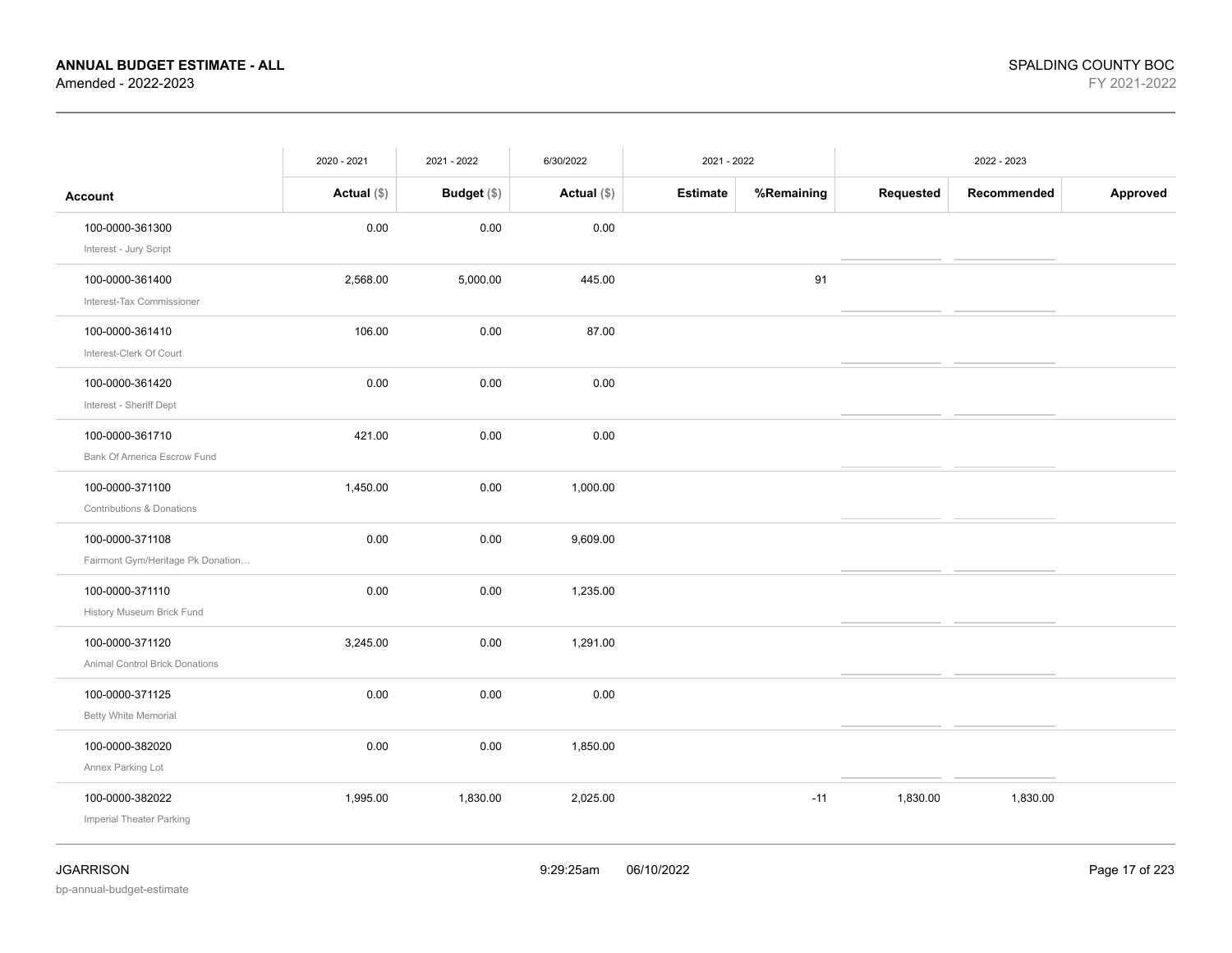|                                                  | 2020 - 2021   | 2021 - 2022 | 6/30/2022     | 2021 - 2022     |                |           | 2022 - 2023 |          |
|--------------------------------------------------|---------------|-------------|---------------|-----------------|----------------|-----------|-------------|----------|
| <b>Account</b>                                   | Actual $(\$)$ | Budget (\$) | Actual $(\$)$ | <b>Estimate</b> | %Remaining     | Requested | Recommended | Approved |
| 100-0000-382030<br>Old Jail                      | 0.00          | 0.00        | 0.00          |                 |                |           |             |          |
| 100-0000-382040<br>Council On Aging              | 0.00          | 0.00        | 0.00          |                 |                |           |             |          |
| 100-0000-382050<br>Veterans Office               | 0.00          | 1,200.00    | 1,200.00      |                 |                | 1,200.00  | 1,200.00    |          |
| 100-0000-382060<br>Jcpenney Building             | 8,400.00      | 9,600.00    | 8,200.00      |                 | 15             | 9,600.00  | 9,600.00    |          |
| 100-0000-382070<br>First Union Parking Lot       | $-120.00$     | 0.00        | $-323.00$     |                 |                |           |             |          |
| 100-0000-382080<br>Williamson Rd Tower Site      | 31,821.00     | 35,000.00   | 32,544.00     |                 | $\overline{7}$ | 35,000.00 | 35,000.00   |          |
| 100-0000-382081<br>Truevine Fellowship Holiness  | 0.00          | 0.00        | 0.00          |                 |                |           |             |          |
| 100-0000-382083<br>Premiere Beauty               | 0.00          | 0.00        | 0.00          |                 |                |           |             |          |
| 100-0000-382084<br>Eagles Way Church             | 0.00          | 0.00        | 0.00          |                 |                |           |             |          |
| 100-0000-382085<br>Good Samaritans City Park Gym | 0.00          | 0.00        | 0.00          |                 |                |           |             |          |
| 100-0000-382087<br>Crown Center Church           | 0.00          | 0.00        | 0.00          |                 |                |           |             |          |
| 100-0000-382090<br>Senior Center                 | 0.00          | 0.00        | 0.00          |                 |                |           |             |          |
|                                                  |               |             |               |                 |                |           |             |          |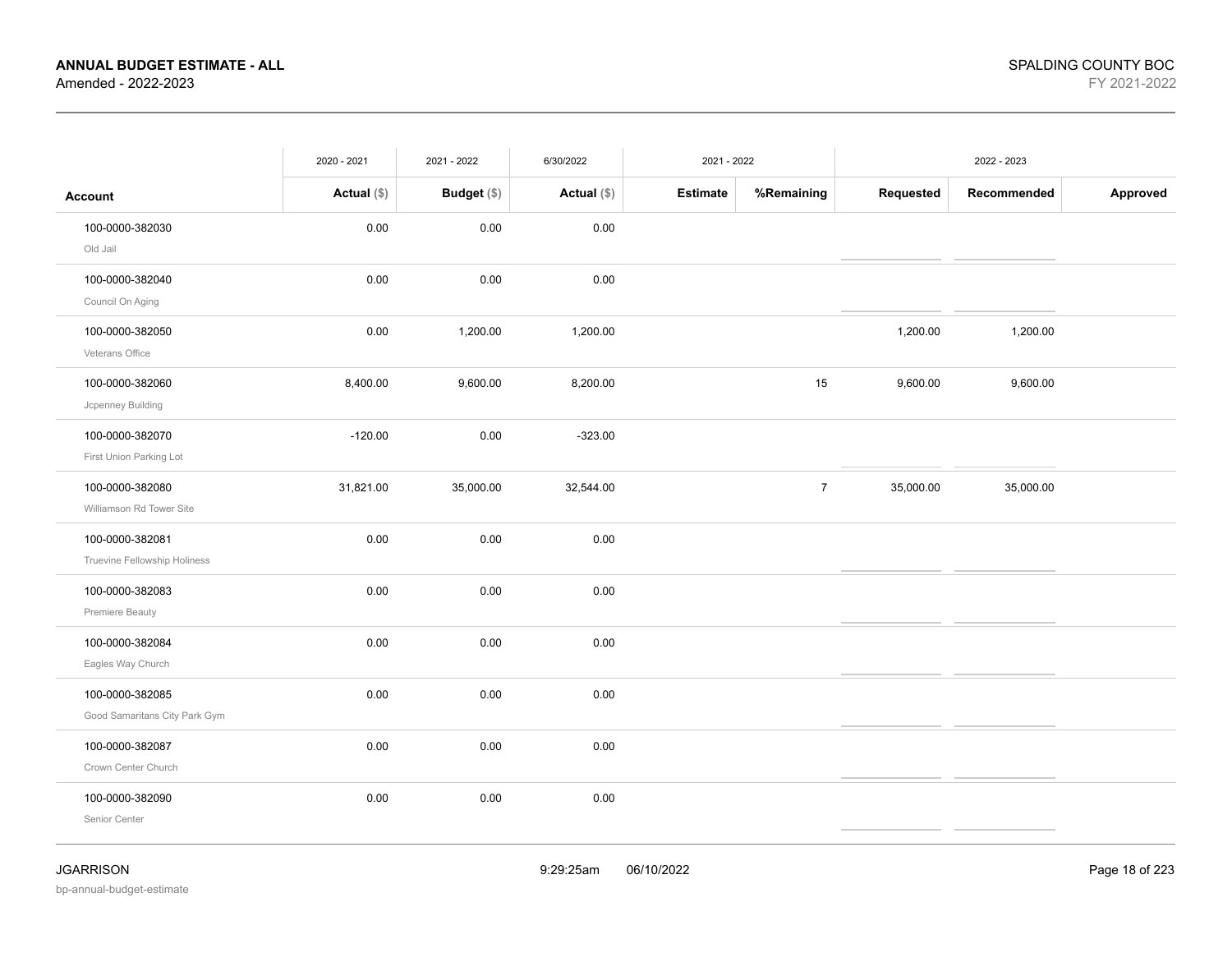|                             | 2020 - 2021   | 2021 - 2022   | 6/30/2022     | 2021 - 2022     |            |            | 2022 - 2023 |          |
|-----------------------------|---------------|---------------|---------------|-----------------|------------|------------|-------------|----------|
| <b>Account</b>              | Actual $(\$)$ | Budget $(\$)$ | Actual $(\$)$ | <b>Estimate</b> | %Remaining | Requested  | Recommended | Approved |
| 100-0000-382095             | 0.00          | 0.00          | 0.00          |                 |            |            |             |          |
| The Park At Sixth           |               |               |               |                 |            |            |             |          |
| 100-0000-382100             | 148,300.00    | 148,300.00    | 129,563.00    |                 | 13         |            |             |          |
| Dfacs Rent                  |               |               |               |                 |            |            |             |          |
| 100-0000-382150             | 0.00          | 0.00          | 0.00          |                 |            |            |             |          |
| Soccer Improvement Fund     |               |               |               |                 |            |            |             |          |
| 100-0000-382155             | 0.00          | 0.00          | 0.00          |                 |            |            |             |          |
| Baseball Improvement Fund   |               |               |               |                 |            |            |             |          |
| 100-0000-382160             | 0.00          | 0.00          | 0.00          |                 |            |            |             |          |
| Softball Improvement Fund   |               |               |               |                 |            |            |             |          |
| 100-0000-382165             | 0.00          | 0.00          | 0.00          |                 |            |            |             |          |
| Scoreboard Improvement Fund |               |               |               |                 |            |            |             |          |
| 100-0000-382167             | 0.00          | 0.00          | 43.00         |                 |            |            |             |          |
| Disc Golf Fund              |               |               |               |                 |            |            |             |          |
| 100-0000-383010             | 0.00          | 0.00          | 0.00          |                 |            |            |             |          |
| Employee Meals Sheriff      |               |               |               |                 |            |            |             |          |
| 100-0000-383020             | 257,584.00    | 250,000.00    | 280,850.00    |                 | $-12$      | 350,000.00 | 350,000.00  |          |
| Phone Commissions Sheriff   |               |               |               |                 |            |            |             |          |
| 100-0000-383025             | 0.00          | 0.00          | 0.00          |                 |            |            |             |          |
| Sheriff Work Release        |               |               |               |                 |            |            |             |          |
| 100-0000-383030             | 141,281.00    | 100,000.00    | 134,437.00    |                 | $-34$      | 150,000.00 | 150,000.00  |          |
| Inmate Store Sheriff        |               |               |               |                 |            |            |             |          |
| 100-0000-383035             | 25,125.00     | 24,000.00     | 27,220.00     |                 | $-13$      | 30,000.00  | 30,000.00   |          |
| Sheriff Bond & Title Fees   |               |               |               |                 |            |            |             |          |
|                             |               |               |               |                 |            |            |             |          |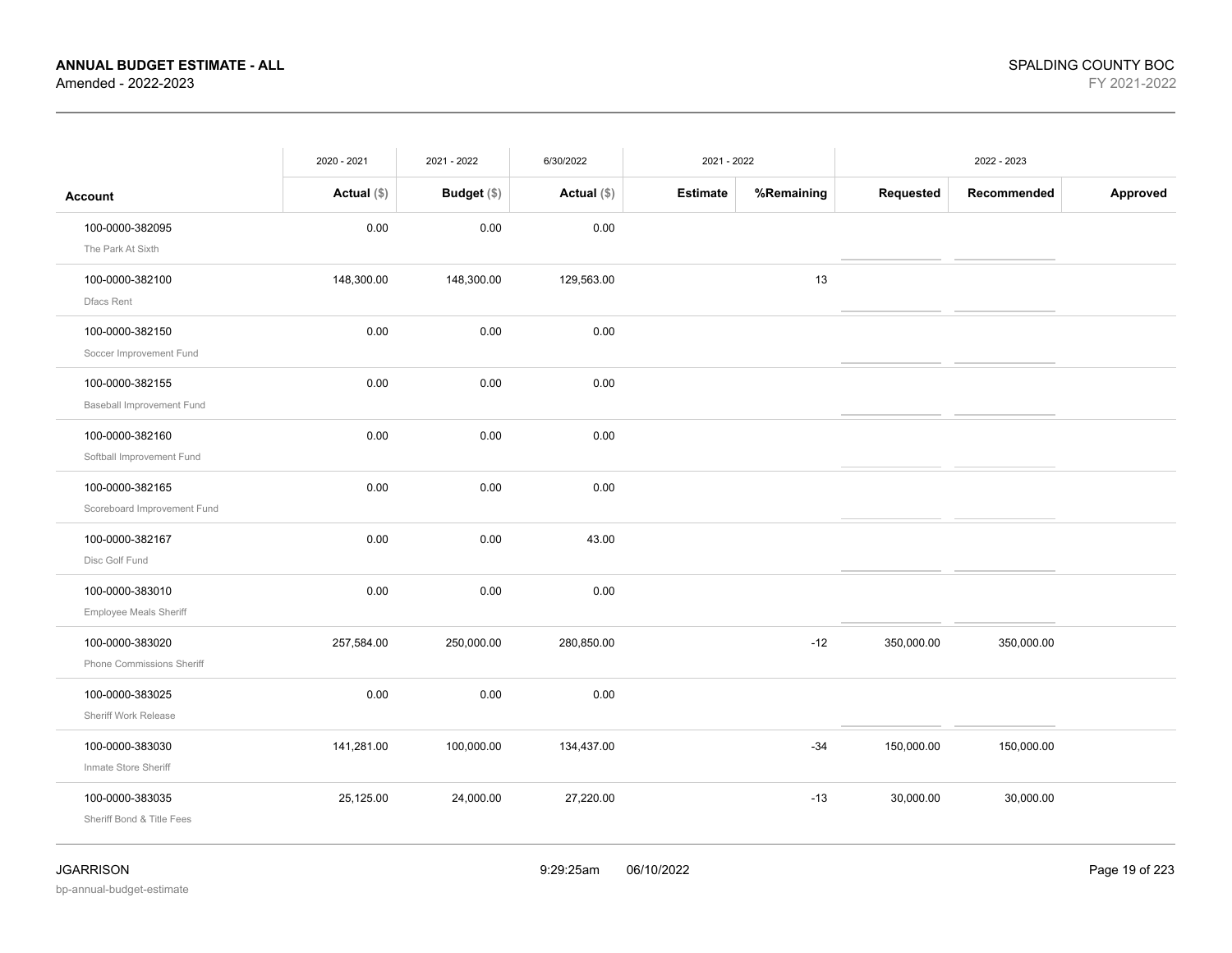|                                                   | 2020 - 2021   | 2021 - 2022        | 6/30/2022     | 2021 - 2022     |                |            | 2022 - 2023 |          |
|---------------------------------------------------|---------------|--------------------|---------------|-----------------|----------------|------------|-------------|----------|
| <b>Account</b>                                    | Actual $(\$)$ | <b>Budget</b> (\$) | Actual $(\$)$ | <b>Estimate</b> | %Remaining     | Requested  | Recommended | Approved |
| 100-0000-383040<br>Other Sheriff Revenue          | 78,771.00     | 72,000.00          | 66,795.00     |                 | $\overline{7}$ | 72,000.00  | 72,000.00   |          |
| 100-0000-383045<br>Sheriff Recycling Registration | 1,000.00      | 0.00               | 1,400.00      |                 |                |            |             |          |
| 100-0000-384010<br>Employee Meals Ci              | 11,250.00     | 9,000.00           | 12,246.00     |                 | $-36$          | 12,000.00  | 12,000.00   |          |
| 100-0000-384020<br>Phone Commissions Ci           | 220,722.00    | 225,000.00         | 189,427.00    |                 | 16             | 225,000.00 | 225,000.00  |          |
| 100-0000-384030<br>Inmate Store Revenue Ci        | 156,242.00    | 150,000.00         | 143,275.00    |                 | $\overline{4}$ | 165,000.00 | 165,000.00  |          |
| 100-0000-384032<br>Ci Inmate Release Reimb        | 4,933.00      | 6,500.00           | 3,235.00      |                 | 50             | 5,000.00   | 5,000.00    |          |
| 100-0000-384035<br>Ci Education Incentive Program | 0.00          | 0.00               | 0.00          |                 |                |            |             |          |
| 100-0000-384037<br>Ci Inmate Technology Fund      | 18,221.00     | 0.00               | 6,759.00      |                 |                |            |             |          |
| 100-0000-386000<br>Motor Coach Trips              | 0.00          | 0.00               | 1,553.00      |                 |                |            |             |          |
| 100-0000-386010<br><b>Budget Vet Fees</b>         | 0.00          | 0.00               | 0.00          |                 |                |            |             |          |
| 100-0000-387000<br>Senior Center Vending          | 0.00          | 0.00               | $0.00\,$      |                 |                |            |             |          |
| 100-0000-387010<br>Courthouse                     | 176.00        | 180.00             | 160.00        |                 | 11             | 180.00     | 180.00      |          |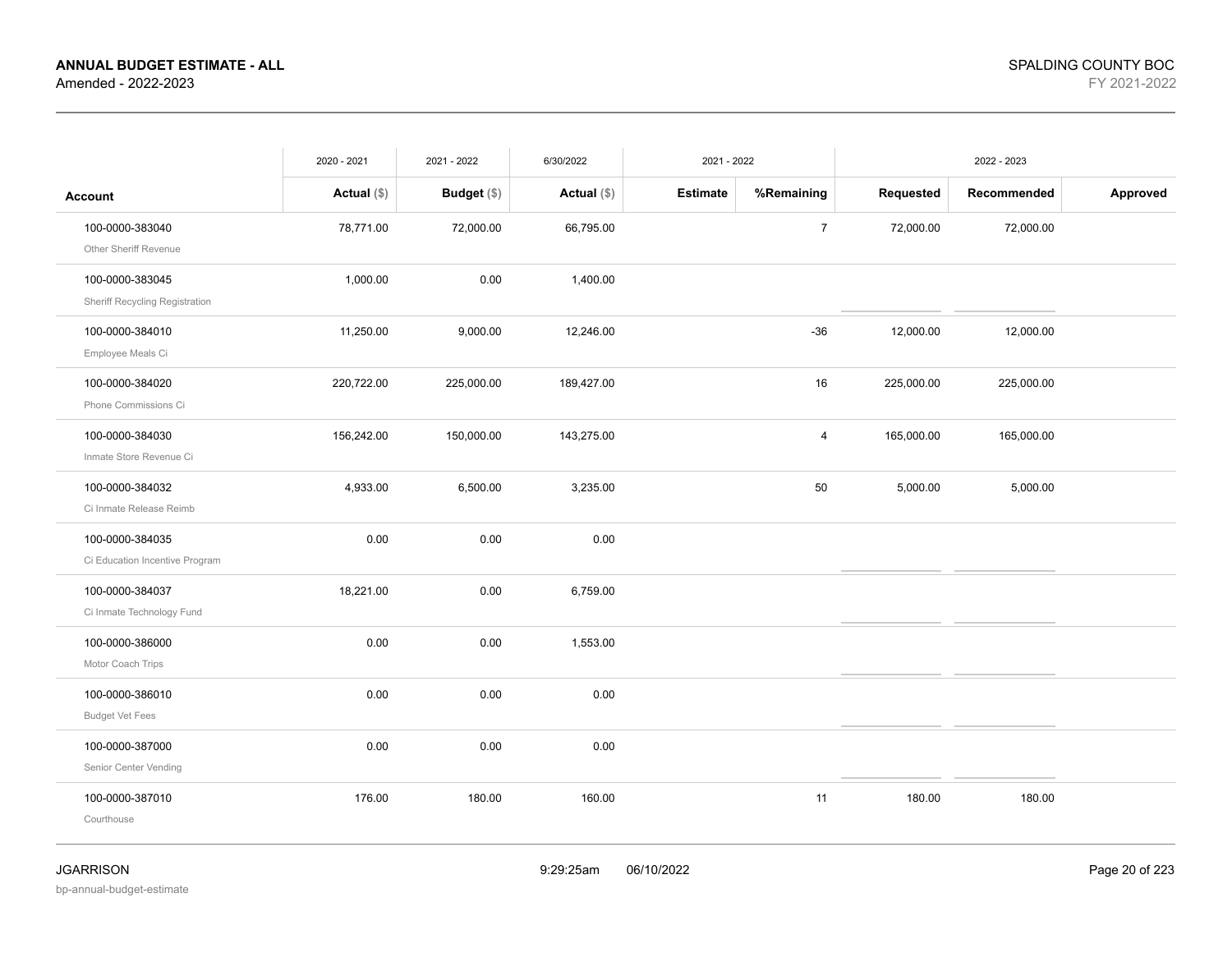|                              | 2020 - 2021   | 2021 - 2022 | 6/30/2022     | 2021 - 2022 |            |            | 2022 - 2023 |          |
|------------------------------|---------------|-------------|---------------|-------------|------------|------------|-------------|----------|
| Account                      | Actual $(\$)$ | Budget (\$) | Actual $(\$)$ | Estimate    | %Remaining | Requested  | Recommended | Approved |
| 100-0000-387025              | 1,510.00      | 1,000.00    | 5,255.00      |             | $-426$     | 2,000.00   | 2,000.00    |          |
| Animal Spay/Neuter Fees      |               |             |               |             |            |            |             |          |
| 100-0000-388000              | 0.00          | 0.00        | 32,244.00     |             |            |            |             |          |
| Sale Of Surplus Prop & Equip |               |             |               |             |            |            |             |          |
| 100-0000-388095              | 0.00          | 0.00        | 0.00          |             |            |            |             |          |
| Spalding County Timber Sales |               |             |               |             |            |            |             |          |
| 100-0000-388100              | 0.00          | 0.00        | 0.00          |             |            |            |             |          |
| Firing Range Timber Sales    |               |             |               |             |            |            |             |          |
| 100-0000-389100              | $-1,154.00$   | 0.00        | 193.00        |             |            |            |             |          |
| Cash Over And Short          |               |             |               |             |            |            |             |          |
| 100-0000-389110              | 301,334.00    | 240,000.00  | 317,477.00    |             | $-32$      | 300,000.00 | 325,000.00  |          |
| Flex Spend Deposit           |               |             |               |             |            |            |             |          |
| 100-0000-389150              | 2,333.00      | 0.00        | 2,617.00      |             |            |            |             |          |
| Purchasing Card Rebate       |               |             |               |             |            |            |             |          |
| 100-0000-389200              | 67,257.00     | 0.00        | 17,584.00     |             |            |            |             |          |
| Insurance Refund/Dividend    |               |             |               |             |            |            |             |          |
| 100-0000-389205              | 0.00          | 0.00        | 0.00          |             |            |            |             |          |
| Health Insurance Refund      |               |             |               |             |            |            |             |          |
| 100-0000-389300              | 0.00          | 0.00        | 0.00          |             |            |            |             |          |
| Recycling Revenue            |               |             |               |             |            |            |             |          |
| 100-0000-389400              | 3,510.00      | 0.00        | 1,036.00      |             |            |            |             |          |
| Restitution                  |               |             |               |             |            |            |             |          |
| 100-0000-389500              | 0.00          | 0.00        | 0.00          |             |            |            |             |          |
| Employee Insurance Pmt       |               |             |               |             |            |            |             |          |
|                              |               |             |               |             |            |            |             |          |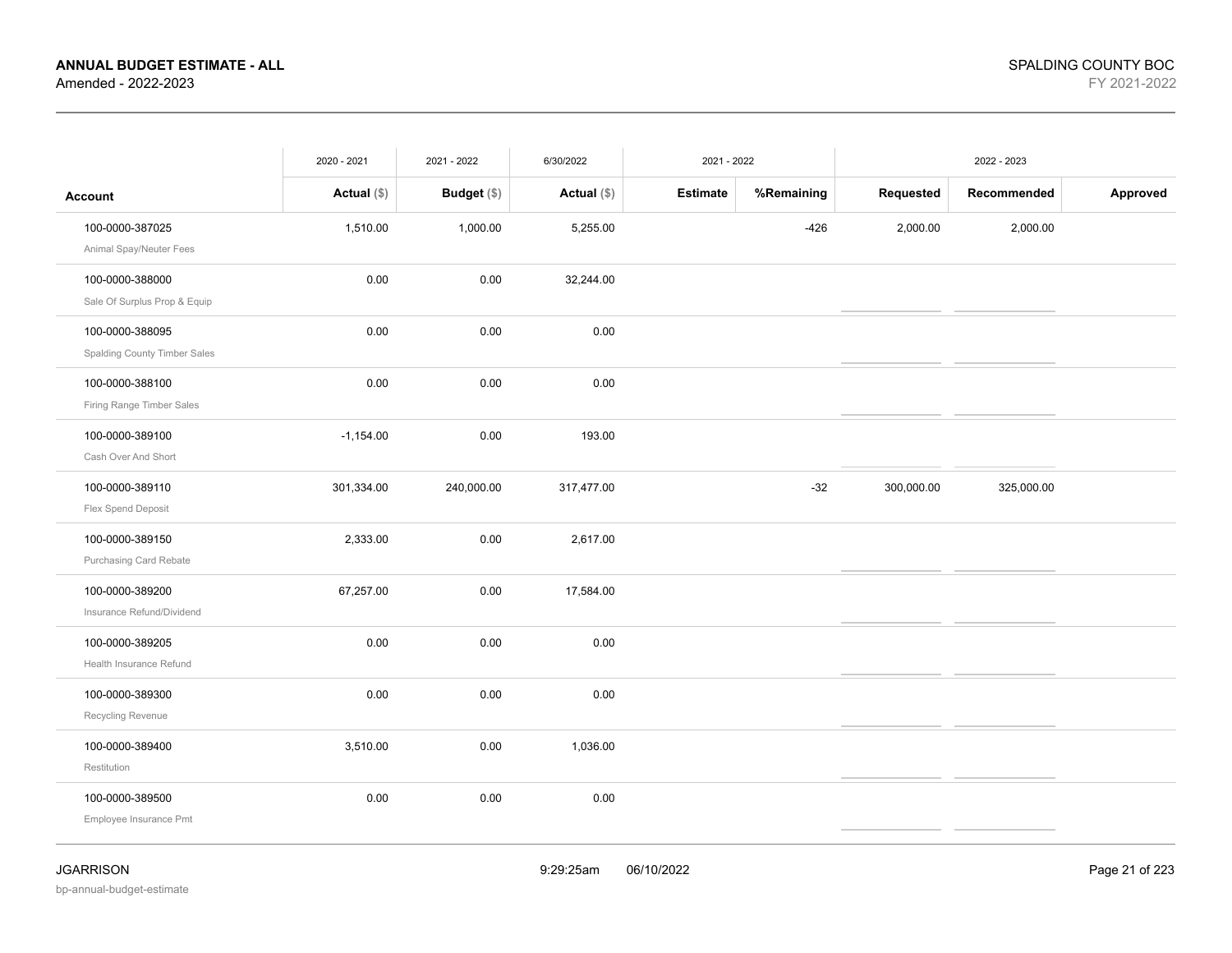|                                                  | 2020 - 2021   | 2021 - 2022   | 6/30/2022     | 2021 - 2022     |            |            | 2022 - 2023 |          |
|--------------------------------------------------|---------------|---------------|---------------|-----------------|------------|------------|-------------|----------|
| <b>Account</b>                                   | Actual $(\$)$ | Budget $(\$)$ | Actual $(\$)$ | <b>Estimate</b> | %Remaining | Requested  | Recommended | Approved |
| 100-0000-389700<br>Resource Officers Reimb       | 119,220.00    | 226,340.00    | 158,765.00    |                 | 30         | 272,580.00 | 272,580.00  |          |
| 100-0000-389750<br>Ci Detail Reimbursement       | 726,481.00    | 863,231.00    | 738,497.00    |                 | 14         | 950,000.00 | 950,000.00  |          |
| 100-0000-389755<br>Contract Detail Admin Fee     | 125,668.00    | 86,323.00     | 87,771.00     |                 | $-2$       | 95,000.00  | 95,000.00   |          |
| 100-0000-389800<br>Sheriff Reimbursement         | 0.00          | 0.00          | 0.00          |                 |            |            |             |          |
| 100-0000-389805<br>Sr Center Raised Bed Project  | 0.00          | 0.00          | 0.00          |                 |            |            |             |          |
| 100-0000-389900<br>Other Revenues                | 59,854.00     | 25,000.00     | 173,695.00    |                 | $-595$     | 20,000.00  | 20,000.00   |          |
| 100-0000-389999<br>Fund Balance Appropiated      | 0.00          | 0.00          | $0.00\,$      |                 |            |            |             |          |
| 100-0000-391101<br>Transfer In - Law Library     | 0.00          | 0.00          | 0.00          |                 |            |            |             |          |
| 100-0000-391110<br>Operating Transfer In         | 1,326,036.00  | 0.00          | 0.00          |                 |            |            |             |          |
| 100-0000-391115<br>Transfer From Impact Fees     | 0.00          | 0.00          | 0.00          |                 |            |            |             |          |
| 100-0000-391200<br>Transfer From Hotel Motel Tax | 104,349.00    | 112,000.00    | 0.00          |                 | 100        | 125,300.00 | 125,300.00  |          |
| 100-0000-393600<br>Gma/Accg Cap Lease Pool       | 616,230.00    | 0.00          | 560,098.00    |                 |            |            |             |          |
|                                                  |               |               |               |                 |            |            |             |          |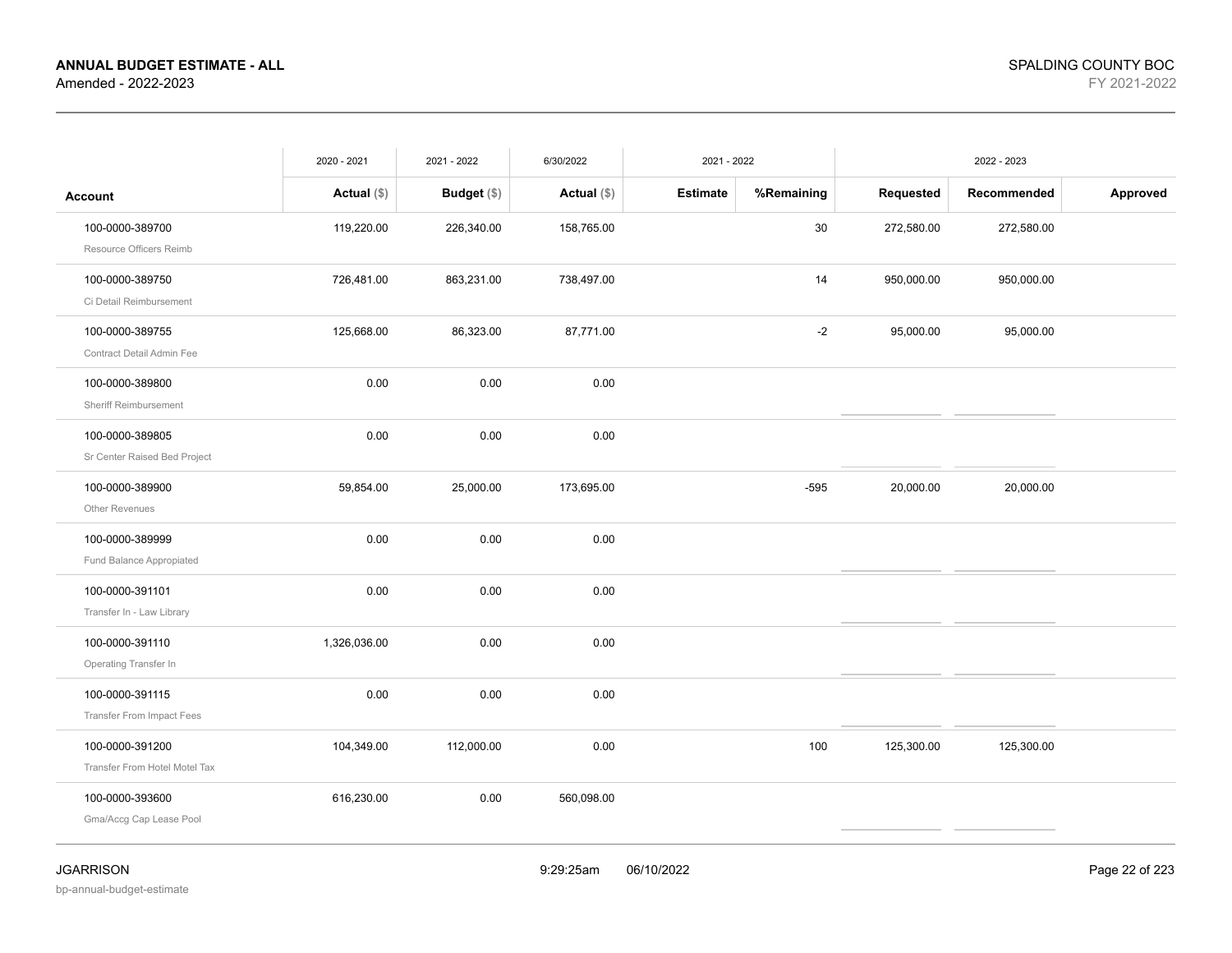|                                                      | 2020 - 2021   | 2021 - 2022   | 6/30/2022     | 2021 - 2022     |            |            | 2022 - 2023 |          |
|------------------------------------------------------|---------------|---------------|---------------|-----------------|------------|------------|-------------|----------|
| <b>Account</b>                                       | Actual $(\$)$ | Budget $(\$)$ | Actual $(\$)$ | <b>Estimate</b> | %Remaining | Requested  | Recommended | Approved |
| 100-0000-396100<br>Accg Capital Lease Proc           | 0.00          | 0.00          | 0.00          |                 |            |            |             |          |
| 100-0000-396105<br>Noresco Equip Lease Proceeds      | 0.00          | 0.00          | 0.00          |                 |            |            |             |          |
| 100-0000-396110<br>Caterpillar Capital Lease Proceed | 0.00          | 0.00          | 0.00          |                 |            |            |             |          |
| 100-0000-396500<br>Tax Anticipation Note             | 0.00          | 0.00          | 0.00          |                 |            |            |             |          |
| 100-0000-399999<br>Prior Period Adjustment           | 0.00          | 0.00          | 0.00          |                 |            |            |             |          |
| Expenditure                                          |               |               |               |                 |            |            |             |          |
| 100-1300-511100<br>Regular Employees                 | 411,776.00    | 301,052.00    | 244,398.00    |                 | 19         | 312,988.00 | 312,988.00  |          |
| 100-1300-511300<br>Overtime                          | 2,273.00      | 3,000.00      | 4,244.00      |                 | $-41$      | 3,000.00   | 3,000.00    |          |
| 100-1300-512100<br>Group Insurance                   | 48,600.00     | 85,086.00     | 35,068.00     |                 | 59         | 129,346.00 | 129,346.00  |          |
| 100-1300-512200<br>Fica Taxes                        | 26,333.00     | 24,775.00     | 18,453.00     |                 | 26         | 25,688.00  | 25,688.00   |          |
| 100-1300-512400<br>Retirement Contribution           | 57,962.00     | 36,861.00     | 16,784.00     |                 | 54         | 26,110.00  | 26,110.00   |          |
| 100-1300-512700<br>Workers Compensation              | 3,651.00      | 10,216.00     | 6,130.00      |                 | 40         | 6,326.00   | 6,326.00    |          |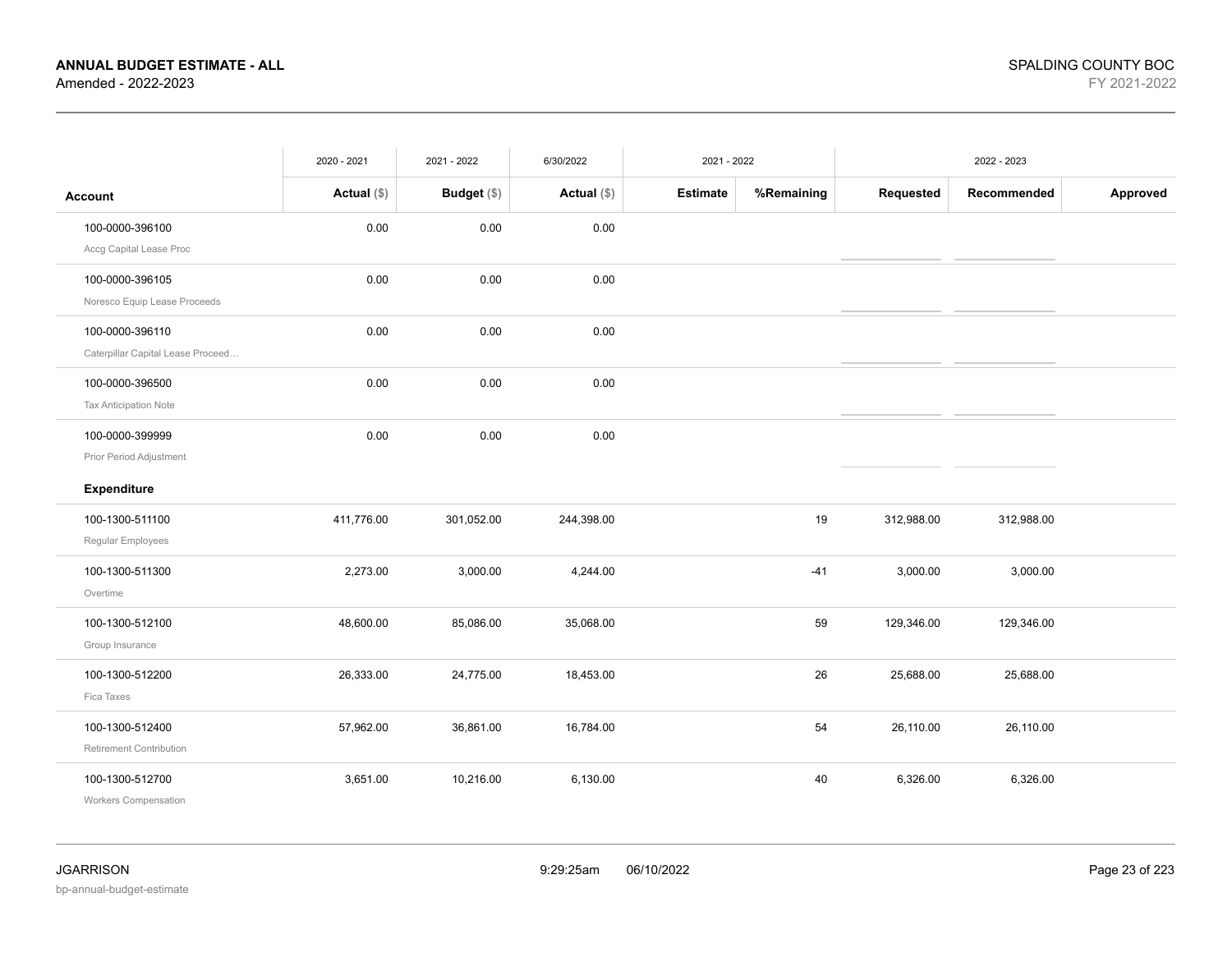|                                           | 2020 - 2021   | 2021 - 2022        | 6/30/2022     | 2021 - 2022     |            |           | 2022 - 2023 |          |
|-------------------------------------------|---------------|--------------------|---------------|-----------------|------------|-----------|-------------|----------|
| <b>Account</b>                            | Actual $(\$)$ | <b>Budget</b> (\$) | Actual $(\$)$ | <b>Estimate</b> | %Remaining | Requested | Recommended | Approved |
| 100-1300-522210<br>Radio Equipment Maint  | 0.00          | 0.00               | 0.00          |                 |            | 492.00    | 492.00      |          |
| 100-1300-522225<br>Computer Equip Maint   | 2,374.00      | 5,040.00           | 2,520.00      |                 | 50         | 6,300.00  | 6,300.00    |          |
| 100-1300-522226<br>Software Maintenance   | 812.00        | 827.00             | 1,224.00      |                 | $-48$      | 1,450.00  | 1,450.00    |          |
| 100-1300-523210<br>Telephone              | 0.00          | 0.00               | 0.00          |                 |            | 504.00    | 504.00      |          |
| 100-1300-523500<br>Travel                 | 1,100.00      | 4,500.00           | 2,953.00      |                 | 34         | 5,637.00  | 5,637.00    |          |
| 100-1300-523501<br>Travel - District 1    | 332.00        | 2,000.00           | 2,456.00      |                 | $-23$      | 2,500.00  | 2,500.00    |          |
| 100-1300-523502<br>Travel - District 2    | 0.00          | 2,000.00           | 1,069.00      |                 | 47         | 2,500.00  | 2,500.00    |          |
| 100-1300-523503<br>Travel - District 3    | 195.00        | 2,000.00           | 2,884.00      |                 | $-44$      | 2,500.00  | 2,500.00    |          |
| 100-1300-523504<br>Travel - District 4    | 452.00        | 2,000.00           | 1,658.00      |                 | 17         | 2,500.00  | 2,500.00    |          |
| 100-1300-523505<br>Travel - District 5    | 0.00          | 2,500.00           | 299.00        |                 | 88         | 2,500.00  | 2,500.00    |          |
| 100-1300-523550<br>Car Allowance          | 20,550.00     | 19,800.00          | 9,532.00      |                 | 52         | 19,800.00 | 19,800.00   |          |
| 100-1300-523600<br>Dues And Subscriptions | 0.00          | 0.00               | 805.00        |                 |            | 1,000.00  | 1,000.00    |          |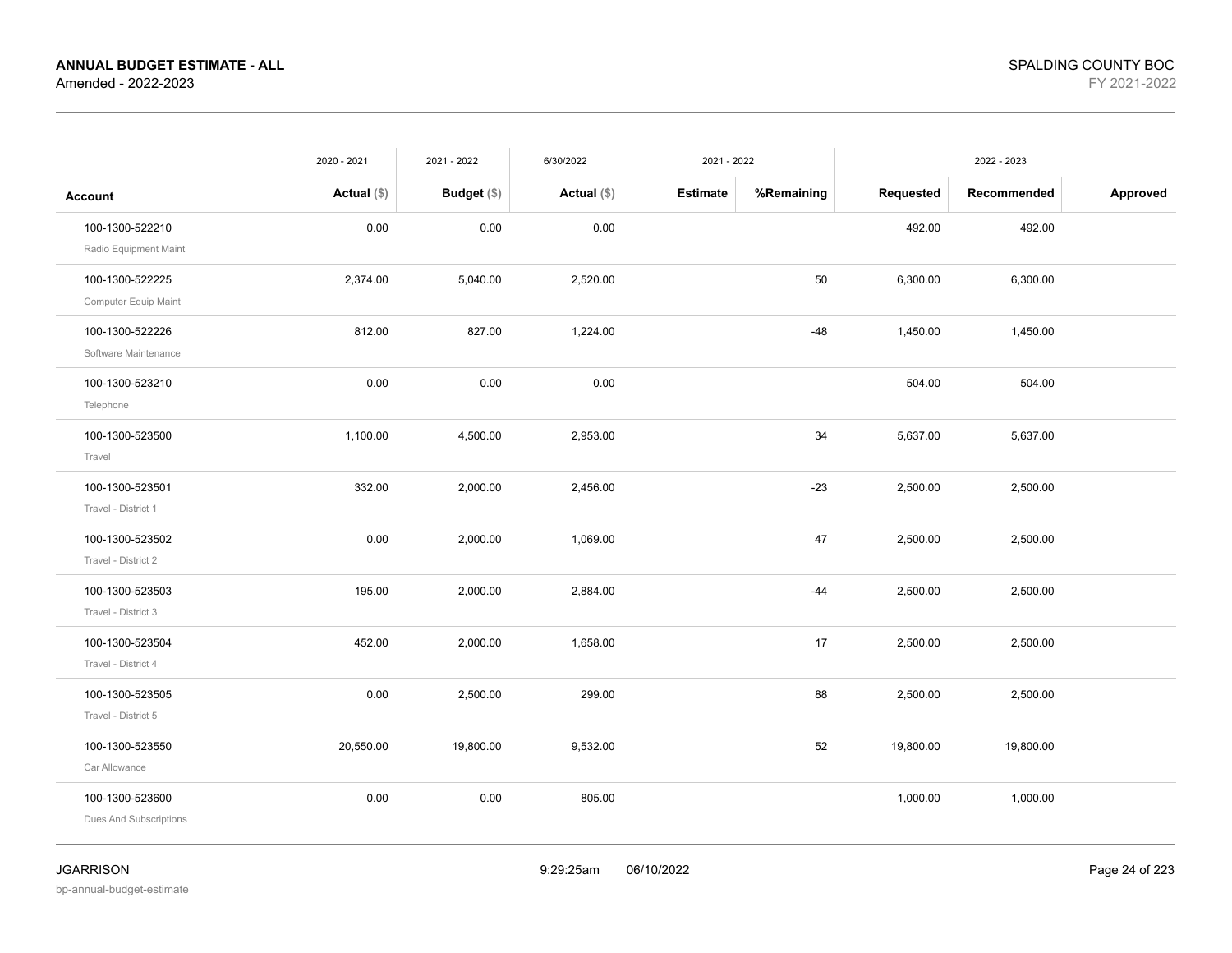|                                     | 2020 - 2021   | 2021 - 2022        | 6/30/2022     | 2021 - 2022     |            |            | 2022 - 2023 |          |
|-------------------------------------|---------------|--------------------|---------------|-----------------|------------|------------|-------------|----------|
| <b>Account</b>                      | Actual $(\$)$ | <b>Budget</b> (\$) | Actual $(\$)$ | <b>Estimate</b> | %Remaining | Requested  | Recommended | Approved |
| 100-1300-523700                     | 940.00        | 3,000.00           | 4,635.00      |                 | $-55$      | 4,500.00   | 4,500.00    |          |
| <b>Education And Training</b>       |               |                    |               |                 |            |            |             |          |
| 100-1300-523701                     | 614.00        | 1,500.00           | 2,025.00      |                 | $-35$      | 1,500.00   | 3,000.00    |          |
| Ed & Train - District 1             |               |                    |               |                 |            |            |             |          |
| 100-1300-523702                     | 0.00          | 1,500.00           | 2,000.00      |                 | $-33$      | 1,500.00   | 3,000.00    |          |
| Ed & Train - District 2             |               |                    |               |                 |            |            |             |          |
| 100-1300-523703                     | 614.00        | 1,500.00           | 650.00        |                 | 57         | 1,500.00   | 3,000.00    |          |
| Ed & Train - District 3             |               |                    |               |                 |            |            |             |          |
| 100-1300-523704                     | 785.00        | 1,500.00           | 2,025.00      |                 | $-35$      | 1,500.00   | 3,000.00    |          |
| Ed & Train - District 4             |               |                    |               |                 |            |            |             |          |
| 100-1300-523705                     | 0.00          | 1,500.00           | 1,175.00      |                 | 22         | 1,500.00   | 3,000.00    |          |
| Ed & Train - District 5             |               |                    |               |                 |            |            |             |          |
| 100-1300-531600                     | 0.00          | 0.00               | 0.00          |                 |            |            |             |          |
| Small Equipment                     |               |                    |               |                 |            |            |             |          |
| 100-1300-579105                     | 0.00          | 0.00               | 0.00          |                 |            |            |             |          |
| <b>Health Reimbursement Account</b> |               |                    |               |                 |            |            |             |          |
| 100-1300-579900                     | 0.00          | 0.00               | 0.00          |                 |            |            |             |          |
| Other                               |               |                    |               |                 |            |            |             |          |
| 100-1400-511100                     | 131,609.00    | 157,459.00         | 136,249.00    |                 | 13         | 169,789.00 | 169,727.00  |          |
| Regular Employees                   |               |                    |               |                 |            |            |             |          |
| 100-1400-511300                     | 11,785.00     | 3,000.00           | 17,598.00     |                 | $-487$     | 10,000.00  | 7,000.00    |          |
| Overtime                            |               |                    |               |                 |            |            |             |          |
| 100-1400-512100                     | 15,970.00     | 36,285.00          | 12,810.00     |                 | 65         | 48,527.00  | 48,527.00   |          |
| Group Insurance                     |               |                    |               |                 |            |            |             |          |
|                                     |               |                    |               |                 |            |            |             |          |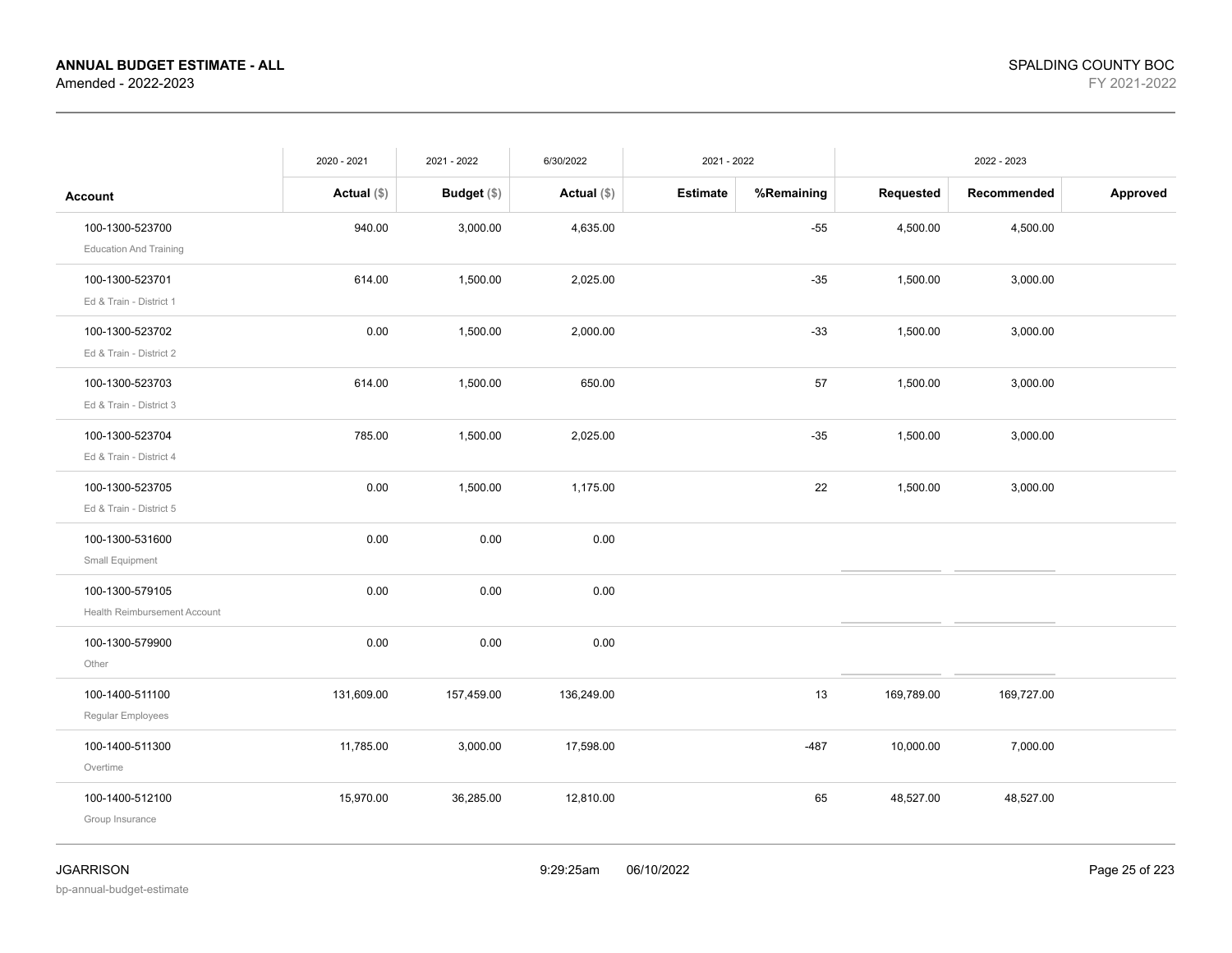|                                            | 2020 - 2021   | 2021 - 2022   | 6/30/2022     | 2021 - 2022     |            | 2022 - 2023 |             |          |
|--------------------------------------------|---------------|---------------|---------------|-----------------|------------|-------------|-------------|----------|
| <b>Account</b>                             | Actual $(\$)$ | Budget $(\$)$ | Actual $(\$)$ | <b>Estimate</b> | %Remaining | Requested   | Recommended | Approved |
| 100-1400-512200<br>Fica Taxes              | 19,102.00     | 12,275.00     | 13,111.00     |                 | $-7$       | 13,754.00   | 13,520.00   |          |
| 100-1400-512400<br>Retirement Contribution | 10,175.00     | 17,539.00     | 14,730.00     |                 | 16         | 19,241.00   | 19,232.00   |          |
| 100-1400-512600<br>Unemployment Insurance  | 203.00        | 0.00          | 1,992.00      |                 |            |             |             |          |
| 100-1400-512700<br>Workers Compensation    | 278.00        | 899.00        | 539.00        |                 | 40         | 549.00      | 540.00      |          |
| 100-1400-521220<br>Employee Physical Exam  | 80.00         | 80.00         | 280.00        |                 | $-250$     | 80.00       | 120.00      |          |
| 100-1400-521900<br><b>Election Expense</b> | 310,016.00    | 106,400.00    | 93,239.00     |                 | 12         | 192,394.00  | 147,700.00  |          |
| 100-1400-522150<br>Pest Control            | 275.00        | 300.00        | 290.00        |                 | 3          | 300.00      | 300.00      |          |
| 100-1400-522220<br>Office Equipment Maint  | 0.00          | 1,660.00      | 0.00          |                 | 100        | 17,772.00   | 15,200.00   |          |
| 100-1400-522225<br>Computer Equip Maint    | 11,724.00     | 18,685.00     | 11,655.00     |                 | 38         | 10,180.00   | 10,180.00   |          |
| 100-1400-522226<br>Software Maintenance    | 734.00        | 887.00        | 1,969.00      |                 | $-122$     | 1,737.00    | 1,737.00    |          |
| 100-1400-522300<br>Rentals                 | 2,613.00      | 1,425.00      | 2,290.00      |                 | $-61$      | 1,425.00    | 4,108.00    |          |
| 100-1400-523210<br>Telephone               | 6,235.00      | 5,292.00      | 5,759.00      |                 | -9         | 5,700.00    | 5,700.00    |          |
|                                            |               |               |               |                 |            |             |             |          |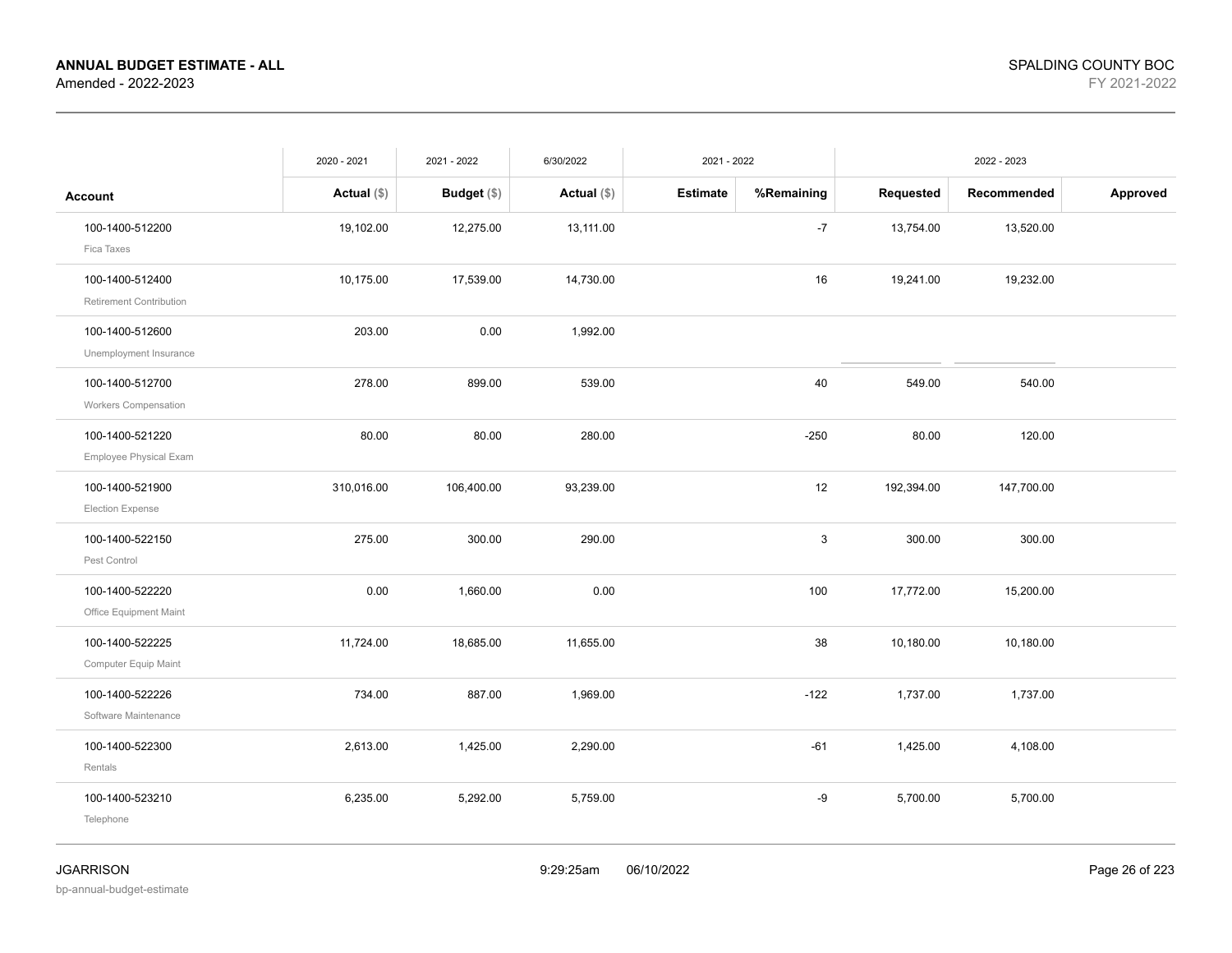|                                | 2020 - 2021   | 2021 - 2022 | 6/30/2022     | 2021 - 2022     |            |           | 2022 - 2023 |          |
|--------------------------------|---------------|-------------|---------------|-----------------|------------|-----------|-------------|----------|
| <b>Account</b>                 | Actual $(\$)$ | Budget (\$) | Actual $(\$)$ | <b>Estimate</b> | %Remaining | Requested | Recommended | Approved |
| 100-1400-523220                | 13,858.00     | 8,000.00    | 5,025.00      |                 | 37         | 10,000.00 | 10,000.00   |          |
| Postage                        |               |             |               |                 |            |           |             |          |
| 100-1400-523300<br>Advertising | 1,615.00      | 750.00      | 2,580.00      |                 | $-244$     | 4,600.00  | 4,600.00    |          |
|                                |               |             |               |                 |            |           |             |          |
| 100-1400-523500<br>Travel      | 29.00         | 6,000.00    | 2,127.00      |                 | 65         | 5,659.00  | 5,700.00    |          |
| 100-1400-523600                | 387.00        | 400.00      | 277.00        |                 | 31         | 290.00    | 400.00      |          |
| Dues & Subscriptions           |               |             |               |                 |            |           |             |          |
| 100-1400-523700                | 1,495.00      | 2,240.00    | 4,620.00      |                 | $-106$     | 4,250.00  | 4,250.00    |          |
| <b>Education And Training</b>  |               |             |               |                 |            |           |             |          |
| 100-1400-529000                | 3,800.00      | 7,881.00    | 4,367.00      |                 | 45         | 1,675.00  | 1,675.00    |          |
| Other Contr Services           |               |             |               |                 |            |           |             |          |
| 100-1400-531100                | 1,263.00      | 750.00      | 290.00        |                 | 61         | 750.00    | 750.00      |          |
| Office Supplies                |               |             |               |                 |            |           |             |          |
| 100-1400-531210                | 193.00        | 200.00      | 167.00        |                 | 16         | 200.00    | 210.00      |          |
| Water                          |               |             |               |                 |            |           |             |          |
| 100-1400-531215                | 679.00        | 678.00      | 574.00        |                 | 15         | 687.00    | 725.00      |          |
| Sewer                          |               |             |               |                 |            |           |             |          |
| 100-1400-531220                | 0.00          | 0.00        | 0.00          |                 |            |           |             |          |
| Natural Gas                    |               |             |               |                 |            |           |             |          |
| 100-1400-531230                | 5,232.00      | 6,100.00    | 3,817.00      |                 | 37         | 6,100.00  | 6,100.00    |          |
| Electricity                    |               |             |               |                 |            |           |             |          |
| 100-1400-531280                | 259.00        | 260.00      | 220.00        |                 | 15         | 263.00    | 265.00      |          |
| Stormwater                     |               |             |               |                 |            |           |             |          |
|                                |               |             |               |                 |            |           |             |          |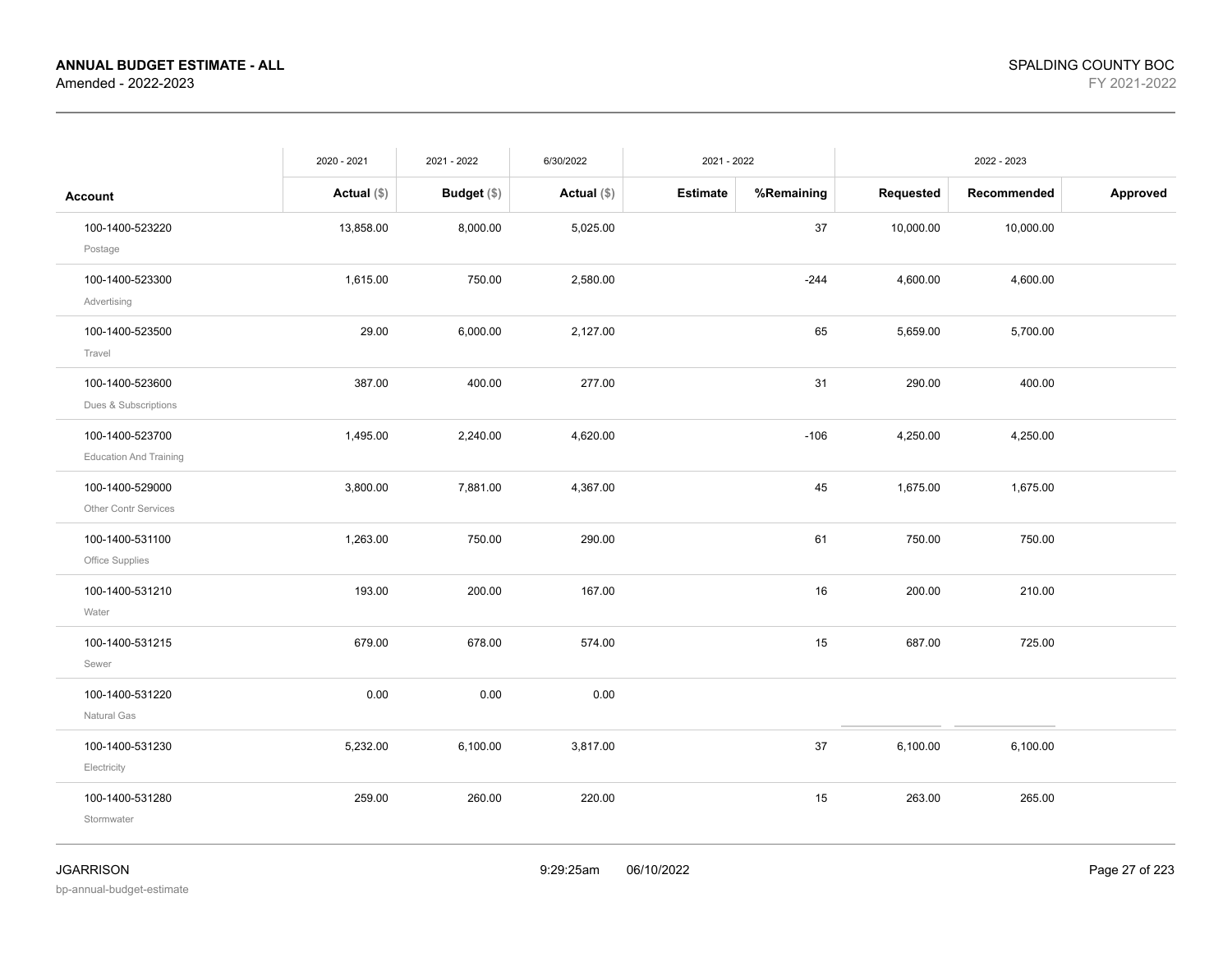|                                                             | 2020 - 2021   | 2021 - 2022 | 6/30/2022     | 2021 - 2022     |            | 2022 - 2023 |             |          |
|-------------------------------------------------------------|---------------|-------------|---------------|-----------------|------------|-------------|-------------|----------|
| <b>Account</b>                                              | Actual $(\$)$ | Budget (\$) | Actual $(\$)$ | <b>Estimate</b> | %Remaining | Requested   | Recommended | Approved |
| 100-1400-531600                                             | 3,238.00      | 6,400.00    | 5,230.00      |                 | 18         | 3,225.00    | 2,025.00    |          |
| Small Equipment<br>100-1400-531700<br>Departmental Supplies | 806.00        | 750.00      | 4,067.00      |                 | $-442$     | 750.00      | 750.00      |          |
| 100-1400-531720<br>Uniforms And Clothing                    | 103.00        | 200.00      | 0.00          |                 | 100        | 400.00      | 400.00      |          |
| 100-1400-542100<br>Machinery & Equipment                    | 0.00          | 0.00        | 0.00          |                 |            |             |             |          |
| 100-1400-579105<br>Health Reimbursement Account             | 0.00          | 0.00        | 0.00          |                 |            |             |             |          |
| 100-1400-579900<br>Other                                    | 0.00          | 0.00        | 0.00          |                 |            |             |             |          |
| 100-1500-511100<br>Regular Employees                        | 298,049.00    | 301,793.00  | 251,072.00    |                 | 17         | 246,589.00  | 244,941.00  |          |
| 100-1500-511300<br>Overtime                                 | 1,646.00      | 2,000.00    | 1,521.00      |                 | 24         | 2,500.00    | 2,500.00    |          |
| 100-1500-512100<br>Group Insurance                          | 52,111.00     | 48,558.00   | 34,793.00     |                 | 28         | 48,667.00   | 48,664.00   |          |
| 100-1500-512200<br>Fica Taxes                               | 20,953.00     | 23,516.00   | 15,878.00     |                 | 32         | 19,331.00   | 19,205.00   |          |
| 100-1500-512400<br>Retirement Contribution                  | 32,723.00     | 41,324.00   | 34,705.00     |                 | 16         | 33,319.00   | 33,080.00   |          |
| 100-1500-512600<br>Unemployment Insurance                   | 0.00          | 0.00        | 0.00          |                 |            |             |             |          |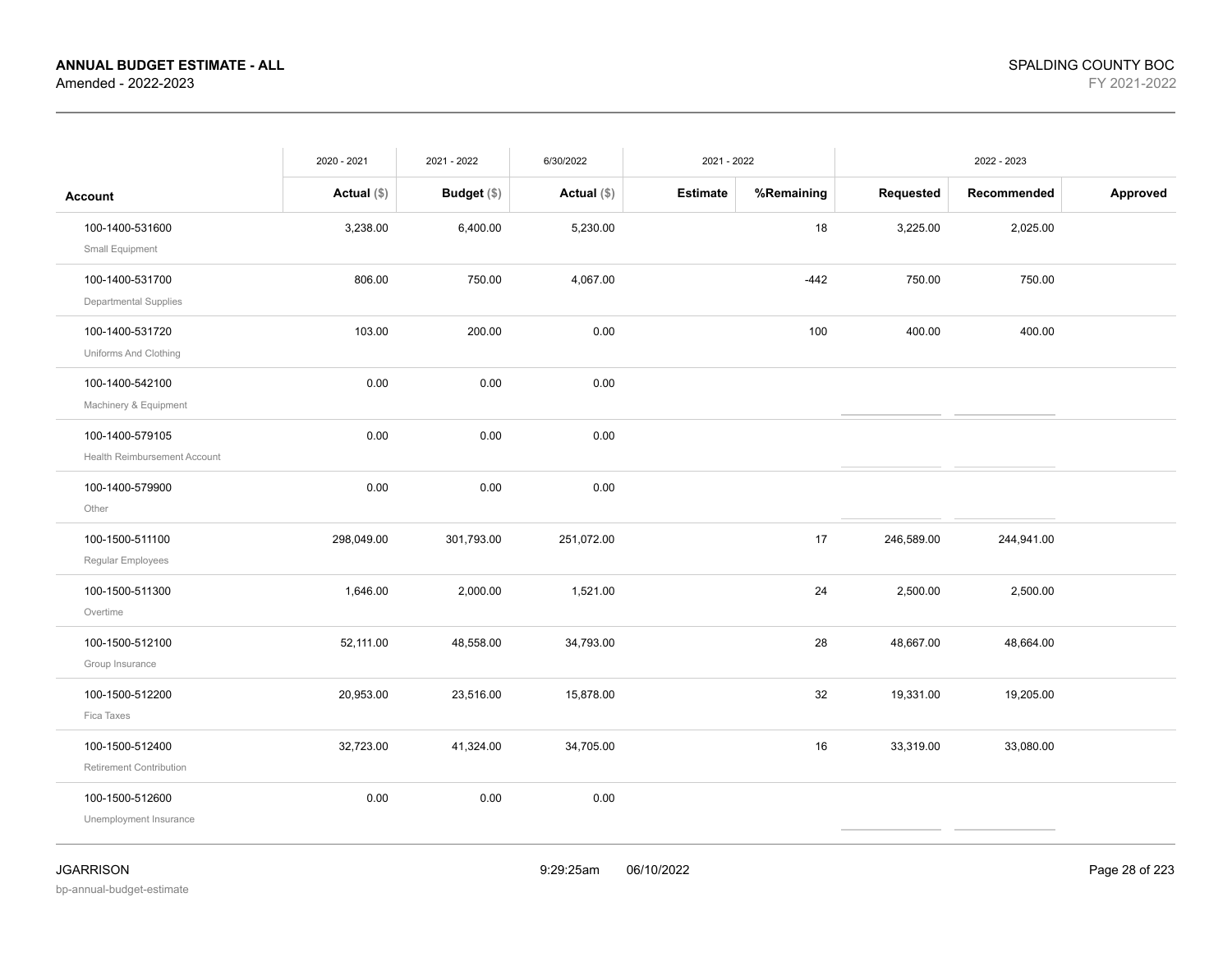|                                           | 2020 - 2021   | 2021 - 2022 | 6/30/2022     | 2021 - 2022     |            |           | 2022 - 2023 |          |
|-------------------------------------------|---------------|-------------|---------------|-----------------|------------|-----------|-------------|----------|
| <b>Account</b>                            | Actual $(\$)$ | Budget (\$) | Actual $(\$)$ | <b>Estimate</b> | %Remaining | Requested | Recommended | Approved |
| 100-1500-512700<br>Workers Compensation   | 871.00        | 1,701.00    | 1,021.00      |                 | 40         | 761.00    | 756.00      |          |
| 100-1500-521220<br>Employee Physical Exam | 40.00         | 0.00        | 80.00         |                 |            | 40.00     | 40.00       |          |
| 100-1500-522210<br>Radio Equipment Maint  | 504.00        | 804.00      | 384.00        |                 | 52         | 342.00    | 342.00      |          |
| 100-1500-522220<br>Office Equipment Maint | 385.00        | 385.00      | 6,520.00      |                 | $-1,594$   | 420.00    | 420.00      |          |
| 100-1500-522225<br>Computer Equip Maint   | 7,034.00      | 12,600.00   | 9,450.00      |                 | 25         | 16,380.00 | 16,380.00   |          |
| 100-1500-522226<br>Software Maintenance   | 2,262.00      | 1,845.00    | 2,207.00      |                 | $-20$      | 2,551.00  | 2,551.00    |          |
| 100-1500-522300<br>Rentals                | 737.00        | 825.00      | 736.00        |                 | 11         | 813.00    | 813.00      |          |
| 100-1500-523210<br>Telephone              | 0.00          | 0.00        | 4.00          |                 |            |           |             |          |
| 100-1500-523220<br>Postage                | 4,271.00      | 6,000.00    | 1,906.00      |                 | 68         | 6,000.00  | 6,000.00    |          |
| 100-1500-523300<br>Advertising            | 4,152.00      | 7,000.00    | 7,325.00      |                 | $-5$       | 8,900.00  | 8,900.00    |          |
| 100-1500-523500<br>Travel                 | 675.00        | 7,080.00    | 144.00        |                 | 98         | 6,830.00  | 6,830.00    |          |
| 100-1500-523550<br>Car Allowance          | 3,600.00      | 3,600.00    | 1,050.00      |                 | 71         | 3,600.00  | 3,600.00    |          |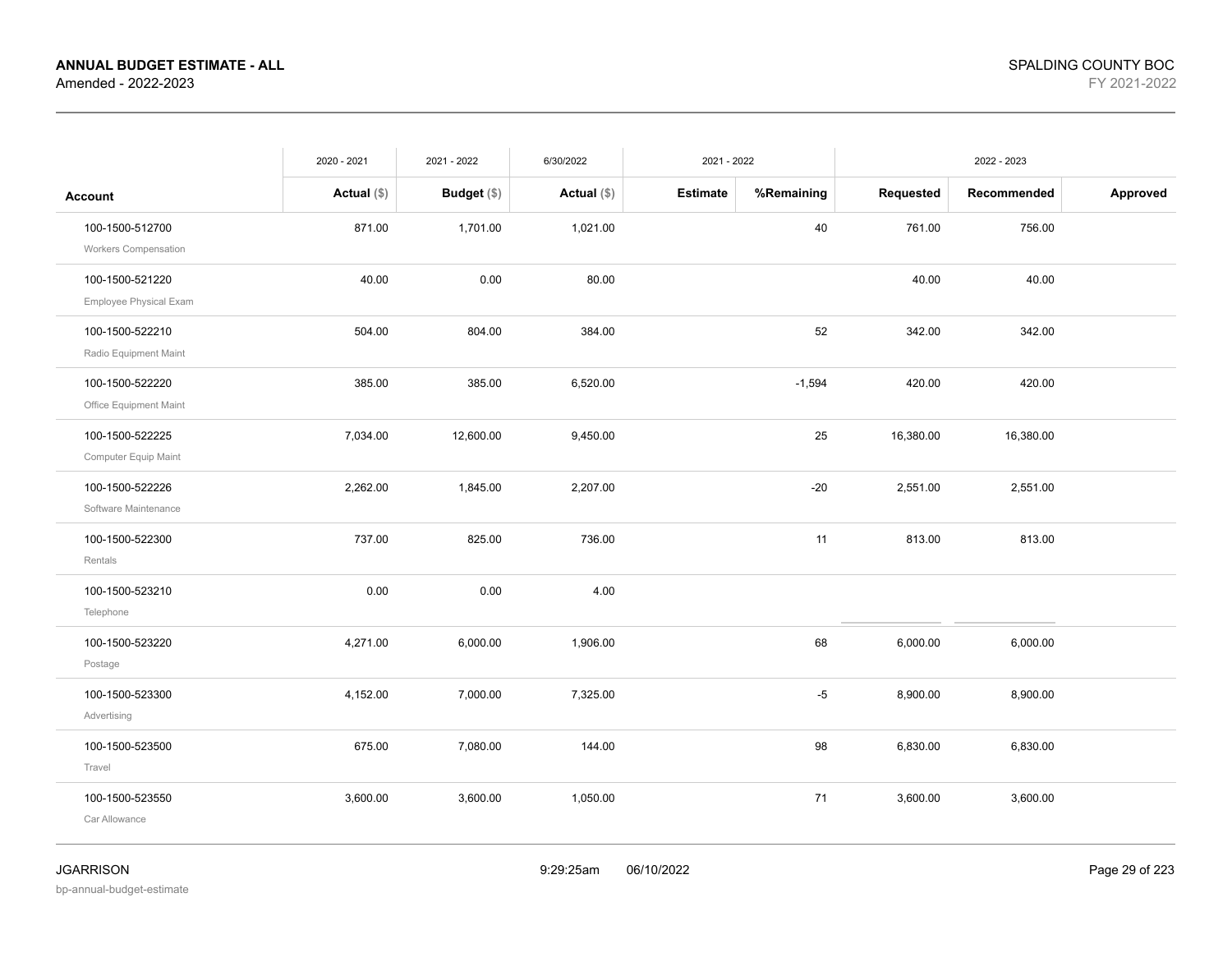|                               | 2020 - 2021   | 2021 - 2022   | 6/30/2022     | 2021 - 2022     |            |            | 2022 - 2023 |          |
|-------------------------------|---------------|---------------|---------------|-----------------|------------|------------|-------------|----------|
| Account                       | Actual $(\$)$ | Budget $(\$)$ | Actual $(\$)$ | <b>Estimate</b> | %Remaining | Requested  | Recommended | Approved |
| 100-1500-523600               | 5,702.00      | 5,940.00      | 3,433.00      |                 | 42         | 4,785.00   | 4,785.00    |          |
| Dues & Subscriptions          |               |               |               |                 |            |            |             |          |
| 100-1500-523700               | 1,995.00      | 12,042.00     | 2,912.00      |                 | 76         | 11,900.00  | 12,042.00   |          |
| <b>Education And Training</b> |               |               |               |                 |            |            |             |          |
| 100-1500-523800               | 0.00          | 100.00        | 0.00          |                 | 100        | 100.00     | 100.00      |          |
| Licenses                      |               |               |               |                 |            |            |             |          |
| 100-1500-529000               | 12,936.00     | 13,380.00     | 18,675.00     |                 | $-40$      | 200.00     | 200.00      |          |
| Other Contr Services          |               |               |               |                 |            |            |             |          |
| 100-1500-531100               | 1,823.00      | 4,000.00      | 786.00        |                 | 80         | 3,000.00   | 3,000.00    |          |
| Office Supplies               |               |               |               |                 |            |            |             |          |
| 100-1500-531600               | 3,706.00      | 7,350.00      | 3,668.00      |                 | 50         | 1,450.00   | 1,450.00    |          |
| Small Equipment               |               |               |               |                 |            |            |             |          |
| 100-1500-531700               | 9,703.00      | 7,500.00      | 9,508.00      |                 | $-27$      | 7,500.00   | 7,500.00    |          |
| Departmental Supplies         |               |               |               |                 |            |            |             |          |
| 100-1500-531720               | 232.00        | 975.00        | 96.00         |                 | 90         | 825.00     | 825.00      |          |
| Uniforms And Clothing         |               |               |               |                 |            |            |             |          |
| 100-1500-542100               | 0.00          | 0.00          | 0.00          |                 |            |            |             |          |
| Machinery & Equipment         |               |               |               |                 |            |            |             |          |
| 100-1500-579105               | 0.00          | 0.00          | 0.00          |                 |            |            |             |          |
| Health Reimbursement Account  |               |               |               |                 |            |            |             |          |
| 100-1500-579900               | 0.00          | 0.00          | 42,557.00     |                 |            |            |             |          |
| Other                         |               |               |               |                 |            |            |             |          |
| 100-1510-511100               | 106,720.00    | 101,766.00    | 103,084.00    |                 | $-1$       | 114,199.00 | 114,199.00  |          |
| Regular Employees             |               |               |               |                 |            |            |             |          |
|                               |               |               |               |                 |            |            |             |          |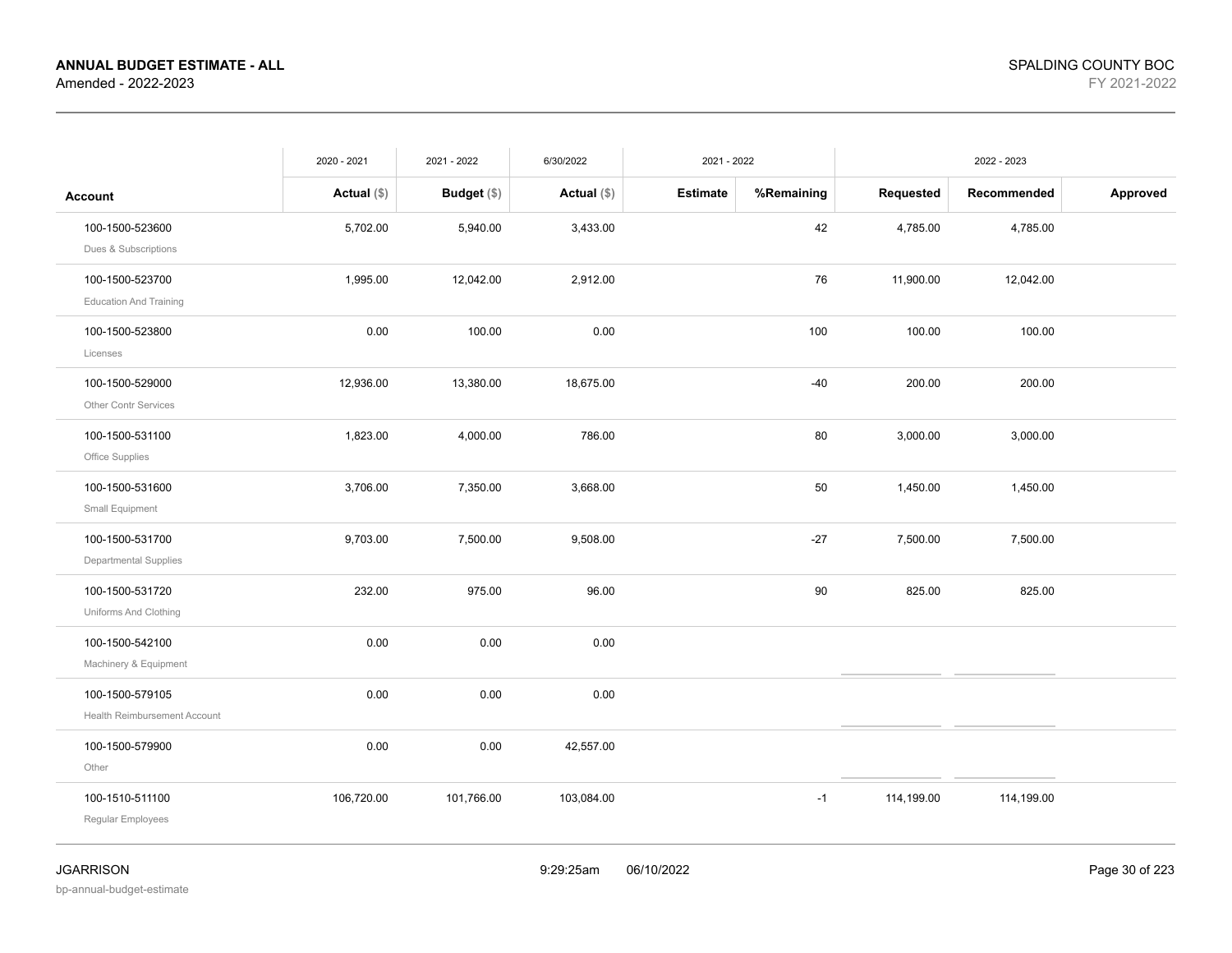|                                     | 2020 - 2021   | 2021 - 2022        | 6/30/2022     | 2021 - 2022     |            |            | 2022 - 2023 |          |
|-------------------------------------|---------------|--------------------|---------------|-----------------|------------|------------|-------------|----------|
| <b>Account</b>                      | Actual $(\$)$ | <b>Budget</b> (\$) | Actual $(\$)$ | <b>Estimate</b> | %Remaining | Requested  | Recommended | Approved |
| 100-1510-511300                     | 740.00        | 800.00             | 3,261.00      |                 | $-308$     | 1,500.00   | 1,500.00    |          |
| Overtime                            |               |                    |               |                 |            |            |             |          |
| 100-1510-512100                     | 34,712.00     | 36,257.00          | 31,368.00     |                 | 13         | 48,500.00  | 48,500.00   |          |
| Group Insurance                     |               |                    |               |                 |            |            |             |          |
| 100-1510-512200                     | 7,779.00      | 7,846.00           | 7,890.00      |                 | $-1$       | 8,851.00   | 8,851.00    |          |
| Fica Taxes                          |               |                    |               |                 |            |            |             |          |
| 100-1510-512400                     | 11,977.00     | 14,756.00          | 12,392.00     |                 | 16         | 16,559.00  | 16,559.00   |          |
| Retirement Contribution             |               |                    |               |                 |            |            |             |          |
| 100-1510-512700                     | 226.00        | 574.00             | 344.00        |                 | 40         | 353.00     | 353.00      |          |
| Workers Compensation                |               |                    |               |                 |            |            |             |          |
| 100-1510-579105                     | 0.00          | 0.00               | 0.00          |                 |            |            |             |          |
| <b>Health Reimbursement Account</b> |               |                    |               |                 |            |            |             |          |
| 100-1535-522225                     | 0.00          | 0.00               | $-1,995.00$   |                 |            | 529,200.00 |             |          |
| Computer Equip Maint                |               |                    |               |                 |            |            |             |          |
| 100-1535-522226                     | 105,247.00    | 109,145.00         | 95,335.00     |                 | 13         | 85,018.00  | 85,018.00   |          |
| Software Maintenance                |               |                    |               |                 |            |            |             |          |
| 100-1535-523160                     | 15,033.00     | 16,540.00          | 9,291.00      |                 | 44         | 13,627.00  | 13,627.00   |          |
| Cyber Liability Insurance           |               |                    |               |                 |            |            |             |          |
| 100-1535-529000                     | 1,240.00      | 0.00               | 0.00          |                 |            |            |             |          |
| Other Contr Services                |               |                    |               |                 |            |            |             |          |
| 100-1535-531600                     | 15,744.00     | 1,500.00           | 0.00          |                 | 100        |            |             |          |
| Small Equipment                     |               |                    |               |                 |            |            |             |          |
| 100-1535-542100                     | 0.00          | 0.00               | 0.00          |                 |            |            |             |          |
| Machinery & Equipment               |               |                    |               |                 |            |            |             |          |
|                                     |               |                    |               |                 |            |            |             |          |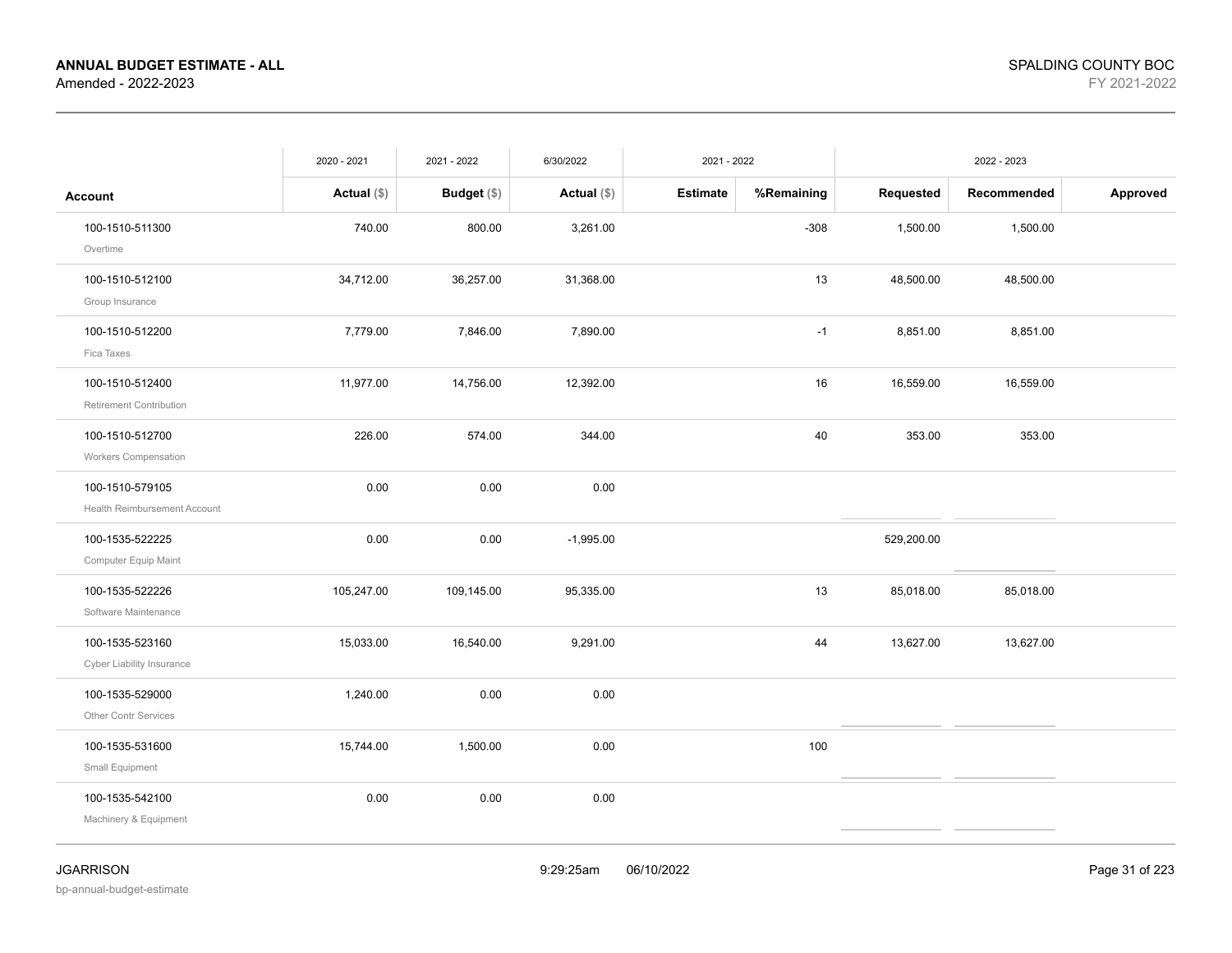|                                                 | 2020 - 2021   | 2021 - 2022 | 6/30/2022     | 2021 - 2022     |             |            | 2022 - 2023 |          |
|-------------------------------------------------|---------------|-------------|---------------|-----------------|-------------|------------|-------------|----------|
| <b>Account</b>                                  | Actual $(\$)$ | Budget (\$) | Actual $(\$)$ | <b>Estimate</b> | %Remaining  | Requested  | Recommended | Approved |
| 100-1535-542400<br>Computer Equipment           | 207,819.00    | 31,000.00   | 31,000.00     |                 |             |            |             |          |
| 100-1535-581200<br>Capital Lease - Principal    | 0.00          | 0.00        | 0.00          |                 |             |            |             |          |
| 100-1535-582200<br>Capital Lease - Interest     | 0.00          | 0.00        | 0.00          |                 |             |            |             |          |
| 100-1535-611300<br>Operating Transfer Out       | 48,900.00     | 0.00        | 0.00          |                 |             |            |             |          |
| 100-1540-511100<br>Regular Employees            | 166,306.00    | 157,975.00  | 157,209.00    |                 | $\mathbf 0$ | 170,616.00 | 170,616.00  |          |
| 100-1540-511300<br>Overtime                     | 73.00         | 200.00      | 43.00         |                 | 78          | 500.00     | 500.00      |          |
| 100-1540-512100<br>Group Insurance              | 36,769.00     | 36,338.00   | 42,814.00     |                 | $-18$       | 48,582.00  | 48,582.00   |          |
| 100-1540-512200<br>Fica Taxes                   | 12,366.00     | 12,100.00   | 11,780.00     |                 | 3           | 13,090.00  | 13,090.00   |          |
| 100-1540-512400<br>Retirement Contribution      | 18,610.00     | 22,906.00   | 19,237.00     |                 | 16          | 24,739.00  | 24,739.00   |          |
| 100-1540-512700<br><b>Workers Compensation</b>  | 350.00        | 886.00      | 532.00        |                 | 40          | 523.00     | 523.00      |          |
| 100-1540-521220<br>Employee Physical Exam       | 0.00          | $0.00\,$    | 0.00          |                 |             |            |             |          |
| 100-1540-579105<br>Health Reimbursement Account | 0.00          | 0.00        | 0.00          |                 |             |            |             |          |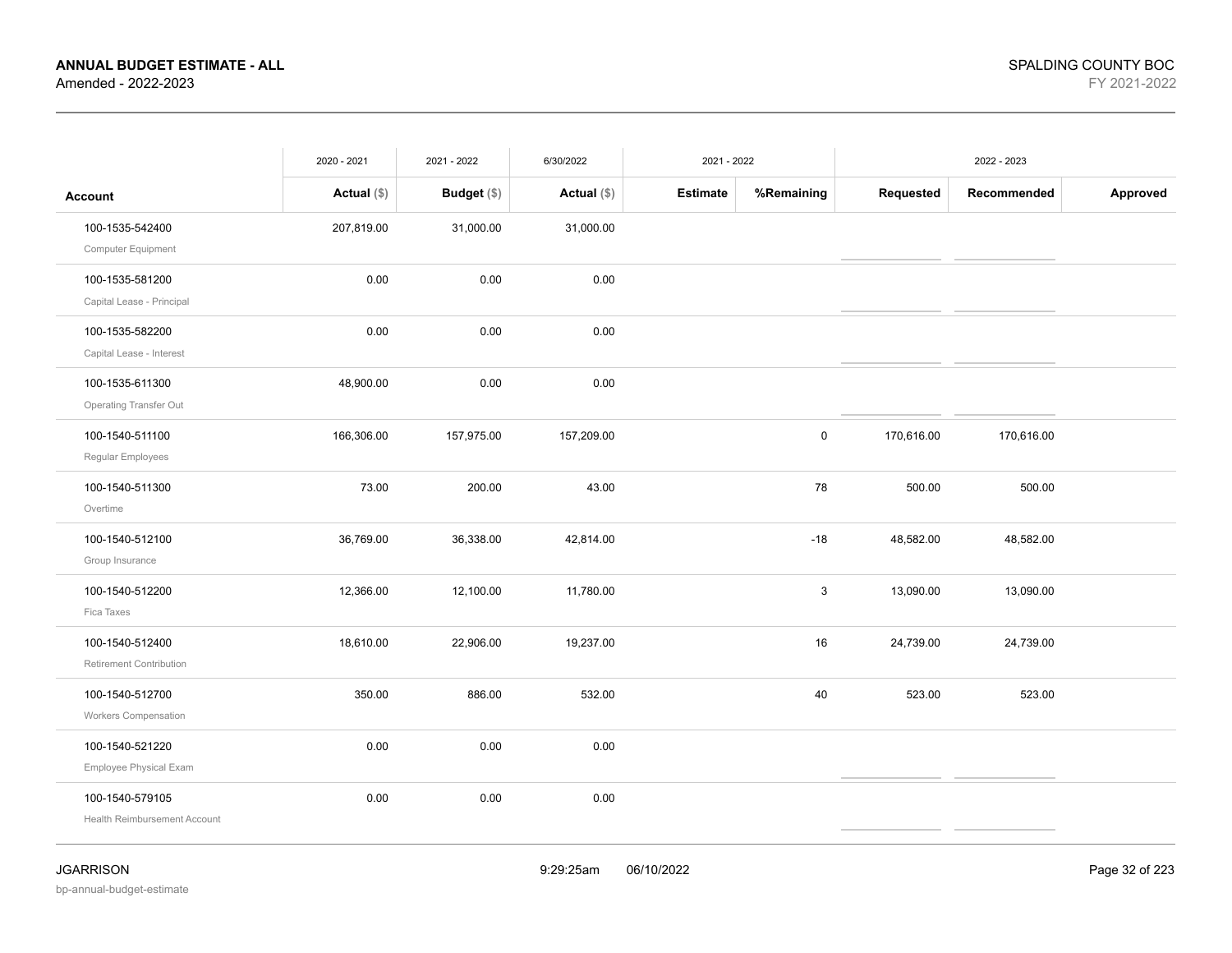|                                            | 2020 - 2021   | 2021 - 2022 | 6/30/2022     | 2021 - 2022     |              |            | 2022 - 2023 |          |
|--------------------------------------------|---------------|-------------|---------------|-----------------|--------------|------------|-------------|----------|
| <b>Account</b>                             | Actual $(\$)$ | Budget (\$) | Actual $(\$)$ | <b>Estimate</b> | %Remaining   | Requested  | Recommended | Approved |
| 100-1545-511100<br>Regular Employees       | 551,830.00    | 602,350.00  | 513,567.00    |                 | $15\,$       | 647,954.00 | 646,865.00  |          |
| 100-1545-511300<br>Overtime                | 5,028.00      | 5,500.00    | 6,560.00      |                 | $-19$        | 10,000.00  | 5,500.00    |          |
| 100-1545-512100<br>Group Insurance         | 154,785.00    | 181,422.00  | 136,780.00    |                 | 25           | 242,613.00 | 242,611.00  |          |
| 100-1545-512200<br>Fica Taxes              | 21,328.00     | 46,501.00   | 38,274.00     |                 | 18           | 50,333.00  | 49,906.00   |          |
| 100-1545-512400<br>Retirement Contribution | 70,595.00     | 87,341.00   | 73,351.00     |                 | 16           | 93,953.00  | 93,795.00   |          |
| 100-1545-512700<br>Workers Compensation    | 1,329.00      | 3,404.00    | 2,042.00      |                 | 40           | 2,010.00   | 1,993.00    |          |
| 100-1545-521210<br>Legal Fees              | 7,740.00      | 4,000.00    | 3,774.00      |                 | 6            | 4,000.00   | 4,000.00    |          |
| 100-1545-521220<br>Employee Physical Exam  | 80.00         | 80.00       | 80.00         |                 |              | 80.00      | 80.00       |          |
| 100-1545-522220<br>Office Equipment Maint  | 4,932.00      | 2,200.00    | 6,614.00      |                 | $-201$       | 5,840.00   | 5,840.00    |          |
| 100-1545-522225<br>Computer Equip Maint    | 13,142.00     | 21,657.00   | 21,434.00     |                 | $\mathbf{1}$ | 27,708.00  | 27,708.00   |          |
| 100-1545-522226<br>Software Maintenance    | 29,857.00     | 25,284.00   | 25,146.00     |                 | $\mathbf{1}$ | 13,254.00  | 13,254.00   |          |
| 100-1545-522300<br>Rentals                 | 6,622.00      | 6,554.00    | 5,638.00      |                 | 14           | 8,000.00   | 6,600.00    |          |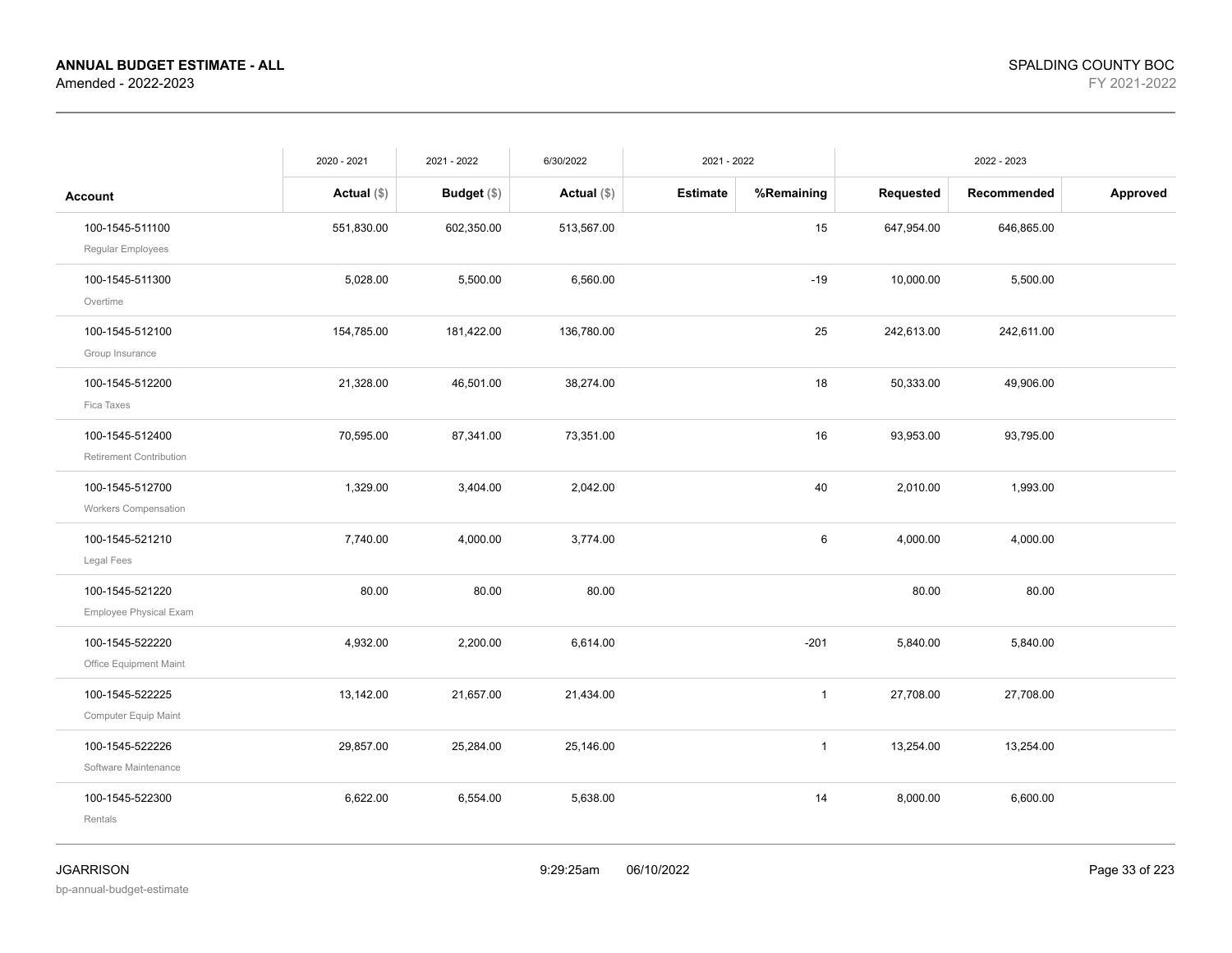|                                                  | 2020 - 2021   | 2021 - 2022        | 6/30/2022     | 2021 - 2022     |                |           | 2022 - 2023 |          |
|--------------------------------------------------|---------------|--------------------|---------------|-----------------|----------------|-----------|-------------|----------|
| <b>Account</b>                                   | Actual $(\$)$ | <b>Budget</b> (\$) | Actual $(\$)$ | <b>Estimate</b> | %Remaining     | Requested | Recommended | Approved |
| 100-1545-523190<br>Public Officials Bond Ins     | 1,200.00      | 1,200.00           | 1,200.00      |                 |                | 1,200.00  | 1,200.00    |          |
| 100-1545-523210<br>Telephone                     | 775.00        | 650.00             | 900.00        |                 | $-38$          |           | 650.00      |          |
| 100-1545-523220<br>Postage                       | 10,000.00     | 11,000.00          | 13,000.00     |                 | $-18$          | 13,000.00 | 13,000.00   |          |
| 100-1545-523230<br><b>Internet Services</b>      | 2,220.00      | 2,220.00           | 1,883.00      |                 | 15             | 2,220.00  | 2,220.00    |          |
| 100-1545-523300<br>Advertising                   | 6,677.00      | 20,000.00          | 1,063.00      |                 | 95             | 20,000.00 | 10,000.00   |          |
| 100-1545-523500<br>Travel                        | 432.00        | 3,000.00           | 1,761.00      |                 | 41             | 4,000.00  | 3,000.00    |          |
| 100-1545-523600<br>Dues & Subscriptions          | 700.00        | 965.00             | 900.00        |                 | $\overline{7}$ | 1,065.00  | 1,065.00    |          |
| 100-1545-523700<br><b>Education And Training</b> | 790.00        | 1,500.00           | 1,185.00      |                 | 21             | 1,800.00  | 1,500.00    |          |
| 100-1545-529000<br>Other Contr Services          | 53,947.00     | 72,200.00          | 56,896.00     |                 | 21             | 75,600.00 | 75,600.00   |          |
| 100-1545-531100<br>Office Supplies               | 1,533.00      | 1,500.00           | 628.00        |                 | 58             | 1,500.00  | 1,500.00    |          |
| 100-1545-531600<br>Small Equipment               | 2,830.00      | 21,000.00          | 11,963.00     |                 | 43             | 1,500.00  | 1,500.00    |          |
| 100-1545-531700<br>Departmental Supplies         | 9,169.00      | 7,000.00           | 5,953.00      |                 | 15             | 7,000.00  | 7,000.00    |          |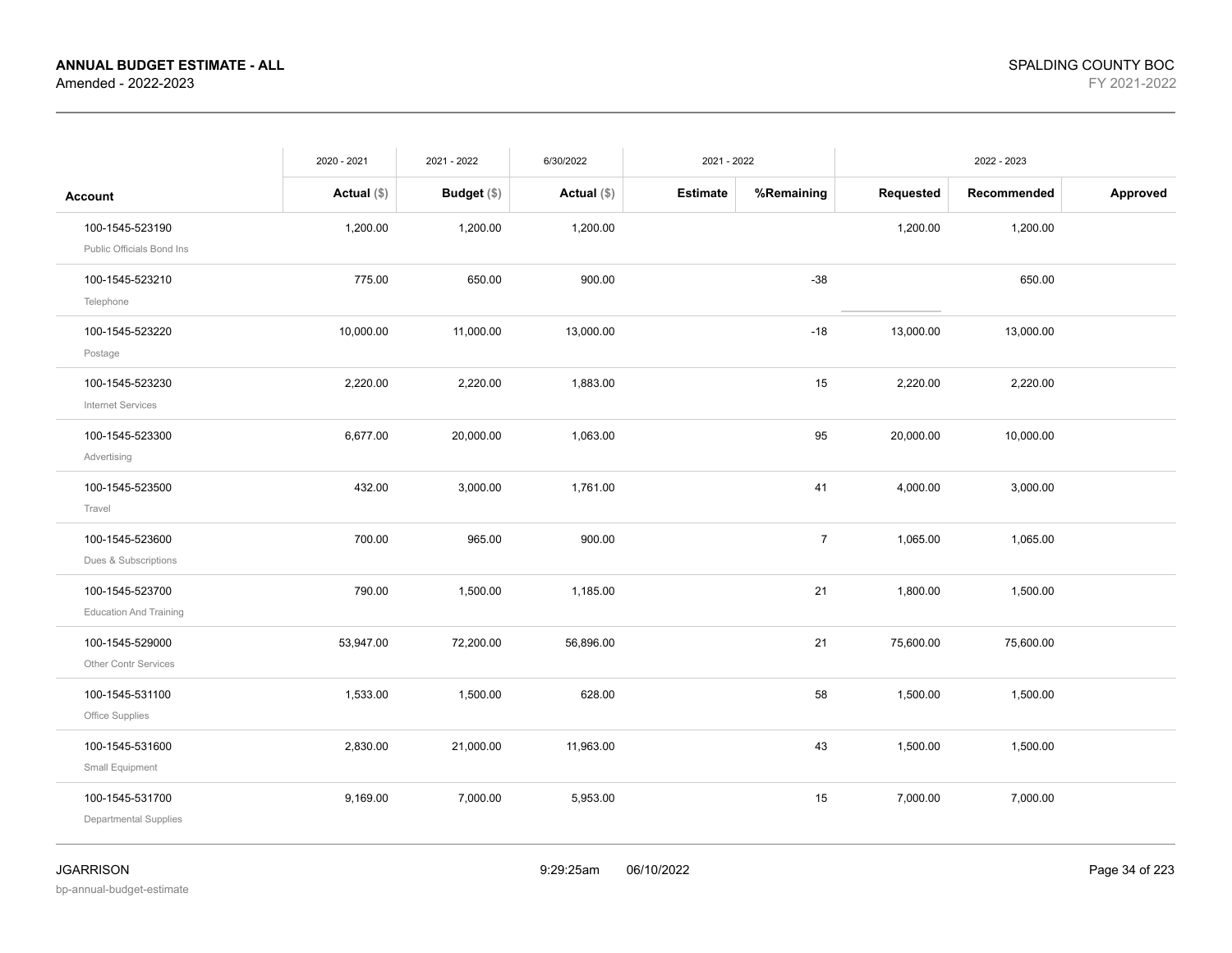|                                                        | 2020 - 2021   | 2021 - 2022   | 6/30/2022     | 2021 - 2022     |                |            | 2022 - 2023 |          |
|--------------------------------------------------------|---------------|---------------|---------------|-----------------|----------------|------------|-------------|----------|
| <b>Account</b>                                         | Actual $(\$)$ | Budget $(\$)$ | Actual $(\$)$ | <b>Estimate</b> | %Remaining     | Requested  | Recommended | Approved |
| 100-1545-542100<br>Machinery & Equipment               | 0.00          | 0.00          | 0.00          |                 |                |            |             |          |
| 100-1545-542300<br>Furniture & Fixtures                | 0.00          | 80,000.00     | 0.00          |                 | 100            | 250,000.00 |             |          |
| 100-1545-579105<br><b>Health Reimbursement Account</b> | 0.00          | 0.00          | 0.00          |                 |                |            |             |          |
| 100-1550-511100<br>Regular Employees                   | 365,771.00    | 375,022.00    | 361,358.00    |                 | 4              | 487,049.00 | 413,218.00  |          |
| 100-1550-511300<br>Overtime                            | 722.00        | 4,000.00      | 987.00        |                 | 75             | 4,000.00   | 1,000.00    |          |
| 100-1550-512100<br>Group Insurance                     | 100,876.00    | 108,864.00    | 100,959.00    |                 | $\overline{7}$ | 177,924.00 | 145,594.00  |          |
| 100-1550-512200<br>Fica Taxes                          | 27,341.00     | 28,995.00     | 6,993.00      |                 | 76             | 37,565.00  | 31,688.00   |          |
| 100-1550-512400<br>Retirement Contribution             | 42,816.00     | 53,508.00     | 44,937.00     |                 | 16             | 69,752.00  | 59,047.00   |          |
| 100-1550-512600<br>Unemployment Insurance              | 2,190.00      | 0.00          | 0.00          |                 |                |            |             |          |
| 100-1550-512700<br><b>Workers Compensation</b>         | 4,690.00      | 12,735.00     | 7,641.00      |                 | 40             | 9,831.00   | 8,293.00    |          |
| 100-1550-521220<br>Employee Physical Exam              | 230.00        | 135.00        | 40.00         |                 | 70             | 245.00     | 135.00      |          |
| 100-1550-522220<br>Office Equipment Maint              | 5,345.00      | 5,230.00      | 0.00          |                 | 100            | 6,015.00   | 5,460.00    |          |

bp-annual-budget-estimate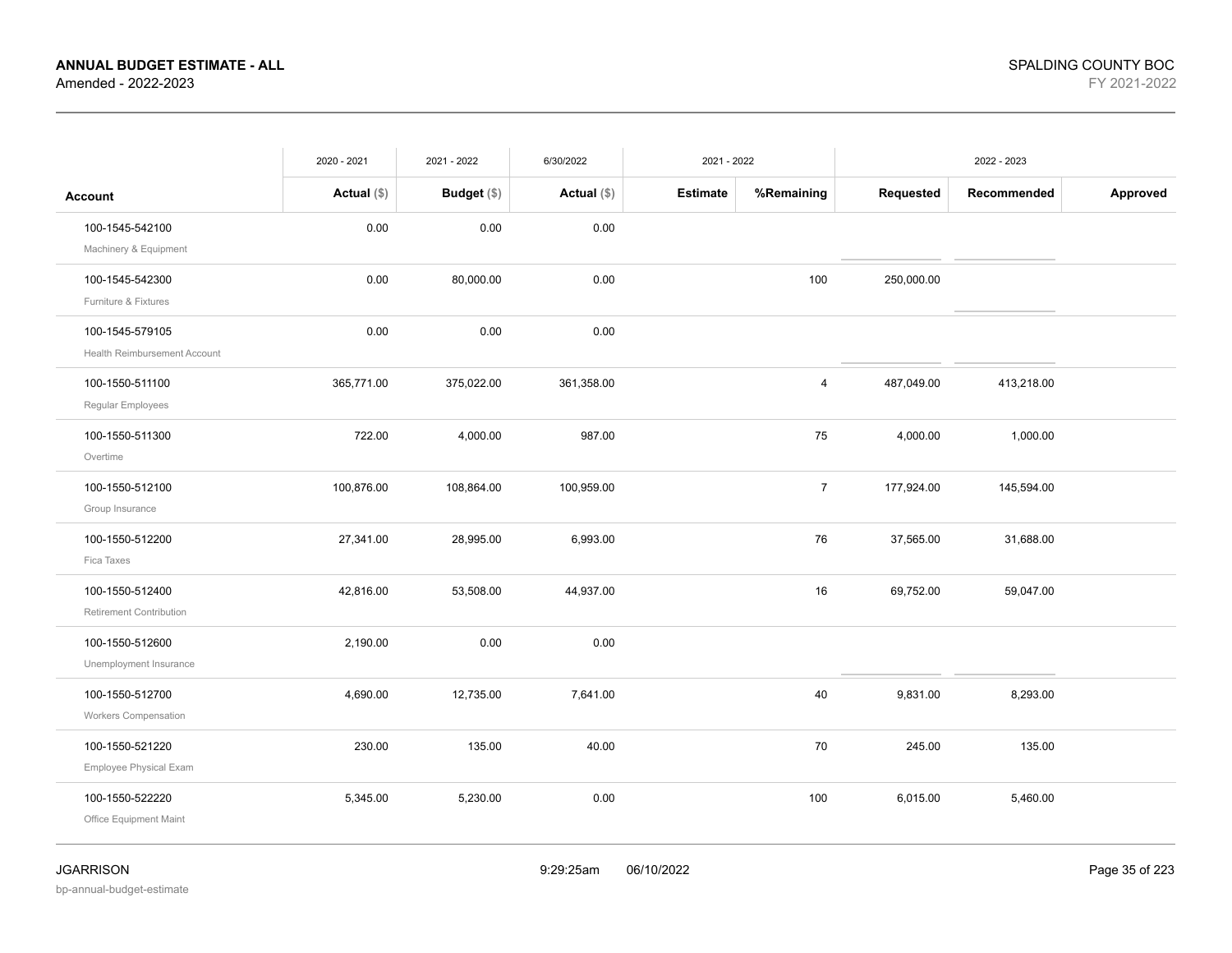|                                                  | 2020 - 2021   | 2021 - 2022   | 6/30/2022     | 2021 - 2022     |            |            | 2022 - 2023 |          |
|--------------------------------------------------|---------------|---------------|---------------|-----------------|------------|------------|-------------|----------|
| <b>Account</b>                                   | Actual $(\$)$ | Budget $(\$)$ | Actual $(\$)$ | <b>Estimate</b> | %Remaining | Requested  | Recommended | Approved |
| 100-1550-522225<br>Computer Equip Maint          | 14,069.00     | 15,120.00     | 13,860.00     |                 | 8          | 15,120.00  | 15,120.00   |          |
| 100-1550-522226<br>Software Maintenance          | 2,003.00      | 2,061.00      | 2,336.00      |                 | $-13$      | 2,205.00   | 2,527.00    |          |
| 100-1550-522230<br>Other Equipment Maint         | 0.00          | 0.00          | 0.00          |                 |            | 3,500.00   | 1,000.00    |          |
| 100-1550-522280<br>Auto And Truck Maint          | 678.00        | 1,000.00      | 571.00        |                 | 43         | 1,268.00   | 1,268.00    |          |
| 100-1550-522300<br>Rentals                       | 1,971.00      | 1,971.00      | 1,849.00      |                 | 6          | 2,168.00   | 2,168.00    |          |
| 100-1550-523210<br>Telephone                     | 2,511.00      | 1,920.00      | 1,672.00      |                 | 13         | 2,400.00   | 2,400.00    |          |
| 100-1550-523220<br>Postage                       | 1,253.00      | 2,000.00      | 398.00        |                 | 80         | 2,500.00   | 2,500.00    |          |
| 100-1550-523300<br>Advertising                   | 0.00          | 750.00        | 0.00          |                 | 100        | 750.00     | 750.00      |          |
| 100-1550-523500<br>Travel                        | 0.00          | 9,880.00      | 5,730.00      |                 | 42         | 13,959.00  | 10,000.00   |          |
| 100-1550-523600<br>Dues & Subscriptions          | 10,106.00     | 12,000.00     | 11,076.00     |                 | 8          | 12,439.00  | 12,439.00   |          |
| 100-1550-523700<br><b>Education And Training</b> | 3,430.00      | 4,000.00      | 3,414.00      |                 | 15         | 6,474.00   | 5,700.00    |          |
| 100-1550-529000<br>Other Contr Services          | 56,549.00     | 100,000.00    | 54,967.00     |                 | 45         | 109,285.00 | 100,000.00  |          |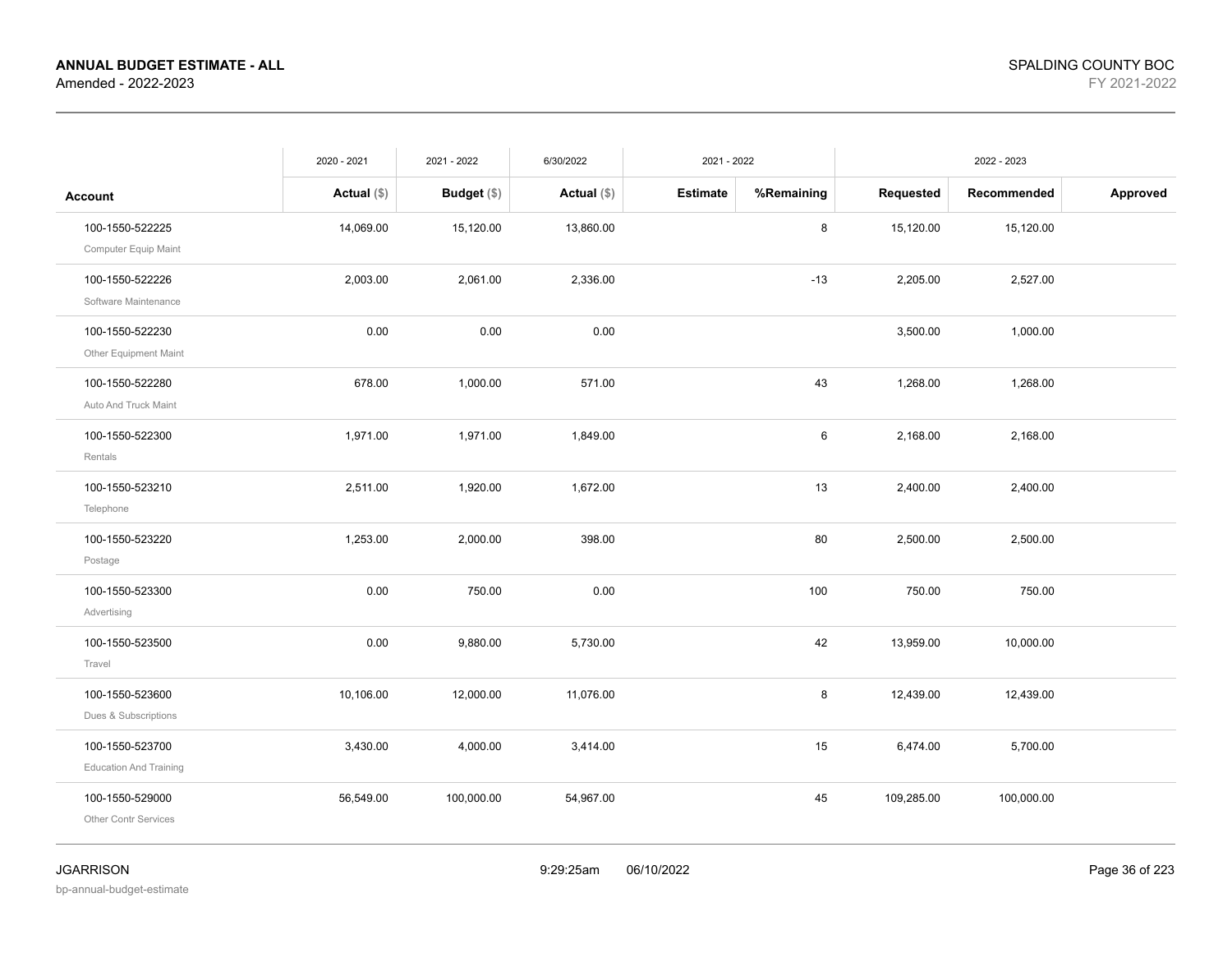|                                                        | 2020 - 2021   | 2021 - 2022   | 6/30/2022     | 2021 - 2022     |            |           | 2022 - 2023 |          |
|--------------------------------------------------------|---------------|---------------|---------------|-----------------|------------|-----------|-------------|----------|
| Account                                                | Actual $(\$)$ | Budget $(\$)$ | Actual $(\$)$ | <b>Estimate</b> | %Remaining | Requested | Recommended | Approved |
| 100-1550-531100<br>Office Supplies                     | 896.00        | 1,250.00      | 436.00        |                 | 65         | 1,980.00  | 1,250.00    |          |
| 100-1550-531150<br>Auto & Truck Tires                  | 542.00        | 0.00          | 0.00          |                 |            | 600.00    | 600.00      |          |
| 100-1550-531155<br>Auto & Truck Batteries              | 0.00          | 465.00        | 160.00        |                 | 66         | 310.00    | 310.00      |          |
| 100-1550-531160<br>Auto & Truck Supplies               | 0.00          | 0.00          | 0.00          |                 |            |           |             |          |
| 100-1550-531270<br>Gasoline                            | 2,603.00      | 4,600.00      | 3,550.00      |                 | 23         | 7,200.00  | 4,500.00    |          |
| 100-1550-531600<br>Small Equipment                     | 1,844.00      | 3,850.00      | 3,332.00      |                 | 13         | 5,600.00  | 4,200.00    |          |
| 100-1550-531700<br>Departmental Supplies               | 2,215.00      | 3,000.00      | 3,464.00      |                 | $-15$      | 5,250.00  | 3,500.00    |          |
| 100-1550-531720<br>Uniforms And Clothing               | 1,807.00      | 1,150.00      | 906.00        |                 | 21         | 3,550.00  | 3,150.00    |          |
| 100-1550-542100<br>Machinery & Equipment               | 0.00          | 0.00          | 0.00          |                 |            | 7,000.00  |             |          |
| 100-1550-542200<br>Vehicles                            | 21,404.00     | 0.00          | 28,293.00     |                 |            |           |             |          |
| 100-1550-542300<br>Furniture & Fixtures                | 0.00          | 0.00          | 0.00          |                 |            |           |             |          |
| 100-1550-579105<br><b>Health Reimbursement Account</b> | 0.00          | 0.00          | 0.00          |                 |            |           |             |          |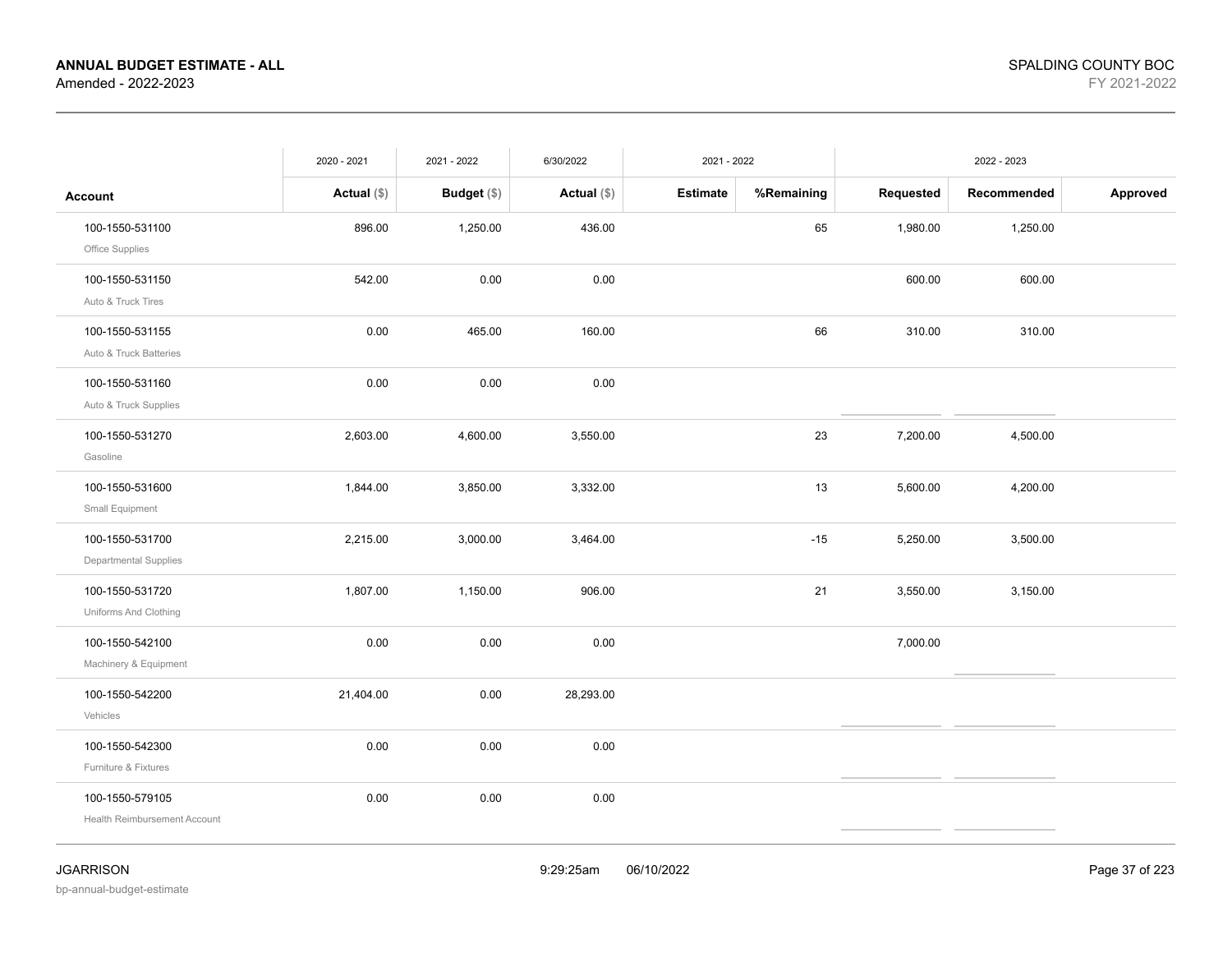|                                                | 2020 - 2021   | 2021 - 2022 | 6/30/2022     | 2021 - 2022     |            |            | 2022 - 2023 |          |
|------------------------------------------------|---------------|-------------|---------------|-----------------|------------|------------|-------------|----------|
| <b>Account</b>                                 | Actual $(\$)$ | Budget (\$) | Actual $(\$)$ | <b>Estimate</b> | %Remaining | Requested  | Recommended | Approved |
| 100-1550-579900<br>Other                       | 15,709.00     | 0.00        | 0.00          |                 |            |            |             |          |
| 100-1550-611300<br>Operating Transfer Out      | 16,360.00     | 7,860.00    | 7,860.00      |                 |            | 17,920.00  | 17,920.00   |          |
| 100-1566-511100<br>Regular Employees           | 303,673.00    | 298,259.00  | 311,600.00    |                 | $-4$       | 328,514.00 | 328,514.00  |          |
| 100-1566-511300<br>Overtime                    | 9,497.00      | 9,000.00    | 6,852.00      |                 | 24         | 9,000.00   | 9,000.00    |          |
| 100-1566-512100<br>Group Insurance             | 72,697.00     | 72,651.00   | 61,017.00     |                 | 16         | 97,145.00  | 97,145.00   |          |
| 100-1566-512200<br>Fica Taxes                  | 23,289.00     | 23,505.00   | 23,970.00     |                 | $-2$       | 25,820.00  | 25,820.00   |          |
| 100-1566-512400<br>Retirement Contribution     | 35,108.00     | 43,248.00   | 36,321.00     |                 | 16         | 47,635.00  | 47,635.00   |          |
| 100-1566-512700<br><b>Workers Compensation</b> | 6,124.00      | 18,067.00   | 10,840.00     |                 | 40         | 11,649.00  | 11,649.00   |          |
| 100-1566-521220<br>Employee Physical Exam      | 0.00          | 0.00        | 0.00          |                 |            |            |             |          |
| 100-1566-522225<br>Computer Equip Maint        | 0.00          | 0.00        | 0.00          |                 |            | 2,625.00   | 6,300.00    |          |
| 100-1566-522226<br>Software Maintenance        | 0.00          | 0.00        | 0.00          |                 |            | 360.00     | 564.00      |          |
| 100-1566-522230<br>Other Equipment Maint       | 0.00          | 500.00      | 560.00        |                 | $-12$      | 3,000.00   | 3,000.00    |          |

bp-annual-budget-estimate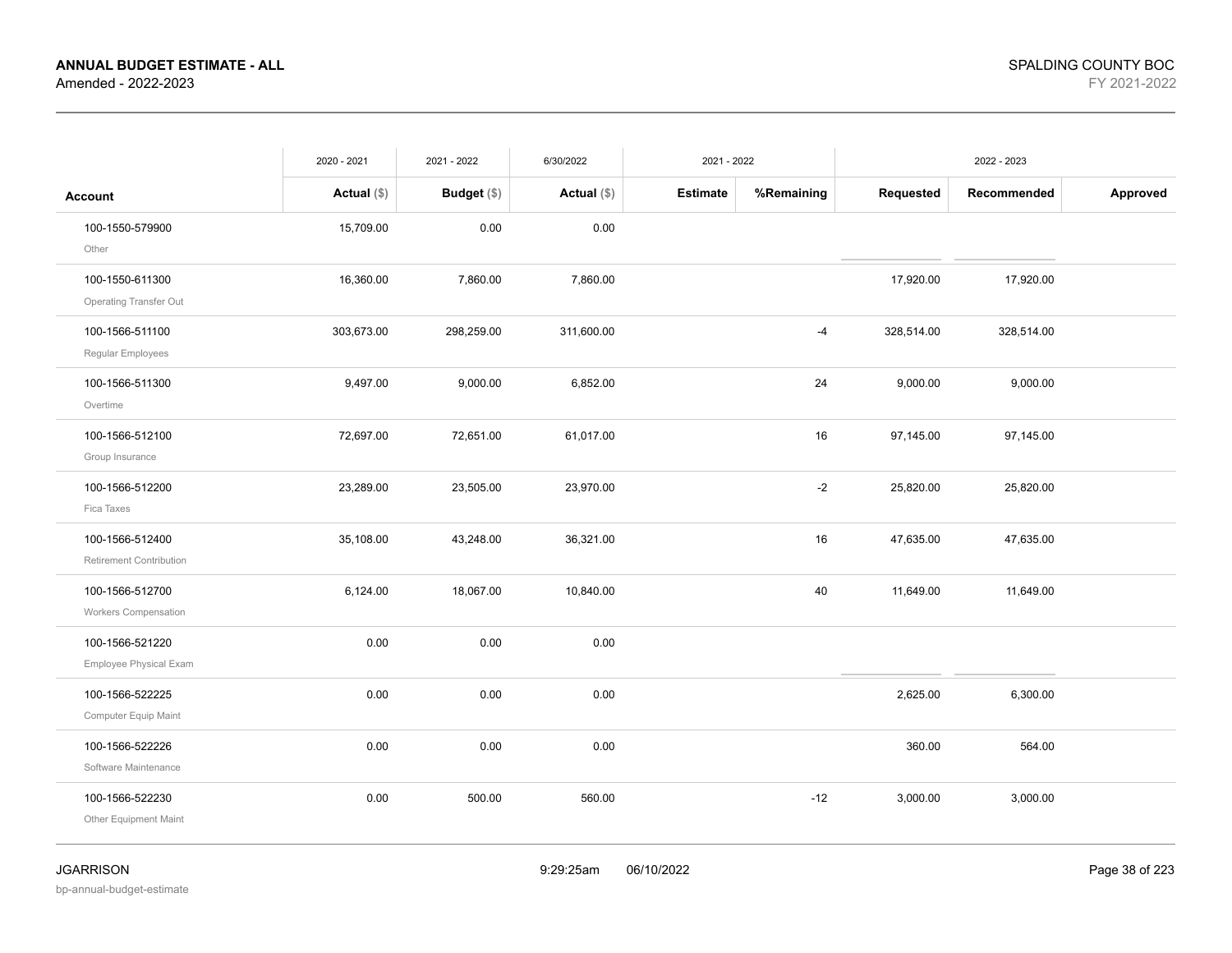|                                                  | 2020 - 2021   | 2021 - 2022 | 6/30/2022     | 2021 - 2022     |            |           | 2022 - 2023 |          |
|--------------------------------------------------|---------------|-------------|---------------|-----------------|------------|-----------|-------------|----------|
| <b>Account</b>                                   | Actual $(\$)$ | Budget (\$) | Actual $(\$)$ | <b>Estimate</b> | %Remaining | Requested | Recommended | Approved |
| 100-1566-522240<br><b>Building Maintenance</b>   | 1,085.00      | 500.00      | 0.00          |                 | 100        | 2,000.00  | 2,000.00    |          |
| 100-1566-522280<br>Auto And Truck Maint          | 1,839.00      | 5,000.00    | 3,500.00      |                 | 30         | 8,000.00  | 5,000.00    |          |
| 100-1566-522300<br>Rentals                       | 0.00          | 0.00        | 0.00          |                 |            |           |             |          |
| 100-1566-523210<br>Telephone                     | 4,207.00      | 4,300.00    | 3,841.00      |                 | 11         | 4,308.00  | 4,200.00    |          |
| 100-1566-523230<br>Internet Services             | 0.00          | 0.00        | 0.00          |                 |            | 480.00    |             |          |
| 100-1566-523300<br>Advertising                   | 0.00          | 0.00        | 0.00          |                 |            | 250.00    |             |          |
| 100-1566-523500<br>Travel                        | 0.00          | 250.00      | 0.00          |                 | 100        | 250.00    | 250.00      |          |
| 100-1566-523600<br>Dues & Subscriptions          | 0.00          | 0.00        | 0.00          |                 |            |           |             |          |
| 100-1566-523700<br><b>Education And Training</b> | 75.00         | 200.00      | 0.00          |                 | 100        | 200.00    | 200.00      |          |
| 100-1566-523720<br>Post Recertification          | 0.00          | 100.00      | 0.00          |                 | 100        | 160.00    | 100.00      |          |
| 100-1566-531100<br>Office Supplies               | 24.00         | 75.00       | 12.00         |                 | 84         | 100.00    | 100.00      |          |
| 100-1566-531150<br>Auto & Truck Tires            | 1,889.00      | 2,638.00    | 627.00        |                 | 76         | 3,380.00  | 3,380.00    |          |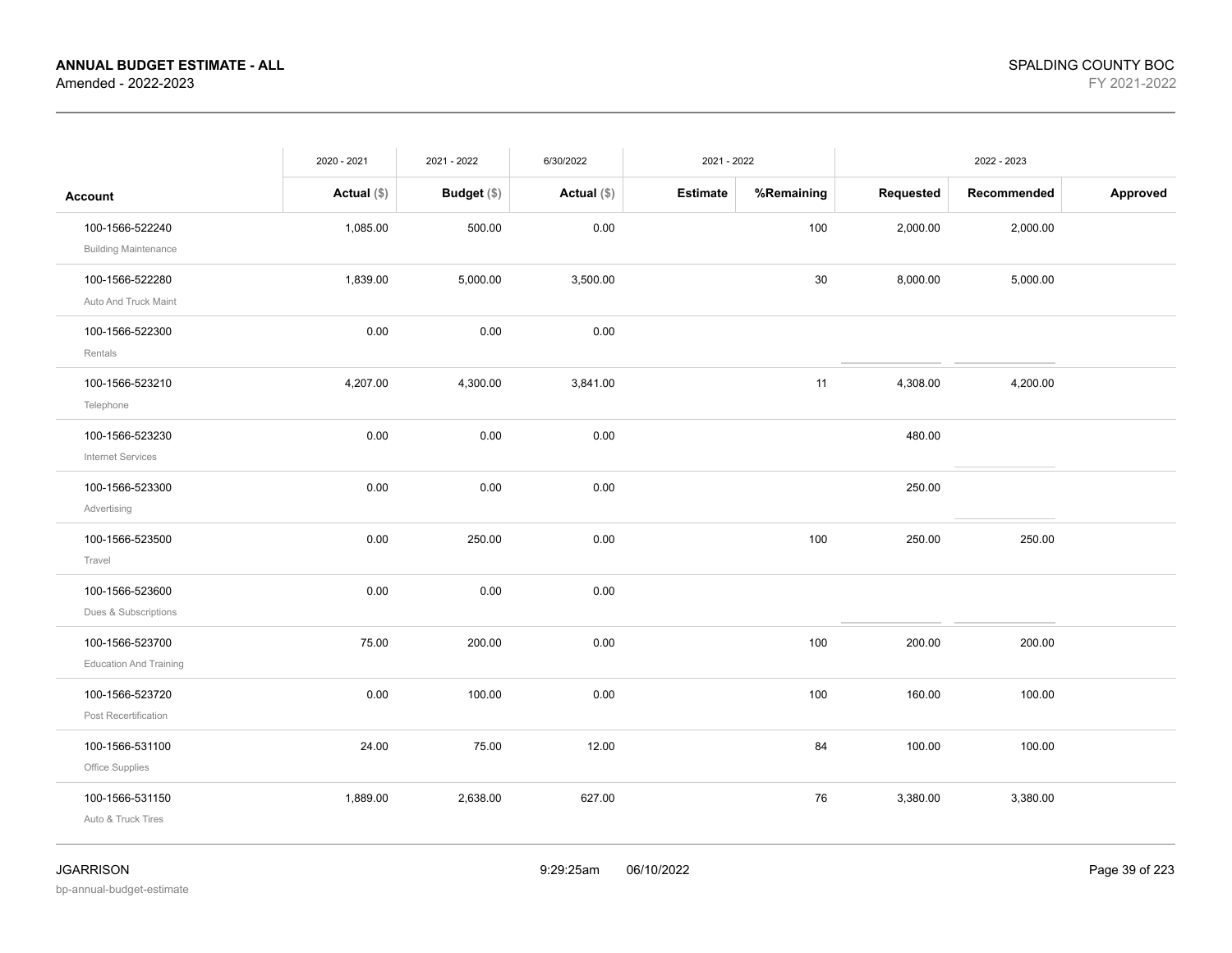|                                                        | 2020 - 2021   | 2021 - 2022        | 6/30/2022     | 2021 - 2022     |                  | 2022 - 2023 |             |          |
|--------------------------------------------------------|---------------|--------------------|---------------|-----------------|------------------|-------------|-------------|----------|
| <b>Account</b>                                         | Actual $(\$)$ | <b>Budget</b> (\$) | Actual $(\$)$ | <b>Estimate</b> | %Remaining       | Requested   | Recommended | Approved |
| 100-1566-531155<br>Auto & Truck Batteries              | 583.00        | 800.00             | 727.00        |                 | $\boldsymbol{9}$ | 1,600.00    | 1,600.00    |          |
| 100-1566-531220<br>Natural Gas                         | 2,817.00      | 3,000.00           | 2,672.00      |                 | 11               | 3,000.00    | 3,000.00    |          |
| 100-1566-531270<br>Gasoline                            | 6,714.00      | 8,000.00           | 8,628.00      |                 | -8               | 8,000.00    | 9,500.00    |          |
| 100-1566-531600<br>Small Equipment                     | 9,326.00      | 4,300.00           | 5,116.00      |                 | $-19$            | 1,845.00    | 4,300.00    |          |
| 100-1566-531700<br>Departmental Supplies               | 1,093.00      | 1,170.00           | 1,546.00      |                 | $-32$            | 3,270.00    | 3,000.00    |          |
| 100-1566-531720<br>Uniforms And Clothing               | 1,712.00      | 1,800.00           | 1,211.00      |                 | 33               | 1,800.00    | 1,800.00    |          |
| 100-1566-542100<br>Machinery & Equipment               | 0.00          | 0.00               | 0.00          |                 |                  |             |             |          |
| 100-1566-542200<br>Vehicles                            | 70,485.00     | 0.00               | 72,827.00     |                 |                  |             |             |          |
| 100-1566-579105<br><b>Health Reimbursement Account</b> | 0.00          | 0.00               | 0.00          |                 |                  |             |             |          |
| 100-1566-579900<br>Other                               | 71.00         | 0.00               | 0.00          |                 |                  |             |             |          |
| 100-1566-611300<br><b>Operating Transfer Out</b>       | 25,300.00     | 26,095.00          | 26,095.00     |                 |                  | 51,275.00   | 51,275.00   |          |
| 100-1568-511100<br>Regular Employees                   | 82,283.00     | 81,186.00          | 85,076.00     |                 | $-5$             | 91,256.00   | 91,256.00   |          |
|                                                        |               |                    |               |                 |                  |             |             |          |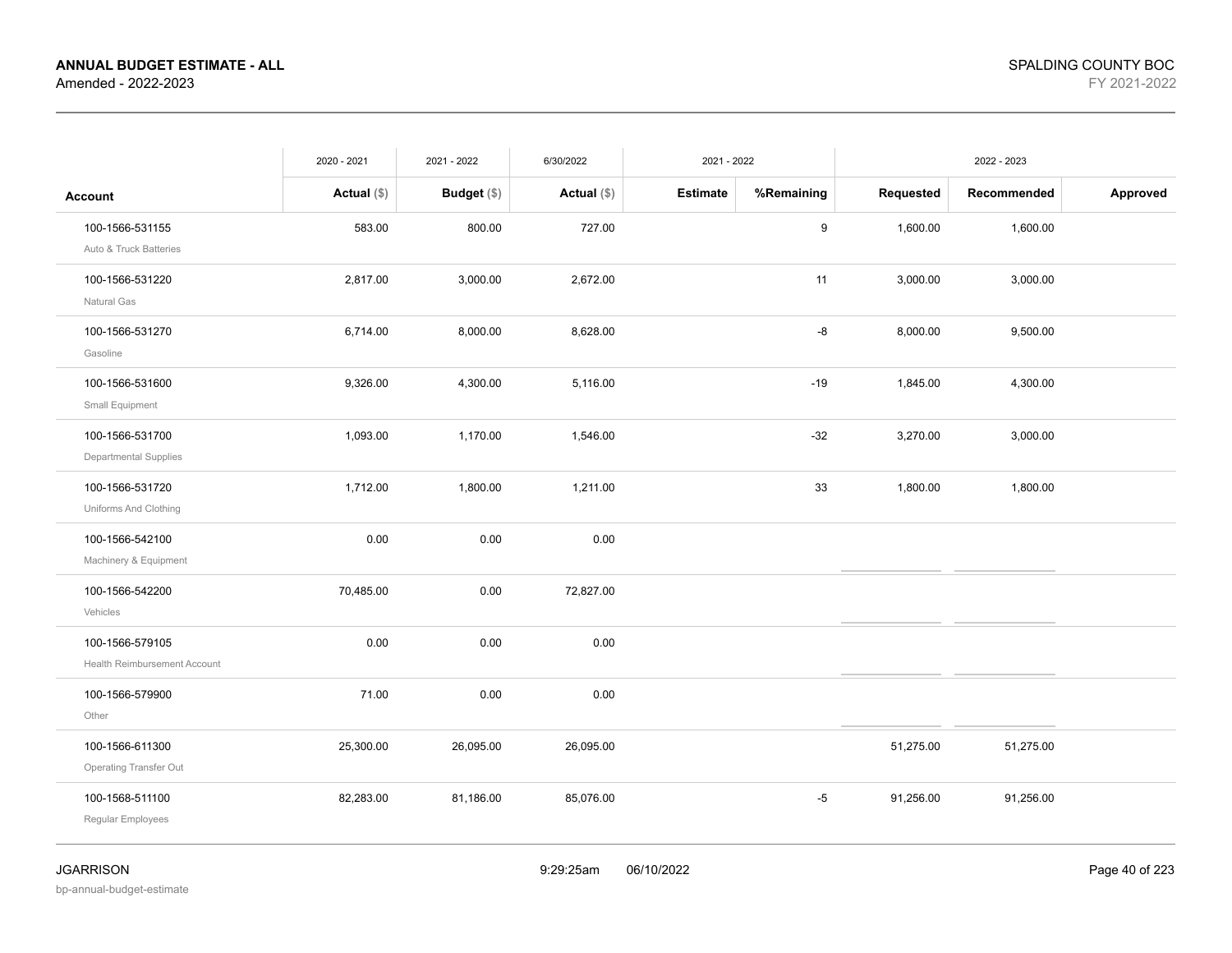|                                                | 2020 - 2021   | 2021 - 2022   | 6/30/2022     | 2021 - 2022     |            |           | 2022 - 2023 |          |
|------------------------------------------------|---------------|---------------|---------------|-----------------|------------|-----------|-------------|----------|
| <b>Account</b>                                 | Actual $(\$)$ | Budget $(\$)$ | Actual $(\$)$ | <b>Estimate</b> | %Remaining | Requested | Recommended | Approved |
| 100-1568-511300<br>Overtime                    | 24.00         | 400.00        | 2,043.00      |                 | $-411$     | 1,158.00  | 1,500.00    |          |
| 100-1568-512100<br>Group Insurance             | 24,296.00     | 24,191.00     | 20,942.00     |                 | 13         | 32,355.00 | 32,355.00   |          |
| 100-1568-512200<br>Fica Taxes                  | 5,874.00      | 6,241.00      | 6,435.00      |                 | $-3$       | 7,070.00  | 7,096.00    |          |
| 100-1568-512400<br>Retirement Contribution     | 9,558.00      | 11,772.00     | 9,886.00      |                 | 16         | 13,232.00 | 13,232.00   |          |
| 100-1568-512700<br><b>Workers Compensation</b> | 1,267.00      | 3,484.00      | 2,090.00      |                 | 40         | 2,319.00  | 2,327.00    |          |
| 100-1568-521220<br>Employee Physical Exam      | 0.00          | 80.00         | 0.00          |                 | 100        |           |             |          |
| 100-1568-522230<br>Other Equipment Maint       | 0.00          | 0.00          | 0.00          |                 |            |           |             |          |
| 100-1568-522280<br>Auto And Truck Maint        | 0.00          | 500.00        | 0.00          |                 | 100        | 500.00    |             |          |
| 100-1568-531150<br>Auto & Truck Tires          | 0.00          | 250.00        | 0.00          |                 | 100        | 250.00    |             |          |
| 100-1568-531155<br>Auto & Truck Batteries      | 0.00          | 0.00          | 0.00          |                 |            |           |             |          |
| 100-1568-531270<br>Gasoline                    | 711.00        | 2,000.00      | 0.00          |                 | 100        | 2,000.00  | 2,000.00    |          |
| 100-1568-531600<br>Small Equipment             | 0.00          | 0.00          | 0.00          |                 |            |           |             |          |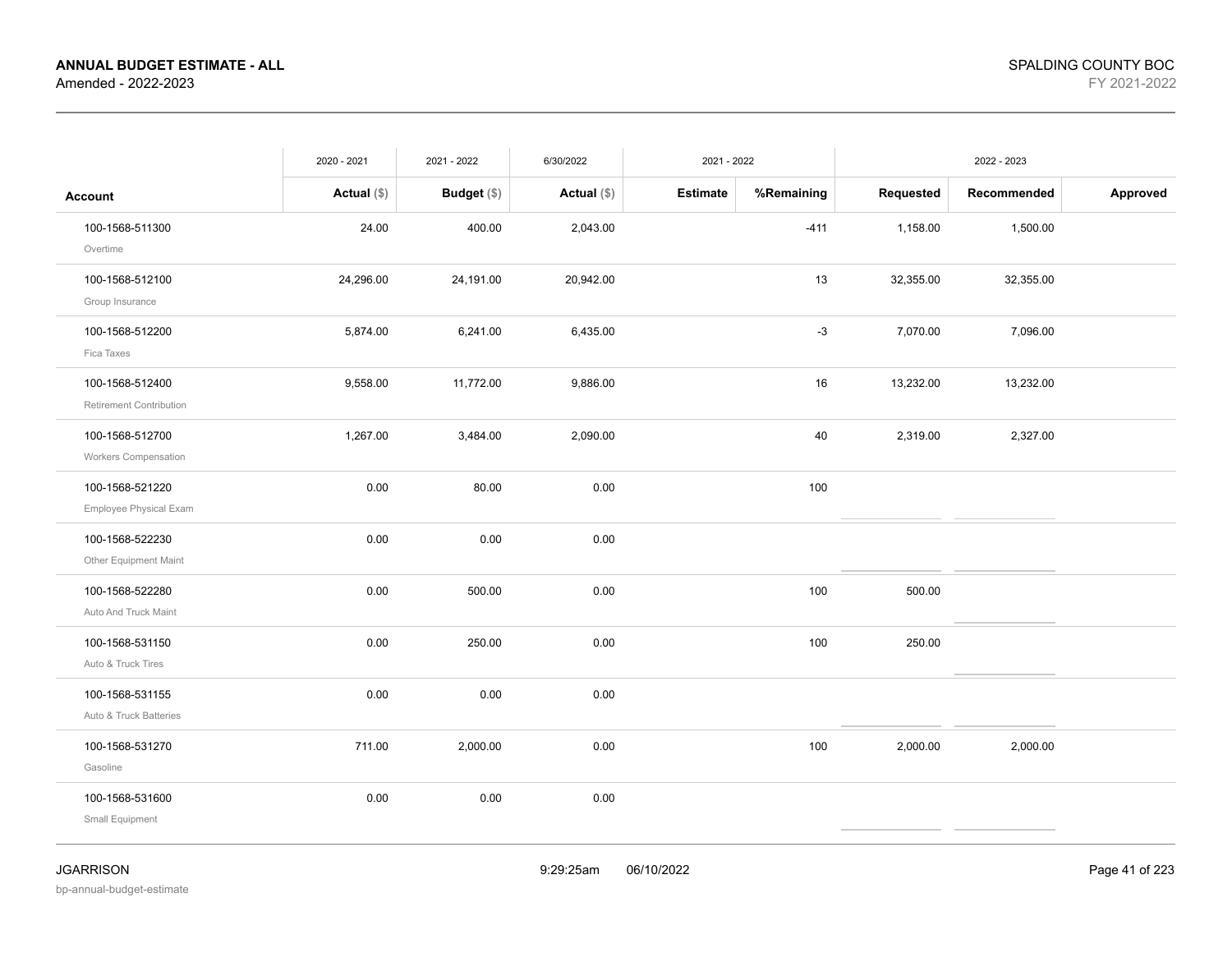|                                                 | 2020 - 2021   | 2021 - 2022 | 6/30/2022   | 2021 - 2022     |            |           | 2022 - 2023 |          |
|-------------------------------------------------|---------------|-------------|-------------|-----------------|------------|-----------|-------------|----------|
| <b>Account</b>                                  | Actual $(\$)$ | Budget (\$) | Actual (\$) | <b>Estimate</b> | %Remaining | Requested | Recommended | Approved |
| 100-1568-531720<br>Uniforms And Clothing        | 0.00          | 0.00        | 0.00        |                 |            |           |             |          |
| 100-1568-542100<br>Machinery & Equipment        | 0.00          | 0.00        | 0.00        |                 |            |           |             |          |
| 100-1568-542200<br>Vehicles                     | 0.00          | 0.00        | 0.00        |                 |            |           |             |          |
| 100-1568-579105<br>Health Reimbursement Account | 0.00          | 0.00        | 0.00        |                 |            |           |             |          |
| 100-1570-511100<br>Regular Employees            | 0.00          | 0.00        | 0.00        |                 |            | 46,018.00 | 46,018.00   |          |
| 100-1570-512100<br>Group Insurance              | 0.00          | 0.00        | 0.00        |                 |            | 16,178.00 | 16,178.00   |          |
| 100-1570-512200<br>Fica Taxes                   | 0.00          | 0.00        | 0.00        |                 |            | 3,520.00  | 3,520.00    |          |
| 100-1570-512400<br>Retirement Contribution      | 0.00          | 0.00        | 0.00        |                 |            | 6,673.00  | 6,673.00    |          |
| 100-1570-512700<br>Workers Compensation         | 0.00          | 0.00        | 0.00        |                 |            | 141.00    | 141.00      |          |
| 100-1570-522210<br>Radio Equipment Maint        | 0.00          | 0.00        | 0.00        |                 |            |           |             |          |
| 100-1570-522225<br>Computer Equip Maint         | 0.00          | 0.00        | 0.00        |                 |            | 2,520.00  | 2,520.00    |          |
| 100-1570-522226<br>Software Maintenance         | 0.00          | 0.00        | 0.00        |                 |            | 527.00    | 527.00      |          |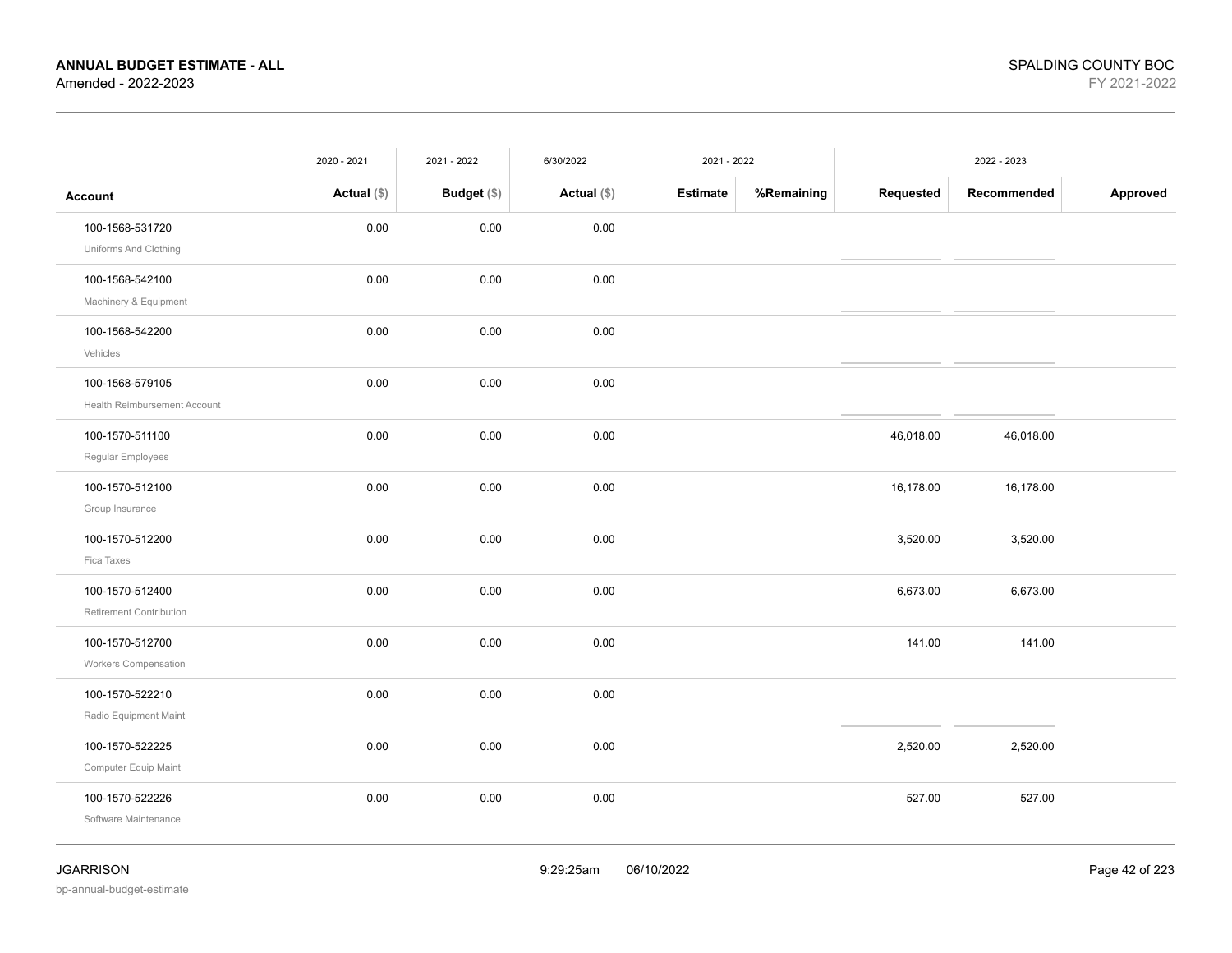|                                          | 2020 - 2021   | 2021 - 2022 | 6/30/2022     | 2021 - 2022     |            |           | 2022 - 2023 |          |
|------------------------------------------|---------------|-------------|---------------|-----------------|------------|-----------|-------------|----------|
| <b>Account</b>                           | Actual $(\$)$ | Budget (\$) | Actual $(\$)$ | <b>Estimate</b> | %Remaining | Requested | Recommended | Approved |
| 100-1570-523210<br>Telephone             | 0.00          | $0.00\,$    | 0.00          |                 |            | 504.00    | 504.00      |          |
| 100-1570-523220<br>Postage               | 0.00          | 0.00        | 0.00          |                 |            | 300.00    | 300.00      |          |
| 100-1570-523300<br>Advertising           | 0.00          | 0.00        | 0.00          |                 |            | 2,000.00  | 2,000.00    |          |
| 100-1570-523500<br>Travel                | 0.00          | 0.00        | 0.00          |                 |            | 1,225.00  | 1,225.00    |          |
| 100-1570-523550<br>Car Allowance         | 0.00          | 0.00        | 0.00          |                 |            |           |             |          |
| 100-1570-523600<br>Dues & Subscriptions  | 0.00          | 0.00        | 0.00          |                 |            | 1,550.00  | 1,550.00    |          |
| 100-1570-523700<br>Education & Training  | 0.00          | 0.00        | 0.00          |                 |            | 1,500.00  | 1,500.00    |          |
| 100-1570-529000<br>Other Contr Services  | 0.00          | 0.00        | 0.00          |                 |            | 15,000.00 | 15,000.00   |          |
| 100-1570-531100<br>Office Supplies       | 0.00          | 0.00        | 0.00          |                 |            | 500.00    | 500.00      |          |
| 100-1570-531600<br>Small Equipment       | 0.00          | 0.00        | 0.00          |                 |            | 4,300.00  | 4,300.00    |          |
| 100-1570-531700<br>Departmental Supplies | 0.00          | 0.00        | 0.00          |                 |            | 1,000.00  | 1,000.00    |          |
| 100-1570-531720<br>Uniforms And Clothing | 0.00          | 0.00        | 0.00          |                 |            | 100.00    | 100.00      |          |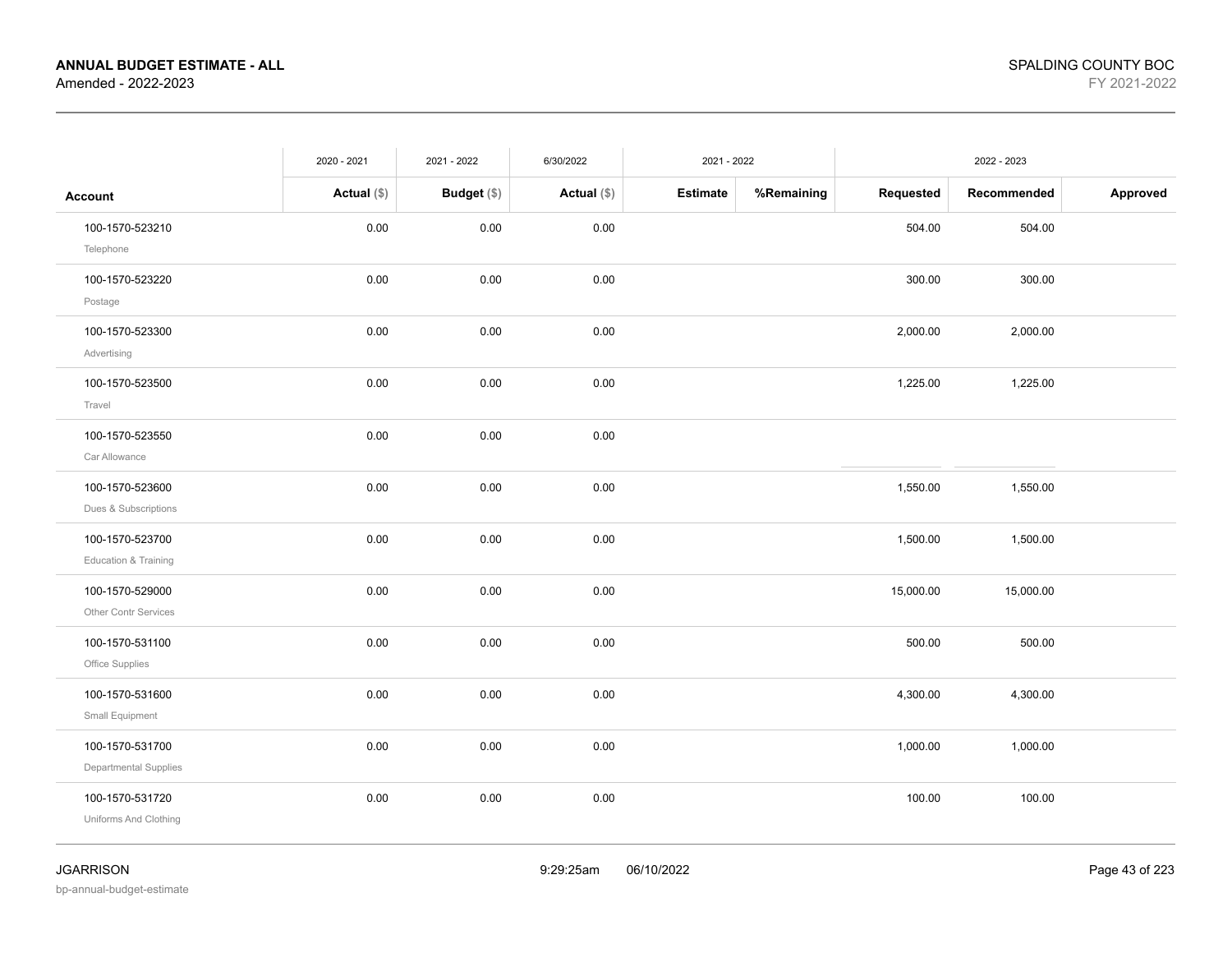|                                   | 2020 - 2021   | 2021 - 2022        | 6/30/2022      | 2021 - 2022     |            |           | 2022 - 2023 |          |
|-----------------------------------|---------------|--------------------|----------------|-----------------|------------|-----------|-------------|----------|
| <b>Account</b>                    | Actual $(\$)$ | <b>Budget</b> (\$) | Actual $(\$)$  | <b>Estimate</b> | %Remaining | Requested | Recommended | Approved |
| 100-1570-542100                   | 0.00          | 0.00               | 0.00           |                 |            |           |             |          |
| Machinery & Equipment             |               |                    |                |                 |            |           |             |          |
| 100-1570-542200                   | 0.00          | 0.00               | 0.00           |                 |            | 25,000.00 |             |          |
| Vehicles                          |               |                    |                |                 |            |           |             |          |
| 100-1570-579900                   | 0.00          | 0.00               | 0.00           |                 |            |           |             |          |
| Other                             |               |                    |                |                 |            |           |             |          |
| 100-1575-541213                   | 0.00          | 0.00               | 0.00           |                 |            |           |             |          |
| Imp Fee - Flint River Water Trail |               |                    |                |                 |            |           |             |          |
| 100-1575-541215                   | 0.00          | 0.00               | 0.00           |                 |            |           |             |          |
| Imp Fee - Big Shanty Walking Trai |               |                    |                |                 |            |           |             |          |
| 100-1575-541441                   | 0.00          | 0.00               | $-124, 114.00$ |                 |            |           |             |          |
| Imp Fee - Dundee Lk Pk Disc Golf  |               |                    |                |                 |            |           |             |          |
| 100-1575-541443                   | $-518.00$     | 0.00               | $-1,907.00$    |                 |            |           |             |          |
| Imp Fee - Carver Rd Pk Restrooms  |               |                    |                |                 |            |           |             |          |
| 100-1575-544005                   | 0.00          | 0.00               | 0.00           |                 |            |           |             |          |
| Imp Fee - Big Shanty Restrooms    |               |                    |                |                 |            |           |             |          |
| 100-1575-546050                   | 0.00          | 0.00               | $-75,653.00$   |                 |            |           |             |          |
| Imp Fee - Thomaston Mill Restroom |               |                    |                |                 |            |           |             |          |
| 100-1575-546052                   | 0.00          | 0.00               | $-30,442.00$   |                 |            |           |             |          |
| Imp Fee - Quarry'S Edge Restrooms |               |                    |                |                 |            |           |             |          |
| 100-1580-579803                   | 0.00          | 0.00               | $-19.00$       |                 |            |           |             |          |
| Orchard Hill Projects             |               |                    |                |                 |            |           |             |          |
| 100-1580-579804                   | 0.00          | 0.00               | 0.00           |                 |            |           |             |          |
| Sunny Side Projects               |               |                    |                |                 |            |           |             |          |
|                                   |               |                    |                |                 |            |           |             |          |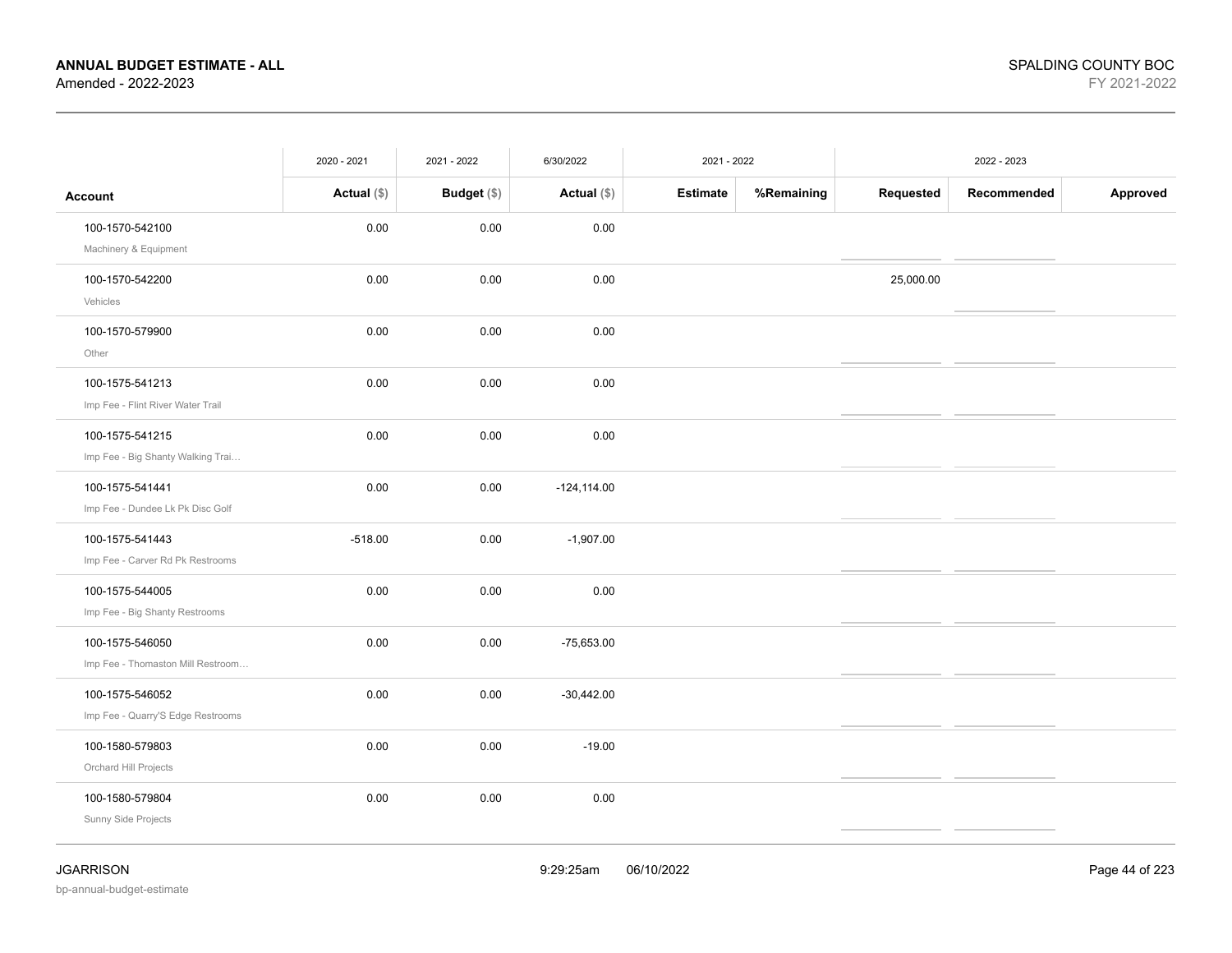|                                                   | 2020 - 2021   | 2021 - 2022 | 6/30/2022     | 2021 - 2022     |            |           | 2022 - 2023 |          |
|---------------------------------------------------|---------------|-------------|---------------|-----------------|------------|-----------|-------------|----------|
| <b>Account</b>                                    | Actual $(\$)$ | Budget (\$) | Actual $(\$)$ | <b>Estimate</b> | %Remaining | Requested | Recommended | Approved |
| 100-1580-579807<br>City Park Gym Hvac             | 0.00          | 0.00        | 0.00          |                 |            |           |             |          |
| 100-1580-579808<br>Ambucs Park                    | 0.00          | 0.00        | 30,346.00     |                 |            |           |             |          |
| 100-1580-579809<br><b>Library Materials</b>       | 0.00          | 0.00        | 0.00          |                 |            |           |             |          |
| 100-1580-579813<br>Fire Department Apparatus      | 0.00          | 0.00        | 0.00          |                 |            |           |             |          |
| 100-1580-579814<br>City Park Pool/Splash Pad      | 0.00          | 0.00        | 0.00          |                 |            |           |             |          |
| 100-1580-579817<br>Tyus Park                      | 0.00          | 0.00        | $-71,363.00$  |                 |            |           |             |          |
| 100-1580-579819<br>Animal Shelter Building        | 0.00          | 0.00        | $-367,349.00$ |                 |            |           |             |          |
| 100-1580-579821<br>Fairmont Splash Pad & Pool     | 0.00          | 0.00        | $-6,560.00$   |                 |            |           |             |          |
| 100-1580-579824<br>Aquatic Center                 | 0.00          | 0.00        | $-76,315.00$  |                 |            |           |             |          |
| 100-1580-579825<br>Heritage Park                  | 0.00          | 0.00        | 47,723.00     |                 |            |           |             |          |
| 100-1580-579827<br>Dundee Lake Park Pavilion      | 0.00          | 0.00        | 18,025.00     |                 |            |           |             |          |
| 100-1580-579828<br>Grip Unit Vehicles & Equipment | 0.00          | 0.00        | 0.00          |                 |            |           |             |          |
|                                                   |               |             |               |                 |            |           |             |          |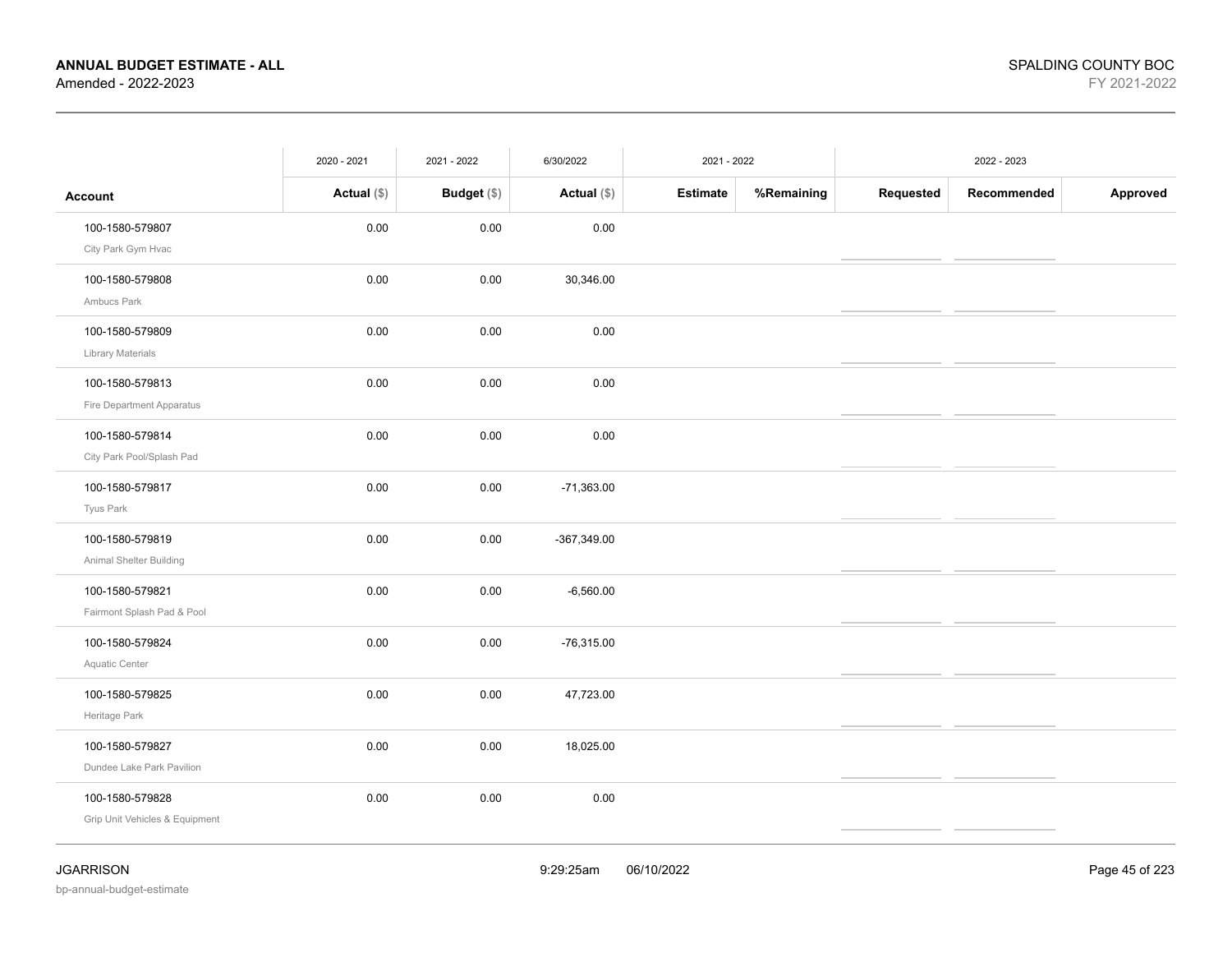|                                                          | 2020 - 2021   | 2021 - 2022        | 6/30/2022     | 2021 - 2022     |            |           | 2022 - 2023 |          |
|----------------------------------------------------------|---------------|--------------------|---------------|-----------------|------------|-----------|-------------|----------|
| <b>Account</b>                                           | Actual $(\$)$ | <b>Budget</b> (\$) | Actual (\$)   | <b>Estimate</b> | %Remaining | Requested | Recommended | Approved |
| 100-1580-579829<br>Intersection #3 - Gtib Grant          | 0.00          | 0.00               | 0.00          |                 |            |           |             |          |
| 100-1580-579830<br><b>Splost Transportation Projects</b> | 33,890.00     | 0.00               | $-306,677.00$ |                 |            |           |             |          |
| 100-1580-583000<br><b>Fiscal Agent Fees</b>              | 0.00          | 0.00               | 1,000.00      |                 |            |           |             |          |
| 100-1585-542100<br>Machinery & Equipment                 | 0.00          | 0.00               | 1,199,131.00  |                 |            |           |             |          |
| 100-1585-542200<br>Vehicles                              | 0.00          | 0.00               | 801,347.00    |                 |            |           |             |          |
| 100-1585-579893<br>2021 Tsplost Paving                   | 0.00          | 0.00               | 2,279.00      |                 |            |           |             |          |
| 100-1585-579894<br>2021 T-Splost Sidewalks               | 0.00          | 0.00               | 86,800.00     |                 |            |           |             |          |
| 100-1585-579900<br>Other                                 | 0.00          | 0.00               | 878.00        |                 |            |           |             |          |
| 100-1585-583000<br><b>Fiscal Agents Fees</b>             | 0.00          | $0.00\,$           | 3,000.00      |                 |            |           |             |          |
| 100-1590-512100<br>Group Insurance                       | 75,987.00     | 91,325.00          | $-152,729.00$ |                 | 267        | 88,380.00 | 88,380.00   |          |
| 100-1590-512200<br>Fica Taxes                            | 0.00          | 0.00               | 0.00          |                 |            |           |             |          |
| 100-1590-512400<br>Retirement Contribution               | 20,000.00     | 20,000.00          | 20,000.00     |                 |            | 20,000.00 | 20,000.00   |          |
|                                                          |               |                    |               |                 |            |           |             |          |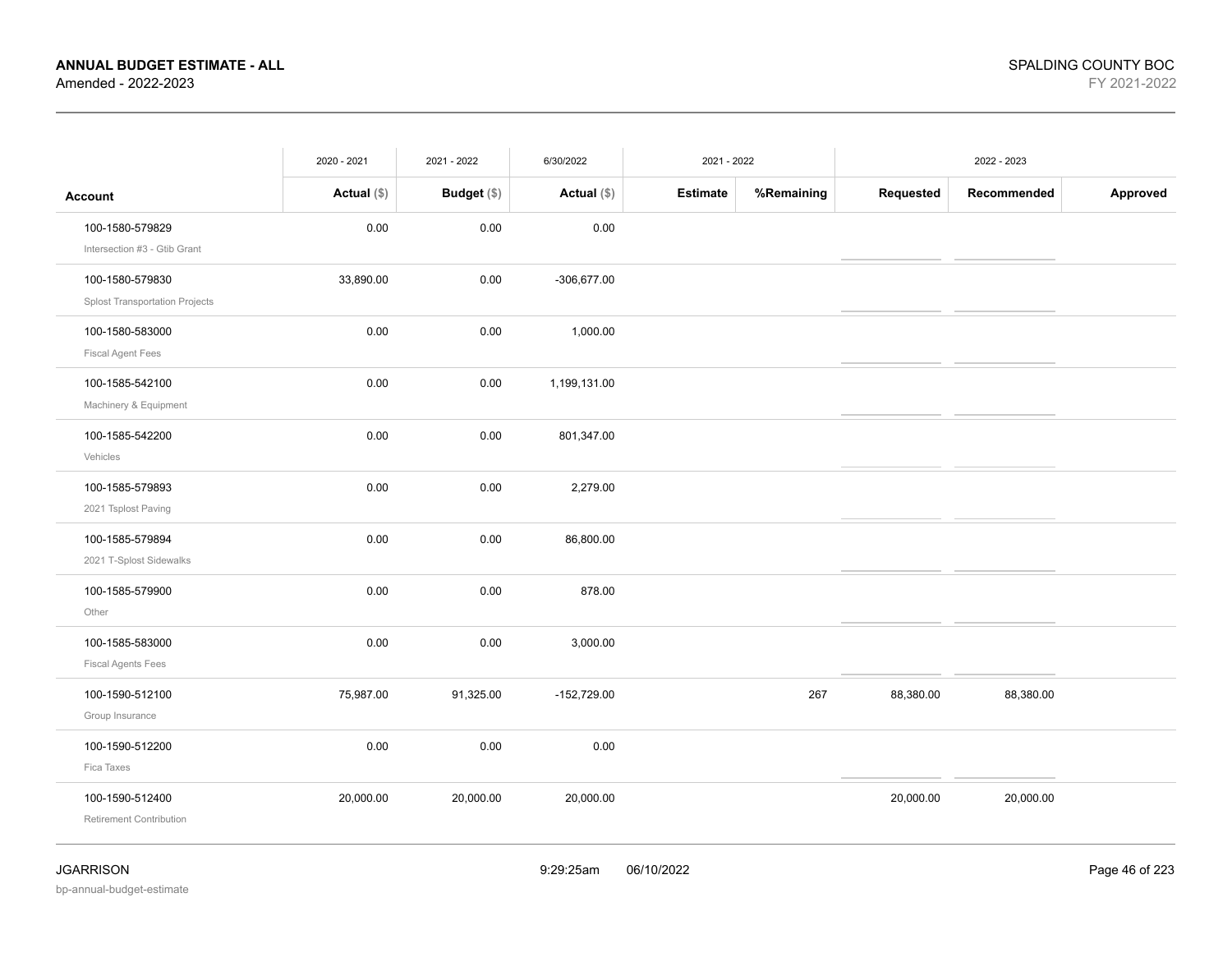|                                                | 2020 - 2021   | 2021 - 2022   | 6/30/2022     | 2021 - 2022     |            |            | 2022 - 2023 |          |
|------------------------------------------------|---------------|---------------|---------------|-----------------|------------|------------|-------------|----------|
| <b>Account</b>                                 | Actual $(\$)$ | Budget $(\$)$ | Actual $(\$)$ | <b>Estimate</b> | %Remaining | Requested  | Recommended | Approved |
| 100-1590-512700<br><b>Workers Compensation</b> | 50,000.00     | 100,000.00    | 100,000.00    |                 |            | 100,000.00 | 100,000.00  |          |
| 100-1590-512900<br>Eap Program                 | 10,077.00     | 10,176.00     | 9,118.00      |                 | 10         | 10,176.00  | 10,176.00   |          |
| 100-1590-521200<br>Audit Fees                  | 64,000.00     | 75,000.00     | 64,500.00     |                 | 14         | 76,000.00  | 76,000.00   |          |
| 100-1590-521210<br>Legal Fees                  | 139,286.00    | 115,000.00    | 247,762.00    |                 | $-115$     | 125,000.00 | 125,000.00  |          |
| 100-1590-521310<br>Code Revision               | 11,871.00     | 10,000.00     | 2,753.00      |                 | 72         | 12,000.00  | 12,000.00   |          |
| 100-1590-522220<br>Office Equipment Maint      | 9,673.00      | 9,995.00      | 2,225.00      |                 | 78         | 10,175.00  | 10,175.00   |          |
| 100-1590-522225<br>Computer Equip Maint        | 10,502.00     | 50,545.00     | $-5,640.00$   |                 | 111        | 1,860.00   | 2,600.00    |          |
| 100-1590-522226<br>Software Maintenance        | 52,161.00     | 47,425.00     | 51,048.00     |                 | -8         | 56,795.00  | 56,795.00   |          |
| 100-1590-522230<br>Other Equipment Maint       | 0.00          | 0.00          | 0.00          |                 |            |            |             |          |
| 100-1590-522241<br>Gsp Post 1                  | 6,059.00      | 12,500.00     | 7,275.00      |                 | 42         | 31,500.00  | 20,000.00   |          |
| 100-1590-522242<br>Flint River Reg Library     | 30,575.00     | 35,000.00     | 19,467.00     |                 | 44         | 75,000.00  | 35,000.00   |          |
| 100-1590-522243<br>Jans This And That          | 4,519.00      | 15,000.00     | 19,194.00     |                 | $-28$      | 21,000.00  | 15,000.00   |          |
|                                                |               |               |               |                 |            |            |             |          |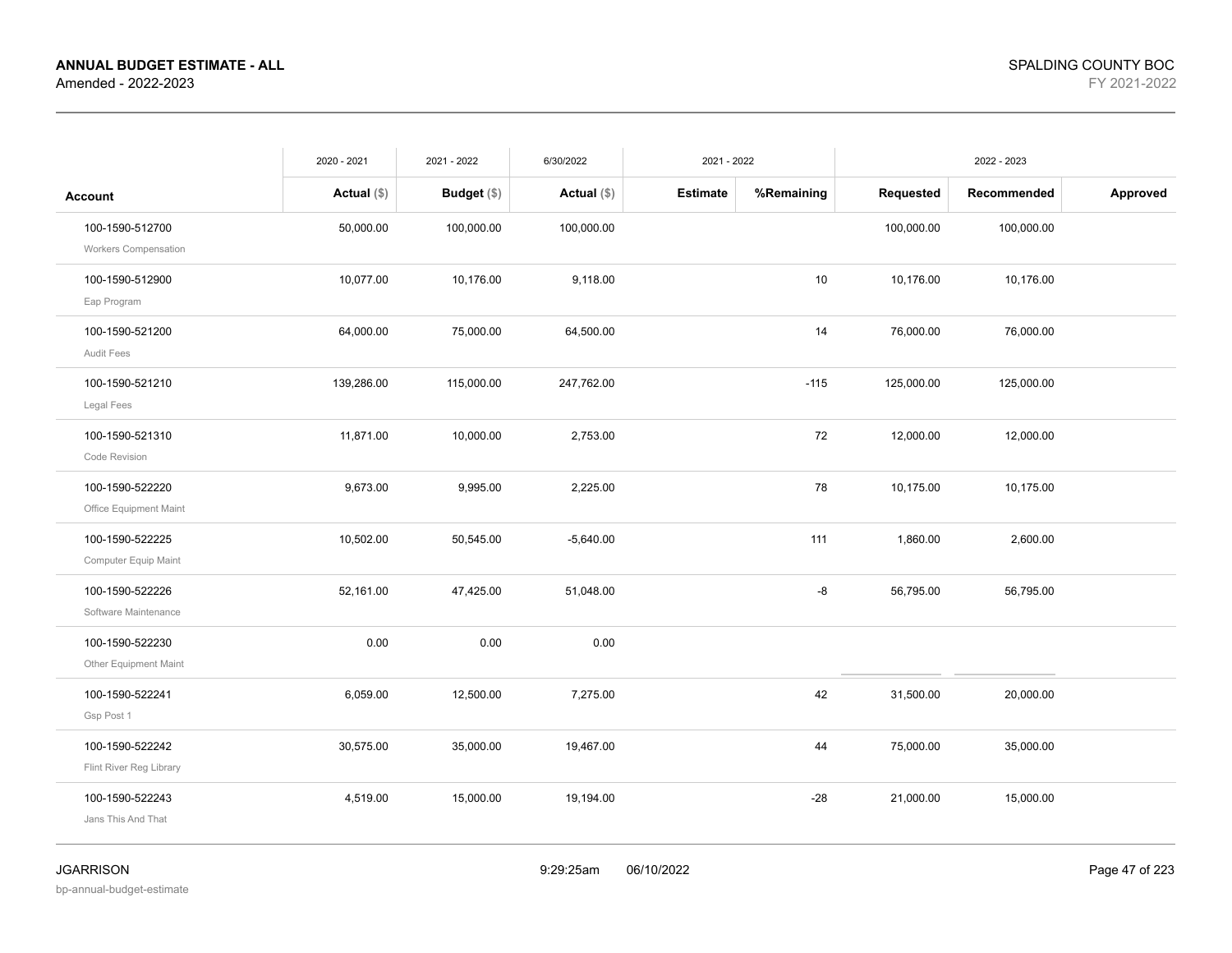|                                             | 2020 - 2021   | 2021 - 2022   | 6/30/2022     | 2021 - 2022     |            |            | 2022 - 2023 |          |
|---------------------------------------------|---------------|---------------|---------------|-----------------|------------|------------|-------------|----------|
| <b>Account</b>                              | Actual $(\$)$ | Budget $(\$)$ | Actual $(\$)$ | <b>Estimate</b> | %Remaining | Requested  | Recommended | Approved |
| 100-1590-522245<br>Courthouse Annex         | 12,042.00     | 40,000.00     | 56,434.00     |                 | $-41$      | 185,115.00 | 75,000.00   |          |
| 100-1590-522246<br>Courthouse               | 160,930.00    | 575,000.00    | 300,315.00    |                 | 48         | 470,282.00 | 470,282.00  |          |
| 100-1590-522294<br>Old Jail/Broad Street    | 1,391.00      | 5,000.00      | 2,684.00      |                 | 46         | 92,000.00  | 7,000.00    |          |
| 100-1590-522295<br>Memorial Drive Plaza     | 43,708.00     | 75,000.00     | 41,584.00     |                 | 45         | 101,224.00 | 55,000.00   |          |
| 100-1590-522296<br>Solomon East             | 58,336.00     | 50,000.00     | 25,673.00     |                 | 49         | 73,900.00  | 73,900.00   |          |
| 100-1590-522297<br>The Park At Sixth        | 0.00          | 1,000.00      | 0.00          |                 | 100        | 1,000.00   | 1,000.00    |          |
| 100-1590-522300<br>Rentals                  | 9,218.00      | 9,250.00      | 7,505.00      |                 | 19         | 9,410.00   | 9,410.00    |          |
| 100-1590-523110<br>General Liability Ins    | 108,269.00    | 116,645.00    | 65,522.00     |                 | 44         | 96,100.00  | 96,100.00   |          |
| 100-1590-523120<br>Public Officials E&O Ins | 53,172.00     | 63,810.00     | 35,843.00     |                 | 44         | 57,350.00  | 57,350.00   |          |
| 100-1590-523130<br>Vehicle Ins              | 224,714.00    | 243,905.00    | 133,296.00    |                 | 45         | 195,500.00 | 195,500.00  |          |
| 100-1590-523140<br>Property Insurance       | 122,559.00    | 132,010.00    | 74,344.00     |                 | 44         | 109,100.00 | 109,100.00  |          |
| 100-1590-523195<br>Travel & Accident Ins    | 750.00        | 0.00          | 0.00          |                 |            | 750.00     | 750.00      |          |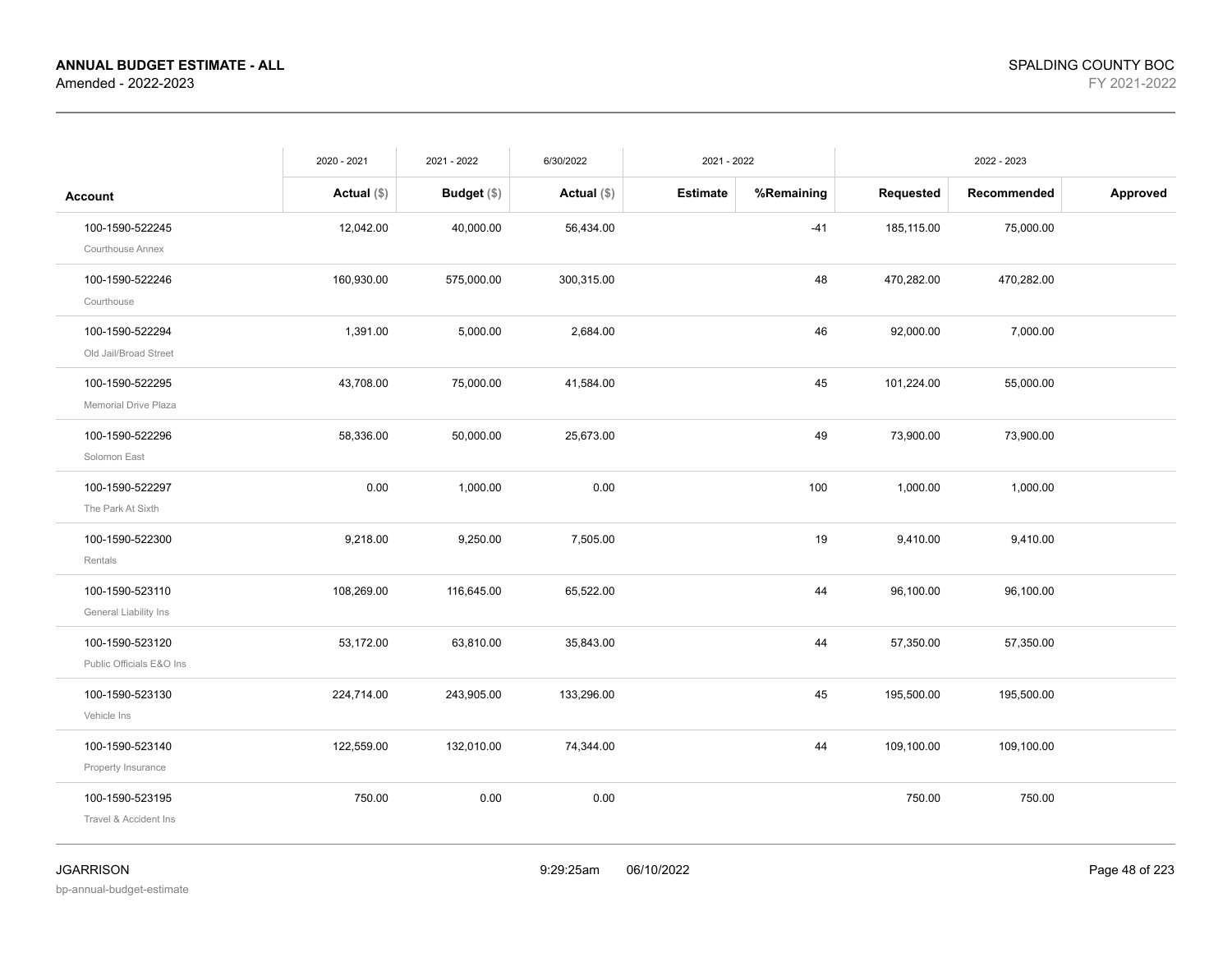|                                                  | 2020 - 2021   | 2021 - 2022 | 6/30/2022   | 2021 - 2022                   | 2022 - 2023 |             |          |
|--------------------------------------------------|---------------|-------------|-------------|-------------------------------|-------------|-------------|----------|
| <b>Account</b>                                   | Actual $(\$)$ | Budget (\$) | Actual (\$) | <b>Estimate</b><br>%Remaining | Requested   | Recommended | Approved |
| 100-1590-523210<br>Telephone                     | 87,276.00     | 89,700.00   | 83,152.00   | $\boldsymbol{7}$              | 88,045.00   | 88,045.00   |          |
| 100-1590-523220<br>Postage                       | 4,728.00      | 0.00        | 33,939.00   |                               |             |             |          |
| 100-1590-523230<br>Internet Services             | 7,518.00      | 8,040.00    | 18,419.00   | $-129$                        | 32,040.00   | 32,040.00   |          |
| 100-1590-523600<br>Dues & Subscriptions          | 12,333.00     | 10,710.00   | 12,030.00   | $-12$                         | 11,350.00   | 11,350.00   |          |
| 100-1590-523700<br><b>Education And Training</b> | 955.00        | 25,300.00   | 128.00      | 99                            | 22,300.00   | 22,300.00   |          |
| 100-1590-529000<br>Other Contr Services          | 78,896.00     | 127,846.00  | 84,435.00   | 34                            | 154,721.00  | 154,721.00  |          |
| 100-1590-531100<br>Office Supplies               | 187.00        | 0.00        | 9,526.00    |                               |             |             |          |
| 100-1590-531210<br>Water                         | 5,621.00      | 6,540.00    | 5,624.00    | 14                            | 6,950.00    | 6,950.00    |          |
| 100-1590-531215<br>Sewerage                      | 8,465.00      | 9,504.00    | 8,206.00    | 14                            | 10,170.00   | 10,170.00   |          |
| 100-1590-531220<br>Natural Gas                   | 22,899.00     | 22,200.00   | 17,257.00   | 22                            | 20,000.00   | 20,000.00   |          |
| 100-1590-531230<br>Electricity                   | 171,763.00    | 181,980.00  | 137,822.00  | 24                            | 175,000.00  | 175,000.00  |          |
| 100-1590-531280<br>Stormwater                    | 3,305.00      | 3,504.00    | 2,801.00    | 20                            | 3,400.00    | 3,400.00    |          |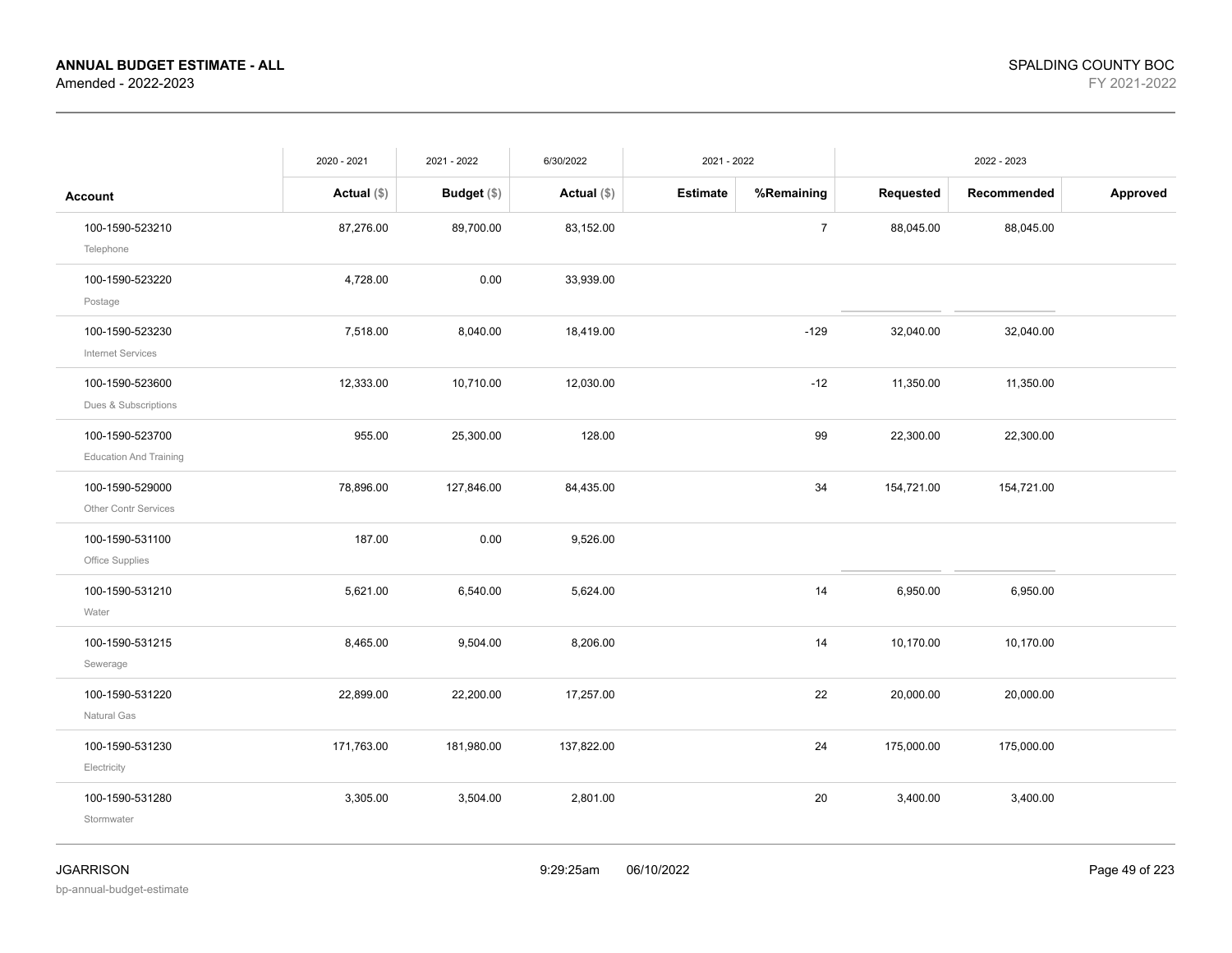| Requested<br>Budget (\$)<br>Estimate<br>%Remaining<br>Recommended<br>Approved<br>Actual $(\$)$<br>Actual $(\$)$<br><b>Account</b><br>100-1590-531600<br>0.00<br>$-54$<br>5,500.00<br>2,000.00<br>3,088.00<br>5,500.00<br>Small Equipment<br>100-1590-531700<br>907.00<br>0.00<br>706.00<br>1,500.00<br>1,500.00<br>Departmental Supplies<br>100-1590-541100<br>0.00<br>0.00<br>281,199.00<br>Land |  |
|---------------------------------------------------------------------------------------------------------------------------------------------------------------------------------------------------------------------------------------------------------------------------------------------------------------------------------------------------------------------------------------------------|--|
|                                                                                                                                                                                                                                                                                                                                                                                                   |  |
|                                                                                                                                                                                                                                                                                                                                                                                                   |  |
|                                                                                                                                                                                                                                                                                                                                                                                                   |  |
|                                                                                                                                                                                                                                                                                                                                                                                                   |  |
| 100-1590-541202<br>10,258.00<br>0.00<br>0.00<br>Carver Road Dog Park                                                                                                                                                                                                                                                                                                                              |  |
| 100-1590-541430<br>0.00<br>0.00<br>148,000.00<br>150,000.00<br>100,000.00<br>Broadband Initiative                                                                                                                                                                                                                                                                                                 |  |
| 96<br>100-1590-541440<br>0.00<br>20,000.00<br>702.00<br>20,000.00<br>20,000.00<br><b>Special Projects</b>                                                                                                                                                                                                                                                                                         |  |
| 100-1590-541445<br>0.00<br>0.00<br>0.00<br>The Park At Sixth                                                                                                                                                                                                                                                                                                                                      |  |
| 0.00<br>0.00<br>4,405,423.00<br>100-1590-542100<br>Machinery & Equipment                                                                                                                                                                                                                                                                                                                          |  |
| 100-1590-542400<br>7,564.00<br>0.00<br>0.00<br>Computer Equipment                                                                                                                                                                                                                                                                                                                                 |  |
| 100<br>100-1590-570005<br>1,359.00<br>14,000.00<br>0.00<br>14,000.00<br>14,000.00<br>Public Safety Training Center                                                                                                                                                                                                                                                                                |  |
| 100-1590-570010<br>0.00<br>0.00<br>0.00<br>Park At Sixth Expenditures                                                                                                                                                                                                                                                                                                                             |  |
| 0.00<br>100<br>100-1590-571100<br>130,352.00<br>155,000.00<br>200,000.00<br>200,000.00<br>Airport                                                                                                                                                                                                                                                                                                 |  |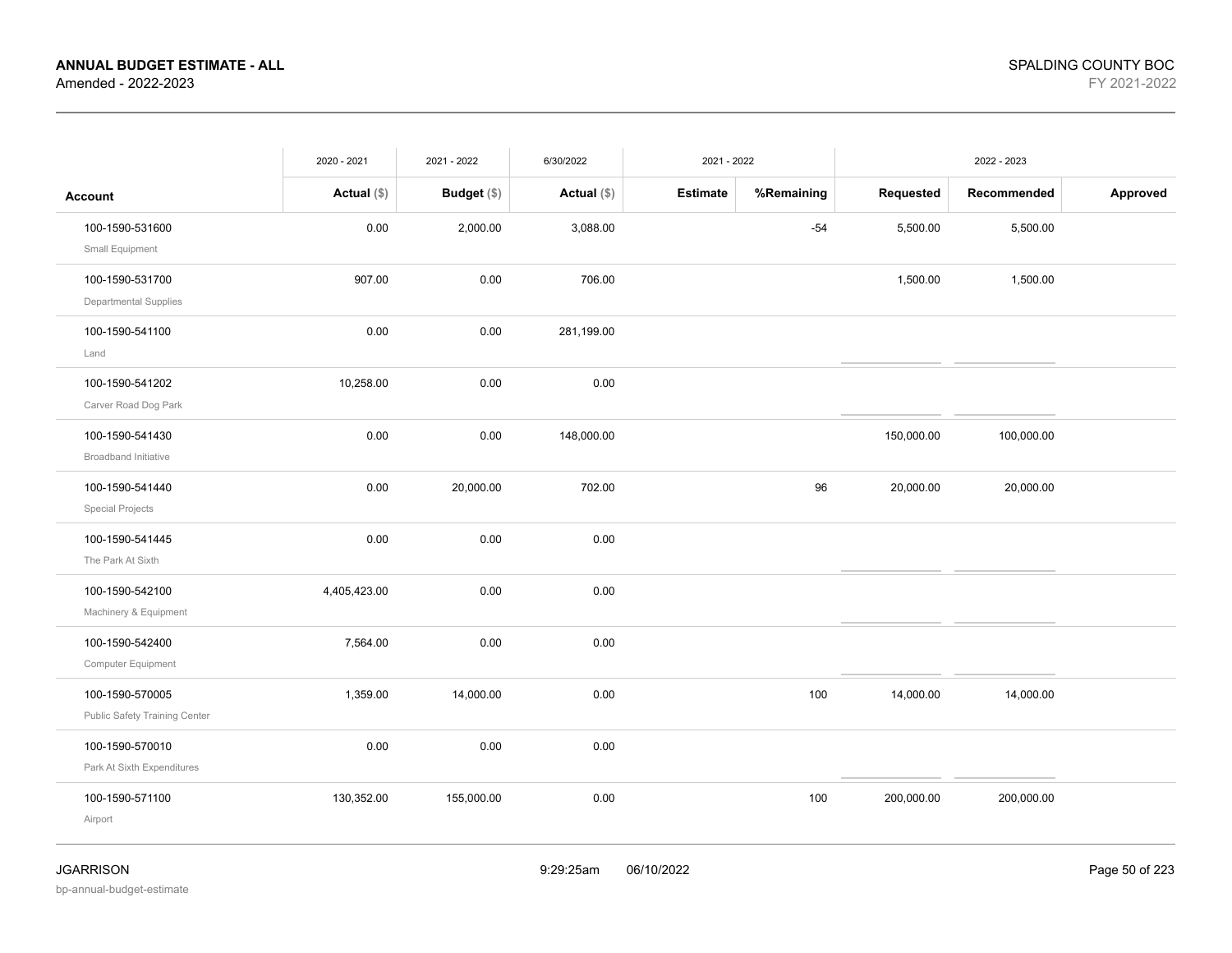|                                     | 2020 - 2021   | 2021 - 2022   | 6/30/2022     | 2021 - 2022     |            | 2022 - 2023 |             |          |
|-------------------------------------|---------------|---------------|---------------|-----------------|------------|-------------|-------------|----------|
| <b>Account</b>                      | Actual $(\$)$ | Budget $(\$)$ | Actual $(\$)$ | <b>Estimate</b> | %Remaining | Requested   | Recommended | Approved |
| 100-1590-571105                     | 43,375.00     | 78,500.00     | 0.00          |                 | 100        | 78,500.00   | 80,000.00   |          |
| <b>Griffin-Spalding Archives</b>    |               |               |               |                 |            |             |             |          |
| 100-1590-571200                     | 38,400.00     | 38,400.00     | 25,150.00     |                 | 35         | 17,450.00   | 38,400.00   |          |
| Landbank Authority                  |               |               |               |                 |            |             |             |          |
| 100-1590-572000                     | 8,424.00      | 0.00          | 0.00          |                 |            |             |             |          |
| Cares Covid 19 Expenditures         |               |               |               |                 |            |             |             |          |
| 100-1590-572005                     | 140,176.00    | 0.00          | 10,276.00     |                 |            |             |             |          |
| Covid 19 Expenditures               |               |               |               |                 |            |             |             |          |
| 100-1590-572070                     | 8,492.00      | 8,492.00      | 8,492.00      |                 |            | 8,492.00    | 8,492.00    |          |
| <b>Forestry Service</b>             |               |               |               |                 |            |             |             |          |
| 100-1590-577000                     | 1,981.00      | 5,235.00      | 897.00        |                 | 83         | 5,235.00    | 5,235.00    |          |
| Other Administrative Cost           |               |               |               |                 |            |             |             |          |
| 100-1590-579103                     | 2,070.00      | 0.00          | 0.00          |                 |            |             |             |          |
| Accg Health & Wellness Grant        |               |               |               |                 |            |             |             |          |
| 100-1590-579105                     | 190,000.00    | 0.00          | 220,000.00    |                 |            | 240,000.00  | 240,000.00  |          |
| <b>Health Reimbursement Account</b> |               |               |               |                 |            |             |             |          |
| 100-1590-579110                     | 347,186.00    | 348,000.00    | 297,263.00    |                 | 15         | 300,000.00  | 300,000.00  |          |
| Flex Spend Debit Card               |               |               |               |                 |            |             |             |          |
| 100-1590-579115                     | 0.00          | 0.00          | 1,974.00      |                 |            |             |             |          |
| Accg Employee Safety Grant          |               |               |               |                 |            |             |             |          |
| 100-1590-579601                     | 2,580.00      | 2,580.00      | 2,238.00      |                 | 13         | 2,700.00    | 2,700.00    |          |
| Strt Light Stanfield West           |               |               |               |                 |            |             |             |          |
| 100-1590-579602                     | 933.00        | 950.00        | 789.00        |                 | 17         | 960.00      | 960.00      |          |
| Strt Light Walnut Grove             |               |               |               |                 |            |             |             |          |
|                                     |               |               |               |                 |            |             |             |          |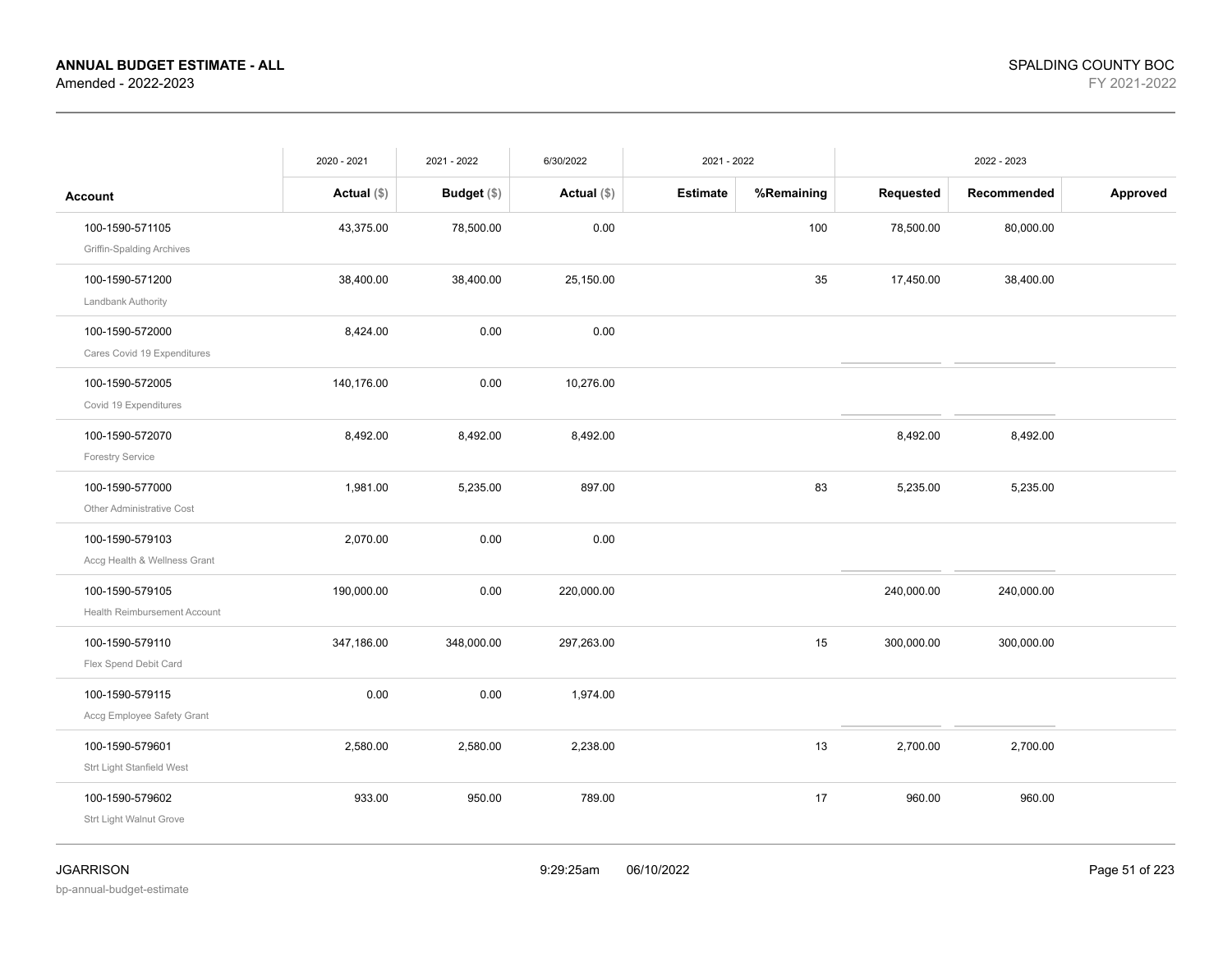|                              | 2020 - 2021   | 2021 - 2022   | 6/30/2022     | 2021 - 2022     |                | 2022 - 2023 |             |          |
|------------------------------|---------------|---------------|---------------|-----------------|----------------|-------------|-------------|----------|
| <b>Account</b>               | Actual $(\$)$ | Budget $(\$)$ | Actual $(\$)$ | <b>Estimate</b> | %Remaining     | Requested   | Recommended | Approved |
| 100-1590-579603              | 1,349.00      | 1,350.00      | 1,124.00      |                 | 17             | 1,350.00    | 1,350.00    |          |
| Strt Lt Autumn Ridge Phase 1 |               |               |               |                 |                |             |             |          |
| 100-1590-579604              | 8,621.00      | 9,000.00      | 7,733.00      |                 | 14             | 9,000.00    | 9,000.00    |          |
| Strt Light Park Place        |               |               |               |                 |                |             |             |          |
| 100-1590-579605              | 4,140.00      | 4,105.00      | 3,636.00      |                 | 11             | 4,370.00    | 4,370.00    |          |
| Strt Light Wills Walk        |               |               |               |                 |                |             |             |          |
| 100-1590-579606              | 1,995.00      | 1,995.00      | 1,682.00      |                 | 16             | 1,995.00    | 1,995.00    |          |
| Strt Light Seven Forks       |               |               |               |                 |                |             |             |          |
| 100-1590-579607              | 6,838.00      | 7,650.00      | 8,232.00      |                 | -8             | 10,000.00   | 10,000.00   |          |
| Strt Light Stonebriar        |               |               |               |                 |                |             |             |          |
| 100-1590-579608              | 846.00        | 850.00        | 705.00        |                 | 17             | 850.00      | 850.00      |          |
| Strt Light Raventree         |               |               |               |                 |                |             |             |          |
| 100-1590-579609              | 1,176.00      | 1,200.00      | 1,078.00      |                 | 10             | 1,200.00    | 1,200.00    |          |
| Strt Light The Orchards      |               |               |               |                 |                |             |             |          |
| 100-1590-579610              | 1,410.00      | 1,450.00      | 1,234.00      |                 | 15             | 1,530.00    | 1,530.00    |          |
| Strt Light Meadowview        |               |               |               |                 |                |             |             |          |
| 100-1590-579611              | 564.00        | 600.00        | 470.00        |                 | 22             | 600.00      | 600.00      |          |
| Strt Light Westridge         |               |               |               |                 |                |             |             |          |
| 100-1590-579612              | 4,486.00      | 4,500.00      | 4,314.00      |                 | $\overline{4}$ | 5,520.00    | 5,520.00    |          |
| Strt Light The Gables        |               |               |               |                 |                |             |             |          |
| 100-1590-579613              | 8,160.00      | 8,200.00      | 6,844.00      |                 | 17             | 8,200.00    | 8,200.00    |          |
| Strt Light Lakeview          |               |               |               |                 |                |             |             |          |
| 100-1590-579614              | 1,128.00      | 1,150.00      | 940.00        |                 | 18             | 1,150.00    | 1,150.00    |          |
| Strt Light Meadowview li     |               |               |               |                 |                |             |             |          |
|                              |               |               |               |                 |                |             |             |          |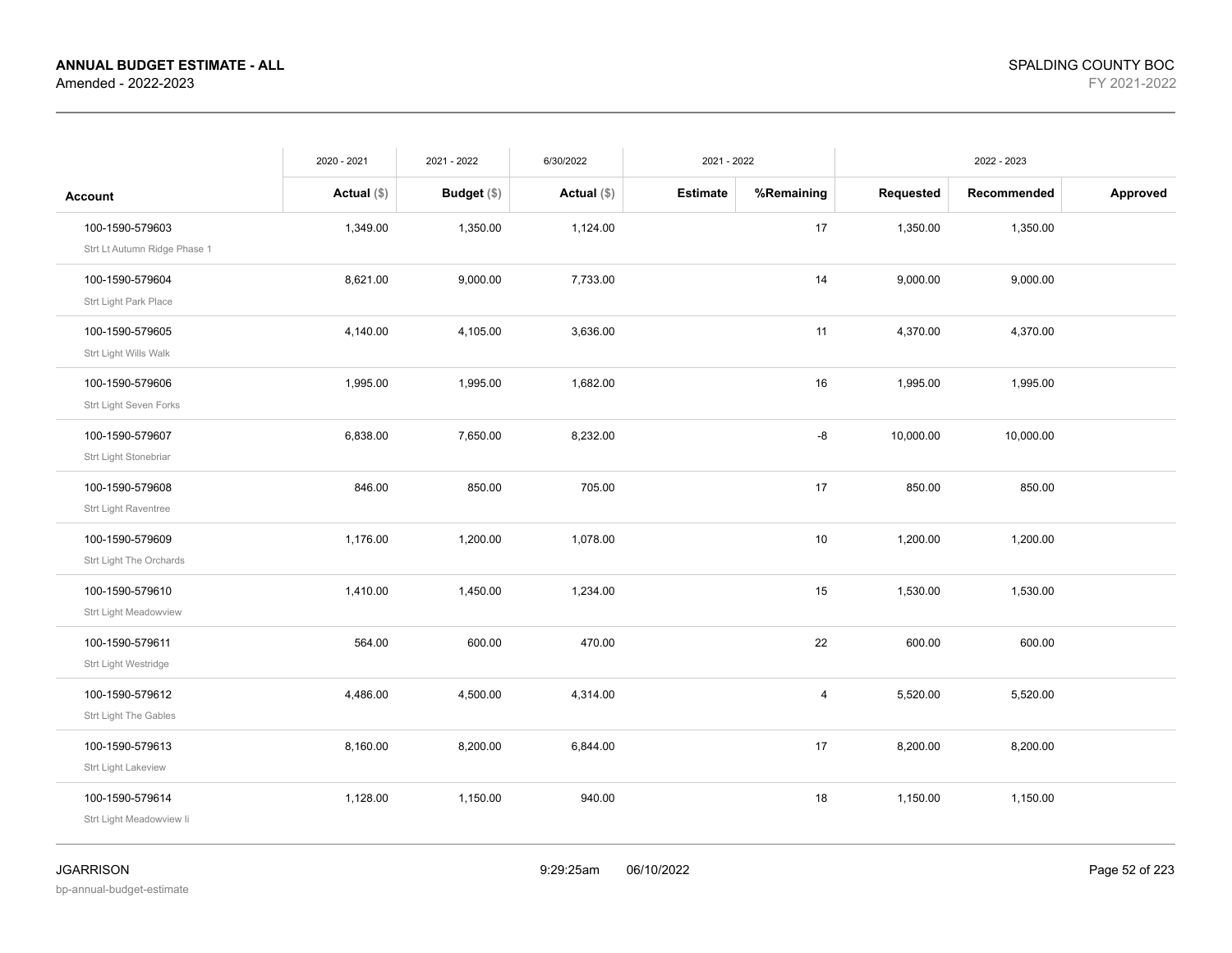|                           | 2020 - 2021   | 2021 - 2022   | 6/30/2022     | 2021 - 2022     |            |           | 2022 - 2023 |          |
|---------------------------|---------------|---------------|---------------|-----------------|------------|-----------|-------------|----------|
| <b>Account</b>            | Actual $(\$)$ | Budget $(\$)$ | Actual $(\$)$ | <b>Estimate</b> | %Remaining | Requested | Recommended | Approved |
| 100-1590-579615           | 1,878.00      | 1,880.00      | 1,565.00      |                 | 17         | 1,880.00  | 1,880.00    |          |
| Strt Light Emerald Forest |               |               |               |                 |            |           |             |          |
| 100-1590-579617           | 2,592.00      | 2,600.00      | 2,160.00      |                 | 17         | 2,600.00  | 2,600.00    |          |
| Strt Light Cottages At Hb |               |               |               |                 |            |           |             |          |
| 100-1590-579618           | 2,850.00      | 2,850.00      | 2,441.00      |                 | 14         | 2,975.00  | 2,975.00    |          |
| Strt Light Vineyard Ridge |               |               |               |                 |            |           |             |          |
| 100-1590-579619           | 2,112.00      | 2,150.00      | 1,760.00      |                 | 18         | 2,150.00  | 2,150.00    |          |
| Strt Light Glenview Est   |               |               |               |                 |            |           |             |          |
| 100-1590-579620           | 3,844.00      | 4,000.00      | 3,751.00      |                 | 6          | 4,225.00  | 4,225.00    |          |
| Strt Light The Enclave    |               |               |               |                 |            |           |             |          |
| 100-1590-579621           | 2,814.00      | 2,850.00      | 2,345.00      |                 | 18         | 2,850.00  | 2,850.00    |          |
| Strt Lt Walkers Mill Est  |               |               |               |                 |            |           |             |          |
| 100-1590-579622           | 2,591.00      | 2,600.00      | 2,023.00      |                 | 22         | 2,700.00  | 2,700.00    |          |
| Strt Light The Meadows    |               |               |               |                 |            |           |             |          |
| 100-1590-579623           | 892.00        | 900.00        | 743.00        |                 | 17         | 900.00    | 900.00      |          |
| Strt Lght Autumn Ridge li |               |               |               |                 |            |           |             |          |
| 100-1590-579624           | 846.00        | 850.00        | 705.00        |                 | 17         | 850.00    | 850.00      |          |
| Strt Light Serene Lake    |               |               |               |                 |            |           |             |          |
| 100-1590-579625           | 2,580.00      | 2,850.00      | 2,150.00      |                 | 25         | 2,580.00  | 2,580.00    |          |
| Strt Lt Parliament Place  |               |               |               |                 |            |           |             |          |
| 100-1590-579626           | 2,880.00      | 2,900.00      | 2,598.00      |                 | 10         | 3,150.00  | 3,150.00    |          |
| Strt Lt Villas/Heron Bay  |               |               |               |                 |            |           |             |          |
| 100-1590-579627           | 3,497.00      | 3,700.00      | 2,345.00      |                 | 37         | 2,850.00  | 2,850.00    |          |
| Strt Lt Teamon Village    |               |               |               |                 |            |           |             |          |
|                           |               |               |               |                 |            |           |             |          |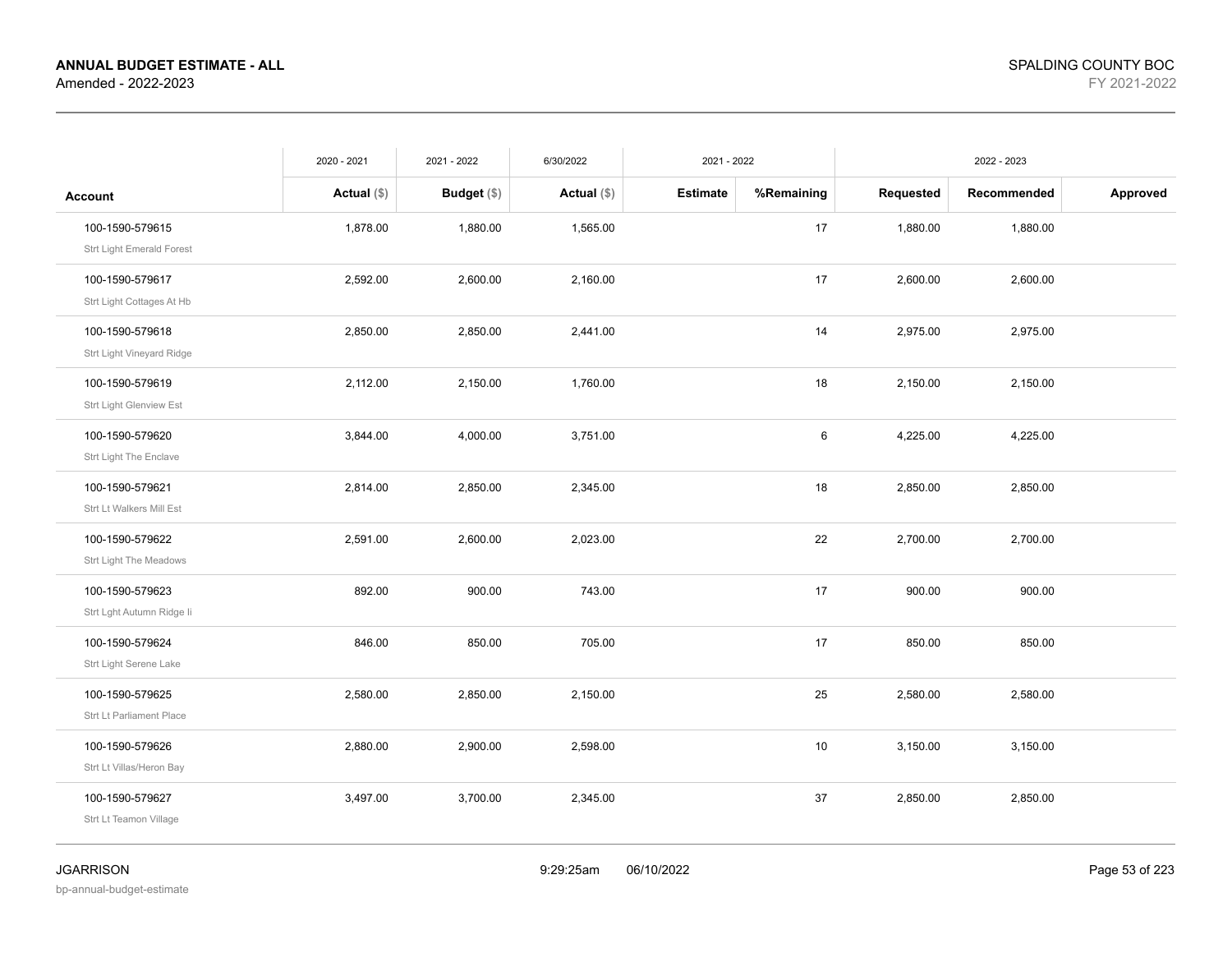|                          | 2020 - 2021   | 2021 - 2022   | 6/30/2022     | 2021 - 2022     |            | 2022 - 2023 |             |          |
|--------------------------|---------------|---------------|---------------|-----------------|------------|-------------|-------------|----------|
| Account                  | Actual $(\$)$ | Budget $(\$)$ | Actual $(\$)$ | <b>Estimate</b> | %Remaining | Requested   | Recommended | Approved |
| 100-1590-579629          | 1,761.00      | 1,800.00      | 1,468.00      |                 | 18         | 1,800.00    | 1,800.00    |          |
| Strt Lt Kingston Estates |               |               |               |                 |            |             |             |          |
| 100-1590-579630          | 4,200.00      | 4,200.00      | 3,500.00      |                 | 17         | 4,200.00    | 4,200.00    |          |
| Strt Lt Sun City Pod 1A  |               |               |               |                 |            |             |             |          |
| 100-1590-579631          | 4,032.00      | 4,050.00      | 3,360.00      |                 | 17         | 4,050.00    | 4,050.00    |          |
| Strt Lt Sun City Pod 2   |               |               |               |                 |            |             |             |          |
| 100-1590-579632          | 1,728.00      | 1,750.00      | 1,440.00      |                 | 18         | 1,750.00    | 1,750.00    |          |
| Strt Lt Sun City Pod 3   |               |               |               |                 |            |             |             |          |
| 100-1590-579633          | 0.00          | 0.00          | 5,004.00      |                 |            | 6,700.00    | 6,700.00    |          |
| Strt Lt Sun City Pod 6   |               |               |               |                 |            |             |             |          |
| 100-1590-579634          | 11,607.00     | 11,650.00     | 9,673.00      |                 | 17         | 11,650.00   | 11,650.00   |          |
| Strt Lt Del Webb Blvd    |               |               |               |                 |            |             |             |          |
| 100-1590-579635          | 10,515.00     | 10,600.00     | 8,763.00      |                 | 17         | 10,450.00   | 10,450.00   |          |
| Strt Lt Sun City Parkway |               |               |               |                 |            |             |             |          |
| 100-1590-579636          | 2,930.00      | 2,950.00      | 2,442.00      |                 | 17         | 2,950.00    | 2,950.00    |          |
| Strt Lt Autumn Ridge V   |               |               |               |                 |            |             |             |          |
| 100-1590-579637          | 3,528.00      | 3,550.00      | 3,234.00      |                 | 9          | 3,550.00    | 3,550.00    |          |
| Strt Lt Wolf Creek Homes |               |               |               |                 |            |             |             |          |
| 100-1590-579638          | 2,592.00      | 2,600.00      | 2,160.00      |                 | 17         | 2,600.00    | 2,600.00    |          |
| Strt Lt Sun City Pod 1B  |               |               |               |                 |            |             |             |          |
| 100-1590-579639          | 1,152.00      | 1,175.00      | 960.00        |                 | 18         | 1,175.00    | 1,175.00    |          |
| Strt Lt Sun City Pod 34  |               |               |               |                 |            |             |             |          |
| 100-1590-579640          | 9,795.00      | 9,800.00      | 8,163.00      |                 | 17         | 9,800.00    | 9,800.00    |          |
| Strt Lt Spring Forest I  |               |               |               |                 |            |             |             |          |
|                          |               |               |               |                 |            |             |             |          |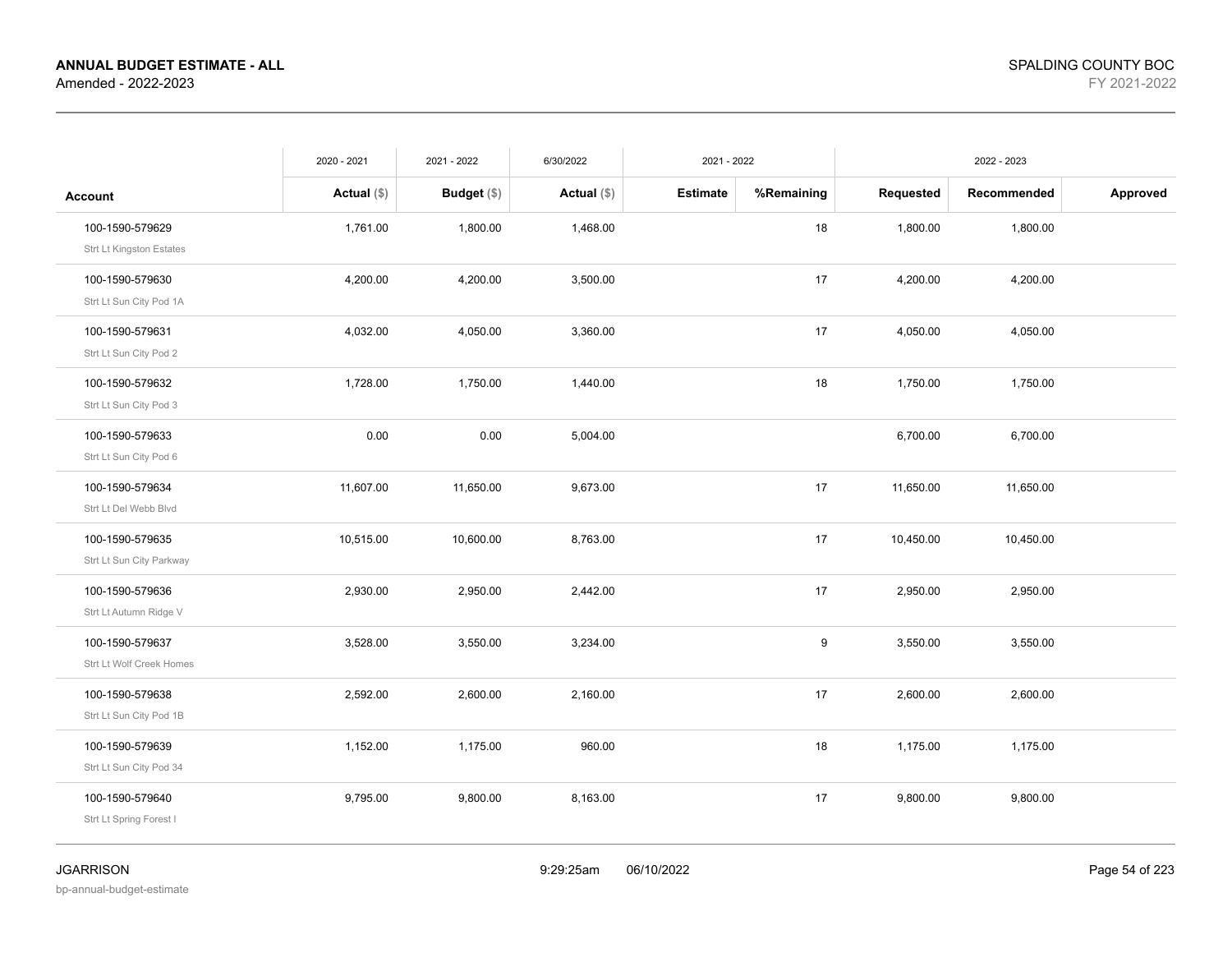|                                   | 2020 - 2021   | 2021 - 2022   | 6/30/2022     | 2021 - 2022     |            | 2022 - 2023 |             |          |
|-----------------------------------|---------------|---------------|---------------|-----------------|------------|-------------|-------------|----------|
| <b>Account</b>                    | Actual $(\$)$ | Budget $(\$)$ | Actual $(\$)$ | <b>Estimate</b> | %Remaining | Requested   | Recommended | Approved |
| 100-1590-579641                   | 2,016.00      | 2,050.00      | 1,680.00      |                 | 18         | 2,050.00    | 2,050.00    |          |
| Strt Lt Sun City Pod 33           |               |               |               |                 |            |             |             |          |
| 100-1590-579642                   | 2,304.00      | 2,350.00      | 1,920.00      |                 | 18         | 2,350.00    | 2,350.00    |          |
| Strt Lt Sun City Pod 36A          |               |               |               |                 |            |             |             |          |
| 100-1590-579643                   | 1,440.00      | 1,475.00      | 1,200.00      |                 | 19         | 1,450.00    | 1,450.00    |          |
| Strt Lt Sun City Pod 36B          |               |               |               |                 |            |             |             |          |
| 100-1590-579644                   | 3,583.00      | 3,000.00      | 2,701.00      |                 | 10         | 3,000.00    | 3,000.00    |          |
| Strt Lt Huntington South          |               |               |               |                 |            |             |             |          |
| 100-1590-579645                   | 423.00        | 450.00        | 351.00        |                 | 22         | 450.00      | 450.00      |          |
| Strt Lt Landing Way               |               |               |               |                 |            |             |             |          |
| 100-1590-579647                   | 2,042.00      | 2,065.00      | 1,720.00      |                 | 17         | 2,065.00    | 2,065.00    |          |
| Strt Lt Williamson Woods          |               |               |               |                 |            |             |             |          |
| 100-1590-579648                   | 963.00        | 975.00        | 803.00        |                 | 18         | 975.00      | 975.00      |          |
| Strt Lt Autumn Ridge Phase 3      |               |               |               |                 |            |             |             |          |
| 100-1590-579649                   | 2,304.00      | 2,350.00      | 1,920.00      |                 | 18         | 2,350.00    | 2,350.00    |          |
| Strt Lt Sun City Pod 35           |               |               |               |                 |            |             |             |          |
| 100-1590-579650                   | 2,592.00      | 2,600.00      | 2,160.00      |                 | 17         | 2,600.00    | 2,600.00    |          |
| Strt Lt Spring Forest Parkway     |               |               |               |                 |            |             |             |          |
| 100-1590-579651                   | 4,410.00      | 4,450.00      | 4,043.00      |                 | 9          | 4,450.00    | 4,450.00    |          |
| Strt Lt Crestwick Subdivision     |               |               |               |                 |            |             |             |          |
| 100-1590-579652                   | 2,016.00      | 2,025.00      | 1,680.00      |                 | 17         | 2,025.00    | 2,025.00    |          |
| Strt Lt Sun City Peachtree Pod 30 |               |               |               |                 |            |             |             |          |
| 100-1590-579653                   | 8,016.00      | 8,025.00      | 6,680.00      |                 | 17         | 8,025.00    | 8,025.00    |          |
| Strt Lt Del Webb Blvd Phase 3     |               |               |               |                 |            |             |             |          |
|                                   |               |               |               |                 |            |             |             |          |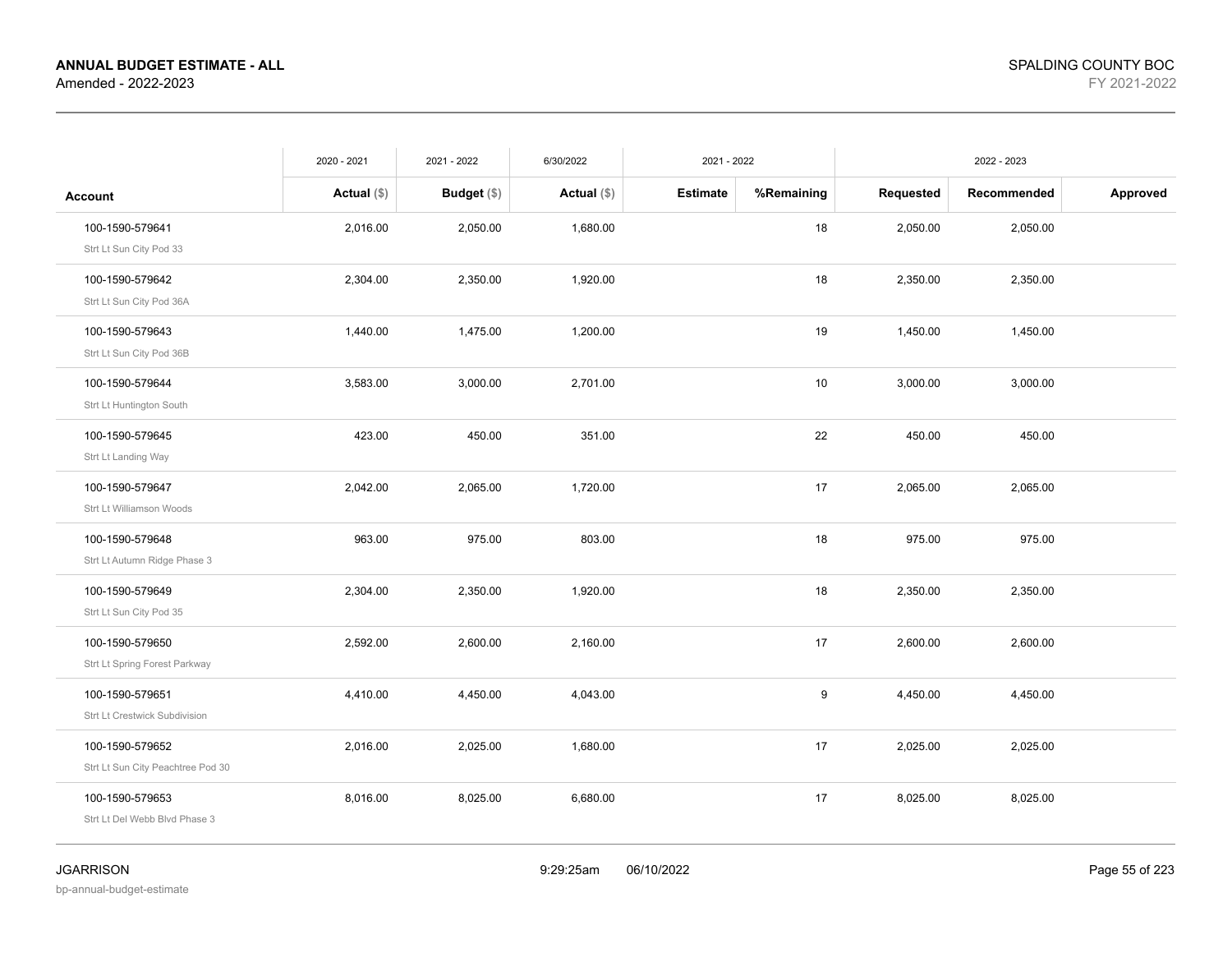|                                   | 2020 - 2021   | 2021 - 2022        | 6/30/2022     | 2021 - 2022 |            | 2022 - 2023 |             |          |
|-----------------------------------|---------------|--------------------|---------------|-------------|------------|-------------|-------------|----------|
| <b>Account</b>                    | Actual $(\$)$ | <b>Budget</b> (\$) | Actual $(\$)$ | Estimate    | %Remaining | Requested   | Recommended | Approved |
| 100-1590-579654                   | 3,672.00      | 3,700.00           | 3,060.00      |             | 17         | 3,700.00    | 3,700.00    |          |
| Strt Lt Sun City Pod 31A          |               |                    |               |             |            |             |             |          |
| 100-1590-579655                   | 3,408.00      | 3,425.00           | 2,840.00      |             | 17         | 3,425.00    | 3,425.00    |          |
| Strt Lt Sun City Peachtree Pod 28 |               |                    |               |             |            |             |             |          |
| 100-1590-579656                   | 3,432.00      | 3,450.00           | 2,860.00      |             | 17         | 3,450.00    | 3,450.00    |          |
| Strt Lt Sun City Pod 37B          |               |                    |               |             |            |             |             |          |
| 100-1590-579657                   | 3,144.00      | 3,150.00           | 2,620.00      |             | 17         | 3,150.00    | 3,150.00    |          |
| Strt Lt Sun City Pod 28B          |               |                    |               |             |            |             |             |          |
| 100-1590-579658                   | 0.00          | 0.00               | 0.00          |             |            |             |             |          |
| Strt Lt Sun City Pod 29A          |               |                    |               |             |            |             |             |          |
| 100-1590-579659                   | 1,440.00      | 1,450.00           | 1,200.00      |             | 17         | 1,450.00    | 1,450.00    |          |
| Strt Lt Sun City Pod 31B          |               |                    |               |             |            |             |             |          |
| 100-1590-579660                   | 2,016.00      | 2,025.00           | 1,680.00      |             | 17         | 2,025.00    | 2,025.00    |          |
| Strt Lt Sun City Crape Myrtle Dr  |               |                    |               |             |            |             |             |          |
| 100-1590-579661                   | 1,152.00      | 1,175.00           | 960.00        |             | 18         | 1,175.00    | 1,175.00    |          |
| Strt Lt Sun City Bentgrass Ct     |               |                    |               |             |            |             |             |          |
| 100-1590-579662                   | 4,464.00      | 4,500.00           | 3,720.00      |             | 17         | 4,500.00    | 4,500.00    |          |
| Strt Lt Sun City Cobblestone Dr   |               |                    |               |             |            |             |             |          |
| 100-1590-579663                   | 1,728.00      | 1,750.00           | 1,440.00      |             | 18         | 1,750.00    | 1,750.00    |          |
| Strt Lt Sun City Pod 38A          |               |                    |               |             |            |             |             |          |
| 100-1590-579664                   | 3,408.00      | 3,450.00           | 2,840.00      |             | 18         | 3,450.00    | 3,450.00    |          |
| Strt Lt Sun City Pod 37A          |               |                    |               |             |            |             |             |          |
| 100-1590-579665                   | 3,408.00      | 3,450.00           | 2,840.00      |             | 18         | 3,450.00    | 3,450.00    |          |
| Strt Lt Sun City Pod 10           |               |                    |               |             |            |             |             |          |
|                                   |               |                    |               |             |            |             |             |          |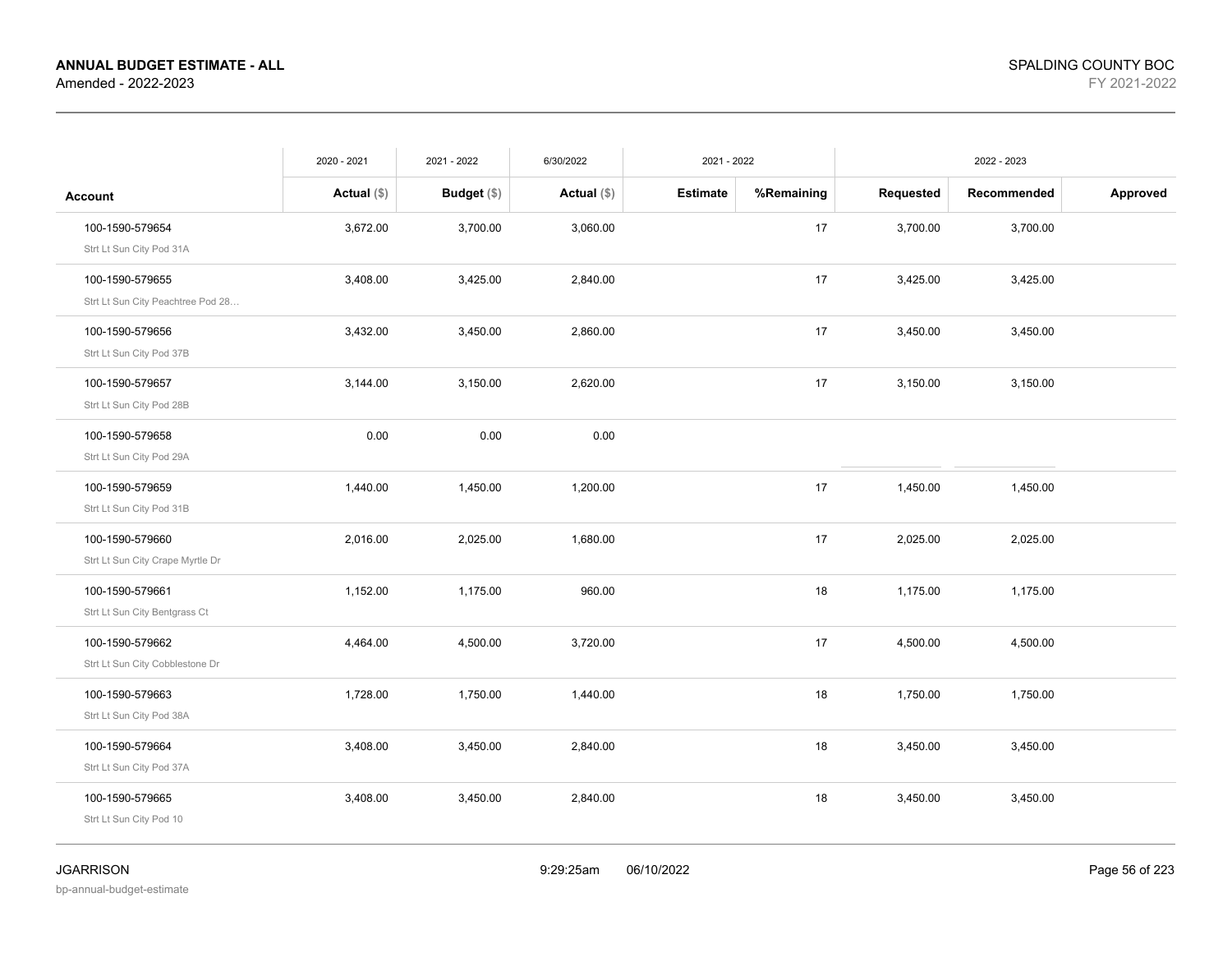|                                                      | 2020 - 2021   | 2021 - 2022   | 6/30/2022     | 2021 - 2022     |            | 2022 - 2023 |             |          |
|------------------------------------------------------|---------------|---------------|---------------|-----------------|------------|-------------|-------------|----------|
| <b>Account</b>                                       | Actual $(\$)$ | Budget $(\$)$ | Actual $(\$)$ | <b>Estimate</b> | %Remaining | Requested   | Recommended | Approved |
| 100-1590-579666<br>Strt Lt Sun City Pod 11           | 3,144.00      | 3,150.00      | 2,620.00      |                 | 17         | 3,150.00    | 3,150.00    |          |
| 100-1590-579667<br>Strt Lt Sun City Pod 12           | 288.00        | 300.00        | 240.00        |                 | 20         | 300.00      | 300.00      |          |
| 100-1590-579668<br>Strt Lt Sun City Paperwhite Drive | 4,992.00      | 5,000.00      | 4,160.00      |                 | 17         | 5,000.00    | 5,000.00    |          |
| 100-1590-579669<br>Strt Lt Sun City Del Webb Ext Ph  | 3,393.00      | 3,400.00      | 2,828.00      |                 | 17         | 3,400.00    | 3,400.00    |          |
| 100-1590-579670<br>Strt Lt Hunts Mill Estates        | 1,258.00      | 1,260.00      | 1,048.00      |                 | 17         | 1,260.00    | 1,260.00    |          |
| 100-1590-579671<br>Strt Lt Sun City Pod 37C          | 3,144.00      | 3,150.00      | 2,620.00      |                 | 17         | 3,150.00    | 3,150.00    |          |
| 100-1590-579672<br>Strt Lt Sun City Pod 38B          | 1,440.00      | 1,440.00      | 1,200.00      |                 | 17         | 1,440.00    | 1,440.00    |          |
| 100-1590-579673<br>Strt Lt Sun City Pod 8            | 5,059.00      | 5,100.00      | 3,995.00      |                 | 22         | 4,800.00    | 4,800.00    |          |
| 100-1590-579674<br>Strt Lt Sun City Pod 9            | 2,592.00      | 2,600.00      | 2,160.00      |                 | 17         | 2,600.00    | 2,600.00    |          |
| 100-1590-579675<br>Strt Lt Holliday Pass Phase I     | 1,433.00      | 1,275.00      | 1,468.00      |                 | $-15$      | 1,775.00    | 1,775.00    |          |
| 100-1590-579676<br>Strt Lt Sun City Pod 16           | 3,408.00      | 3,450.00      | 2,840.00      |                 | 18         | 3,450.00    | 3,450.00    |          |
| 100-1590-579677<br>Strt Lt Del Webb Ext Pod 16       | 6,287.00      | 6,350.00      | 2,170.00      |                 | 66         | 6,350.00    | 6,350.00    |          |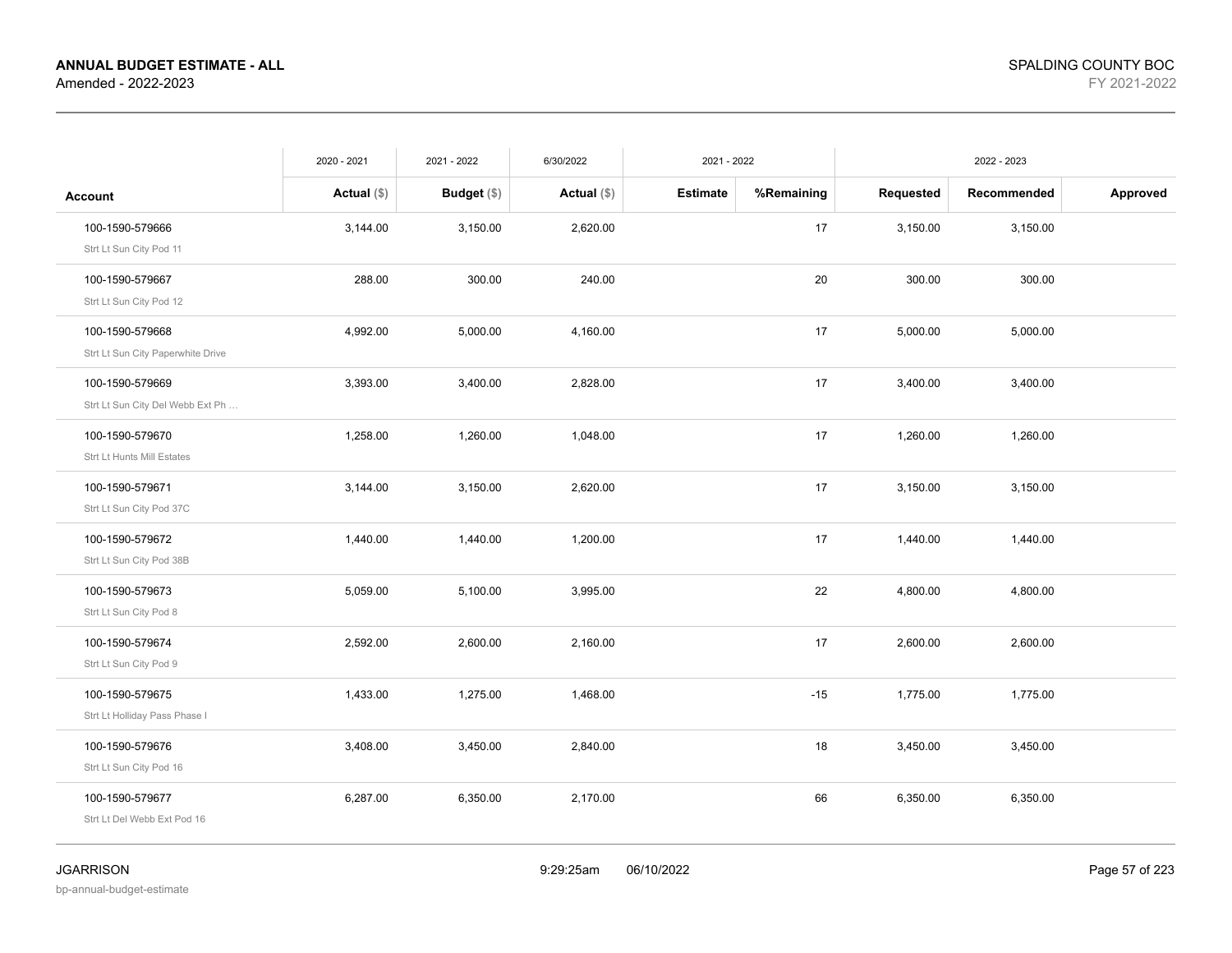|                                                 | 2020 - 2021   | 2021 - 2022 | 6/30/2022     | 2021 - 2022     |            | 2022 - 2023 |             |          |
|-------------------------------------------------|---------------|-------------|---------------|-----------------|------------|-------------|-------------|----------|
| <b>Account</b>                                  | Actual $(\$)$ | Budget (\$) | Actual $(\$)$ | <b>Estimate</b> | %Remaining | Requested   | Recommended | Approved |
| 100-1590-579678<br>Strt Lt Sun City Pod 7       | 1,322.00      | 2,050.00    | 1,680.00      |                 | 18         | 2,050.00    | 2,050.00    |          |
| 100-1590-579679<br>Strt Lt Sun City Pod 15      | 0.00          | 0.00        | 1,652.00      |                 |            | 3,700.00    | 3,700.00    |          |
| 100-1590-579680<br>Strt Lt Callie Road          | 0.00          | 0.00        | 180.00        |                 |            | 450.00      | 450.00      |          |
| 100-1590-579681<br>Strt Lt Stonebriar Phase li  | 0.00          | 0.00        | 72.00         |                 |            | 450.00      | 450.00      |          |
| 100-1590-579682<br>Strt Lt Del Webb Extension   | 0.00          | 0.00        | 3,798.00      |                 |            | 2,900.00    | 2,900.00    |          |
| 100-1590-579683<br>Strt Lt Sun City Pod 17      | 0.00          | 0.00        | 1,602.00      |                 |            |             |             |          |
| 100-1590-579801<br>2008 Splost Gsda             | 0.00          | 0.00        | $-11,995.00$  |                 |            |             |             |          |
| 100-1590-579802<br>2008 Splost Sctc             | 0.00          | 0.00        | 0.00          |                 |            |             |             |          |
| 100-1590-579893<br>2021 Transportation Splost   | 0.00          | 0.00        | 7,390.00      |                 |            |             |             |          |
| 100-1590-579894<br><b>Transportation Splost</b> | 0.00          | 0.00        | 0.00          |                 |            |             |             |          |
| 100-1590-579898<br>2008 Splost                  | 2,300.00      | 0.00        | 0.00          |                 |            |             |             |          |
| 100-1590-579900<br>Other                        | 96,770.00     | 100,000.00  | 101,557.00    |                 | $-2$       | 100,000.00  | 100,000.00  |          |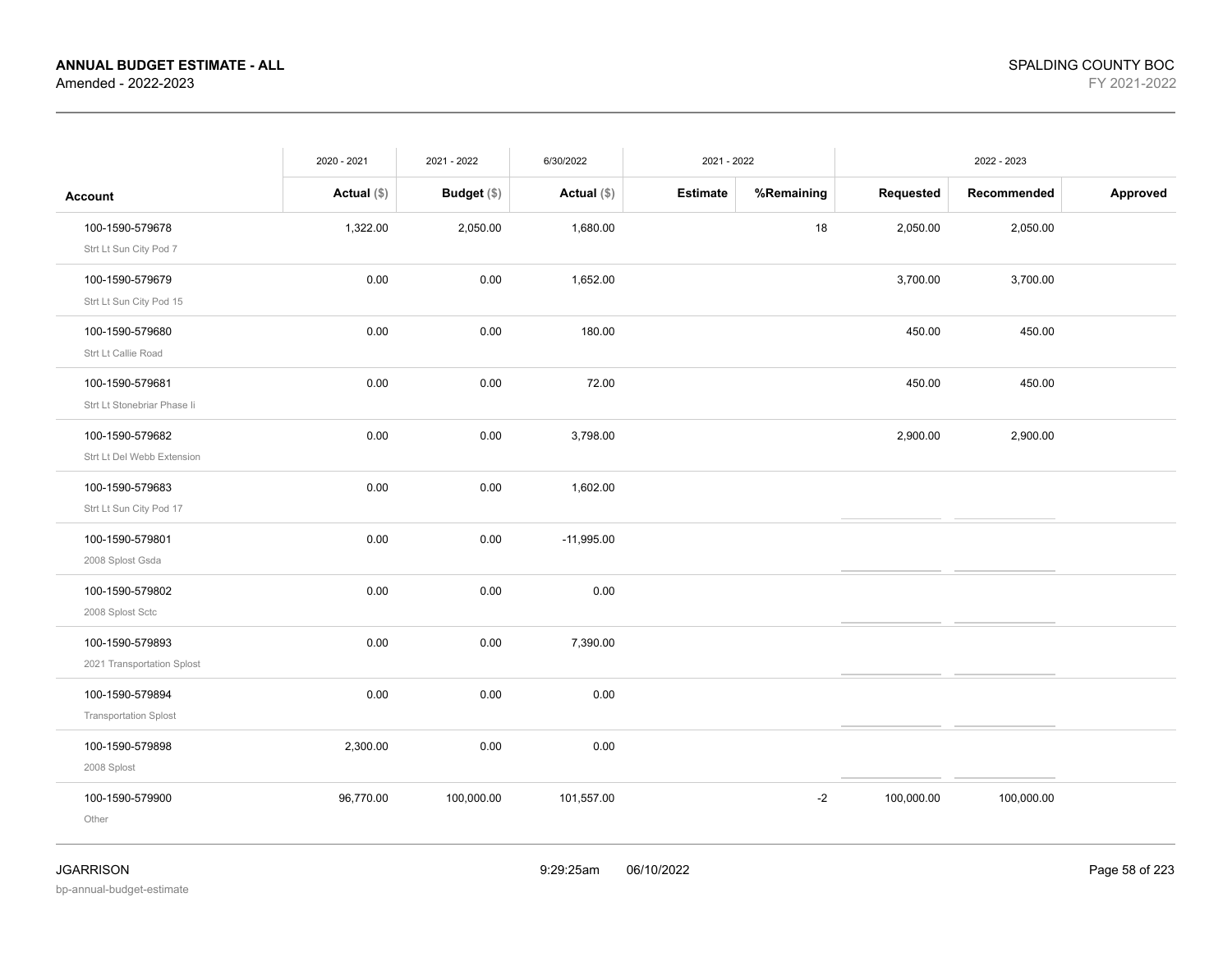|                                                     | 2020 - 2021   | 2021 - 2022 | 6/30/2022     | 2021 - 2022     |            | 2022 - 2023 |             |          |
|-----------------------------------------------------|---------------|-------------|---------------|-----------------|------------|-------------|-------------|----------|
| <b>Account</b>                                      | Actual $(\$)$ | Budget (\$) | Actual $(\$)$ | <b>Estimate</b> | %Remaining | Requested   | Recommended | Approved |
| 100-1590-579905<br>Employee Incentive Award         | 0.00          | 0.00        | 0.00          |                 |            |             |             |          |
| 100-1590-579931<br>3% Hotel Motel Tax               | 0.00          | 742.00      | 40,698.00     |                 | $-5,385$   |             |             |          |
| 100-1590-579950<br><b>Contribution To Reserves</b>  | 0.00          | 0.00        | 0.00          |                 |            |             |             |          |
| 100-1590-581110<br>2015 Airport Auth Bond Principal | 0.00          | 250,000.00  | 250,000.00    |                 |            | 257,500.00  | 257,500.00  |          |
| 100-1590-581200<br>Capital Lease - Principal        | 0.00          | 0.00        | 0.00          |                 |            |             |             |          |
| 100-1590-581205<br>Noresco Capital Lease Principal  | 27,723.00     | 221,330.00  | 221,325.00    |                 | $\pmb{0}$  | 233,270.00  | 233,270.00  |          |
| 100-1590-581300<br>Other Debt - Principal           | 0.00          | 0.00        | 0.00          |                 |            |             |             |          |
| 100-1590-582110<br>2015 Airport Auth Bond Interest  | 0.00          | 85,675.00   | 85,675.00     |                 |            | 78,065.00   | 78,065.00   |          |
| 100-1590-582200<br>Capital Lease - Interest         | 0.00          | 0.00        | 0.00          |                 |            |             |             |          |
| 100-1590-582205<br>Noresco Capital Lease Interest   | 131,021.00    | 105,075.00  | 105,070.00    |                 | $\pmb{0}$  | 100,165.00  | 100,165.00  |          |
| 100-1590-582300<br>Other Debt - Interest            | 0.00          | 0.00        | 0.00          |                 |            |             |             |          |
| 100-1590-583000<br><b>Fiscal Agents Fees</b>        | 0.00          | 0.00        | 0.00          |                 |            |             |             |          |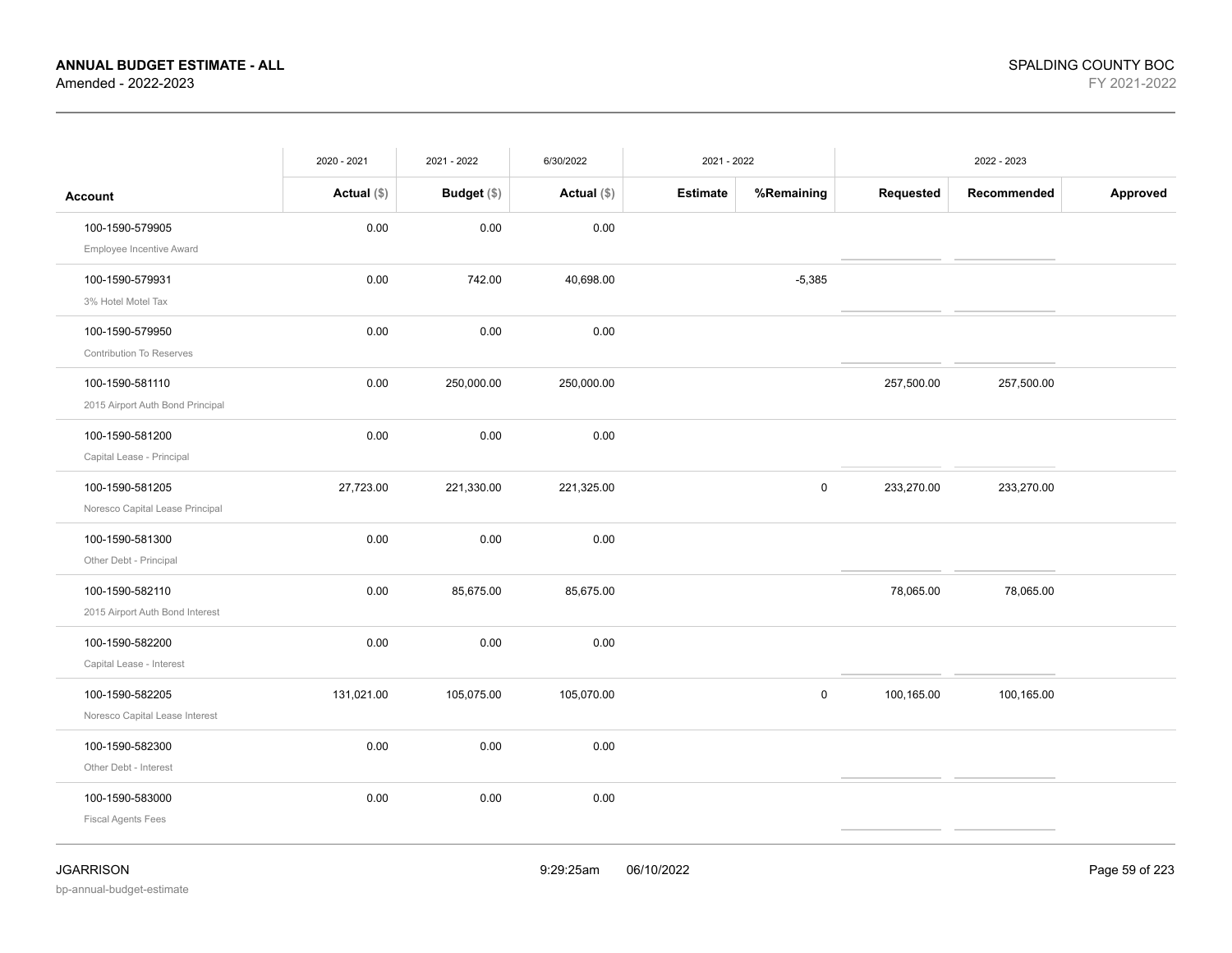|                                   | 2020 - 2021   | 2021 - 2022   | 6/30/2022     | 2021 - 2022     |            |            | 2022 - 2023 |          |
|-----------------------------------|---------------|---------------|---------------|-----------------|------------|------------|-------------|----------|
| <b>Account</b>                    | Actual $(\$)$ | Budget $(\$)$ | Actual $(\$)$ | <b>Estimate</b> | %Remaining | Requested  | Recommended | Approved |
| 100-1590-611050                   | 369,126.00    | 31,025.00     | 31,025.00     |                 | 0          | 31,025.00  | 31,025.00   |          |
| Op Transfer Out To City Of Griffi |               |               |               |                 |            |            |             |          |
| 100-1590-611100                   | 272,235.00    | 272,235.00    | 272,235.00    |                 |            | 796,530.00 | 540,991.00  |          |
| Op Tran Out To E-911              |               |               |               |                 |            |            |             |          |
| 100-1590-611150                   | 36,530.00     | 45,831.00     | 45,831.00     |                 |            | 132,031.00 | 89,397.00   |          |
| Op Tran Out To Sr Nutrition       |               |               |               |                 |            |            |             |          |
| 100-1590-611200                   | 20,000.00     | 20,000.00     | 20,000.00     |                 |            | 20,000.00  | 20,000.00   |          |
| Op Tran Out To Cap Proj           |               |               |               |                 |            |            |             |          |
| 100-1590-611300                   | 0.00          | 0.00          | 10.00         |                 |            |            |             |          |
| <b>Operating Transfer Out</b>     |               |               |               |                 |            |            |             |          |
| 100-1750-591105                   | 98,494.00     | 0.00          | 0.00          |                 |            |            |             |          |
| Quarry'S Edge Grant               |               |               |               |                 |            |            |             |          |
| 100-1750-591110                   | 0.00          | 0.00          | 0.00          |                 |            |            |             |          |
| Freight Cluster Study Grant       |               |               |               |                 |            |            |             |          |
| 100-1750-591115                   | 0.00          | 0.00          | 0.00          |                 |            |            |             |          |
| Lmig Safety Action Plan           |               |               |               |                 |            |            |             |          |
| 100-2150-512200                   | 363.00        | 2,000.00      | 919.00        |                 | 54         | 2,000.00   | 2,000.00    |          |
| Fica Taxes                        |               |               |               |                 |            |            |             |          |
| 100-2150-512800                   | 23,816.00     | 75,000.00     | 30,900.00     |                 | 59         | 75,000.00  | 75,000.00   |          |
| Court Reporter Fees               |               |               |               |                 |            |            |             |          |
| 100-2150-521500                   | 60,245.00     | 150,000.00    | 93,547.00     |                 | 38         | 150,000.00 | 150,000.00  |          |
| Juror-Bailiff-Witness             |               |               |               |                 |            |            |             |          |
| 100-2150-521550                   | 0.00          | 10,000.00     | 0.00          |                 | 100        | 10,000.00  | 10,000.00   |          |
| Indigent Defense Attorney         |               |               |               |                 |            |            |             |          |
|                                   |               |               |               |                 |            |            |             |          |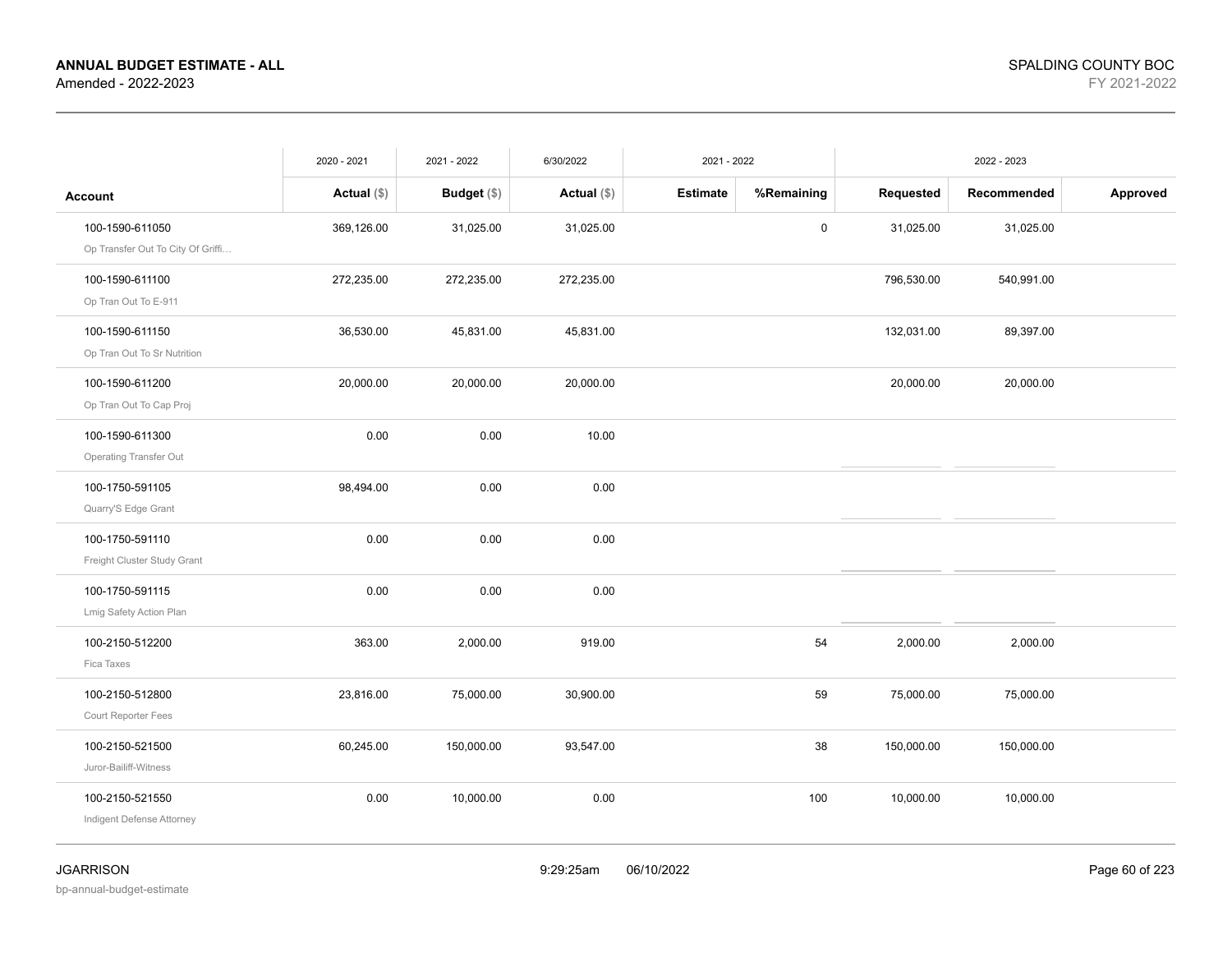|                                            | 2020 - 2021   | 2021 - 2022 | 6/30/2022     | 2021 - 2022     |            |            | 2022 - 2023 |          |
|--------------------------------------------|---------------|-------------|---------------|-----------------|------------|------------|-------------|----------|
| <b>Account</b>                             | Actual $(\$)$ | Budget (\$) | Actual $(\$)$ | <b>Estimate</b> | %Remaining | Requested  | Recommended | Approved |
| 100-2150-529000<br>Other Contr Services    | 0.00          | 4,000.00    | 0.00          |                 | 100        | 4,000.00   | 4,000.00    |          |
| 100-2150-542100<br>Machinery And Equipment | 52,864.00     | 0.00        | 0.00          |                 |            |            |             |          |
| 100-2160-511100<br>Regular Employees       | 103,942.00    | 76,552.00   | 77,880.00     |                 | $-2$       | 85,188.00  | 85,188.00   |          |
| 100-2160-511300<br>Overtime                | 3,283.00      | 5,500.00    | 2,470.00      |                 | 55         | 5,500.00   | 5,500.00    |          |
| 100-2160-512100<br>Group Insurance         | 26,046.00     | 24,184.00   | 22,272.00     |                 | 8          | 32,347.00  | 32,347.00   |          |
| 100-2160-512200<br>Fica Taxes              | 7,598.00      | 6,277.00    | 5,648.00      |                 | 10         | 6,938.00   | 6,938.00    |          |
| 100-2160-512400<br>Retirement Contribution | 13,812.00     | 11,100.00   | 9,322.00      |                 | 16         | 12,352.00  | 12,352.00   |          |
| 100-2160-512600<br>Unemployment Insurance  | 0.00          | 0.00        | 0.00          |                 |            |            |             |          |
| 100-2160-512700<br>Workers Compensation    | 543.00        | 459.00      | 459.00        |                 |            | 277.00     | 277.00      |          |
| 100-2160-521400<br>Circuit Budget          | 239,270.00    | 293,422.00  | 293,422.00    |                 |            | 322,765.00 | 322,765.00  |          |
| 100-2160-522220<br>Office Equipment Maint  | 0.00          | 0.00        | 0.00          |                 |            |            |             |          |
| 100-2160-523210<br>Telephone               | 784.00        | 0.00        | 900.00        |                 |            |            |             |          |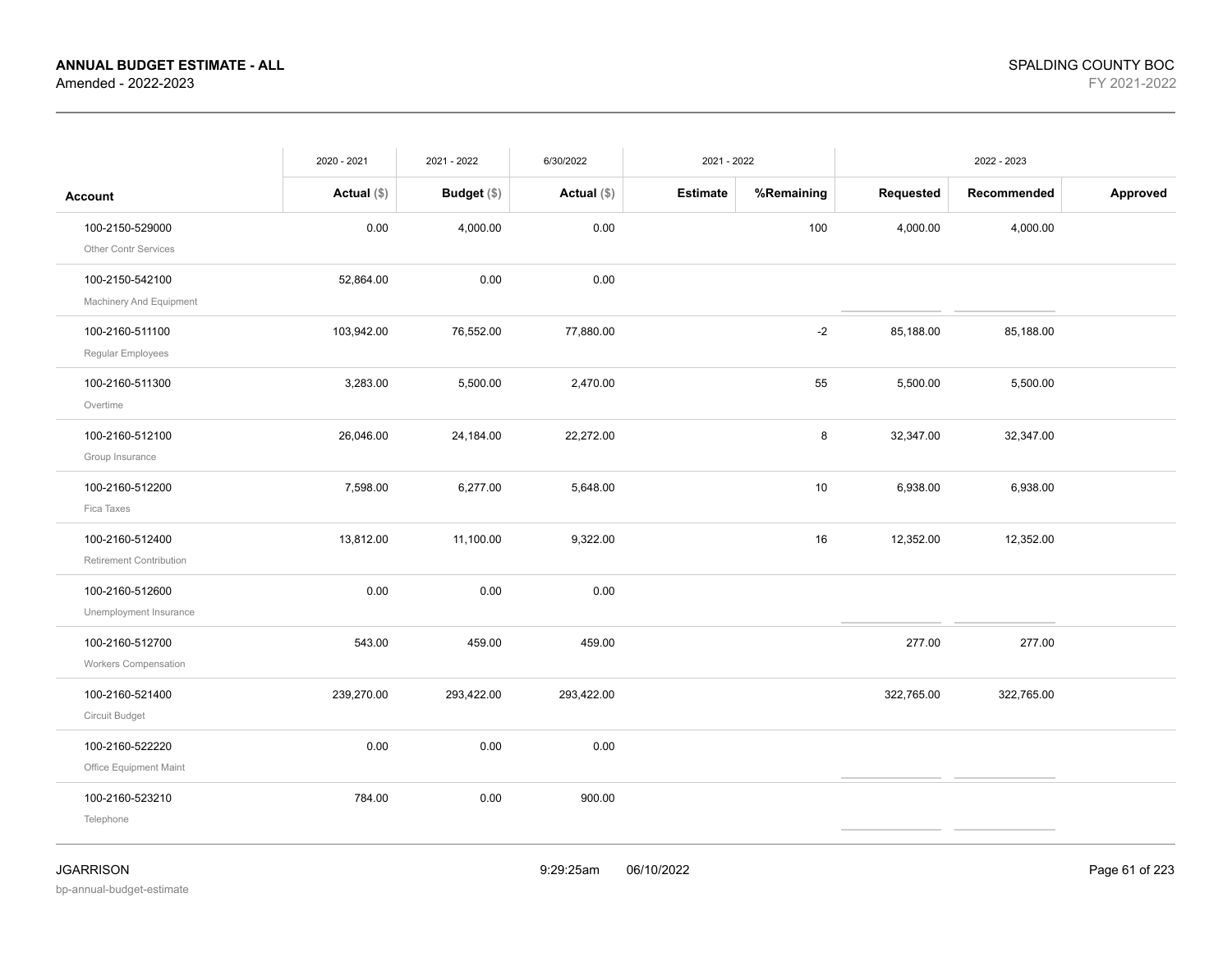|                                                 | 2020 - 2021   | 2021 - 2022 | 6/30/2022     | 2021 - 2022 |            |            | 2022 - 2023 |          |
|-------------------------------------------------|---------------|-------------|---------------|-------------|------------|------------|-------------|----------|
| <b>Account</b>                                  | Actual $(\$)$ | Budget (\$) | Actual $(\$)$ | Estimate    | %Remaining | Requested  | Recommended | Approved |
| 100-2160-579105<br>Health Reimbursement Account | 0.00          | 0.00        | 0.00          |             |            |            |             |          |
| 100-2160-579900<br>Other                        | 180.00        | $0.00\,$    | 165.00        |             |            |            |             |          |
| 100-2165-511100<br>Regular Employees            | 0.00          | 0.00        | 0.00          |             |            |            |             |          |
| 100-2165-511300<br>Overtime                     | 0.00          | 0.00        | 0.00          |             |            |            |             |          |
| 100-2165-512100<br>Group Insurance              | 0.00          | 0.00        | 0.00          |             |            |            |             |          |
| 100-2165-512200<br>Fica Taxes                   | 0.00          | 0.00        | 0.00          |             |            |            |             |          |
| 100-2165-512400<br>Retirement Contribution      | 0.00          | 0.00        | 0.00          |             |            |            |             |          |
| 100-2165-512700<br><b>Workers Compensation</b>  | $0.00\,$      | $0.00\,$    | 0.00          |             |            |            |             |          |
| 100-2165-521400<br>Circuit Budget               | 0.00          | 0.00        | 0.00          |             |            |            |             |          |
| 100-2165-531100<br>Office Supplies              | 0.00          | 0.00        | 0.00          |             |            |            |             |          |
| 100-2200-511100<br>Regular Employees            | 576,083.00    | 569,687.00  | 574,767.00    |             | $-1$       | 628,547.00 | 628,547.00  |          |
| 100-2200-511300<br>Overtime                     | 4,306.00      | 5,000.00    | 5,402.00      |             | -8         | 5,000.00   | 5,500.00    |          |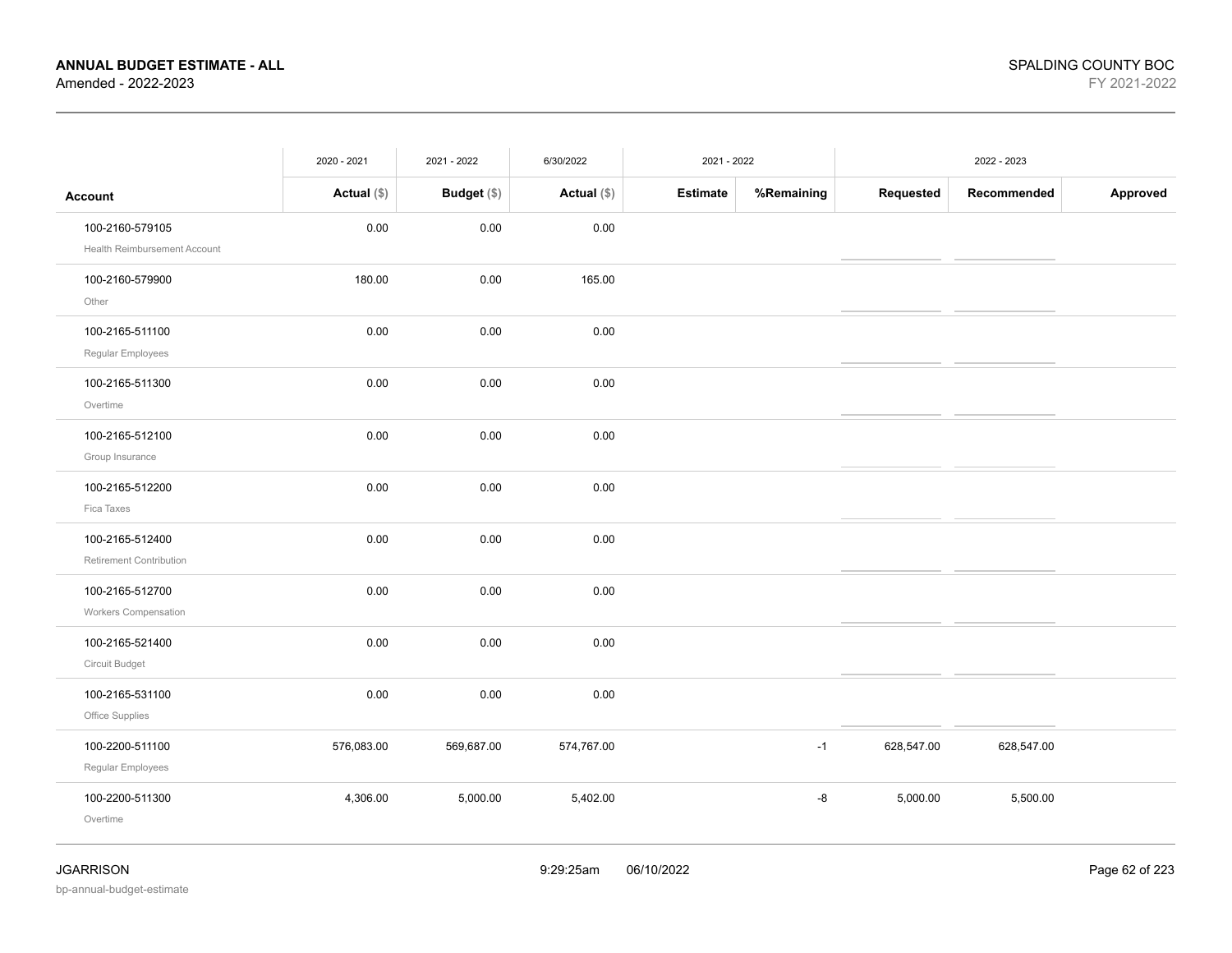|                                              | 2020 - 2021   | 2021 - 2022        | 6/30/2022     | 2021 - 2022     |            |            | 2022 - 2023 |          |
|----------------------------------------------|---------------|--------------------|---------------|-----------------|------------|------------|-------------|----------|
| <b>Account</b>                               | Actual $(\$)$ | <b>Budget</b> (\$) | Actual $(\$)$ | <b>Estimate</b> | %Remaining | Requested  | Recommended | Approved |
| 100-2200-512100<br>Group Insurance           | 136,629.00    | 169,318.00         | 133,181.00    |                 | 21         | 226,450.00 | 226,450.00  |          |
| 100-2200-512200<br>Fica Taxes                | 41,599.00     | 43,964.00          | 41,766.00     |                 | 5          | 48,466.00  | 48,505.00   |          |
| 100-2200-512400<br>Retirement Contribution   | 55,192.00     | 67,997.00          | 57,105.00     |                 | 16         | 76,261.00  | 76,261.00   |          |
| 100-2200-512700<br>Workers Compensation      | 1,263.00      | 3,218.00           | 1,931.00      |                 | 40         | 1,935.00   | 1,937.00    |          |
| 100-2200-521210<br>Legal Fees                | 0.00          | 0.00               | 700.00        |                 |            |            |             |          |
| 100-2200-521220<br>Employee Physical Exam    | 80.00         | 80.00              | 80.00         |                 |            | 70.00      | 80.00       |          |
| 100-2200-522220<br>Office Equipment Maint    | 5,494.00      | 5,486.00           | 374.00        |                 | 93         | 6,544.00   | 6,000.00    |          |
| 100-2200-522225<br>Computer Equip Maint      | 25,793.00     | 27,600.00          | 27,615.00     |                 | 0          | 28,980.00  | 28,980.00   |          |
| 100-2200-522226<br>Software Maintenance      | 9,158.00      | 9,768.00           | 79,692.00     |                 | $-716$     | 66,931.00  | 14,131.00   |          |
| 100-2200-522300<br>Rentals                   | 9,961.00      | 12,951.00          | 11,771.00     |                 | 9          | 16,769.00  | 13,374.00   |          |
| 100-2200-523190<br>Public Officials Bond Ins | 525.00        | 525.00             | 525.00        |                 |            | 525.00     | 525.00      |          |
| 100-2200-523210<br>Telephone                 | 0.00          | 0.00               | 0.00          |                 |            |            |             |          |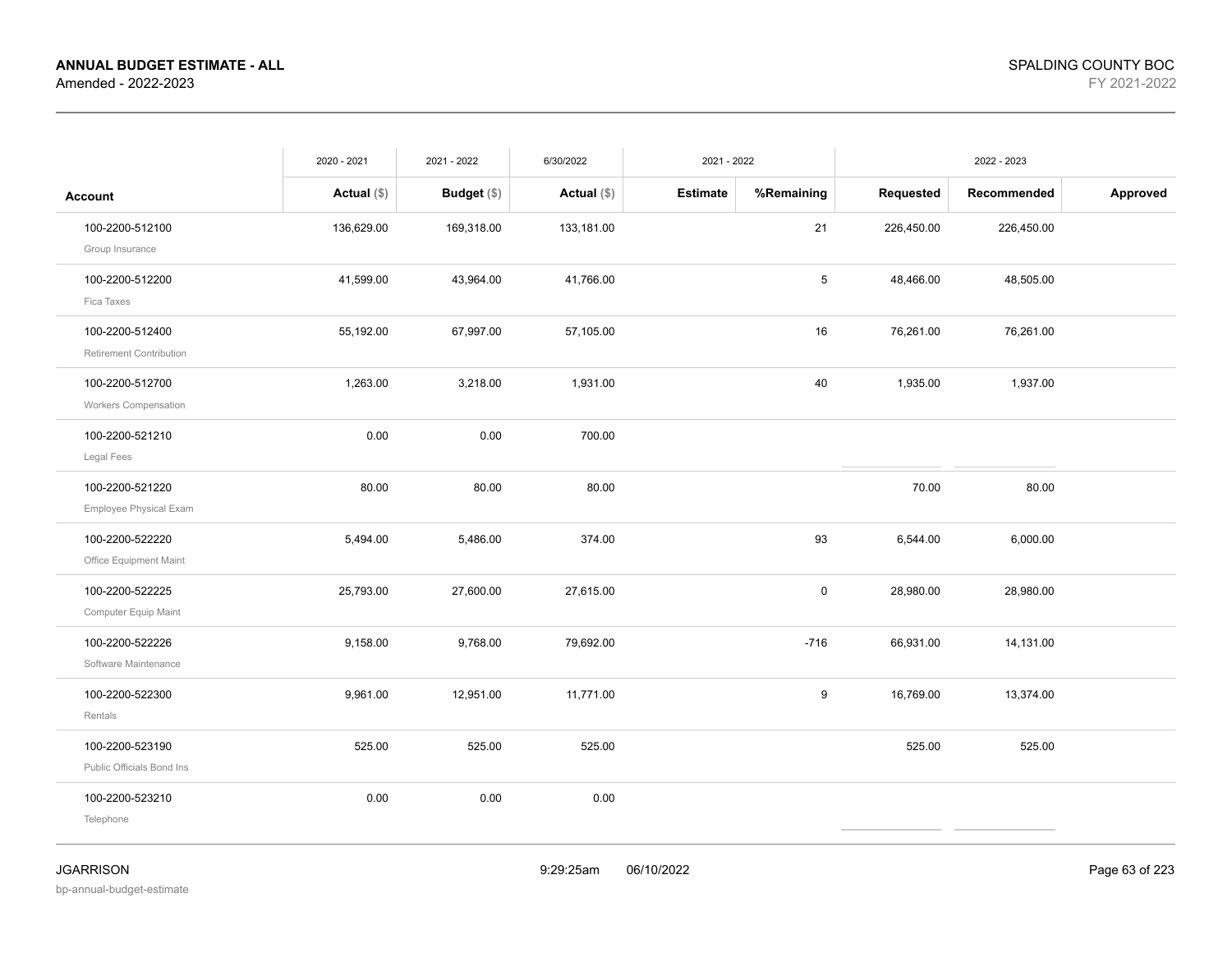|                                                  | 2020 - 2021   | 2021 - 2022   | 6/30/2022     | 2021 - 2022     |            |           | 2022 - 2023 |          |
|--------------------------------------------------|---------------|---------------|---------------|-----------------|------------|-----------|-------------|----------|
| <b>Account</b>                                   | Actual $(\$)$ | Budget $(\$)$ | Actual $(\$)$ | <b>Estimate</b> | %Remaining | Requested | Recommended | Approved |
| 100-2200-523220<br>Postage                       | 12,000.00     | 13,500.00     | 11,329.00     |                 | 16         | 13,500.00 | 13,500.00   |          |
| 100-2200-523300<br>Advertising                   | 490.00        | 440.00        | 30.00         |                 | 93         | 260.00    | 260.00      |          |
| 100-2200-523500<br>Travel                        | 1,652.00      | 2,300.00      | 1,411.00      |                 | 39         | 2,273.00  | 2,300.00    |          |
| 100-2200-523600<br>Dues & Subscriptions          | 700.00        | 700.00        | 800.00        |                 | $-14$      | 650.00    | 700.00      |          |
| 100-2200-523700<br><b>Education And Training</b> | 350.00        | 600.00        | 350.00        |                 | 42         | 600.00    | 600.00      |          |
| 100-2200-529000<br>Other Contr Services          | 22,057.00     | 100,000.00    | 26,104.00     |                 | 74         | 21,920.00 | 96,585.00   |          |
| 100-2200-529040<br>Board Of Equalization         | 7,336.00      | 12,000.00     | 7,415.00      |                 | 38         | 15,000.00 | 12,000.00   |          |
| 100-2200-531100<br>Office Supplies               | 349.00        | 1,000.00      | 342.00        |                 | 66         | 1,000.00  | 1,000.00    |          |
| 100-2200-531600<br>Small Equipment               | 0.00          | 1,800.00      | 2,587.00      |                 | $-44$      | 8,820.00  | 3,000.00    |          |
| 100-2200-531700<br>Departmental Supplies         | 14,893.00     | 18,000.00     | 14,241.00     |                 | 21         | 35,058.00 | 18,000.00   |          |
| 100-2200-542100<br>Machinery & Equipment         | 0.00          | 0.00          | 0.00          |                 |            |           |             |          |
| 100-2200-542300<br>Furniture & Fixtures          | 0.00          | 0.00          | 0.00          |                 |            |           |             |          |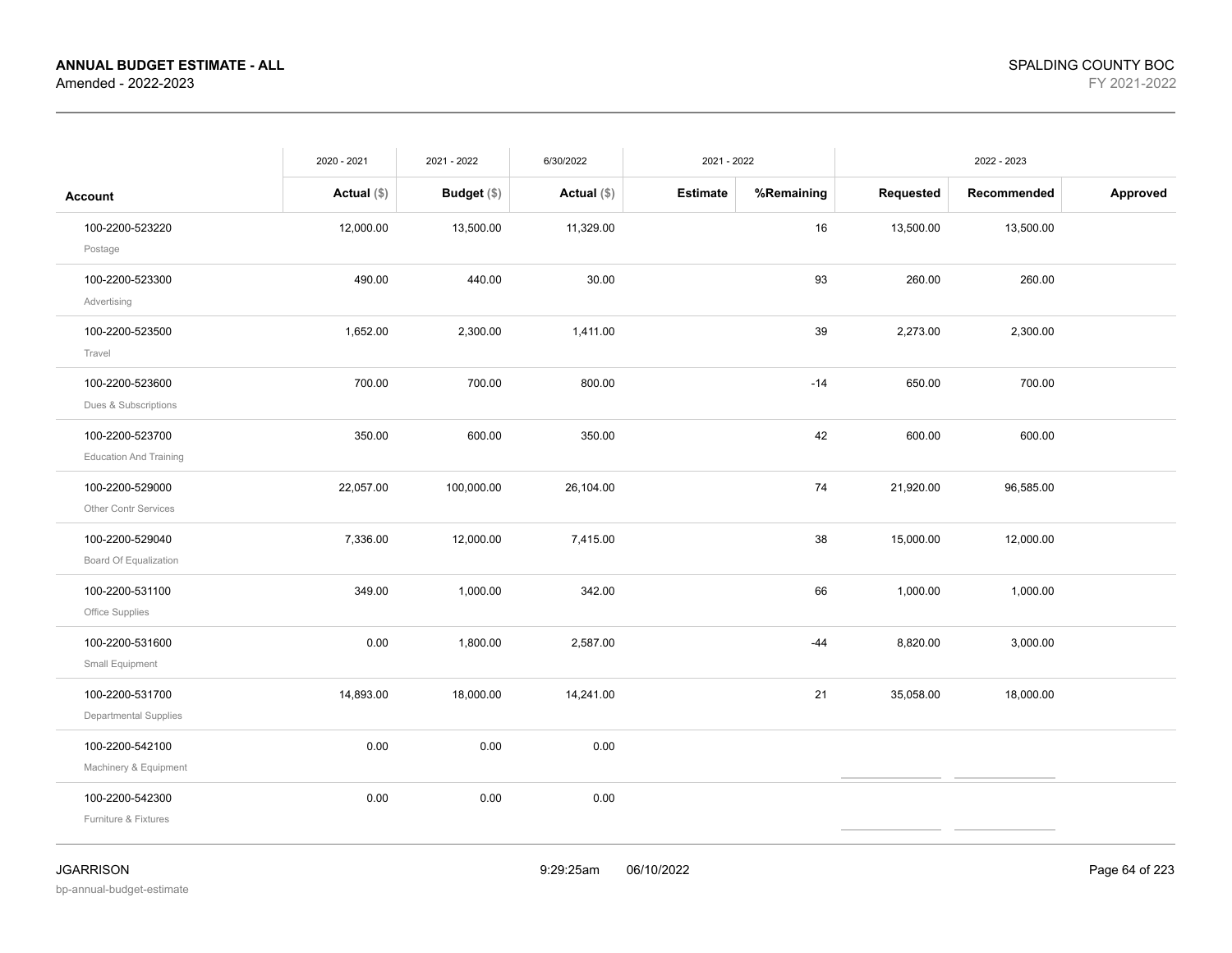|                                                 | 2020 - 2021   | 2021 - 2022        | 6/30/2022     | 2021 - 2022     |                |            | 2022 - 2023 |          |
|-------------------------------------------------|---------------|--------------------|---------------|-----------------|----------------|------------|-------------|----------|
| <b>Account</b>                                  | Actual $(\$)$ | <b>Budget</b> (\$) | Actual $(\$)$ | <b>Estimate</b> | %Remaining     | Requested  | Recommended | Approved |
| 100-2200-579105<br>Health Reimbursement Account | 0.00          | 0.00               | 0.00          |                 |                |            |             |          |
| 100-2250-521400<br>Circuit Budget               | 532,407.00    | 541,731.00         | 532,407.00    |                 | $\mathbf{2}$   | 620,790.00 | 620,790.00  |          |
| 100-2250-522220<br>Office Equipment Maint       | 0.00          | 0.00               | 0.00          |                 |                |            |             |          |
| 100-2250-522280<br>Auto And Truck Maint         | 608.00        | 1,500.00           | 467.00        |                 | 69             | 1,000.00   | 1,000.00    |          |
| 100-2250-523210<br>Telephone                    | 0.00          | 0.00               | 0.00          |                 |                |            |             |          |
| 100-2250-523220<br>Postage                      | 0.00          | 0.00               | 0.00          |                 |                |            |             |          |
| 100-2250-523230<br><b>Internet Services</b>     | 0.00          | 0.00               | 0.00          |                 |                |            |             |          |
| 100-2250-523300<br>Advertising                  | 0.00          | 100.00             | 0.00          |                 | 100            |            |             |          |
| 100-2250-531270<br>Gasoline                     | 0.00          | 0.00               | 0.00          |                 |                |            |             |          |
| 100-2300-511100<br>Regular Employees            | 266,365.00    | 262,377.00         | 250,735.00    |                 | $\overline{4}$ | 262,377.00 | 279,444.00  |          |
| 100-2300-511300<br>Overtime                     | 41.00         | 200.00             | 503.00        |                 | $-151$         | 500.00     | 500.00      |          |
| 100-2300-512100<br>Group Insurance              | 40,893.00     | 36,489.00          | 36,207.00     |                 | $\mathbf{1}$   | 48,714.00  | 48,738.00   |          |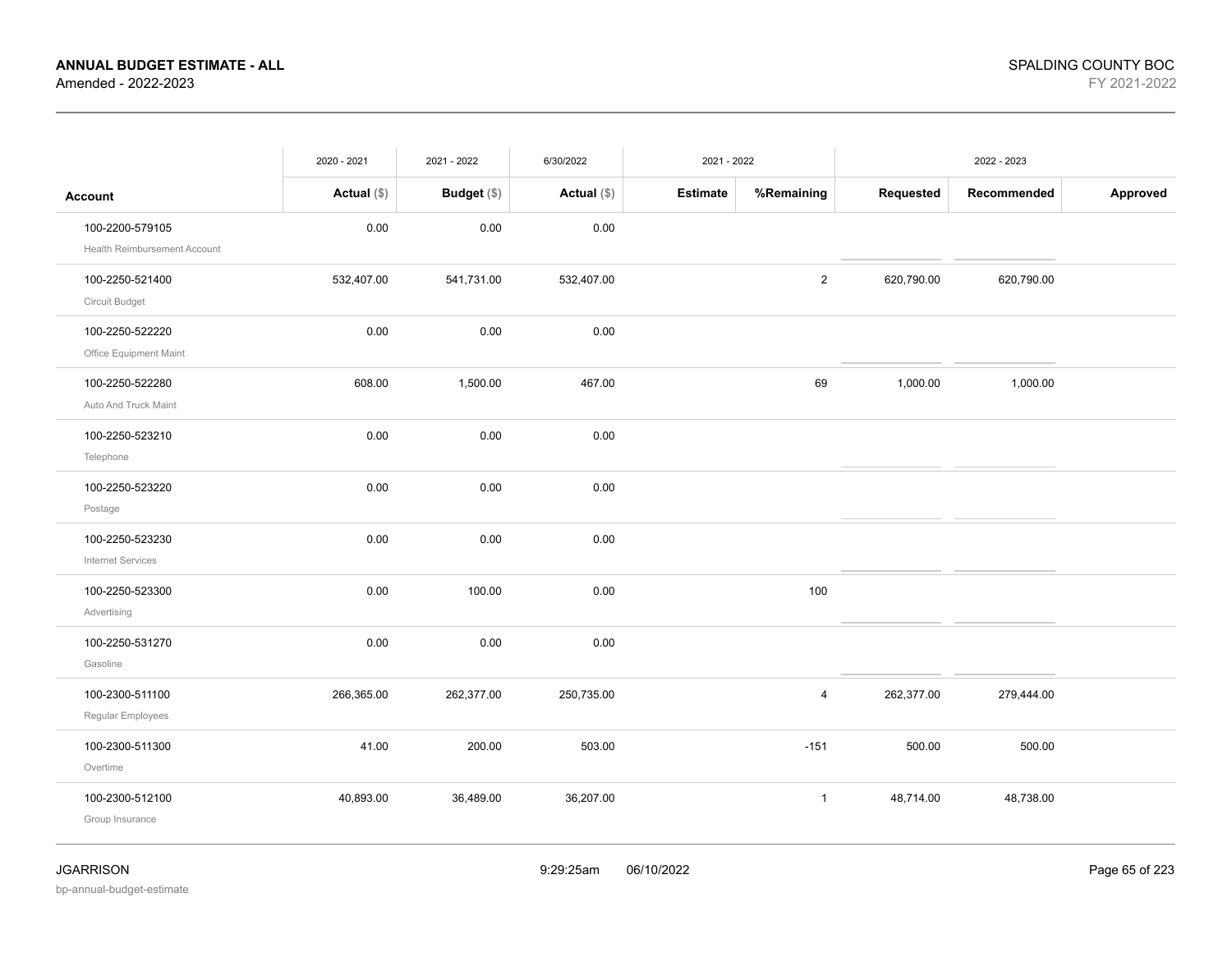|                                                   | 2020 - 2021   | 2021 - 2022   | 6/30/2022     | 2021 - 2022     |            |            | 2022 - 2023 |          |
|---------------------------------------------------|---------------|---------------|---------------|-----------------|------------|------------|-------------|----------|
| <b>Account</b>                                    | Actual $(\$)$ | Budget $(\$)$ | Actual $(\$)$ | <b>Estimate</b> | %Remaining | Requested  | Recommended | Approved |
| 100-2300-512200<br>Fica Taxes                     | 19,426.00     | 20,087.00     | 18,872.00     |                 | 6          | 20,110.00  | 21,416.00   |          |
| 100-2300-512400<br><b>Retirement Contribution</b> | 12,592.00     | 15,514.00     | 13,029.00     |                 | 16         | 15,514.00  | 16,466.00   |          |
| 100-2300-512600<br>Unemployment Insurance         | 0.00          | 0.00          | 0.00          |                 |            |            |             |          |
| 100-2300-512700<br>Workers Compensation           | 592.00        | 1,470.00      | 882.00        |                 | 40         | 803.00     | 855.00      |          |
| 100-2300-512800<br>Court Reporter Fees            | 19,647.00     | 17,000.00     | 27,419.00     |                 | $-61$      | 17,000.00  | 17,000.00   |          |
| 100-2300-521220<br>Employee Physical Exam         | 0.00          | 0.00          | 0.00          |                 |            |            |             |          |
| 100-2300-521500<br>Juror-Bailiff-Witness          | 48,686.00     | 60,000.00     | 56,699.00     |                 | 6          | 60,000.00  | 60,000.00   |          |
| 100-2300-521550<br>Indigent Defense Attorney      | 300,000.00    | 300,000.00    | 300,000.00    |                 |            | 300,000.00 | 300,000.00  |          |
| 100-2300-522220<br>Office Equipment Maint         | 1,899.00      | 1,760.00      | 1,320.00      |                 | 25         | 1,760.00   | 1,760.00    |          |
| 100-2300-522225<br>Computer Equip Maint           | 0.00          | 0.00          | 0.00          |                 |            |            |             |          |
| 100-2300-522226<br>Software Maintenance           | 865.00        | 1,813.00      | 978.00        |                 | 46         | 2,800.00   | 3,850.00    |          |
| 100-2300-522300<br>Rentals                        | 1,297.00      | 1,160.00      | 1,457.00      |                 | $-26$      | 1,160.00   | 1,160.00    |          |
|                                                   |               |               |               |                 |            |            |             |          |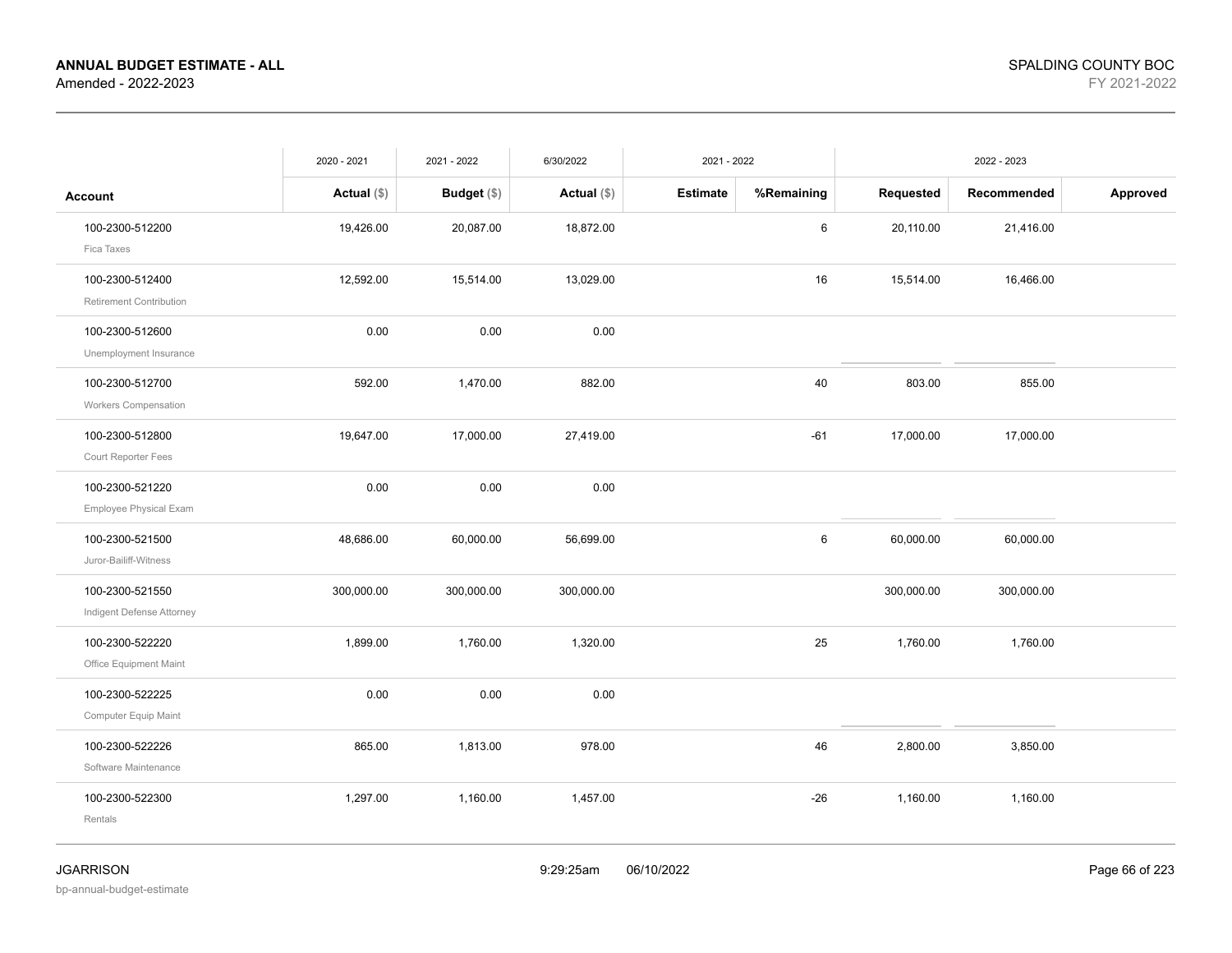|                                                   | 2020 - 2021   | 2021 - 2022        | 6/30/2022     | 2021 - 2022     |            |           | 2022 - 2023 |          |
|---------------------------------------------------|---------------|--------------------|---------------|-----------------|------------|-----------|-------------|----------|
| <b>Account</b>                                    | Actual $(\$)$ | <b>Budget</b> (\$) | Actual $(\$)$ | <b>Estimate</b> | %Remaining | Requested | Recommended | Approved |
| 100-2300-523210<br>Telephone                      | 0.00          | 0.00               | 0.00          |                 |            |           |             |          |
| 100-2300-523220<br>Postage                        | 165.00        | 165.00             | 174.00        |                 | $-5$       | 170.00    | 165.00      |          |
| 100-2300-523230<br><b>Internet Services</b>       | 0.00          | 0.00               | 0.00          |                 |            |           |             |          |
| 100-2300-523300<br>Advertising                    | 0.00          | 0.00               | 0.00          |                 |            |           |             |          |
| 100-2300-523500<br>Travel                         | 0.00          | 1,950.00           | 2,108.00      |                 | -8         | 1,950.00  | 1,950.00    |          |
| 100-2300-523600<br>Dues & Subscriptions           | 1,080.00      | 1,100.00           | 550.00        |                 | 50         | 1,110.00  | 1,100.00    |          |
| 100-2300-523700<br><b>Education And Training</b>  | 570.00        | 1,234.00           | 1,154.00      |                 | 6          | 1,240.00  | 1,240.00    |          |
| 100-2300-523800<br>Licenses                       | 0.00          | 0.00               | 0.00          |                 |            |           |             |          |
| 100-2300-529000<br>Other Contr Services           | 8,606.00      | 14,075.00          | 16,485.00     |                 | $-17$      | 14,075.00 | 14,075.00   |          |
| 100-2300-529100<br>Drug Abuse Treatment Education | 18,232.00     | 24,000.00          | 13,000.00     |                 | 46         | 24,000.00 | 24,000.00   |          |
| 100-2300-531100<br>Office Supplies                | 85.00         | 400.00             | 200.00        |                 | 50         | 400.00    | 400.00      |          |
| 100-2300-531600<br>Small Equipment                | 0.00          | 0.00               | 0.00          |                 |            |           |             |          |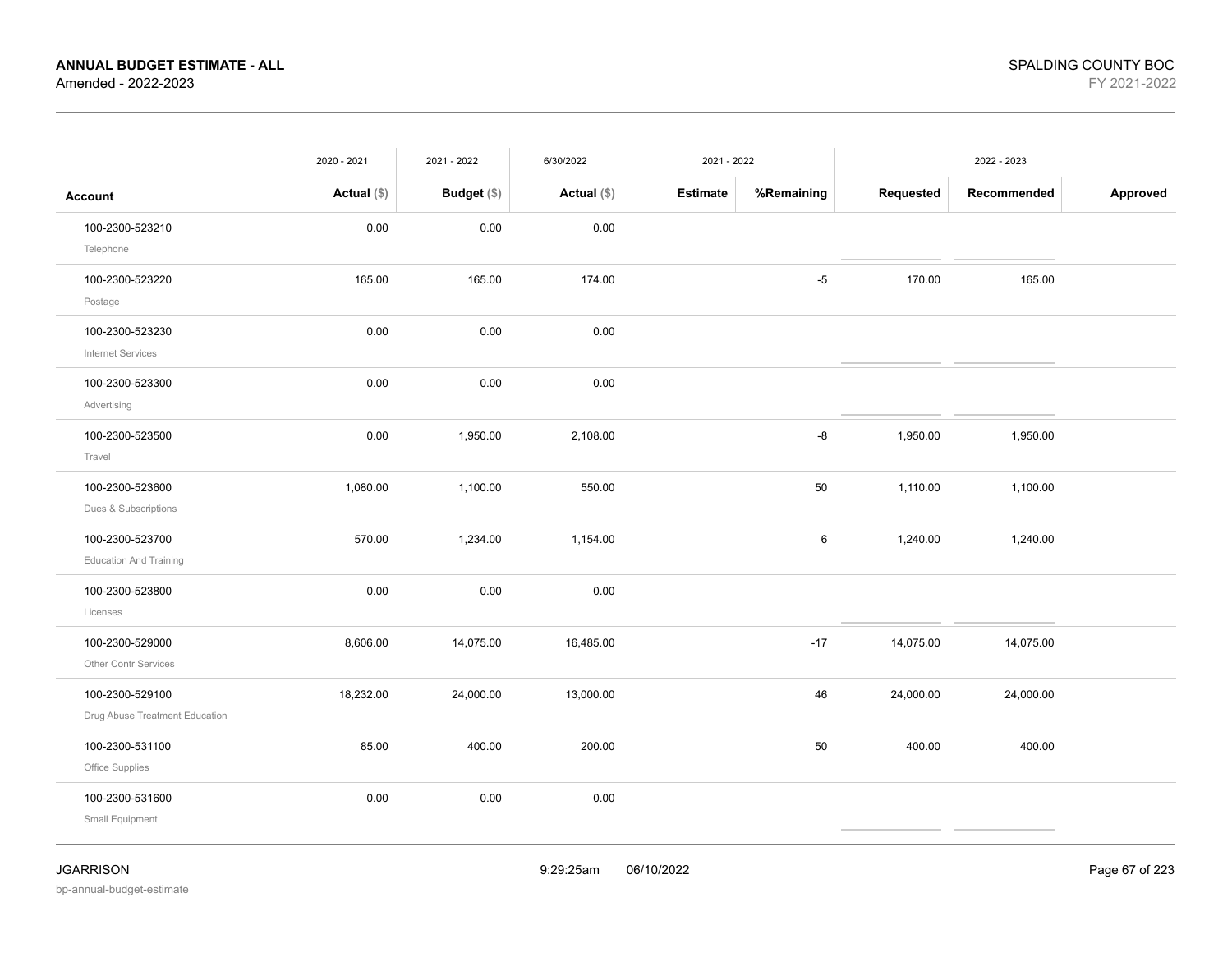|                                | 2020 - 2021   | 2021 - 2022        | 6/30/2022     | 2021 - 2022     |                         |           | 2022 - 2023 |          |
|--------------------------------|---------------|--------------------|---------------|-----------------|-------------------------|-----------|-------------|----------|
| <b>Account</b>                 | Actual $(\$)$ | <b>Budget</b> (\$) | Actual $(\$)$ | <b>Estimate</b> | %Remaining              | Requested | Recommended | Approved |
| 100-2300-531700                | 2,142.00      | 2,400.00           | 2,305.00      |                 | $\overline{4}$          | 2,400.00  | 2,400.00    |          |
| <b>Departmental Supplies</b>   |               |                    |               |                 |                         |           |             |          |
| 100-2300-542100                | 0.00          | 0.00               | 0.00          |                 |                         |           |             |          |
| Machinery & Equipment          |               |                    |               |                 |                         |           |             |          |
| 100-2300-542300                | 0.00          | 0.00               | 0.00          |                 |                         |           |             |          |
| Furniture & Fixtures           |               |                    |               |                 |                         |           |             |          |
| 100-2300-579105                | 0.00          | 0.00               | 0.00          |                 |                         |           |             |          |
| Health Reimbursement Account   |               |                    |               |                 |                         |           |             |          |
| 100-2325-511100                | 49,868.00     | 49,516.00          | 49,381.00     |                 | $\mathsf 0$             | 53,679.00 | 53,679.00   |          |
| Regular Employees              |               |                    |               |                 |                         |           |             |          |
| 100-2325-511300                | 0.00          | 0.00               | 0.00          |                 |                         |           |             |          |
| Overtime                       |               |                    |               |                 |                         |           |             |          |
| 100-2325-512100                | 11,757.00     | 12,108.00          | 10,488.00     |                 | 13                      | 16,189.00 | 16,189.00   |          |
| Group Insurance                |               |                    |               |                 |                         |           |             |          |
| 100-2325-512200                | 3,760.00      | 3,788.00           | 3,725.00      |                 | $\overline{\mathbf{c}}$ | 4,106.00  | 4,106.00    |          |
| Fica Taxes                     |               |                    |               |                 |                         |           |             |          |
| 100-2325-512400                | 5,829.00      | 7,180.00           | 6,030.00      |                 | 16                      | 7,783.00  | 7,783.00    |          |
| <b>Retirement Contribution</b> |               |                    |               |                 |                         |           |             |          |
| 100-2325-512700                | 110.00        | 277.00             | 166.00        |                 | 40                      | 164.00    | 164.00      |          |
| <b>Workers Compensation</b>    |               |                    |               |                 |                         |           |             |          |
| 100-2325-522220                | 0.00          | 300.00             | 0.00          |                 | 100                     | 300.00    | 325.00      |          |
| Office Equipment Maintenance   |               |                    |               |                 |                         |           |             |          |
| 100-2325-522225                | 0.00          | 0.00               | 0.00          |                 |                         |           |             |          |
| Computer Equip Maint           |               |                    |               |                 |                         |           |             |          |
|                                |               |                    |               |                 |                         |           |             |          |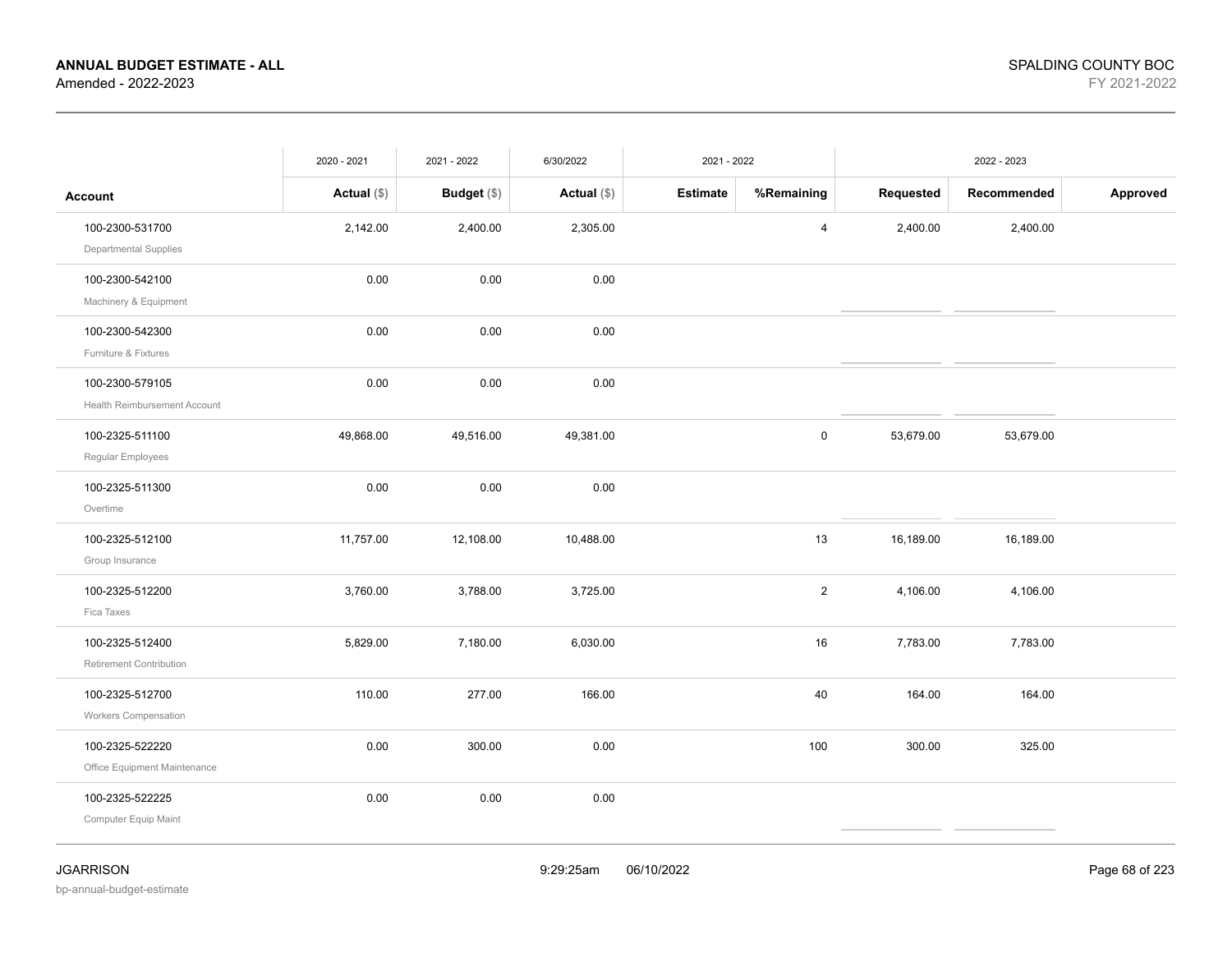|                                                      | 2020 - 2021   | 2021 - 2022 | 6/30/2022     | 2021 - 2022 |            |            | 2022 - 2023 |          |
|------------------------------------------------------|---------------|-------------|---------------|-------------|------------|------------|-------------|----------|
| <b>Account</b>                                       | Actual $(\$)$ | Budget (\$) | Actual $(\$)$ | Estimate    | %Remaining | Requested  | Recommended | Approved |
| 100-2325-522226<br>Software Maintenance              | 188.00        | 527.00      | 554.00        |             | $-5$       | 527.00     | 527.00      |          |
| 100-2325-522300<br>Rentals                           | 0.00          | 0.00        | 0.00          |             |            |            |             |          |
| 100-2325-523110<br>General Liability Insurance       | 0.00          | 0.00        | 0.00          |             |            |            |             |          |
| 100-2325-523210<br>Telephone                         | 1,950.00      | 1,920.00    | 2,717.00      |             | $-42$      | 1,950.00   | 1,950.00    |          |
| 100-2325-523220<br>Postage                           | 0.00          | 22.00       | 22.00         |             |            | 22.00      | 22.00       |          |
| 100-2325-523230<br>Internet Services                 | 0.00          | 0.00        | 0.00          |             |            |            |             |          |
| 100-2325-523500<br>Travel                            | 0.00          | 5,100.00    | 1,740.00      |             | 66         | 5,100.00   | 5,100.00    |          |
| 100-2325-523600<br>Dues And Subscriptions            | 0.00          | 0.00        | 0.00          |             |            |            |             |          |
| 100-2325-523700<br><b>Education And Training</b>     | 0.00          | 0.00        | 0.00          |             |            |            |             |          |
| 100-2325-529000<br><b>Other Contractual Services</b> | 73,441.00     | 111,000.00  | 77,054.00     |             | 31         | 111,000.00 | 111,000.00  |          |
| 100-2325-531100<br>Office Supplies                   | 39.00         | 200.00      | 43.00         |             | 78         | 200.00     | 200.00      |          |
| 100-2325-531600<br>Small Equipment                   | 1,575.00      | 1,575.00    | 2,029.00      |             | $-29$      | 1,575.00   | 750.00      |          |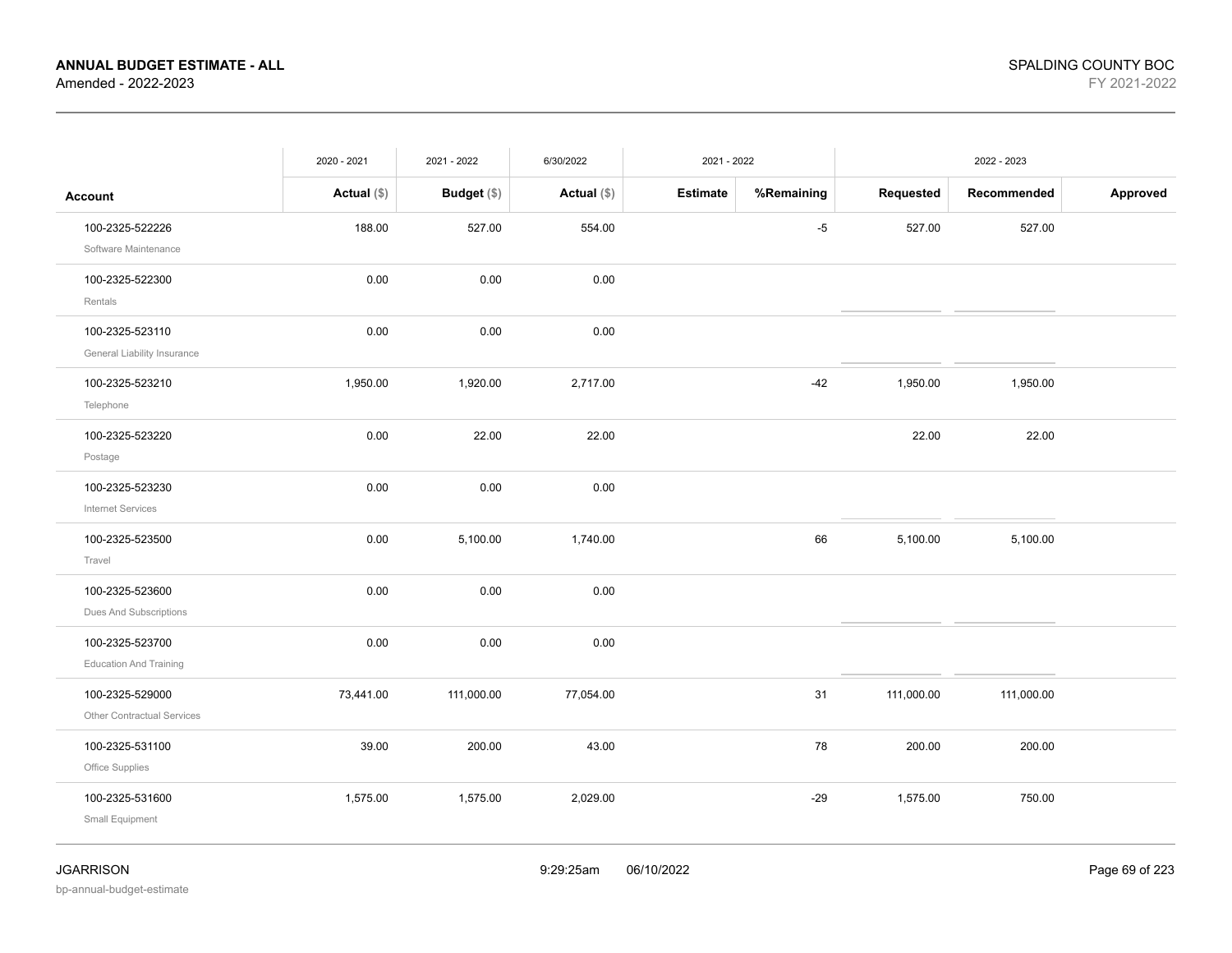|                                                   | 2020 - 2021   | 2021 - 2022 | 6/30/2022     | 2021 - 2022     |              |            | 2022 - 2023 |          |
|---------------------------------------------------|---------------|-------------|---------------|-----------------|--------------|------------|-------------|----------|
| <b>Account</b>                                    | Actual $(\$)$ | Budget (\$) | Actual $(\$)$ | <b>Estimate</b> | %Remaining   | Requested  | Recommended | Approved |
| 100-2325-531700<br><b>Departmental Supplies</b>   | 339.00        | 200.00      | 194.00        |                 | $\mathbf{3}$ | 200.00     | 200.00      |          |
| 100-2325-542100<br>Machinery And Equipment        | 0.00          | 0.00        | 0.00          |                 |              |            |             |          |
| 100-2350-511100<br>Regular Employees              | 284,071.00    | 337,339.00  | 276,420.00    |                 | 18           | 357,726.00 | 439,470.00  |          |
| 100-2350-511300<br>Overtime                       | 9,087.00      | 15,000.00   | 8,204.00      |                 | 45           | 15,000.00  | 15,000.00   |          |
| 100-2350-512100<br>Group Insurance                | 30,861.00     | 72,708.00   | 46,017.00     |                 | 37           | 97,187.00  | 113,417.00  |          |
| 100-2350-512200<br>Fica Taxes                     | 21,648.00     | 26,954.00   | 20,688.00     |                 | 23           | 28,514.00  | 34,767.00   |          |
| 100-2350-512400<br><b>Retirement Contribution</b> | 17,345.00     | 28,636.00   | 20,958.00     |                 | 27           | 31,592.00  | 42,075.00   |          |
| 100-2350-512600<br>Unemployment Insurance         | 0.00          | 0.00        | 0.00          |                 |              |            |             |          |
| 100-2350-512700<br>Workers Compensation           | 516.00        | 1,973.00    | 955.00        |                 | 52           | 1,139.00   | 1,388.00    |          |
| 100-2350-521220<br>Employee Physical Exam         | 40.00         | 0.00        | 95.00         |                 |              |            |             |          |
| 100-2350-522220<br>Office Equipment Maint         | 1,425.00      | 1,675.00    | 0.00          |                 | 100          | 1,762.00   | 1,792.00    |          |
| 100-2350-522225<br>Computer Equip Maint           | 5,862.00      | 8,820.00    | 8,085.00      |                 | 8            | 8,820.00   | 10,080.00   |          |
|                                                   |               |             |               |                 |              |            |             |          |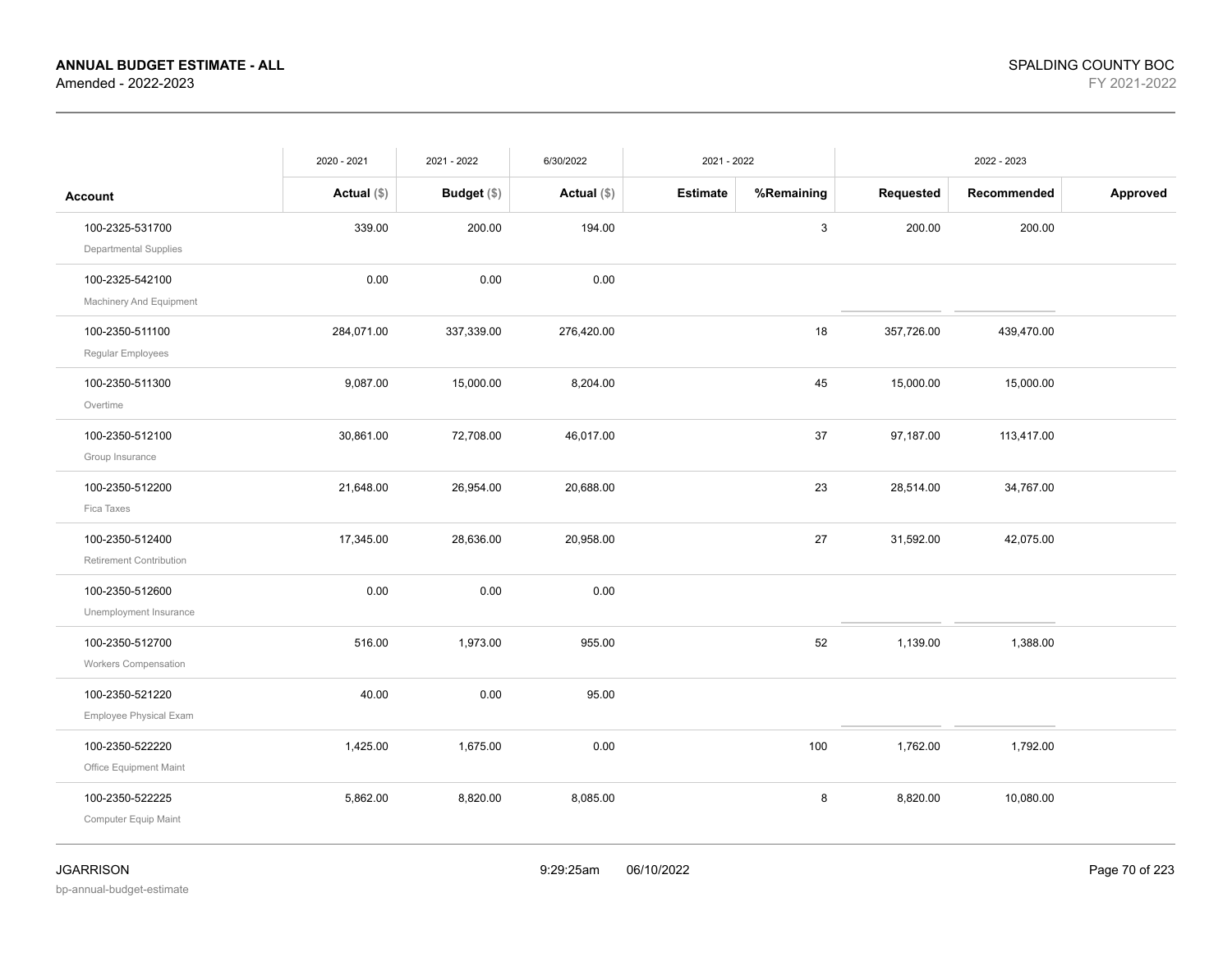|                                                  | 2020 - 2021   | 2021 - 2022 | 6/30/2022     | 2021 - 2022     |            |           | 2022 - 2023 |          |
|--------------------------------------------------|---------------|-------------|---------------|-----------------|------------|-----------|-------------|----------|
| <b>Account</b>                                   | Actual $(\$)$ | Budget (\$) | Actual $(\$)$ | <b>Estimate</b> | %Remaining | Requested | Recommended | Approved |
| 100-2350-522226<br>Software Maintenance          | 905.00        | 18,765.00   | 16,977.00     |                 | $10$       | 19,494.00 | 20,113.00   |          |
| 100-2350-522300<br>Rentals                       | 1,906.00      | 1,882.00    | 1,811.00      |                 | 4          | 1,980.00  | 1,980.00    |          |
| 100-2350-523210<br>Telephone                     | 0.00          | 0.00        | 0.00          |                 |            |           |             |          |
| 100-2350-523220<br>Postage                       | 110.00        | 275.00      | 116.00        |                 | 58         | 300.00    | 300.00      |          |
| 100-2350-523300<br>Advertising                   | 0.00          | 0.00        | 0.00          |                 |            |           |             |          |
| 100-2350-523500<br>Travel                        | 0.00          | 800.00      | 1,830.00      |                 | $-129$     | 2,000.00  | 2,000.00    |          |
| 100-2350-523600<br>Dues & Subscriptions          | 850.00        | 705.00      | 0.00          |                 | 100        | 705.00    | 705.00      |          |
| 100-2350-523700<br><b>Education And Training</b> | 241.00        | 350.00      | 450.00        |                 | $-29$      | 500.00    | 500.00      |          |
| 100-2350-529000<br>Other Contr Services          | 0.00          | 0.00        | 0.00          |                 |            |           |             |          |
| 100-2350-531100<br>Office Supplies               | 540.00        | 600.00      | 233.00        |                 | 61         | 1,000.00  | 600.00      |          |
| 100-2350-531600<br>Small Equipment               | 3,588.00      | 6,500.00    | 4,949.00      |                 | 24         | 5,600.00  | 5,600.00    |          |
| 100-2350-531700<br>Departmental Supplies         | 708.00        | 1,000.00    | 1,292.00      |                 | $-29$      | 1,250.00  | 1,250.00    |          |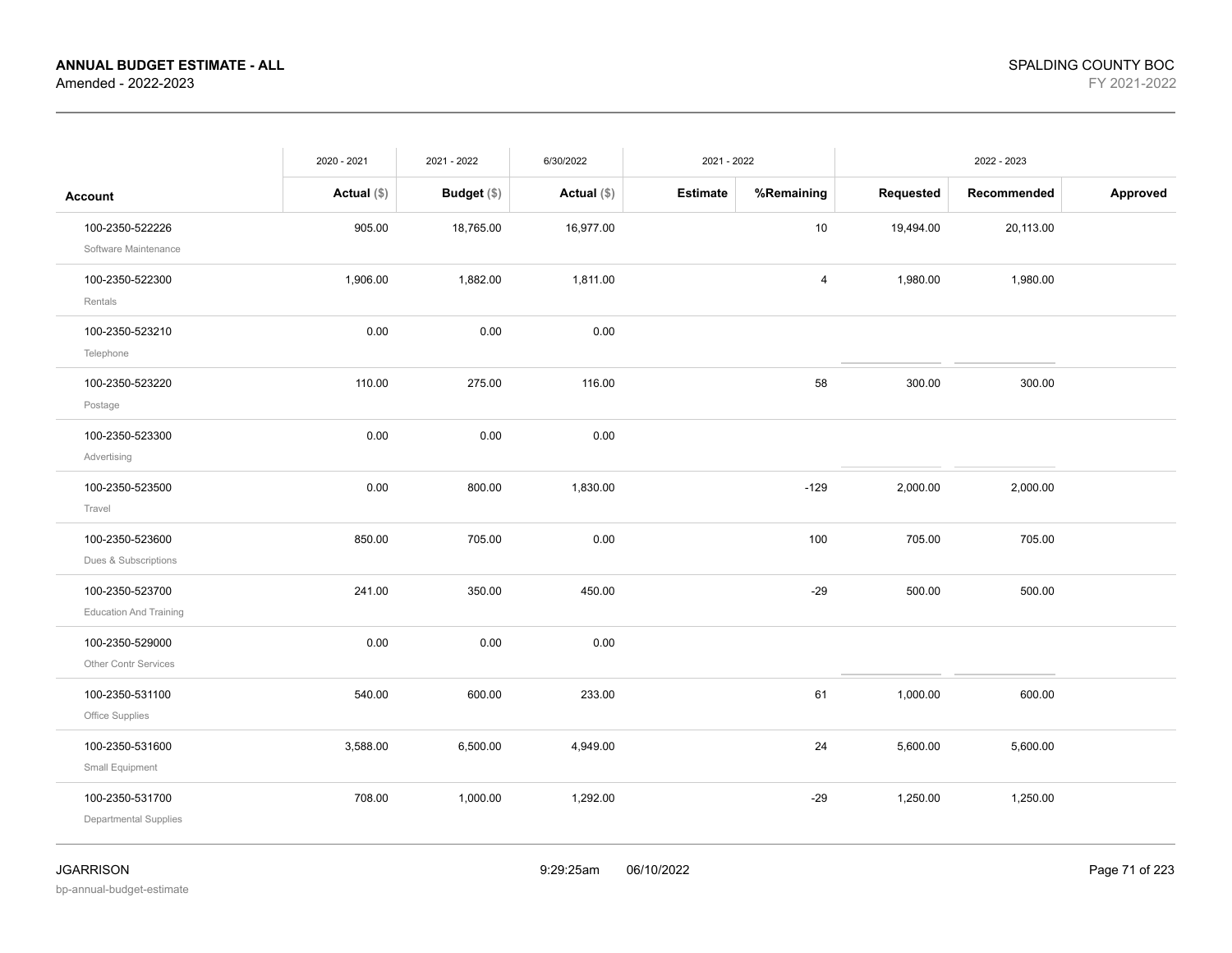|                                                 | 2020 - 2021   | 2021 - 2022   | 6/30/2022     | 2021 - 2022     |              |            | 2022 - 2023 |          |
|-------------------------------------------------|---------------|---------------|---------------|-----------------|--------------|------------|-------------|----------|
| <b>Account</b>                                  | Actual $(\$)$ | Budget $(\$)$ | Actual $(\$)$ | <b>Estimate</b> | %Remaining   | Requested  | Recommended | Approved |
| 100-2350-542100                                 | 0.00          | 0.00          | 0.00          |                 |              |            |             |          |
| Machinery & Equipment<br>100-2350-542300        | 0.00          | 0.00          | 0.00          |                 |              |            |             |          |
| Furniture & Fixtures                            |               |               |               |                 |              |            |             |          |
| 100-2350-579105<br>Health Reimbursement Account | 0.00          | 0.00          | 0.00          |                 |              |            |             |          |
| 100-2400-511100<br>Regular Employees            | 604,957.00    | 592,098.00    | 584,586.00    |                 | $\mathbf{1}$ | 648,584.00 | 640,731.00  |          |
| 100-2400-511300<br>Overtime                     | 4,376.00      | 4,000.00      | 6,249.00      |                 | $-56$        | 8,000.00   | 8,000.00    |          |
| 100-2400-512100<br>Group Insurance              | 141,748.00    | 157,333.00    | 124,231.00    |                 | 21           | 210,366.00 | 210,355.00  |          |
| 100-2400-512200<br>Fica Taxes                   | 44,305.00     | 45,601.00     | 43,044.00     |                 | 6            | 50,229.00  | 49,628.00   |          |
| 100-2400-512400<br>Retirement Contribution      | 71,438.00     | 85,854.00     | 72,102.00     |                 | 16           | 91,694.00  | 90,556.00   |          |
| 100-2400-512600<br>Unemployment Insurance       | 0.00          | 25,453.00     | 0.00          |                 | 100          |            |             |          |
| 100-2400-512700<br>Workers Compensation         | 9,287.00      | 0.00          | 15,272.00     |                 |              | 16,474.00  | 16,277.00   |          |
| 100-2400-521220<br>Employee Physical Exam       | 80.00         | 40.00         | 135.00        |                 | $-238$       | 40.00      | 40.00       |          |
| 100-2400-521500<br>Juror-Bailiff-Witness        | 0.00          | 100.00        | 0.00          |                 | 100          | 100.00     | 100.00      |          |

bp-annual-budget-estimate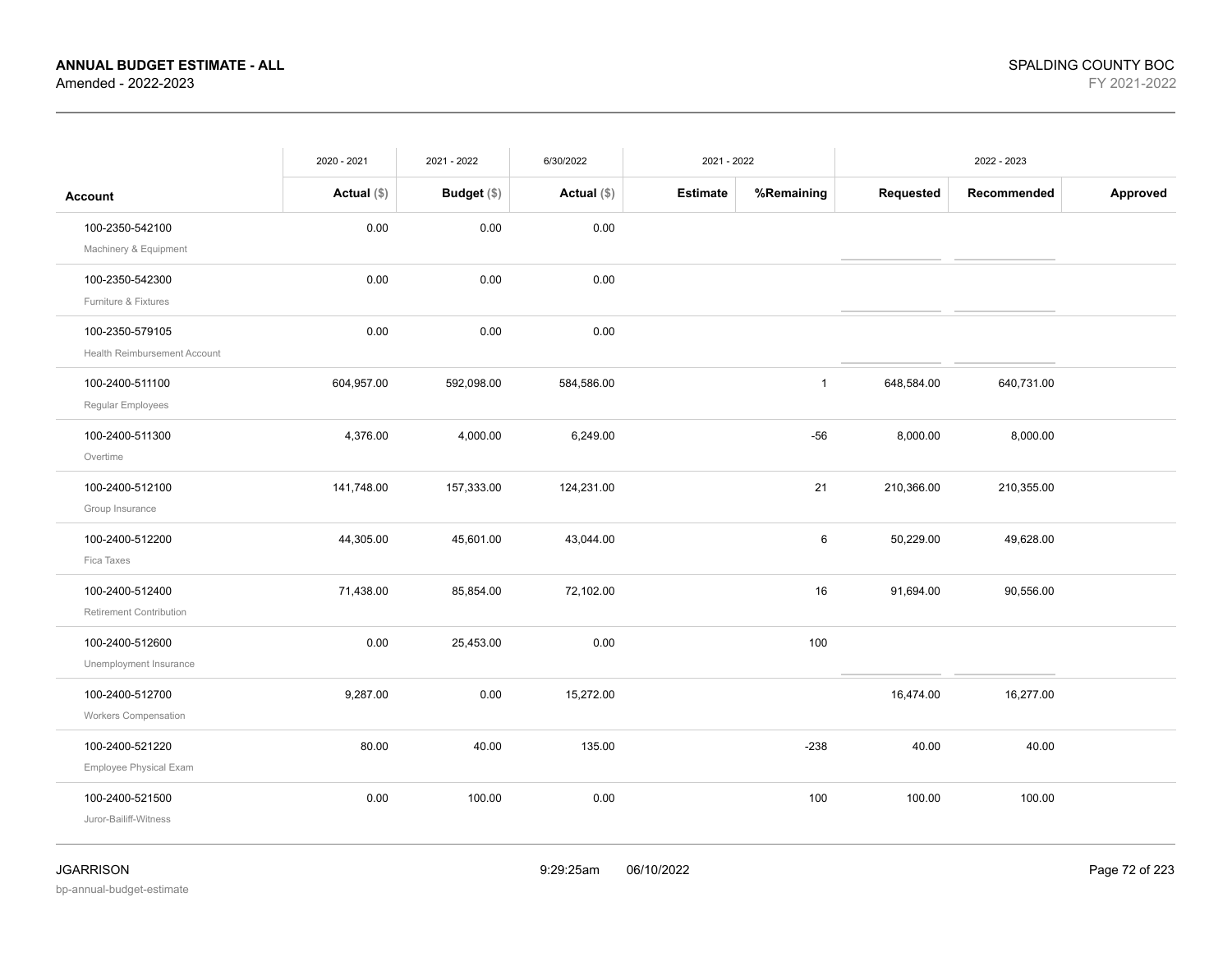|                             | 2020 - 2021   | 2021 - 2022        | 6/30/2022     | 2021 - 2022     |            | 2022 - 2023 |             |          |
|-----------------------------|---------------|--------------------|---------------|-----------------|------------|-------------|-------------|----------|
| <b>Account</b>              | Actual $(\$)$ | <b>Budget</b> (\$) | Actual $(\$)$ | <b>Estimate</b> | %Remaining | Requested   | Recommended | Approved |
| 100-2400-522210             | 384.00        | 684.00             | 727.00        |                 | -6         | 684.00      | 684.00      |          |
| Radio Equipment Maintenance |               |                    |               |                 |            |             |             |          |
| 100-2400-522220             | 1,775.00      | 2,030.00           | 0.00          |                 | 100        | 2,030.00    | 2,190.00    |          |
| Office Equipment Maint      |               |                    |               |                 |            |             |             |          |
| 100-2400-522225             | 15,391.00     | 17,640.00          | 19,320.00     |                 | $-10$      | 17,640.00   | 21,420.00   |          |
| Computer Equip Maint        |               |                    |               |                 |            |             |             |          |
| 100-2400-522226             | 8,079.00      | 42,524.00          | 42,777.00     |                 | $-1$       | 42,524.00   | 43,625.00   |          |
| Software Maintenance        |               |                    |               |                 |            |             |             |          |
| 100-2400-522280             | 166.00        | 600.00             | 1,128.00      |                 | $-88$      | 1,525.00    | 1,000.00    |          |
| Auto And Truck Maint        |               |                    |               |                 |            |             |             |          |
| 100-2400-522300             | 2,913.00      | 2,660.00           | 1,935.00      |                 | 27         | 2,660.00    | 2,660.00    |          |
| Rentals                     |               |                    |               |                 |            |             |             |          |
| 100-2400-523190             | 1,750.00      | 1,528.00           | 1,400.00      |                 | 8          | 3,500.00    | 1,528.00    |          |
| Public Officials Bond Ins   |               |                    |               |                 |            |             |             |          |
| 100-2400-523210             | 1,024.00      | 1,080.00           | 931.00        |                 | 14         | 1,130.00    | 1,440.00    |          |
| Telephone                   |               |                    |               |                 |            |             |             |          |
| 100-2400-523220             | 2,761.00      | 2,020.00           | 1,100.00      |                 | 46         | 2,363.00    | 2,363.00    |          |
| Postage                     |               |                    |               |                 |            |             |             |          |
| 100-2400-523230             | 0.00          | 0.00               | 0.00          |                 |            |             |             |          |
| <b>Internet Services</b>    |               |                    |               |                 |            |             |             |          |
| 100-2400-523300             | 0.00          | 0.00               | 0.00          |                 |            |             |             |          |
| Advertising                 |               |                    |               |                 |            |             |             |          |
| 100-2400-523500             | 0.00          | 3,135.00           | 311.00        |                 | 90         | 4,354.00    | 4,354.00    |          |
| Travel                      |               |                    |               |                 |            |             |             |          |
|                             |               |                    |               |                 |            |             |             |          |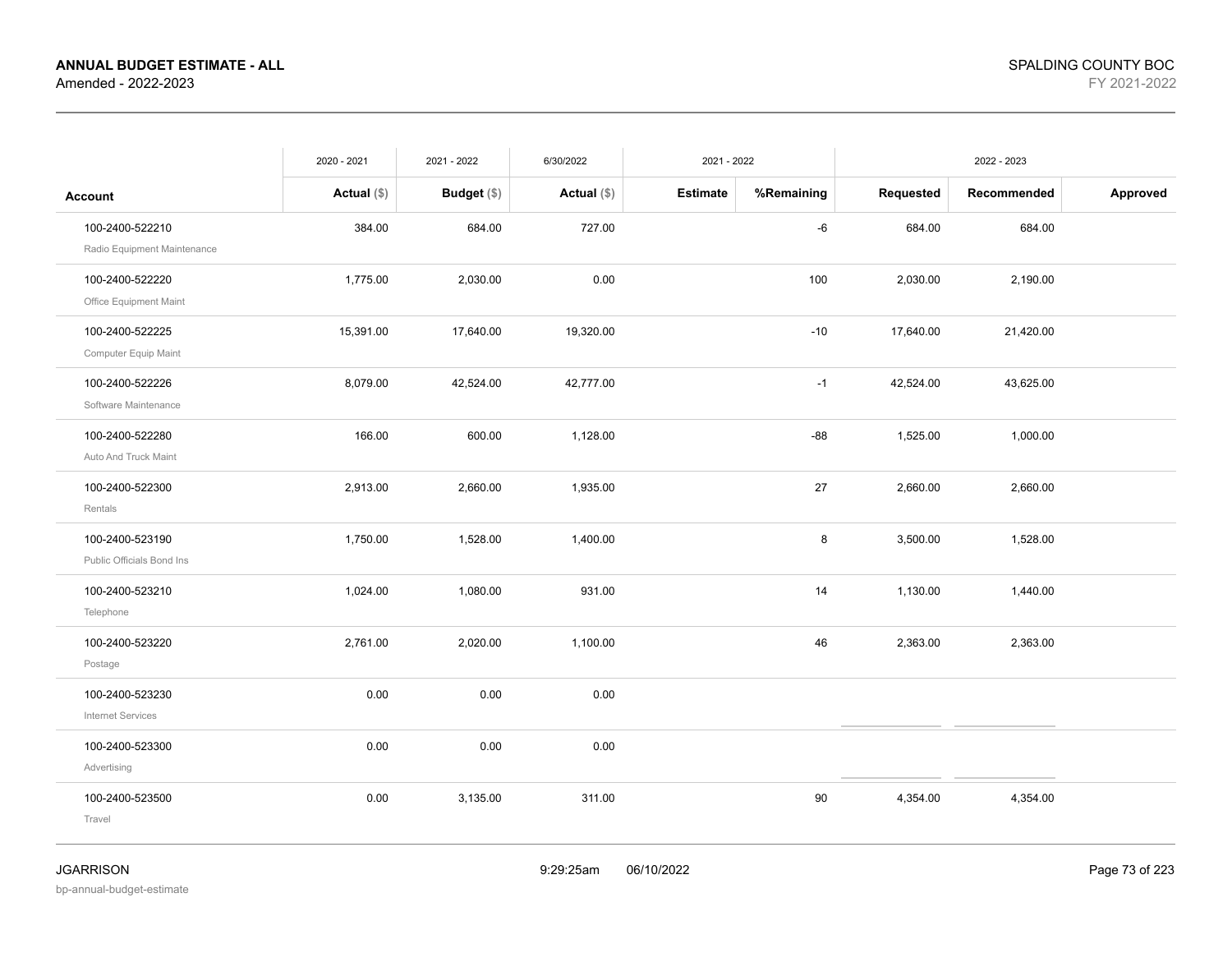|                               | 2020 - 2021   | 2021 - 2022   | 6/30/2022     | 2021 - 2022     |            | 2022 - 2023 |             |          |
|-------------------------------|---------------|---------------|---------------|-----------------|------------|-------------|-------------|----------|
| <b>Account</b>                | Actual $(\$)$ | Budget $(\$)$ | Actual $(\$)$ | <b>Estimate</b> | %Remaining | Requested   | Recommended | Approved |
| 100-2400-523600               | 575.00        | 1,500.00      | 497.00        |                 | 67         | 1,500.00    | 1,500.00    |          |
| Dues & Subscriptions          |               |               |               |                 |            |             |             |          |
| 100-2400-523700               | 0.00          | 1,260.00      | 1,185.00      |                 | $\,6\,$    | 1,580.00    | 1,580.00    |          |
| <b>Education And Training</b> |               |               |               |                 |            |             |             |          |
| 100-2400-529000               | 2,382.00      | 5,000.00      | 5,015.00      |                 | 0          | 6,800.00    | 5,000.00    |          |
| Other Contr Services          |               |               |               |                 |            |             |             |          |
| 100-2400-531100               | 1,680.00      | 1,900.00      | 892.00        |                 | 53         | 1,900.00    | 1,900.00    |          |
| Office Supplies               |               |               |               |                 |            |             |             |          |
| 100-2400-531150               | 555.00        | 600.00        | 584.00        |                 | 3          | 1,600.00    | 1,200.00    |          |
| Auto & Truck Tires            |               |               |               |                 |            |             |             |          |
| 100-2400-531155               | $-138.00$     | 140.00        | 0.00          |                 | 100        | 400.00      | 280.00      |          |
| Auto & Truck Batteries        |               |               |               |                 |            |             |             |          |
| 100-2400-531160               | 0.00          | 0.00          | 0.00          |                 |            |             |             |          |
| Auto & Truck Supplies         |               |               |               |                 |            |             |             |          |
| 100-2400-531270               | 3,428.00      | 4,000.00      | 3,992.00      |                 | $\pmb{0}$  | 5,200.00    | 4,750.00    |          |
| Gasoline                      |               |               |               |                 |            |             |             |          |
| 100-2400-531600               | 13,756.00     | 10,000.00     | 6,780.00      |                 | 32         | 13,850.00   |             |          |
| Small Equipment               |               |               |               |                 |            |             |             |          |
| 100-2400-531700               | 1,646.00      | 3,000.00      | 1,548.00      |                 | 48         | 3,263.00    | 4,163.00    |          |
| Departmental Supplies         |               |               |               |                 |            |             |             |          |
| 100-2400-531720               | 1,728.00      | 2,500.00      | 120.00        |                 | 95         | 500.00      | 1,500.00    |          |
| Uniforms And Clothing         |               |               |               |                 |            |             |             |          |
| 100-2400-542100               | 0.00          | 0.00          | 0.00          |                 |            |             |             |          |
| Machinery & Equipment         |               |               |               |                 |            |             |             |          |
|                               |               |               |               |                 |            |             |             |          |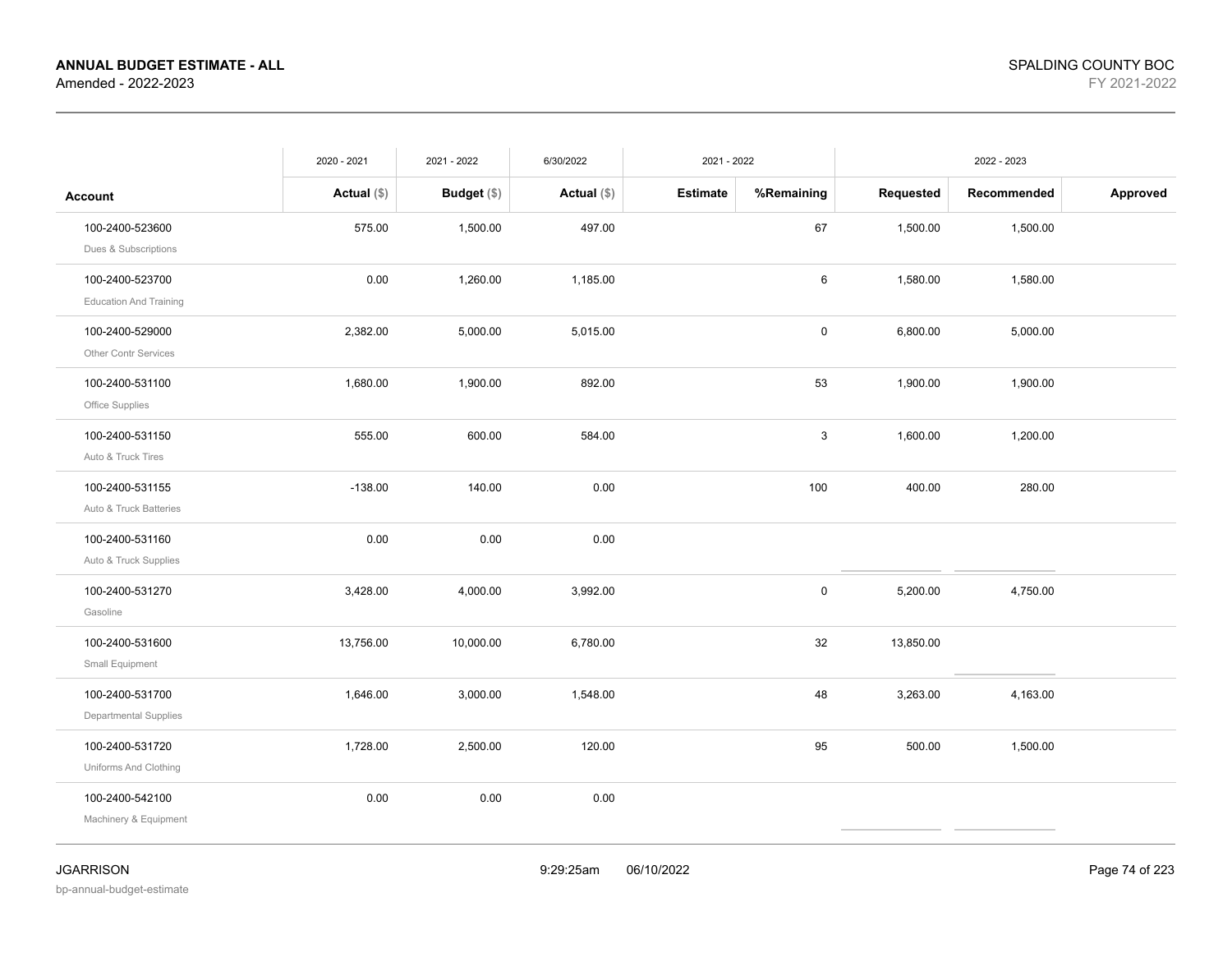|                                                 | 2020 - 2021   | 2021 - 2022 | 6/30/2022     | 2021 - 2022     |            |            | 2022 - 2023 |          |  |
|-------------------------------------------------|---------------|-------------|---------------|-----------------|------------|------------|-------------|----------|--|
| <b>Account</b>                                  | Actual $(\$)$ | Budget (\$) | Actual $(\$)$ | <b>Estimate</b> | %Remaining | Requested  | Recommended | Approved |  |
| 100-2400-542200<br>Vehicles                     | 0.00          | 0.00        | 0.00          |                 |            |            |             |          |  |
| 100-2400-542300<br>Furniture & Fixtures         | 0.00          | 0.00        | 0.00          |                 |            |            |             |          |  |
| 100-2400-579105<br>Health Reimbursement Account | 0.00          | 0.00        | 0.00          |                 |            |            |             |          |  |
| 100-2400-579900<br>Other                        | 0.00          | 0.00        | 0.00          |                 |            |            |             |          |  |
| 100-2400-581200<br>Capital Lease - Principal    | 0.00          | 0.00        | 0.00          |                 |            |            |             |          |  |
| 100-2400-582200<br>Capital Lease - Interest     | 0.00          | 0.00        | 0.00          |                 |            |            |             |          |  |
| 100-2400-611300<br>Operating Transfer Out       | 0.00          | 0.00        | 0.00          |                 |            |            |             |          |  |
| 100-2450-511100<br>Regular Employees            | 188,145.00    | 201,157.00  | 182,543.00    |                 | 9          | 199,366.00 | 199,366.00  |          |  |
| 100-2450-511300<br>Overtime                     | 281.00        | 300.00      | 392.00        |                 | $-31$      | 300.00     | 300.00      |          |  |
| 100-2450-512100<br>Group Insurance              | 48,557.00     | 48,417.00   | 43,186.00     |                 | 11         | 64,735.00  | 64,735.00   |          |  |
| 100-2450-512200<br>Fica Taxes                   | 13,598.00     | 15,411.00   | 13,169.00     |                 | 15         | 15,274.00  | 15,274.00   |          |  |
| 100-2450-512400<br>Retirement Contribution      | 11,940.00     | 14,712.00   | 12,355.00     |                 | 16         | 16,530.00  | 16,530.00   |          |  |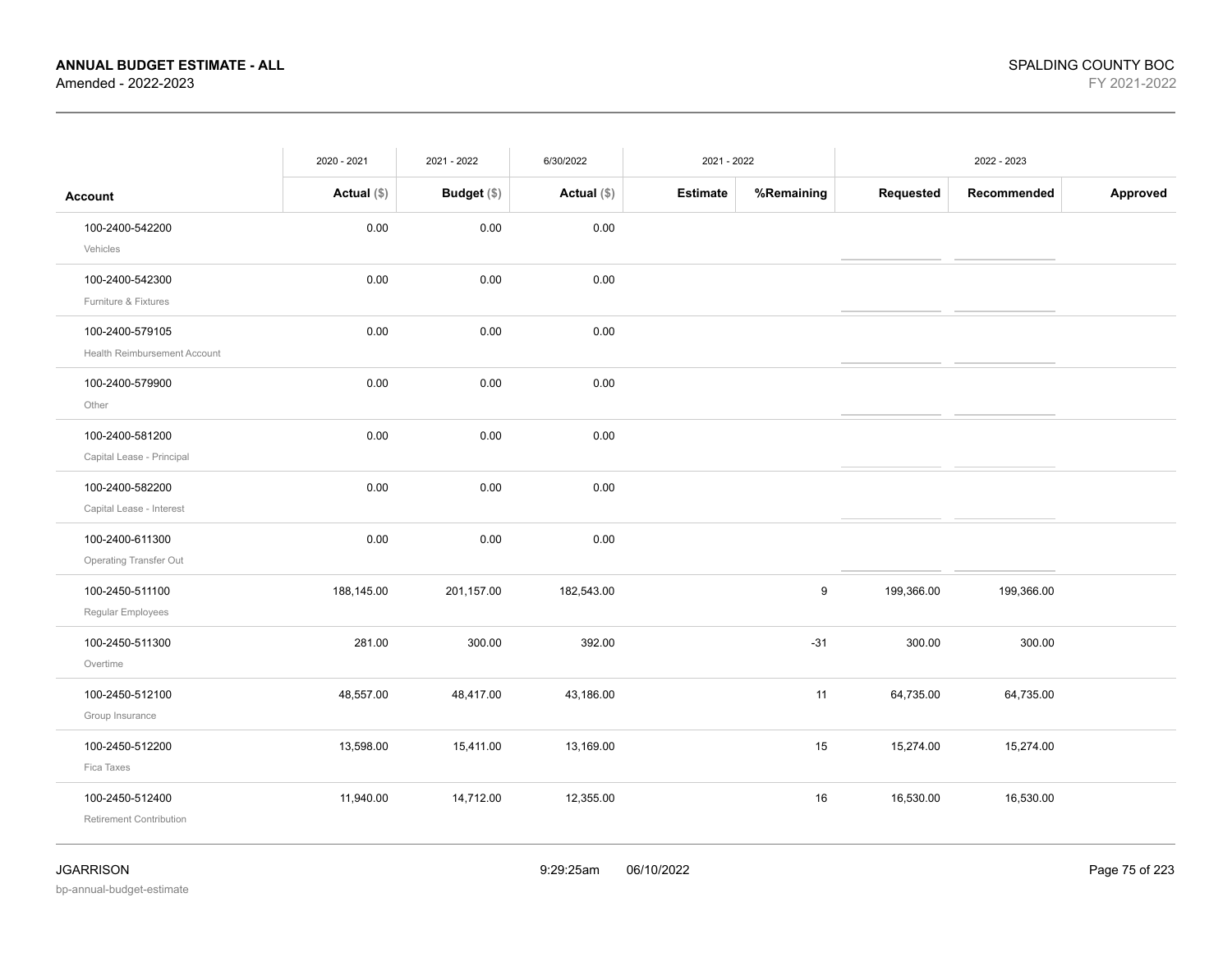|                                              | 2020 - 2021   | 2021 - 2022        | 6/30/2022     | 2021 - 2022     |                | 2022 - 2023 |             |          |
|----------------------------------------------|---------------|--------------------|---------------|-----------------|----------------|-------------|-------------|----------|
| <b>Account</b>                               | Actual $(\$)$ | <b>Budget</b> (\$) | Actual $(\$)$ | <b>Estimate</b> | %Remaining     | Requested   | Recommended | Approved |
| 100-2450-512600<br>Unemployment Insurance    | 0.00          | 0.00               | 0.00          |                 |                |             |             |          |
| 100-2450-512700<br>Workers Compensation      | 399.00        | 1,128.00           | 677.00        |                 | 40             | 610.00      | 610.00      |          |
| 100-2450-521220<br>Employee Physical Exam    | 40.00         | 0.00               | 0.00          |                 |                |             |             |          |
| 100-2450-522220<br>Office Equipment Maint    | 965.00        | 970.00             | 475.00        |                 | 51             | 1,080.00    | 1,080.00    |          |
| 100-2450-522225<br>Computer Equip Maint      | 4,690.00      | 7,560.00           | 4,830.00      |                 | 36             | 7,560.00    | 7,560.00    |          |
| 100-2450-522226<br>Software Maintenance      | 4,054.00      | 4,317.00           | 4,335.00      |                 | $\mathbf 0$    | 5,517.00    | 5,517.00    |          |
| 100-2450-522300<br>Rentals                   | 3,570.00      | 3,372.00           | 3,306.00      |                 | $\overline{2}$ | 3,372.00    | 3,372.00    |          |
| 100-2450-523190<br>Public Officials Bond Ins | 388.00        | 313.00             | 313.00        |                 |                | 313.00      | 313.00      |          |
| 100-2450-523210<br>Telephone                 | 0.00          | 0.00               | 0.00          |                 |                |             |             |          |
| 100-2450-523220<br>Postage                   | 3,264.00      | 2,500.00           | 1,407.00      |                 | 44             | 2,688.00    | 2,688.00    |          |
| 100-2450-523230<br><b>Internet Services</b>  | 0.00          | 0.00               | 0.00          |                 |                |             |             |          |
| 100-2450-523300<br>Advertising               | 0.00          | 0.00               | 0.00          |                 |                |             |             |          |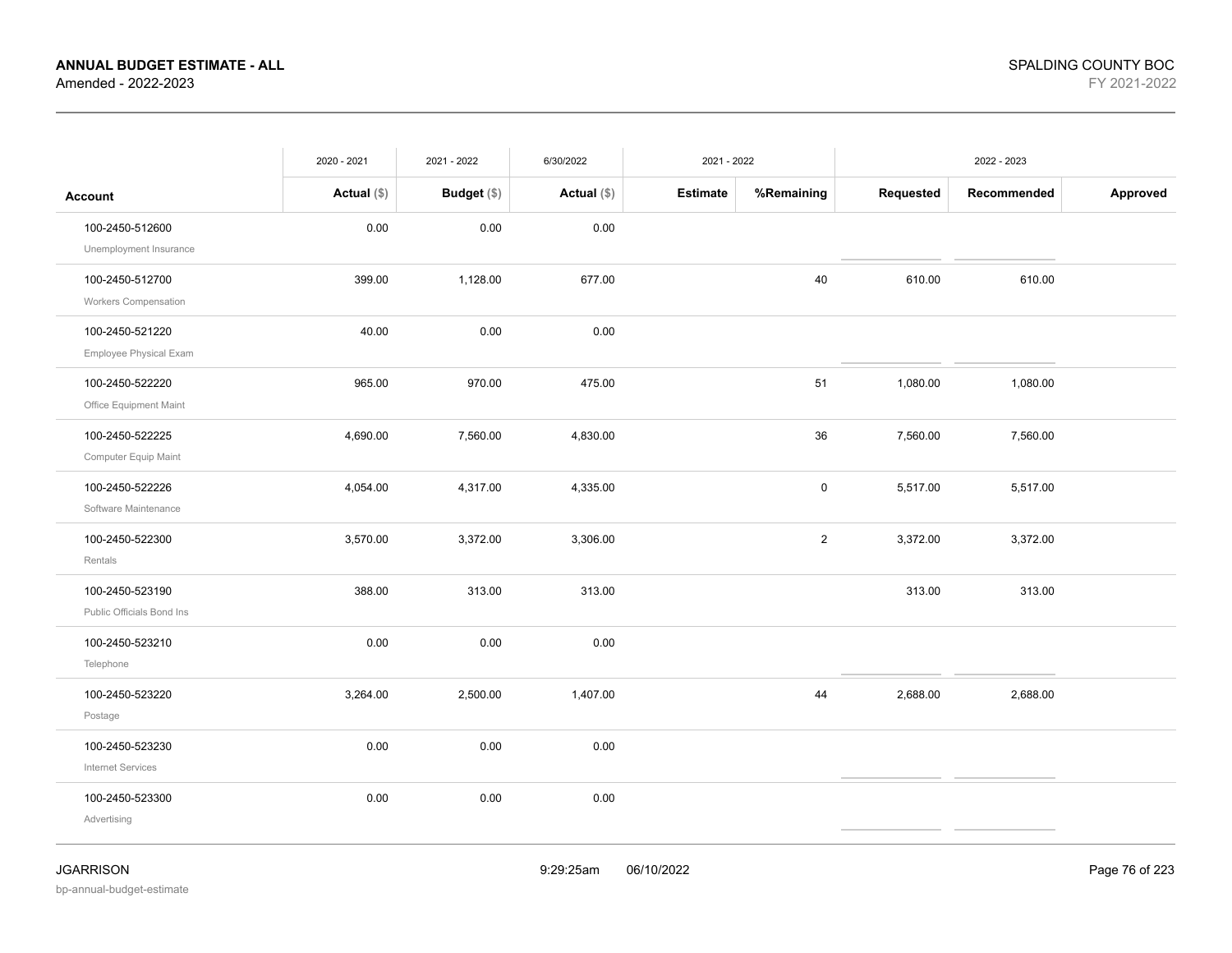|                                                  | 2020 - 2021   | 2021 - 2022        | 6/30/2022     | 2021 - 2022     |            | 2022 - 2023 |             |          |
|--------------------------------------------------|---------------|--------------------|---------------|-----------------|------------|-------------|-------------|----------|
| <b>Account</b>                                   | Actual $(\$)$ | <b>Budget</b> (\$) | Actual $(\$)$ | <b>Estimate</b> | %Remaining | Requested   | Recommended | Approved |
| 100-2450-523500<br>Travel                        | 0.00          | 1,840.00           | 748.00        |                 | 59         | 1,840.00    | 1,840.00    |          |
| 100-2450-523600<br>Dues & Subscriptions          | 700.00        | 700.00             | 700.00        |                 |            | 800.00      | 700.00      |          |
| 100-2450-523700<br><b>Education And Training</b> | 610.00        | 960.00             | 585.00        |                 | 39         | 1,245.00    | 1,245.00    |          |
| 100-2450-529000<br>Other Contr Services          | 1,715.00      | 1,500.00           | 260.00        |                 | 83         | 1,500.00    | 1,500.00    |          |
| 100-2450-531100<br>Office Supplies               | 1,046.00      | 740.00             | 358.00        |                 | 52         | 900.00      | 900.00      |          |
| 100-2450-531280<br>Stormwater                    | 0.00          | 0.00               | 0.00          |                 |            |             |             |          |
| 100-2450-531600<br>Small Equipment               | 0.00          | 0.00               | 0.00          |                 |            | 1,000.00    | 1,000.00    |          |
| 100-2450-531700<br>Departmental Supplies         | 6,361.00      | 6,500.00           | 6,732.00      |                 | $-4$       | 11,583.00   | 8,900.00    |          |
| 100-2450-542100<br>Machinery & Equipment         | 0.00          | 0.00               | 0.00          |                 |            |             |             |          |
| 100-2450-542300<br>Furniture & Fixtures          | 0.00          | 0.00               | 0.00          |                 |            |             |             |          |
| 100-2450-579105<br>Health Reimbursement Account  | 0.00          | 0.00               | 0.00          |                 |            |             |             |          |
| 100-2800-512800<br>Court Reporter Fees           | 0.00          | 0.00               | 0.00          |                 |            |             |             |          |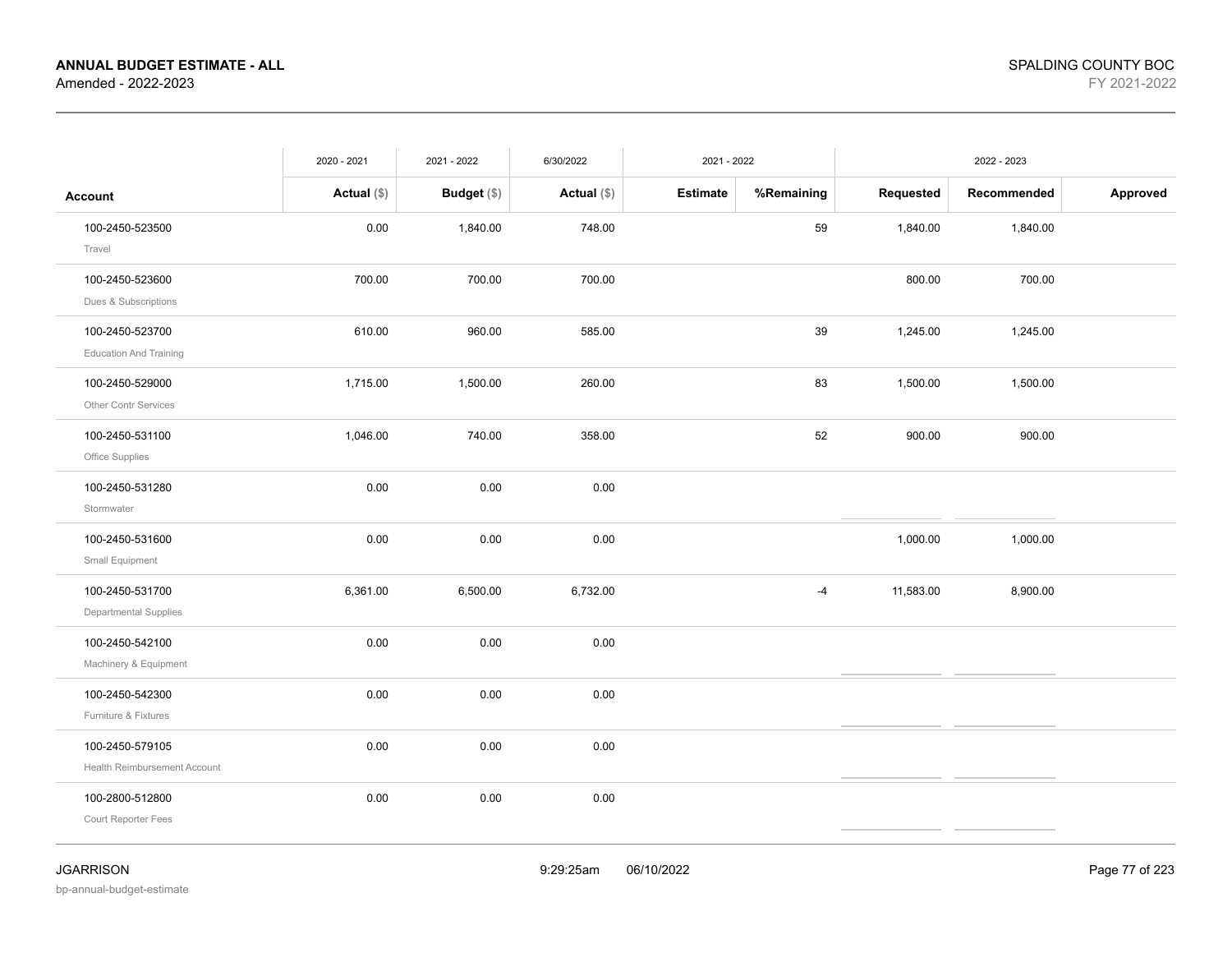|                                                | 2020 - 2021   | 2021 - 2022        | 6/30/2022     | 2021 - 2022     |            | 2022 - 2023 |             |          |
|------------------------------------------------|---------------|--------------------|---------------|-----------------|------------|-------------|-------------|----------|
| <b>Account</b>                                 | Actual $(\$)$ | <b>Budget</b> (\$) | Actual $(\$)$ | <b>Estimate</b> | %Remaining | Requested   | Recommended | Approved |
| 100-2800-522150<br>Pest Control                | 180.00        | 216.00             | 252.00        |                 | $-17$      | 216.00      | 216.00      |          |
| 100-2800-522240<br><b>Building Maintenance</b> | 28,143.00     | 35,000.00          | 17,384.00     |                 | 50         | 329,031.00  | 154,100.00  |          |
| 100-2800-523210<br>Telephone                   | 0.00          | 0.00               | 0.00          |                 |            |             |             |          |
| 100-2800-523230<br>Internet Services           | 1,041.00      | 1,200.00           | 965.00        |                 | 20         | 1,100.00    | 1,100.00    |          |
| 100-2800-529000<br>Other Contr Services        | 0.00          | 0.00               | 0.00          |                 |            |             |             |          |
| 100-2800-531100<br>Office Supplies             | 0.00          | 0.00               | 0.00          |                 |            |             |             |          |
| 100-2800-531210<br>Water                       | 1,229.00      | 1,250.00           | 1,096.00      |                 | 12         | 1,385.00    | 1,385.00    |          |
| 100-2800-531215<br>Sewerage                    | 1,682.00      | 1,700.00           | 1,481.00      |                 | 13         | 1,875.00    | 1,875.00    |          |
| 100-2800-531220<br>Natural Gas                 | 2,345.00      | 2,500.00           | 2,690.00      |                 | -8         | 2,850.00    | 2,850.00    |          |
| 100-2800-531230<br>Electricity                 | 23,087.00     | 26,000.00          | 18,134.00     |                 | 30         | 26,000.00   | 26,000.00   |          |
| 100-2800-531280<br>Stormwater                  | 453.00        | 460.00             | 385.00        |                 | 16         | 470.00      | 470.00      |          |
| 100-2810-529000<br>Other Contr Services        | 450,585.00    | 450,585.00         | 450,585.00    |                 |            | 469,194.00  | 469,194.00  |          |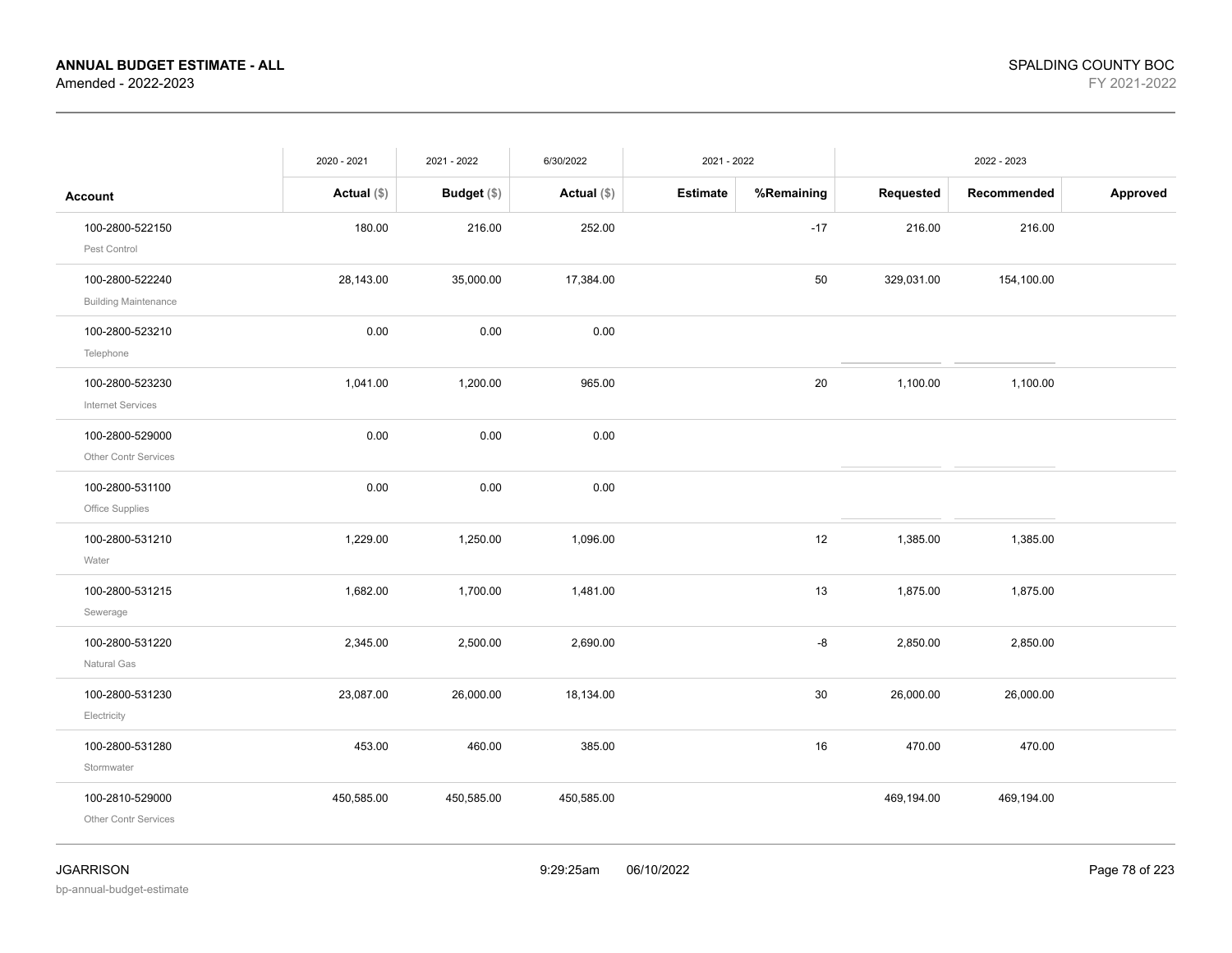| %Remaining<br>Requested<br>Approved<br>Budget (\$)<br>Actual $(\$)$<br><b>Estimate</b><br>Recommended<br>Actual $(\$)$<br><b>Account</b><br>$-2$<br>100-3300-511100<br>544,469.00<br>542,303.00<br>553,410.00<br>589,135.00<br>589,135.00<br>Regular Employees<br>$-2$<br>9,302.00<br>12,000.00<br>12,189.00<br>17,000.00<br>100-3300-511300<br>15,000.00<br>Overtime<br>81,855.00<br>27<br>100-3300-512100<br>109,114.00<br>79,540.00<br>145,856.00<br>145,856.00<br>Group Insurance<br>40,790.00<br>42,404.00<br>41,991.00<br>46,369.00<br>46,216.00<br>100-3300-512200<br>$\mathbf{1}$<br>Fica Taxes<br>16<br>100-3300-512400<br>50,285.00<br>63,318.00<br>53,176.00<br>70,108.00<br>70,108.00<br>Retirement Contribution<br>100-3300-512600<br>0.00<br>0.00<br>0.00<br>Unemployment Insurance<br>100-3300-512700<br>23,669.00<br>14,201.00<br>40<br>15,208.00<br>8,702.00<br>15,158.00<br><b>Workers Compensation</b><br>100-3300-521200<br>0.00<br>0.00<br>0.00<br>Audit Fees<br>0.00<br>0.00<br>0.00<br>100-3300-521210<br>Legal Fees<br>100-3300-521220<br>0.00<br>0.00<br>0.00<br>Employee Physical Exam<br>100-3300-522210<br>4,956.00<br>2,856.00<br>2,496.00<br>13<br>2,856.00<br>2,856.00<br>Radio Equipment Maint<br>0.00<br>1,050.00<br>100-3300-522220<br>1,315.00<br>980.00<br>100<br>1,050.00<br>Office Equipment Maint | 2020 - 2021 | 2021 - 2022 | 6/30/2022 | 2021 - 2022 | 2022 - 2023 |  |  |
|------------------------------------------------------------------------------------------------------------------------------------------------------------------------------------------------------------------------------------------------------------------------------------------------------------------------------------------------------------------------------------------------------------------------------------------------------------------------------------------------------------------------------------------------------------------------------------------------------------------------------------------------------------------------------------------------------------------------------------------------------------------------------------------------------------------------------------------------------------------------------------------------------------------------------------------------------------------------------------------------------------------------------------------------------------------------------------------------------------------------------------------------------------------------------------------------------------------------------------------------------------------------------------------------------------------------------------------|-------------|-------------|-----------|-------------|-------------|--|--|
|                                                                                                                                                                                                                                                                                                                                                                                                                                                                                                                                                                                                                                                                                                                                                                                                                                                                                                                                                                                                                                                                                                                                                                                                                                                                                                                                          |             |             |           |             |             |  |  |
|                                                                                                                                                                                                                                                                                                                                                                                                                                                                                                                                                                                                                                                                                                                                                                                                                                                                                                                                                                                                                                                                                                                                                                                                                                                                                                                                          |             |             |           |             |             |  |  |
|                                                                                                                                                                                                                                                                                                                                                                                                                                                                                                                                                                                                                                                                                                                                                                                                                                                                                                                                                                                                                                                                                                                                                                                                                                                                                                                                          |             |             |           |             |             |  |  |
|                                                                                                                                                                                                                                                                                                                                                                                                                                                                                                                                                                                                                                                                                                                                                                                                                                                                                                                                                                                                                                                                                                                                                                                                                                                                                                                                          |             |             |           |             |             |  |  |
|                                                                                                                                                                                                                                                                                                                                                                                                                                                                                                                                                                                                                                                                                                                                                                                                                                                                                                                                                                                                                                                                                                                                                                                                                                                                                                                                          |             |             |           |             |             |  |  |
|                                                                                                                                                                                                                                                                                                                                                                                                                                                                                                                                                                                                                                                                                                                                                                                                                                                                                                                                                                                                                                                                                                                                                                                                                                                                                                                                          |             |             |           |             |             |  |  |
|                                                                                                                                                                                                                                                                                                                                                                                                                                                                                                                                                                                                                                                                                                                                                                                                                                                                                                                                                                                                                                                                                                                                                                                                                                                                                                                                          |             |             |           |             |             |  |  |
|                                                                                                                                                                                                                                                                                                                                                                                                                                                                                                                                                                                                                                                                                                                                                                                                                                                                                                                                                                                                                                                                                                                                                                                                                                                                                                                                          |             |             |           |             |             |  |  |
|                                                                                                                                                                                                                                                                                                                                                                                                                                                                                                                                                                                                                                                                                                                                                                                                                                                                                                                                                                                                                                                                                                                                                                                                                                                                                                                                          |             |             |           |             |             |  |  |
|                                                                                                                                                                                                                                                                                                                                                                                                                                                                                                                                                                                                                                                                                                                                                                                                                                                                                                                                                                                                                                                                                                                                                                                                                                                                                                                                          |             |             |           |             |             |  |  |
|                                                                                                                                                                                                                                                                                                                                                                                                                                                                                                                                                                                                                                                                                                                                                                                                                                                                                                                                                                                                                                                                                                                                                                                                                                                                                                                                          |             |             |           |             |             |  |  |
|                                                                                                                                                                                                                                                                                                                                                                                                                                                                                                                                                                                                                                                                                                                                                                                                                                                                                                                                                                                                                                                                                                                                                                                                                                                                                                                                          |             |             |           |             |             |  |  |
|                                                                                                                                                                                                                                                                                                                                                                                                                                                                                                                                                                                                                                                                                                                                                                                                                                                                                                                                                                                                                                                                                                                                                                                                                                                                                                                                          |             |             |           |             |             |  |  |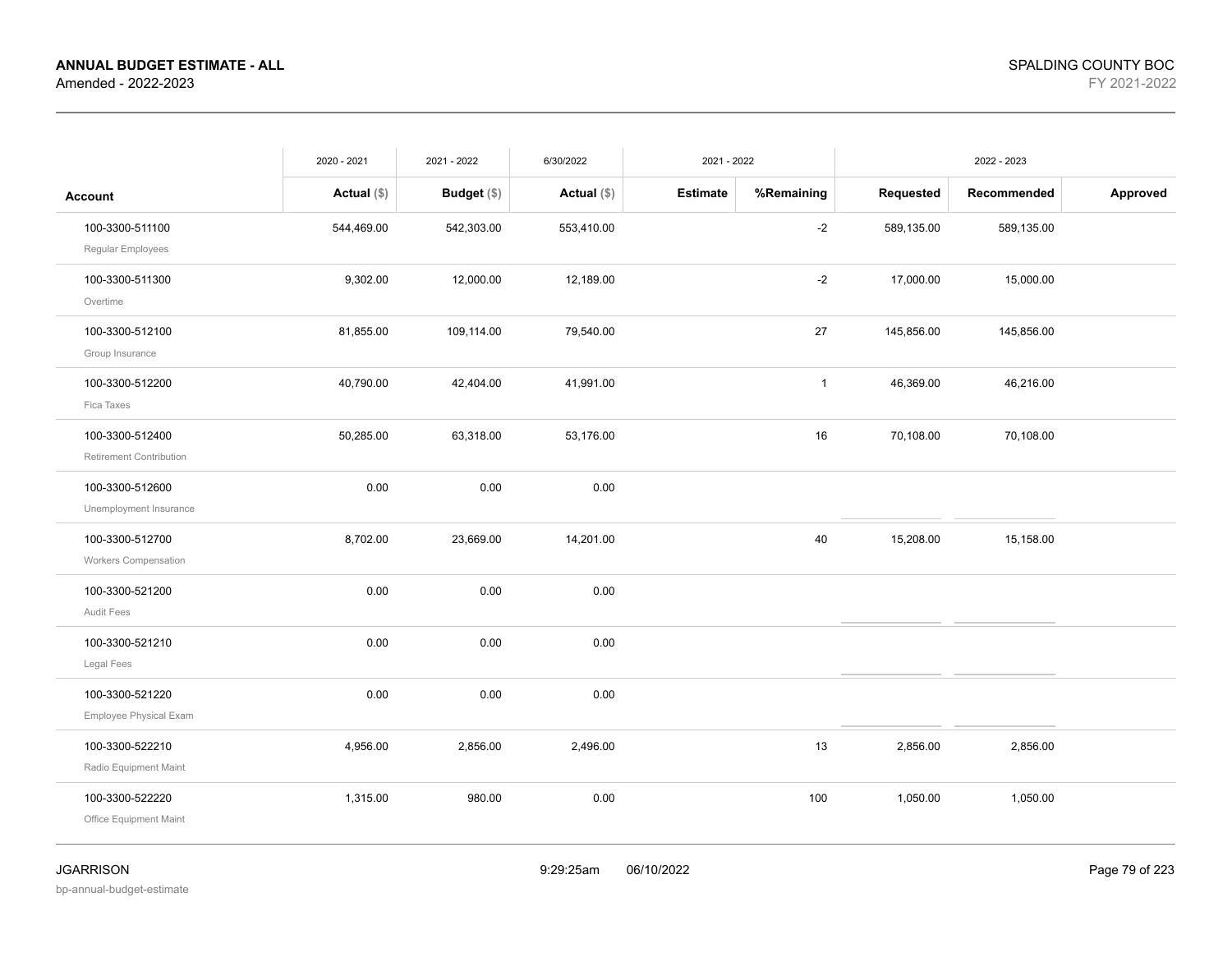|                                              | 2020 - 2021   | 2021 - 2022   | 6/30/2022     | 2021 - 2022     |            | 2022 - 2023 |             |          |
|----------------------------------------------|---------------|---------------|---------------|-----------------|------------|-------------|-------------|----------|
| <b>Account</b>                               | Actual $(\$)$ | Budget $(\$)$ | Actual $(\$)$ | <b>Estimate</b> | %Remaining | Requested   | Recommended | Approved |
| 100-3300-522225<br>Computer Equip Maint      | 20,061.00     | 13,860.00     | 11,606.00     |                 | 16         | 13,860.00   | 13,860.00   |          |
| 100-3300-522226<br>Software Maintenance      | 77,807.00     | 78,756.00     | 97,581.00     |                 | $-24$      | 153,839.00  | 156,930.00  |          |
| 100-3300-522230<br>Other Equipment Maint     | 98.00         | 0.00          | 0.00          |                 |            |             |             |          |
| 100-3300-522280<br>Auto And Truck Maint      | 1,019.00      | 2,500.00      | 1,211.00      |                 | 52         | 7,000.00    | 7,000.00    |          |
| 100-3300-522300<br>Rentals                   | 5,316.00      | 5,110.00      | 4,218.00      |                 | 17         | 5,083.00    | 5,083.00    |          |
| 100-3300-523180<br>Law Enforcement Liab Ins  | 81,659.00     | 97,995.00     | 55,046.00     |                 | 44         | 88,100.00   | 88,100.00   |          |
| 100-3300-523190<br>Public Officials Bond Ins | 125.00        | 150.00        | 125.00        |                 | 17         | 150.00      | 150.00      |          |
| 100-3300-523210<br>Telephone                 | 14,593.00     | 15,000.00     | 12,941.00     |                 | 14         | 15,000.00   | 15,000.00   |          |
| 100-3300-523220<br>Postage                   | 8,554.00      | 4,800.00      | 3,292.00      |                 | 31         | 5,000.00    | 5,000.00    |          |
| 100-3300-523230<br><b>Internet Services</b>  | 4,317.00      | 4,115.00      | 5,297.00      |                 | $-29$      | 3,800.00    | 6,000.00    |          |
| 100-3300-523300<br>Advertising               | 0.00          | 200.00        | 4,411.00      |                 | $-2,106$   | 4,000.00    | 3,500.00    |          |
| 100-3300-523500<br>Travel                    | 1,949.00      | 2,000.00      | 1,525.00      |                 | 24         | 1,000.00    | 1,000.00    |          |
|                                              |               |               |               |                 |            |             |             |          |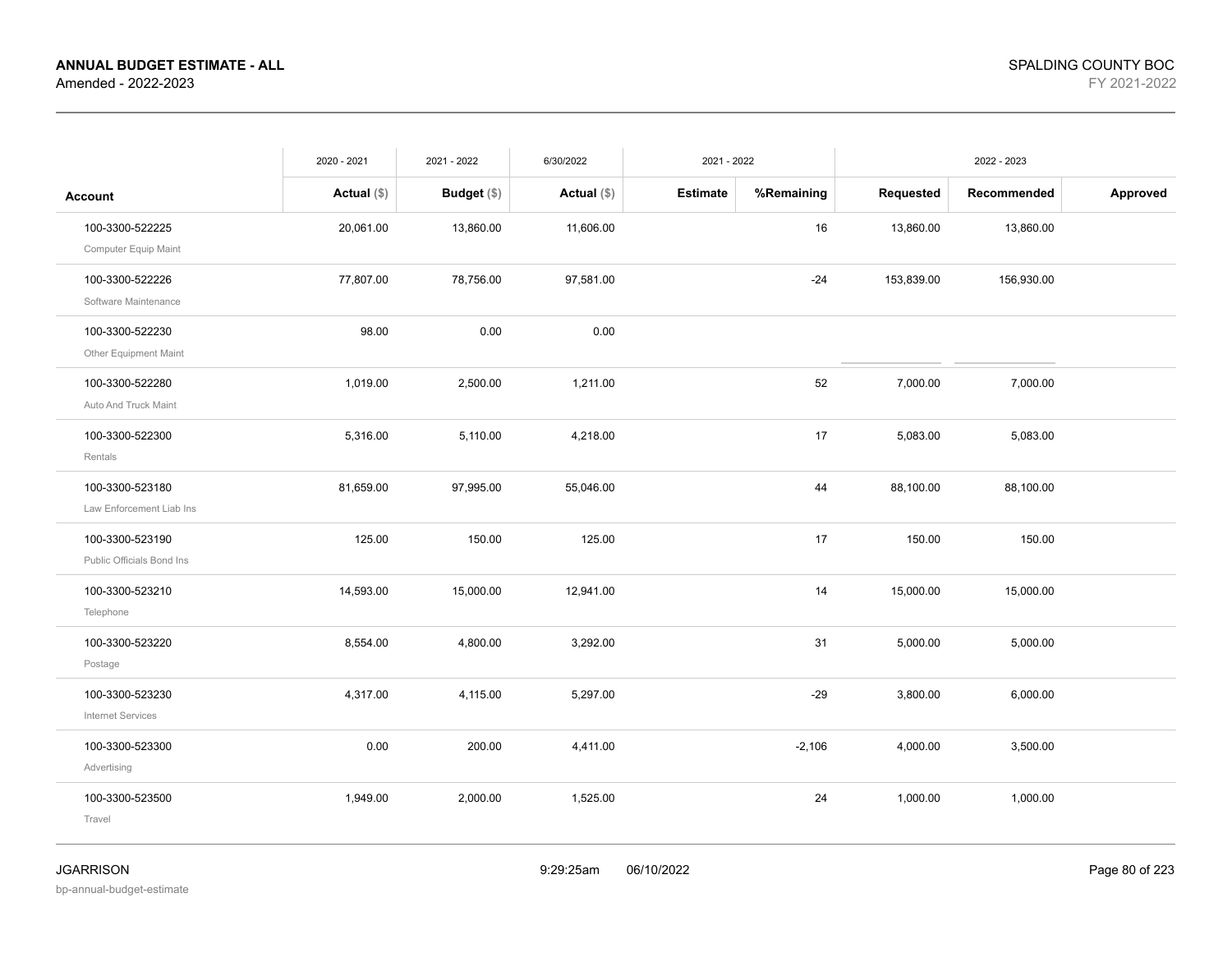|                                | 2020 - 2021   | 2021 - 2022        | 6/30/2022     | 2021 - 2022     |            |           |             |          |
|--------------------------------|---------------|--------------------|---------------|-----------------|------------|-----------|-------------|----------|
| <b>Account</b>                 | Actual $(\$)$ | <b>Budget</b> (\$) | Actual $(\$)$ | <b>Estimate</b> | %Remaining | Requested | Recommended | Approved |
| 100-3300-523600                | 15,636.00     | 9,200.00           | 13,355.00     |                 | $-45$      | 6,545.00  | 6,545.00    |          |
| Dues & Subscriptions           |               |                    |               |                 |            |           |             |          |
| 100-3300-523700                | 10,414.00     | 31,625.00          | 28,652.00     |                 | 9          | 33,500.00 | 33,500.00   |          |
| <b>Education And Training</b>  |               |                    |               |                 |            |           |             |          |
| 100-3300-523720                | 0.00          | 0.00               | 0.00          |                 |            |           |             |          |
| Post Recertification           |               |                    |               |                 |            |           |             |          |
| 100-3300-529000                | 16,246.00     | 9,000.00           | 9,918.00      |                 | $-10$      | 1,000.00  | 1,000.00    |          |
| Other Contr Services           |               |                    |               |                 |            |           |             |          |
| 100-3300-531100                | 285.00        | 500.00             | 139.00        |                 | 72         | 500.00    | 500.00      |          |
| Office Supplies                |               |                    |               |                 |            |           |             |          |
| 100-3300-531150                | 661.00        | 1,000.00           | 1,992.00      |                 | $-99$      | 2,000.00  | 2,000.00    |          |
| Auto & Truck Tires             |               |                    |               |                 |            |           |             |          |
| 100-3300-531155                | 0.00          | 0.00               | 0.00          |                 |            |           |             |          |
| Auto & Truck Batteries         |               |                    |               |                 |            |           |             |          |
| 100-3300-531160                | 0.00          | 0.00               | $0.00\,$      |                 |            |           |             |          |
| Auto & Truck Supplies          |               |                    |               |                 |            |           |             |          |
| 100-3300-531270                | 6,868.00      | 9,000.00           | 9,058.00      |                 | $-1$       | 20,000.00 | 10,000.00   |          |
| Gasoline                       |               |                    |               |                 |            |           |             |          |
| 100-3300-531600                | 23,920.00     | 3,500.00           | 3,202.00      |                 | 9          | 1,300.00  | 1,300.00    |          |
| Small Equipment                |               |                    |               |                 |            |           |             |          |
| 100-3300-531605                | 0.00          | 0.00               | 0.00          |                 |            |           |             |          |
| 2018 Jag Grant Small Equipment |               |                    |               |                 |            |           |             |          |
| 100-3300-531700                | 10,370.00     | 11,111.00          | 4,841.00      |                 | 56         | 7,500.00  | 6,500.00    |          |
| Departmental Supplies          |               |                    |               |                 |            |           |             |          |
|                                |               |                    |               |                 |            |           |             |          |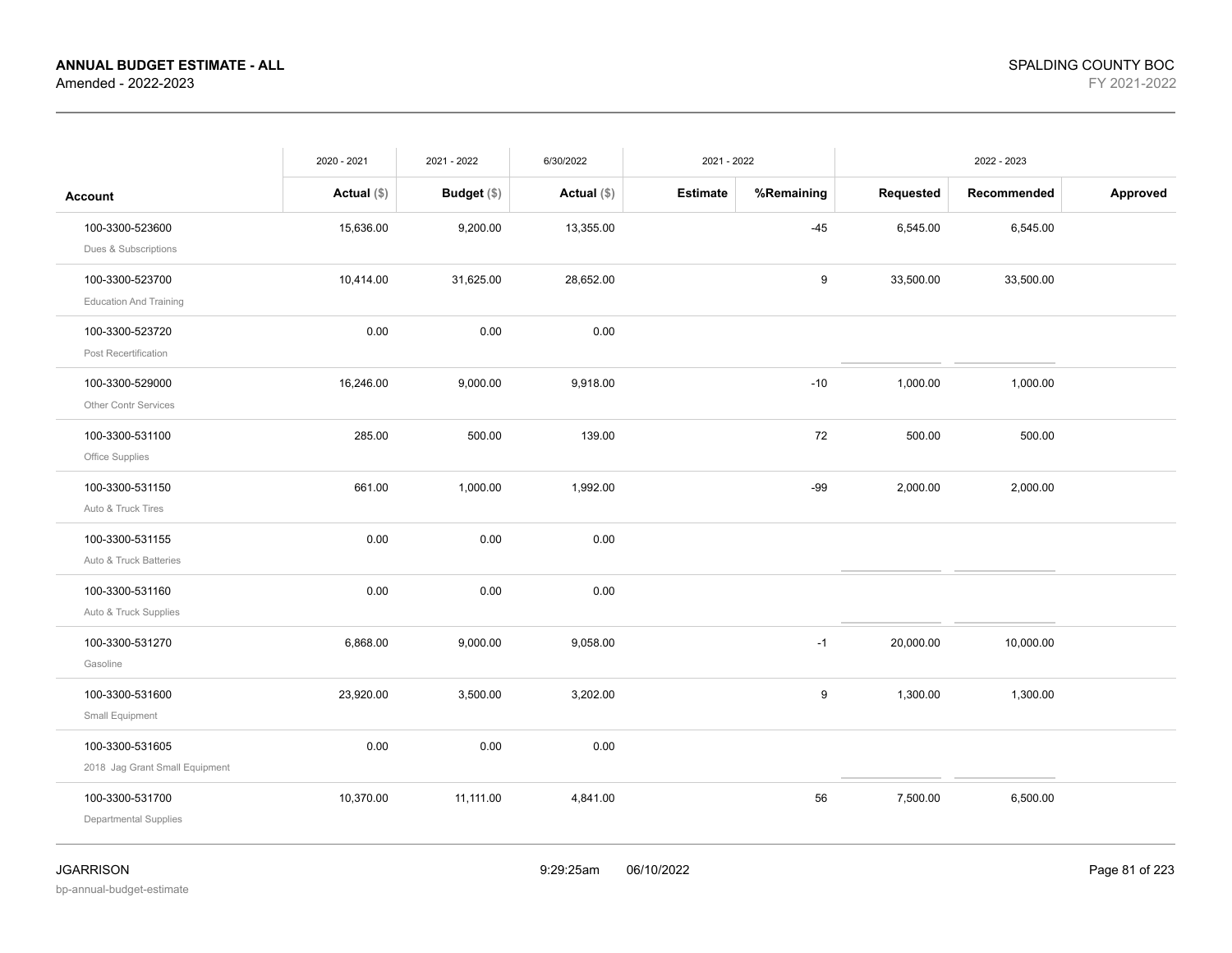|                                                 | 2020 - 2021   | 2021 - 2022 | 6/30/2022     | 2021 - 2022     |            | 2022 - 2023 |             |          |
|-------------------------------------------------|---------------|-------------|---------------|-----------------|------------|-------------|-------------|----------|
| <b>Account</b>                                  | Actual $(\$)$ | Budget (\$) | Actual $(\$)$ | <b>Estimate</b> | %Remaining | Requested   | Recommended | Approved |
| 100-3300-531705<br>2020 Cesf Supplies           | 0.00          | 0.00        | 0.00          |                 |            |             |             |          |
| 100-3300-531720<br>Uniforms And Clothing        | 2,168.00      | 3,600.00    | 2,564.00      |                 | 29         | 3,600.00    | 3,600.00    |          |
| 100-3300-542100<br>Machinery & Equipment        | 0.00          | 0.00        | 0.00          |                 |            |             |             |          |
| 100-3300-542200<br>Vehicles                     | 0.00          | 0.00        | 0.00          |                 |            | 365,000.00  |             |          |
| 100-3300-542300<br>Furniture & Fixtures         | 0.00          | 0.00        | 0.00          |                 |            |             |             |          |
| 100-3300-579105<br>Health Reimbursement Account | 0.00          | 0.00        | 0.00          |                 |            |             |             |          |
| 100-3300-579900<br>Other                        | 0.00          | 10,000.00   | 23,679.00     |                 | $-137$     | 10,000.00   | 10,000.00   |          |
| 100-3300-581200<br>Capital Lease - Principal    | 0.00          | 0.00        | 0.00          |                 |            |             |             |          |
| 100-3300-582200<br>Capital Lease - Interest     | 0.00          | 0.00        | 0.00          |                 |            |             |             |          |
| 100-3300-611300<br>Operating Transfer Out       | 307,500.00    | 315,690.00  | 315,690.00    |                 |            | 353,775.00  | 353,775.00  |          |
| 100-3310-511100<br>Regular Employees            | 53,245.00     | 55,515.00   | 53,284.00     |                 | 4          | 61,385.00   | 61,385.00   |          |
| 100-3310-511300<br>Overtime                     | 207.00        | 1,000.00    | 211.00        |                 | 79         | 1,000.00    | 1,000.00    |          |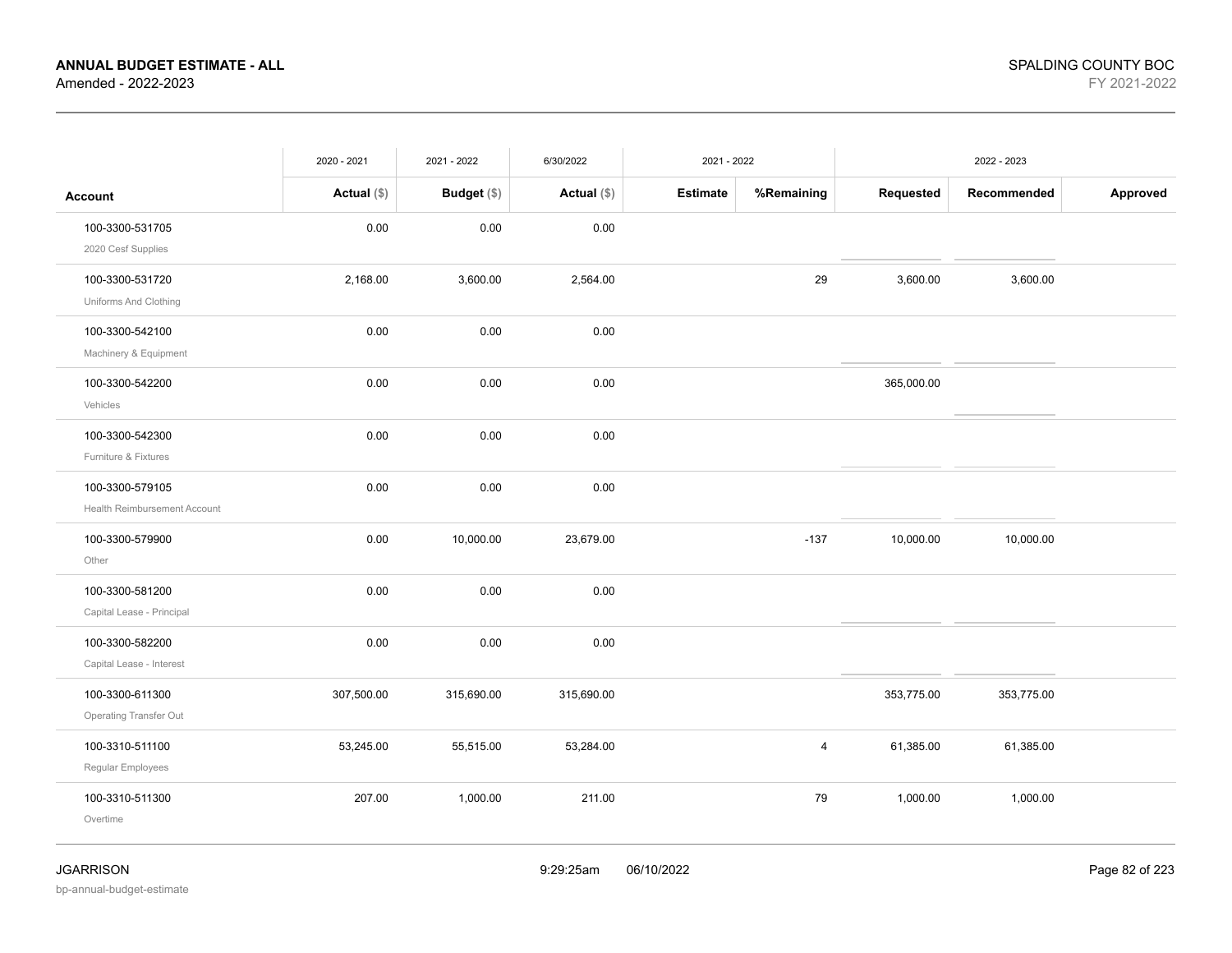|                                                | 2020 - 2021   | 2021 - 2022   | 6/30/2022     | 2021 - 2022     |                | 2022 - 2023 |             |          |
|------------------------------------------------|---------------|---------------|---------------|-----------------|----------------|-------------|-------------|----------|
| <b>Account</b>                                 | Actual $(\$)$ | Budget $(\$)$ | Actual $(\$)$ | <b>Estimate</b> | %Remaining     | Requested   | Recommended | Approved |
| 100-3310-512100<br>Group Insurance             | 11,724.00     | 12,094.00     | 10,469.00     |                 | 13             | 16,175.00   | 16,175.00   |          |
| 100-3310-512200<br>Fica Taxes                  | 3,905.00      | 4,323.00      | 4,004.00      |                 | $\overline{7}$ | 4,772.00    | 4,772.00    |          |
| 100-3310-512400<br>Retirement Contribution     | 4,674.00      | 5,758.00      | 4,836.00      |                 | 16             | 6,332.00    | 6,332.00    |          |
| 100-3310-512600<br>Unemployment Insurance      | 0.00          | 0.00          | 0.00          |                 |                |             |             |          |
| 100-3310-512700<br><b>Workers Compensation</b> | 125.00        | 316.00        | 190.00        |                 | 40             | 191.00      | 191.00      |          |
| 100-3310-521220<br>Employee Physical Exam      | 0.00          | 0.00          | 0.00          |                 |                |             |             |          |
| 100-3310-522150<br>Pest Control                | 0.00          | 0.00          | 0.00          |                 |                |             |             |          |
| 100-3310-522210<br>Radio Equipment Maint       | 0.00          | 384.00        | 0.00          |                 | 100            | 384.00      | 384.00      |          |
| 100-3310-522220<br>Office Equipment Maint      | 0.00          | 0.00          | 0.00          |                 |                |             |             |          |
| 100-3310-522225<br>Computer Equip Maint        | 2,345.00      | 2,520.00      | 2,310.00      |                 | 8              | 2,520.00    | 2,520.00    |          |
| 100-3310-522226<br>Software Maintenance        | 479.00        | 527.00        | 626.00        |                 | $-19$          | 527.00      | 527.00      |          |
| 100-3310-522280<br>Auto And Truck Maint        | 202.00        | 500.00        | 447.00        |                 | 11             | 500.00      | 500.00      |          |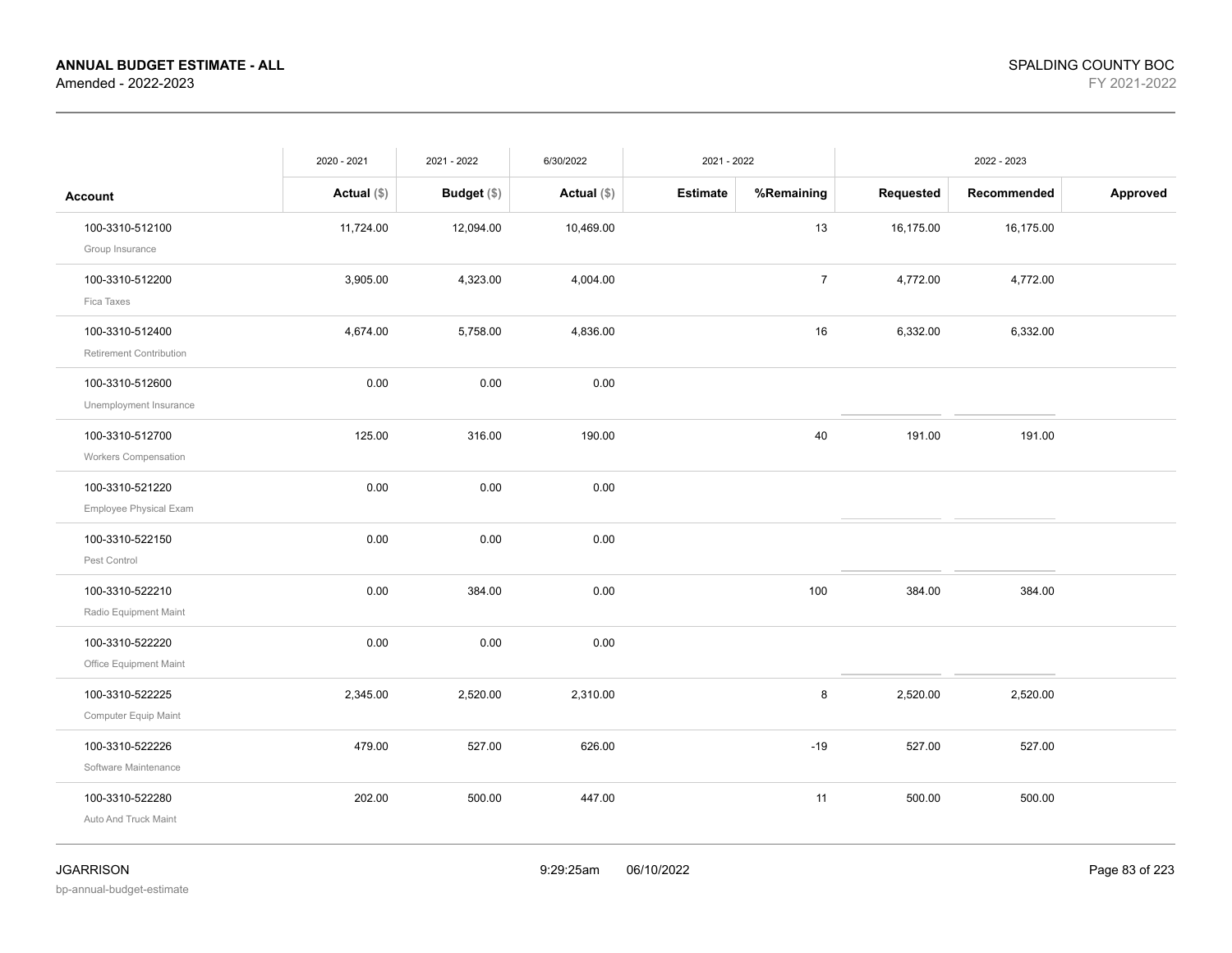|                                                  | 2020 - 2021   | 2021 - 2022 | 6/30/2022     |          | 2021 - 2022<br>2022 - 2023 |           |             |          |
|--------------------------------------------------|---------------|-------------|---------------|----------|----------------------------|-----------|-------------|----------|
| <b>Account</b>                                   | Actual $(\$)$ | Budget (\$) | Actual $(\$)$ | Estimate | %Remaining                 | Requested | Recommended | Approved |
| 100-3310-522300<br>Rentals                       | $0.00\,$      | $0.00\,$    | 0.00          |          |                            |           |             |          |
| 100-3310-523210<br>Telephone                     | 1,300.00      | 1,300.00    | 1,192.00      |          | 8                          | 1,300.00  | 1,300.00    |          |
| 100-3310-523220<br>Postage                       | 0.00          | 0.00        | 0.00          |          |                            |           |             |          |
| 100-3310-523500<br>Travel                        | 0.00          | 0.00        | 0.00          |          |                            |           |             |          |
| 100-3310-523600<br>Dues & Subscriptions          | 0.00          | 0.00        | 0.00          |          |                            |           |             |          |
| 100-3310-523700<br><b>Education And Training</b> | 0.00          | 0.00        | 0.00          |          |                            |           |             |          |
| 100-3310-523720<br>Post Recertification          | 0.00          | 0.00        | 0.00          |          |                            |           |             |          |
| 100-3310-529000<br>Other Contr Services          | 0.00          | 0.00        | 0.00          |          |                            |           |             |          |
| 100-3310-531100<br>Office Supplies               | 149.00        | 150.00      | 97.00         |          | 35                         | 150.00    | 150.00      |          |
| 100-3310-531150<br>Auto & Truck Tires            | 0.00          | 250.00      | 293.00        |          | $-17$                      | 650.00    | 650.00      |          |
| 100-3310-531210<br>Water                         | 0.00          | 0.00        | 0.00          |          |                            |           |             |          |
| 100-3310-531215<br>Sewerage                      | 0.00          | 0.00        | 0.00          |          |                            |           |             |          |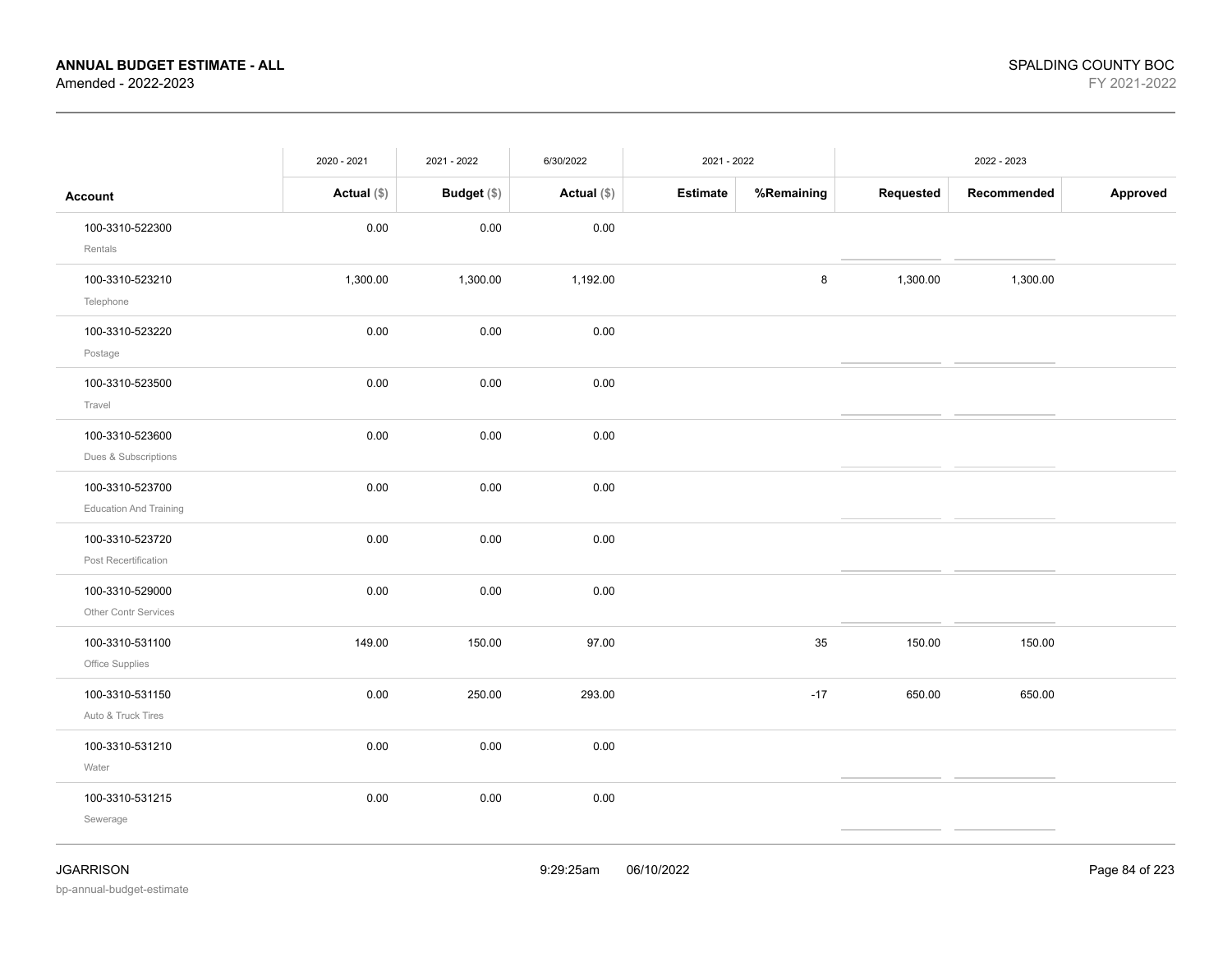|                                                 | 2020 - 2021   | 2021 - 2022 | 6/30/2022     | 2021 - 2022     |              |            | 2022 - 2023 |          |
|-------------------------------------------------|---------------|-------------|---------------|-----------------|--------------|------------|-------------|----------|
| <b>Account</b>                                  | Actual $(\$)$ | Budget (\$) | Actual $(\$)$ | <b>Estimate</b> | %Remaining   | Requested  | Recommended | Approved |
| 100-3310-531220<br>Natural Gas                  | 0.00          | 0.00        | 0.00          |                 |              |            |             |          |
| 100-3310-531230<br>Electricity                  | 0.00          | 0.00        | 0.00          |                 |              |            |             |          |
| 100-3310-531270<br>Gasoline                     | 828.00        | 1,100.00    | 1,091.00      |                 | $\mathbf{1}$ | 1,500.00   | 1,100.00    |          |
| 100-3310-531280<br>Stormwater                   | 0.00          | 0.00        | 0.00          |                 |              |            |             |          |
| 100-3310-531600<br>Small Equipment              | 0.00          | 0.00        | 0.00          |                 |              |            |             |          |
| 100-3310-531700<br>Departmental Supplies        | 0.00          | 0.00        | 88.00         |                 |              |            |             |          |
| 100-3310-531720<br>Uniforms And Clothing        | 0.00          | 0.00        | 0.00          |                 |              |            |             |          |
| 100-3310-542200<br>Vehicles                     | 0.00          | 0.00        | 0.00          |                 |              |            |             |          |
| 100-3310-579105<br>Health Reimbursement Account | 0.00          | 0.00        | 0.00          |                 |              |            |             |          |
| 100-3320-511100<br>Regular Employees            | 750,203.00    | 815,865.00  | 792,312.00    |                 | $\mathbf{3}$ | 931,539.00 | 930,846.00  |          |
| 100-3320-511300<br>Overtime                     | 28,813.00     | 35,000.00   | 31,659.00     |                 | $10$         | 38,500.00  | 35,000.00   |          |
| 100-3320-512100<br>Group Insurance              | 193,985.00    | 205,803.00  | 168,094.00    |                 | 18           | 291,357.00 | 291,356.00  |          |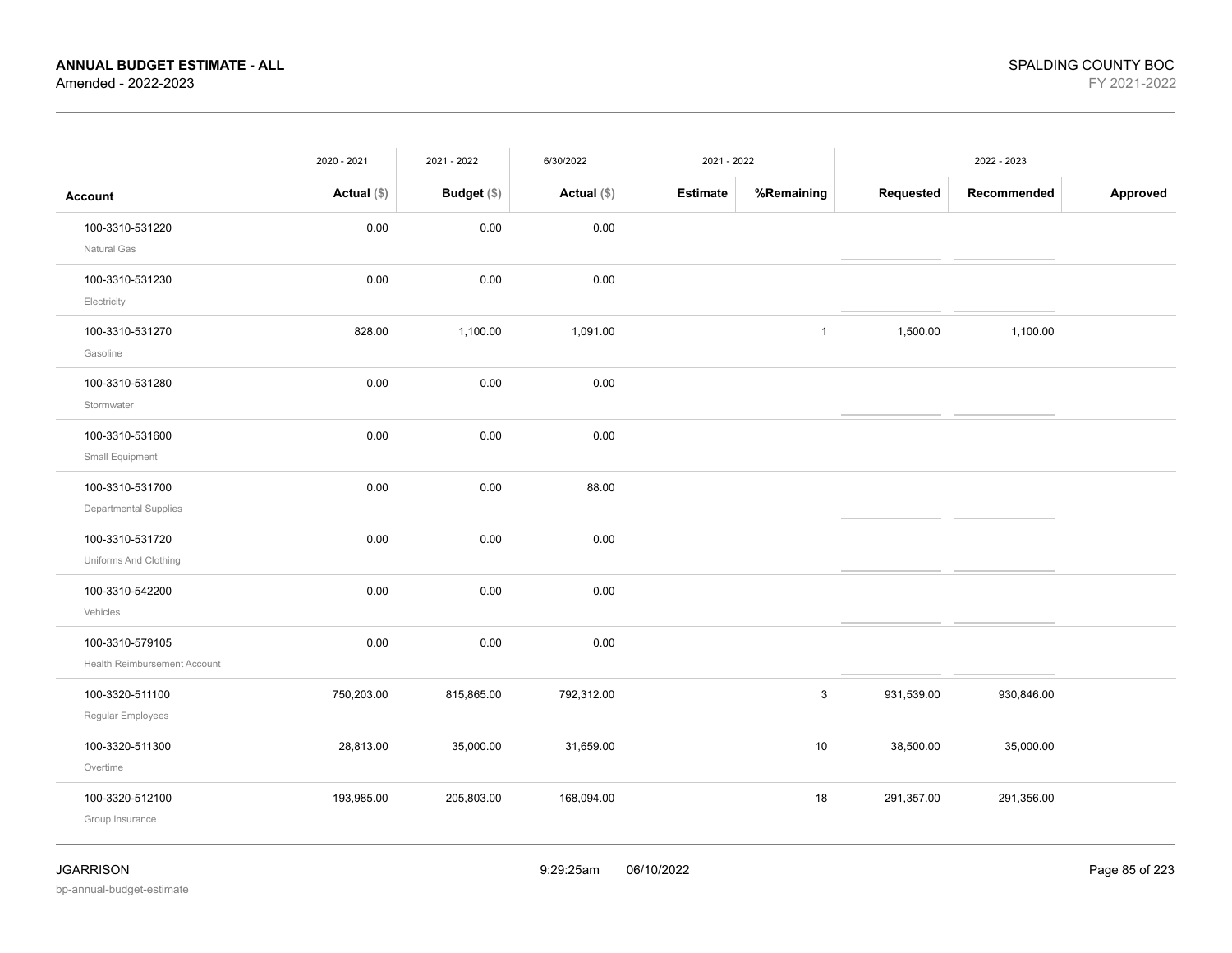|                                                | 2020 - 2021   | 2021 - 2022   | 6/30/2022     | 2021 - 2022     |                |            | 2022 - 2023 |          |
|------------------------------------------------|---------------|---------------|---------------|-----------------|----------------|------------|-------------|----------|
| <b>Account</b>                                 | Actual $(\$)$ | Budget $(\$)$ | Actual $(\$)$ | <b>Estimate</b> | %Remaining     | Requested  | Recommended | Approved |
| 100-3320-512200<br>Fica Taxes                  | 55,985.00     | 65,091.00     | 60,256.00     |                 | $\overline{7}$ | 74,208.00  | 73,887.00   |          |
| 100-3320-512400<br>Retirement Contribution     | 91,248.00     | 118,300.00    | 99,351.00     |                 | 16             | 135,073.00 | 134,973.00  |          |
| 100-3320-512700<br><b>Workers Compensation</b> | 12,585.00     | 36,332.00     | 21,799.00     |                 | 40             | 24,338.00  | 24,233.00   |          |
| 100-3320-521210<br>Legal Fees                  | 0.00          | 0.00          | 0.00          |                 |                |            |             |          |
| 100-3320-521220<br>Employee Physical Exam      | 0.00          | 0.00          | 0.00          |                 |                |            |             |          |
| 100-3320-522210<br>Radio Equipment Maint       | 5,301.00      | 7,300.00      | 7,062.00      |                 | 3              | 7,300.00   | 6,912.00    |          |
| 100-3320-522220<br>Office Equipment Maint      | 3,130.00      | 2,265.00      | 75.00         |                 | 97             | 4,596.00   | 4,596.00    |          |
| 100-3320-522225<br>Computer Equip Maint        | 17,586.00     | 27,720.00     | 18,060.00     |                 | 35             | 800.00     | 27,720.00   |          |
| 100-3320-522226<br>Software Maintenance        | 1,429.00      | 2,994.00      | 1,878.00      |                 | 37             | 9,994.00   | 9,994.00    |          |
| 100-3320-522280<br>Auto And Truck Maint        | 14,098.00     | 11,000.00     | 6,910.00      |                 | 37             | 22,000.00  | 22,000.00   |          |
| 100-3320-522300<br>Rentals                     | 3,206.00      | 3,166.00      | 2,923.00      |                 | 8              | 5,418.00   | 5,418.00    |          |
| 100-3320-523210<br>Telephone                   | 3,709.00      | 4,000.00      | 3,213.00      |                 | 20             | 4,000.00   | 4,000.00    |          |
|                                                |               |               |               |                 |                |            |             |          |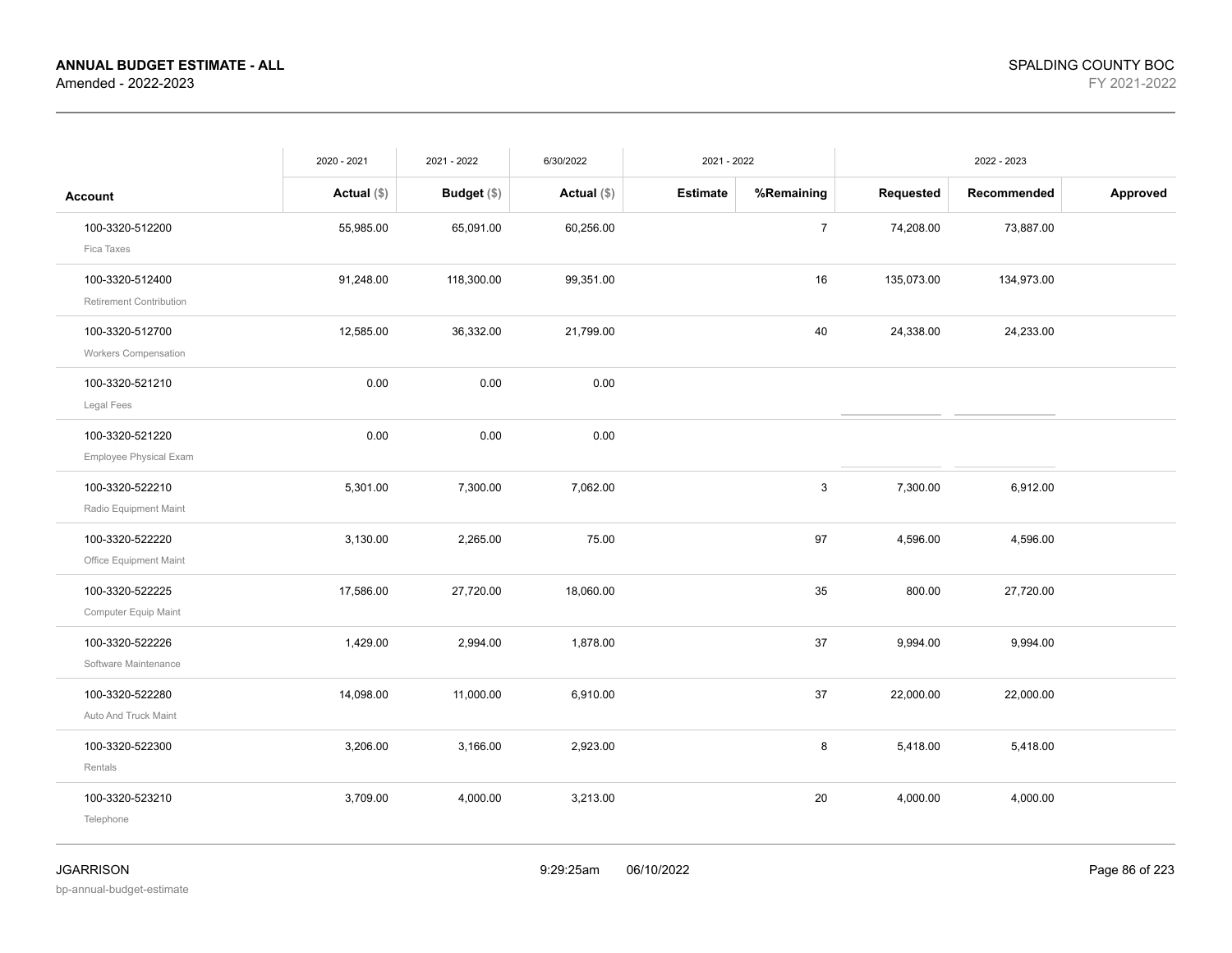|                                                  | 2020 - 2021   | 2021 - 2022 | 6/30/2022   | 2021 - 2022     |            |           | 2022 - 2023 |          |
|--------------------------------------------------|---------------|-------------|-------------|-----------------|------------|-----------|-------------|----------|
| <b>Account</b>                                   | Actual $(\$)$ | Budget (\$) | Actual (\$) | <b>Estimate</b> | %Remaining | Requested | Recommended | Approved |
| 100-3320-523220<br>Postage                       | 0.00          | 0.00        | 0.00        |                 |            |           |             |          |
| 100-3320-523300<br>Advertising                   | 0.00          | 0.00        | 0.00        |                 |            | 100.00    |             |          |
| 100-3320-523500<br>Travel                        | 0.00          | 1,000.00    | 0.00        |                 | 100        | 500.00    | 500.00      |          |
| 100-3320-523600<br>Dues & Subscriptions          | 2,015.00      | 0.00        | 2,800.00    |                 |            | 3,600.00  | 3,600.00    |          |
| 100-3320-523700<br><b>Education And Training</b> | 237.00        | 700.00      | 0.00        |                 | 100        |           |             |          |
| 100-3320-523720<br>Post Recertification          | 0.00          | 0.00        | 0.00        |                 |            |           |             |          |
| 100-3320-526100<br>Vehicle Towing                | 0.00          | 0.00        | 0.00        |                 |            |           |             |          |
| 100-3320-529000<br>Other Contr Services          | 21.00         | 0.00        | 0.00        |                 |            |           |             |          |
| 100-3320-531100<br>Office Supplies               | 483.00        | 500.00      | 228.00      |                 | 54         | 500.00    | 500.00      |          |
| 100-3320-531150<br>Auto & Truck Tires            | 3,238.00      | 4,000.00    | 3,136.00    |                 | 22         | 4,400.00  | 4,400.00    |          |
| 100-3320-531155<br>Auto & Truck Batteries        | 0.00          | 0.00        | 0.00        |                 |            |           |             |          |
| 100-3320-531160<br>Auto & Truck Supplies         | 0.00          | 0.00        | 0.00        |                 |            |           |             |          |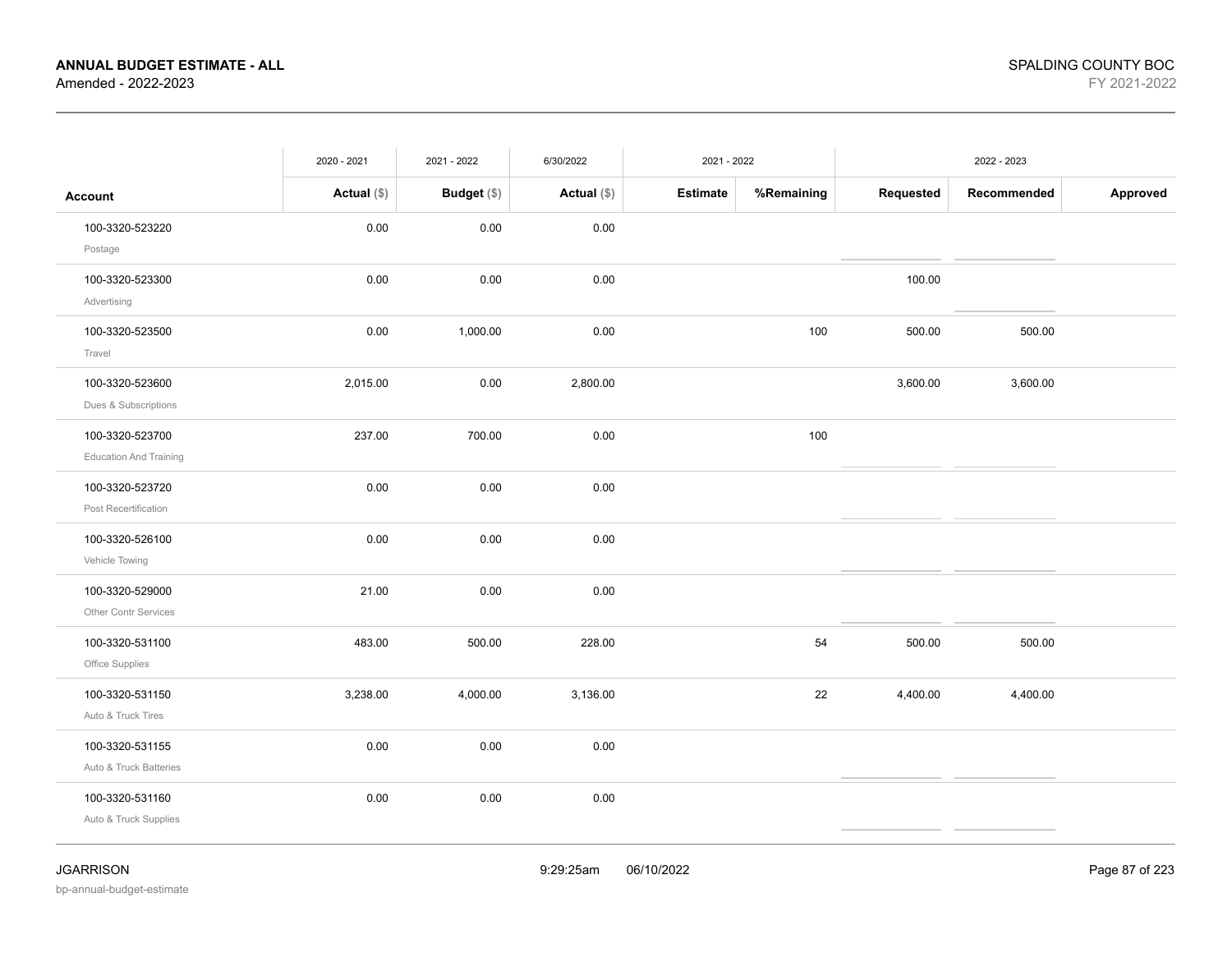|                              | 2020 - 2021   | 2021 - 2022        | 6/30/2022     | 2021 - 2022     |                |            | 2022 - 2023 |          |
|------------------------------|---------------|--------------------|---------------|-----------------|----------------|------------|-------------|----------|
| <b>Account</b>               | Actual $(\$)$ | <b>Budget</b> (\$) | Actual $(\$)$ | <b>Estimate</b> | %Remaining     | Requested  | Recommended | Approved |
| 100-3320-531270              | 19,372.00     | 25,000.00          | 20,387.00     |                 | 18             | 38,500.00  | 25,000.00   |          |
| Gasoline                     |               |                    |               |                 |                |            |             |          |
| 100-3320-531600              | 1,210.00      | 10,900.00          | 4,400.00      |                 | 60             | 3,075.00   | 3,075.00    |          |
| Small Equipment              |               |                    |               |                 |                |            |             |          |
| 100-3320-531700              | 5,158.00      | 5,500.00           | 3,817.00      |                 | 31             | 4,500.00   | 4,500.00    |          |
| Departmental Supplies        |               |                    |               |                 |                |            |             |          |
| 100-3320-531720              | 4,179.00      | 9,000.00           | 4,394.00      |                 | 51             | 9,000.00   | 9,000.00    |          |
| Uniforms And Clothing        |               |                    |               |                 |                |            |             |          |
| 100-3320-542100              | 0.00          | 0.00               | 0.00          |                 |                |            |             |          |
| Machinery & Equipment        |               |                    |               |                 |                |            |             |          |
| 100-3320-542200              | 39,099.00     | 0.00               | 0.00          |                 |                |            |             |          |
| Vehicles                     |               |                    |               |                 |                |            |             |          |
| 100-3320-579105              | 0.00          | 0.00               | 0.00          |                 |                |            |             |          |
| Health Reimbursement Account |               |                    |               |                 |                |            |             |          |
| 100-3320-579900              | 0.00          | 0.00               | 0.00          |                 |                |            |             |          |
| Other                        |               |                    |               |                 |                |            |             |          |
| 100-3330-511100              | 835,273.00    | 884,800.00         | 877,989.00    |                 | $\overline{1}$ | 994,191.00 | 978,239.00  |          |
| Regular Employees            |               |                    |               |                 |                |            |             |          |
| 100-3330-511300              | 49,999.00     | 45,000.00          | 37,931.00     |                 | 16             | 50,000.00  | 50,000.00   |          |
| Overtime                     |               |                    |               |                 |                |            |             |          |
| 100-3330-512100              | 201,777.00    | 229,954.00         | 195,073.00    |                 | 15             | 307,534.00 | 307,511.00  |          |
| Group Insurance              |               |                    |               |                 |                |            |             |          |
| 100-3330-512200              | 64,206.00     | 71,130.00          | 66,509.00     |                 | 6              | 79,881.00  | 78,660.00   |          |
| Fica Taxes                   |               |                    |               |                 |                |            |             |          |
|                              |               |                    |               |                 |                |            |             |          |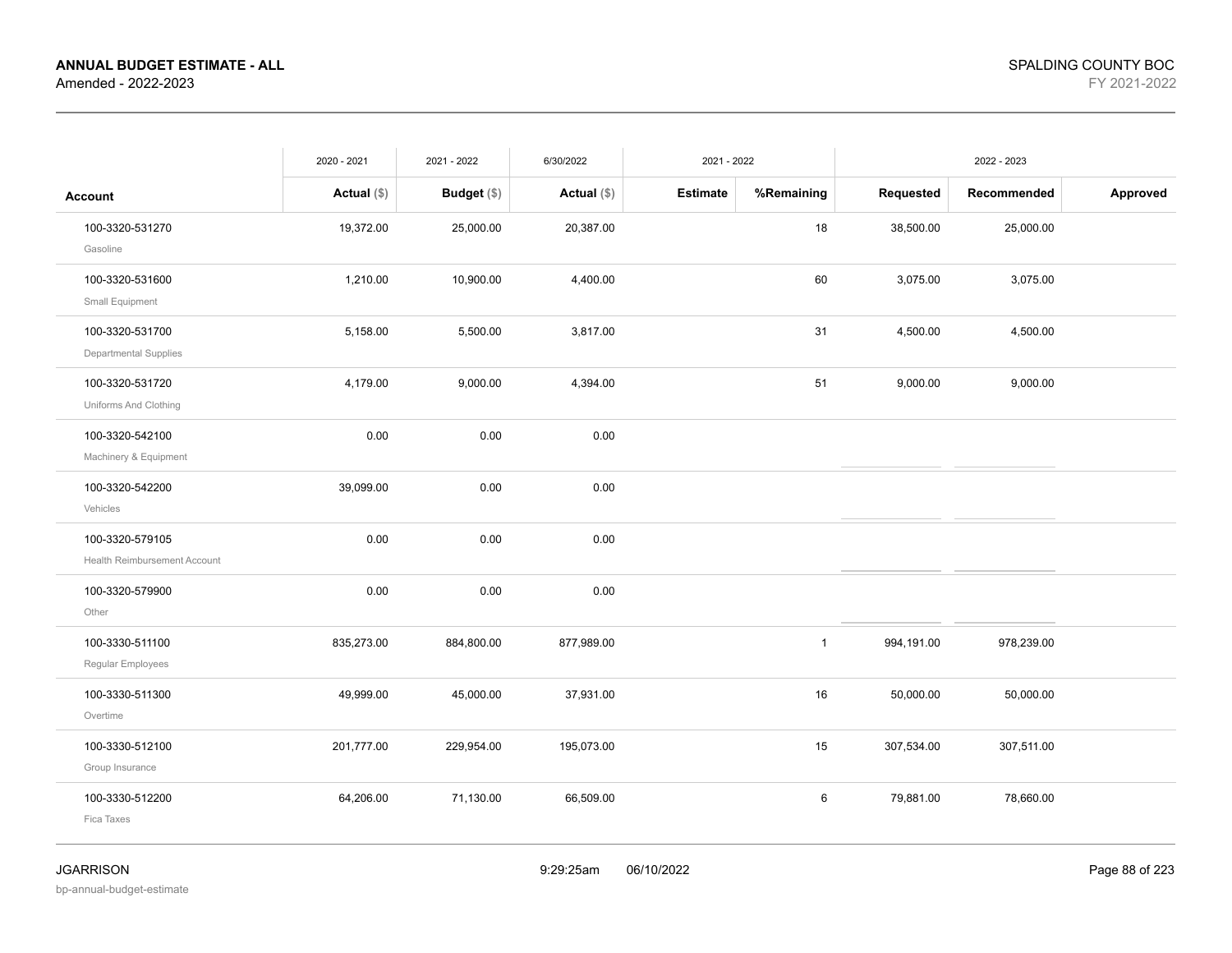|                                                | 2020 - 2021   | 2021 - 2022        | 6/30/2022     | 2021 - 2022     |              |            | 2022 - 2023 |          |
|------------------------------------------------|---------------|--------------------|---------------|-----------------|--------------|------------|-------------|----------|
| <b>Account</b>                                 | Actual $(\$)$ | <b>Budget</b> (\$) | Actual $(\$)$ | <b>Estimate</b> | %Remaining   | Requested  | Recommended | Approved |
| 100-3330-512400<br>Retirement Contribution     | 100,892.00    | 126,004.00         | 105,821.00    |                 | 16           | 141,589.00 | 139,276.00  |          |
| 100-3330-512600<br>Unemployment Insurance      | 1,460.00      | 0.00               | 0.00          |                 |              |            |             |          |
| 100-3330-512700<br><b>Workers Compensation</b> | 14,260.00     | 39,702.00          | 23,821.00     |                 | 40           | 26,199.00  | 25,799.00   |          |
| 100-3330-521220<br>Employee Physical Exam      | 0.00          | 0.00               | 0.00          |                 |              |            |             |          |
| 100-3330-521300<br>Informer Fees               | 3,000.00      | 3,000.00           | 3,000.00      |                 |              | 3,000.00   | 3,000.00    |          |
| 100-3330-522210<br>Radio Equipment Maint       | 6,396.00      | 7,104.00           | 6,528.00      |                 | 8            | 7,104.00   | 7,104.00    |          |
| 100-3330-522220<br>Office Equipment Maint      | 3,431.00      | 3,185.00           | 75.00         |                 | 98           | 3,451.00   | 3,451.00    |          |
| 100-3330-522225<br>Computer Equip Maint        | 20,381.00     | 26,460.00          | 20,215.00     |                 | 24           | 21,420.00  | 21,420.00   |          |
| 100-3330-522226<br>Software Maintenance        | 3,844.00      | 3,881.00           | 2,055.00      |                 | 47           | 2,874.00   | 2,874.00    |          |
| 100-3330-522280<br>Auto And Truck Maint        | 24,514.00     | 11,000.00          | 12,609.00     |                 | $-15$        | 43,000.00  | 43,000.00   |          |
| 100-3330-522300<br>Rentals                     | 6,474.00      | 5,921.00           | 5,572.00      |                 | 6            | 5,822.00   | 5,822.00    |          |
| 100-3330-523210<br>Telephone                   | 14,093.00     | 14,100.00          | 13,913.00     |                 | $\mathbf{1}$ | 14,100.00  | 14,100.00   |          |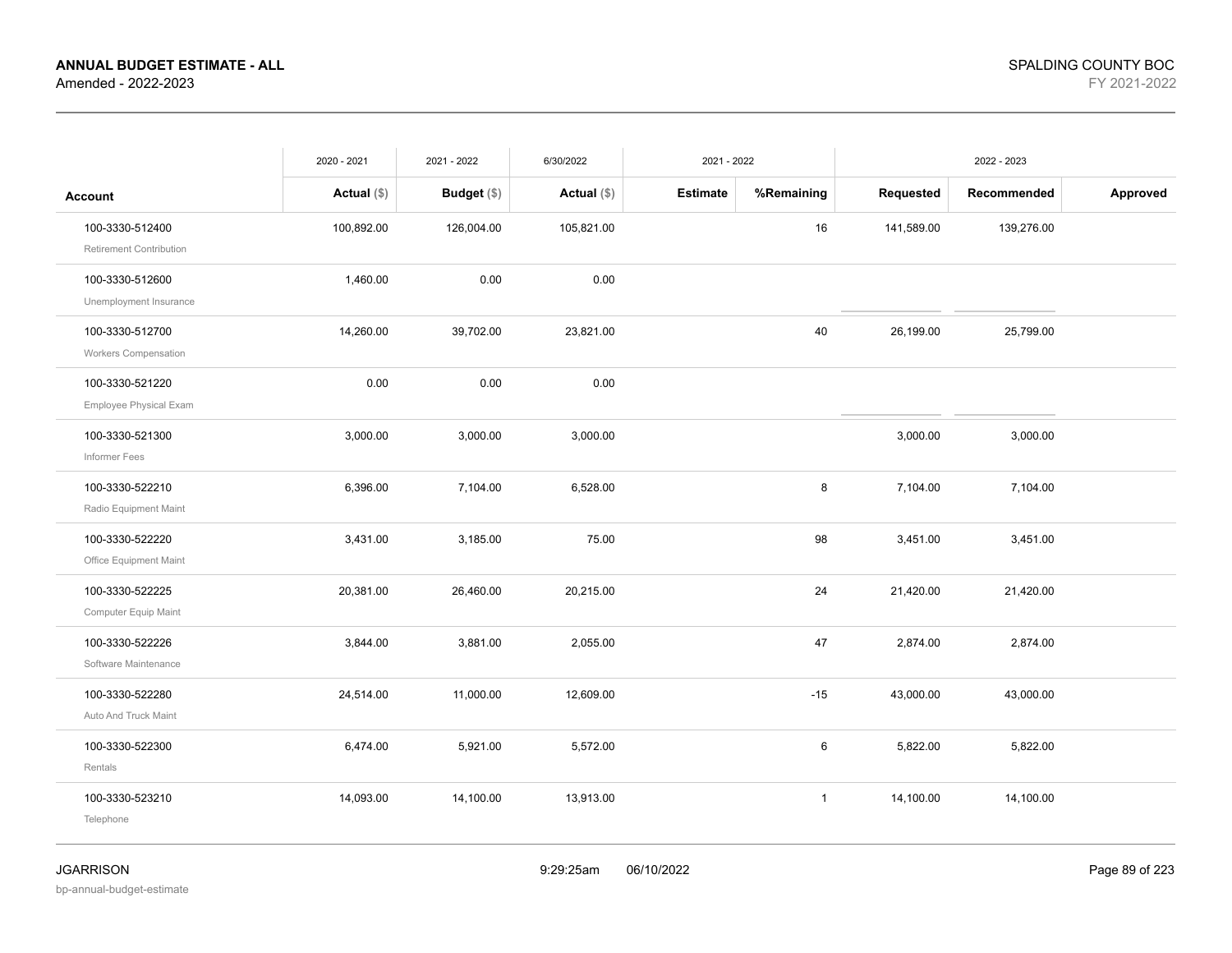|                                                      | 2020 - 2021   | 2021 - 2022 | 6/30/2022     | 2021 - 2022     |            |           | 2022 - 2023 |          |
|------------------------------------------------------|---------------|-------------|---------------|-----------------|------------|-----------|-------------|----------|
| <b>Account</b>                                       | Actual $(\$)$ | Budget (\$) | Actual $(\$)$ | <b>Estimate</b> | %Remaining | Requested | Recommended | Approved |
| 100-3330-523220<br>Postage                           | 0.00          | 100.00      | 117.00        |                 | $-17$      | 150.00    | 150.00      |          |
| 100-3330-523230<br><b>Internet Services</b>          | 0.00          | 0.00        | 0.00          |                 |            |           |             |          |
| 100-3330-523300<br>Advertising                       | 0.00          | 0.00        | 0.00          |                 |            |           |             |          |
| 100-3330-523500<br>Travel                            | 431.00        | 1,500.00    | 2,235.00      |                 | $-49$      | 1,500.00  | 1,500.00    |          |
| 100-3330-523600<br>Dues & Subscriptions              | 2,675.00      | 4,700.00    | 3,775.00      |                 | 20         | 16,305.00 | 16,305.00   |          |
| 100-3330-523700<br><b>Education And Training</b>     | 864.00        | 1,500.00    | 250.00        |                 | 83         | 1,500.00  | 1,500.00    |          |
| 100-3330-523720<br>Post Recertification              | 0.00          | 0.00        | 0.00          |                 |            |           |             |          |
| 100-3330-523750<br>Sheriff Community Outreach Progra | 15,014.00     | 9,000.00    | 5,795.00      |                 | 36         | 6,000.00  | 6,000.00    |          |
| 100-3330-526100<br>Vehicle Towing                    | 1,925.00      | 500.00      | 600.00        |                 | $-20$      | 750.00    | 750.00      |          |
| 100-3330-529000<br><b>Other Contr Services</b>       | 1,481.00      | 1,000.00    | 1,096.00      |                 | $-10$      | 1,500.00  | 1,500.00    |          |
| 100-3330-529030<br>Victim Assistance                 | 0.00          | $0.00\,$    | 0.00          |                 |            |           |             |          |
| 100-3330-531100<br>Office Supplies                   | 404.00        | 500.00      | 228.00        |                 | 54         | 500.00    | 500.00      |          |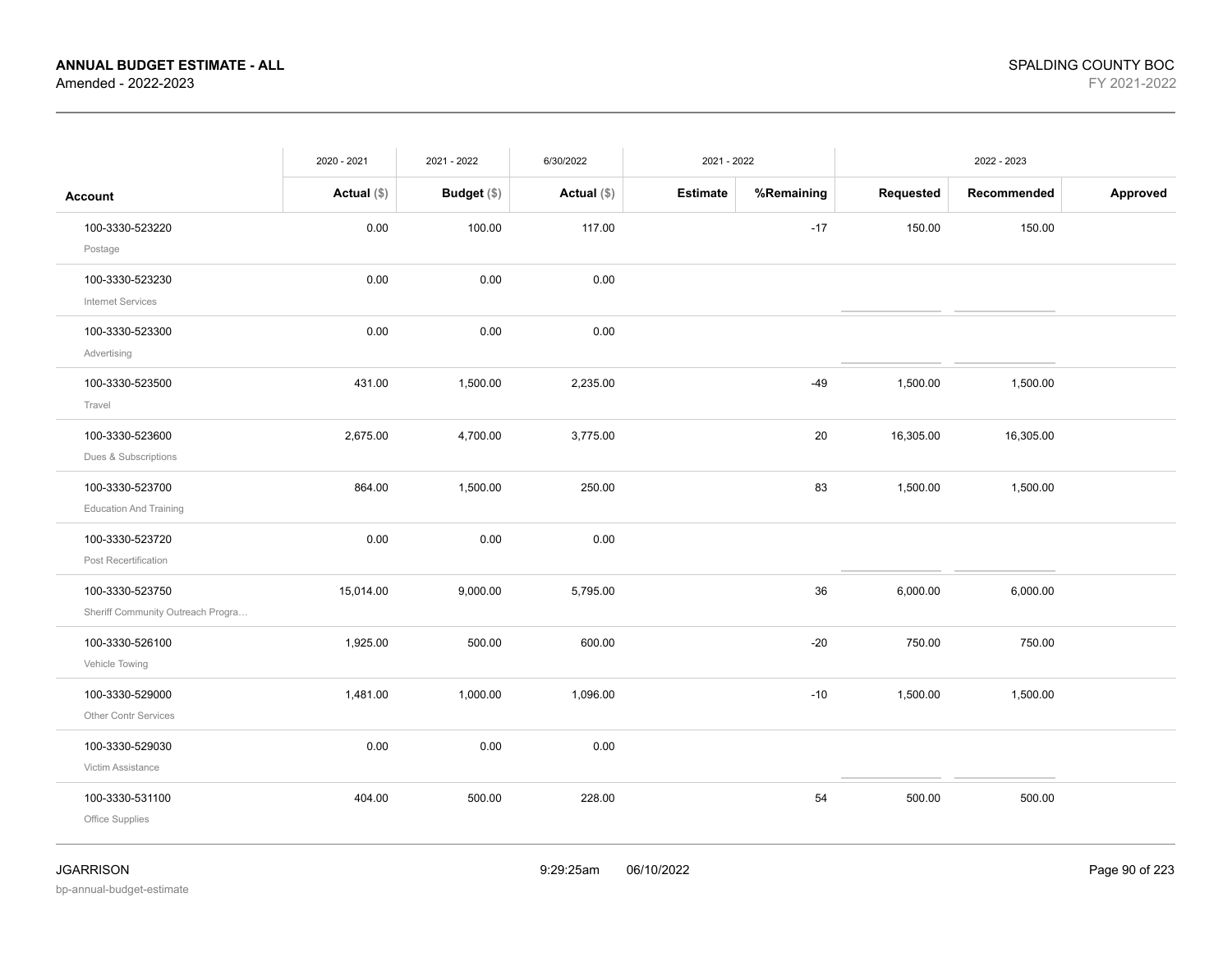|                                                   | 2020 - 2021   | 2021 - 2022        | 6/30/2022     | 2021 - 2022     |            |           | 2022 - 2023 |          |
|---------------------------------------------------|---------------|--------------------|---------------|-----------------|------------|-----------|-------------|----------|
| <b>Account</b>                                    | Actual $(\$)$ | <b>Budget</b> (\$) | Actual $(\$)$ | <b>Estimate</b> | %Remaining | Requested | Recommended | Approved |
| 100-3330-531150<br>Auto & Truck Tires             | 3,802.00      | 3,500.00           | 3,778.00      |                 | -8         | 3,600.00  | 3,600.00    |          |
| 100-3330-531155<br>Auto & Truck Batteries         | 0.00          | 0.00               | 0.00          |                 |            |           |             |          |
| 100-3330-531160<br>Auto & Truck Supplies          | 0.00          | 0.00               | 0.00          |                 |            |           |             |          |
| 100-3330-531270<br>Gasoline                       | 22,459.00     | 30,000.00          | 34,196.00     |                 | $-14$      | 56,316.00 | 36,000.00   |          |
| 100-3330-531600<br>Small Equipment                | 23,353.00     | 9,650.00           | 11,663.00     |                 | $-21$      | 9,300.00  | 9,300.00    |          |
| 100-3330-531700<br>Departmental Supplies          | 11,646.00     | 9,000.00           | 5,717.00      |                 | 36         | 7,000.00  | 7,000.00    |          |
| 100-3330-531720<br>Uniforms And Clothing          | 5,561.00      | 10,586.00          | 5,950.00      |                 | 44         | 10,500.00 | 10,500.00   |          |
| 100-3330-531730<br>L.A.W.S. Land Air Water Search | 9,924.00      | 6,500.00           | 4,818.00      |                 | 26         | 6,500.00  | 6,500.00    |          |
| 100-3330-542100<br>Machinery & Equipment          | 7,080.00      | 0.00               | 0.00          |                 |            |           |             |          |
| 100-3330-542200<br>Vehicles                       | 0.00          | 0.00               | 0.00          |                 |            |           |             |          |
| 100-3330-570075<br>Sex Offender Investigation     | 1,495.00      | 9,000.00           | 9,551.00      |                 | -6         | 10,000.00 | 10,000.00   |          |
| 100-3330-579105<br>Health Reimbursement Account   | 0.00          | $0.00\,$           | 0.00          |                 |            |           |             |          |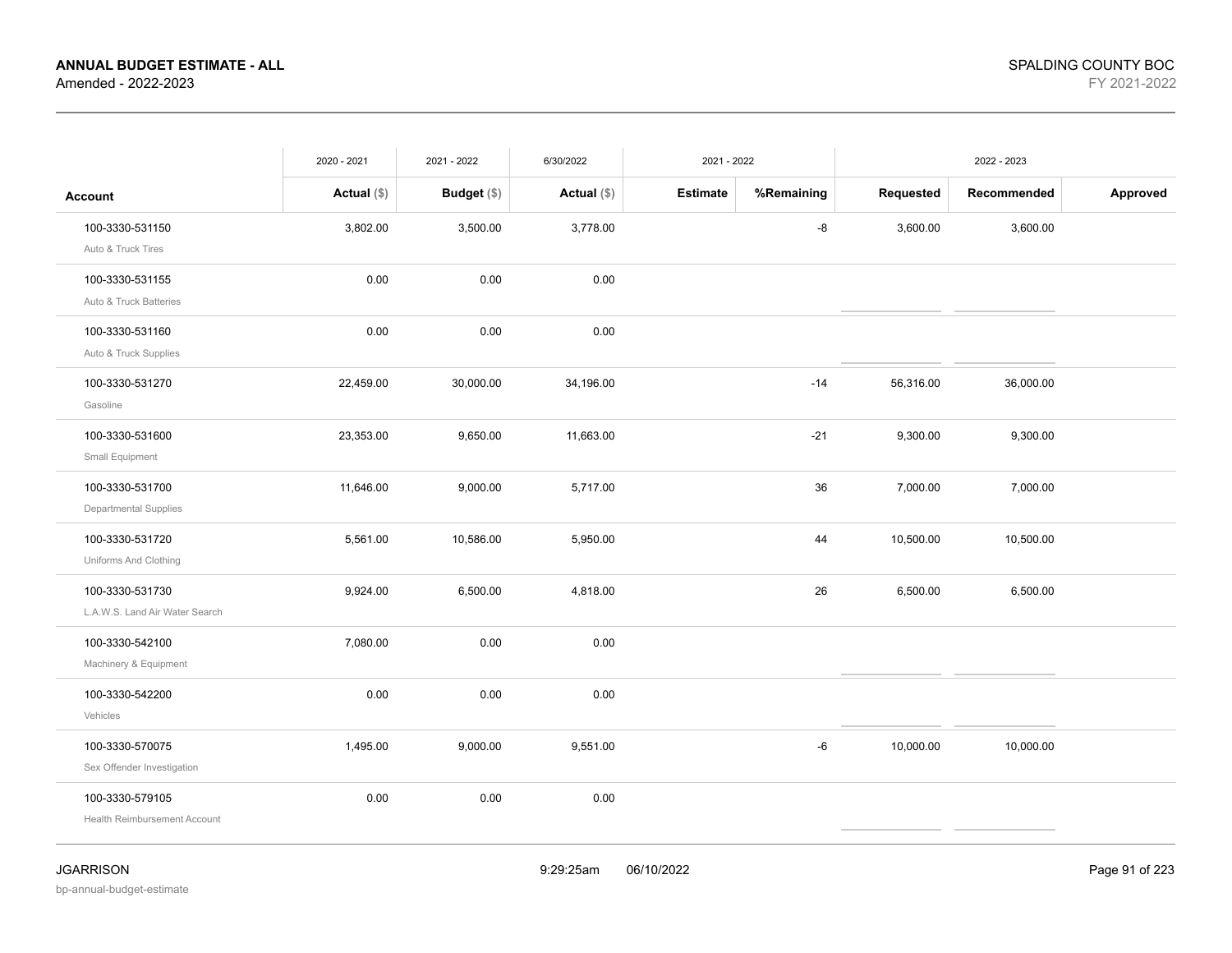|                                                  | 2020 - 2021   | 2021 - 2022  | 6/30/2022     | 2021 - 2022     |            |              | 2022 - 2023  |          |
|--------------------------------------------------|---------------|--------------|---------------|-----------------|------------|--------------|--------------|----------|
| <b>Account</b>                                   | Actual $(\$)$ | Budget (\$)  | Actual $(\$)$ | <b>Estimate</b> | %Remaining | Requested    | Recommended  | Approved |
| 100-3330-579305<br><b>Buck Creek Road Well</b>   | 864.00        | 0.00         | 0.00          |                 |            |              |              |          |
| 100-3330-579900<br>Other                         | 0.00          | 0.00         | 0.00          |                 |            |              |              |          |
| 100-3340-511100<br>Regular Employees             | 1,877,856.00  | 2,063,848.00 | 2,078,728.00  |                 | $-1$       | 2,450,345.00 | 2,448,534.00 |          |
| 100-3340-511300<br>Overtime                      | 231,677.00    | 235,000.00   | 260,134.00    |                 | $-11$      | 315,000.00   | 291,000.00   |          |
| 100-3340-512100<br>Group Insurance               | 544,214.00    | 568,801.00   | 521,483.00    |                 | $\bf 8$    | 809,098.00   | 809,096.00   |          |
| 100-3340-512200<br>Fica Taxes                    | 153,995.00    | 182,121.00   | 170,333.00    |                 | 6          | 211,549.00   | 209,574.00   |          |
| 100-3340-512400<br>Retirement Contribution       | 244,887.00    | 308,556.00   | 259,133.00    |                 | 16         | 352,412.00   | 352,149.00   |          |
| 100-3340-512600<br>Unemployment Insurance        | 0.00          | 0.00         | 0.00          |                 |            |              |              |          |
| 100-3340-512700<br>Workers Compensation          | 35,982.00     | 101,654.00   | 60,992.00     |                 | 40         | 69,383.00    | 68,735.00    |          |
| 100-3340-521220<br><b>Employee Physical Exam</b> | 0.00          | 0.00         | 0.00          |                 |            |              |              |          |
| 100-3340-522210<br>Radio Equipment Maint         | 21,732.00     | 30,000.00    | 21,114.00     |                 | 30         | 30,000.00    | 30,000.00    |          |
| 100-3340-522220<br>Office Equipment Maint        | 6,210.00      | 5,000.00     | 0.00          |                 | 100        | 5,189.00     | 5,184.00     |          |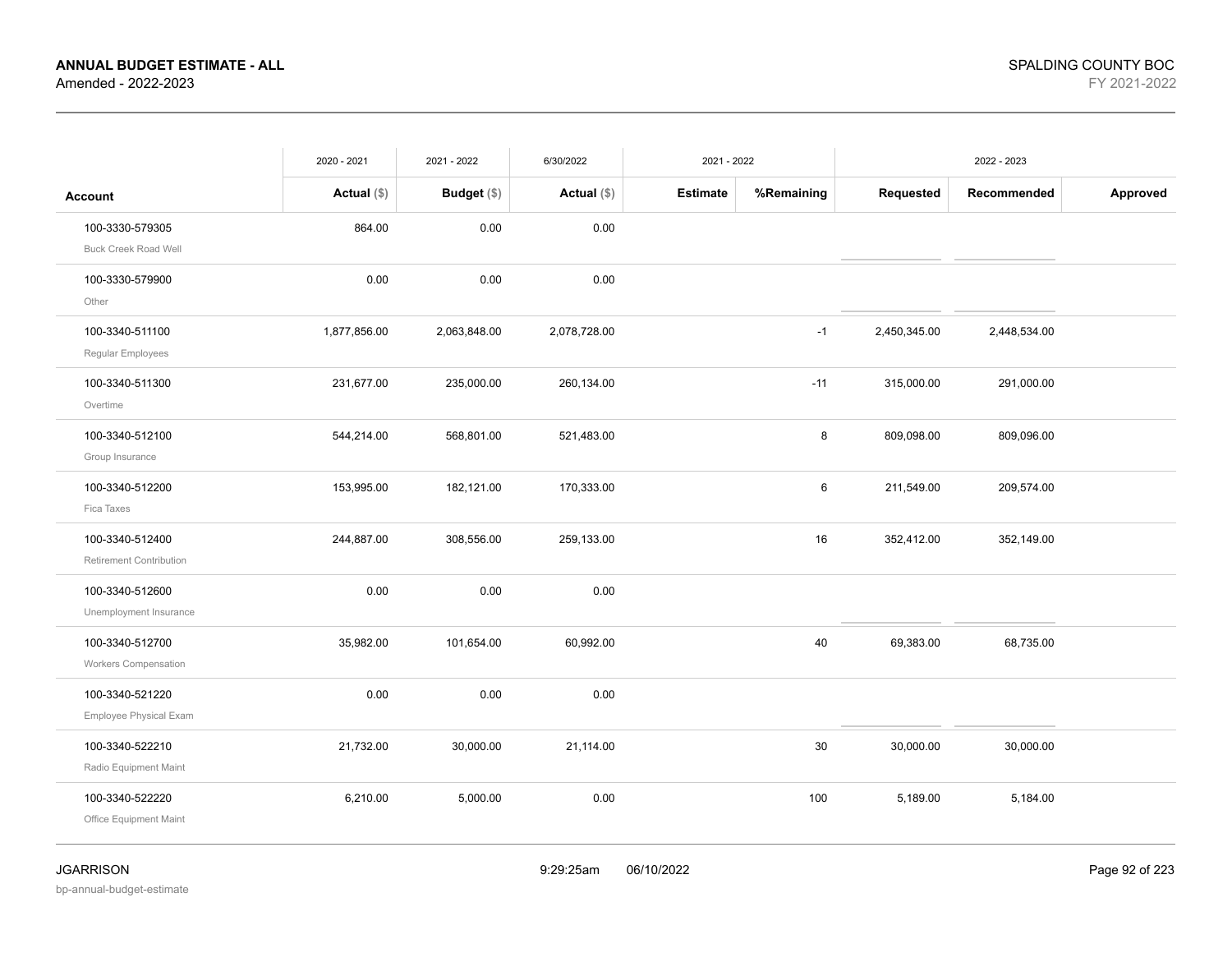|                                                  | 2020 - 2021   | 2021 - 2022        | 6/30/2022     | 2021 - 2022     |                |            | 2022 - 2023 |          |
|--------------------------------------------------|---------------|--------------------|---------------|-----------------|----------------|------------|-------------|----------|
| <b>Account</b>                                   | Actual $(\$)$ | <b>Budget</b> (\$) | Actual $(\$)$ | <b>Estimate</b> | %Remaining     | Requested  | Recommended | Approved |
| 100-3340-522225<br>Computer Equip Maint          | 66,977.00     | 71,820.00          | 66,600.00     |                 | $\overline{7}$ | 71,820.00  | 71,820.00   |          |
| 100-3340-522226<br>Software Maintenance          | 5,514.00      | 7,086.00           | 5,792.00      |                 | 18             | 86,394.00  | 86,394.00   |          |
| 100-3340-522280<br>Auto And Truck Maint          | 86,804.00     | 70,000.00          | 74,762.00     |                 | $-7$           | 140,000.00 | 100,000.00  |          |
| 100-3340-522300<br>Rentals                       | 5,400.00      | 5,720.00           | 4,752.00      |                 | 17             | 5,561.00   | 5,562.00    |          |
| 100-3340-523210<br>Telephone                     | 27,001.00     | 27,000.00          | 24,995.00     |                 | $\overline{7}$ | 27,000.00  | 27,000.00   |          |
| 100-3340-523220<br>Postage                       | 0.00          | 0.00               | 47.00         |                 |                |            |             |          |
| 100-3340-523230<br>Internet Services             | 0.00          | 0.00               | 0.00          |                 |                |            |             |          |
| 100-3340-523300<br>Advertising                   | 0.00          | 250.00             | 0.00          |                 | 100            | 250.00     | 250.00      |          |
| 100-3340-523500<br>Travel                        | 175.00        | 1,500.00           | 0.00          |                 | 100            | 1,500.00   | 1,500.00    |          |
| 100-3340-523600<br>Dues & Subscriptions          | 4,986.00      | 80.00              | 7,282.00      |                 | $-9,002$       | 12,380.00  | 12,380.00   |          |
| 100-3340-523700<br><b>Education And Training</b> | 1,142.00      | 1,950.00           | 285.00        |                 | 85             | 1,950.00   | 1,500.00    |          |
| 100-3340-523720<br>Post Recertification          | 0.00          | 0.00               | 0.00          |                 |                |            |             |          |

JGARRISON 9:29:25am 06/10/2022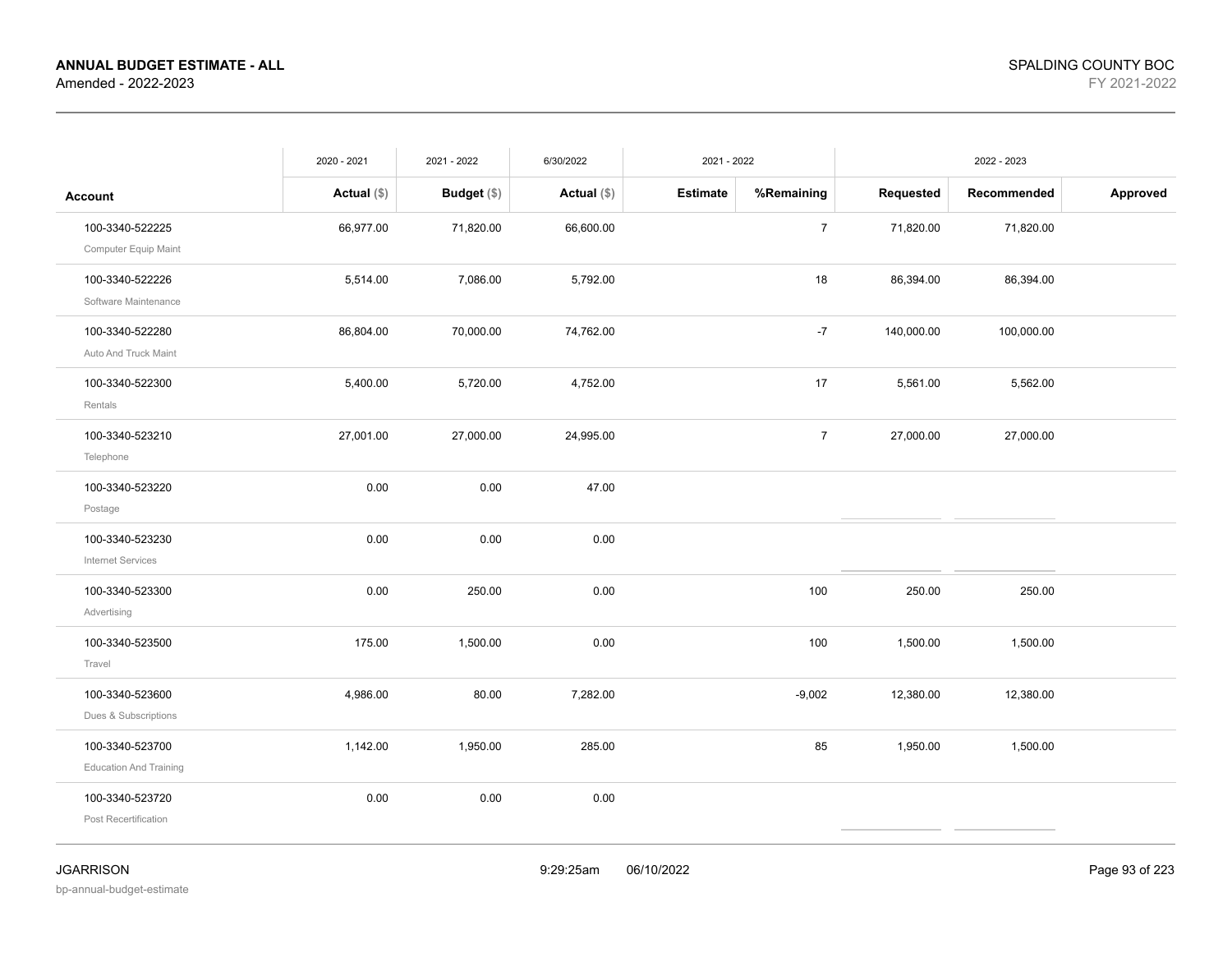|                                           | 2020 - 2021   | 2021 - 2022   | 6/30/2022     | 2021 - 2022     |                |            | 2022 - 2023 |          |
|-------------------------------------------|---------------|---------------|---------------|-----------------|----------------|------------|-------------|----------|
| <b>Account</b>                            | Actual $(\$)$ | Budget $(\$)$ | Actual $(\$)$ | <b>Estimate</b> | %Remaining     | Requested  | Recommended | Approved |
| 100-3340-526100<br>Vehicle Towing         | 0.00          | 500.00        | 150.00        |                 | 70             | 1,000.00   | 1,000.00    |          |
| 100-3340-529000<br>Other Contr Services   | 692.00        | 612.00        | 496.00        |                 | 19             | 780.00     | 780.00      |          |
| 100-3340-529030<br>Victim Assistance      | 0.00          | 0.00          | 0.00          |                 |                |            |             |          |
| 100-3340-531100<br>Office Supplies        | 265.00        | 500.00        | 192.00        |                 | 62             | 500.00     | 500.00      |          |
| 100-3340-531150<br>Auto & Truck Tires     | 20,327.00     | 22,000.00     | 20,474.00     |                 | $\overline{7}$ | 24,000.00  | 24,000.00   |          |
| 100-3340-531155<br>Auto & Truck Batteries | 0.00          | 0.00          | 0.00          |                 |                |            |             |          |
| 100-3340-531160<br>Auto & Truck Supplies  | 0.00          | 0.00          | 0.00          |                 |                |            |             |          |
| 100-3340-531270<br>Gasoline               | 152,962.00    | 215,000.00    | 204,189.00    |                 | 5              | 280,000.00 | 225,000.00  |          |
| 100-3340-531600<br>Small Equipment        | 190,995.00    | 19,000.00     | 23,743.00     |                 | $-25$          | 18,700.00  | 18,700.00   |          |
| 100-3340-531700<br>Departmental Supplies  | 31,610.00     | 57,470.00     | 46,149.00     |                 | 20             | 19,830.00  | 19,830.00   |          |
| 100-3340-531720<br>Uniforms And Clothing  | 23,917.00     | 30,111.00     | 15,164.00     |                 | 50             | 30,000.00  | 30,000.00   |          |
| 100-3340-531750<br>Animal Supplies        | 7,147.00      | 10,700.00     | 4,153.00      |                 | 61             | 10,700.00  | 10,700.00   |          |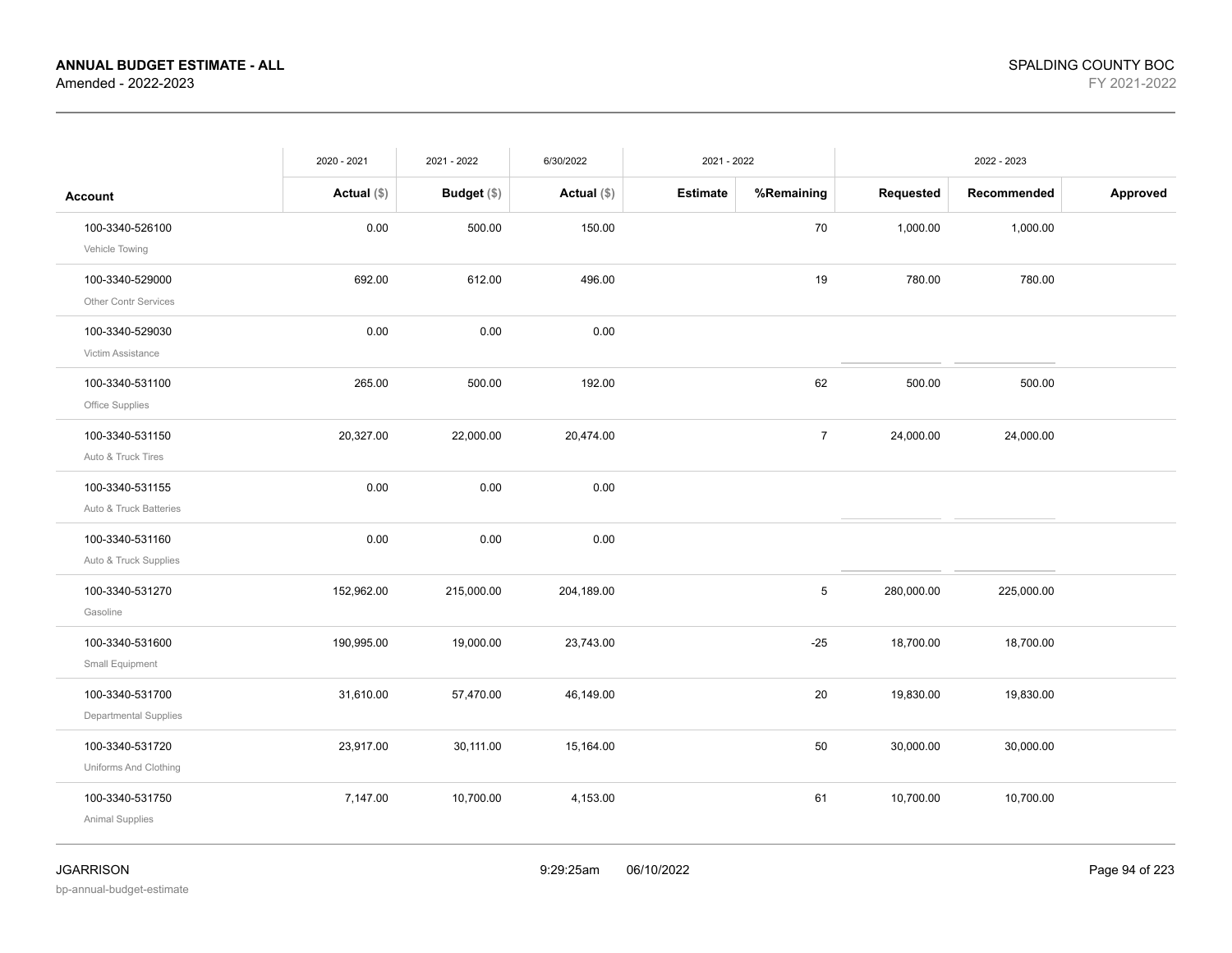|                              | 2020 - 2021   | 2021 - 2022  | 6/30/2022    | 2021 - 2022     |              |              | 2022 - 2023  |          |
|------------------------------|---------------|--------------|--------------|-----------------|--------------|--------------|--------------|----------|
| <b>Account</b>               | Actual $(\$)$ | Budget (\$)  | Actual (\$)  | <b>Estimate</b> | %Remaining   | Requested    | Recommended  | Approved |
| 100-3340-542100              | 24,015.00     | 0.00         | 12,371.00    |                 |              |              |              |          |
| Machinery & Equipment        |               |              |              |                 |              |              |              |          |
| 100-3340-542200              | 192,260.00    | 0.00         | 160,883.00   |                 |              |              |              |          |
| Vehicles                     |               |              |              |                 |              |              |              |          |
| 100-3340-579105              | 0.00          | 0.00         | 0.00         |                 |              |              |              |          |
| Health Reimbursement Account |               |              |              |                 |              |              |              |          |
| 100-3340-579900              | 2,802.00      | 0.00         | 2,954.00     |                 |              |              |              |          |
| Other                        |               |              |              |                 |              |              |              |          |
| 100-3350-511100              | 2,983,491.00  | 3,585,182.00 | 3,050,028.00 |                 | 15           | 4,073,864.00 | 4,061,633.00 |          |
| Regular Employees            |               |              |              |                 |              |              |              |          |
| 100-3350-511300              | 204,963.00    | 228,000.00   | 226,046.00   |                 | $\mathbf{1}$ | 280,000.00   | 250,000.00   |          |
| Overtime                     |               |              |              |                 |              |              |              |          |
| 100-3350-512100              | 832,438.00    | 991,885.00   | 733,358.00   |                 | 26           | 1,358,925.00 | 1,165,564.00 |          |
| Group Insurance              |               |              |              |                 |              |              |              |          |
| 100-3350-512200              | 231,364.00    | 291,708.00   | 237,527.00   |                 | 19           | 333,071.00   | 329,840.00   |          |
| Fica Taxes                   |               |              |              |                 |              |              |              |          |
| 100-3350-512400              | 391,195.00    | 488,834.00   | 410,534.00   |                 | 16           | 555,813.00   | 554,039.00   |          |
| Retirement Contribution      |               |              |              |                 |              |              |              |          |
| 100-3350-512600              | 8,817.00      | 0.00         | 0.00         |                 |              |              |              |          |
| Unemployment Insurance       |               |              |              |                 |              |              |              |          |
| 100-3350-512700              | 58,787.00     | 162,823.00   | 97,696.00    |                 | 40           | 109,238.00   | 108,179.00   |          |
| Workers Compensation         |               |              |              |                 |              |              |              |          |
| 100-3350-521210              | 0.00          | 0.00         | 0.00         |                 |              |              |              |          |
| Legal Fees                   |               |              |              |                 |              |              |              |          |
|                              |               |              |              |                 |              |              |              |          |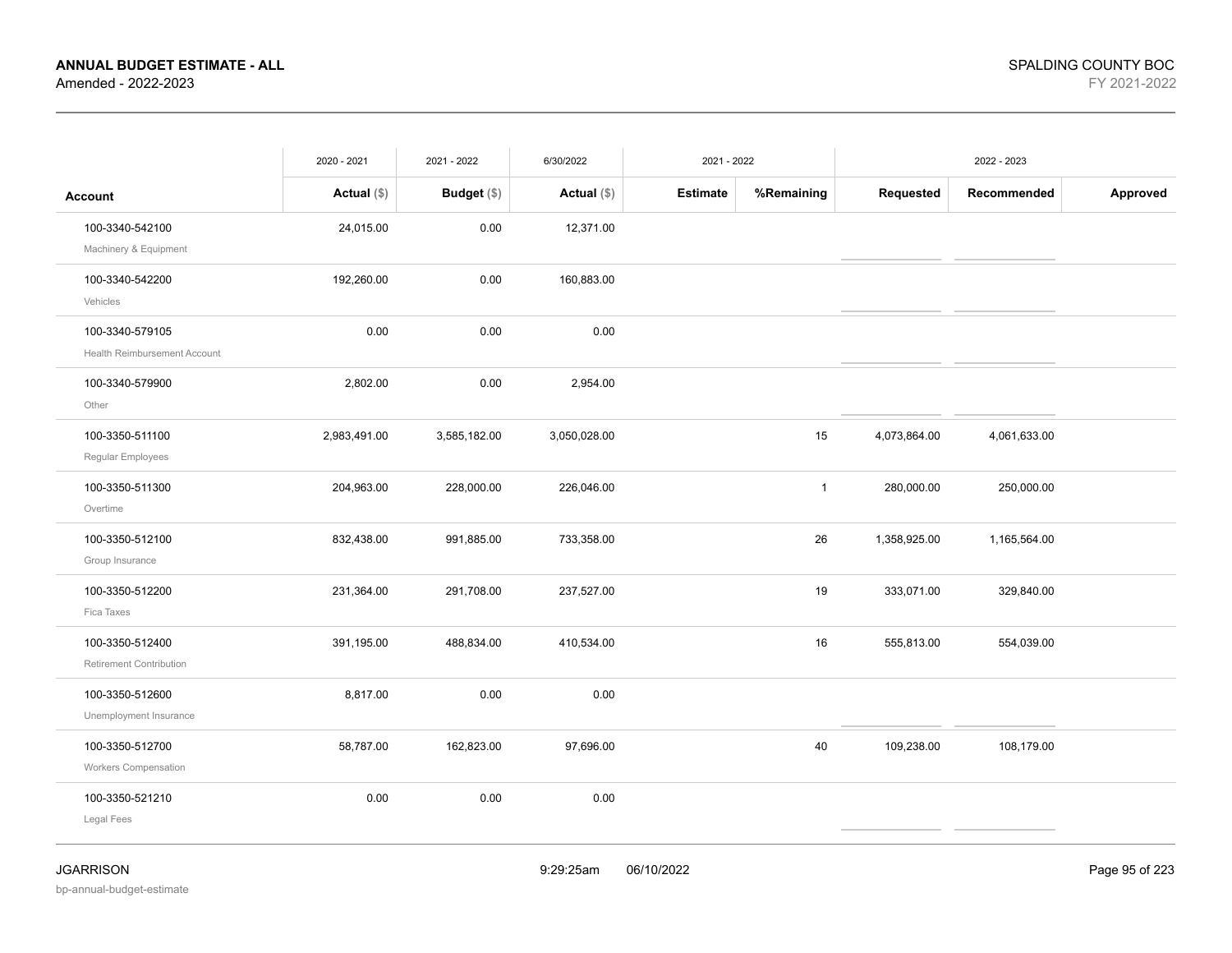|                                                | 2020 - 2021   | 2021 - 2022   | 6/30/2022     | 2021 - 2022     |            |              | 2022 - 2023  |          |
|------------------------------------------------|---------------|---------------|---------------|-----------------|------------|--------------|--------------|----------|
| <b>Account</b>                                 | Actual $(\$)$ | Budget $(\$)$ | Actual $(\$)$ | <b>Estimate</b> | %Remaining | Requested    | Recommended  | Approved |
| 100-3350-521220<br>Employee Physical Exam      | 0.00          | 0.00          | 179.00        |                 |            |              |              |          |
| 100-3350-521250<br><b>Medical Services</b>     | 1,858,058.00  | 1,823,059.00  | 1,823,058.00  |                 | 0          | 1,987,134.00 | 1,987,134.00 |          |
| 100-3350-522150<br>Pest Control                | 3,748.00      | 3,740.00      | 3,547.00      |                 | 5          | 3,800.00     | 3,800.00     |          |
| 100-3350-522210<br>Radio Equipment Maint       | 13,084.00     | 9,152.00      | 8,850.00      |                 | 3          | 10,368.00    | 8,832.00     |          |
| 100-3350-522220<br>Office Equipment Maint      | 6,850.00      | 6,544.00      | 194.00        |                 | 97         | 4,927.00     | 4,927.00     |          |
| 100-3350-522225<br>Computer Equip Maint        | 41,137.00     | 47,880.00     | 40,940.00     |                 | 14         | 47,880.00    | 47,880.00    |          |
| 100-3350-522226<br>Software Maintenance        | 9,772.00      | 17,418.00     | 17,424.00     |                 | 0          | 52,414.00    | 60,867.00    |          |
| 100-3350-522230<br>Other Equipment Maint       | 0.00          | 0.00          | 0.00          |                 |            |              |              |          |
| 100-3350-522240<br><b>Building Maintenance</b> | 410,225.00    | 348,104.00    | 146,454.00    |                 | 58         | 360,000.00   | 275,000.00   |          |
| 100-3350-522280<br>Auto And Truck Maint        | 11,811.00     | 9,500.00      | 9,966.00      |                 | $-5$       | 19,000.00    | 15,000.00    |          |
| 100-3350-522300<br>Rentals                     | 10,337.00     | 9,877.00      | 8,651.00      |                 | 12         | 7,620.00     | 7,620.00     |          |
| 100-3350-523210<br>Telephone                   | 10,463.00     | 10,500.00     | 10,049.00     |                 | 4          | 10,500.00    | 10,500.00    |          |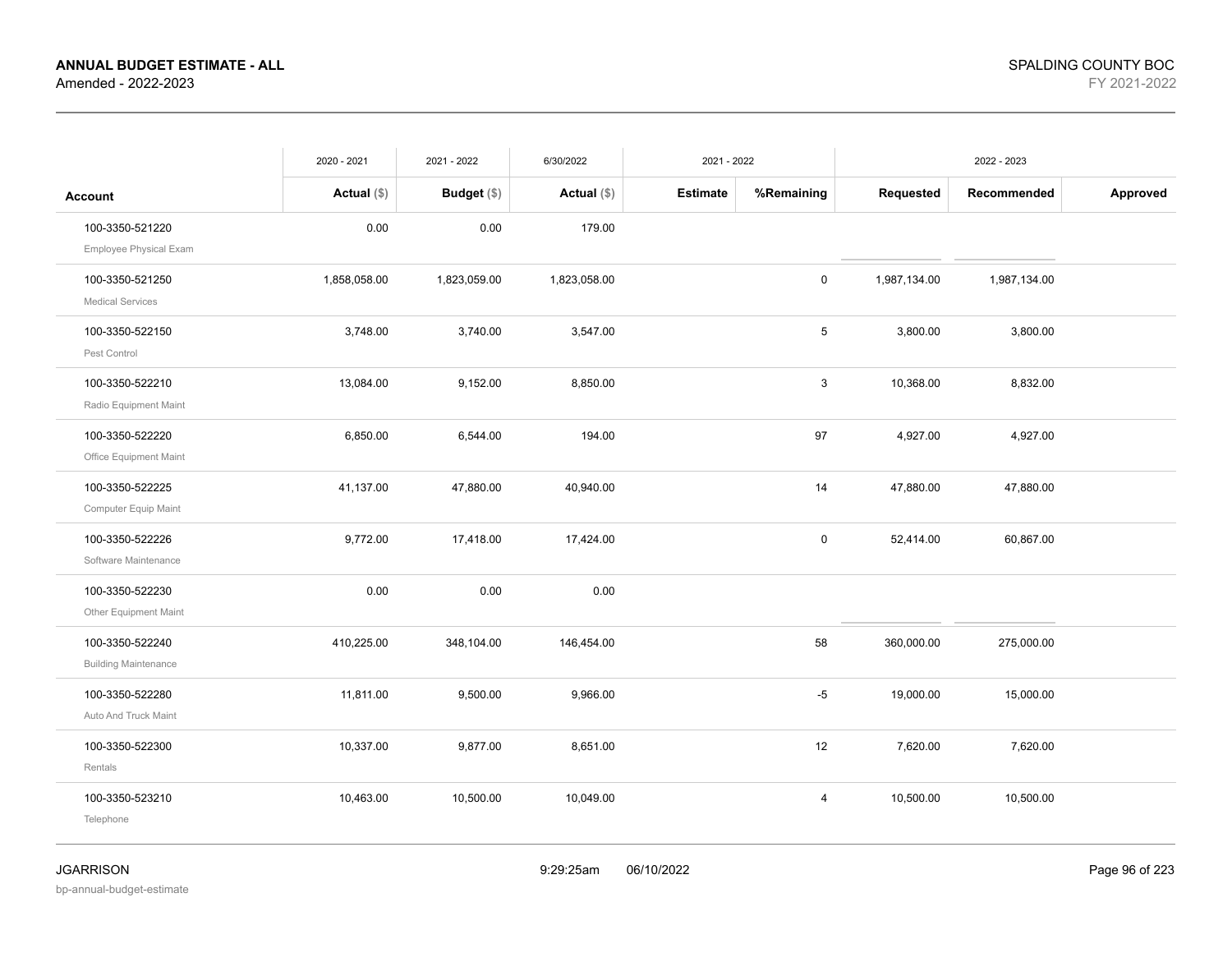|                                                  | 2020 - 2021   | 2021 - 2022 | 6/30/2022     | 2021 - 2022     |            |            | 2022 - 2023 |          |
|--------------------------------------------------|---------------|-------------|---------------|-----------------|------------|------------|-------------|----------|
| <b>Account</b>                                   | Actual $(\$)$ | Budget (\$) | Actual $(\$)$ | <b>Estimate</b> | %Remaining | Requested  | Recommended | Approved |
| 100-3350-523220<br>Postage                       | 31.00         | 125.00      | 0.00          |                 | 100        | 125.00     | 125.00      |          |
| 100-3350-523230<br><b>Internet Services</b>      | 0.00          | 0.00        | 0.00          |                 |            |            |             |          |
| 100-3350-523300<br>Advertising                   | 0.00          | 0.00        | 0.00          |                 |            |            |             |          |
| 100-3350-523500<br>Travel                        | 2,094.00      | 15,500.00   | 4,997.00      |                 | 68         | 11,750.00  | 11,750.00   |          |
| 100-3350-523600<br>Dues & Subscriptions          | 10,985.00     | 228.00      | 13,495.00     |                 | $-5,819$   | 23,656.00  | 23,657.00   |          |
| 100-3350-523700<br><b>Education And Training</b> | 11,090.00     | 3,000.00    | 4,021.00      |                 | $-34$      | 2,530.00   | 2,530.00    |          |
| 100-3350-523720<br>Post Recertification          | 0.00          | 333.00      | 0.00          |                 | 100        | 220.00     | 220.00      |          |
| 100-3350-524000<br><b>Food Services Contract</b> | 540,607.00    | 650,000.00  | 551,619.00    |                 | 15         | 650,000.00 | 650,000.00  |          |
| 100-3350-526000<br><b>Transportation Expense</b> | 5,686.00      | 4,000.00    | 7,873.00      |                 | $-97$      | 10,000.00  | 10,000.00   |          |
| 100-3350-526100<br>Vehicle Towing                | 0.00          | 0.00        | 0.00          |                 |            |            |             |          |
| 100-3350-529000<br>Other Contr Services          | 2,632.00      | 6,500.00    | 5,939.00      |                 | 9          | 4,500.00   | 7,500.00    |          |
| 100-3350-531100<br>Office Supplies               | 637.00        | 1,500.00    | 306.00        |                 | 80         | 1,000.00   | 1,000.00    |          |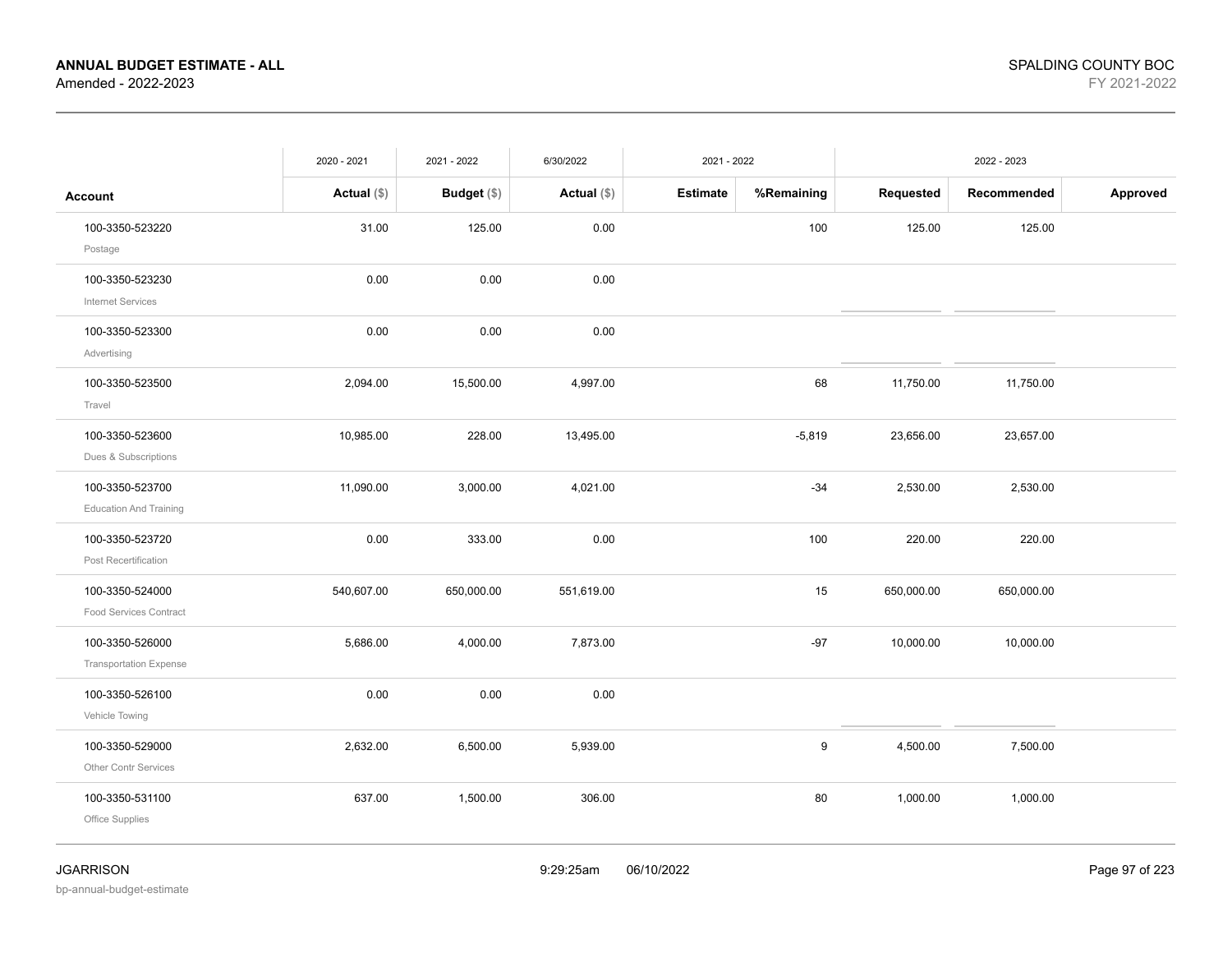|                                           | 2020 - 2021   | 2021 - 2022 | 6/30/2022     | 2021 - 2022     |                |            | 2022 - 2023 |          |
|-------------------------------------------|---------------|-------------|---------------|-----------------|----------------|------------|-------------|----------|
| <b>Account</b>                            | Actual $(\$)$ | Budget (\$) | Actual $(\$)$ | <b>Estimate</b> | %Remaining     | Requested  | Recommended | Approved |
| 100-3350-531150<br>Auto & Truck Tires     | 3,616.00      | 3,500.00    | 4,529.00      |                 | $-29$          | 3,500.00   | 3,500.00    |          |
| 100-3350-531155<br>Auto & Truck Batteries | 0.00          | 0.00        | 0.00          |                 |                |            |             |          |
| 100-3350-531160<br>Auto & Truck Supplies  | 0.00          | 0.00        | 0.00          |                 |                |            |             |          |
| 100-3350-531210<br>Water                  | 191,321.00    | 220,000.00  | 127,755.00    |                 | 42             | 180,000.00 | 180,000.00  |          |
| 100-3350-531215<br>Sewerage               | 168,320.00    | 200,000.00  | 118,274.00    |                 | 41             | 123,000.00 | 145,000.00  |          |
| 100-3350-531220<br>Natural Gas            | 38,934.00     | 50,000.00   | 40,789.00     |                 | 18             | 55,000.00  | 50,000.00   |          |
| 100-3350-531230<br>Electricity            | 219,479.00    | 230,000.00  | 163,600.00    |                 | 29             | 300,000.00 | 230,000.00  |          |
| 100-3350-531270<br>Gasoline               | 19,563.00     | 29,000.00   | 31,220.00     |                 | -8             | 36,000.00  | 31,000.00   |          |
| 100-3350-531280<br>Stormwater             | 0.00          | 0.00        | 0.00          |                 |                |            |             |          |
| 100-3350-531310<br>Inmate Clothing        | 0.00          | 0.00        | 0.00          |                 |                |            |             |          |
| 100-3350-531350<br>Other Inmate Expense   | 51,771.00     | 68,000.00   | 63,412.00     |                 | $\overline{7}$ | 65,000.00  | 65,000.00   |          |
| 100-3350-531600<br>Small Equipment        | 29,800.00     | 20,100.00   | 18,405.00     |                 | 8              | 17,465.00  | 17,465.00   |          |
|                                           |               |             |               |                 |                |            |             |          |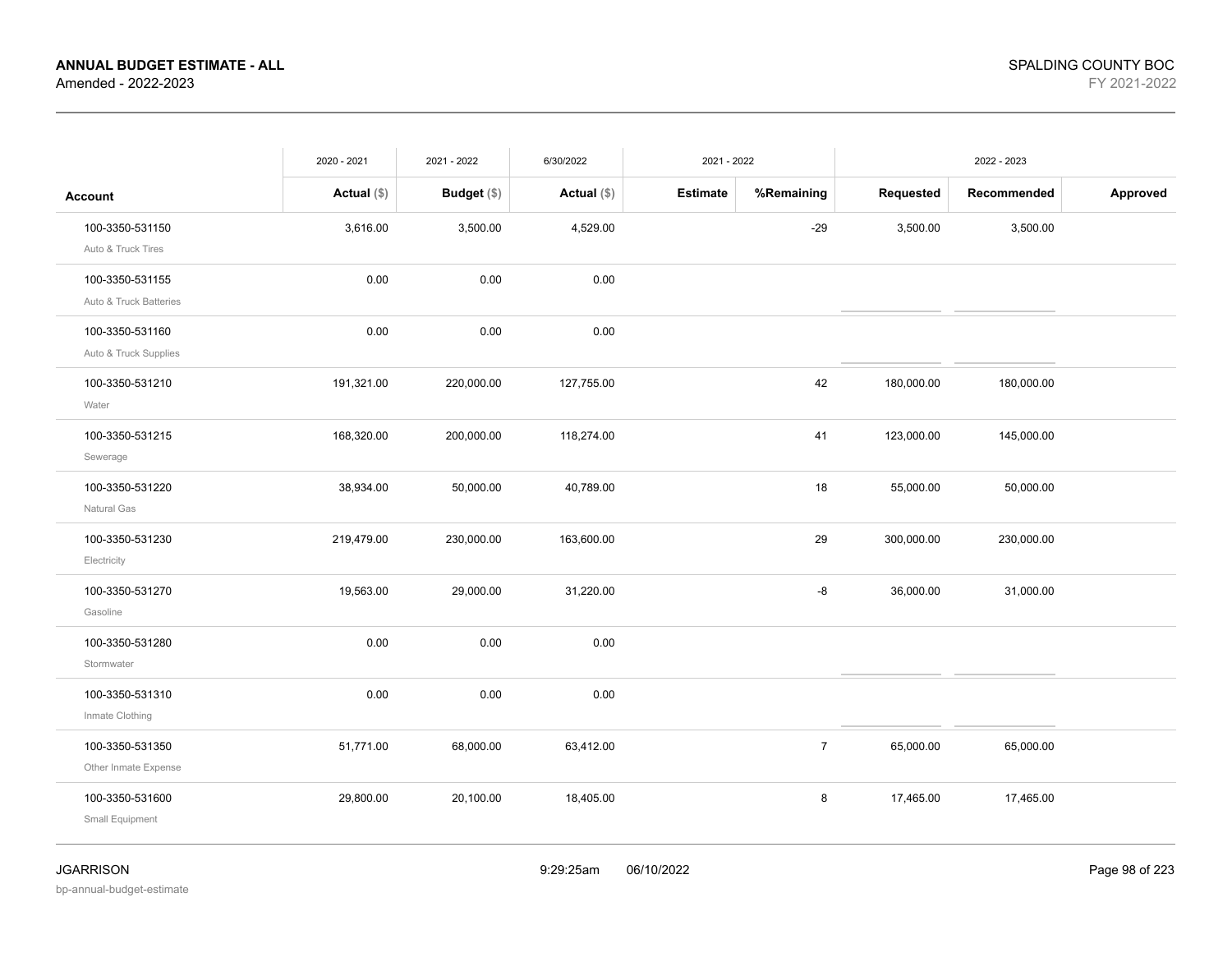|                                                 | 2020 - 2021   | 2021 - 2022        | 6/30/2022     | 2021 - 2022     |            |           | 2022 - 2023 |          |
|-------------------------------------------------|---------------|--------------------|---------------|-----------------|------------|-----------|-------------|----------|
| <b>Account</b>                                  | Actual $(\$)$ | <b>Budget</b> (\$) | Actual $(\$)$ | <b>Estimate</b> | %Remaining | Requested | Recommended | Approved |
| 100-3350-531700<br>Departmental Supplies        | 30,817.00     | 20,000.00          | 21,635.00     |                 | -8         | 23,000.00 | 23,000.00   |          |
| 100-3350-531710<br>Janitorial Supplies          | 31,891.00     | 42,000.00          | 50,376.00     |                 | $-20$      | 45,000.00 | 42,000.00   |          |
| 100-3350-531720<br>Uniforms And Clothing        | 20,807.00     | 37,280.00          | 28,356.00     |                 | 24         | 37,280.00 | 37,280.00   |          |
| 100-3350-531770<br><b>Medical Supplies</b>      | 0.00          | 0.00               | 0.00          |                 |            |           |             |          |
| 100-3350-541300<br><b>Buildings</b>             | 0.00          | 0.00               | 0.00          |                 |            |           |             |          |
| 100-3350-541310<br><b>Building Improvements</b> | 0.00          | 0.00               | 0.00          |                 |            |           |             |          |
| 100-3350-542100<br>Machinery & Equipment        | 96,462.00     | 83,799.00          | 116,211.00    |                 | $-39$      | 45,000.00 | 13,906.00   |          |
| 100-3350-542200<br>Vehicles                     | 99,008.00     | 27,351.00          | 167,025.00    |                 | $-511$     |           |             |          |
| 100-3350-542300<br>Furniture & Fixtures         | 0.00          | 0.00               | 0.00          |                 |            |           |             |          |
| 100-3350-579105<br>Health Reimbursement Account | 0.00          | 0.00               | 0.00          |                 |            |           |             |          |
| 100-3350-579900<br>Other                        | 25,823.00     | 0.00               | 0.00          |                 |            |           |             |          |
| 100-3350-611300<br>Operating Transfer Out       | 0.00          | 0.00               | 0.00          |                 |            |           |             |          |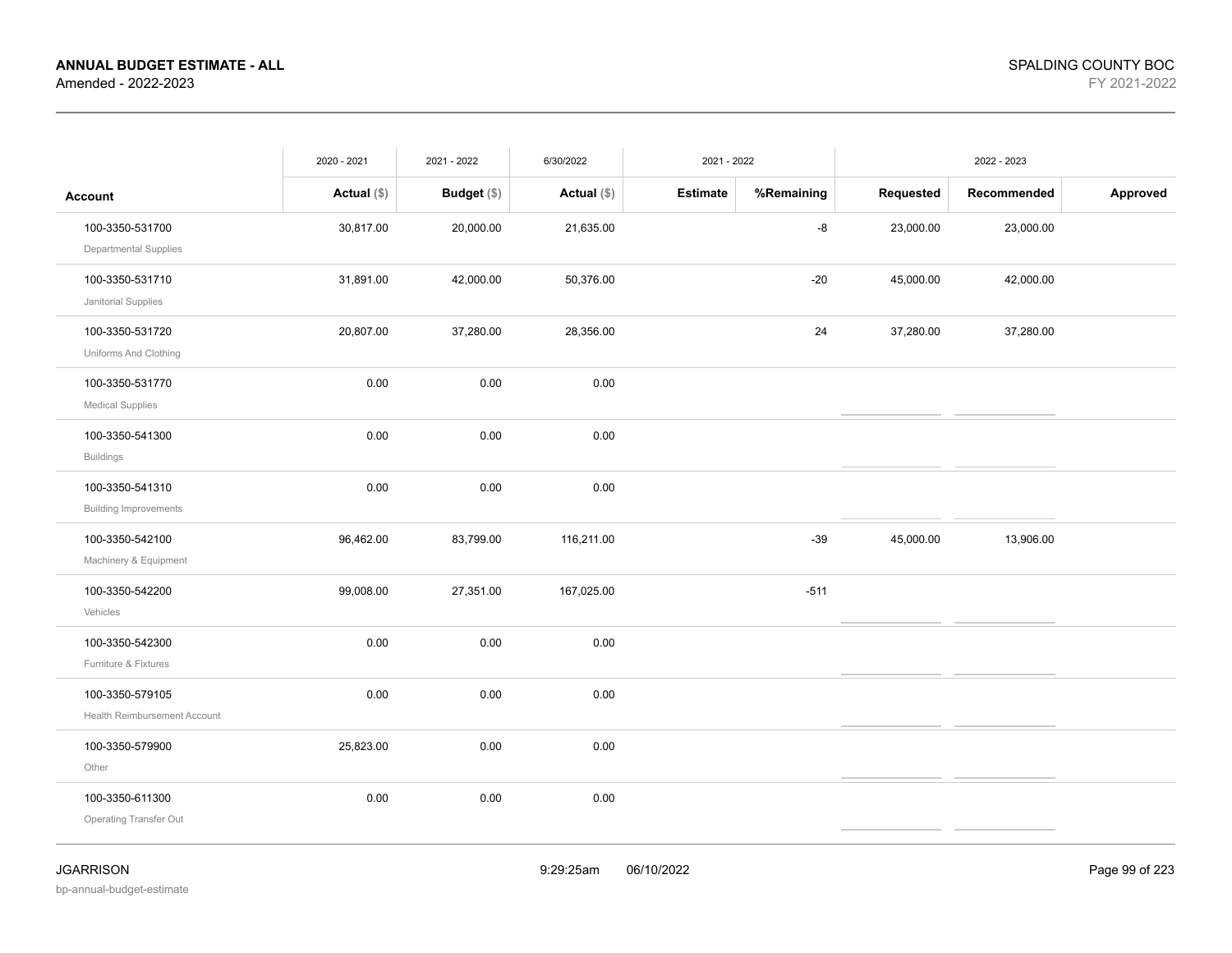|                                                | 2020 - 2021   | 2021 - 2022        | 6/30/2022     | 2021 - 2022     |                     |            | 2022 - 2023 |          |
|------------------------------------------------|---------------|--------------------|---------------|-----------------|---------------------|------------|-------------|----------|
| <b>Account</b>                                 | Actual $(\$)$ | <b>Budget</b> (\$) | Actual $(\$)$ | <b>Estimate</b> | %Remaining          | Requested  | Recommended | Approved |
| 100-3390-511100<br>Regular Employees           | 612,469.00    | 623,802.00         | 650,882.00    |                 | $-4$                | 696,228.00 | 682,733.00  |          |
| 100-3390-511300<br>Overtime                    | 36,234.00     | 55,000.00          | 41,366.00     |                 | 25                  | 55,000.00  | 55,000.00   |          |
| 100-3390-512100<br>Group Insurance             | 141,904.00    | 157,379.00         | 142,415.00    |                 | 10                  | 210,458.00 | 210,439.00  |          |
| 100-3390-512200<br>Fica Taxes                  | 49,896.00     | 51,928.00          | 51,838.00     |                 | $\mathsf{O}\xspace$ | 57,469.00  | 56,437.00   |          |
| 100-3390-512400<br>Retirement Contribution     | 71,924.00     | 90,451.00          | 75,963.00     |                 | 16                  | 100,953.00 | 98,996.00   |          |
| 100-3390-512600<br>Unemployment Insurance      | 0.00          | 0.00               | 0.00          |                 |                     |            |             |          |
| 100-3390-512700<br><b>Workers Compensation</b> | 10,354.00     | 28,985.00          | 17,391.00     |                 | 40                  | 18,848.00  | 18,510.00   |          |
| 100-3390-521200<br>Audit Fees                  | 0.00          | 0.00               | 0.00          |                 |                     |            |             |          |
| 100-3390-521210<br>Legal Fees                  | 0.00          | 0.00               | 0.00          |                 |                     |            |             |          |
| 100-3390-521220<br>Employee Physical Exam      | 115.00        | 400.00             | 0.00          |                 | 100                 | 600.00     | 600.00      |          |
| 100-3390-521300<br>Informer Fees               | 0.00          | 0.00               | 0.00          |                 |                     |            |             |          |
| 100-3390-522150<br>Pest Control                | 150.00        | 180.00             | 195.00        |                 | -8                  | 180.00     | 180.00      |          |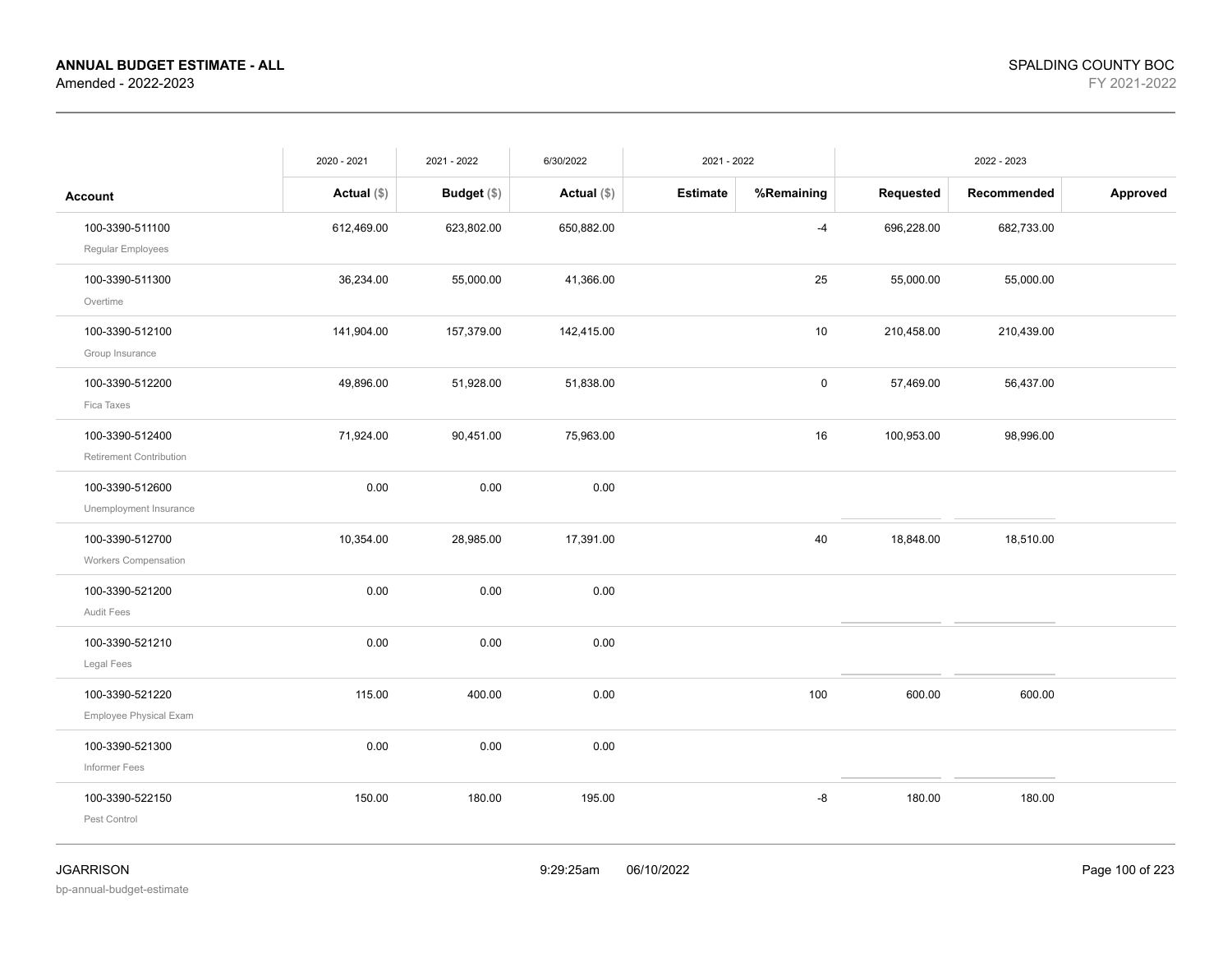|                             | 2020 - 2021   | 2021 - 2022   | 6/30/2022     | 2021 - 2022     |                |           | 2022 - 2023 |          |
|-----------------------------|---------------|---------------|---------------|-----------------|----------------|-----------|-------------|----------|
| <b>Account</b>              | Actual $(\$)$ | Budget $(\$)$ | Actual $(\$)$ | <b>Estimate</b> | %Remaining     | Requested | Recommended | Approved |
| 100-3390-522210             | 6,348.00      | 6,000.00      | 5,568.00      |                 | $\overline{7}$ | 6,000.00  | 6,000.00    |          |
| Radio Equipment Maint       |               |               |               |                 |                |           |             |          |
| 100-3390-522220             | 1,090.00      | 1,355.00      | 0.00          |                 | 100            | 1,407.00  | 1,407.00    |          |
| Office Equipment Maint      |               |               |               |                 |                |           |             |          |
| 100-3390-522225             | 18,908.00     | 30,240.00     | 19,470.00     |                 | 36             | 31,140.00 | 31,140.00   |          |
| Computer Equip Maint        |               |               |               |                 |                |           |             |          |
| 100-3390-522226             | 1,552.00      | 3,424.00      | 2,278.00      |                 | 33             | 3,424.00  | 3,421.00    |          |
| Software Maintenance        |               |               |               |                 |                |           |             |          |
| 100-3390-522230             | 0.00          | 0.00          | 0.00          |                 |                |           |             |          |
| Other Equipment Maint       |               |               |               |                 |                |           |             |          |
| 100-3390-522240             | 8,650.00      | 9,000.00      | 5,175.00      |                 | 42             | 9,000.00  | 9,000.00    |          |
| <b>Building Maintenance</b> |               |               |               |                 |                |           |             |          |
| 100-3390-522280             | 21,947.00     | 12,000.00     | 14,267.00     |                 | $-19$          | 14,000.00 | 12,000.00   |          |
| Auto And Truck Maint        |               |               |               |                 |                |           |             |          |
| 100-3390-522300             | 2,206.00      | 2,223.00      | 10,702.00     |                 | $-381$         | 1,943.00  | 1,943.00    |          |
| Rentals                     |               |               |               |                 |                |           |             |          |
| 100-3390-522305             | 34,988.00     | 35,000.00     | 23,326.00     |                 | 33             | 35,000.00 | 35,000.00   |          |
| Airport Lease               |               |               |               |                 |                |           |             |          |
| 100-3390-523180             | 0.00          | 0.00          | 0.00          |                 |                |           |             |          |
| Law Enforcement Liab Ins    |               |               |               |                 |                |           |             |          |
| 100-3390-523190             | 0.00          | 0.00          | 0.00          |                 |                |           |             |          |
| Public Officials Bond Ins   |               |               |               |                 |                |           |             |          |
| 100-3390-523210             | 21,476.00     | 17,485.00     | 23,805.00     |                 | $-36$          | 17,100.00 | 17,100.00   |          |
| Telephone                   |               |               |               |                 |                |           |             |          |
|                             |               |               |               |                 |                |           |             |          |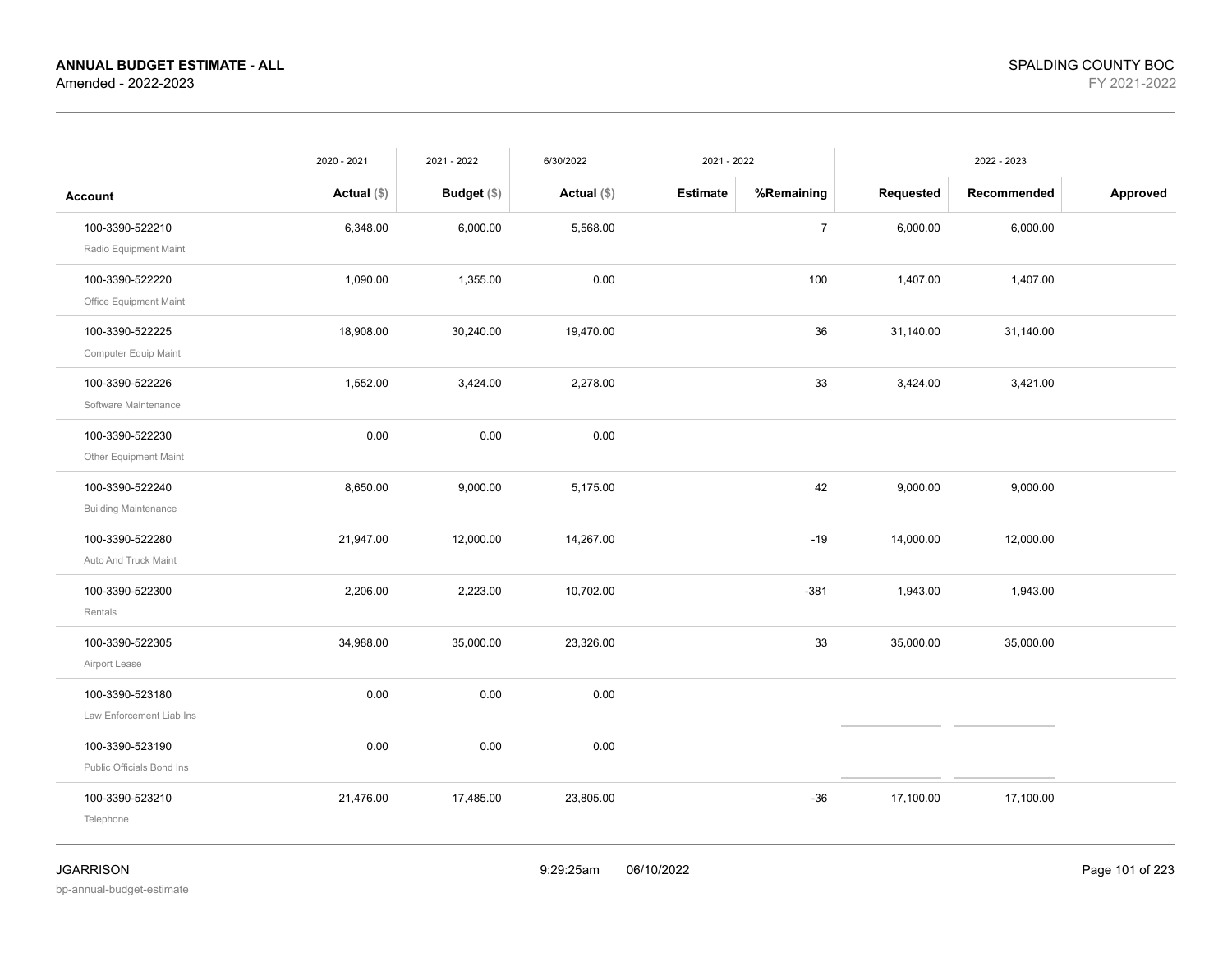|                                                  | 2020 - 2021   | 2021 - 2022        | 6/30/2022     | 2021 - 2022     |            |           | 2022 - 2023 |          |
|--------------------------------------------------|---------------|--------------------|---------------|-----------------|------------|-----------|-------------|----------|
| <b>Account</b>                                   | Actual $(\$)$ | <b>Budget</b> (\$) | Actual $(\$)$ | <b>Estimate</b> | %Remaining | Requested | Recommended | Approved |
| 100-3390-523220<br>Postage                       | 0.00          | 50.00              | 0.00          |                 | 100        | 50.00     |             |          |
| 100-3390-523230<br><b>Internet Services</b>      | 9,581.00      | 9,761.00           | 8,748.00      |                 | 10         | 9,500.00  | 9,500.00    |          |
| 100-3390-523300<br>Advertising                   | 0.00          | 500.00             | 0.00          |                 | 100        | 500.00    | 500.00      |          |
| 100-3390-523500<br>Travel                        | 0.00          | 0.00               | 55.00         |                 |            |           |             |          |
| 100-3390-523600<br>Dues & Subscriptions          | 1,900.00      | 1,085.00           | 3,036.00      |                 | $-180$     | 10,760.00 | 10,760.00   |          |
| 100-3390-523700<br><b>Education And Training</b> | 0.00          | 0.00               | 32.00         |                 |            |           |             |          |
| 100-3390-523720<br>Post Recertification          | 0.00          | 0.00               | 0.00          |                 |            |           |             |          |
| 100-3390-526100<br>Vehicle Towing                | 750.00        | 750.00             | 150.00        |                 | 80         | 750.00    | 750.00      |          |
| 100-3390-529000<br>Other Contr Services          | 5,864.00      | 5,900.00           | 6,271.00      |                 | -6         | 4,400.00  | 4,400.00    |          |
| 100-3390-531100<br>Office Supplies               | 290.00        | 250.00             | 28.00         |                 | 89         | 500.00    | 250.00      |          |
| 100-3390-531150<br>Auto & Truck Tires            | 3,005.00      | 2,500.00           | 2,746.00      |                 | $-10$      | 3,000.00  | 3,000.00    |          |
| 100-3390-531155<br>Auto & Truck Batteries        | 0.00          | 500.00             | 0.00          |                 | 100        | 500.00    | 500.00      |          |

bp-annual-budget-estimate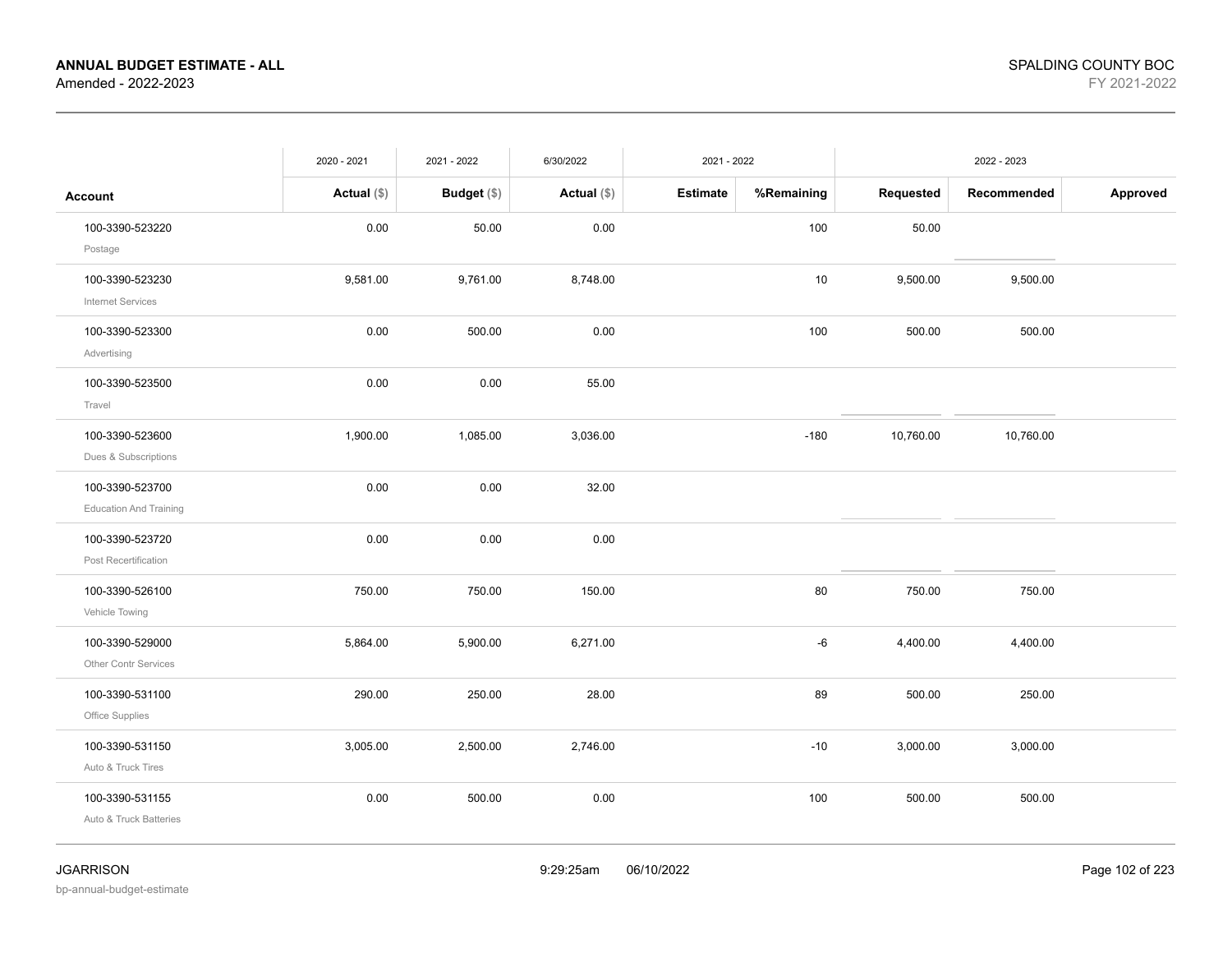|                                          | 2020 - 2021   | 2021 - 2022 | 6/30/2022     | 2021 - 2022     |            |           | 2022 - 2023 |          |
|------------------------------------------|---------------|-------------|---------------|-----------------|------------|-----------|-------------|----------|
| <b>Account</b>                           | Actual $(\$)$ | Budget (\$) | Actual $(\$)$ | <b>Estimate</b> | %Remaining | Requested | Recommended | Approved |
| 100-3390-531160<br>Auto & Truck Supplies | 0.00          | 0.00        | 0.00          |                 |            |           |             |          |
| 100-3390-531210<br>Water                 | 283.00        | 300.00      | 246.00        |                 | 18         | 325.00    | 300.00      |          |
| 100-3390-531215<br>Sewerage              | 938.00        | 975.00      | 792.00        |                 | 19         | 975.00    | 1,000.00    |          |
| 100-3390-531220<br>Natural Gas           | 1,525.00      | 2,000.00    | 1,132.00      |                 | 43         | 2,000.00  | 1,400.00    |          |
| 100-3390-531230<br>Electricity           | 13,014.00     | 15,000.00   | 8,469.00      |                 | 44         | 15,000.00 | 14,000.00   |          |
| 100-3390-531270<br>Gasoline              | 25,018.00     | 31,000.00   | 43,735.00     |                 | $-41$      | 50,000.00 | 40,000.00   |          |
| 100-3390-531280<br>Stormwater            | 2,781.00      | 2,800.00    | 2,368.00      |                 | 15         | 2,720.00  | 2,800.00    |          |
| 100-3390-531600<br>Small Equipment       | 46,552.00     | 22,761.00   | 21,373.00     |                 | 6          | 10,900.00 | 10,900.00   |          |
| 100-3390-531700<br>Departmental Supplies | 12,267.00     | 8,000.00    | 4,764.00      |                 | 40         | 7,000.00  | 7,000.00    |          |
| 100-3390-531720<br>Uniforms And Clothing | 3,091.00      | 7,200.00    | 4,429.00      |                 | 38         | 7,800.00  | 7,200.00    |          |
| 100-3390-531750<br>Animal Supplies       | 1,600.00      | 3,800.00    | 1,174.00      |                 | 69         | 3,800.00  | 3,800.00    |          |
| 100-3390-541300<br><b>Buildings</b>      | 0.00          | 0.00        | 0.00          |                 |            |           |             |          |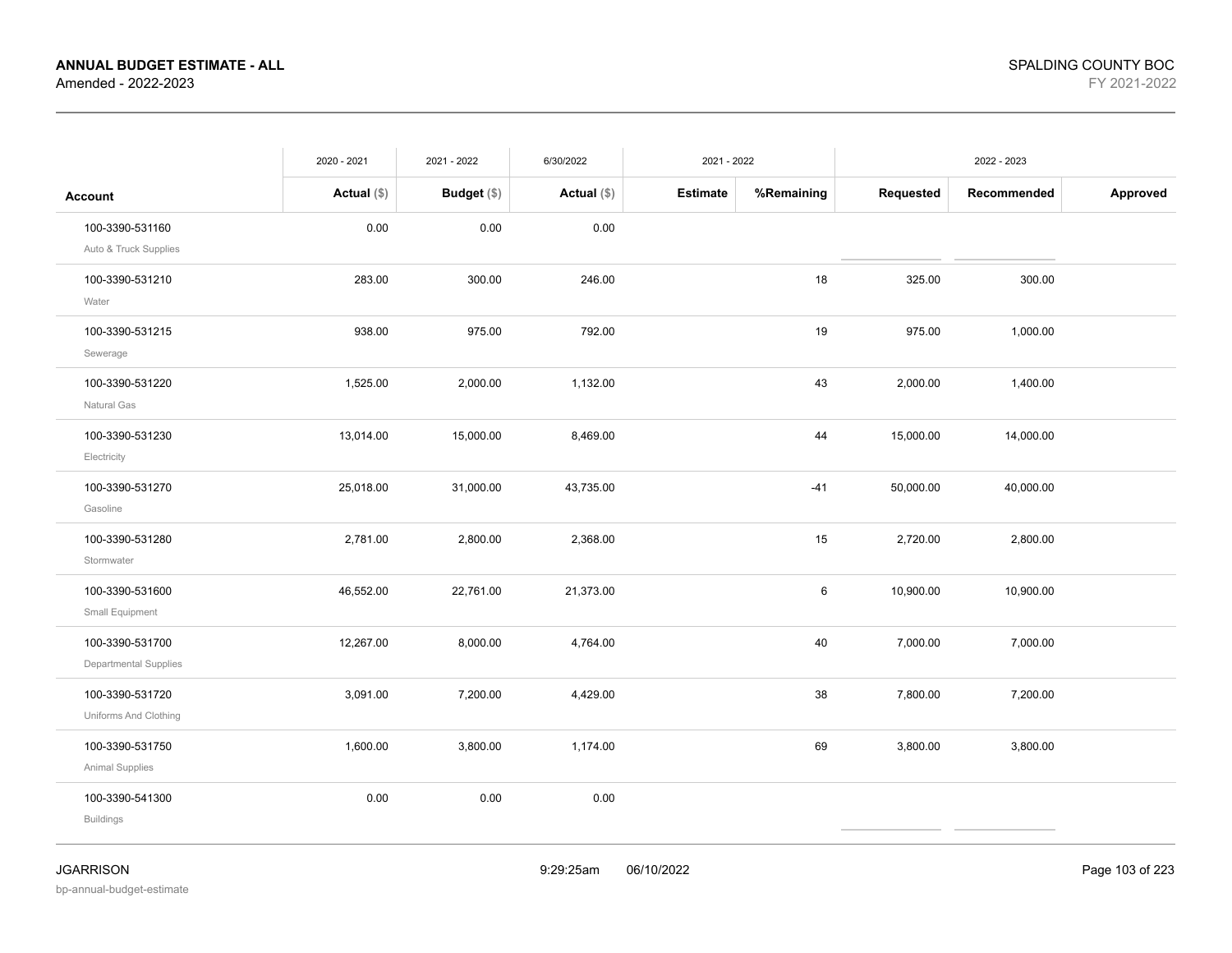|                                                 | 2020 - 2021   | 2021 - 2022  | 6/30/2022     | 2021 - 2022 |            |              | 2022 - 2023  |          |
|-------------------------------------------------|---------------|--------------|---------------|-------------|------------|--------------|--------------|----------|
| <b>Account</b>                                  | Actual $(\$)$ | Budget (\$)  | Actual $(\$)$ | Estimate    | %Remaining | Requested    | Recommended  | Approved |
| 100-3390-542100<br>Machinery & Equipment        | 0.00          | 0.00         | 0.00          |             |            |              |              |          |
| 100-3390-542200<br>Vehicles                     | 0.00          | 0.00         | 35,598.00     |             |            |              |              |          |
| 100-3390-542300<br>Furniture & Fixtures         | 0.00          | 0.00         | 0.00          |             |            |              |              |          |
| 100-3390-542500<br>Sheriff Canine               | 0.00          | 0.00         | 0.00          |             |            |              |              |          |
| 100-3390-573000<br>Forfeitures Paid To Ntf      | 0.00          | 0.00         | 0.00          |             |            |              |              |          |
| 100-3390-579105<br>Health Reimbursement Account | 0.00          | 0.00         | 0.00          |             |            |              |              |          |
| 100-3390-579900<br>Other                        | 0.00          | 0.00         | 0.00          |             |            |              |              |          |
| 100-3390-581200<br>Capital Lease - Principal    | 0.00          | 0.00         | 0.00          |             |            |              |              |          |
| 100-3390-582200<br>Capital Lease - Interest     | 0.00          | 0.00         | 0.00          |             |            |              |              |          |
| 100-3390-611300<br>Operating Transfer Out       | 0.00          | 0.00         | 0.00          |             |            |              |              |          |
| 100-3420-511100<br>Regular Employees            | 3,237,033.00  | 3,552,410.00 | 3,053,911.00  |             | 14         | 3,802,423.00 | 3,807,440.00 |          |
| 100-3420-511300<br>Overtime                     | 40,211.00     | 58,000.00    | 70,433.00     |             | $-21$      | 73,786.00    | 58,000.00    |          |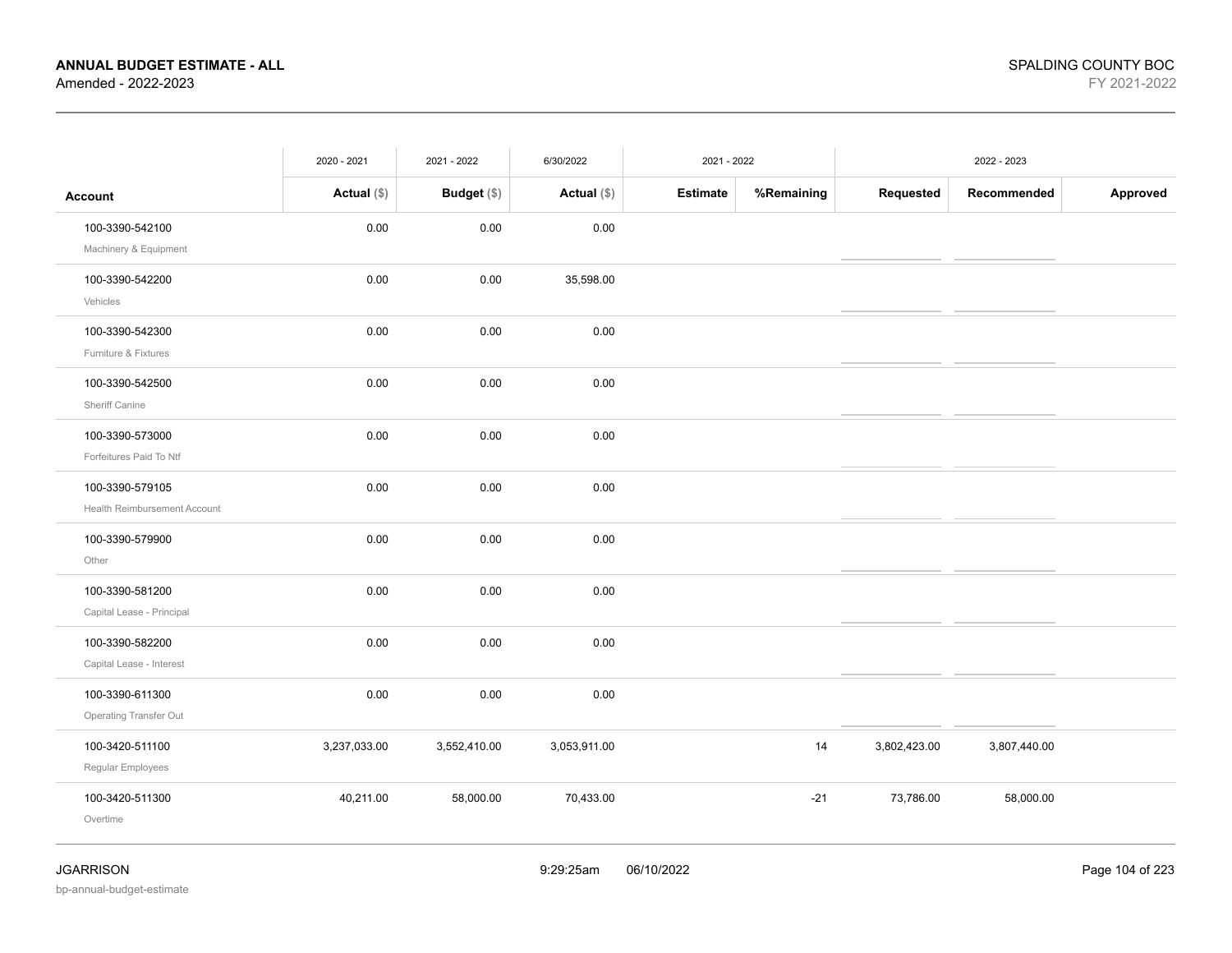|                                                   | 2020 - 2021   | 2021 - 2022   | 6/30/2022     | 2021 - 2022     |                |              | 2022 - 2023  |          |
|---------------------------------------------------|---------------|---------------|---------------|-----------------|----------------|--------------|--------------|----------|
| <b>Account</b>                                    | Actual $(\$)$ | Budget $(\$)$ | Actual $(\$)$ | <b>Estimate</b> | %Remaining     | Requested    | Recommended  | Approved |
| 100-3420-512100<br>Group Insurance                | 796,157.00    | 1,028,257.00  | 648,372.00    |                 | 37             | 1,374,993.00 | 1,342,776.00 |          |
| 100-3420-512200<br>Fica Taxes                     | 236,651.00    | 276,196.00    | 227,622.00    |                 | 18             | 296,530.00   | 295,706.00   |          |
| 100-3420-512400<br><b>Retirement Contribution</b> | 419,176.00    | 515,099.00    | 432,592.00    |                 | 16             | 551,351.00   | 552,079.00   |          |
| 100-3420-512600<br>Unemployment Insurance         | 10,418.00     | 0.00          | 539.00        |                 |                |              |              |          |
| 100-3420-512700<br><b>Workers Compensation</b>    | 56,188.00     | 154,165.00    | 92,499.00     |                 | 40             | 97,254.00    | 96,984.00    |          |
| 100-3420-521220<br>Employee Physical Exam         | 1,275.00      | 1,500.00      | 1,710.00      |                 | $-14$          |              |              |          |
| 100-3420-521250<br><b>Medical Services</b>        | 172,597.00    | 176,616.00    | 400,549.00    |                 | $-127$         | 457,200.00   | 357,000.00   |          |
| 100-3420-522150<br>Pest Control                   | 420.00        | 420.00        | 395.00        |                 | 6              | 420.00       | 420.00       |          |
| 100-3420-522210<br>Radio Equipment Maint          | 24,629.00     | 10,215.00     | 10,573.00     |                 | $-4$           | 11,540.00    | 11,540.00    |          |
| 100-3420-522220<br>Office Equipment Maint         | 4,975.00      | 5,215.00      | 0.00          |                 | 100            | 5,457.00     | 5,215.00     |          |
| 100-3420-522225<br>Computer Equip Maint           | 36,579.00     | 38,500.00     | 35,875.00     |                 | $\overline{7}$ | 39,200.00    | 39,200.00    |          |
| 100-3420-522226<br>Software Maintenance           | 9,515.00      | 11,082.00     | 8,922.00      |                 | 19             | 10,879.00    | 10,879.00    |          |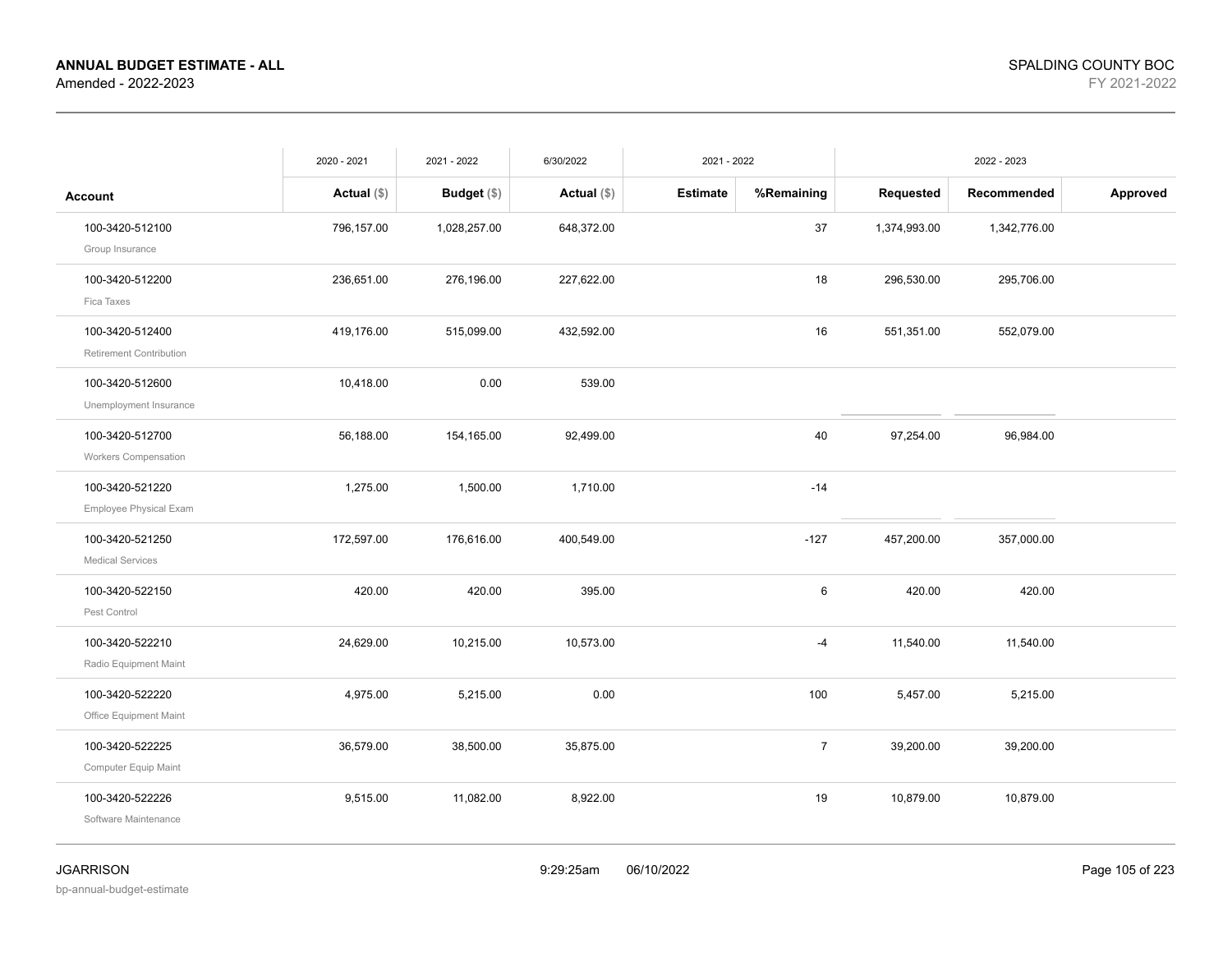|                                                | 2020 - 2021   | 2021 - 2022   | 6/30/2022     | 2021 - 2022     |            |            | 2022 - 2023 |          |
|------------------------------------------------|---------------|---------------|---------------|-----------------|------------|------------|-------------|----------|
| <b>Account</b>                                 | Actual $(\$)$ | Budget $(\$)$ | Actual $(\$)$ | <b>Estimate</b> | %Remaining | Requested  | Recommended | Approved |
| 100-3420-522230<br>Other Equipment Maint       | 17,069.00     | 22,000.00     | 13,569.00     |                 | 38         | 22,000.00  | 22,000.00   |          |
| 100-3420-522240<br><b>Building Maintenance</b> | 470,789.00    | 200,000.00    | 330,968.00    |                 | $-65$      | 201,858.00 | 200,000.00  |          |
| 100-3420-522280<br>Auto And Truck Maint        | 2,054.00      | 3,500.00      | 8,988.00      |                 | $-157$     | 4,000.00   | 4,000.00    |          |
| 100-3420-522300<br>Rentals                     | 6,073.00      | 6,325.00      | 6,072.00      |                 | 4          | 6,325.00   | 6,525.00    |          |
| 100-3420-523120<br>Public Officials E&O Ins    | 0.00          | 0.00          | 0.00          |                 |            |            |             |          |
| 100-3420-523180<br>Law Enforcement Liab Ins    | 30,975.00     | 37,175.00     | 20,882.00     |                 | 44         | 33,450.00  | 33,450.00   |          |
| 100-3420-523190<br>Public Officials Bond Ins   | 1,403.00      | 1,140.00      | 1,228.00      |                 | -8         | 1,140.00   | 1,140.00    |          |
| 100-3420-523210<br>Telephone                   | 1,094.00      | 1,140.00      | 1,181.00      |                 | $-4$       | 2,280.00   | 2,280.00    |          |
| 100-3420-523220<br>Postage                     | 672.00        | 1,000.00      | 921.00        |                 | 8          | 1,000.00   | 1,000.00    |          |
| 100-3420-523230<br>Internet Services           | 2,440.00      | 3,852.00      | 3,515.00      |                 | 9          | 4,092.00   | 4,092.00    |          |
| 100-3420-523300<br>Advertising                 | 0.00          | 0.00          | 0.00          |                 |            |            |             |          |
| 100-3420-523500<br>Travel                      | 65.00         | 2,000.00      | 540.00        |                 | 73         | 2,000.00   | 2,000.00    |          |
|                                                |               |               |               |                 |            |            |             |          |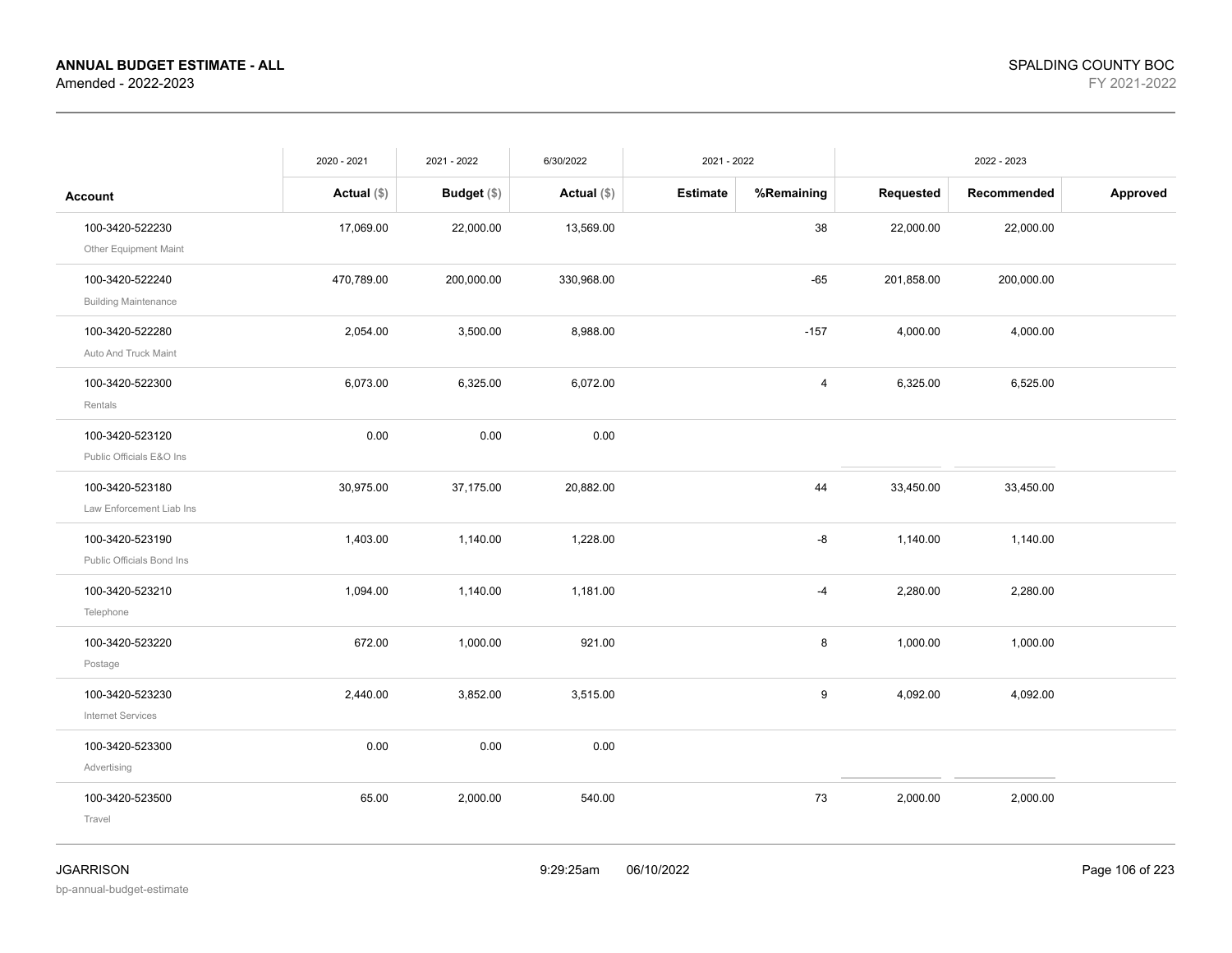|                               | 2020 - 2021   | 2021 - 2022 | 6/30/2022     | 2021 - 2022     |            |            | 2022 - 2023 |          |
|-------------------------------|---------------|-------------|---------------|-----------------|------------|------------|-------------|----------|
| Account                       | Actual $(\$)$ | Budget (\$) | Actual $(\$)$ | <b>Estimate</b> | %Remaining | Requested  | Recommended | Approved |
| 100-3420-523600               | 501.00        | 365.00      | 240.00        |                 | 34         | 427.00     | 427.00      |          |
| Dues & Subscriptions          |               |             |               |                 |            |            |             |          |
| 100-3420-523700               | 344.00        | 530.00      | 0.00          |                 | 100        | 530.00     | 530.00      |          |
| <b>Education And Training</b> |               |             |               |                 |            |            |             |          |
| 100-3420-523720               | 0.00          | 429.00      | 0.00          |                 | 100        |            |             |          |
| Post Recertification          |               |             |               |                 |            |            |             |          |
| 100-3420-529000               | 8,825.00      | 4,200.00    | 27,084.00     |                 | $-545$     | 600.00     | 600.00      |          |
| Other Contr Services          |               |             |               |                 |            |            |             |          |
| 100-3420-531100               | 1,109.00      | 1,300.00    | 430.00        |                 | 67         | 1,300.00   | 1,300.00    |          |
| Office Supplies               |               |             |               |                 |            |            |             |          |
| 100-3420-531150               | 1,236.00      | 1,000.00    | 736.00        |                 | 26         | 1,000.00   | 1,000.00    |          |
| Auto & Truck Tires            |               |             |               |                 |            |            |             |          |
| 100-3420-531155               | 266.00        | 150.00      | 297.00        |                 | $-98$      | 200.00     | 200.00      |          |
| Auto & Truck Batteries        |               |             |               |                 |            |            |             |          |
| 100-3420-531160               | 0.00          | 0.00        | 0.00          |                 |            |            |             |          |
| Auto & Truck Supplies         |               |             |               |                 |            |            |             |          |
| 100-3420-531210               | 74,559.00     | 86,000.00   | 48,123.00     |                 | 44         | 60,000.00  | 60,000.00   |          |
| Water                         |               |             |               |                 |            |            |             |          |
| 100-3420-531215               | 65,313.00     | 75,000.00   | 44,492.00     |                 | 41         | 60,000.00  | 60,000.00   |          |
| Sewerage                      |               |             |               |                 |            |            |             |          |
| 100-3420-531220               | 29,995.00     | 27,000.00   | 32,086.00     |                 | $-19$      | 36,000.00  | 35,000.00   |          |
| Natural Gas                   |               |             |               |                 |            |            |             |          |
| 100-3420-531230               | 211,231.00    | 227,000.00  | 165,559.00    |                 | 27         | 215,000.00 | 215,000.00  |          |
| Electricity                   |               |             |               |                 |            |            |             |          |
|                               |               |             |               |                 |            |            |             |          |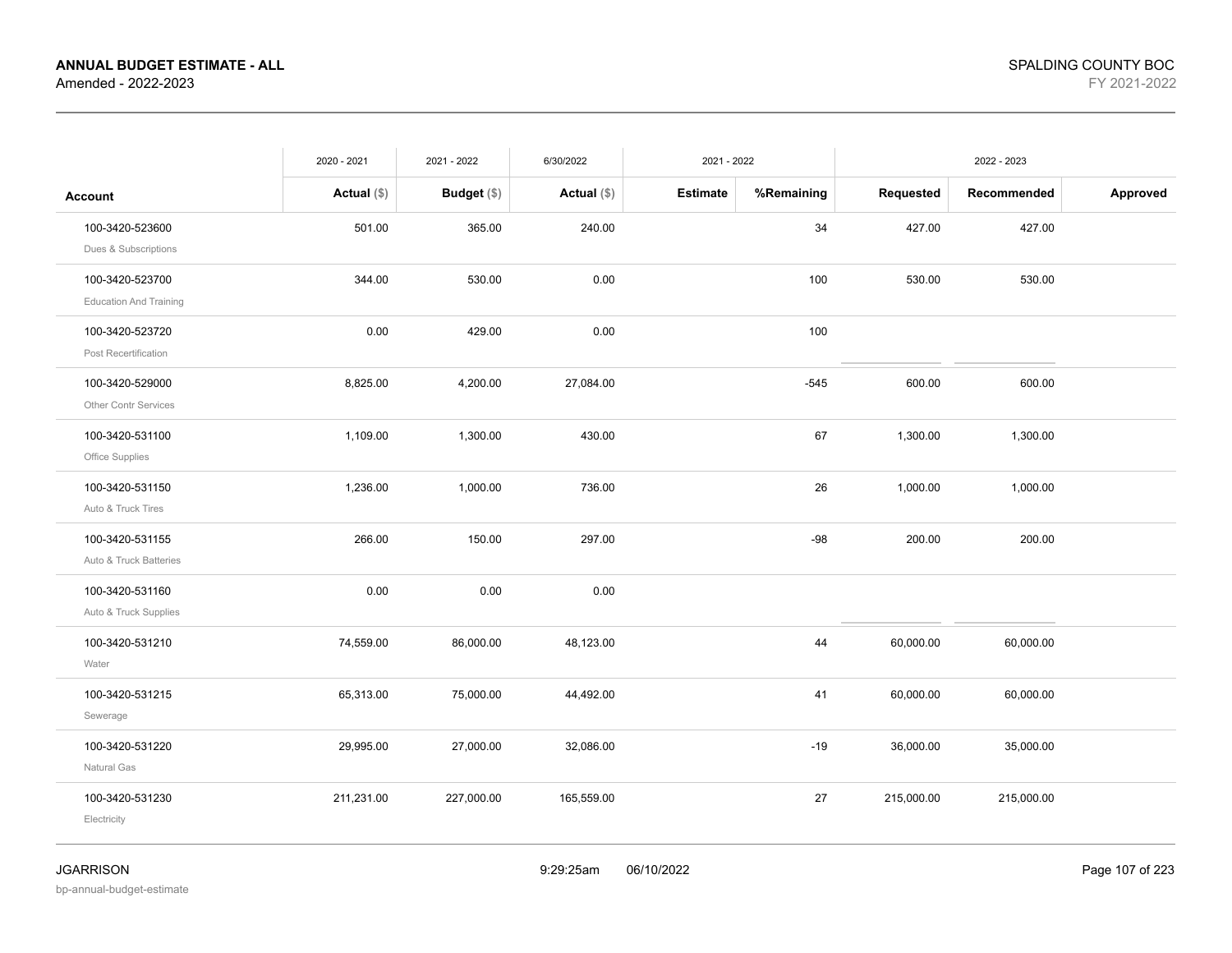|                                                      | 2020 - 2021   | 2021 - 2022   | 6/30/2022     | 2021 - 2022     |             |            | 2022 - 2023 |          |
|------------------------------------------------------|---------------|---------------|---------------|-----------------|-------------|------------|-------------|----------|
| <b>Account</b>                                       | Actual $(\$)$ | Budget $(\$)$ | Actual $(\$)$ | <b>Estimate</b> | %Remaining  | Requested  | Recommended | Approved |
| 100-3420-531270<br>Gasoline                          | 5,623.00      | 10,400.00     | 488.00        |                 | 95          | 12,000.00  | 12,000.00   |          |
| 100-3420-531280<br>Stormwater                        | 0.00          | 0.00          | 0.00          |                 |             |            |             |          |
| 100-3420-531300<br>Inmate Food                       | 941,340.00    | 950,000.00    | 951,462.00    |                 | $\mathsf 0$ | 950,000.00 | 950,000.00  |          |
| 100-3420-531310<br>Inmate Clothing                   | 49,179.00     | 53,100.00     | 48,468.00     |                 | 9           | 60,000.00  | 60,000.00   |          |
| 100-3420-531320<br>Inmate Store Supplies             | 0.00          | 0.00          | 0.00          |                 |             |            |             |          |
| 100-3420-531350<br>Other Inmate Expense              | 38,832.00     | 50,000.00     | 45,627.00     |                 | 9           | 50,000.00  | 50,000.00   |          |
| 100-3420-531355<br>Southern Crescent Inmate Educatio | 0.00          | 0.00          | 0.00          |                 |             |            |             |          |
| 100-3420-531390<br>Inmate Fund Expenditures          | 23,137.00     | 36,300.00     | 30,713.00     |                 | 15          | 36,710.00  | 39,863.00   |          |
| 100-3420-531392<br>Inmate Release Checks             | 3,957.00      | 4,000.00      | 3,000.00      |                 | 25          | 4,000.00   | 4,000.00    |          |
| 100-3420-531600<br>Small Equipment                   | 5,587.00      | 11,000.00     | 16,704.00     |                 | $-52$       | 25,625.00  | 25,625.00   |          |
| 100-3420-531700<br><b>Departmental Supplies</b>      | 26,198.00     | 18,000.00     | 20,537.00     |                 | $-14$       | 25,000.00  | 25,000.00   |          |
| 100-3420-531710<br>Janitorial Supplies               | 103,554.00    | 95,000.00     | 79,929.00     |                 | 16          | 95,000.00  | 95,000.00   |          |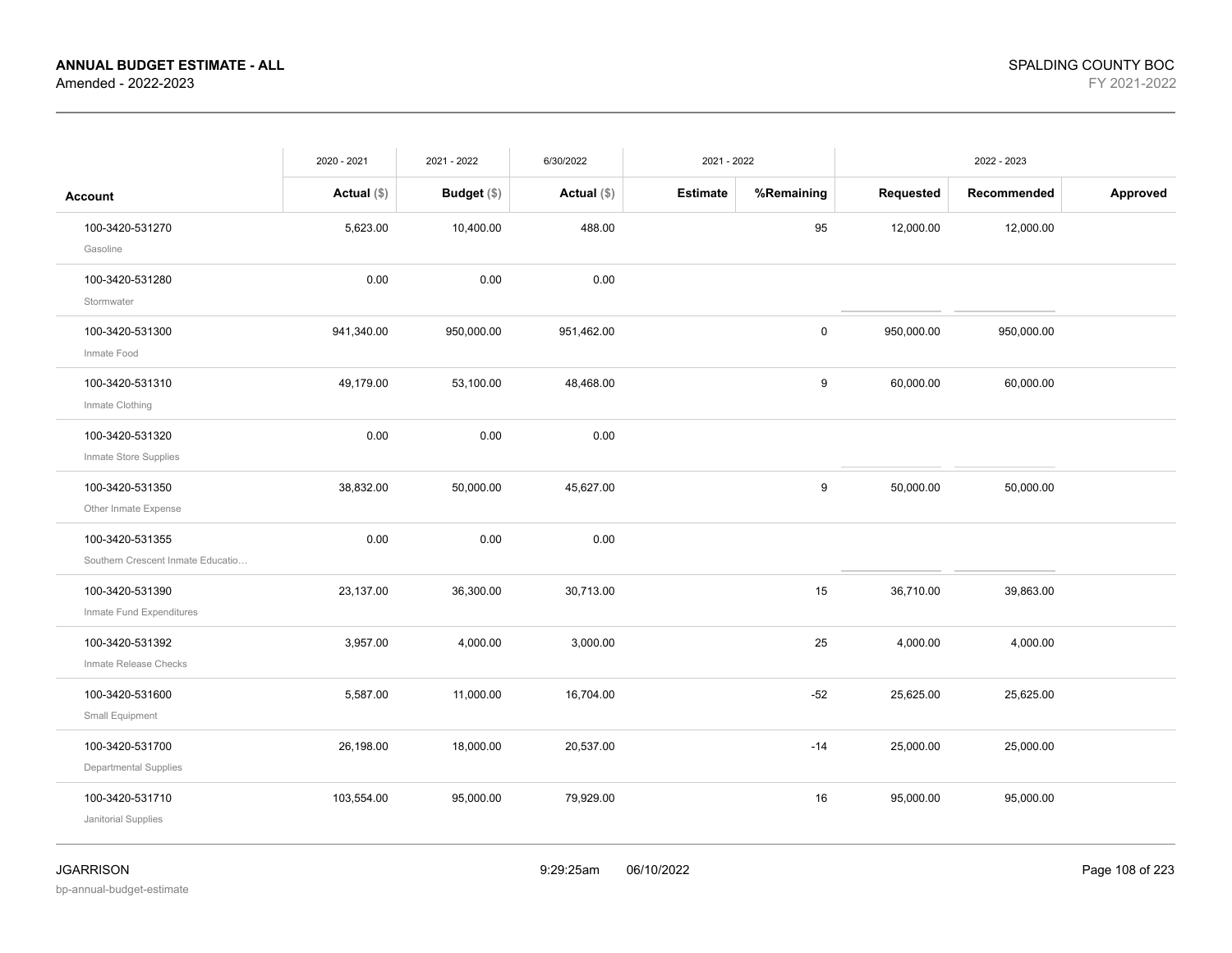|                                                  | 2020 - 2021   | 2021 - 2022        | 6/30/2022     | 2021 - 2022     |            |            | 2022 - 2023 |          |
|--------------------------------------------------|---------------|--------------------|---------------|-----------------|------------|------------|-------------|----------|
| <b>Account</b>                                   | Actual $(\$)$ | <b>Budget</b> (\$) | Actual $(\$)$ | <b>Estimate</b> | %Remaining | Requested  | Recommended | Approved |
| 100-3420-531720<br>Uniforms And Clothing         | 19,078.00     | 18,000.00          | 17,968.00     |                 | 0          | 22,000.00  | 22,000.00   |          |
| 100-3420-531770<br><b>Medical Supplies</b>       | 27,487.00     | 55,000.00          | 16,127.00     |                 | 71         | 4,500.00   | 4,500.00    |          |
| 100-3420-541300<br><b>Buildings</b>              | 0.00          | 0.00               | 0.00          |                 |            |            |             |          |
| 100-3420-542100<br>Machinery & Equipment         | 6,556.00      | 22,000.00          | 25,415.00     |                 | $-16$      | 80,000.00  |             |          |
| 100-3420-542200<br>Vehicles                      | 36,193.00     | 0.00               | 56,586.00     |                 |            | 40,000.00  |             |          |
| 100-3420-542300<br>Furniture & Fixtures          | 0.00          | 0.00               | 0.00          |                 |            |            |             |          |
| 100-3420-579105<br>Health Reimbursement Account  | 0.00          | 0.00               | 0.00          |                 |            |            |             |          |
| 100-3420-579900<br>Other                         | 5,922.00      | 0.00               | 0.00          |                 |            |            |             |          |
| 100-3420-581200<br>Capital Lease - Principal     | 0.00          | 0.00               | 0.00          |                 |            |            |             |          |
| 100-3420-582200<br>Capital Lease - Interest      | 0.00          | 0.00               | 0.00          |                 |            |            |             |          |
| 100-3420-611300<br><b>Operating Transfer Out</b> | 9,800.00      | 13,015.00          | 13,015.00     |                 |            | 33,860.00  | 33,860.00   |          |
| 100-3460-511100<br>Regular Employees             | 265,912.00    | 271,362.00         | 271,694.00    |                 | 0          | 295,612.00 | 295,612.00  |          |
|                                                  |               |                    |               |                 |            |            |             |          |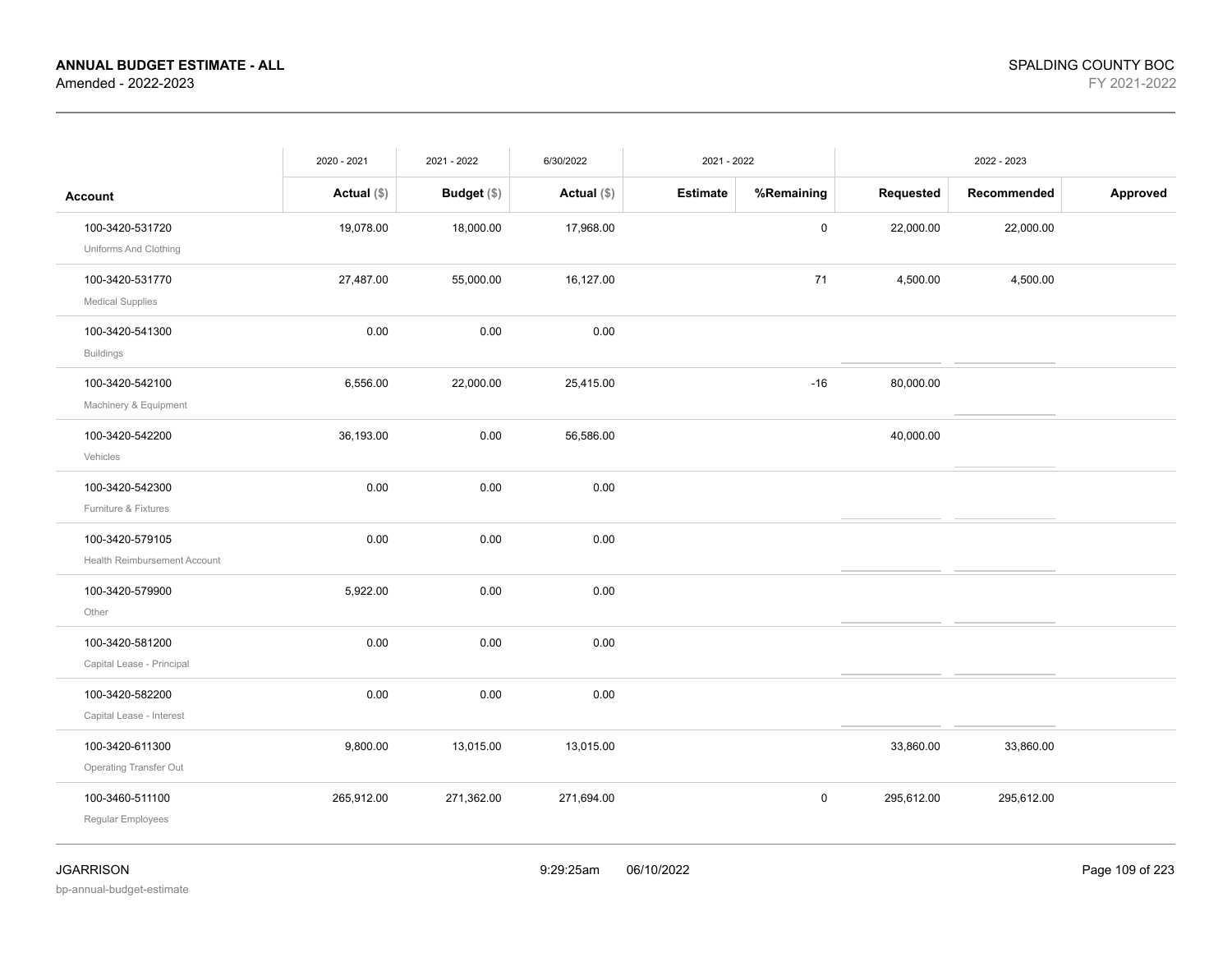|                                              | 2020 - 2021   | 2021 - 2022        | 6/30/2022     | 2021 - 2022 |            |            | 2022 - 2023 |          |
|----------------------------------------------|---------------|--------------------|---------------|-------------|------------|------------|-------------|----------|
| <b>Account</b>                               | Actual $(\$)$ | <b>Budget</b> (\$) | Actual $(\$)$ | Estimate    | %Remaining | Requested  | Recommended | Approved |
| 100-3460-511300<br>Overtime                  | 293.00        | 500.00             | 301.00        |             | 40         | 500.00     | 500.00      |          |
| 100-3460-512100<br>Group Insurance           | 67,940.00     | 72,613.00          | 75,486.00     |             | $-4$       | 97,097.00  | 97,097.00   |          |
| 100-3460-512200<br>Fica Taxes                | 19,804.00     | 21,211.00          | 19,835.00     |             | 6          | 23,066.00  | 23,066.00   |          |
| 100-3460-512400<br>Retirement Contribution   | 31,961.00     | 39,347.00          | 33,045.00     |             | 16         | 42,864.00  | 42,864.00   |          |
| 100-3460-512600<br>Unemployment Insurance    | 4,592.00      | 0.00               | 0.00          |             |            |            |             |          |
| 100-3460-512700<br>Workers Compensation      | 4,214.00      | 11,609.00          | 6,965.00      |             | 40         | 7,429.00   | 7,429.00    |          |
| 100-3460-521220<br>Employee Physical Exam    | 40.00         | 0.00               | 0.00          |             |            |            |             |          |
| 100-3460-521250<br><b>Medical Services</b>   | 0.00          | 250.00             | $0.00\,$      |             | 100        | 250.00     | 250.00      |          |
| 100-3460-521500<br>Juror-Bailiff-Witness     | 0.00          | 100.00             | 0.00          |             | 100        | 100.00     | 100.00      |          |
| 100-3460-521550<br>Indigent Defense Attorney | 189,000.00    | 189,000.00         | 189,000.00    |             |            | 221,000.00 | 221,000.00  |          |
| 100-3460-521570<br>Counseling                | 0.00          | 0.00               | 0.00          |             |            |            |             |          |
| 100-3460-522220<br>Office Equipment Maint    | 2,550.00      | 2,650.00           | 1,370.00      |             | 48         | 2,897.00   | 2,897.00    |          |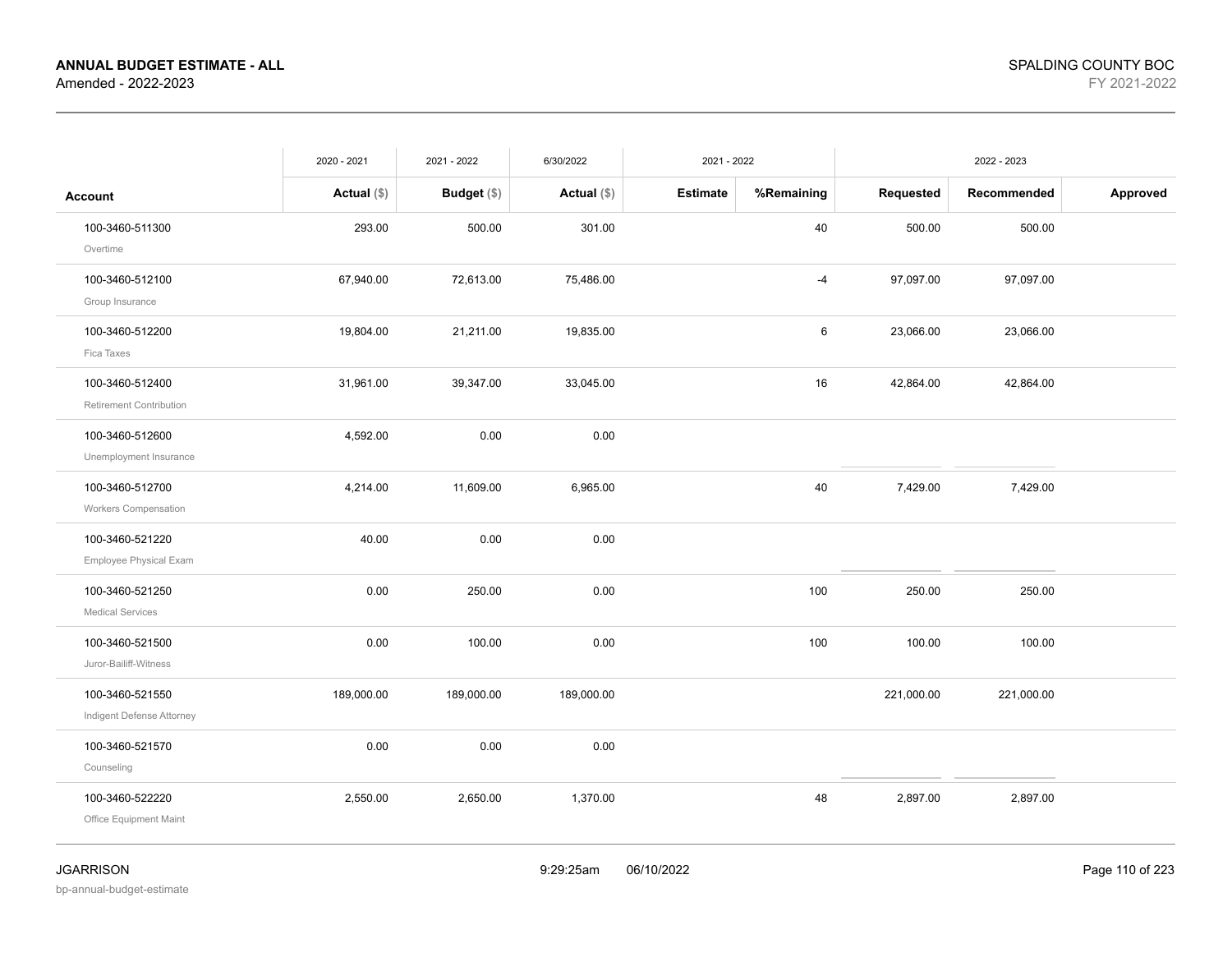|                                                  | 2020 - 2021   | 2021 - 2022        | 6/30/2022     | 2021 - 2022     |            |           | 2022 - 2023 |          |
|--------------------------------------------------|---------------|--------------------|---------------|-----------------|------------|-----------|-------------|----------|
| <b>Account</b>                                   | Actual $(\$)$ | <b>Budget</b> (\$) | Actual $(\$)$ | <b>Estimate</b> | %Remaining | Requested | Recommended | Approved |
| 100-3460-522225<br>Computer Equip Maint          | 11,724.00     | 13,860.00          | 11,655.00     |                 | 16         | 12,720.00 | 12,600.00   |          |
| 100-3460-522226<br>Software Maintenance          | 1,643.00      | 1,641.00           | 2,153.00      |                 | $-31$      | 1,720.00  | 1,641.00    |          |
| 100-3460-522300<br>Rentals                       | 2,040.00      | 2,000.00           | 1,760.00      |                 | 12         | 2,032.00  | 2,032.00    |          |
| 100-3460-523210<br>Telephone                     | 624.00        | 636.00             | 902.00        |                 | $-42$      | 640.00    | 636.00      |          |
| 100-3460-523220<br>Postage                       | 1,800.00      | 1,000.00           | 1,000.00      |                 |            | 500.00    | 500.00      |          |
| 100-3460-523230<br><b>Internet Services</b>      | 956.00        | 990.00             | 941.00        |                 | $\sqrt{5}$ | 960.00    | 990.00      |          |
| 100-3460-523300<br>Advertising                   | 0.00          | 0.00               | 0.00          |                 |            | 1,000.00  |             |          |
| 100-3460-523500<br>Travel                        | 0.00          | 650.00             | 905.00        |                 | $-39$      | 960.00    | 850.00      |          |
| 100-3460-523550<br>Car Allowance                 | 3,600.00      | 5,400.00           | 3,450.00      |                 | 36         | 5,400.00  | 5,400.00    |          |
| 100-3460-523600<br>Dues & Subscriptions          | 120.00        | 195.00             | 195.00        |                 |            | 195.00    | 195.00      |          |
| 100-3460-523700<br><b>Education And Training</b> | 0.00          | 225.00             | 150.00        |                 | 33         | 225.00    | 225.00      |          |
| 100-3460-529000<br><b>Other Contr Services</b>   | 740.00        | 3,000.00           | 34,231.00     |                 | $-1,041$   | 5,510.00  | 5,510.00    |          |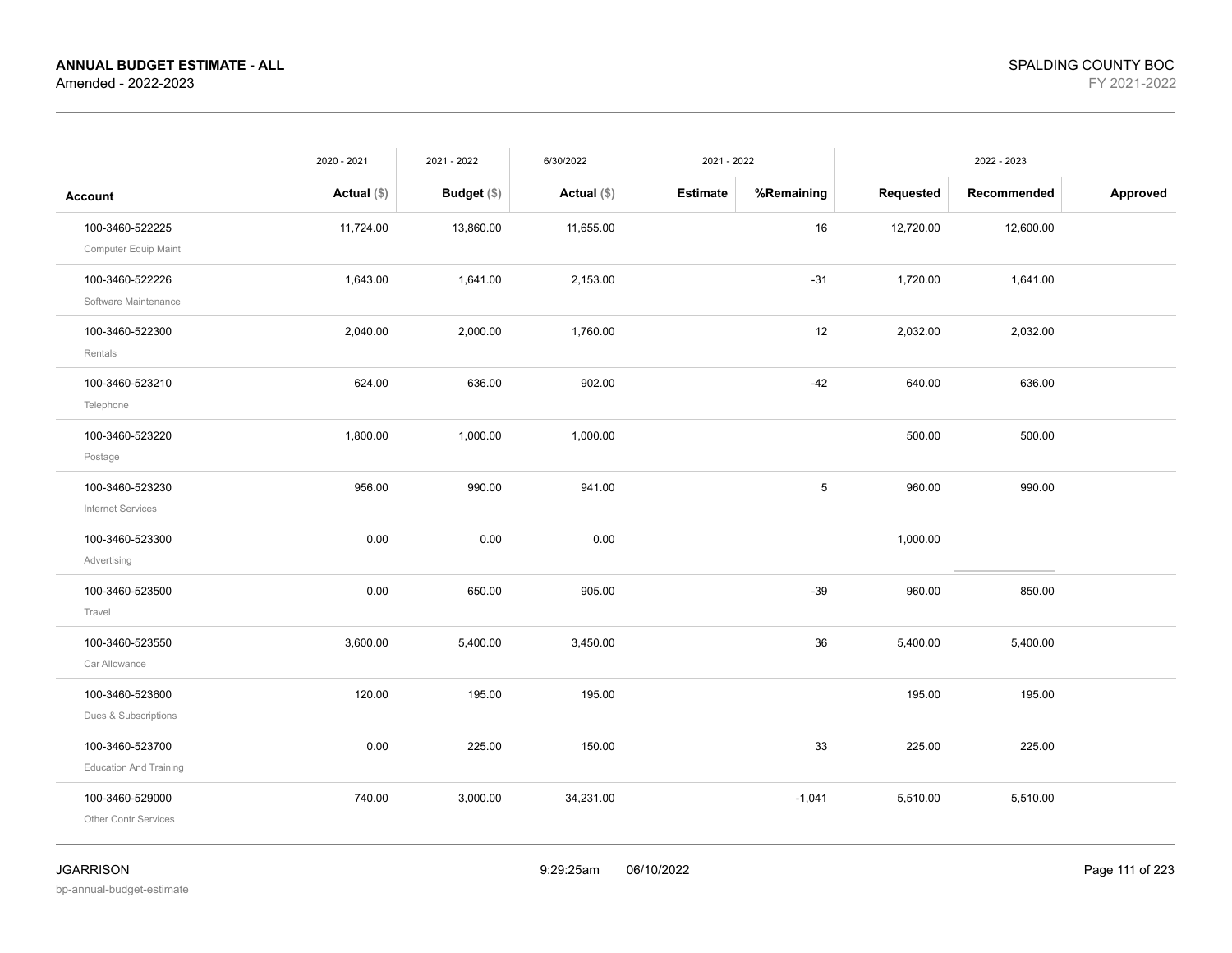|                                                 | 2020 - 2021   | 2021 - 2022 | 6/30/2022     | 2021 - 2022     |            |           | 2022 - 2023 |          |
|-------------------------------------------------|---------------|-------------|---------------|-----------------|------------|-----------|-------------|----------|
| <b>Account</b>                                  | Actual $(\$)$ | Budget (\$) | Actual $(\$)$ | <b>Estimate</b> | %Remaining | Requested | Recommended | Approved |
| 100-3460-531100<br>Office Supplies              | 761.00        | 1,000.00    | 419.00        |                 | 58         | 1,200.00  | 1,200.00    |          |
| 100-3460-531210<br>Water                        | 633.00        | 640.00      | 533.00        |                 | 17         | 660.00    | 660.00      |          |
| 100-3460-531215<br>Sewerage                     | 1,228.00      | 1,220.00    | 1,030.00      |                 | 16         | 1,265.00  | 1,200.00    |          |
| 100-3460-531220<br>Natural Gas                  | 1,853.00      | 1,900.00    | 1,942.00      |                 | $-2$       | 1,750.00  | 1,800.00    |          |
| 100-3460-531230<br>Electricity                  | 12,938.00     | 14,000.00   | 9,480.00      |                 | $32\,$     | 13,020.00 | 14,000.00   |          |
| 100-3460-531280<br>Stormwater                   | 647.00        | 650.00      | 551.00        |                 | 15         | 660.00    | 660.00      |          |
| 100-3460-531600<br>Small Equipment              | 0.00          | 8,510.00    | 8,179.00      |                 | 4          |           |             |          |
| 100-3460-531700<br><b>Departmental Supplies</b> | 2,679.00      | 1,500.00    | 2,278.00      |                 | $-52$      | 2,397.00  | 3,000.00    |          |
| 100-3460-531710<br>Janitorial Supplies          | 0.00          | 0.00        | 0.00          |                 |            |           |             |          |
| 100-3460-542100<br>Machinery & Equipment        | 0.00          | 0.00        | 0.00          |                 |            |           |             |          |
| 100-3460-542300<br>Furniture & Fixtures         | 0.00          | 0.00        | 0.00          |                 |            |           |             |          |
| 100-3460-579105<br>Health Reimbursement Account | 0.00          | 0.00        | 0.00          |                 |            |           |             |          |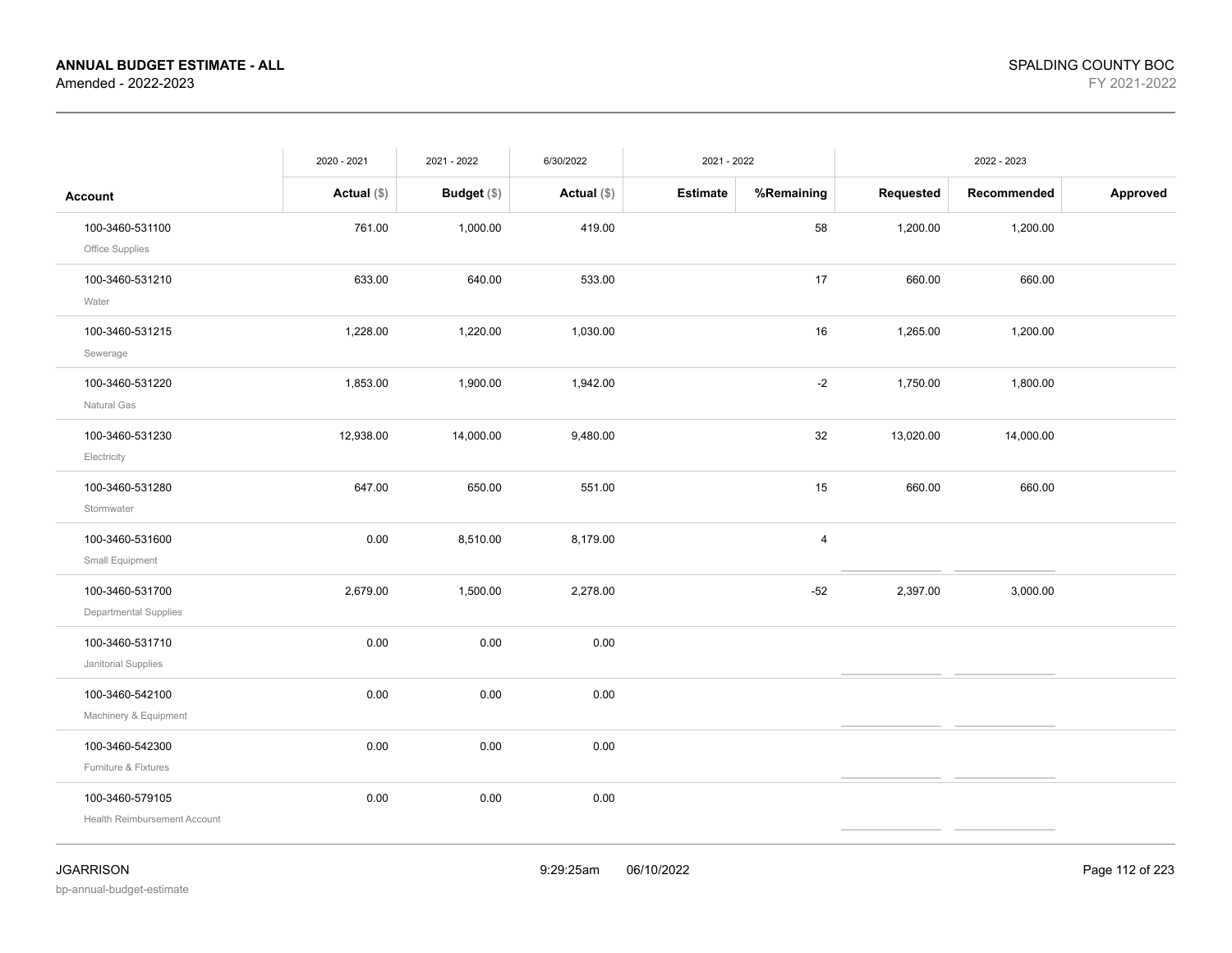|                                                | 2020 - 2021   | 2021 - 2022   | 6/30/2022     | 2021 - 2022     |                  |           | 2022 - 2023 |          |
|------------------------------------------------|---------------|---------------|---------------|-----------------|------------------|-----------|-------------|----------|
| <b>Account</b>                                 | Actual $(\$)$ | Budget $(\$)$ | Actual $(\$)$ | <b>Estimate</b> | %Remaining       | Requested | Recommended | Approved |
| 100-3700-511100<br>Regular Employees           | 31,407.00     | 31,490.00     | 28,580.00     |                 | $\boldsymbol{9}$ | 31,490.00 | 31,490.00   |          |
| 100-3700-511300<br>Overtime                    | 0.00          | 0.00          | 0.00          |                 |                  |           |             |          |
| 100-3700-512100<br>Group Insurance             | 6,690.00      | 12,082.00     | 62.00         |                 | 99               | 16,157.00 | 16,157.00   |          |
| 100-3700-512200<br>Fica Taxes                  | 2,201.00      | 2,409.00      | 2,186.00      |                 | 9                | 2,409.00  | 2,409.00    |          |
| 100-3700-512700<br><b>Workers Compensation</b> | 384.00        | 1,058.00      | 635.00        |                 | 40               | 630.00    | 630.00      |          |
| 100-3700-521220<br>Employee Physicals          | 0.00          | 0.00          | 0.00          |                 |                  |           |             |          |
| 100-3700-521250<br><b>Medical Services</b>     | 0.00          | 0.00          | 0.00          |                 |                  |           |             |          |
| 100-3700-521500<br>Juror-Bailiff-Witness       | 0.00          | 0.00          | 0.00          |                 |                  |           |             |          |
| 100-3700-522210<br>Radio Equipment Maint       | 768.00        | 876.00        | 576.00        |                 | 34               | 600.00    | 876.00      |          |
| 100-3700-522225<br>Computer Equip Maint        | 0.00          | 1,260.00      | 840.00        |                 | 33               | 1,260.00  | 1,260.00    |          |
| 100-3700-522226<br>Software Maintenance        | 0.00          | 264.00        | 0.00          |                 | 100              | 264.00    | 264.00      |          |
| 100-3700-522280<br>Auto And Truck Maint        | 0.00          | 250.00        | 40.00         |                 | 84               | 250.00    | 250.00      |          |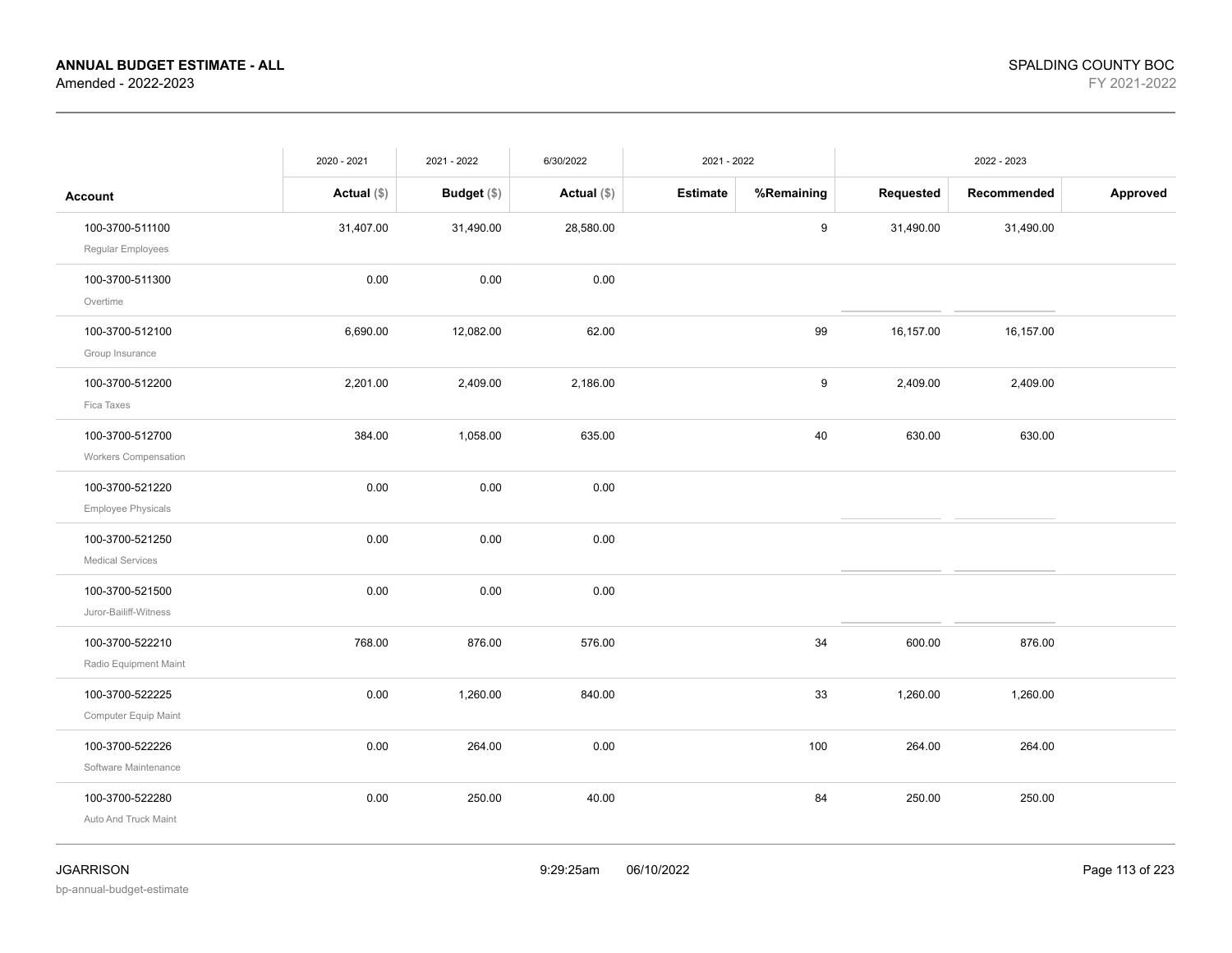|                                                  | 2020 - 2021   | 2021 - 2022        | 6/30/2022   | 2021 - 2022     |            |           | 2022 - 2023 |          |
|--------------------------------------------------|---------------|--------------------|-------------|-----------------|------------|-----------|-------------|----------|
| Account                                          | Actual $(\$)$ | <b>Budget</b> (\$) | Actual (\$) | <b>Estimate</b> | %Remaining | Requested | Recommended | Approved |
| 100-3700-522300<br>Rentals                       | 0.00          | 0.00               | 0.00        |                 |            |           |             |          |
| 100-3700-523190<br>Public Officials Bond Ins     | 375.00        | 300.00             | 150.00      |                 | 50         | 300.00    | 300.00      |          |
| 100-3700-523210<br>Telephone                     | 917.00        | 1,020.00           | 862.00      |                 | 15         | 1,230.00  | 960.00      |          |
| 100-3700-523220<br>Postage                       | 33.00         | 25.00              | 38.00       |                 | $-51$      | 50.00     | 50.00       |          |
| 100-3700-523230<br><b>Internet Services</b>      | 0.00          | 0.00               | 0.00        |                 |            |           |             |          |
| 100-3700-523300<br>Advertising                   | 0.00          | 0.00               | 0.00        |                 |            |           |             |          |
| 100-3700-523500<br>Travel                        | 1,391.00      | 2,500.00           | 690.00      |                 | 72         | 2,500.00  | 2,500.00    |          |
| 100-3700-523550<br>Car Allowance                 | 0.00          | 0.00               | 0.00        |                 |            |           |             |          |
| 100-3700-523600<br>Dues & Subscriptions          | 375.00        | 225.00             | 150.00      |                 | 33         | 225.00    | 225.00      |          |
| 100-3700-523700<br><b>Education And Training</b> | 1,465.00      | 1,500.00           | 698.00      |                 | 53         | 1,800.00  | 1,500.00    |          |
| 100-3700-526000<br><b>Transportation Expense</b> | 4,850.00      | 4,500.00           | 7,450.00    |                 | $-66$      | 5,500.00  | 5,500.00    |          |
| 100-3700-529000<br>Other Contr Services          | 18,025.00     | 15,000.00          | 18,025.00   |                 | $-20$      | 18,000.00 | 18,000.00   |          |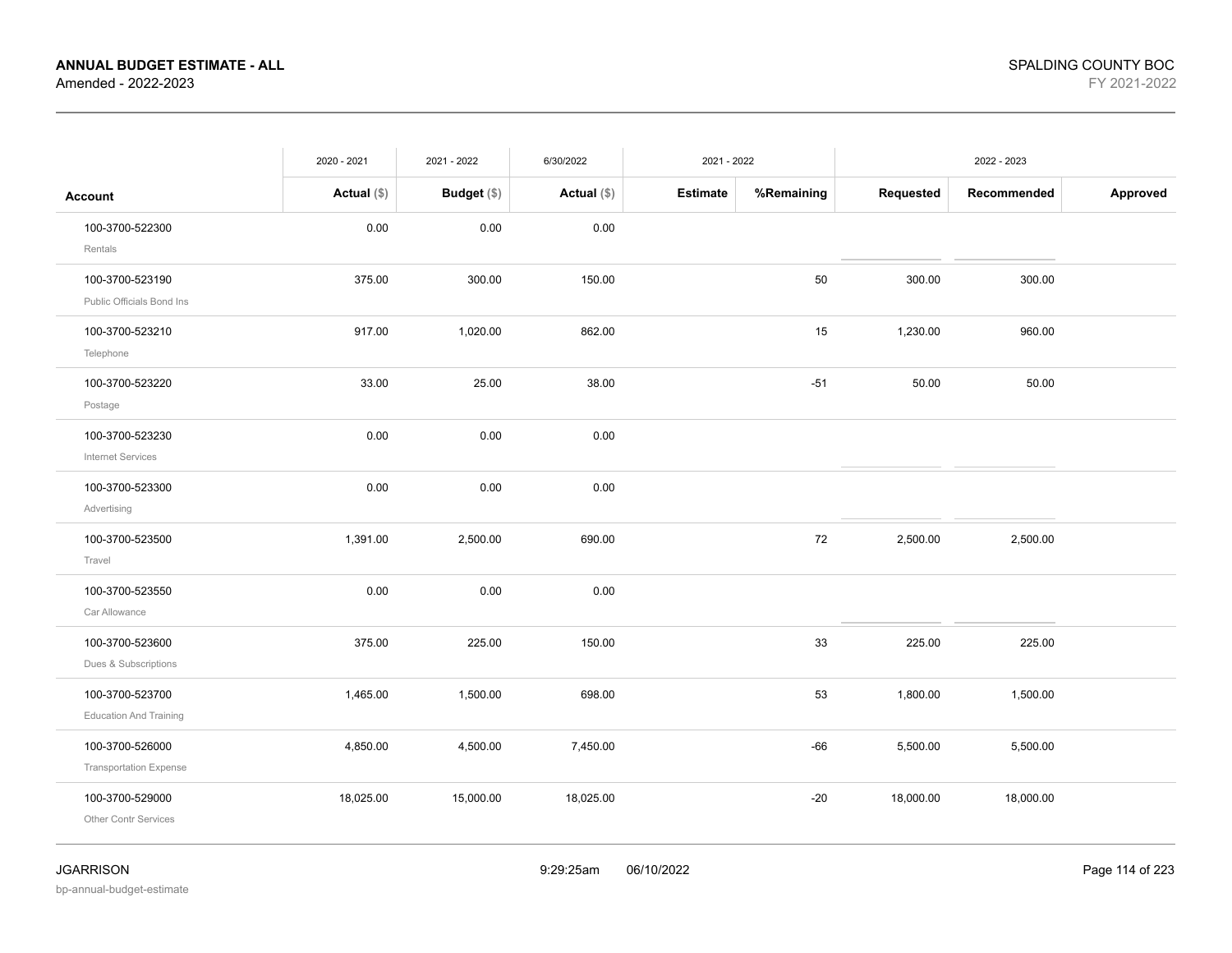|                                                | 2020 - 2021   | 2021 - 2022 | 6/30/2022   | 2021 - 2022     |            |            | 2022 - 2023 |          |
|------------------------------------------------|---------------|-------------|-------------|-----------------|------------|------------|-------------|----------|
| <b>Account</b>                                 | Actual $(\$)$ | Budget (\$) | Actual (\$) | <b>Estimate</b> | %Remaining | Requested  | Recommended | Approved |
| 100-3700-531100<br>Office Supplies             | 48.00         | 50.00       | 54.00       |                 | $-7$       | 100.00     | 100.00      |          |
| 100-3700-531150<br>Auto & Truck Tires          | 0.00          | 0.00        | 0.00        |                 |            |            |             |          |
| 100-3700-531270<br>Gasoline                    | 725.00        | 1,000.00    | 1,544.00    |                 | $-54$      | 1,500.00   | 1,600.00    |          |
| 100-3700-531600<br>Small Equipment             | 0.00          | 1,500.00    | 1,278.00    |                 | 15         | 1,500.00   | 1,500.00    |          |
| 100-3700-531700<br>Departmental Supplies       | 1,431.00      | 1,500.00    | 1,019.00    |                 | 32         | 1,800.00   | 1,800.00    |          |
| 100-3700-542200<br>Vehicles                    | 0.00          | 0.00        | 0.00        |                 |            |            |             |          |
| 100-3850-511100<br>Regular Employees           | 61,423.00     | 111,278.00  | 65,497.00   |                 | 41         | 110,088.00 | 110,088.00  |          |
| 100-3850-512100<br>Group Insurance             | 15,505.00     | 24,234.00   | 14,615.00   |                 | 40         | 32,382.00  | 32,382.00   |          |
| 100-3850-512200<br>Fica Taxes                  | 4,149.00      | 8,513.00    | 4,496.00    |                 | 47         | 8,422.00   | 8,422.00    |          |
| 100-3850-512400<br>Retirement Contribution     | 13,214.00     | 16,135.00   | 13,551.00   |                 | 16         | 15,963.00  | 15,963.00   |          |
| 100-3850-512700<br><b>Workers Compensation</b> | 1,877.00      | 3,739.00    | 2,243.00    |                 | 40         | 2,204.00   | 2,204.00    |          |
| 100-3850-521220<br>Employee Physical Exam      | 0.00          | 0.00        | 40.00       |                 |            |            |             |          |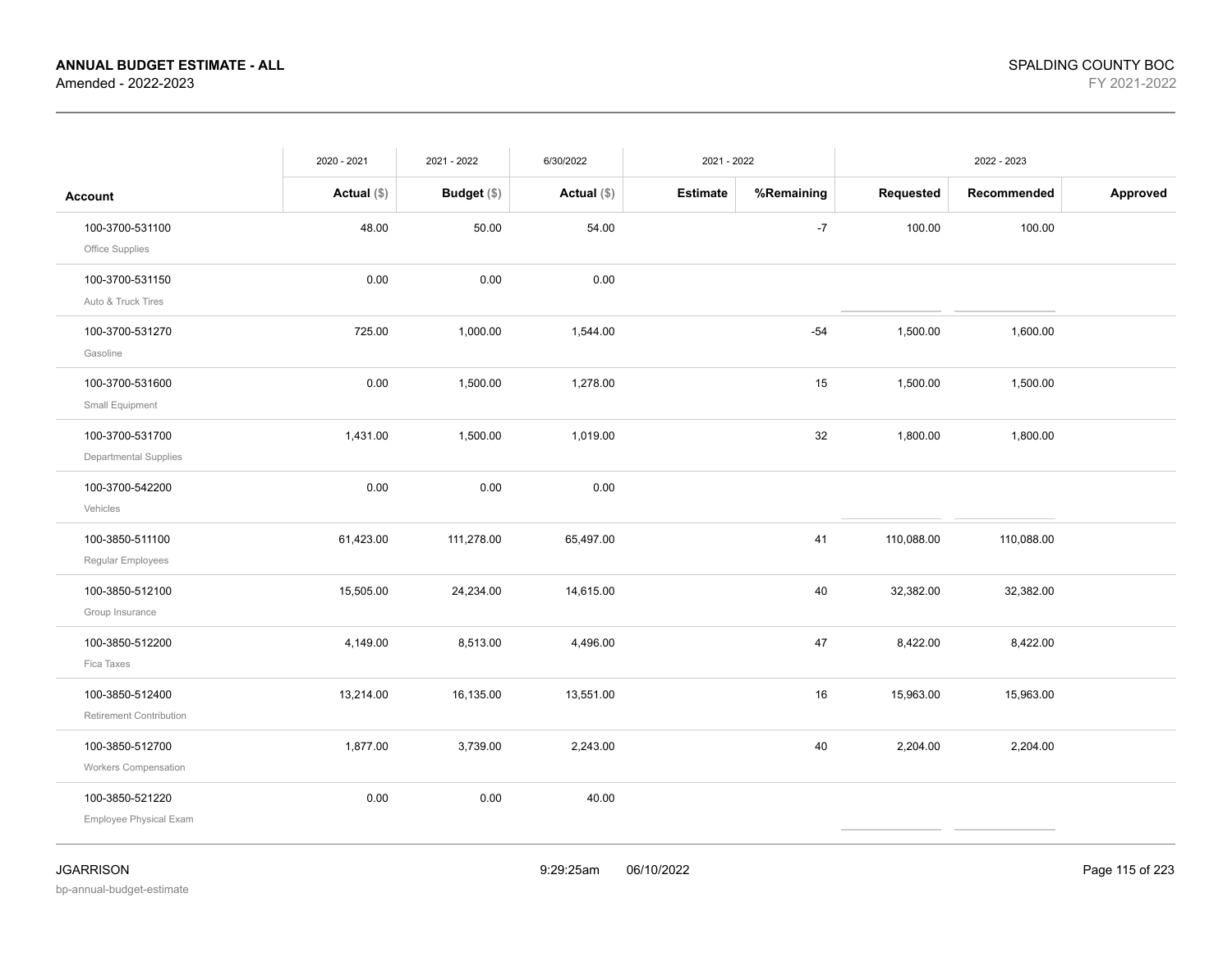|                                                | 2020 - 2021   | 2021 - 2022 | 6/30/2022     | 2021 - 2022     |              |            | 2022 - 2023 |          |
|------------------------------------------------|---------------|-------------|---------------|-----------------|--------------|------------|-------------|----------|
| <b>Account</b>                                 | Actual $(\$)$ | Budget (\$) | Actual $(\$)$ | <b>Estimate</b> | %Remaining   | Requested  | Recommended | Approved |
| 100-3850-522210<br>Radio Equipment Maint       | 237,528.00    | 241,915.00  | 239,835.00    |                 | $\mathbf{1}$ | 246,850.00 | 246,850.00  |          |
| 100-3850-522225<br>Computer Equip Maint        | 0.00          | 0.00        | 0.00          |                 |              | 5,040.00   | 5,040.00    |          |
| 100-3850-522226<br>Software Maintenance        | 263.00        | 264.00      | 310.00        |                 | $-18$        | 528.00     | 528.00      |          |
| 100-3850-522230<br>Other Equipment Maint       | 0.00          | 0.00        | 0.00          |                 |              |            |             |          |
| 100-3850-522240<br><b>Building Maintenance</b> | 167.00        | 6,000.00    | 4,113.00      |                 | 31           | 3,000.00   | 3,000.00    |          |
| 100-3850-522280<br>Auto Maintenance            | 0.00          | 300.00      | 197.00        |                 | 34           | 600.00     | 600.00      |          |
| 100-3850-522300<br>Rentals                     | 87,101.00     | 88,200.00   | 87,870.00     |                 | $\mathsf 0$  | 89,700.00  | 89,700.00   |          |
| 100-3850-523210<br>Telephone                   | 528.00        | 504.00      | 571.00        |                 | $-13$        | 1,080.00   | 1,080.00    |          |
| 100-3850-523220<br>Postage                     | 0.00          | 0.00        | 0.00          |                 |              |            |             |          |
| 100-3850-523230<br>Internet Services           | 2,751.00      | 3,030.00    | 2,630.00      |                 | 13           | 3,840.00   | 3,840.00    |          |
| 100-3850-523500<br>Travel                      | 0.00          | 0.00        | 0.00          |                 |              |            |             |          |
| 100-3850-523600<br>Dues And Subscriptions      | 0.00          | 0.00        | 0.00          |                 |              |            |             |          |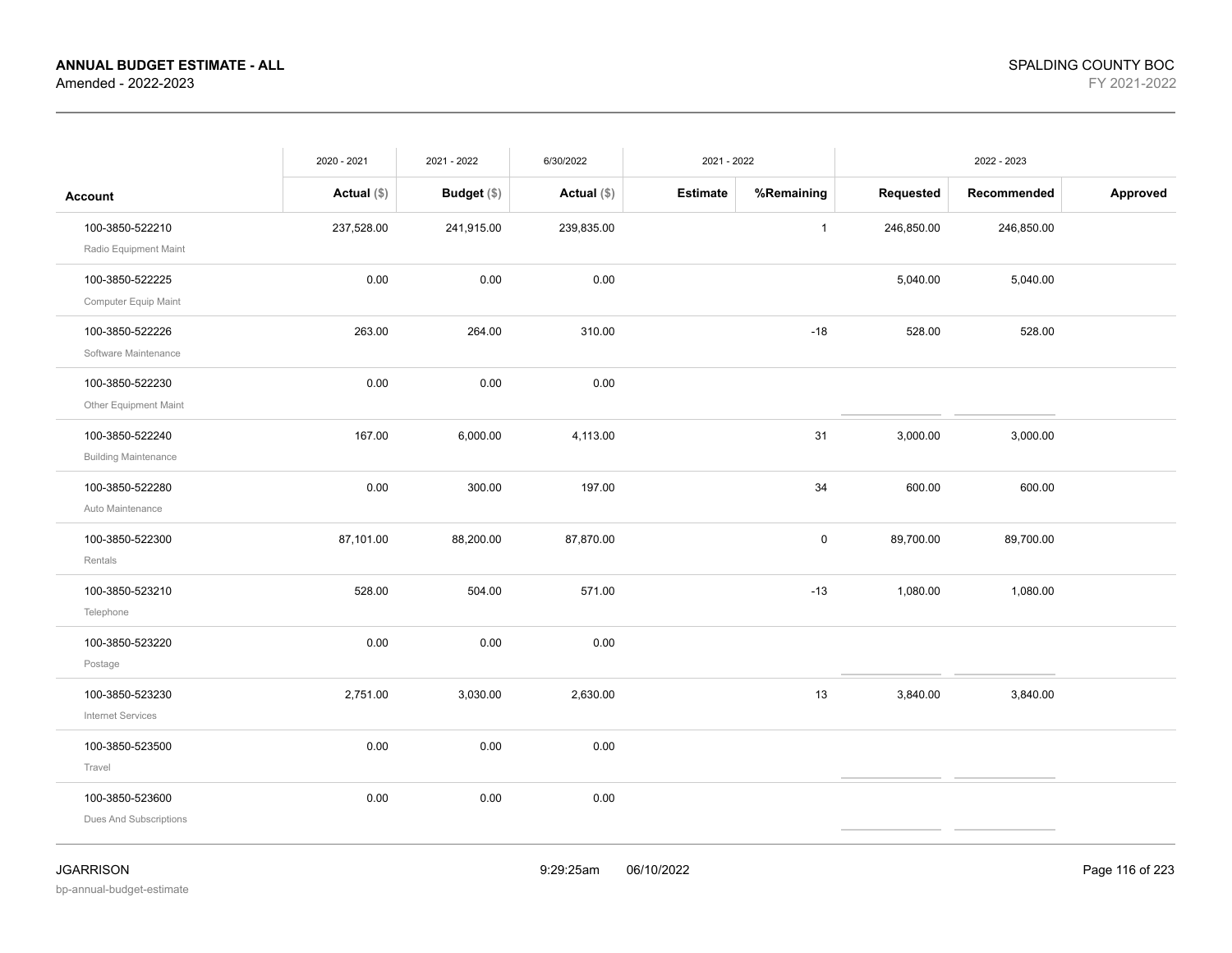|                                                        | 2020 - 2021   | 2021 - 2022 | 6/30/2022   | 2021 - 2022     |            |           | 2022 - 2023 |          |
|--------------------------------------------------------|---------------|-------------|-------------|-----------------|------------|-----------|-------------|----------|
| <b>Account</b>                                         | Actual $(\$)$ | Budget (\$) | Actual (\$) | <b>Estimate</b> | %Remaining | Requested | Recommended | Approved |
| 100-3850-523700<br><b>Education And Training</b>       | 0.00          | 0.00        | 0.00        |                 |            | 3,550.00  | 3,550.00    |          |
| 100-3850-529000<br><b>Other Contr Services</b>         | 0.00          | 0.00        | 0.00        |                 |            |           |             |          |
| 100-3850-531100<br>Office Supplies                     | 3.00          | 25.00       | 8.00        |                 | 69         | 50.00     | 50.00       |          |
| 100-3850-531150<br>Auto & Truck Tires                  | 0.00          | 0.00        | 499.00      |                 |            |           |             |          |
| 100-3850-531230<br>Electricity                         | 21,865.00     | 22,700.00   | 18,975.00   |                 | 16         | 23,540.00 | 23,540.00   |          |
| 100-3850-531240<br>Propane                             | 882.00        | 1,500.00    | 1,662.00    |                 | $-11$      | 1,500.00  | 1,500.00    |          |
| 100-3850-531270<br>Gasoline                            | 290.00        | 600.00      | 49.00       |                 | 92         | 1,200.00  | 1,200.00    |          |
| 100-3850-531600<br>Small Equipment                     | 348.00        | 0.00        | 1,406.00    |                 |            | 3,657.00  | 2,329.00    |          |
| 100-3850-531700<br>Departmental Supplies               | 10,443.00     | 3,100.00    | 1,870.00    |                 | 40         | 425.00    | 425.00      |          |
| 100-3850-531720<br>Uniforms And Clothing               | 0.00          | 0.00        | 0.00        |                 |            | 200.00    | 300.00      |          |
| 100-3850-542100<br>Machinery And Equipment             | 0.00          | 0.00        | 0.00        |                 |            |           |             |          |
| 100-3850-579105<br><b>Health Reimbursement Account</b> | 0.00          | 0.00        | 0.00        |                 |            |           |             |          |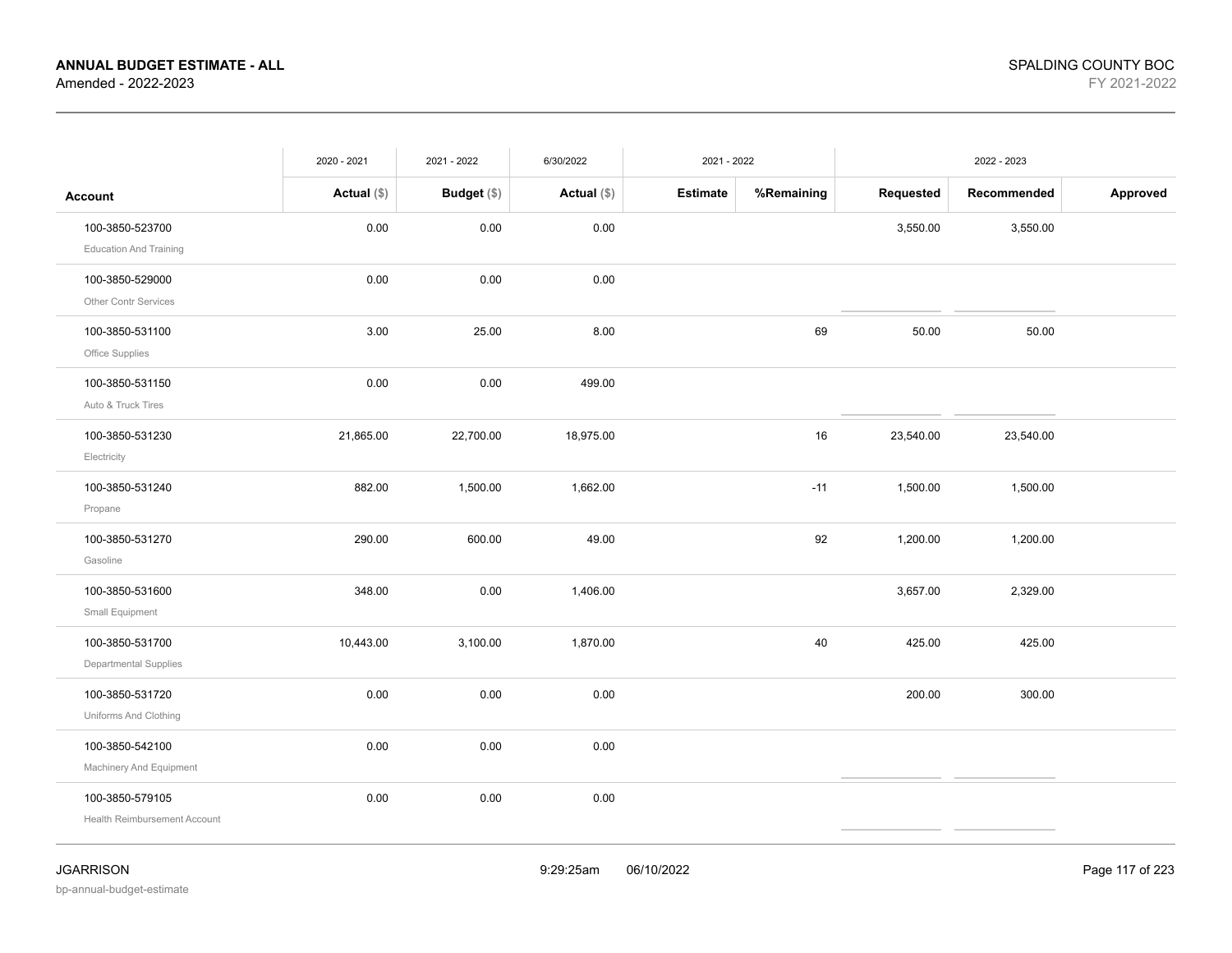|                                            | 2020 - 2021   | 2021 - 2022 | 6/30/2022   | 2021 - 2022     |            |            | 2022 - 2023 |          |
|--------------------------------------------|---------------|-------------|-------------|-----------------|------------|------------|-------------|----------|
| <b>Account</b>                             | Actual $(\$)$ | Budget (\$) | Actual (\$) | <b>Estimate</b> | %Remaining | Requested  | Recommended | Approved |
| 100-3850-579900<br>Other                   | 0.00          | 0.00        | 0.00        |                 |            |            |             |          |
| 100-3850-611300<br>Operating Transfer Out  | 272,000.00    | 0.00        | 0.00        |                 |            |            |             |          |
| 100-3910-511100<br>Regular Employees       | 184,121.00    | 201,606.00  | 201,771.00  |                 | 0          | 225,438.00 | 226,159.00  |          |
| 100-3910-511300<br>Overtime                | 12,345.00     | 15,000.00   | 11,658.00   |                 | 22         | 12,000.00  | 12,000.00   |          |
| 100-3910-512100<br>Group Insurance         | 51,734.00     | 60,452.00   | 49,648.00   |                 | 18         | 80,862.00  | 80,863.00   |          |
| 100-3910-512200<br>Fica Taxes              | 14,348.00     | 16,570.00   | 15,216.00   |                 | 8          | 18,164.00  | 18,219.00   |          |
| 100-3910-512400<br>Retirement Contribution | 21,262.00     | 26,941.00   | 22,626.00   |                 | 16         | 30,397.00  | 30,501.00   |          |
| 100-3910-512600<br>Unemployment Insurance  | 0.00          | 0.00        | 0.00        |                 |            |            |             |          |
| 100-3910-512700<br>Workers Compensation    | 1,052.00      | 3,097.00    | 1,858.00    |                 | 40         | 1,975.00   | 1,981.00    |          |
| 100-3910-521220<br>Employee Physical Exam  | 95.00         | 95.00       | 380.00      |                 | $-300$     | 95.00      | 95.00       |          |
| 100-3910-522150<br>Pest Control            | 1,780.00      | 180.00      | 165.00      |                 | 8          | 180.00     | 180.00      |          |
| 100-3910-522210<br>Radio Equipment Maint   | 768.00        | 1,710.00    | 960.00      |                 | 44         | 1,710.00   | 1,100.00    |          |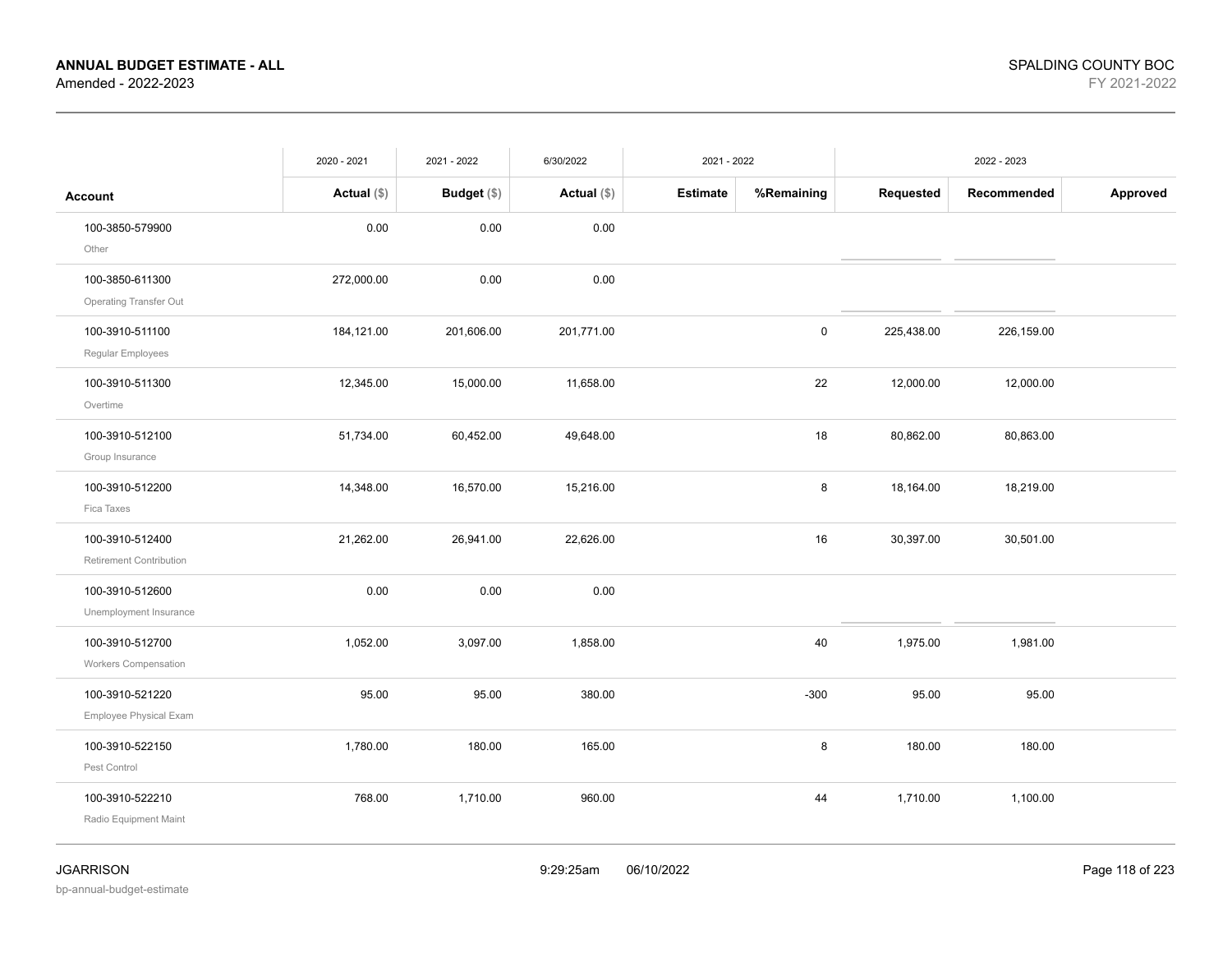|                                                | 2020 - 2021   | 2021 - 2022        | 6/30/2022     | 2021 - 2022     |            |           | 2022 - 2023 |          |
|------------------------------------------------|---------------|--------------------|---------------|-----------------|------------|-----------|-------------|----------|
| <b>Account</b>                                 | Actual $(\$)$ | <b>Budget</b> (\$) | Actual $(\$)$ | <b>Estimate</b> | %Remaining | Requested | Recommended | Approved |
| 100-3910-522220<br>Office Equipment Maint      | 1,420.00      | 1,420.00           | 1,420.00      |                 |            | 1,487.00  | 1,487.00    |          |
| 100-3910-522225<br>Computer Equip Maint        | 3,517.00      | 5,040.00           | 4,620.00      |                 | 8          | 6,300.00  | 6,300.00    |          |
| 100-3910-522226<br>Software Maintenance        | 548.00        | 767.00             | 875.00        |                 | $-14$      | 767.00    | 767.00      |          |
| 100-3910-522230<br>Other Equipment Maint       | 4,095.00      | 4,100.00           | 4,995.00      |                 | $-22$      |           | 4,100.00    |          |
| 100-3910-522240<br><b>Building Maintenance</b> | 1,367.00      | 7,000.00           | 5,158.00      |                 | 26         | 18,500.00 | 15,000.00   |          |
| 100-3910-522280<br>Auto And Truck Maint        | 320.00        | 2,500.00           | 1,658.00      |                 | 34         | 3,500.00  | 3,500.00    |          |
| 100-3910-522300<br>Rentals                     | 857.00        | 1,700.00           | 1,430.00      |                 | 16         | 1,560.00  | 1,560.00    |          |
| 100-3910-523210<br>Telephone                   | 1,743.00      | 2,520.00           | 1,702.00      |                 | 32         | 1,850.00  | 2,520.00    |          |
| 100-3910-523220<br>Postage                     | 0.00          | 20.00              | 0.00          |                 | 100        | 20.00     | 20.00       |          |
| 100-3910-523230<br><b>Internet Services</b>    | 1,169.00      | 2,220.00           | 2,350.00      |                 | $-6$       |           |             |          |
| 100-3910-523300<br>Advertising                 | 0.00          | 0.00               | 0.00          |                 |            | 300.00    | 300.00      |          |
| 100-3910-523500<br>Travel                      | 0.00          | 3,500.00           | 0.00          |                 | 100        | 3,300.00  | 3,300.00    |          |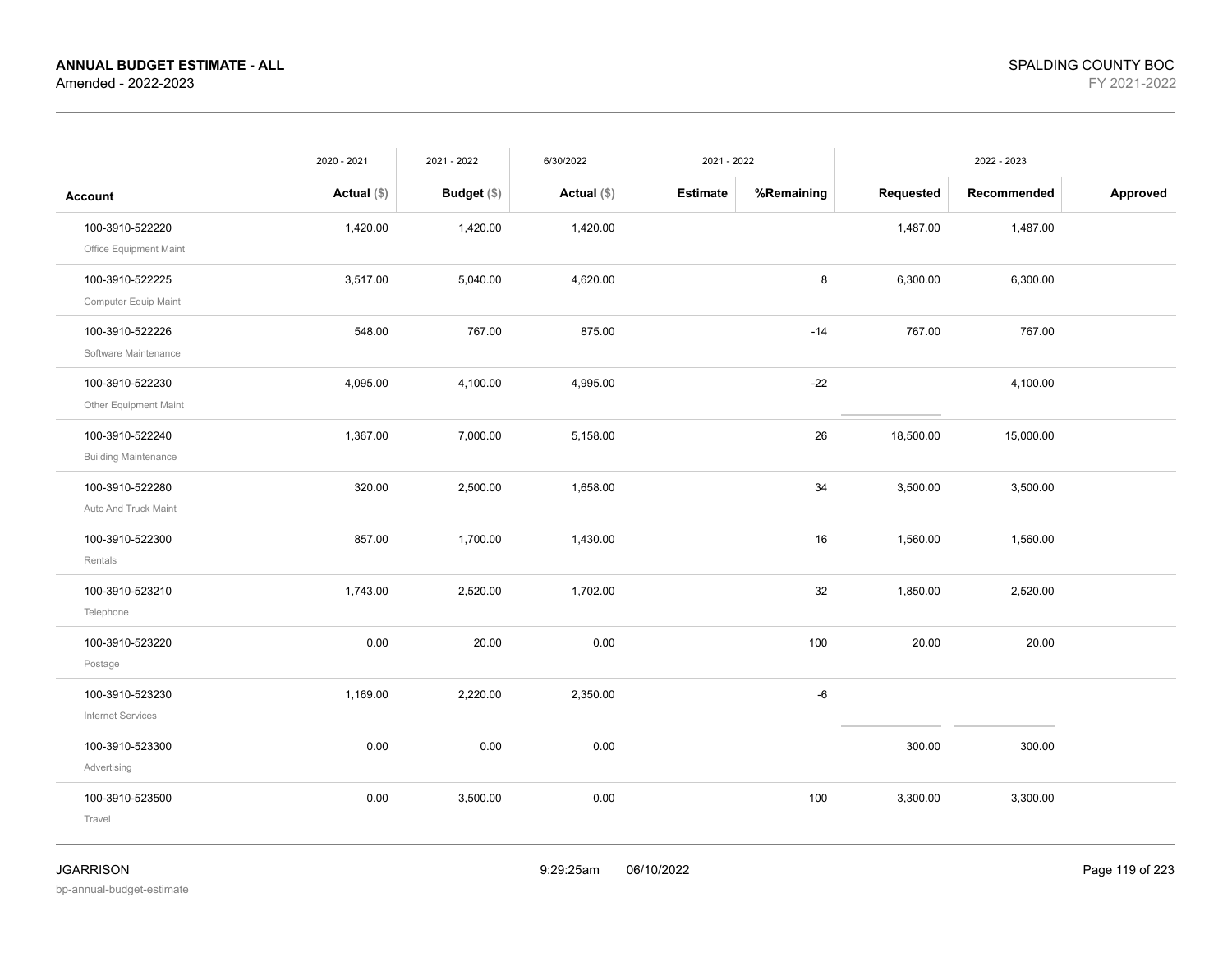|                               | 2020 - 2021   | 2021 - 2022 | 6/30/2022   | 2021 - 2022     |            |           | 2022 - 2023 |          |
|-------------------------------|---------------|-------------|-------------|-----------------|------------|-----------|-------------|----------|
| <b>Account</b>                | Actual $(\$)$ | Budget (\$) | Actual (\$) | <b>Estimate</b> | %Remaining | Requested | Recommended | Approved |
| 100-3910-523600               | 0.00          | 0.00        | 0.00        |                 |            |           |             |          |
| Dues & Subscriptions          |               |             |             |                 |            |           |             |          |
| 100-3910-523700               | 500.00        | 2,400.00    | 0.00        |                 | 100        | 2,400.00  | 1,600.00    |          |
| <b>Education And Training</b> |               |             |             |                 |            |           |             |          |
| 100-3910-523720               | 0.00          | 0.00        | 0.00        |                 |            |           |             |          |
| Post Recertification          |               |             |             |                 |            |           |             |          |
| 100-3910-523800               | 300.00        | 400.00      | 400.00      |                 |            | 400.00    | 400.00      |          |
| Licenses                      |               |             |             |                 |            |           |             |          |
| 100-3910-529000               | 6,529.00      | 13,140.00   | 15,207.00   |                 | $-16$      | 16,239.00 | 15,600.00   |          |
| Other Contr Services          |               |             |             |                 |            |           |             |          |
| 100-3910-531100               | 178.00        | 500.00      | 244.00      |                 | 51         | 500.00    | 500.00      |          |
| Office Supplies               |               |             |             |                 |            |           |             |          |
| 100-3910-531150               | 528.00        | 2,800.00    | 1,904.00    |                 | 32         | 1,800.00  | 1,500.00    |          |
| Auto & Truck Tires            |               |             |             |                 |            |           |             |          |
| 100-3910-531155               | 308.00        | 310.00      | 149.00      |                 | 52         | 310.00    | 310.00      |          |
| Auto & Truck Batteries        |               |             |             |                 |            |           |             |          |
| 100-3910-531160               | 0.00          | 0.00        | 0.00        |                 |            |           |             |          |
| Auto & Truck Supplies         |               |             |             |                 |            |           |             |          |
| 100-3910-531210               | 1,860.00      | 2,250.00    | 2,705.00    |                 | $-20$      | 3,000.00  | 3,000.00    |          |
| Water                         |               |             |             |                 |            |           |             |          |
| 100-3910-531215               | 2,674.00      | 3,000.00    | 3,625.00    |                 | $-21$      | 3,500.00  | 4,250.00    |          |
| Sewerage                      |               |             |             |                 |            |           |             |          |
| 100-3910-531220               | 9,009.00      | 16,000.00   | 14,306.00   |                 | 11         | 20,000.00 | 16,000.00   |          |
| Natural Gas                   |               |             |             |                 |            |           |             |          |
|                               |               |             |             |                 |            |           |             |          |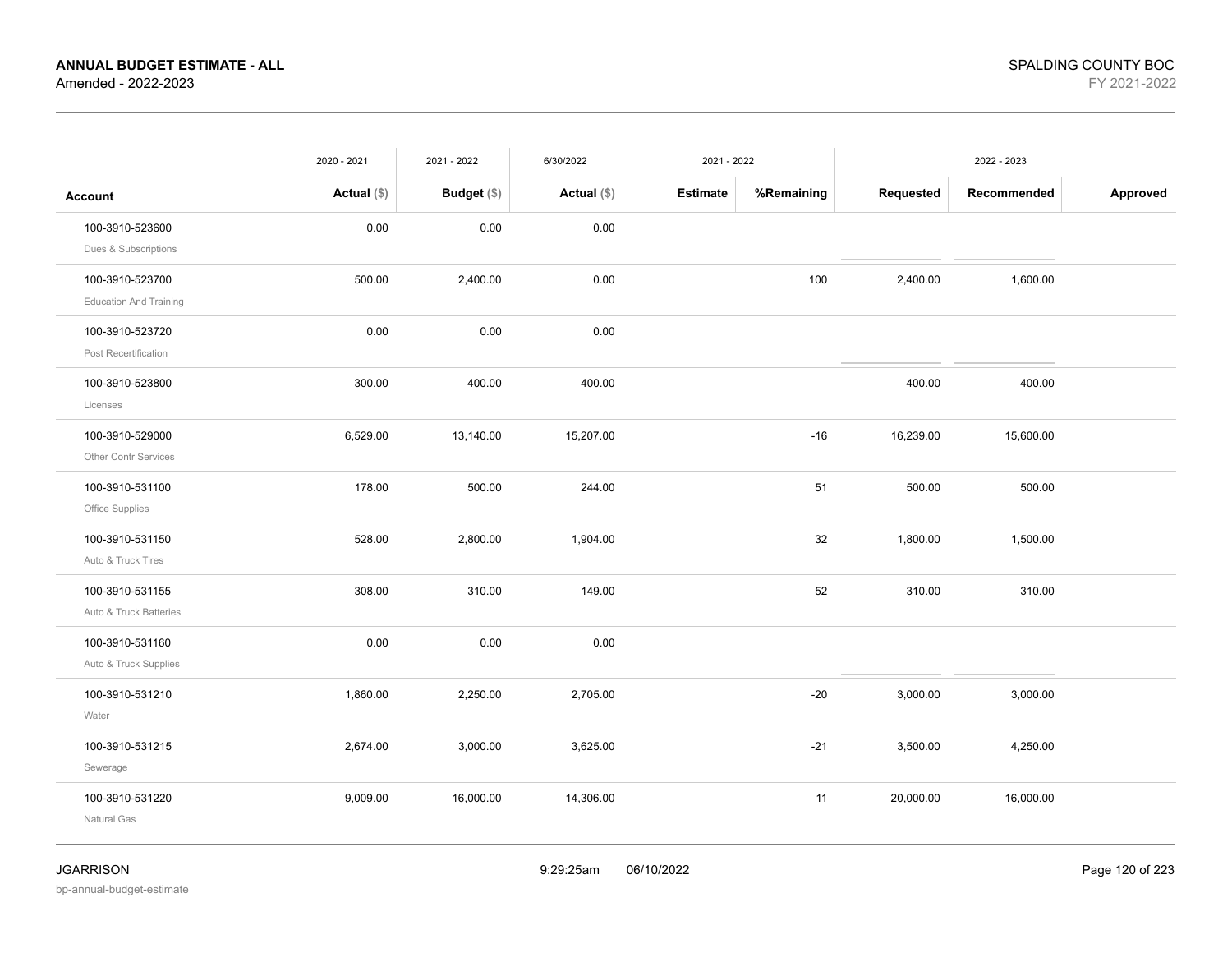|                                                 | 2020 - 2021   | 2021 - 2022        | 6/30/2022     | 2021 - 2022     |             |           | 2022 - 2023 |          |
|-------------------------------------------------|---------------|--------------------|---------------|-----------------|-------------|-----------|-------------|----------|
| <b>Account</b>                                  | Actual $(\$)$ | <b>Budget</b> (\$) | Actual $(\$)$ | <b>Estimate</b> | %Remaining  | Requested | Recommended | Approved |
| 100-3910-531230<br>Electricity                  | 11,663.00     | 15,000.00          | 17,461.00     |                 | $-16$       | 22,000.00 | 22,000.00   |          |
| 100-3910-531270<br>Gasoline                     | 9,396.00      | 12,000.00          | 11,987.00     |                 | $\mathsf 0$ | 14,000.00 | 14,000.00   |          |
| 100-3910-531280<br>Stormwater                   | 0.00          | 0.00               | 0.00          |                 |             |           |             |          |
| 100-3910-531600<br>Small Equipment              | 1,150.00      | 48,000.00          | 17,379.00     |                 | 64          | 5,595.00  |             |          |
| 100-3910-531700<br><b>Departmental Supplies</b> | 14,619.00     | 19,500.00          | 20,511.00     |                 | $-5$        | 25,000.00 | 22,000.00   |          |
| 100-3910-531710<br>Janitorial Supplies          | 3,943.00      | 6,900.00           | 5,652.00      |                 | 18          | 6,000.00  | 6,000.00    |          |
| 100-3910-531720<br>Uniforms And Clothing        | 1,714.00      | 6,900.00           | 1,730.00      |                 | 75          | 2,000.00  | 2,000.00    |          |
| 100-3910-531750<br>Animal Supplies              | 3,985.00      | 8,500.00           | 2,663.00      |                 | 69          | 6,000.00  | 6,000.00    |          |
| 100-3910-541300<br><b>Buildings</b>             | 0.00          | 0.00               | 0.00          |                 |             |           |             |          |
| 100-3910-542100<br>Machinery & Equipment        | 0.00          | 0.00               | 76,350.00     |                 |             | 13,495.00 |             |          |
| 100-3910-542200<br>Vehicles                     | 35,687.00     | 0.00               | 0.00          |                 |             | 45,760.00 |             |          |
| 100-3910-542300<br>Furniture & Fixtures         | 0.00          | 0.00               | 0.00          |                 |             |           |             |          |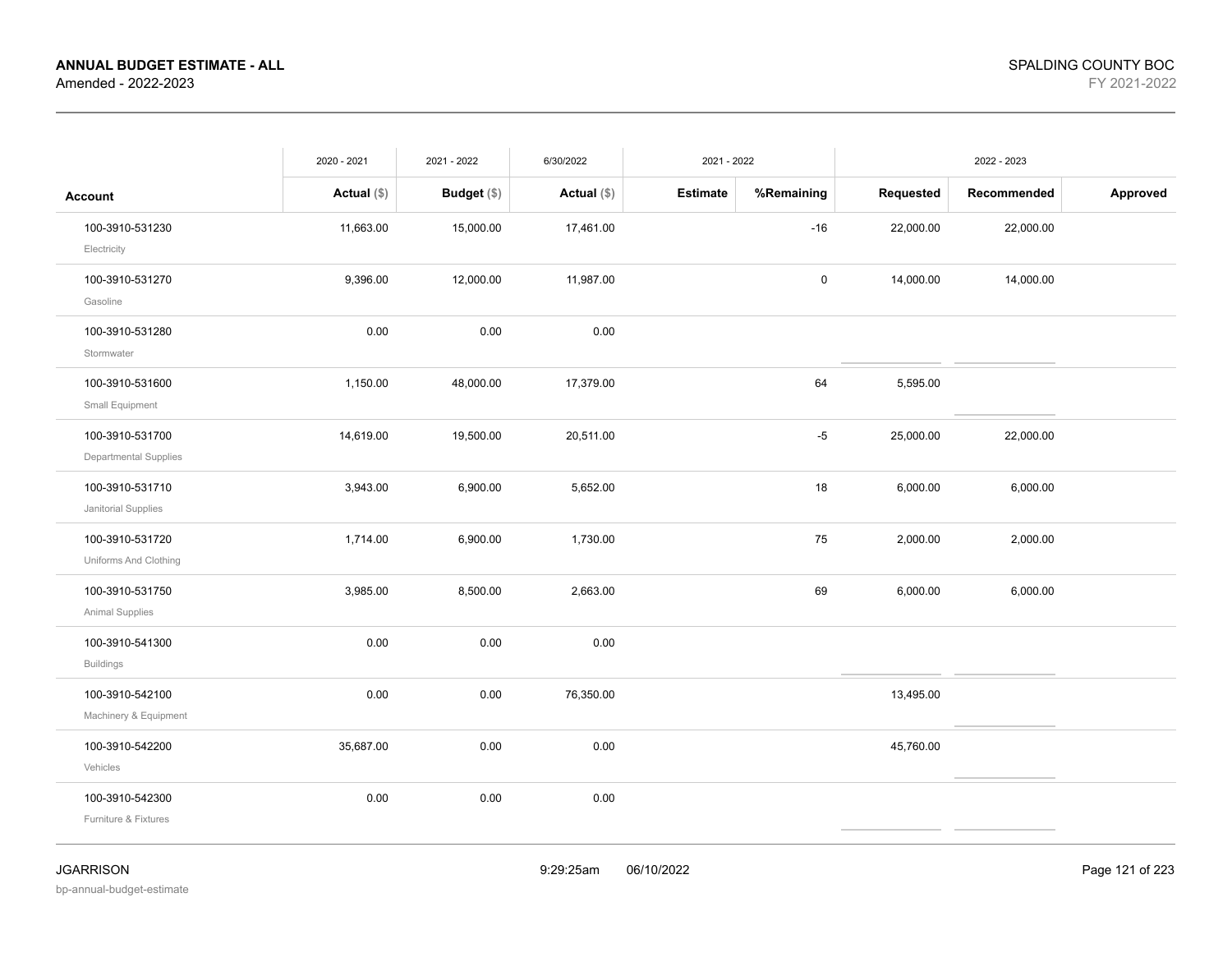|                                                  | 2020 - 2021   | 2021 - 2022        | 6/30/2022     | 2021 - 2022     |                |           | 2022 - 2023 |          |
|--------------------------------------------------|---------------|--------------------|---------------|-----------------|----------------|-----------|-------------|----------|
| <b>Account</b>                                   | Actual $(\$)$ | <b>Budget</b> (\$) | Actual $(\$)$ | <b>Estimate</b> | %Remaining     | Requested | Recommended | Approved |
| 100-3910-579105<br>Health Reimbursement Account  | 0.00          | 0.00               | 0.00          |                 |                |           |             |          |
| 100-3910-579900<br>Other                         | 0.00          | 0.00               | 0.00          |                 |                |           |             |          |
| 100-3910-581200<br>Capital Lease - Principal     | 0.00          | 0.00               | 0.00          |                 |                |           |             |          |
| 100-3910-582200<br>Capital Lease - Interest      | 0.00          | 0.00               | 0.00          |                 |                |           |             |          |
| 100-3910-611300<br><b>Operating Transfer Out</b> | 12,796.00     | 13,100.00          | 13,100.00     |                 |                | 12,650.00 | 12,650.00   |          |
| 100-3920-511100<br>Regular Employees             | 2,400.00      | 2,400.00           | 2,300.00      |                 | $\overline{4}$ | 37,139.00 | 37,136.00   |          |
| 100-3920-512100<br>Group Insurance               | 0.00          | 0.00               | 0.00          |                 |                | 16,162.00 | 16,162.00   |          |
| 100-3920-512200<br>Fica Taxes                    | 178.00        | 184.00             | 171.00        |                 | $\overline{7}$ | 2,841.00  | 2,841.00    |          |
| 100-3920-512400<br>Retirement Contribution       | 0.00          | 0.00               | 0.00          |                 |                | 5,037.00  | 5,037.00    |          |
| 100-3920-512700<br><b>Workers Compensation</b>   | 207.00        | 550.00             | 550.00        |                 |                | 358.00    | 358.00      |          |
| 100-3920-521220<br>Employee Physical Exam        | 0.00          | 0.00               | 0.00          |                 |                |           |             |          |
| 100-3920-522210<br>Radio Equipment Maint         | 1,152.00      | 1,344.00           | 1,152.00      |                 | 14             | 1,152.00  | 1,360.00    |          |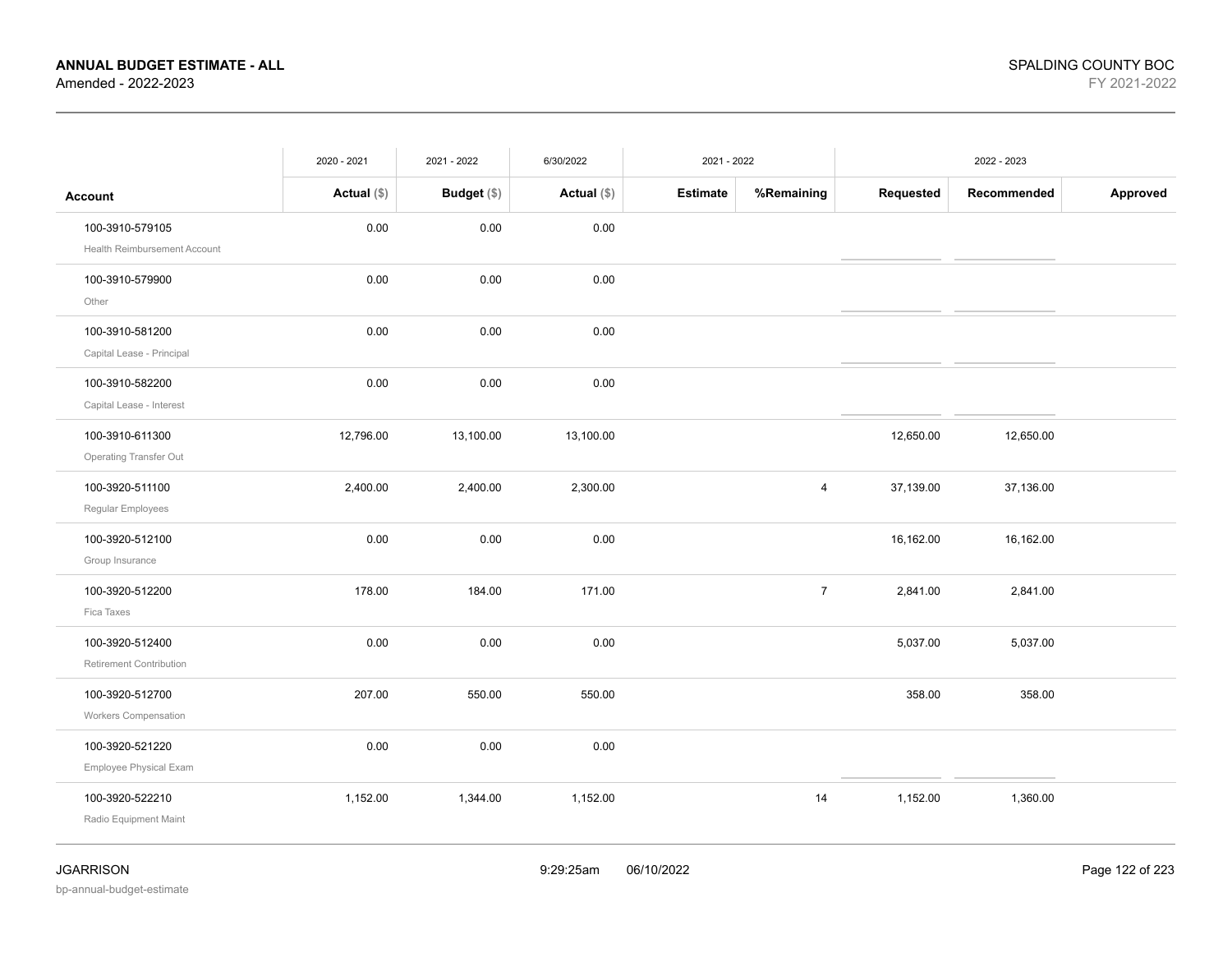|                                                  | 2020 - 2021   | 2021 - 2022        | 6/30/2022     | 2021 - 2022     |            |           | 2022 - 2023 |          |
|--------------------------------------------------|---------------|--------------------|---------------|-----------------|------------|-----------|-------------|----------|
| <b>Account</b>                                   | Actual $(\$)$ | <b>Budget</b> (\$) | Actual $(\$)$ | <b>Estimate</b> | %Remaining | Requested | Recommended | Approved |
| 100-3920-522220<br>Office Equipment Maint        | 0.00          | 0.00               | 0.00          |                 |            |           |             |          |
| 100-3920-522225<br>Computer Equip Maint          | 4,690.00      | 5,040.00           | 4,200.00      |                 | 17         | 5,240.00  | 5,040.00    |          |
| 100-3920-522226<br>Software Maintenance          | 0.00          | 0.00               | 0.00          |                 |            |           |             |          |
| 100-3920-522280<br>Auto And Truck Maint          | 0.00          | 1,000.00           | 0.00          |                 | 100        | 1,000.00  | 1,000.00    |          |
| 100-3920-522300<br>Rentals                       | 0.00          | 0.00               | 0.00          |                 |            |           |             |          |
| 100-3920-523210<br>Telephone                     | 0.00          | 0.00               | 0.00          |                 |            |           |             |          |
| 100-3920-523220<br>Postage                       | 0.00          | 40.00              | 0.00          |                 | 100        | 40.00     | 40.00       |          |
| 100-3920-523300<br>Advertising                   | 0.00          | 250.00             | 0.00          |                 | 100        | 250.00    | 250.00      |          |
| 100-3920-523500<br>Travel                        | 0.00          | 9,300.00           | 0.00          |                 | 100        | 9,300.00  | 9,300.00    |          |
| 100-3920-523600<br>Dues & Subscriptions          | 50.00         | 75.00              | 50.00         |                 | 33         | 175.00    | 175.00      |          |
| 100-3920-523700<br><b>Education And Training</b> | 0.00          | 2,950.00           | 0.00          |                 | 100        | 2,950.00  | 2,950.00    |          |
| 100-3920-529000<br>Other Contr Services          | 32,575.00     | 23,204.00          | 25,396.00     |                 | -9         | 17,560.00 | 17,560.00   |          |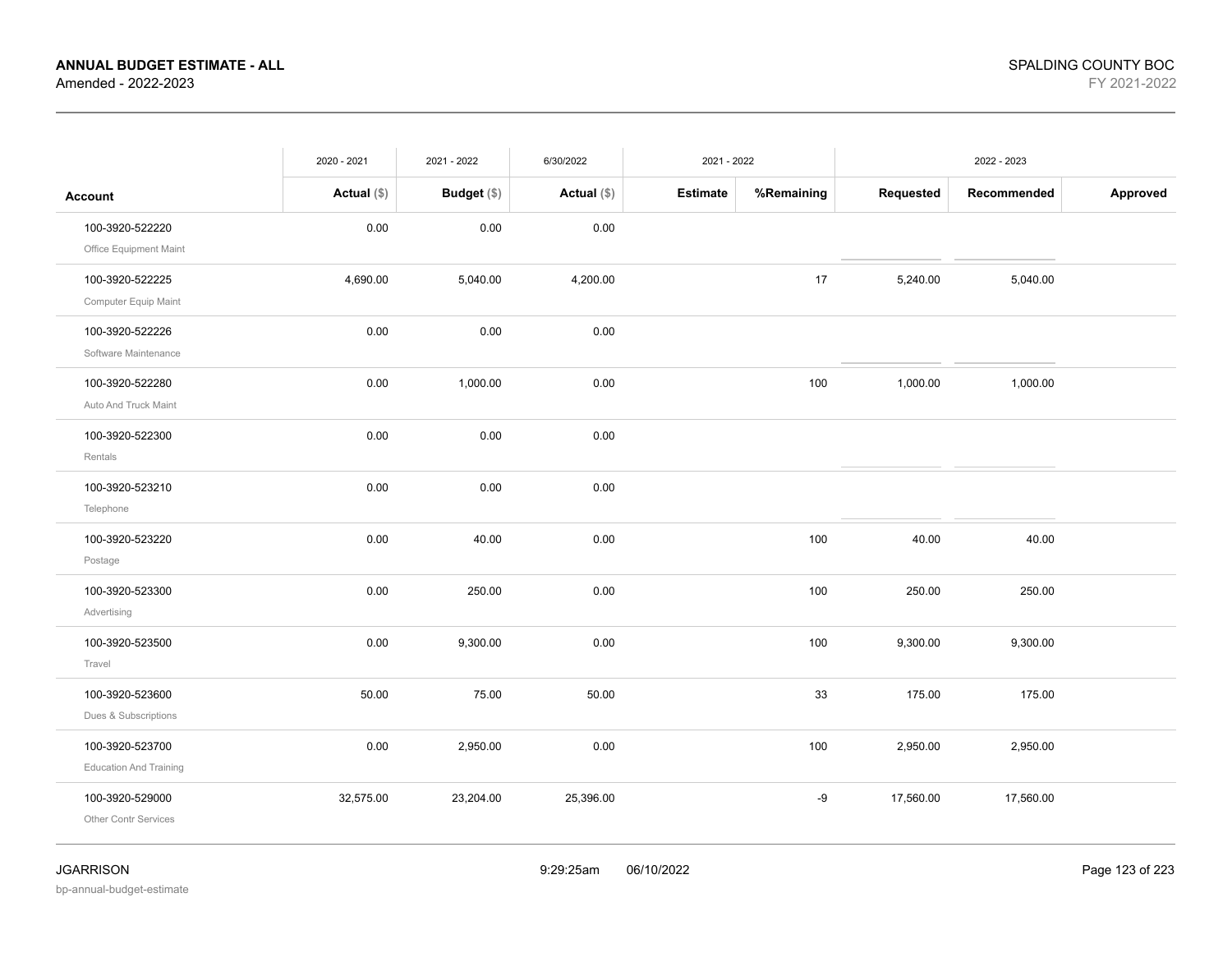|                                                     | 2020 - 2021   | 2021 - 2022 | 6/30/2022     | 2021 - 2022 |            |           | 2022 - 2023 |          |
|-----------------------------------------------------|---------------|-------------|---------------|-------------|------------|-----------|-------------|----------|
| Account                                             | Actual $(\$)$ | Budget (\$) | Actual $(\$)$ | Estimate    | %Remaining | Requested | Recommended | Approved |
| 100-3920-531100<br>Office Supplies                  | 133.00        | 300.00      | 182.00        |             | 39         | 1,000.00  | 750.00      |          |
| 100-3920-531150<br>Auto & Truck Tires               | 0.00          | 650.00      | 398.00        |             | 39         | 800.00    | 800.00      |          |
| 100-3920-531155<br>Auto And Truck Batteries         | 176.00        | 250.00      | 0.00          |             | 100        | 500.00    | 250.00      |          |
| 100-3920-531270<br>Gasoline                         | 0.00          | 1,000.00    | 262.00        |             | 74         | 1,500.00  | 1,000.00    |          |
| 100-3920-531600<br>Small Equipment                  | 0.00          | 0.00        | 0.00          |             |            | 700.00    | 700.00      |          |
| 100-3920-531700<br>Departmental Supplies            | 530.00        | 500.00      | 485.00        |             | 3          | 1,000.00  | 1,000.00    |          |
| 100-3920-531720<br>Uniforms And Clothing            | 491.00        | 600.00      | 600.00        |             |            | 1,000.00  | 1,000.00    |          |
| 100-3920-542100<br>Machinery & Equipment            | 0.00          | 0.00        | 0.00          |             |            | 7,500.00  | 7,500.00    |          |
| 100-3920-542200<br>Vehicles                         | 0.00          | 0.00        | 0.00          |             |            |           |             |          |
| 100-3920-571203<br>Hazard Mitigation Grant - Sirens | 0.00          | 0.00        | 0.00          |             |            |           |             |          |
| 100-3920-571205<br>Leop Grant                       | 0.00          | 0.00        | 0.00          |             |            |           |             |          |
| 100-3920-571210<br>Ppa Grant                        | 19,329.00     | 0.00        | 19,160.00     |             |            |           |             |          |
|                                                     |               |             |               |             |            |           |             |          |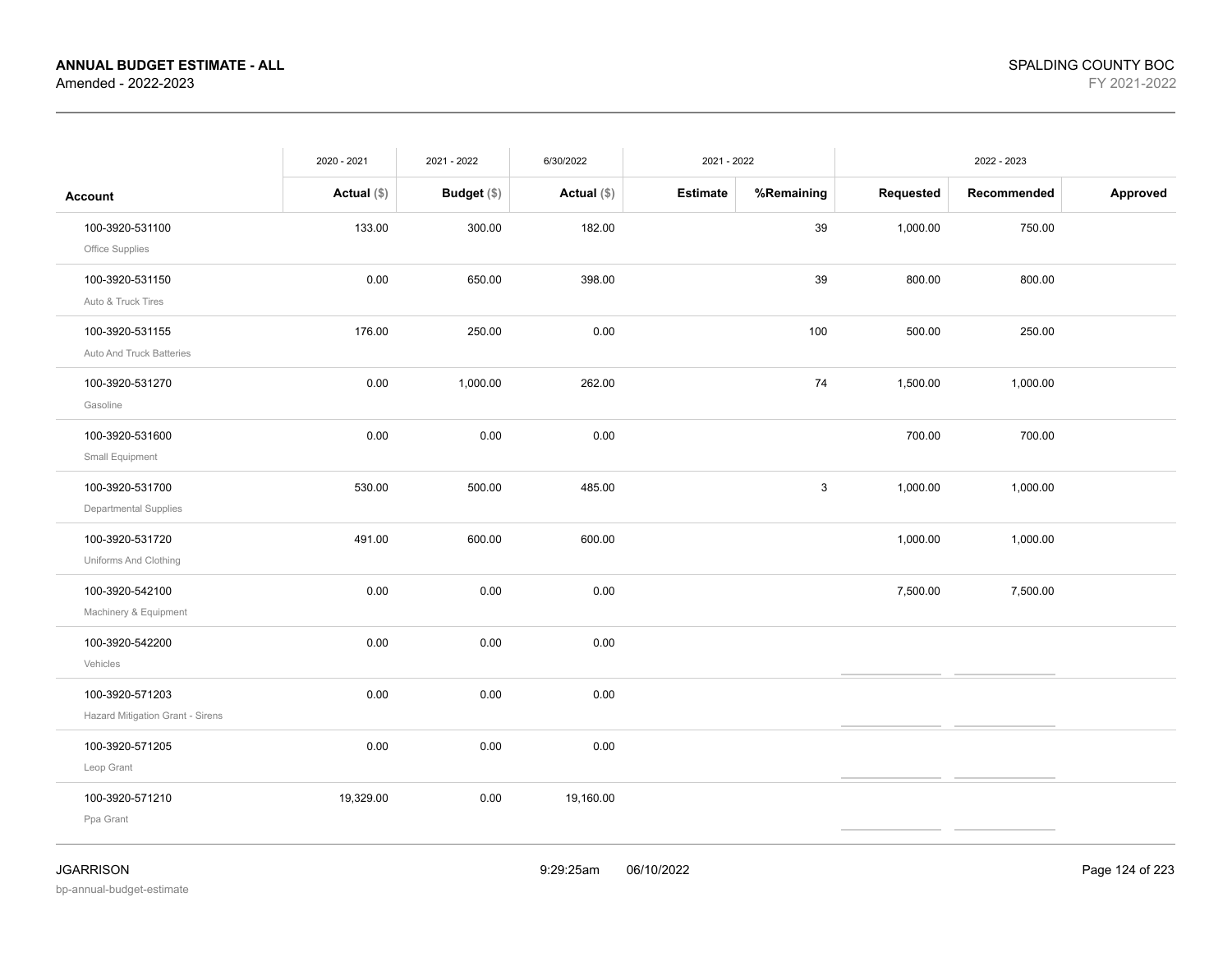|                                                   | 2020 - 2021   | 2021 - 2022        | 6/30/2022     | 2021 - 2022     |            |              | 2022 - 2023  |          |
|---------------------------------------------------|---------------|--------------------|---------------|-----------------|------------|--------------|--------------|----------|
| <b>Account</b>                                    | Actual $(\$)$ | <b>Budget</b> (\$) | Actual $(\$)$ | <b>Estimate</b> | %Remaining | Requested    | Recommended  | Approved |
| 100-3920-571215<br>Cert Grant                     | 0.00          | 0.00               | 0.00          |                 |            |              |              |          |
| 100-3920-571220<br>Hazard Mitigation Grant - Plan | 0.00          | 0.00               | 0.00          |                 |            |              |              |          |
| 100-3920-579900<br>Other                          | 0.00          | 0.00               | 0.00          |                 |            |              |              |          |
| 100-4000-511100<br>Regular Employees              | 1,199,824.00  | 1,209,734.00       | 1,166,925.00  |                 | 4          | 1,376,887.00 | 1,375,995.00 |          |
| 100-4000-511300<br>Overtime                       | 55,108.00     | 50,000.00          | 47,623.00     |                 | 5          | 58,400.00    | 50,000.00    |          |
| 100-4000-512100<br>Group Insurance                | 311,737.00    | 338,777.00         | 278,116.00    |                 | 18         | 453,118.00   | 453,117.00   |          |
| 100-4000-512200<br>Fica Taxes                     | 91,174.00     | 96,370.00          | 88,838.00     |                 | 8          | 109,799.00   | 109,089.00   |          |
| 100-4000-512400<br>Retirement Contribution        | 142,731.00    | 175,411.00         | 147,314.00    |                 | 16         | 199,649.00   | 199,519.00   |          |
| 100-4000-512600<br>Unemployment Insurance         | 9.00          | 0.00               | 5,110.00      |                 |            |              |              |          |
| 100-4000-512700<br>Workers Compensation           | 39,069.00     | 99,519.00          | 59,711.00     |                 | 40         | 73,515.00    | 73,039.00    |          |
| 100-4000-521220<br>Employee Physical Exam         | 790.00        | 1,330.00           | 880.00        |                 | 34         | 1,330.00     |              |          |
| 100-4000-521280<br><b>Consulting Engineers</b>    | 0.00          | 0.00               | 0.00          |                 |            |              |              |          |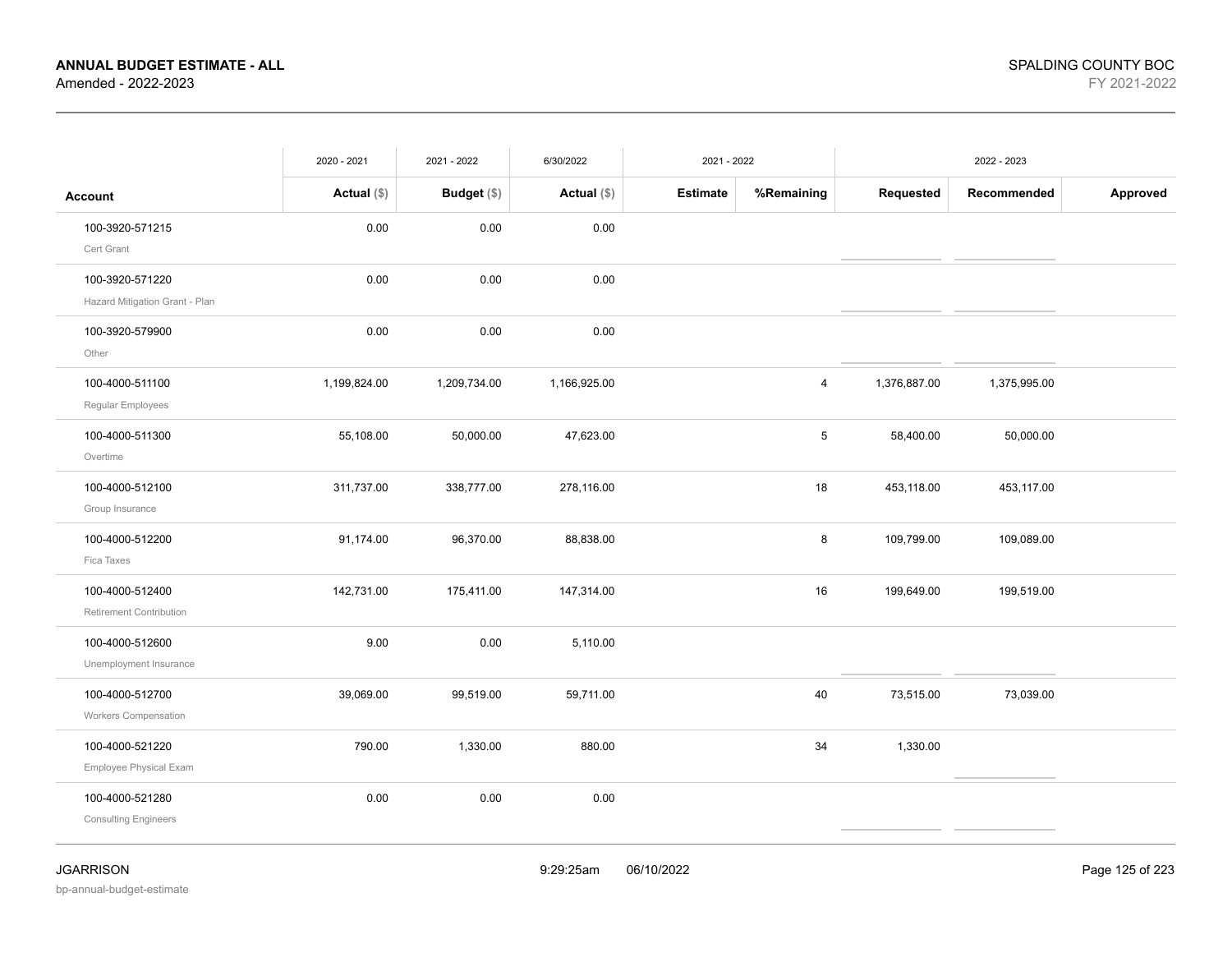|                             | 2020 - 2021   | 2021 - 2022   | 6/30/2022     | 2021 - 2022     |              |            | 2022 - 2023 |          |
|-----------------------------|---------------|---------------|---------------|-----------------|--------------|------------|-------------|----------|
| <b>Account</b>              | Actual $(\$)$ | Budget $(\$)$ | Actual $(\$)$ | <b>Estimate</b> | %Remaining   | Requested  | Recommended | Approved |
| 100-4000-522150             | 1,016.00      | 216.00        | 225.00        |                 | -4           | 890.00     | 890.00      |          |
| Pest Control                |               |               |               |                 |              |            |             |          |
| 100-4000-522210             | 9,024.00      | 10,500.00     | 10,176.00     |                 | 3            | 9,024.00   | 10,500.00   |          |
| Radio Equipment Maint       |               |               |               |                 |              |            |             |          |
| 100-4000-522220             | 3,430.00      | 3,620.00      | 0.00          |                 | 100          | 3,620.00   | 3,620.00    |          |
| Office Equipment Maint      |               |               |               |                 |              |            |             |          |
| 100-4000-522225             | 18,758.00     | 18,900.00     | 18,375.00     |                 | $\mathbf{3}$ | 20,160.00  | 20,160.00   |          |
| Computer Equip Maint        |               |               |               |                 |              |            |             |          |
| 100-4000-522226             | 4,745.00      | 6,641.00      | 4,129.00      |                 | 38           | 6,500.00   | 6,760.00    |          |
| Software Maintenance        |               |               |               |                 |              |            |             |          |
| 100-4000-522230             | 7,165.00      | 7,500.00      | 5,728.00      |                 | 24           | 12,000.00  | 10,000.00   |          |
| Other Equipment Maint       |               |               |               |                 |              |            |             |          |
| 100-4000-522240             | 17,214.00     | 30,500.00     | 39,007.00     |                 | $-28$        | 13,000.00  | 11,000.00   |          |
| <b>Building Maintenance</b> |               |               |               |                 |              |            |             |          |
| 100-4000-522250             | 190,407.00    | 200,000.00    | 162,285.00    |                 | 19           | 204,000.00 | 204,000.00  |          |
| Heavy Equip Maintenance     |               |               |               |                 |              |            |             |          |
| 100-4000-522280             | 134,785.00    | 125,000.00    | 96,932.00     |                 | 22           | 129,000.00 | 130,000.00  |          |
| Auto And Truck Maint        |               |               |               |                 |              |            |             |          |
| 100-4000-522300             | 84,856.00     | 77,825.00     | 72,987.00     |                 | 6            | 306,498.00 | 226,000.00  |          |
| Rentals                     |               |               |               |                 |              |            |             |          |
| 100-4000-523170             | 0.00          | 0.00          | 0.00          |                 |              |            |             |          |
| Mobile Equipment Ins        |               |               |               |                 |              |            |             |          |
| 100-4000-523210             | 9,895.00      | 9,804.00      | 9,850.00      |                 | 0            | 10,568.00  | 11,004.00   |          |
| Telephone                   |               |               |               |                 |              |            |             |          |
|                             |               |               |               |                 |              |            |             |          |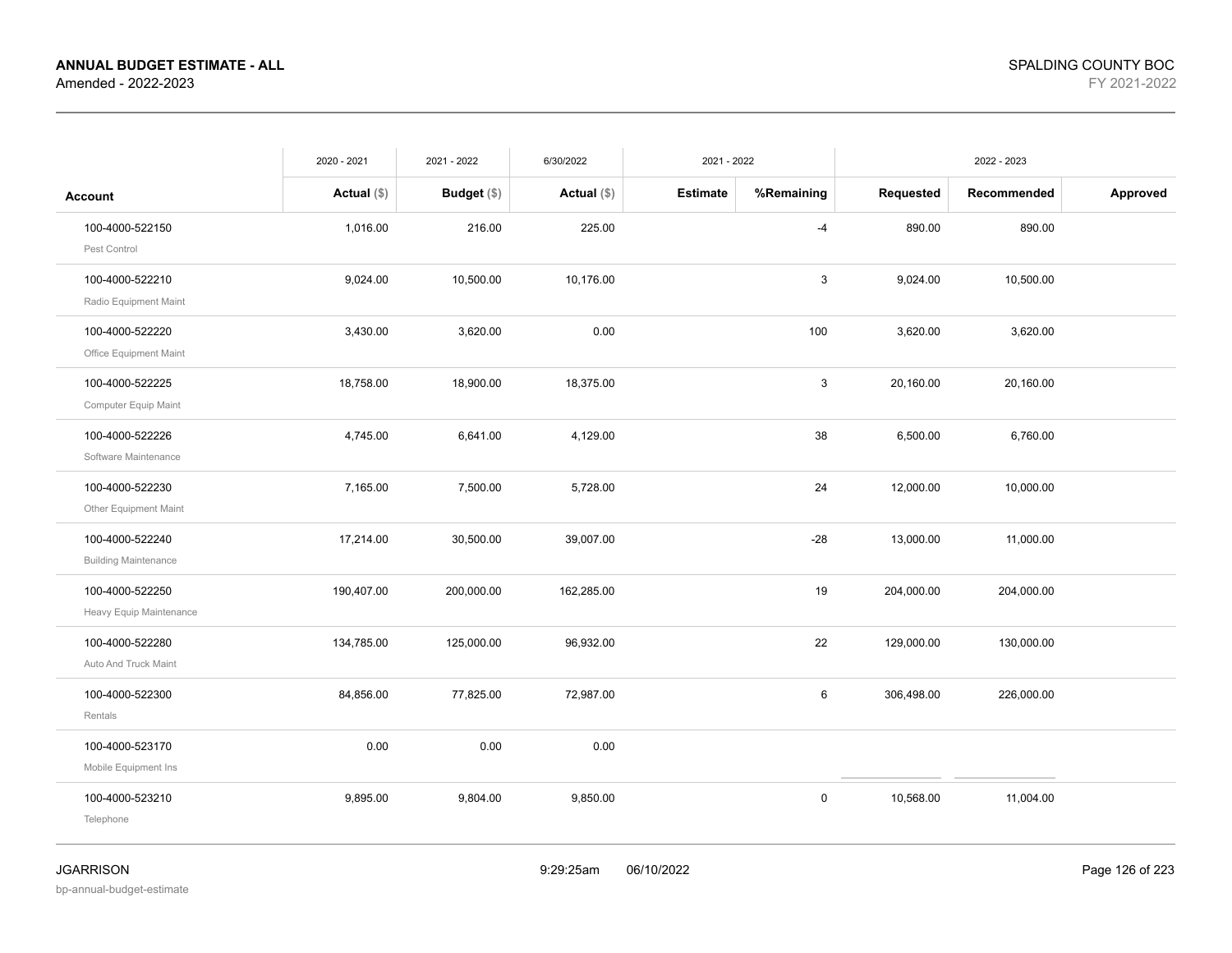|                                                  | 2020 - 2021   | 2021 - 2022   | 6/30/2022     | 2021 - 2022     |            |              | 2022 - 2023  |          |
|--------------------------------------------------|---------------|---------------|---------------|-----------------|------------|--------------|--------------|----------|
| Account                                          | Actual $(\$)$ | Budget $(\$)$ | Actual $(\$)$ | <b>Estimate</b> | %Remaining | Requested    | Recommended  | Approved |
| 100-4000-523220<br>Postage                       | 26.00         | 25.00         | 0.00          |                 | 100        | 55.00        | 25.00        |          |
| 100-4000-523230<br><b>Internet Services</b>      | 2,338.00      | 1,869.00      | 4,700.00      |                 | $-151$     | 5,640.00     | 2,820.00     |          |
| 100-4000-523300<br>Advertising                   | 0.00          | 0.00          | 0.00          |                 |            |              |              |          |
| 100-4000-523500<br>Travel                        | 931.00        | 3,500.00      | 3,094.00      |                 | 12         | 8,050.00     | 5,000.00     |          |
| 100-4000-523600<br>Dues & Subscriptions          | 1,797.00      | 2,000.00      | 1,880.00      |                 | 6          | 2,250.00     | 2,000.00     |          |
| 100-4000-523700<br><b>Education And Training</b> | 4,023.00      | 6,000.00      | 5,142.00      |                 | 14         | 11,725.00    | 7,500.00     |          |
| 100-4000-523720<br>Post Recertification          | 82.00         | 400.00        | 0.00          |                 | 100        |              |              |          |
| 100-4000-528500<br>Road Paving/Resurfacing       | 0.00          | 1,200,000.00  | 1,235,211.00  |                 | $-3$       | 1,200,000.00 | 1,200,000.00 |          |
| 100-4000-529000<br><b>Other Contr Services</b>   | 78,020.00     | 100,000.00    | 59,677.00     |                 | 40         | 231,394.00   | 175,000.00   |          |
| 100-4000-531100<br>Office Supplies               | 752.00        | 600.00        | 505.00        |                 | 16         | 600.00       | 600.00       |          |
| 100-4000-531150<br>Auto & Truck Tires            | 29,097.00     | 30,000.00     | 18,778.00     |                 | 37         | 25,000.00    | 25,000.00    |          |
| 100-4000-531155<br>Auto & Truck Batteries        | 2,018.00      | 2,000.00      | 2,818.00      |                 | $-41$      | 2,000.00     | 2,000.00     |          |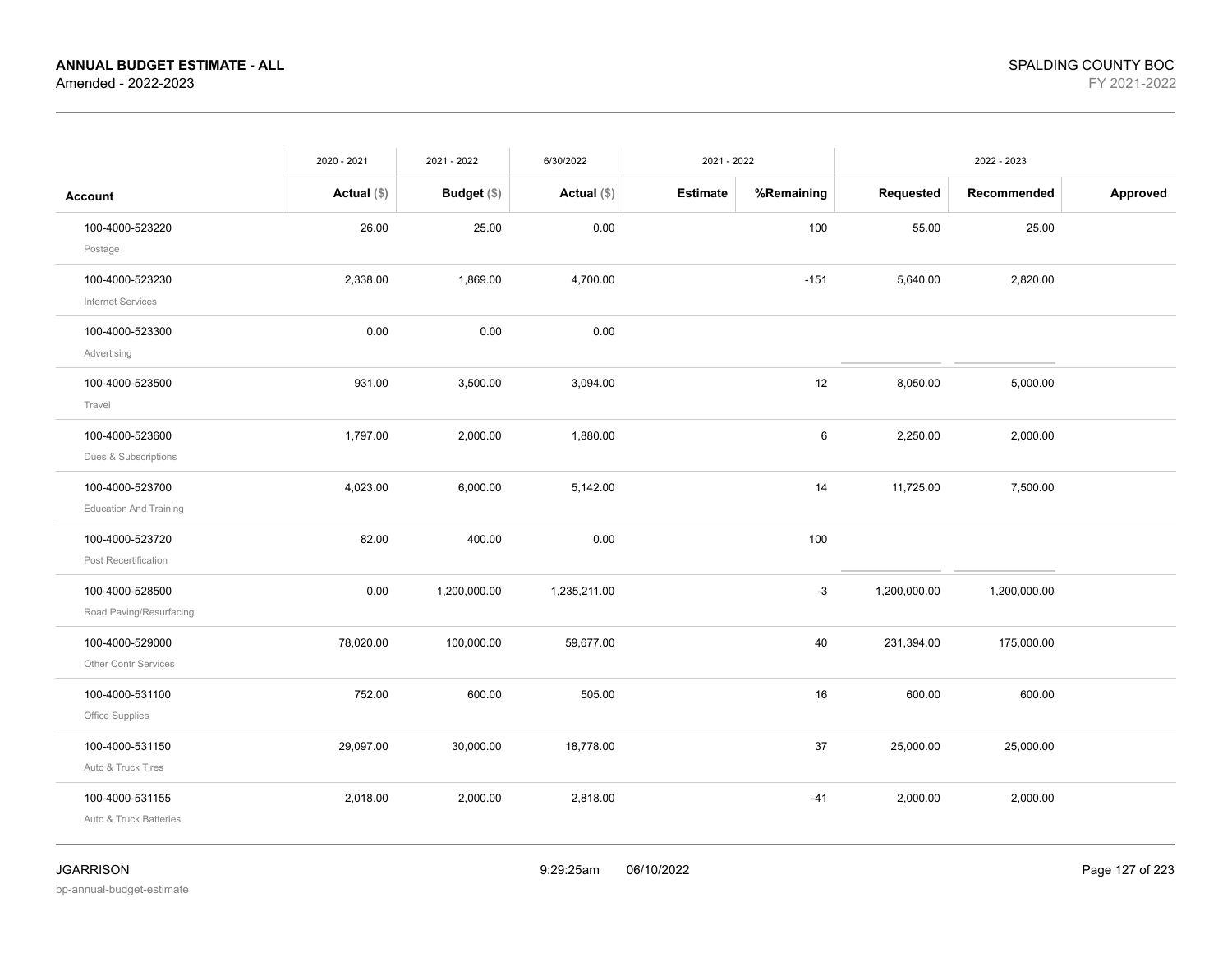|                                                 | 2020 - 2021   | 2021 - 2022   | 6/30/2022     | 2021 - 2022     |                |            | 2022 - 2023 |          |
|-------------------------------------------------|---------------|---------------|---------------|-----------------|----------------|------------|-------------|----------|
| <b>Account</b>                                  | Actual $(\$)$ | Budget $(\$)$ | Actual $(\$)$ | <b>Estimate</b> | %Remaining     | Requested  | Recommended | Approved |
| 100-4000-531160<br>Auto & Truck Supplies        | 13,393.00     | 15,000.00     | 10,436.00     |                 | $30\,$         | 17,000.00  | 12,500.00   |          |
| 100-4000-531210<br>Water                        | 2,237.00      | 2,500.00      | 2,082.00      |                 | 17             | 3,000.00   | 3,000.00    |          |
| 100-4000-531215<br>Sewerage                     | 2,469.00      | 2,500.00      | 2,334.00      |                 | $\overline{7}$ | 2,500.00   | 2,500.00    |          |
| 100-4000-531220<br>Natural Gas                  | 9,683.00      | 10,000.00     | 10,067.00     |                 | $-1$           | 12,000.00  | 10,000.00   |          |
| 100-4000-531230<br>Electricity                  | 46,941.00     | 46,000.00     | 39,375.00     |                 | 14             | 44,064.00  | 46,000.00   |          |
| 100-4000-531270<br>Gasoline                     | 132,842.00    | 125,000.00    | 163,051.00    |                 | $-30$          | 150,000.00 | 125,000.00  |          |
| 100-4000-531280<br>Stormwater                   | 0.00          | 0.00          | 0.00          |                 |                |            |             |          |
| 100-4000-531600<br>Small Equipment              | 23,502.00     | 24,500.00     | 20,117.00     |                 | 18             | 38,300.00  | 30,000.00   |          |
| 100-4000-531700<br><b>Departmental Supplies</b> | 21,566.00     | 20,000.00     | 11,820.00     |                 | 41             | 33,750.00  | 25,000.00   |          |
| 100-4000-531710<br>Janitorial Supplies          | 2,133.00      | 1,500.00      | 2,323.00      |                 | $-55$          | 2,000.00   | 1,500.00    |          |
| 100-4000-531720<br>Uniforms And Clothing        | 8,936.00      | 7,000.00      | 7,386.00      |                 | -6             | 9,000.00   | 7,000.00    |          |
| 100-4000-531800<br>Road Supplies                | 576,708.00    | 571,000.00    | 493,378.00    |                 | 14             | 631,200.00 | 600,000.00  |          |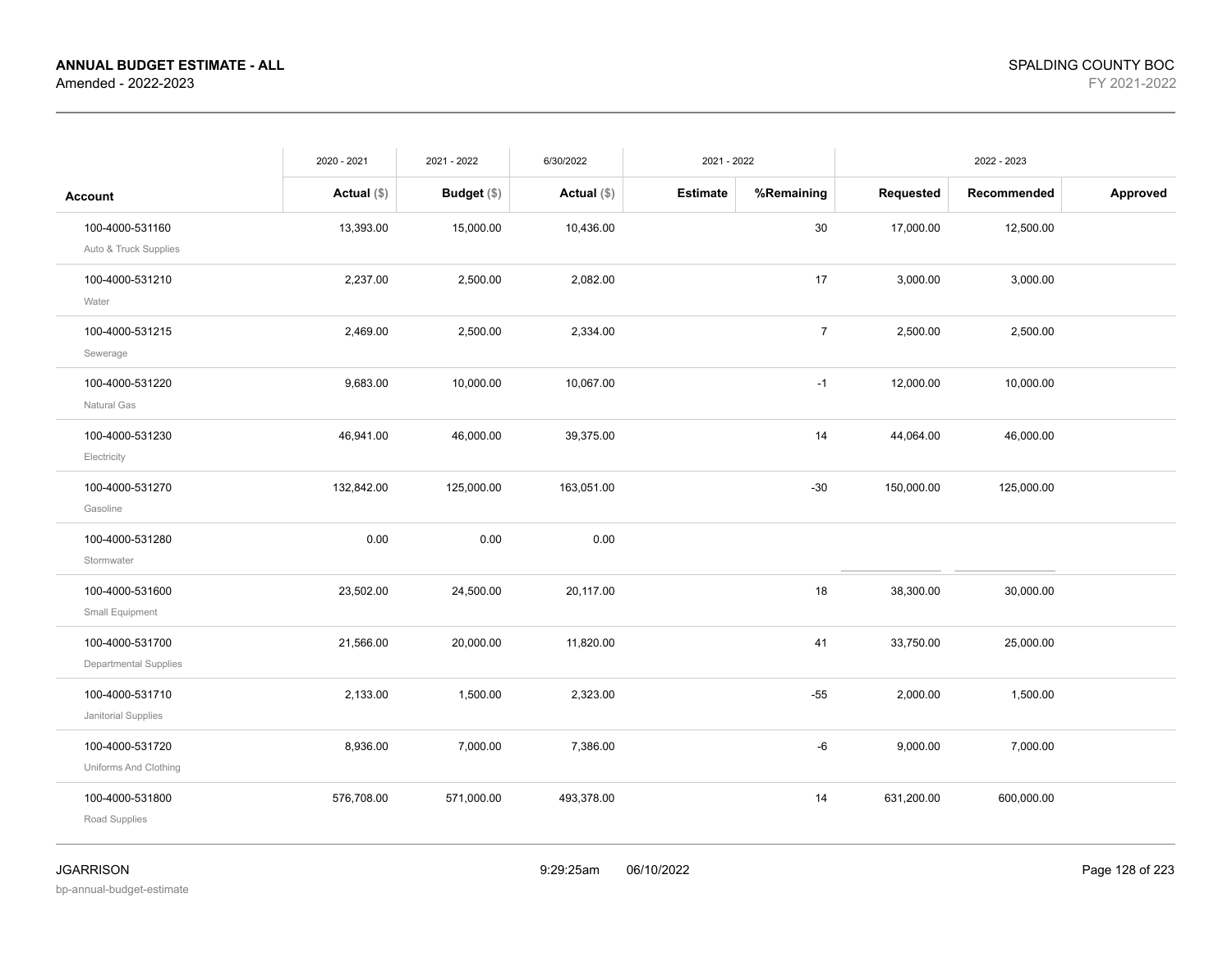|                                                 | 2020 - 2021   | 2021 - 2022        | 6/30/2022     | 2021 - 2022     |            |           | 2022 - 2023 |          |
|-------------------------------------------------|---------------|--------------------|---------------|-----------------|------------|-----------|-------------|----------|
| <b>Account</b>                                  | Actual $(\$)$ | <b>Budget</b> (\$) | Actual $(\$)$ | <b>Estimate</b> | %Remaining | Requested | Recommended | Approved |
| 100-4000-531810<br><b>Traffic Signals</b>       | 26,588.00     | 36,000.00          | 20,313.00     |                 | 44         | 19,000.00 | 36,000.00   |          |
| 100-4000-541200<br>Site Improvements            | 0.00          | 0.00               | 0.00          |                 |            | 75,000.00 |             |          |
| 100-4000-541300<br><b>Buildings</b>             | 0.00          | 0.00               | 0.00          |                 |            |           |             |          |
| 100-4000-541310<br><b>Building Improvements</b> | 0.00          | 0.00               | 0.00          |                 |            |           |             |          |
| 100-4000-542100<br>Machinery & Equipment        | 32,380.00     | 32,130.00          | 40,717.00     |                 | $-27$      | 84,000.00 |             |          |
| 100-4000-542200<br>Vehicles                     | 78,209.00     | 0.00               | 93,893.00     |                 |            | 46,000.00 |             |          |
| 100-4000-542300<br>Furniture & Fixtures         | 0.00          | 0.00               | 0.00          |                 |            |           |             |          |
| 100-4000-542400<br>Computer Equipment           | 0.00          | 0.00               | 0.00          |                 |            |           |             |          |
| 100-4000-577000<br>Other Administrative Cost    | 0.00          | 0.00               | 0.00          |                 |            |           |             |          |
| 100-4000-579105<br>Health Reimbursement Account | 0.00          | 0.00               | 0.00          |                 |            |           |             |          |
| 100-4000-579900<br>Other                        | 15,597.00     | $0.00\,$           | 0.00          |                 |            |           |             |          |
| 100-4000-581200<br>Capital Lease - Principal    | 66,700.00     | 69,557.00          | 57,621.00     |                 | 17         | 14,390.00 | 14,390.00   |          |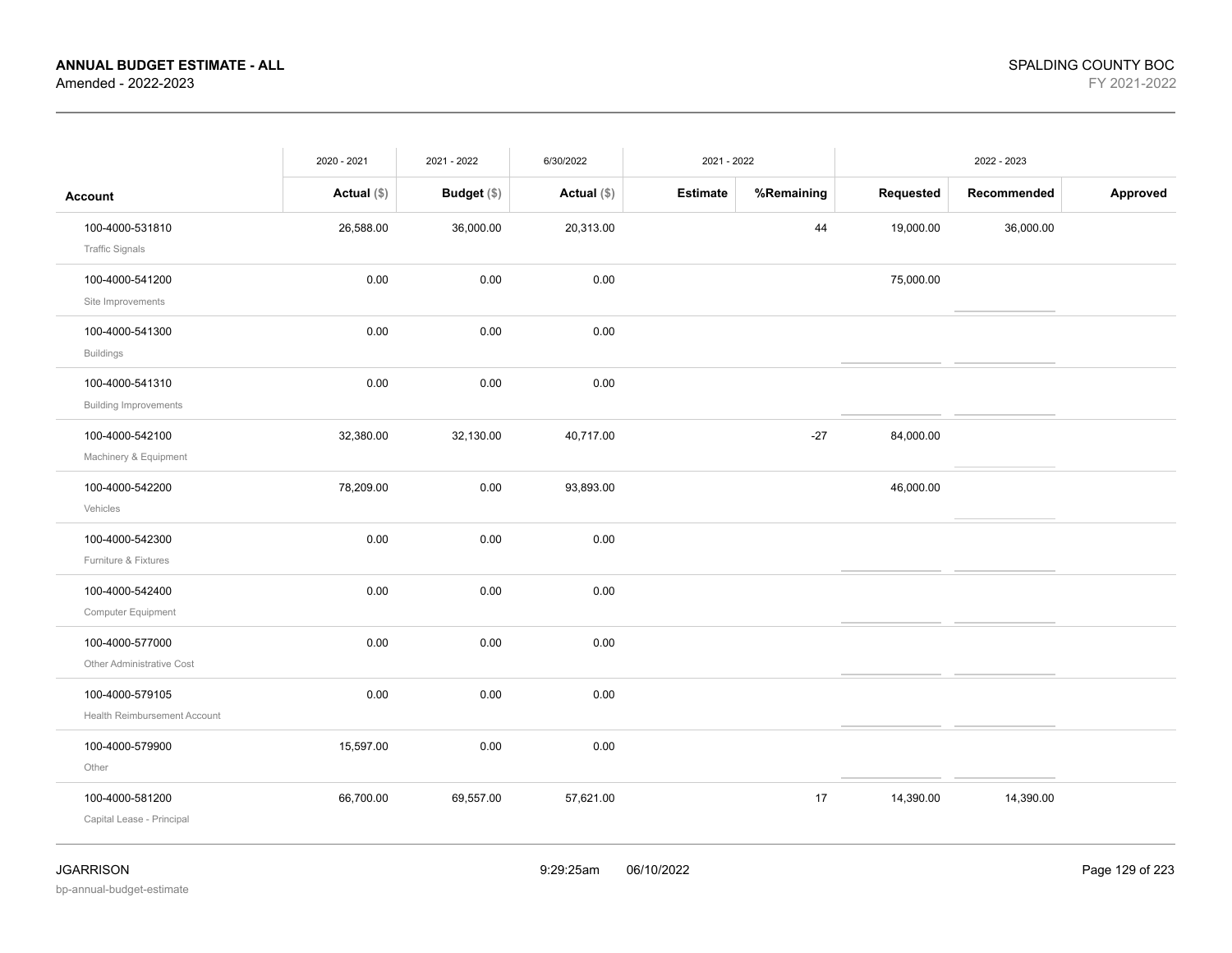|                                                | 2020 - 2021   | 2021 - 2022   | 6/30/2022     | 2021 - 2022     |                |            | 2022 - 2023 |          |
|------------------------------------------------|---------------|---------------|---------------|-----------------|----------------|------------|-------------|----------|
| <b>Account</b>                                 | Actual $(\$)$ | Budget $(\$)$ | Actual $(\$)$ | <b>Estimate</b> | %Remaining     | Requested  | Recommended | Approved |
| 100-4000-582200<br>Capital Lease - Interest    | 10,243.00     | 7,388.00      | 19,250.00     |                 | $-161$         |            |             |          |
| 100-4000-611300<br>Operating Transfer Out      | 112,200.00    | 70,000.00     | 70,000.00     |                 |                | 73,635.00  | 73,635.00   |          |
| 100-4520-511100<br>Regular Employees           | 319,271.00    | 281,296.00    | 338,327.00    |                 | $-20$          | 335,336.00 | 376,101.00  |          |
| 100-4520-511300<br>Overtime                    | 2,074.00      | 2,000.00      | 2,608.00      |                 | $-30$          | 4,000.00   | 2,000.00    |          |
| 100-4520-512100<br>Group Insurance             | 36,867.00     | 36,305.00     | 33,756.00     |                 | $\overline{7}$ | 48,551.00  | 64,722.00   |          |
| 100-4520-512200<br>Fica Taxes                  | 24,026.00     | 21,825.00     | 25,863.00     |                 | $-19$          | 25,959.00  | 28,925.00   |          |
| 100-4520-512400<br>Retirement Contribution     | 15,847.00     | 19,521.00     | 16,394.00     |                 | 16             | 21,627.00  | 27,570.00   |          |
| 100-4520-512600<br>Unemployment Insurance      | 837.00        | 0.00          | 0.00          |                 |                |            |             |          |
| 100-4520-512700<br><b>Workers Compensation</b> | 7,817.00      | 21,255.00     | 12,664.00     |                 | 40             | 15,043.00  | 16,761.00   |          |
| 100-4520-521220<br>Employee Physical Exam      | 1,045.00      | 1,000.00      | 970.00        |                 | $\mathbf{3}$   | 1,000.00   | 1,000.00    |          |
| 100-4520-522150<br>Pest Control                | 310.00        | 300.00        | 275.00        |                 | 8              | 300.00     | 300.00      |          |
| 100-4520-522210<br>Radio Equipment Maint       | 0.00          | 0.00          | 0.00          |                 |                |            |             |          |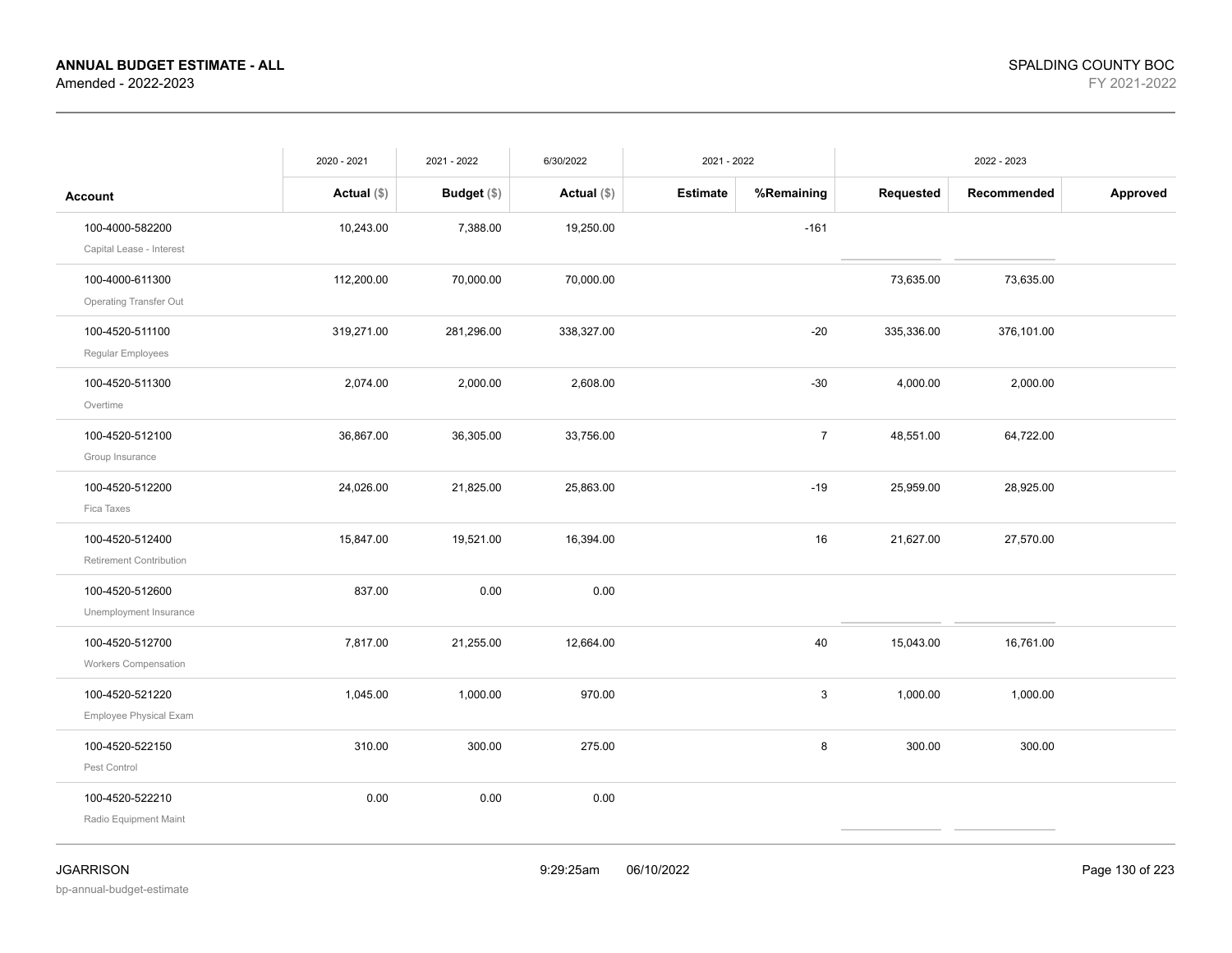|                             | 2020 - 2021   | 2021 - 2022 | 6/30/2022     | 2021 - 2022     |            |            | 2022 - 2023 |          |
|-----------------------------|---------------|-------------|---------------|-----------------|------------|------------|-------------|----------|
| <b>Account</b>              | Actual $(\$)$ | Budget (\$) | Actual $(\$)$ | <b>Estimate</b> | %Remaining | Requested  | Recommended | Approved |
| 100-4520-522220             | 0.00          | 0.00        | 0.00          |                 |            |            |             |          |
| Office Equipment Maint      |               |             |               |                 |            |            |             |          |
| 100-4520-522230             | 8,886.00      | 15,000.00   | 12,845.00     |                 | 14         | 15,000.00  | 10,000.00   |          |
| Other Equipment Maint       |               |             |               |                 |            |            |             |          |
| 100-4520-522240             | 9,197.00      | 2,500.00    | 1,896.00      |                 | 24         | 7,000.00   | 5,000.00    |          |
| <b>Building Maintenance</b> |               |             |               |                 |            |            |             |          |
| 100-4520-522280             | 12,311.00     | 22,000.00   | 24,238.00     |                 | $-10$      | 22,000.00  | 22,000.00   |          |
| Auto And Truck Maint        |               |             |               |                 |            |            |             |          |
| 100-4520-522300             | 1,005.00      | 25,000.00   | 0.00          |                 | 100        |            |             |          |
| Rentals                     |               |             |               |                 |            |            |             |          |
| 100-4520-523210             | 0.00          | 0.00        | 867.00        |                 |            | 1,824.00   | 1,860.00    |          |
| Telephone                   |               |             |               |                 |            |            |             |          |
| 100-4520-523220             | 0.00          | 0.00        | 0.00          |                 |            |            |             |          |
| Postage                     |               |             |               |                 |            |            |             |          |
| 100-4520-523300             | 90.00         | 0.00        | 0.00          |                 |            |            |             |          |
| Advertising                 |               |             |               |                 |            |            |             |          |
| 100-4520-523600             | 0.00          | 0.00        | 0.00          |                 |            |            |             |          |
| Dues & Subscriptions        |               |             |               |                 |            |            |             |          |
| 100-4520-523720             | 0.00          | 0.00        | 0.00          |                 |            |            |             |          |
| Post Recertification        |               |             |               |                 |            |            |             |          |
| 100-4520-529000             | 349,272.00    | 400,000.00  | 326,084.00    |                 | 18         | 400,000.00 | 400,000.00  |          |
| Other Contr Services        |               |             |               |                 |            |            |             |          |
| 100-4520-531100             | 0.00          | 0.00        | 0.00          |                 |            |            |             |          |
| Office Supplies             |               |             |               |                 |            |            |             |          |
|                             |               |             |               |                 |            |            |             |          |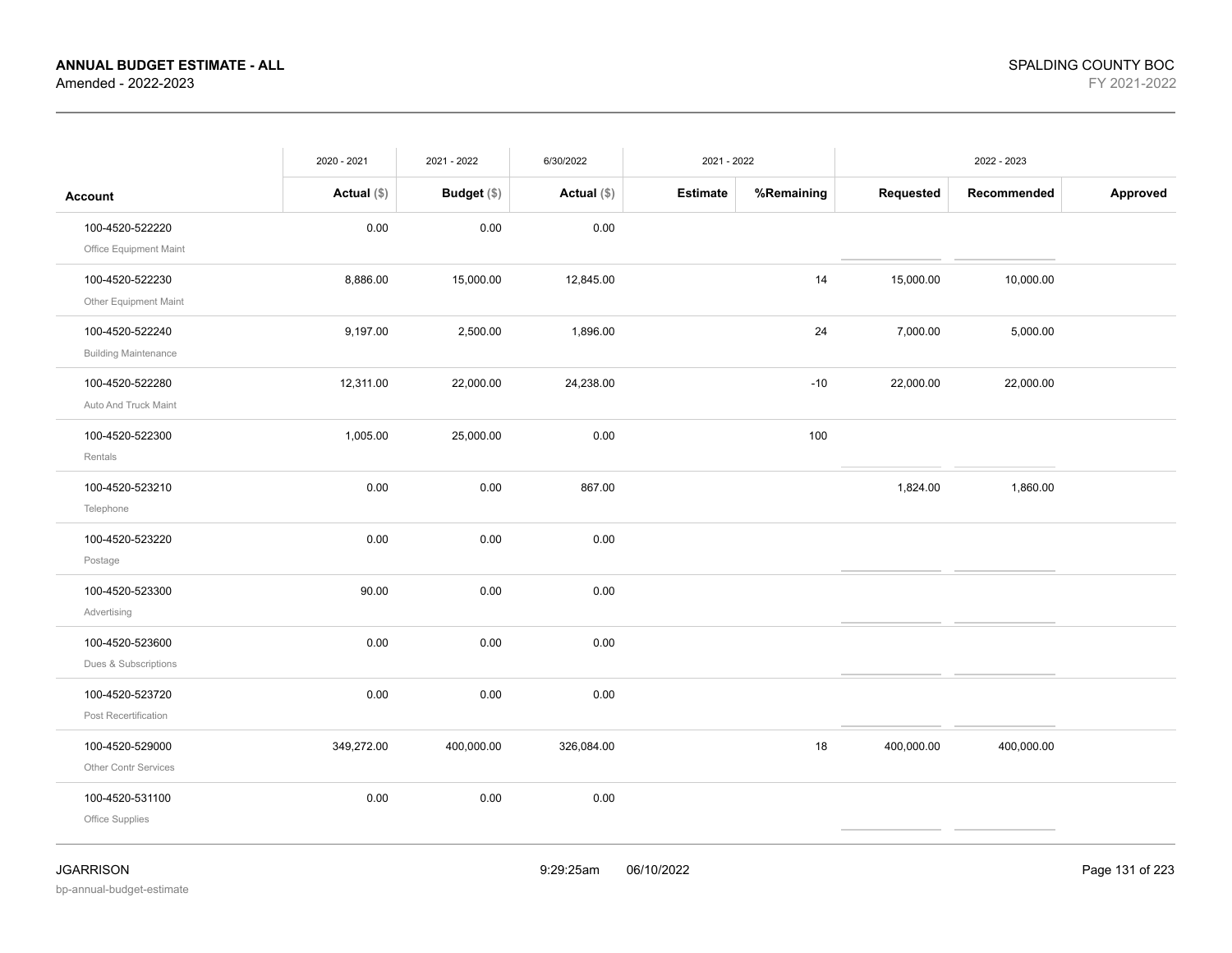|                                                 | 2020 - 2021   | 2021 - 2022        | 6/30/2022     | 2021 - 2022     |            |           | 2022 - 2023 |          |
|-------------------------------------------------|---------------|--------------------|---------------|-----------------|------------|-----------|-------------|----------|
| <b>Account</b>                                  | Actual $(\$)$ | <b>Budget</b> (\$) | Actual $(\$)$ | <b>Estimate</b> | %Remaining | Requested | Recommended | Approved |
| 100-4520-531150<br>Auto & Truck Tires           | 3,652.00      | 6,000.00           | 2,439.00      |                 | 59         | 6,000.00  | 6,000.00    |          |
| 100-4520-531155<br>Auto & Truck Batteries       | 496.00        | 800.00             | 660.00        |                 | 17         | 800.00    | 800.00      |          |
| 100-4520-531160<br>Auto & Truck Supplies        | 0.00          | 0.00               | 0.00          |                 |            |           |             |          |
| 100-4520-531210<br>Water                        | 193.00        | 300.00             | 167.00        |                 | 44         | 350.00    | 300.00      |          |
| 100-4520-531215<br>Sewerage                     | 241.00        | 400.00             | 209.00        |                 | 48         | 440.00    | 440.00      |          |
| 100-4520-531220<br>Natural Gas                  | 0.00          | 0.00               | 0.00          |                 |            |           |             |          |
| 100-4520-531230<br>Electricity                  | 13,606.00     | 14,000.00          | 11,107.00     |                 | 21         | 16,500.00 | 14,000.00   |          |
| 100-4520-531270<br>Gasoline                     | 14,580.00     | 28,000.00          | 1,593.00      |                 | 94         | 28,000.00 | 28,000.00   |          |
| 100-4520-531280<br>Stormwater                   | 0.00          | 0.00               | 0.00          |                 |            |           |             |          |
| 100-4520-531600<br>Small Equipment              | 0.00          | 0.00               | 0.00          |                 |            | 13,000.00 | 13,000.00   |          |
| 100-4520-531700<br><b>Departmental Supplies</b> | 6,190.00      | 4,300.00           | 2,972.00      |                 | 31         | 4,300.00  | 4,300.00    |          |
| 100-4520-531720<br>Uniforms And Clothing        | 2,418.00      | 2,500.00           | 2,666.00      |                 | $-7$       | 3,000.00  | 2,500.00    |          |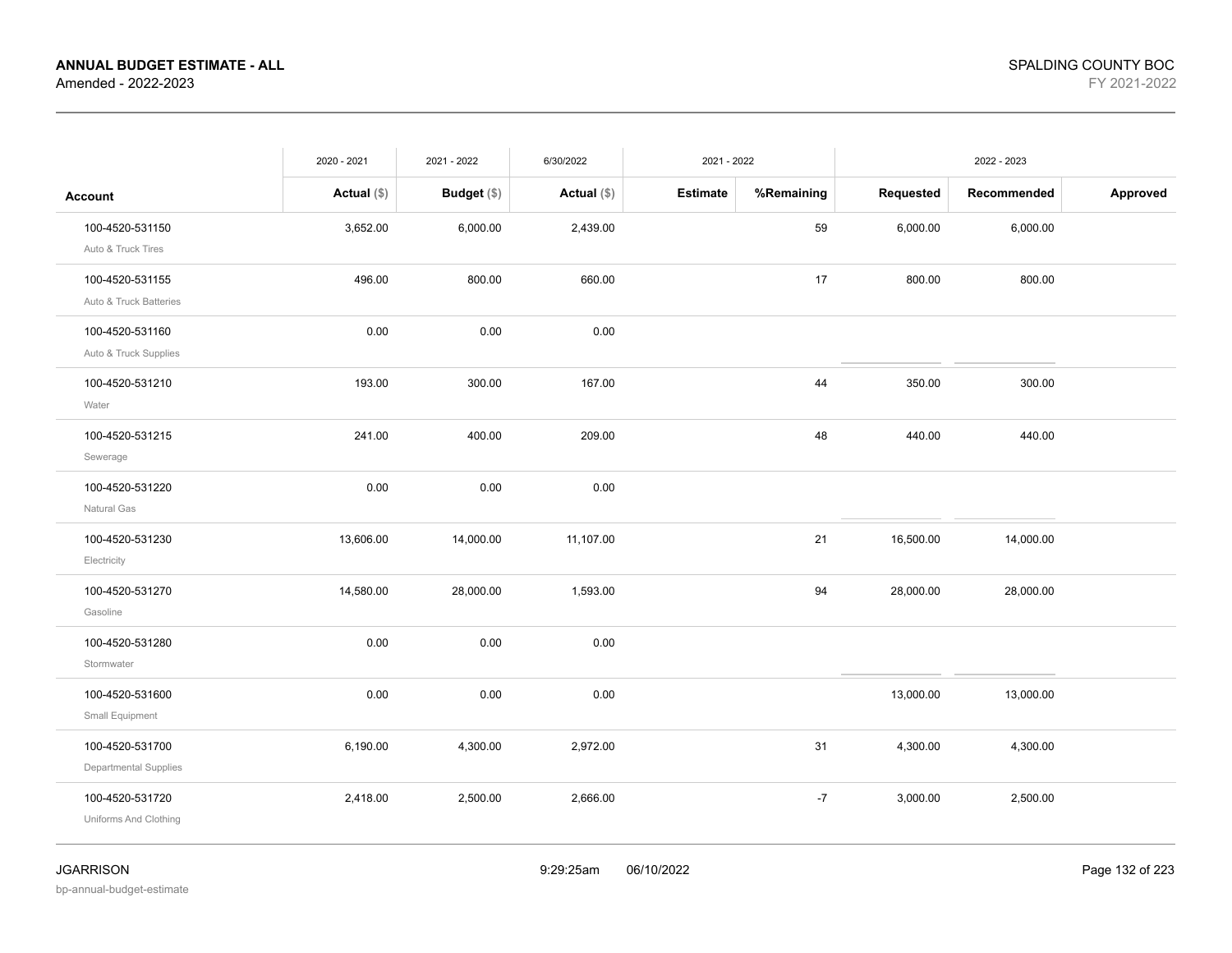|                              | 2020 - 2021   | 2021 - 2022 | 6/30/2022     | 2021 - 2022     |            |            | 2022 - 2023 |          |
|------------------------------|---------------|-------------|---------------|-----------------|------------|------------|-------------|----------|
| <b>Account</b>               | Actual $(\$)$ | Budget (\$) | Actual $(\$)$ | <b>Estimate</b> | %Remaining | Requested  | Recommended | Approved |
| 100-4520-541300              | 0.00          | 0.00        | 0.00          |                 |            |            |             |          |
| <b>Buildings</b>             |               |             |               |                 |            |            |             |          |
| 100-4520-542100              | 0.00          | 0.00        | 122,090.00    |                 |            |            |             |          |
| Machinery & Equipment        |               |             |               |                 |            |            |             |          |
| 100-4520-542200              | 60,435.00     | 0.00        | 0.00          |                 |            |            |             |          |
| Vehicles                     |               |             |               |                 |            |            |             |          |
| 100-4520-579105              | 0.00          | 0.00        | 0.00          |                 |            |            |             |          |
| Health Reimbursement Account |               |             |               |                 |            |            |             |          |
| 100-4520-579900              | 0.00          | 0.00        | 766.00        |                 |            |            |             |          |
| Other                        |               |             |               |                 |            |            |             |          |
| 100-4520-581200              | 0.00          | 0.00        | 0.00          |                 |            |            |             |          |
| Capital Lease - Principal    |               |             |               |                 |            |            |             |          |
| 100-4520-582200              | 0.00          | 0.00        | 0.00          |                 |            |            |             |          |
| Capital Lease - Interest     |               |             |               |                 |            |            |             |          |
| 100-4520-611300              | 170,900.00    | 168,700.00  | 168,700.00    |                 |            | 113,850.00 | 113,850.00  |          |
| Operating Transfer Out       |               |             |               |                 |            |            |             |          |
| 100-4600-511100              | 212,702.00    | 207,256.00  | 218,300.00    |                 | $-5$       | 233,804.00 | 233,804.00  |          |
| Regular Employees            |               |             |               |                 |            |            |             |          |
| 100-4600-511300              | 4,727.00      | 5,000.00    | 12,246.00     |                 | $-145$     | 5,000.00   | 5,000.00    |          |
| Overtime                     |               |             |               |                 |            |            |             |          |
| 100-4600-512100              | 61,976.00     | 60,483.00   | 54,972.00     |                 | 9          | 80,897.00  | 80,897.00   |          |
| Group Insurance              |               |             |               |                 |            |            |             |          |
| 100-4600-512200              | 15,688.00     | 16,238.00   | 16,709.00     |                 | $-3$       | 18,269.00  | 18,269.00   |          |
| Fica Taxes                   |               |             |               |                 |            |            |             |          |
|                              |               |             |               |                 |            |            |             |          |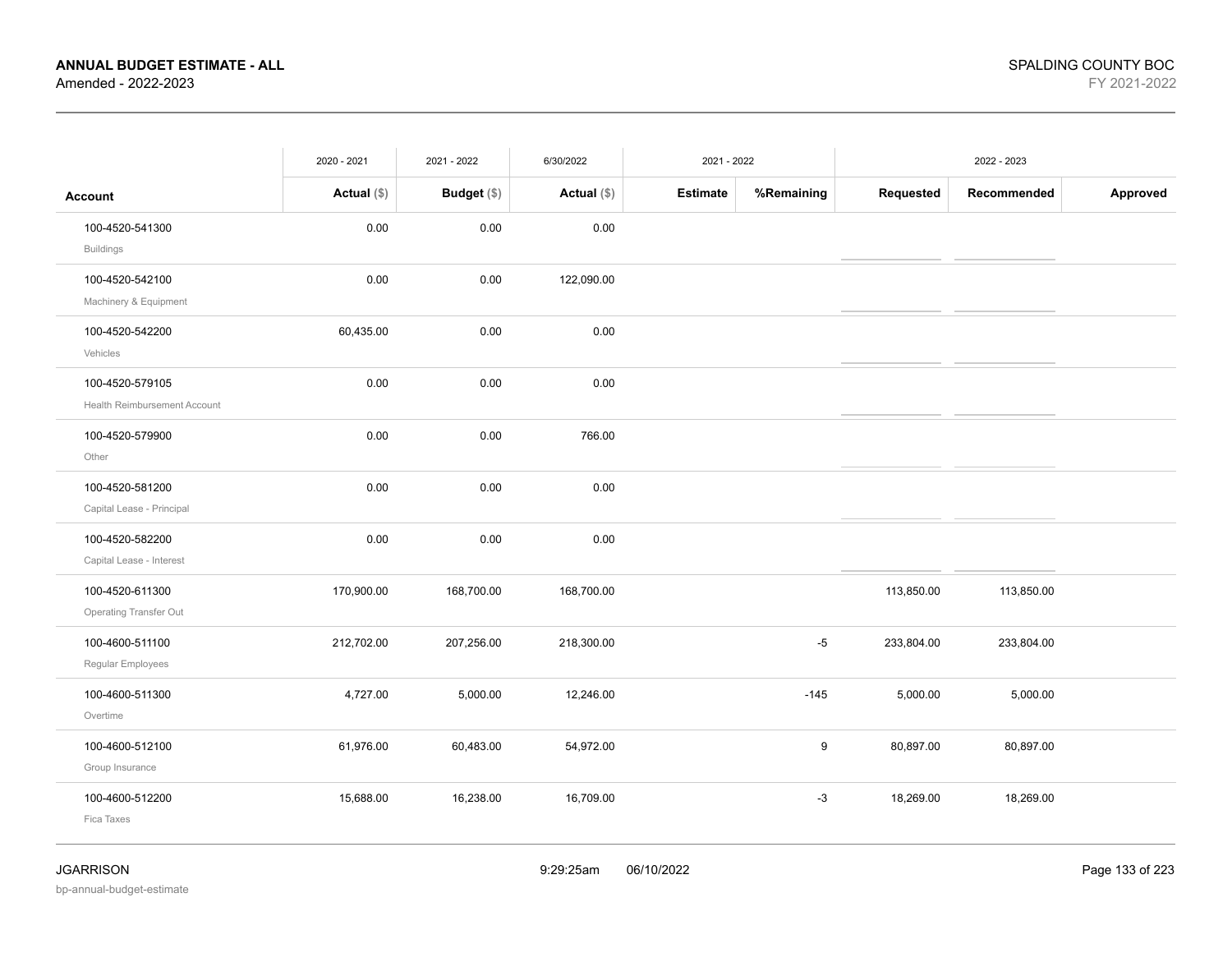|                             | 2020 - 2021   | 2021 - 2022 | 6/30/2022     |                 | 2021 - 2022 |           | 2022 - 2023 |          |
|-----------------------------|---------------|-------------|---------------|-----------------|-------------|-----------|-------------|----------|
| <b>Account</b>              | Actual $(\$)$ | Budget (\$) | Actual $(\$)$ | <b>Estimate</b> | %Remaining  | Requested | Recommended | Approved |
| 100-4600-512400             | 24,391.00     | 30,052.00   | 25,238.00     |                 | 16          | 33,902.00 | 33,902.00   |          |
| Retirement Contribution     |               |             |               |                 |             |           |             |          |
| 100-4600-512600             | 0.00          | 0.00        | 0.00          |                 |             |           |             |          |
| Unemployment Insurance      |               |             |               |                 |             |           |             |          |
| 100-4600-512700             | 1,976.00      | 5,370.00    | 3,222.00      |                 | 40          | 3,694.00  | 3,694.00    |          |
| <b>Workers Compensation</b> |               |             |               |                 |             |           |             |          |
| 100-4600-521220             | 0.00          | 0.00        | 0.00          |                 |             |           |             |          |
| Employee Physical Exam      |               |             |               |                 |             |           |             |          |
| 100-4600-522150             | 0.00          | 0.00        | 0.00          |                 |             |           |             |          |
| Pest Control                |               |             |               |                 |             |           |             |          |
| 100-4600-522210             | 0.00          | 0.00        | 0.00          |                 |             |           |             |          |
| Radio Equipment Maint       |               |             |               |                 |             |           |             |          |
| 100-4600-522220             | 0.00          | 0.00        | 0.00          |                 |             |           |             |          |
| Office Equipment Maint      |               |             |               |                 |             |           |             |          |
| 100-4600-522225             | 4,885.00      | 6,300.00    | 525.00        |                 | 92          | 6,300.00  | 6,300.00    |          |
| Computer Equip Maint        |               |             |               |                 |             |           |             |          |
| 100-4600-522226             | 970.00        | 911.00      | 1,014.00      |                 | $-11$       | 1,330.00  | 1,330.00    |          |
| Software Maintenance        |               |             |               |                 |             |           |             |          |
| 100-4600-522230             | 0.00          | 0.00        | 0.00          |                 |             |           |             |          |
| Other Equipment Maint       |               |             |               |                 |             |           |             |          |
| 100-4600-522240             | 5,239.00      | 5,000.00    | 7,198.00      |                 | $-44$       | 70,000.00 | 70,000.00   |          |
| <b>Building Maintenance</b> |               |             |               |                 |             |           |             |          |
| 100-4600-522280             | 0.00          | 0.00        | 289.00        |                 |             |           |             |          |
| Auto And Truck Maint        |               |             |               |                 |             |           |             |          |
|                             |               |             |               |                 |             |           |             |          |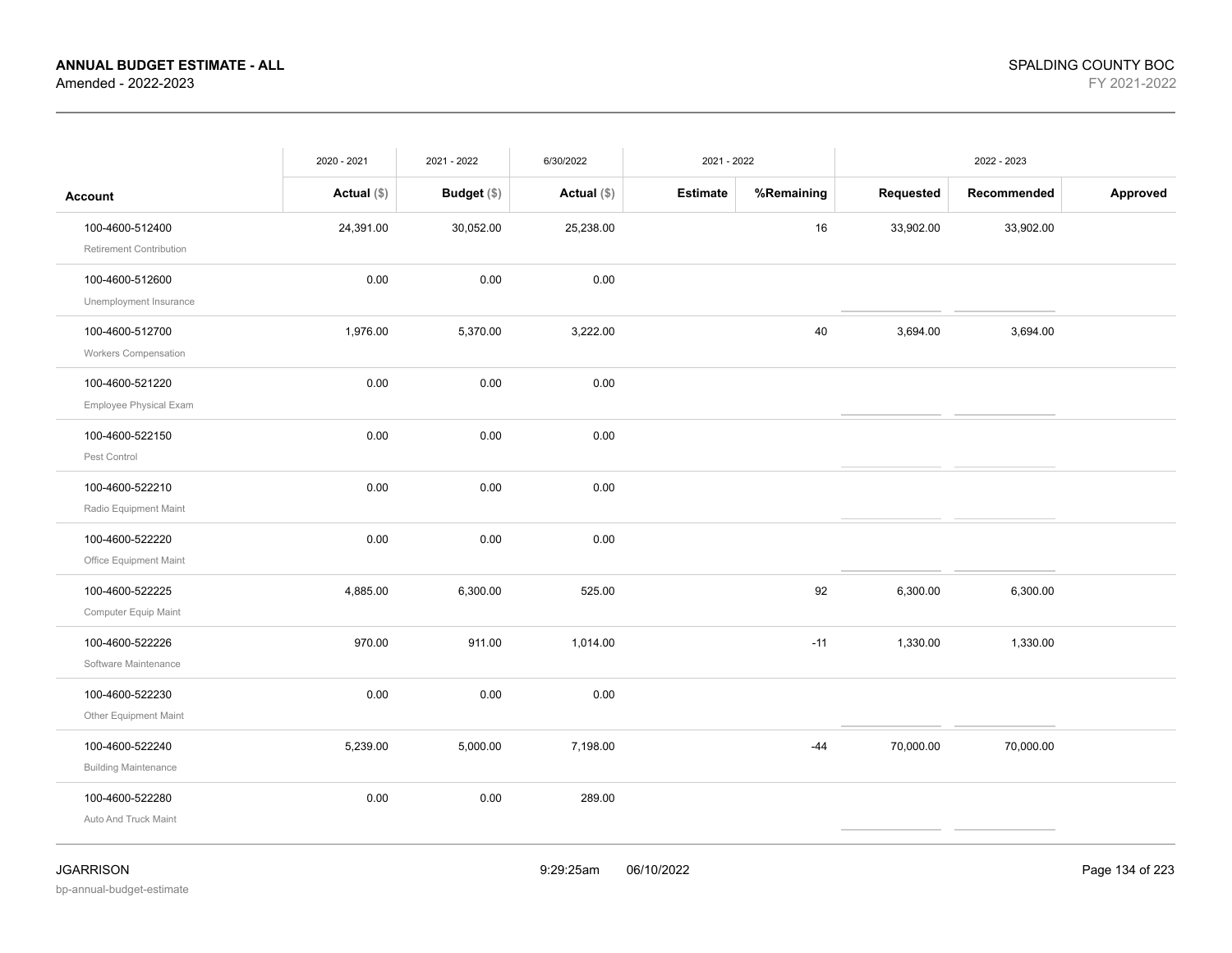|                                                  | 2020 - 2021   | 2021 - 2022 | 6/30/2022     | 2021 - 2022     |            |           | 2022 - 2023 |          |
|--------------------------------------------------|---------------|-------------|---------------|-----------------|------------|-----------|-------------|----------|
| <b>Account</b>                                   | Actual $(\$)$ | Budget (\$) | Actual $(\$)$ | <b>Estimate</b> | %Remaining | Requested | Recommended | Approved |
| 100-4600-522300<br>Rentals                       | 0.00          | 0.00        | 0.00          |                 |            |           |             |          |
| 100-4600-523210<br>Telephone                     | 0.00          | 0.00        | $-272.00$     |                 |            |           |             |          |
| 100-4600-523220<br>Postage                       | 0.00          | 0.00        | 0.00          |                 |            |           |             |          |
| 100-4600-523300<br>Advertising                   | 0.00          | 0.00        | 0.00          |                 |            |           |             |          |
| 100-4600-523700<br><b>Education And Training</b> | 1,669.00      | 4,000.00    | 1,300.00      |                 | 68         | 7,200.00  | 5,700.00    |          |
| 100-4600-523720<br>Post Recertification          | 0.00          | 0.00        | 0.00          |                 |            |           |             |          |
| 100-4600-529000<br>Other Contr Services          | 3,217.00      | 3,500.00    | 6,921.00      |                 | $-98$      | 17,100.00 | 14,100.00   |          |
| 100-4600-531100<br>Office Supplies               | $0.00\,$      | $0.00\,$    | 0.00          |                 |            |           |             |          |
| 100-4600-531150<br>Auto & Truck Tires            | 0.00          | 0.00        | 0.00          |                 |            |           |             |          |
| 100-4600-531160<br>Auto & Truck Supplies         | 0.00          | 0.00        | 0.00          |                 |            |           |             |          |
| 100-4600-531600<br>Small Equipment               | 7,659.00      | 8,500.00    | 9,340.00      |                 | $-10$      | 13,100.00 | 6,700.00    |          |
| 100-4600-531700<br>Departmental Supplies         | 3,944.00      | 5,000.00    | 3,724.00      |                 | 26         | 5,000.00  | 5,000.00    |          |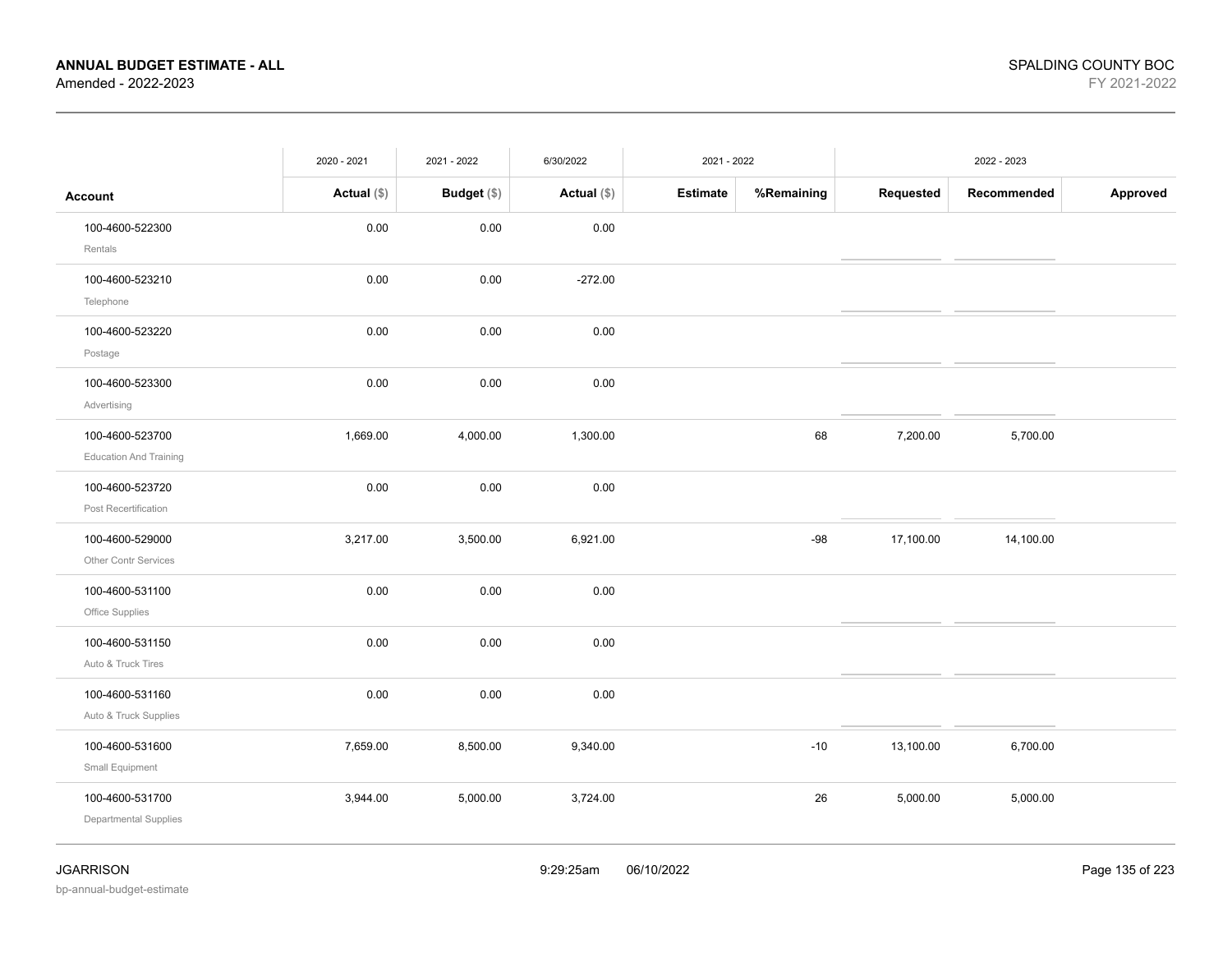|                                                 | 2020 - 2021   | 2021 - 2022        | 6/30/2022     | 2021 - 2022     |            |           | 2022 - 2023 |          |
|-------------------------------------------------|---------------|--------------------|---------------|-----------------|------------|-----------|-------------|----------|
| <b>Account</b>                                  | Actual $(\$)$ | <b>Budget</b> (\$) | Actual $(\$)$ | <b>Estimate</b> | %Remaining | Requested | Recommended | Approved |
| 100-4600-531720<br>Uniforms And Clothing        | 1,055.00      | 1,500.00           | 781.00        |                 | 48         | 1,500.00  | 1,500.00    |          |
| 100-4600-531755<br>Shop Supplies                | 21,539.00     | 19,500.00          | 11,777.00     |                 | 40         | 29,000.00 | 20,000.00   |          |
| 100-4600-542100<br>Machinery & Equipment        | 0.00          | 0.00               | 0.00          |                 |            | 14,500.00 |             |          |
| 100-4600-542200<br>Vehicles                     | 0.00          | 0.00               | 347,605.00    |                 |            |           |             |          |
| 100-4600-579105<br>Health Reimbursement Account | 0.00          | 0.00               | 0.00          |                 |            |           |             |          |
| 100-4600-611300<br>Operating Transfer Out       | 0.00          | 0.00               | 0.00          |                 |            | 53,470.00 | 53,470.00   |          |
| 100-5100-522150<br>Pest Control                 | 240.00        | 650.00             | 270.00        |                 | 58         | 240.00    | 240.00      |          |
| 100-5100-522247<br>Health Department            | 15,970.00     | 20,000.00          | 7,483.00      |                 | 63         | 27,794.00 | 20,000.00   |          |
| 100-5100-522248<br>Personal Growth Center       | 0.00          | 0.00               | 0.00          |                 |            |           |             |          |
| 100-5100-522249<br>Katharos                     | 7,092.00      | 10,000.00          | 7,749.00      |                 | 23         | 41,000.00 | 10,000.00   |          |
| 100-5100-522280<br>Auto Maintenance             | 104.00        | 0.00               | 387.00        |                 |            | 500.00    | 500.00      |          |
| 100-5100-523210<br>Telephone                    | 0.00          | 0.00               | 0.00          |                 |            |           |             |          |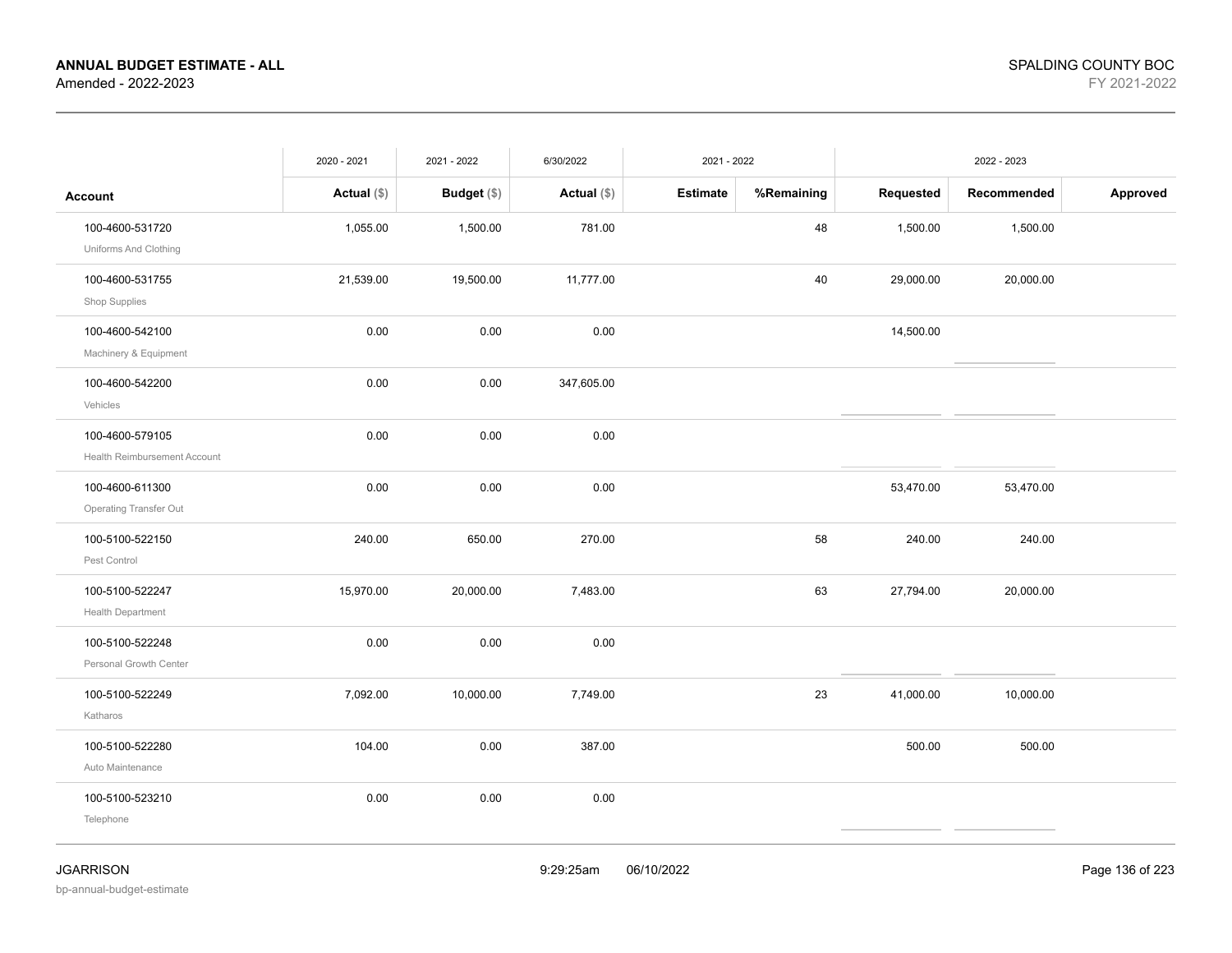|                                                    | 2020 - 2021   | 2021 - 2022 | 6/30/2022     | 2021 - 2022     |            |            | 2022 - 2023 |          |
|----------------------------------------------------|---------------|-------------|---------------|-----------------|------------|------------|-------------|----------|
| <b>Account</b>                                     | Actual $(\$)$ | Budget (\$) | Actual $(\$)$ | <b>Estimate</b> | %Remaining | Requested  | Recommended | Approved |
| 100-5100-523220<br>Postage                         | $0.00\,$      | $0.00\,$    | $0.00\,$      |                 |            |            |             |          |
| 100-5100-523230<br><b>Internet Services</b>        | 0.00          | 0.00        | 0.00          |                 |            |            |             |          |
| 100-5100-525000<br>Vital Statistics                | 5,624.00      | 5,000.00    | 0.00          |                 | 100        | 6,000.00   | 6,000.00    |          |
| 100-5100-531210<br>Water                           | 0.00          | 0.00        | 0.00          |                 |            |            |             |          |
| 100-5100-531215<br>Sewer                           | 0.00          | 0.00        | 0.00          |                 |            |            |             |          |
| 100-5100-531220<br>Natural Gas                     | 0.00          | 0.00        | 0.00          |                 |            |            |             |          |
| 100-5100-531230<br>Electricity                     | 0.00          | 0.00        | 0.00          |                 |            |            |             |          |
| 100-5100-541310<br><b>Building Improvements</b>    | 0.00          | $0.00\,$    | 0.00          |                 |            |            |             |          |
| 100-5100-572010<br><b>Health Department Budget</b> | 271,122.00    | 271,122.00  | 271,122.00    |                 |            | 271,122.00 | 271,122.00  |          |
| 100-5100-572012<br>Health Dept Dental              | 0.00          | 0.00        | 0.00          |                 |            |            |             |          |
| 100-5100-572014<br>Health Dept Clinic              | 0.00          | 0.00        | 0.00          |                 |            |            |             |          |
| 100-5100-572016<br>Health Dept Shapp               | 0.00          | 0.00        | 0.00          |                 |            |            |             |          |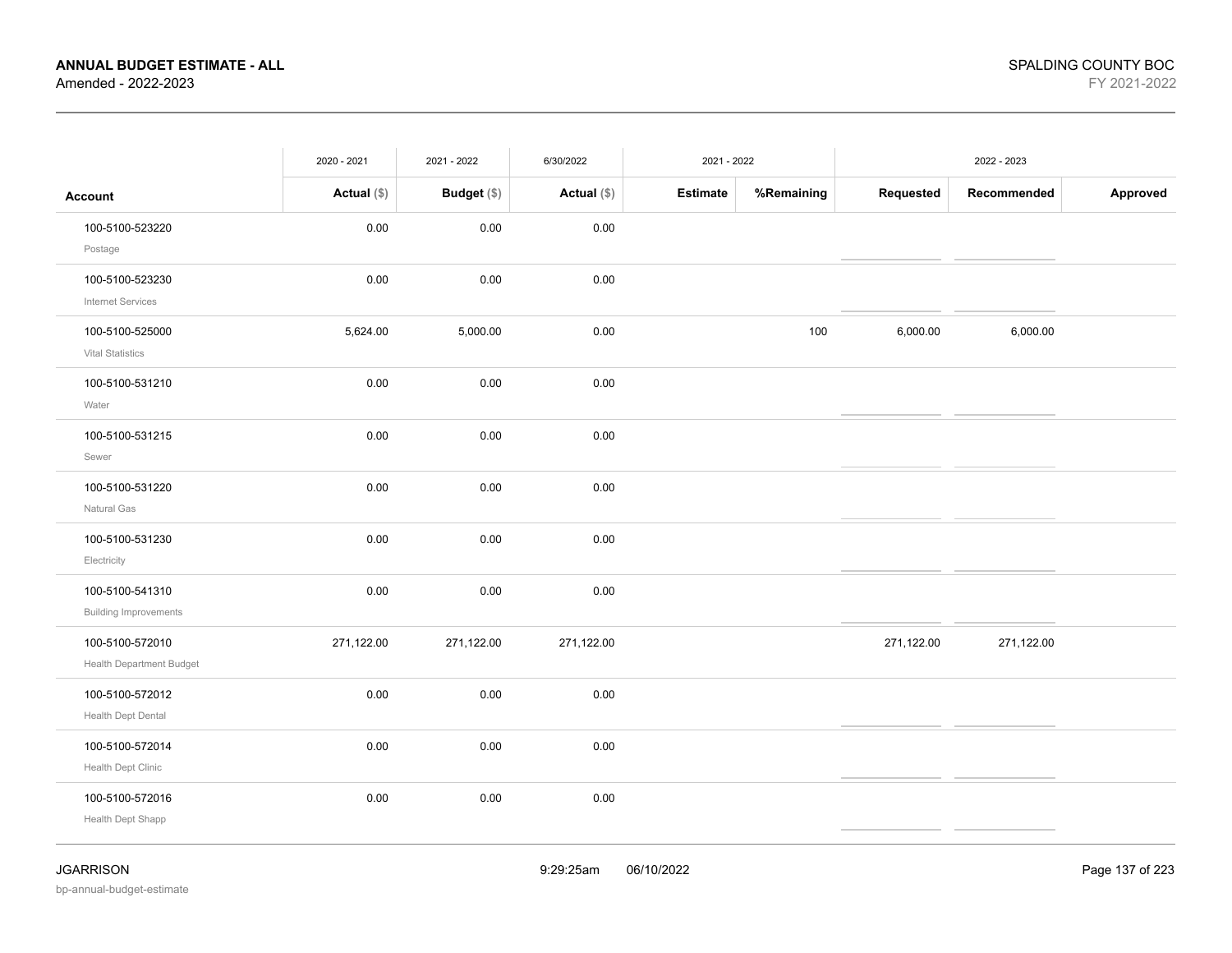|                                             | 2020 - 2021   | 2021 - 2022        | 6/30/2022     | 2021 - 2022     |             |              | 2022 - 2023 |          |
|---------------------------------------------|---------------|--------------------|---------------|-----------------|-------------|--------------|-------------|----------|
| <b>Account</b>                              | Actual $(\$)$ | <b>Budget</b> (\$) | Actual $(\$)$ | <b>Estimate</b> | %Remaining  | Requested    | Recommended | Approved |
| 100-5100-572020<br>Mcintosh Trail Csb       | 119,717.00    | 119,717.00         | 119,717.00    |                 | $\mathsf 0$ | 200,000.00   | 151,160.00  |          |
| 100-5100-579900<br>Other                    | 0.00          | 0.00               | 0.00          |                 |             |              |             |          |
| 100-5500-522244<br>Council On Aging         | 0.00          | 0.00               | 0.00          |                 |             |              |             |          |
| 100-5500-523210<br>Telephone                | 0.00          | 0.00               | 0.00          |                 |             |              |             |          |
| 100-5500-523220<br>Postage                  | 0.00          | 0.00               | 0.00          |                 |             |              |             |          |
| 100-5500-523230<br><b>Internet Services</b> | 0.00          | 0.00               | 0.00          |                 |             |              |             |          |
| 100-5500-529010<br>Pauper Burial            | 8,445.00      | 7,500.00           | 11,856.00     |                 | $-58$       | 9,000.00     | 9,000.00    |          |
| 100-5500-529020<br>Food Stamps              | 0.00          | 0.00               | 0.00          |                 |             |              |             |          |
| 100-5500-572050<br>Child Welfare            | 10,913.00     | 31,954.00          | 19,346.00     |                 | 39          | 64,175.00    | 31,954.00   |          |
| 100-5500-572060<br><b>Dfacs</b>             | 1,706.00      | 3,700.00           | 3,073.00      |                 | 17          | 9,200.00     | 3,700.00    |          |
| 100-6100-511100<br>Regular Employees        | 522,793.00    | 699,104.00         | 602,129.00    |                 | 14          | 1,081,853.00 | 832,184.00  |          |
| 100-6100-511300<br>Overtime                 | 7,497.00      | 15,000.00          | 34,812.00     |                 | $-132$      | 22,000.00    | 19,000.00   |          |
|                                             |               |                    |               |                 |             |              |             |          |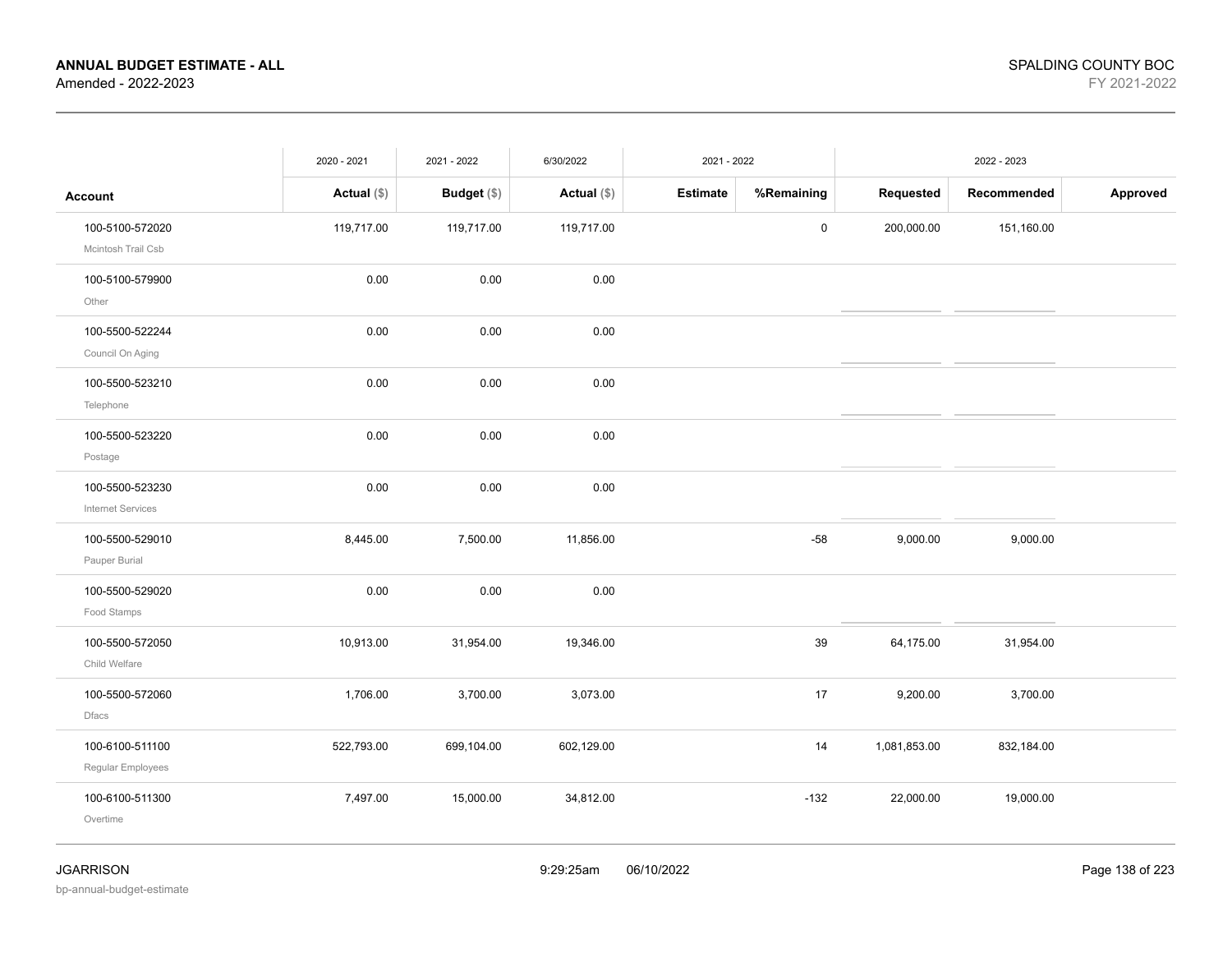|                                                   | 2020 - 2021   | 2021 - 2022   | 6/30/2022     | 2021 - 2022     |            |            | 2022 - 2023 |          |
|---------------------------------------------------|---------------|---------------|---------------|-----------------|------------|------------|-------------|----------|
| <b>Account</b>                                    | Actual $(\$)$ | Budget $(\$)$ | Actual $(\$)$ | <b>Estimate</b> | %Remaining | Requested  | Recommended | Approved |
| 100-6100-512100<br>Group Insurance                | 84,304.00     | 108,903.00    | 91,015.00     |                 | 16         | 242,637.00 | 177,949.00  |          |
| 100-6100-512200<br>Fica Taxes                     | 39,155.00     | 54,629.00     | 47,321.00     |                 | 13         | 84,445.00  | 65,116.00   |          |
| 100-6100-512400<br><b>Retirement Contribution</b> | 42,110.00     | 57,482.00     | 48,275.00     |                 | 16         | 96,436.00  | 72,239.00   |          |
| 100-6100-512600<br>Unemployment Insurance         | 14,560.00     | 0.00          | 0.00          |                 |            |            |             |          |
| 100-6100-512700<br><b>Workers Compensation</b>    | 10,889.00     | 31,920.00     | 19,152.00     |                 | 40         | 31,785.00  | 24,510.00   |          |
| 100-6100-521220<br>Employee Physical Exam         | 445.00        | 560.00        | 395.00        |                 | 29         | 600.00     | 600.00      |          |
| 100-6100-522150<br>Pest Control                   | 1,130.00      | 1,360.00      | 1,115.00      |                 | 18         | 1,830.00   | 1,800.00    |          |
| 100-6100-522210<br>Radio Equipment Maint          | 4,992.00      | 5,742.00      | 4,992.00      |                 | 13         | 5,664.00   | 5,280.00    |          |
| 100-6100-522220<br>Office Equipment Maint         | 8,300.00      | 7,756.00      | 0.00          |                 | 100        | 10,190.00  | 9,200.00    |          |
| 100-6100-522225<br>Computer Equip Maint           | 42,206.00     | 46,620.00     | 41,685.00     |                 | 11         | 51,030.00  | 50,400.00   |          |
| 100-6100-522226<br>Software Maintenance           | 2,578.00      | 2,685.00      | 3,205.00      |                 | $-19$      | 4,348.00   | 4,000.00    |          |
| 100-6100-522230<br>Other Equipment Maint          | 0.00          | 0.00          | 0.00          |                 |            |            |             |          |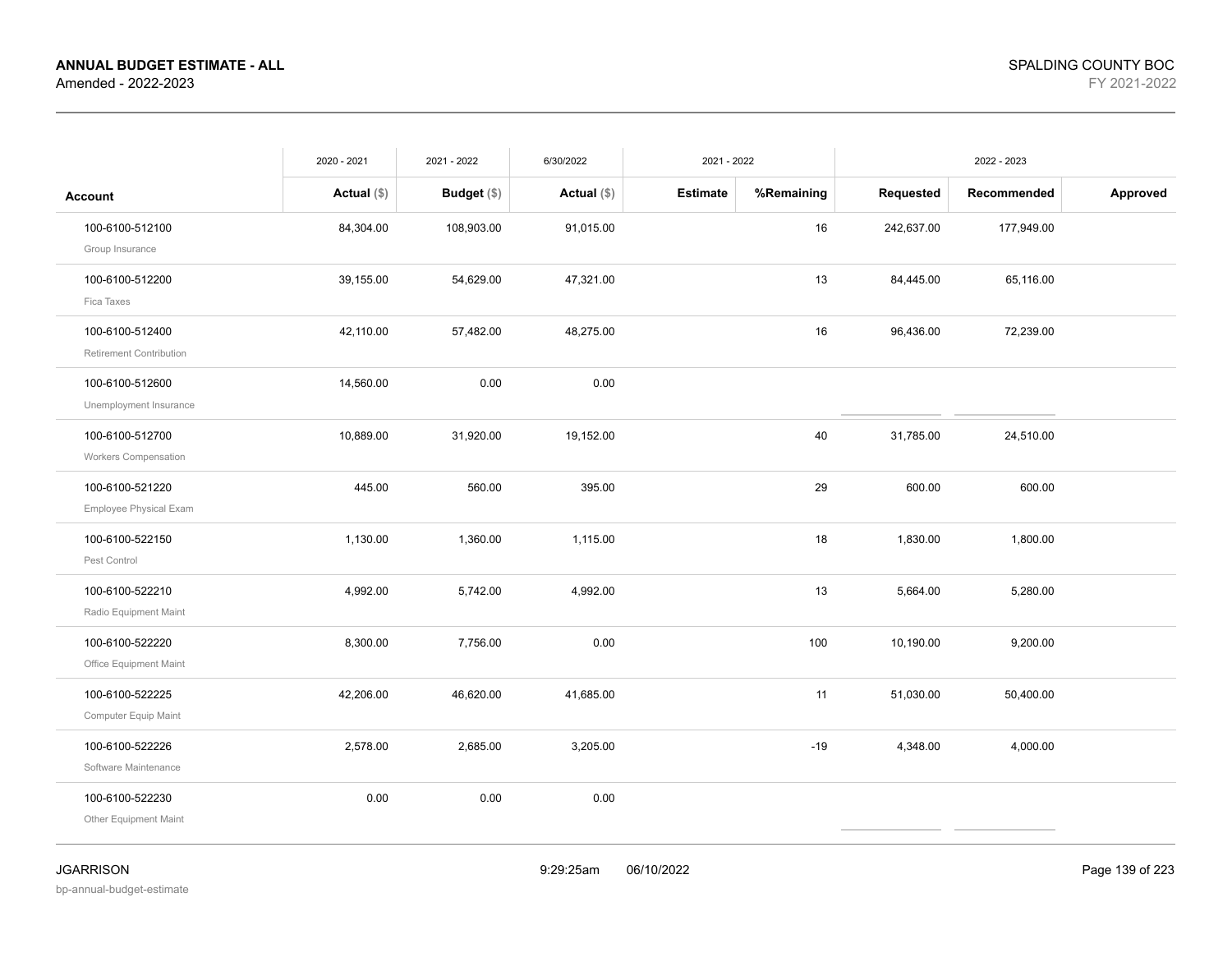|                                                  | 2020 - 2021   | 2021 - 2022 | 6/30/2022     | 2021 - 2022     |                |           | 2022 - 2023 |          |
|--------------------------------------------------|---------------|-------------|---------------|-----------------|----------------|-----------|-------------|----------|
| <b>Account</b>                                   | Actual $(\$)$ | Budget (\$) | Actual $(\$)$ | <b>Estimate</b> | %Remaining     | Requested | Recommended | Approved |
| 100-6100-522280<br>Auto And Truck Maint          | 2,265.00      | 4,000.00    | 7,927.00      |                 | $-98$          | 8,100.00  | 8,100.00    |          |
| 100-6100-522300<br>Rentals                       | 8,803.00      | 9,110.00    | 8,476.00      |                 | $\overline{7}$ | 11,388.00 | 9,970.00    |          |
| 100-6100-523210<br>Telephone                     | 2,684.00      | 2,770.00    | 2,535.00      |                 | 8              | 4,032.00  | 3,528.00    |          |
| 100-6100-523220<br>Postage                       | 199.00        | 165.00      | 55.00         |                 | 67             | 290.00    | 290.00      |          |
| 100-6100-523230<br>Internet Services             | 6,873.00      | 7,323.00    | 8,425.00      |                 | $-15$          | 12,750.00 | 9,570.00    |          |
| 100-6100-523300<br>Advertising                   | 0.00          | 0.00        | 0.00          |                 |                | 2,320.00  | 2,320.00    |          |
| 100-6100-523500<br>Travel                        | 3,519.00      | 5,840.00    | 5,456.00      |                 | $\overline{7}$ | 11,270.00 | 8,000.00    |          |
| 100-6100-523600<br>Dues & Subscriptions          | 735.00        | 25.00       | 85.00         |                 | $-240$         | 823.00    | 823.00      |          |
| 100-6100-523610<br>Recreation Scholarship Fd     | 0.00          | 0.00        | 0.00          |                 |                |           |             |          |
| 100-6100-523700<br><b>Education And Training</b> | 2,201.00      | 2,000.00    | 1,095.00      |                 | 45             | 3,888.00  | 2,900.00    |          |
| 100-6100-529000<br>Other Contr Services          | 18,027.00     | 40,000.00   | 33,217.00     |                 | 17             | 56,426.00 | 49,000.00   |          |
| 100-6100-531100<br>Office Supplies               | 719.00        | 1,000.00    | 589.00        |                 | 41             | 1,800.00  | 1,200.00    |          |
|                                                  |               |             |               |                 |                |           |             |          |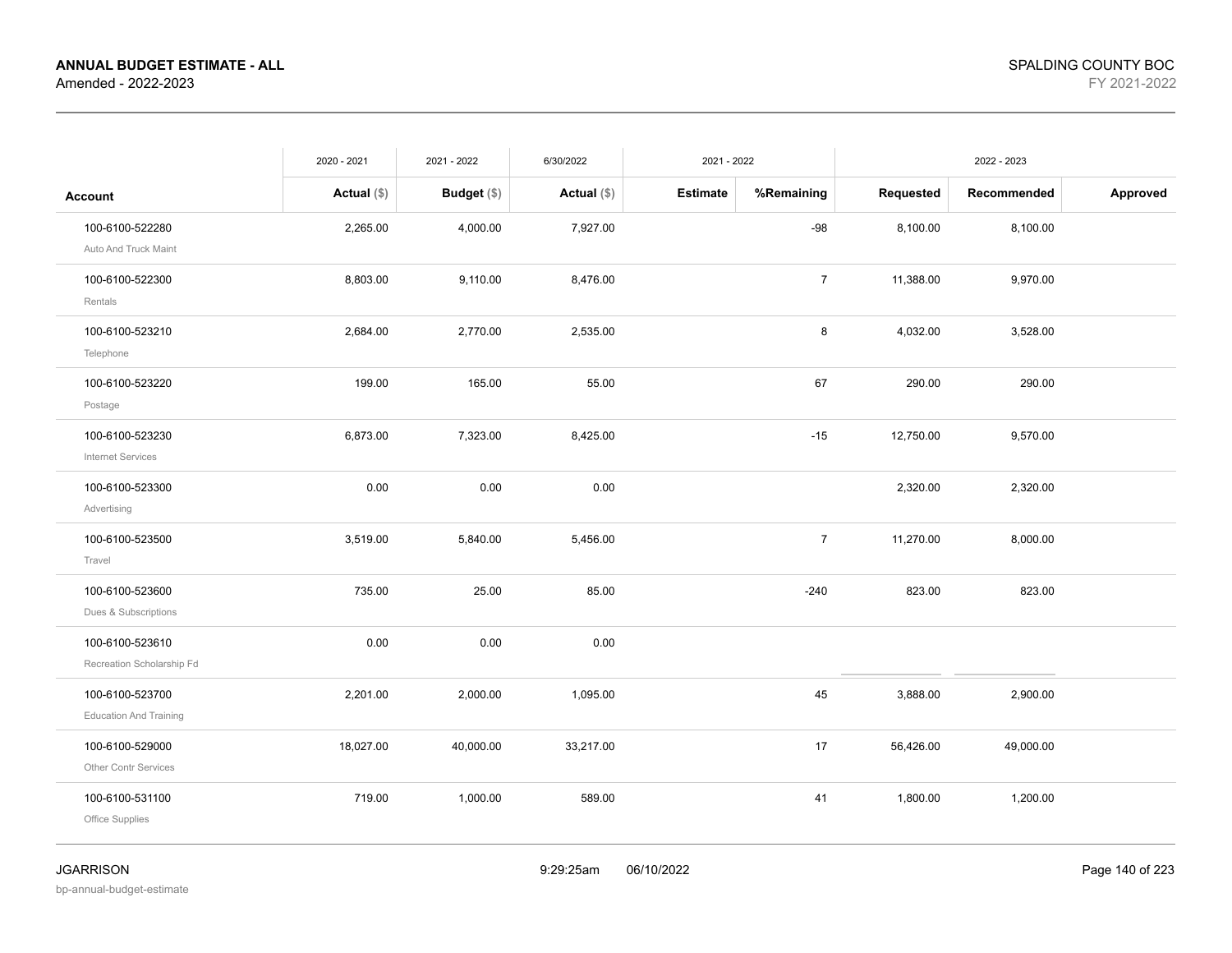|                                                 | 2020 - 2021   | 2021 - 2022        | 6/30/2022     | 2021 - 2022     |                |           | 2022 - 2023 |          |
|-------------------------------------------------|---------------|--------------------|---------------|-----------------|----------------|-----------|-------------|----------|
| <b>Account</b>                                  | Actual $(\$)$ | <b>Budget</b> (\$) | Actual $(\$)$ | <b>Estimate</b> | %Remaining     | Requested | Recommended | Approved |
| 100-6100-531150<br>Auto & Truck Tires           | 469.00        | 1,200.00           | 0.00          |                 | 100            | 1,275.00  | 1,275.00    |          |
| 100-6100-531155<br>Auto & Truck Batteries       | 115.00        | 250.00             | 0.00          |                 | 100            | 250.00    | 250.00      |          |
| 100-6100-531160<br>Auto & Truck Supplies        | 0.00          | 0.00               | 0.00          |                 |                |           |             |          |
| 100-6100-531210<br>Water                        | 3,095.00      | 4,000.00           | 3,244.00      |                 | 19             | 4,000.00  | 4,000.00    |          |
| 100-6100-531215<br>Sewerage                     | 3,863.00      | 5,000.00           | 4,027.00      |                 | 19             | 5,500.00  | 5,000.00    |          |
| 100-6100-531220<br>Natural Gas                  | 5,131.00      | 5,892.00           | 5,458.00      |                 | $\overline{7}$ | 6,000.00  | 6,000.00    |          |
| 100-6100-531230<br>Electricity                  | 44,468.00     | 60,000.00          | 40,191.00     |                 | 33             | 60,000.00 | 50,000.00   |          |
| 100-6100-531270<br>Gasoline                     | 2,003.00      | 2,500.00           | 2,904.00      |                 | $-16$          | 4,000.00  | 4,000.00    |          |
| 100-6100-531280<br>Stormwater                   | 2,470.00      | 2,252.00           | 1,927.00      |                 | 14             | 2,400.00  | 2,301.00    |          |
| 100-6100-531600<br>Small Equipment              | 12,972.00     | 9,500.00           | 10,434.00     |                 | $-10$          | 38,850.00 | 17,050.00   |          |
| 100-6100-531700<br><b>Departmental Supplies</b> | 18,258.00     | 16,800.00          | 30,492.00     |                 | $-81$          | 23,920.00 | 20,000.00   |          |
| 100-6100-531710<br>Janitorial Supplies          | 10,789.00     | 9,300.00           | 10,054.00     |                 | -8             | 9,600.00  | 9,300.00    |          |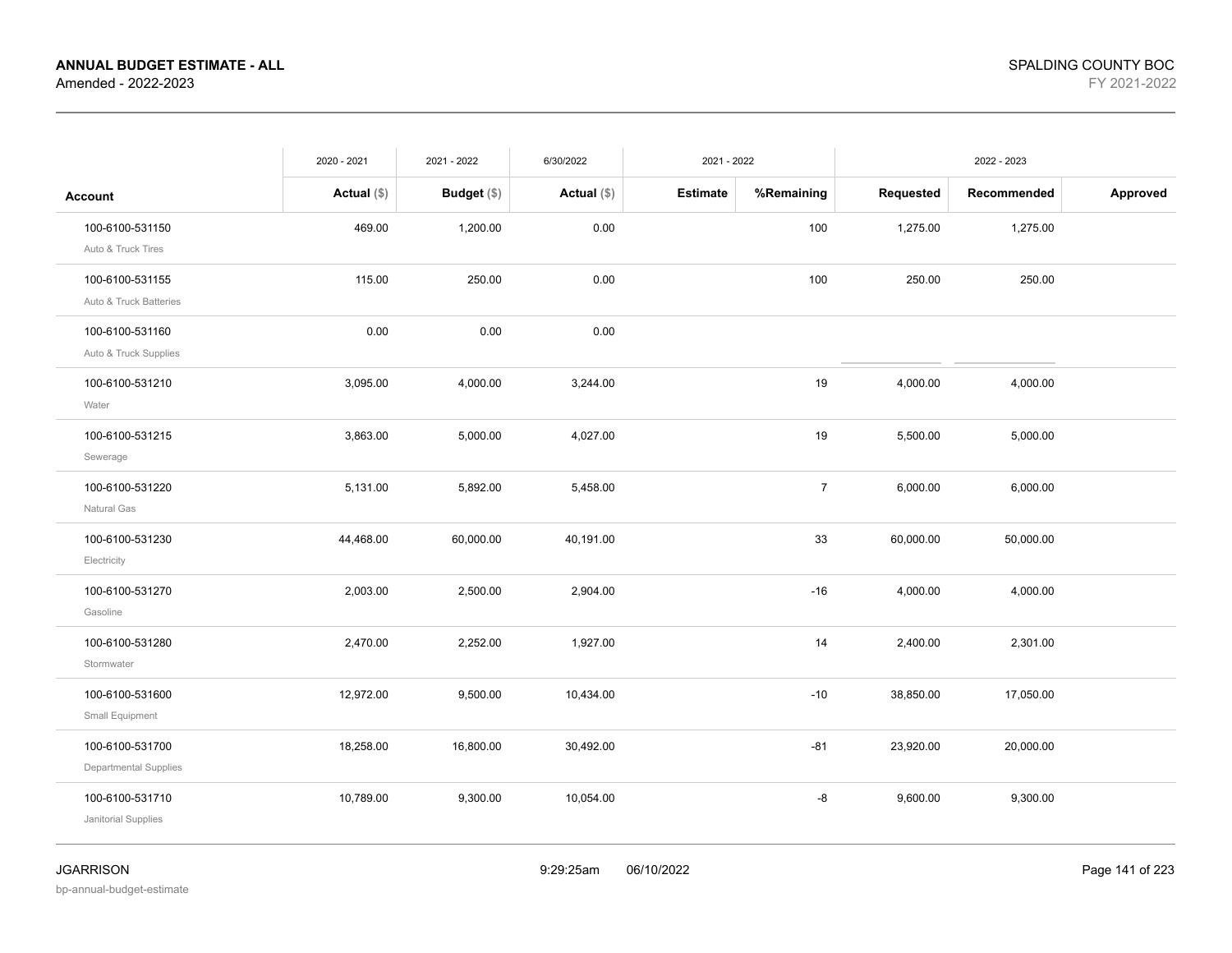|                                                   | 2020 - 2021   | 2021 - 2022   | 6/30/2022     | 2021 - 2022     |            |           | 2022 - 2023 |          |
|---------------------------------------------------|---------------|---------------|---------------|-----------------|------------|-----------|-------------|----------|
| Account                                           | Actual $(\$)$ | Budget $(\$)$ | Actual $(\$)$ | <b>Estimate</b> | %Remaining | Requested | Recommended | Approved |
| 100-6100-531720<br>Uniforms And Clothing          | 3,368.00      | 3,500.00      | 3,586.00      |                 | $-2$       | 7,950.00  | 4,650.00    |          |
| 100-6100-531760<br><b>Athletic Uniforms</b>       | 9,214.00      | 10,000.00     | 10,055.00     |                 | $-1$       | 34,525.00 | 34,525.00   |          |
| 100-6100-531761<br><b>Athletic Supplies</b>       | 6,886.00      | 6,000.00      | 7,628.00      |                 | $-27$      | 7,143.00  | 7,143.00    |          |
| 100-6100-531763<br>Ceramic Supplies               | 1,251.00      | 4,300.00      | 2,666.00      |                 | $38\,$     | 5,500.00  | 5,500.00    |          |
| 100-6100-531764<br>Senior Citizens Program        | 4,083.00      | 10,700.00     | 9,505.00      |                 | 11         | 15,000.00 | 12,000.00   |          |
| 100-6100-531765<br>Fairmont Community Center Prog | 4,632.00      | 3,500.00      | 3,582.00      |                 | $-2$       | 7,725.00  | 4,000.00    |          |
| 100-6100-531766<br>Rosenwald Center               | 2,468.00      | 0.00          | 7,080.00      |                 |            | 10,750.00 | 5,000.00    |          |
| 100-6100-542100<br>Machinery & Equipment          | 0.00          | 0.00          | 0.00          |                 |            |           |             |          |
| 100-6100-542200<br>Vehicles                       | 0.00          | 0.00          | 0.00          |                 |            |           |             |          |
| 100-6100-542300<br>Furniture & Fixtures           | 0.00          | 0.00          | 0.00          |                 |            |           |             |          |
| 100-6100-579105<br>Health Reimbursement Account   | 0.00          | 0.00          | 0.00          |                 |            |           |             |          |
| 100-6100-579200<br>P&R Football Sponsorships      | 0.00          | 0.00          | 0.00          |                 |            |           |             |          |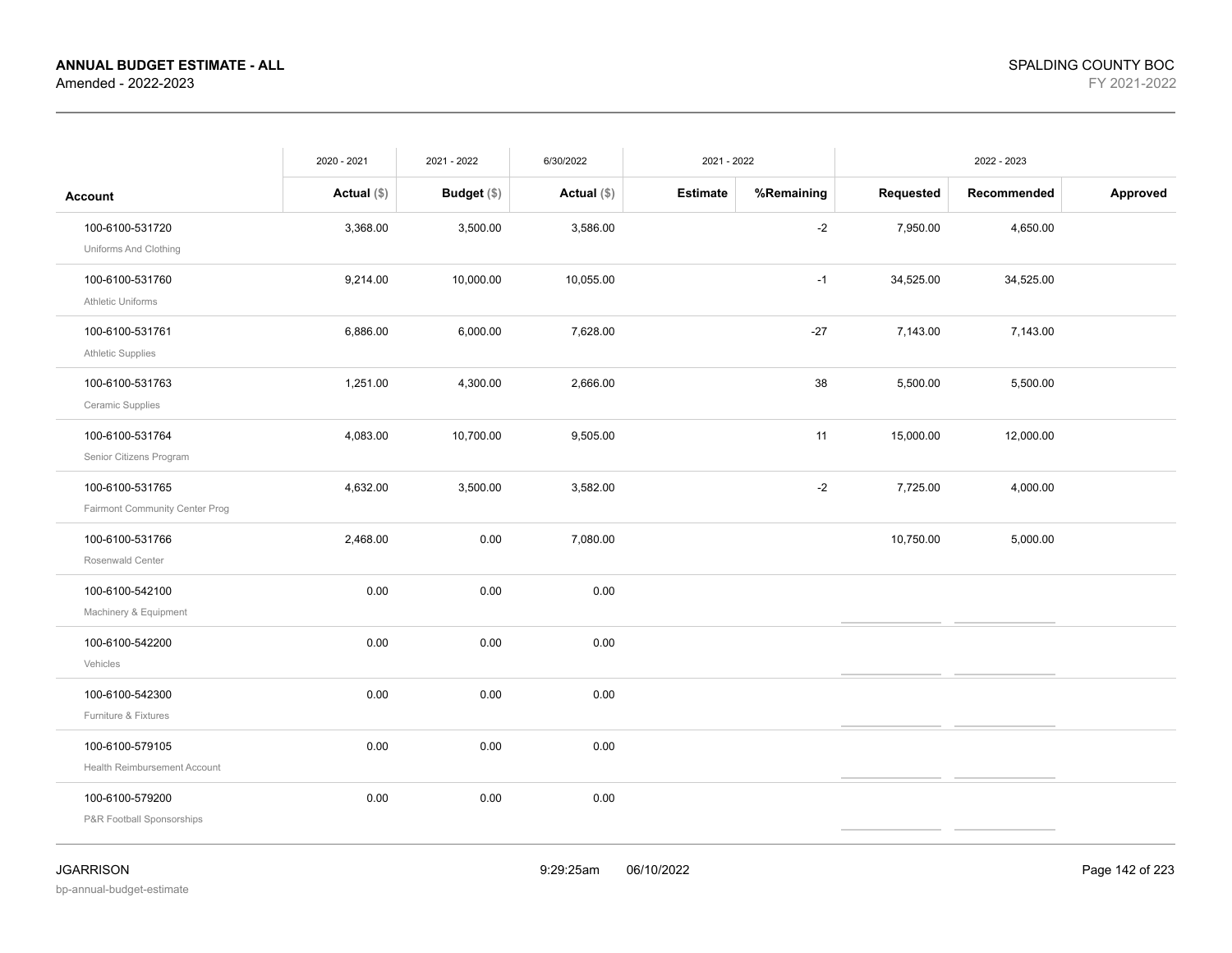|                                                   | 2020 - 2021   | 2021 - 2022 | 6/30/2022     | 2021 - 2022     |            |           | 2022 - 2023 |          |
|---------------------------------------------------|---------------|-------------|---------------|-----------------|------------|-----------|-------------|----------|
| <b>Account</b>                                    | Actual $(\$)$ | Budget (\$) | Actual $(\$)$ | <b>Estimate</b> | %Remaining | Requested | Recommended | Approved |
| 100-6100-579900<br>Other                          | 372.00        | 360.00      | 382.00        |                 | $-6$       | 420.00    |             |          |
| 100-6100-611300<br>Operating Transfer Out         | 7,050.00      | 0.00        | 0.00          |                 |            |           |             |          |
| 100-6102-511100<br>Regular Employees              | 2,291.00      | 12,240.00   | 4,864.00      |                 | 60         | 13,709.00 | 13,709.00   |          |
| 100-6102-511300<br>Overtime                       | 0.00          | 0.00        | 0.00          |                 |            |           |             |          |
| 100-6102-512200<br>Fica Taxes                     | 175.00        | 936.00      | 372.00        |                 | 60         | 1,049.00  | 1,049.00    |          |
| 100-6102-512700<br>Workers Compensation           | 223.00        | 376.00      | 376.00        |                 |            | 430.00    | 430.00      |          |
| 100-6102-521220<br><b>Employee Physical Exams</b> | 0.00          | 0.00        | 0.00          |                 |            |           |             |          |
| 100-6102-522280<br>Auto And Truck Maint           | 39.00         | 11,000.00   | 14,470.00     |                 | $-32$      | 11,000.00 | 11,000.00   |          |
| 100-6102-531150<br>Auto & Truck Tires             | 0.00          | 3,000.00    | 2,822.00      |                 | $\,6\,$    | 3,000.00  |             |          |
| 100-6102-531270<br>Gasoline                       | 199.00        | 6,000.00    | 1,949.00      |                 | 68         | 6,000.00  | 6,000.00    |          |
| 100-6190-511100<br>Regular Employees              | 0.00          | 0.00        | 0.00          |                 |            | 53,500.00 | 53,500.00   |          |
| 100-6190-512200<br>Fica Taxes                     | 0.00          | 0.00        | 0.00          |                 |            | 4,093.00  | 4,093.00    |          |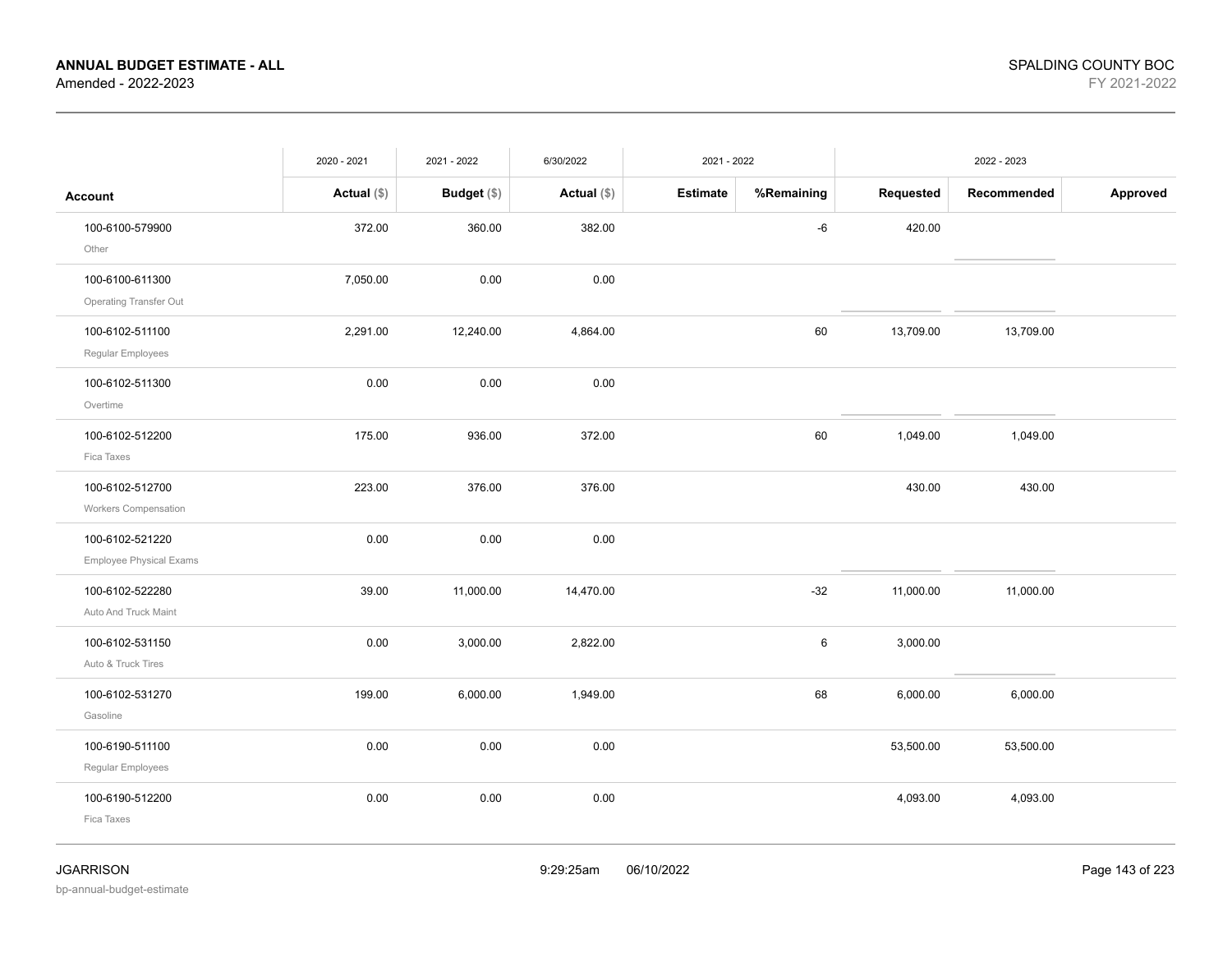|                                                 | 2020 - 2021   | 2021 - 2022 | 6/30/2022     | 2021 - 2022     |              |            | 2022 - 2023 |          |
|-------------------------------------------------|---------------|-------------|---------------|-----------------|--------------|------------|-------------|----------|
| Account                                         | Actual $(\$)$ | Budget (\$) | Actual $(\$)$ | <b>Estimate</b> | %Remaining   | Requested  | Recommended | Approved |
| 100-6190-512700<br>Workers Compensation         | 0.00          | 0.00        | 0.00          |                 |              | 122.00     | 122.00      |          |
| 100-6190-521220<br>Employee Physical Exam       | 0.00          | 0.00        | 0.00          |                 |              | 520.00     | 520.00      |          |
| 100-6190-522225<br>Computer Equip Maint         | 0.00          | 0.00        | 0.00          |                 |              | 1,260.00   | 1,260.00    |          |
| 100-6190-522226<br>Software Maintenance         | 0.00          | 0.00        | 0.00          |                 |              | 263.00     | 263.00      |          |
| 100-6190-531600<br>Small Equipment              | 0.00          | 0.00        | 1,779.00      |                 |              | 9,650.00   | 9,650.00    |          |
| 100-6190-531700<br><b>Departmental Supplies</b> | 0.00          | 0.00        | 0.00          |                 |              | 24,800.00  | 24,800.00   |          |
| 100-6200-511100<br>Regular Employees            | 783,262.00    | 781,552.00  | 770,734.00    |                 | $\mathbf{1}$ | 923,515.00 | 921,884.00  |          |
| 100-6200-511300<br>Overtime                     | 43,440.00     | 45,000.00   | 38,800.00     |                 | 14           | 54,200.00  | 45,000.00   |          |
| 100-6200-512100<br>Group Insurance              | 167,217.00    | 229,828.00  | 128,531.00    |                 | 44           | 323,569.00 | 323,567.00  |          |
| 100-6200-512200<br>Fica Taxes                   | 60,954.00     | 63,872.00   | 59,887.00     |                 | 6            | 74,795.00  | 73,967.00   |          |
| 100-6200-512400<br>Retirement Contribution      | 92,952.00     | 113,325.00  | 95,173.00     |                 | 16           | 133,910.00 | 133,673.00  |          |
| 100-6200-512600<br>Unemployment Insurance       | 0.00          | 0.00        | 258.00        |                 |              |            |             |          |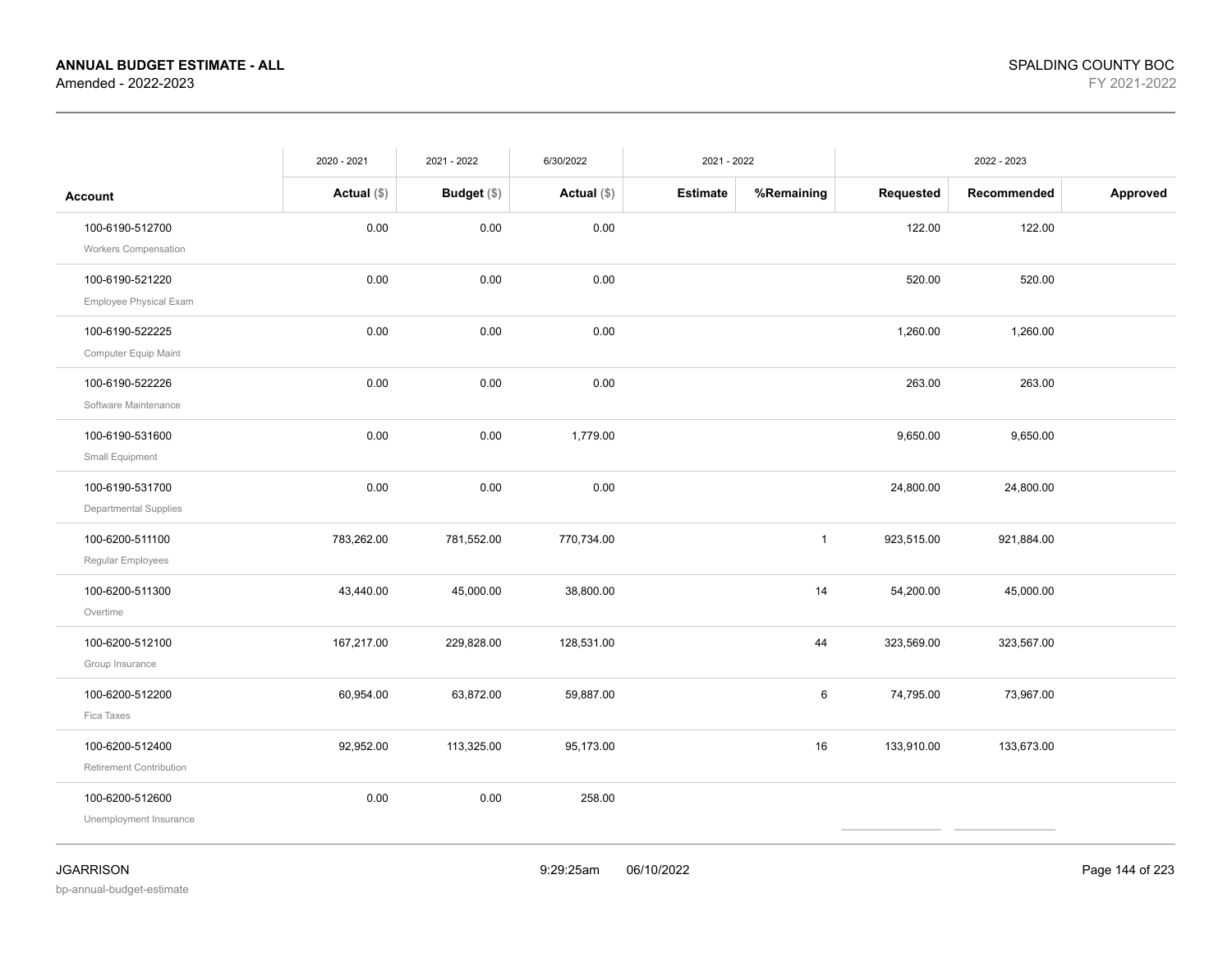|                                                | 2020 - 2021   | 2021 - 2022   | 6/30/2022     | 2021 - 2022     |            |           | 2022 - 2023 |          |
|------------------------------------------------|---------------|---------------|---------------|-----------------|------------|-----------|-------------|----------|
| <b>Account</b>                                 | Actual $(\$)$ | Budget $(\$)$ | Actual $(\$)$ | <b>Estimate</b> | %Remaining | Requested | Recommended | Approved |
| 100-6200-512700<br><b>Workers Compensation</b> | 13,317.00     | 37,322.00     | 22,168.00     |                 | 41         | 28,153.00 | 27,841.00   |          |
| 100-6200-521220<br>Employee Physical Exam      | 565.00        | 525.00        | 290.00        |                 | 45         | 525.00    | 525.00      |          |
| 100-6200-522150<br>Pest Control                | 1,416.00      | 1,836.00      | 1,580.00      |                 | 14         | 1,836.00  | 1,836.00    |          |
| 100-6200-522210<br>Radio Equipment Maint       | 4,608.00      | 5,000.00      | 4,608.00      |                 | 8          | 4,608.00  | 5,000.00    |          |
| 100-6200-522220<br>Office Equipment Maint      | 0.00          | 0.00          | 0.00          |                 |            |           |             |          |
| 100-6200-522225<br>Computer Equip Maint        | 10,552.00     | 11,340.00     | 10,395.00     |                 | 8          | 11,340.00 | 10,080.00   |          |
| 100-6200-522226<br>Software Maintenance        | 2,455.00      | 2,217.00      | 2,085.00      |                 | 6          | 3,688.00  | 2,915.00    |          |
| 100-6200-522230<br>Other Equipment Maint       | 24,735.00     | 21,000.00     | 22,711.00     |                 | -8         | 26,000.00 | 26,000.00   |          |
| 100-6200-522240<br><b>Building Maintenance</b> | 29,668.00     | 45,000.00     | 49,890.00     |                 | $-11$      | 50,000.00 | 40,000.00   |          |
| 100-6200-522250<br>Heavy Equip Maintenance     | 13,530.00     | 9,000.00      | 6,282.00      |                 | 30         | 10,000.00 | 10,000.00   |          |
| 100-6200-522260<br>Athletic Equipment Maint    | 1,540.00      | 2,000.00      | 0.00          |                 | 100        | 2,000.00  | 2,000.00    |          |
| 100-6200-522265<br>Playground Maintenance      | 3,898.00      | 7,000.00      | 6,413.00      |                 | 8          | 16,000.00 | 10,000.00   |          |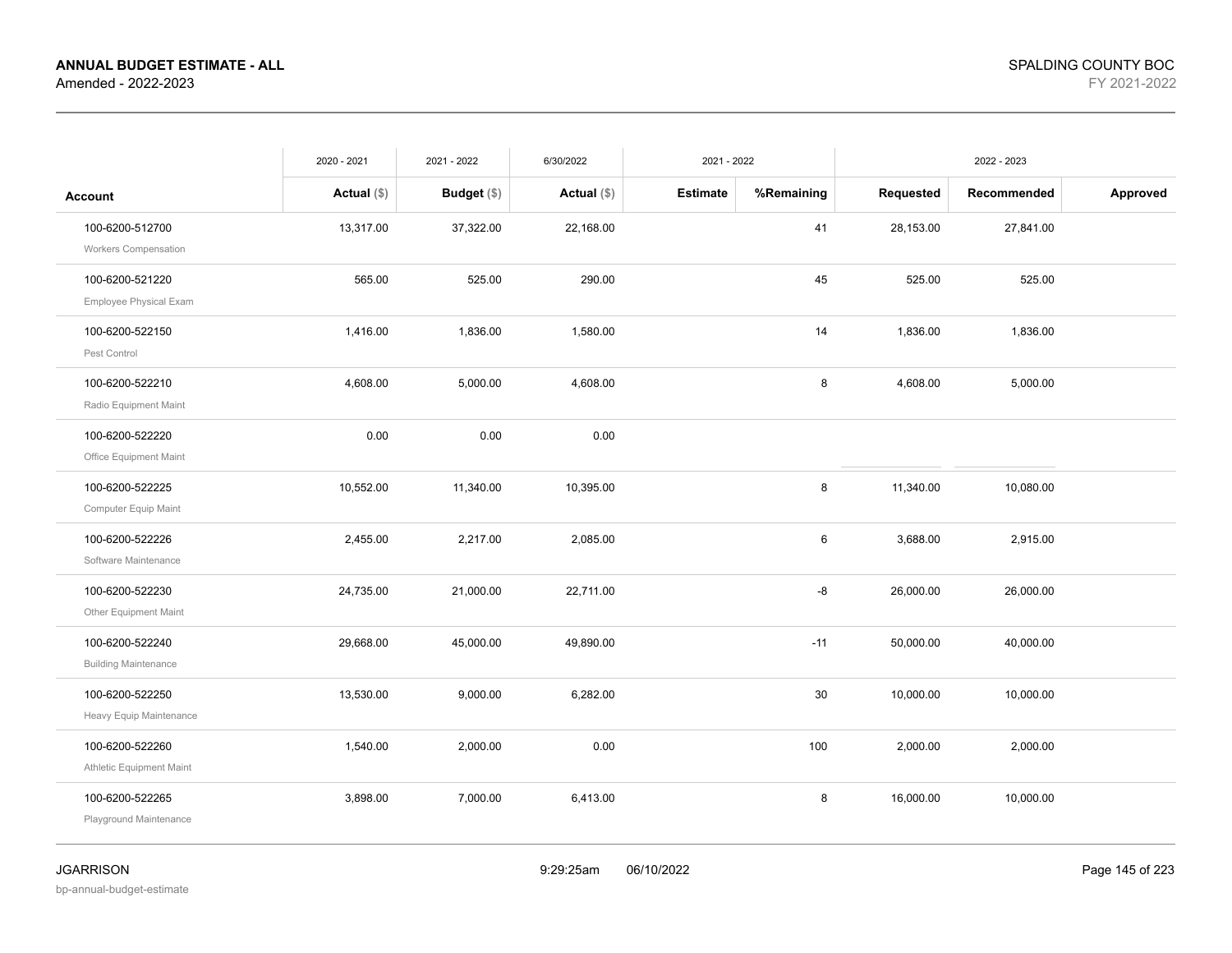|                                              | 2020 - 2021   | 2021 - 2022   | 6/30/2022     | 2021 - 2022     |            |           | 2022 - 2023 |          |
|----------------------------------------------|---------------|---------------|---------------|-----------------|------------|-----------|-------------|----------|
| <b>Account</b>                               | Actual $(\$)$ | Budget $(\$)$ | Actual $(\$)$ | <b>Estimate</b> | %Remaining | Requested | Recommended | Approved |
| 100-6200-522270<br>Athletic Field Maint      | 30,604.00     | 41,850.00     | 39,146.00     |                 | 6          | 37,000.00 | 37,000.00   |          |
| 100-6200-522280<br>Auto And Truck Maint      | 44,704.00     | 25,448.00     | 21,662.00     |                 | 15         | 40,000.00 | 40,000.00   |          |
| 100-6200-522290<br>Grounds Maintenance       | 12,138.00     | 8,000.00      | 7,729.00      |                 | 3          | 8,000.00  | 8,000.00    |          |
| 100-6200-522300<br>Rentals                   | 1,621.00      | 0.00          | 0.00          |                 |            |           |             |          |
| 100-6200-522310<br>Airport Road Park Lease   | 0.00          | 0.00          | 0.00          |                 |            |           |             |          |
| 100-6200-523210<br>Telephone                 | 5,210.00      | 5,020.00      | 4,325.00      |                 | 14         | 5,600.00  | 5,600.00    |          |
| 100-6200-523220<br>Postage                   | 0.00          | 0.00          | 37.00         |                 |            |           |             |          |
| 100-6200-523230<br><b>Internet Services</b>  | 1,608.00      | 1,860.00      | 1,550.00      |                 | 17         | 1,860.00  | 1,860.00    |          |
| 100-6200-523300<br>Advertising               | 0.00          | 0.00          | 0.00          |                 |            |           |             |          |
| 100-6200-523500<br>Travel                    | 2,986.00      | 4,500.00      | 5,775.00      |                 | $-28$      | 4,610.00  | 4,610.00    |          |
| 100-6200-523600<br>Dues & Subscriptions      | 1,225.00      | 1,460.00      | 1,925.00      |                 | $-32$      | 1,460.00  | 1,460.00    |          |
| 100-6200-523610<br>Recreation Scholarship Fd | 0.00          | 0.00          | 0.00          |                 |            |           |             |          |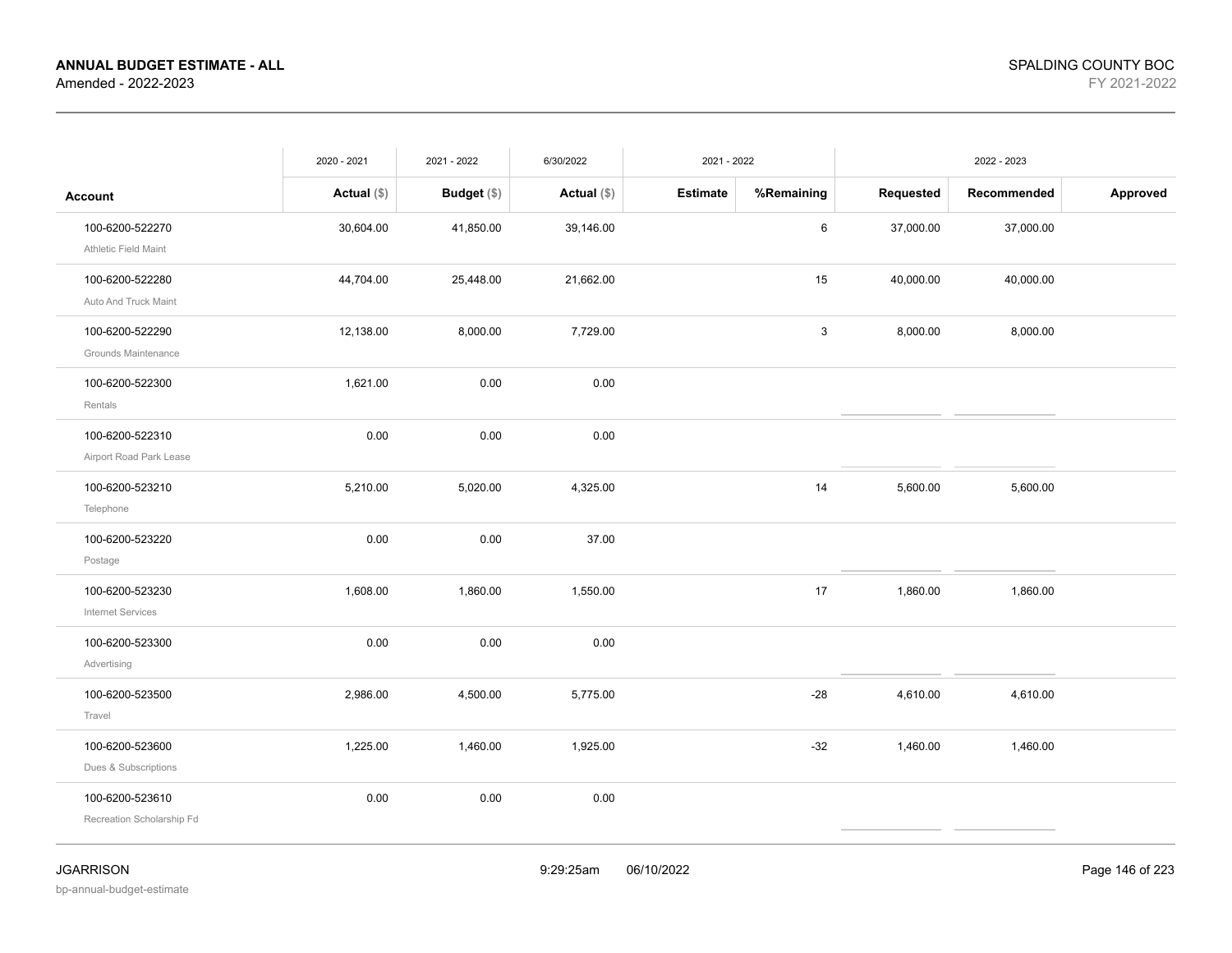|                               | 2020 - 2021   | 2021 - 2022        | 6/30/2022     | 2021 - 2022     |            |           | 2022 - 2023 |          |
|-------------------------------|---------------|--------------------|---------------|-----------------|------------|-----------|-------------|----------|
| <b>Account</b>                | Actual $(\$)$ | <b>Budget</b> (\$) | Actual $(\$)$ | <b>Estimate</b> | %Remaining | Requested | Recommended | Approved |
| 100-6200-523700               | 1,390.00      | 3,000.00           | 2,480.00      |                 | 17         | 5,050.00  | 5,050.00    |          |
| <b>Education And Training</b> |               |                    |               |                 |            |           |             |          |
| 100-6200-523720               | 0.00          | 0.00               | 0.00          |                 |            |           |             |          |
| Post Recertification          |               |                    |               |                 |            |           |             |          |
| 100-6200-529000               | 12,283.00     | 35,000.00          | 32,122.00     |                 | 8          | 49,530.00 | 45,000.00   |          |
| Other Contr Services          |               |                    |               |                 |            |           |             |          |
| 100-6200-529002               | 0.00          | 0.00               | 0.00          |                 |            |           |             |          |
| Quarry'S Edge Archaeology     |               |                    |               |                 |            |           |             |          |
| 100-6200-529003               | 0.00          | 0.00               | 0.00          |                 |            |           |             |          |
| Rtp Quarry'S Edge Grant Admin |               |                    |               |                 |            |           |             |          |
| 100-6200-531100               | 384.00        | 500.00             | 117.00        |                 | 77         | 500.00    | 500.00      |          |
| Office Supplies               |               |                    |               |                 |            |           |             |          |
| 100-6200-531150               | 4,613.00      | 6,000.00           | 2,836.00      |                 | 53         | 7,000.00  | 6,000.00    |          |
| Auto & Truck Tires            |               |                    |               |                 |            |           |             |          |
| 100-6200-531155               | 843.00        | 1,250.00           | 371.00        |                 | 70         | 1,250.00  | 1,250.00    |          |
| Auto & Truck Batteries        |               |                    |               |                 |            |           |             |          |
| 100-6200-531160               | 135.00        | 0.00               | 0.00          |                 |            |           |             |          |
| Auto & Truck Supplies         |               |                    |               |                 |            |           |             |          |
| 100-6200-531210               | 26,669.00     | 30,000.00          | 24,744.00     |                 | 18         | 30,000.00 | 30,000.00   |          |
| Water                         |               |                    |               |                 |            |           |             |          |
| 100-6200-531215               | 21,164.00     | 21,000.00          | 18,912.00     |                 | 10         | 21,000.00 | 21,000.00   |          |
| Sewerage                      |               |                    |               |                 |            |           |             |          |
| 100-6200-531220               | 14,467.00     | 16,000.00          | 12,668.00     |                 | 21         | 14,000.00 | 14,000.00   |          |
| Natural Gas                   |               |                    |               |                 |            |           |             |          |
|                               |               |                    |               |                 |            |           |             |          |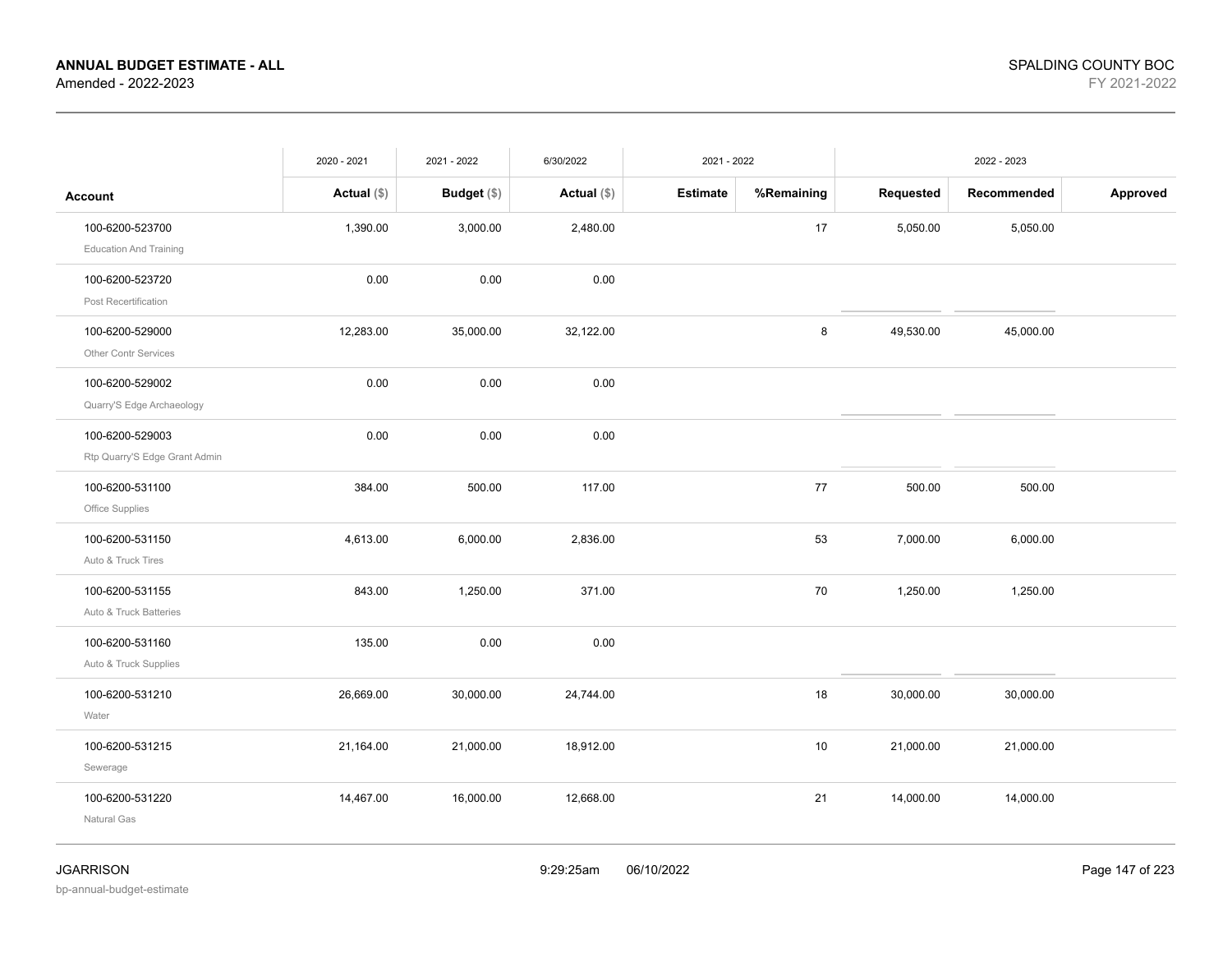|                                                      | 2020 - 2021   | 2021 - 2022        | 6/30/2022     | 2021 - 2022     |            |            | 2022 - 2023 |          |
|------------------------------------------------------|---------------|--------------------|---------------|-----------------|------------|------------|-------------|----------|
| <b>Account</b>                                       | Actual $(\$)$ | <b>Budget</b> (\$) | Actual $(\$)$ | <b>Estimate</b> | %Remaining | Requested  | Recommended | Approved |
| 100-6200-531230<br>Electricity                       | 181,060.00    | 160,000.00         | 163,936.00    |                 | $-2$       | 160,000.00 | 175,000.00  |          |
| 100-6200-531270<br>Gasoline                          | 45,291.00     | 50,000.00          | 56,248.00     |                 | $-12$      | 50,000.00  | 50,000.00   |          |
| 100-6200-531280<br>Stormwater                        | 12,730.00     | 15,000.00          | 12,926.00     |                 | 14         | 14,700.00  | 14,700.00   |          |
| 100-6200-531600<br>Small Equipment                   | 22,833.00     | 15,000.00          | 13,251.00     |                 | 12         | 46,500.00  | 40,000.00   |          |
| 100-6200-531700<br>Departmental Supplies             | 17,784.00     | 17,000.00          | 9,584.00      |                 | 44         | 17,500.00  | 17,500.00   |          |
| 100-6200-531710<br>Janitorial Supplies               | 16,783.00     | 17,000.00          | 17,374.00     |                 | $-2$       | 19,000.00  | 19,000.00   |          |
| 100-6200-531720<br>Uniforms And Clothing             | 6,016.00      | 5,000.00           | 3,342.00      |                 | 33         | 6,100.00   | 6,100.00    |          |
| 100-6200-531762<br>Fertilizer & Chemicals            | 30,826.00     | 62,505.00          | 24,687.00     |                 | 61         | 40,000.00  | 40,000.00   |          |
| 100-6200-541100<br>Land                              | 0.00          | 0.00               | 0.00          |                 |            |            |             |          |
| 100-6200-541200<br>Site Improvements                 | 0.00          | 0.00               | 0.00          |                 |            |            |             |          |
| 100-6200-541205<br>Skateboard Park                   | 0.00          | 0.00               | 0.00          |                 |            |            |             |          |
| 100-6200-541210<br>Rtp Grant/Quarry'S Edge Bike Trai | 0.00          | 0.00               | 0.00          |                 |            |            |             |          |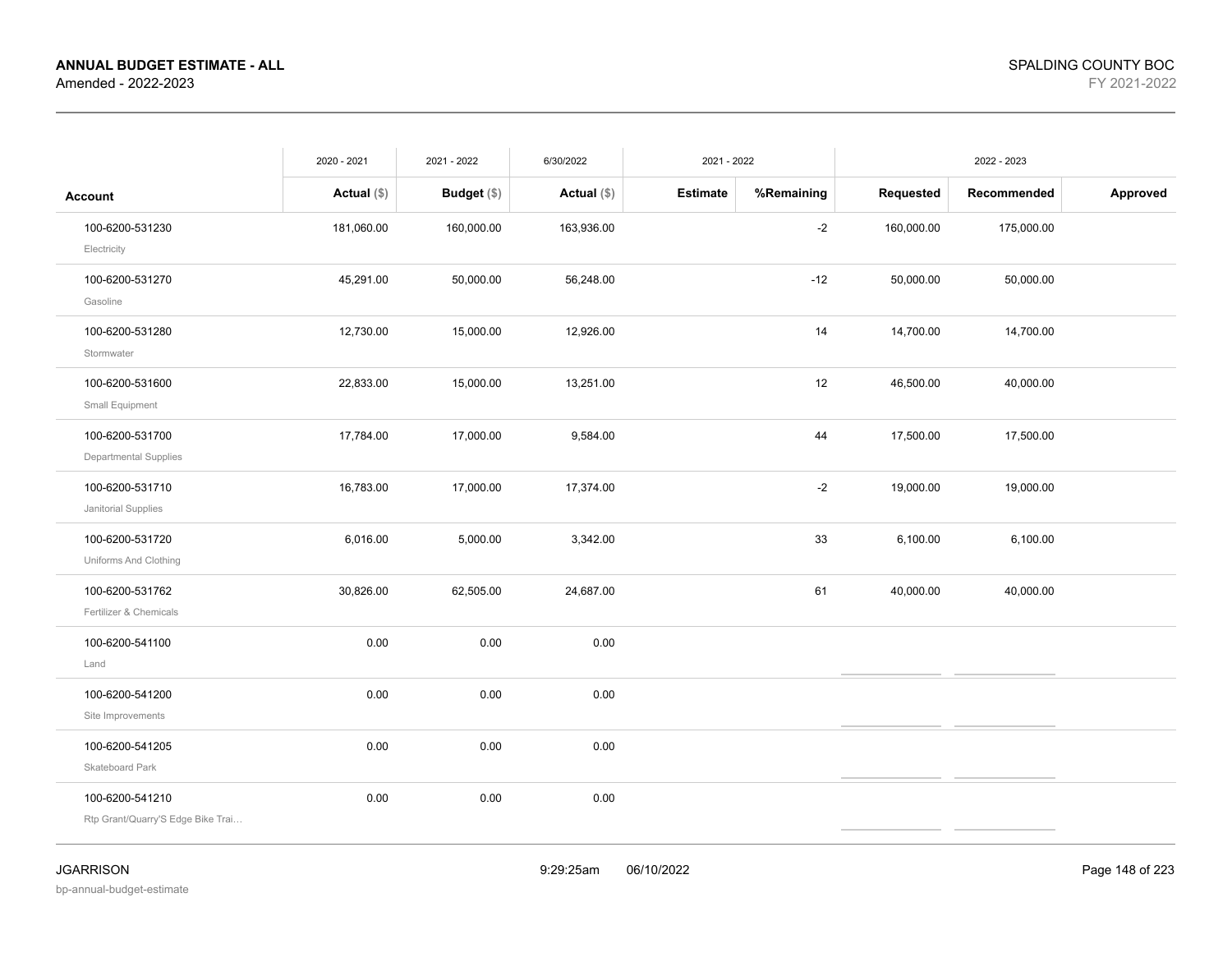|                                                        | 2020 - 2021   | 2021 - 2022        | 6/30/2022     | 2021 - 2022     |             |            | 2022 - 2023 |          |
|--------------------------------------------------------|---------------|--------------------|---------------|-----------------|-------------|------------|-------------|----------|
| <b>Account</b>                                         | Actual $(\$)$ | <b>Budget</b> (\$) | Actual $(\$)$ | <b>Estimate</b> | %Remaining  | Requested  | Recommended | Approved |
| 100-6200-541225<br>Carver Rd Park Parking Lot          | 0.00          | 0.00               | 0.00          |                 |             |            |             |          |
| 100-6200-542100<br>Machinery & Equipment               | 14,694.00     | 14,552.00          | 154,867.00    |                 | $-964$      | 165,000.00 |             |          |
| 100-6200-542200<br>Vehicles                            | 0.00          | 0.00               | 53,276.00     |                 |             | 145,000.00 |             |          |
| 100-6200-542300<br>Furniture & Fixtures                | 0.00          | 0.00               | 0.00          |                 |             |            |             |          |
| 100-6200-570015<br>Sr Center Raised Bed Project        | 0.00          | 0.00               | 0.00          |                 |             |            |             |          |
| 100-6200-579105<br><b>Health Reimbursement Account</b> | 0.00          | 0.00               | 0.00          |                 |             |            |             |          |
| 100-6200-579900<br>Other                               | 1,605.00      | 0.00               | 0.00          |                 |             |            |             |          |
| 100-6200-581200<br>Capital Lease - Principal           | 74,577.00     | 77,965.00          | 77,964.00     |                 | $\mathsf 0$ | 81,506.00  | 81,506.00   |          |
| 100-6200-582200<br>Capital Lease - Interest            | 18,546.00     | 15,160.00          | 15,159.00     |                 | 0           | 11,620.00  | 11,620.00   |          |
| 100-6200-611300<br>Operating Transfer Out              | 77,086.00     | 41,530.00          | 41,530.00     |                 |             | 59,540.00  | 59,540.00   |          |
| 100-6500-531600<br>Small Equipment                     | 0.00          | 0.00               | 0.00          |                 |             |            |             |          |
| 100-6500-572030<br>Library                             | 200,980.00    | 200,980.00         | 200,980.00    |                 |             | 291,114.00 | 200,980.00  |          |
|                                                        |               |                    |               |                 |             |            |             |          |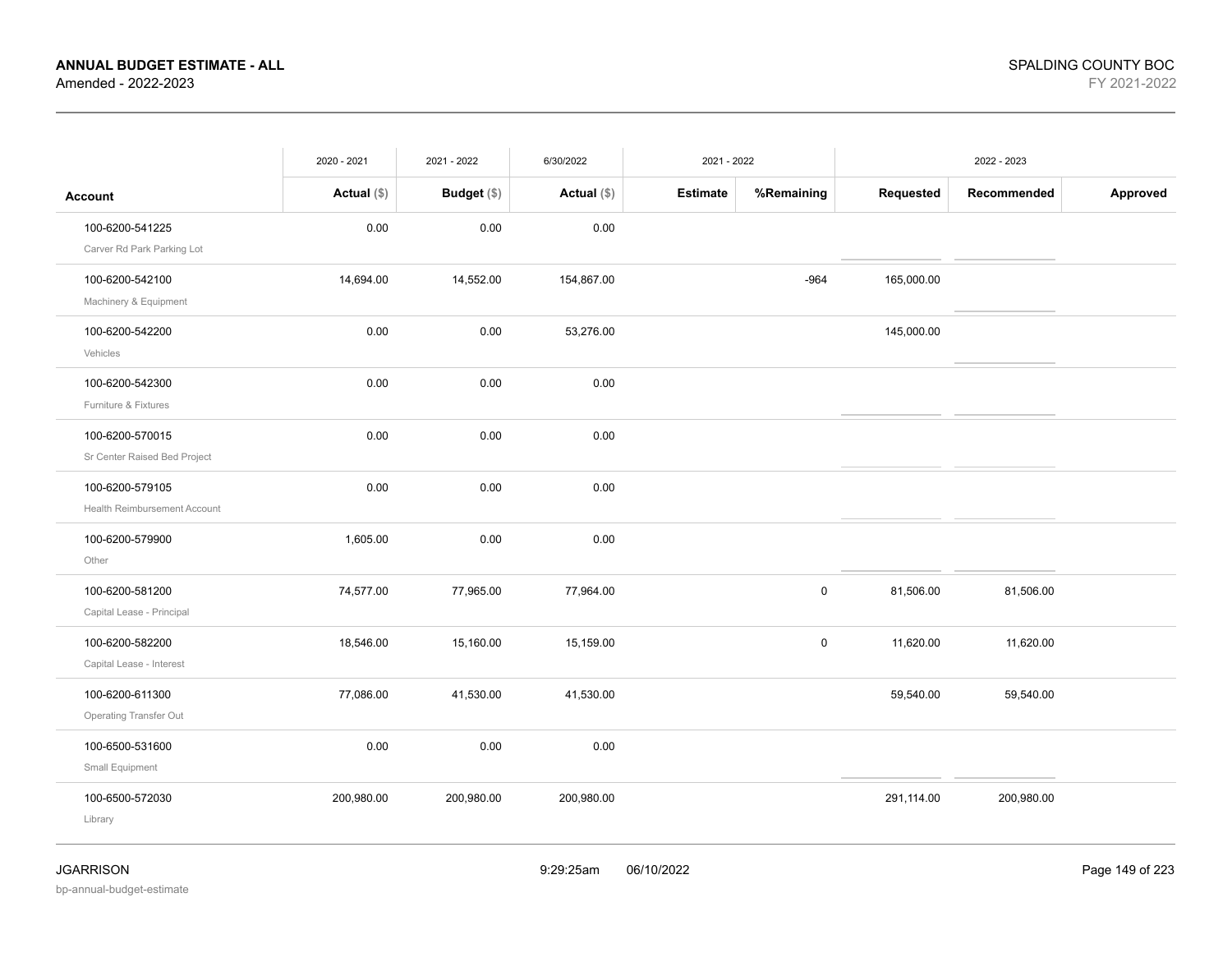|                                                | 2020 - 2021   | 2021 - 2022   | 6/30/2022     | 2021 - 2022     |                |            | 2022 - 2023 |          |
|------------------------------------------------|---------------|---------------|---------------|-----------------|----------------|------------|-------------|----------|
| <b>Account</b>                                 | Actual $(\$)$ | Budget $(\$)$ | Actual $(\$)$ | <b>Estimate</b> | %Remaining     | Requested  | Recommended | Approved |
| 100-7130-511100<br>Regular Employees           | 128,659.00    | 128,816.00    | 109,469.00    |                 | 15             | 132,868.00 | 132,460.00  |          |
| 100-7130-511300<br>Overtime                    | 0.00          | 0.00          | 0.00          |                 |                |            |             |          |
| 100-7130-512100<br>Group Insurance             | 0.00          | 0.00          | 0.00          |                 |                |            |             |          |
| 100-7130-512200<br>Fica Taxes                  | 11,025.00     | 11,277.00     | 9,600.00      |                 | 15             | 11,587.00  | 11,556.00   |          |
| 100-7130-512400<br>Retirement Contribution     | 11,966.00     | 14,764.00     | 10,503.00     |                 | 29             | 15,360.00  | 15,360.00   |          |
| 100-7130-512700<br>Workers Compensation        | 113.00        | 280.00        | 168.00        |                 | 40             | 153.00     | 153.00      |          |
| 100-7130-521220<br>Employee Physical Exam      | 0.00          | 80.00         | 0.00          |                 | 100            | 80.00      | 80.00       |          |
| 100-7130-522150<br>Pest Control                | 540.00        | 720.00        | 672.00        |                 | $\overline{7}$ | 720.00     | 720.00      |          |
| 100-7130-522220<br>Office Equipment Maint      | 3,985.00      | 3,445.00      | 0.00          |                 | 100            | 3,691.00   | 3,691.00    |          |
| 100-7130-522225<br>Computer Equip Maint        | 1,068.00      | 500.00        | 500.00        |                 |                | 500.00     | 500.00      |          |
| 100-7130-522226<br>Software Maintenance        | 140.00        | 180.00        | 238.00        |                 | $-32$          | 120.00     | 120.00      |          |
| 100-7130-522240<br><b>Building Maintenance</b> | 39.00         | 1,000.00      | 0.00          |                 | 100            | 1,200.00   | 1,200.00    |          |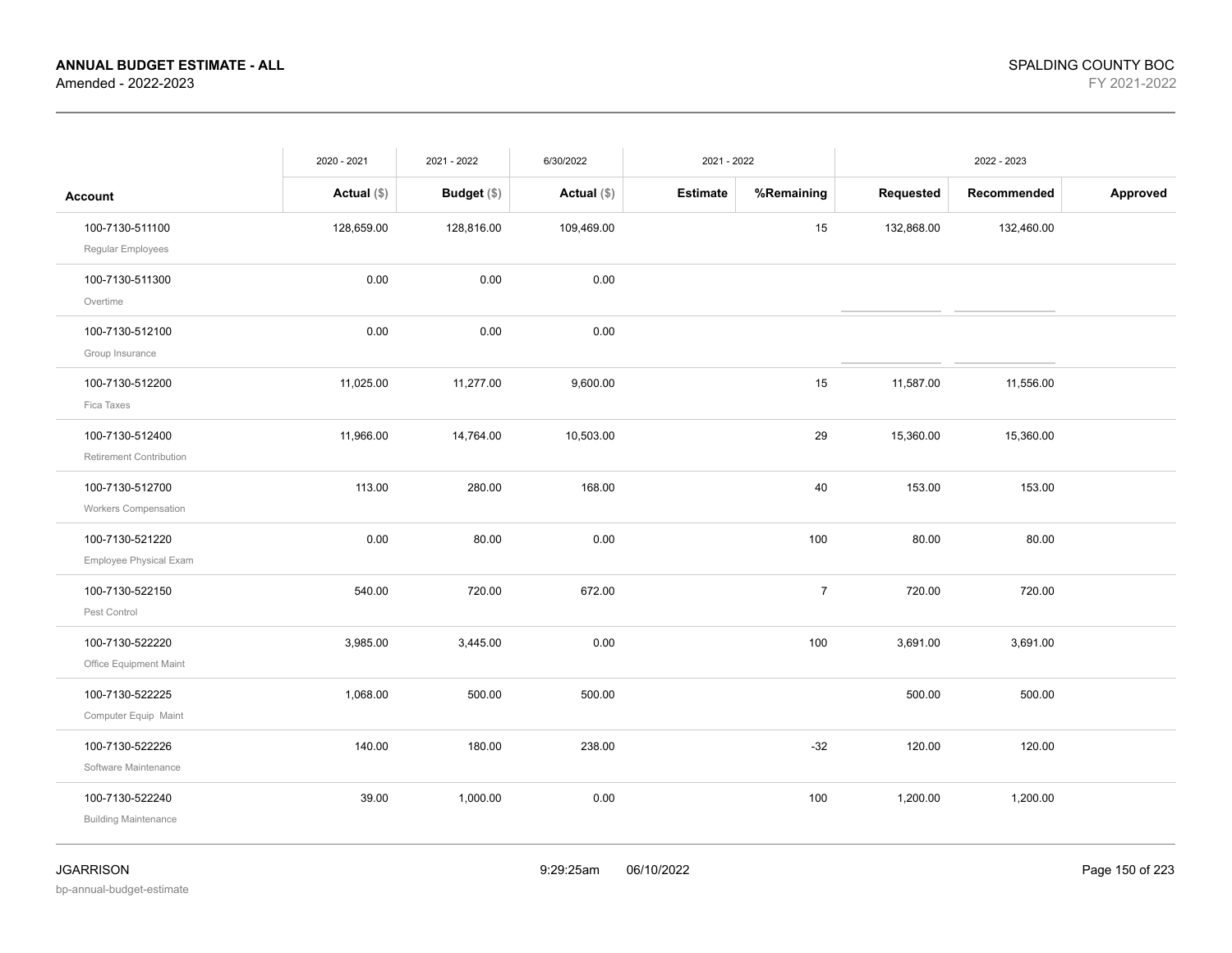|                                                  | 2020 - 2021   | 2021 - 2022 | 6/30/2022     | 2021 - 2022     |            |           | 2022 - 2023 |          |
|--------------------------------------------------|---------------|-------------|---------------|-----------------|------------|-----------|-------------|----------|
| <b>Account</b>                                   | Actual $(\$)$ | Budget (\$) | Actual $(\$)$ | <b>Estimate</b> | %Remaining | Requested | Recommended | Approved |
| 100-7130-522300<br>Rentals                       | 2,661.00      | 2,413.00    | 2,051.00      |                 | 15         | 2,400.00  | 2,400.00    |          |
| 100-7130-523210<br>Telephone                     | 0.00          | 0.00        | 0.00          |                 |            |           |             |          |
| 100-7130-523220<br>Postage                       | 0.00          | 0.00        | 0.00          |                 |            |           |             |          |
| 100-7130-523230<br><b>Internet Services</b>      | 0.00          | 0.00        | 0.00          |                 |            |           |             |          |
| 100-7130-523300<br>Advertising                   | 0.00          | 0.00        | 0.00          |                 |            |           |             |          |
| 100-7130-523500<br>Travel                        | 0.00          | 1,500.00    | 790.00        |                 | 47         | 2,000.00  | 2,000.00    |          |
| 100-7130-523550<br>Car Allowance                 | 17,475.00     | 18,600.00   | 16,588.00     |                 | 11         | 18,600.00 | 18,600.00   |          |
| 100-7130-523600<br>Dues & Subscriptions          | 315.00        | 400.00      | 250.00        |                 | 38         | 395.00    | 395.00      |          |
| 100-7130-523700<br><b>Education And Training</b> | 0.00          | 500.00      | 0.00          |                 | 100        | 500.00    | 500.00      |          |
| 100-7130-529000<br><b>Other Contr Services</b>   | 2,000.00      | 2,000.00    | 0.00          |                 | 100        | 2,000.00  | 2,000.00    |          |
| 100-7130-531100<br>Office Supplies               | 110.00        | 400.00      | 60.00         |                 | 85         | 400.00    | 400.00      |          |
| 100-7130-531210<br>Water                         | 193.00        | 200.00      | 167.00        |                 | 16         | 200.00    | 200.00      |          |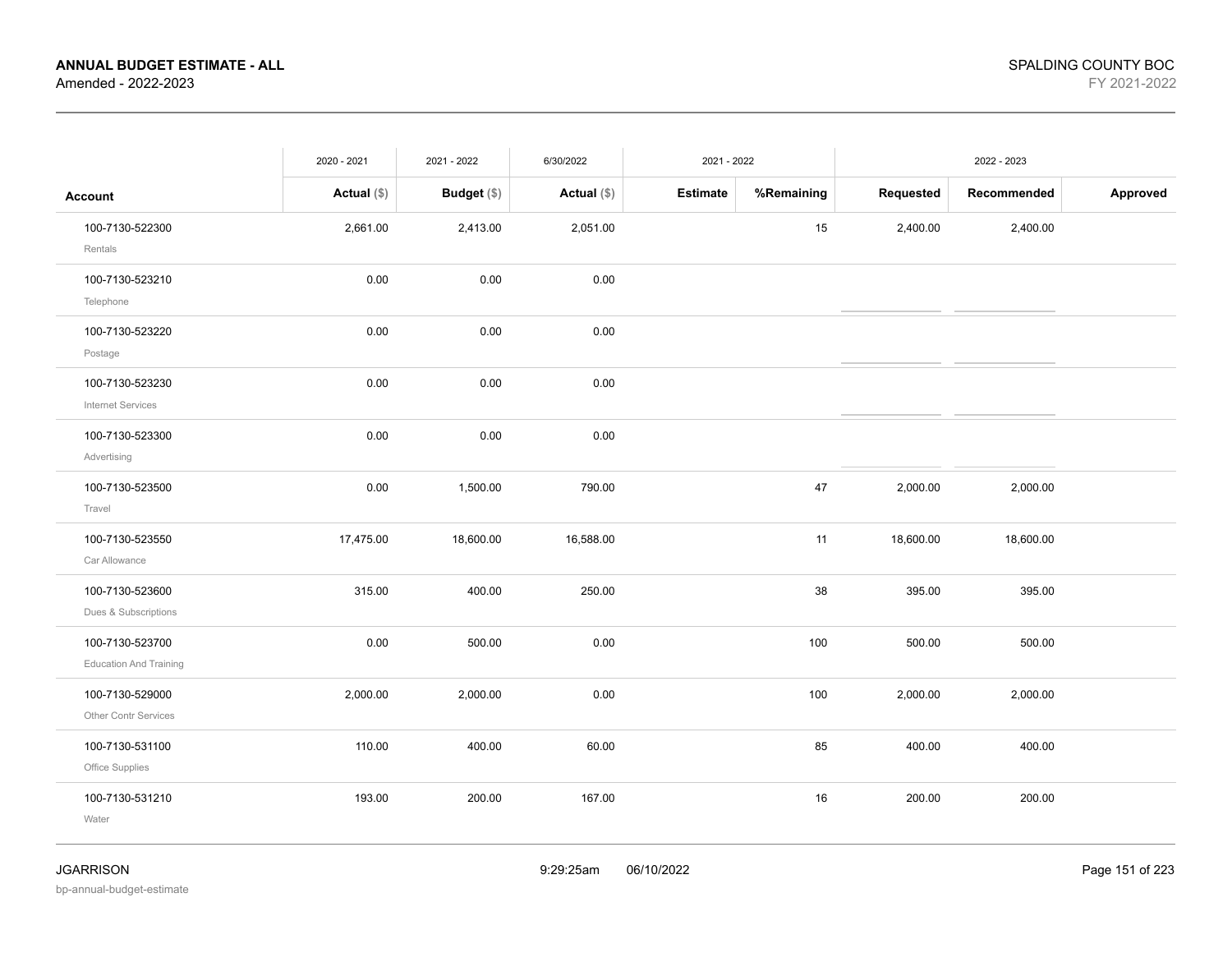|                                          | 2020 - 2021   | 2021 - 2022 | 6/30/2022     | 2021 - 2022     |                |            | 2022 - 2023 |          |
|------------------------------------------|---------------|-------------|---------------|-----------------|----------------|------------|-------------|----------|
| Account                                  | Actual $(\$)$ | Budget (\$) | Actual $(\$)$ | <b>Estimate</b> | %Remaining     | Requested  | Recommended | Approved |
| 100-7130-531215<br>Sewerage              | 679.00        | 730.00      | 574.00        |                 | 21             | 700.00     | 700.00      |          |
| 100-7130-531220<br>Natural Gas           | 1,722.00      | 1,750.00    | 1,709.00      |                 | $\overline{2}$ | 1,500.00   | 1,500.00    |          |
| 100-7130-531230<br>Electricity           | 4,549.00      | 6,000.00    | 3,453.00      |                 | 42             | 7,180.00   | 7,180.00    |          |
| 100-7130-531270<br>Gasoline              | 0.00          | 0.00        | 0.00          |                 |                |            |             |          |
| 100-7130-531280<br>Stormwater            | 485.00        | 500.00      | 413.00        |                 | 17             | 500.00     | 500.00      |          |
| 100-7130-531600<br>Small Equipment       | 0.00          | 1,000.00    | 0.00          |                 | 100            | 1,000.00   | 1,000.00    |          |
| 100-7130-531700<br>Departmental Supplies | 204.00        | 300.00      | 0.00          |                 | 100            | 300.00     | 300.00      |          |
| 100-7130-542100<br>Machinery & Equipment | 0.00          | 0.00        | 0.00          |                 |                |            |             |          |
| 100-7130-542300<br>Furniture & Fixtures  | 0.00          | 0.00        | 0.00          |                 |                |            |             |          |
| 100-7220-511100<br>Regular Employees     | 185,876.00    | 228,962.00  | 221,383.00    |                 | $\mathbf{3}$   | 324,284.00 | 480,532.00  |          |
| 100-7220-511300<br>Overtime              | 286.00        | 250.00      | 989.00        |                 | $-296$         | 1,500.00   | 1,500.00    |          |
| 100-7220-512100<br>Group Insurance       | 31,667.00     | 48,478.00   | 45,811.00     |                 | 6              | 81,027.00  | 145,691.00  |          |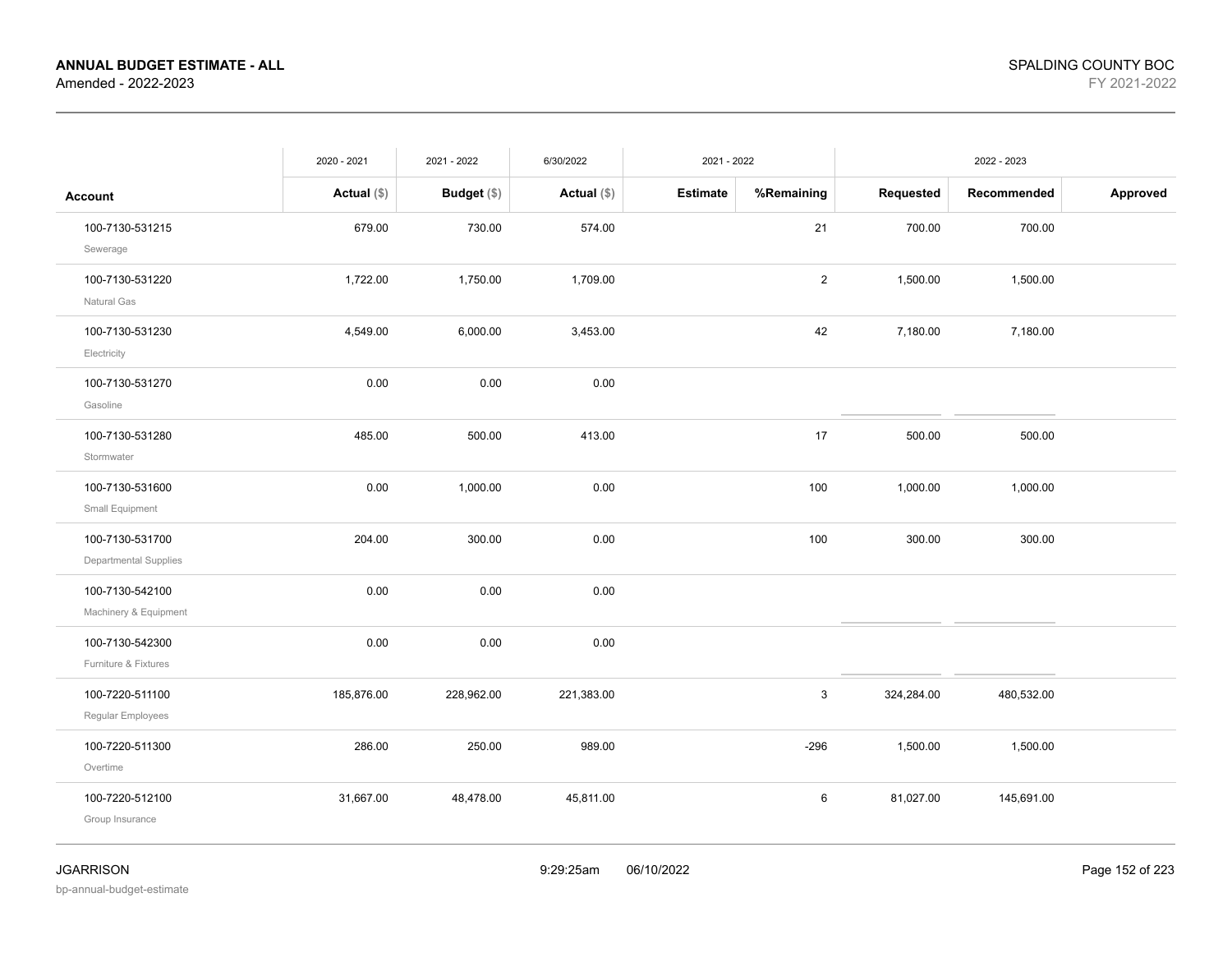|                                                | 2020 - 2021   | 2021 - 2022   | 6/30/2022     | 2021 - 2022     |            |           | 2022 - 2023 |          |
|------------------------------------------------|---------------|---------------|---------------|-----------------|------------|-----------|-------------|----------|
| <b>Account</b>                                 | Actual $(\$)$ | Budget $(\$)$ | Actual $(\$)$ | <b>Estimate</b> | %Remaining | Requested | Recommended | Approved |
| 100-7220-512200<br>Fica Taxes                  | 13,622.00     | 17,956.00     | 16,163.00     |                 | 10         | 24,922.00 | 36,875.00   |          |
| 100-7220-512400<br>Retirement Contribution     | 21,661.00     | 33,199.00     | 27,881.00     |                 | 16         | 47,021.00 | 68,842.00   |          |
| 100-7220-512600<br>Unemployment Insurance      | 0.00          | 0.00          | 0.00          |                 |            |           |             |          |
| 100-7220-512700<br>Workers Compensation        | 2,382.00      | 7,887.00      | 4,621.00      |                 | 41         | 6,522.00  | 9,650.00    |          |
| 100-7220-521210<br>Legal Fees                  | 94,208.00     | 70,000.00     | 50,609.00     |                 | 28         | 80,000.00 | 70,000.00   |          |
| 100-7220-521220<br>Employee Physical Exam      | 0.00          | 80.00         | 240.00        |                 | $-200$     | 120.00    | 200.00      |          |
| 100-7220-521280<br><b>Consulting Engineers</b> | 15,663.00     | 19,684.00     | 10,030.00     |                 | 49         | 25,000.00 | 19,500.00   |          |
| 100-7220-522210<br>Radio Equipment Maint       | 0.00          | 0.00          | 0.00          |                 |            |           |             |          |
| 100-7220-522220<br>Office Equipment Maint      | 4,935.00      | 4,810.00      | 0.00          |                 | 100        | 5,000.00  | 6,000.00    |          |
| 100-7220-522225<br>Computer Equip Maint        | 9,379.00      | 12,600.00     | 9,450.00      |                 | 25         | 10,000.00 | 12,600.00   |          |
| 100-7220-522226<br>Software Maintenance        | 37,105.00     | 23,414.00     | 25,493.00     |                 | -9         | 28,000.00 | 24,000.00   |          |
| 100-7220-522230<br>Other Equipment Maint       | 0.00          | 0.00          | 0.00          |                 |            |           |             |          |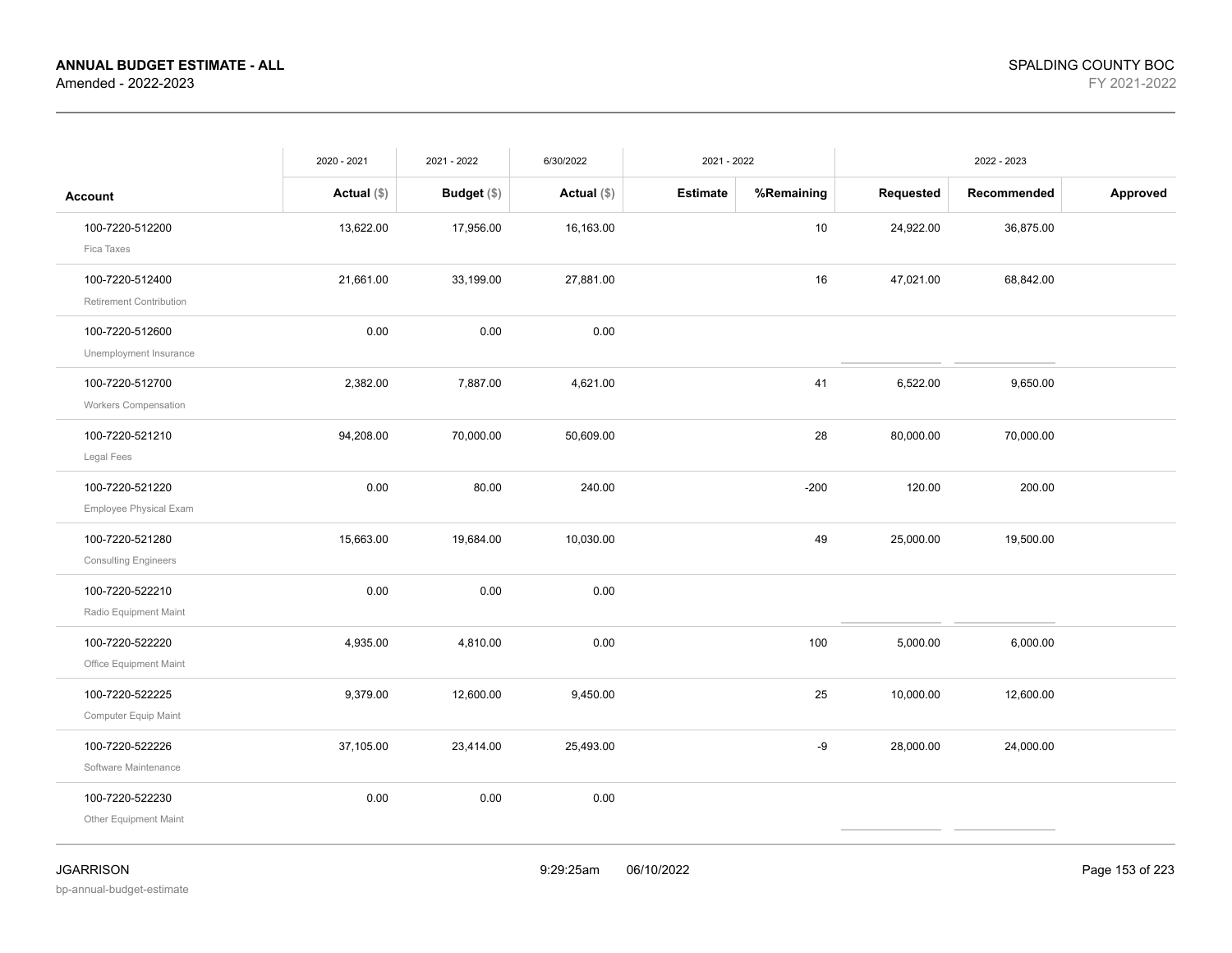|                                                  | 2020 - 2021   | 2021 - 2022   | 6/30/2022     | 2021 - 2022     |            |            | 2022 - 2023 |          |
|--------------------------------------------------|---------------|---------------|---------------|-----------------|------------|------------|-------------|----------|
| <b>Account</b>                                   | Actual $(\$)$ | Budget $(\$)$ | Actual $(\$)$ | <b>Estimate</b> | %Remaining | Requested  | Recommended | Approved |
| 100-7220-522280<br>Auto And Truck Maint          | 49.00         | 300.00        | 100.00        |                 | 67         | 500.00     | 1,000.00    |          |
| 100-7220-522300<br>Rentals                       | 2,555.00      | 2,453.00      | 2,328.00      |                 | 5          | 2,603.00   | 2,600.00    |          |
| 100-7220-523210<br>Telephone                     | 866.00        | 1,440.00      | 559.00        |                 | 61         | 1,600.00   | 2,900.00    |          |
| 100-7220-523220<br>Postage                       | 2,290.00      | 800.00        | 242.00        |                 | 70         | 1,500.00   | 1,000.00    |          |
| 100-7220-523300<br>Advertising                   | 1,129.00      | 4,200.00      | 3,588.00      |                 | 15         | 4,500.00   | 4,200.00    |          |
| 100-7220-523500<br>Travel                        | 102.00        | 850.00        | 999.00        |                 | $-18$      | 450.00     | 900.00      |          |
| 100-7220-523600<br>Dues & Subscriptions          | 410.00        | 826.00        | 482.00        |                 | 42         | 1,000.00   | 935.00      |          |
| 100-7220-523700<br><b>Education And Training</b> | 301.00        | 2,162.00      | 1,279.00      |                 | 41         | 2,500.00   | 2,250.00    |          |
| 100-7220-523800<br>Licenses                      | 0.00          | 625.00        | 0.00          |                 | 100        |            | 500.00      |          |
| 100-7220-529000<br>Other Contr Services          | 594,209.00    | 698,000.00    | 444,227.00    |                 | 36         | 680,000.00 | 330,000.00  |          |
| 100-7220-531100<br>Office Supplies               | 330.00        | 600.00        | 203.00        |                 | 66         | 600.00     | 600.00      |          |
| 100-7220-531150<br>Auto & Truck Tires            | 0.00          | 500.00        | 0.00          |                 | 100        | 500.00     | 500.00      |          |

bp-annual-budget-estimate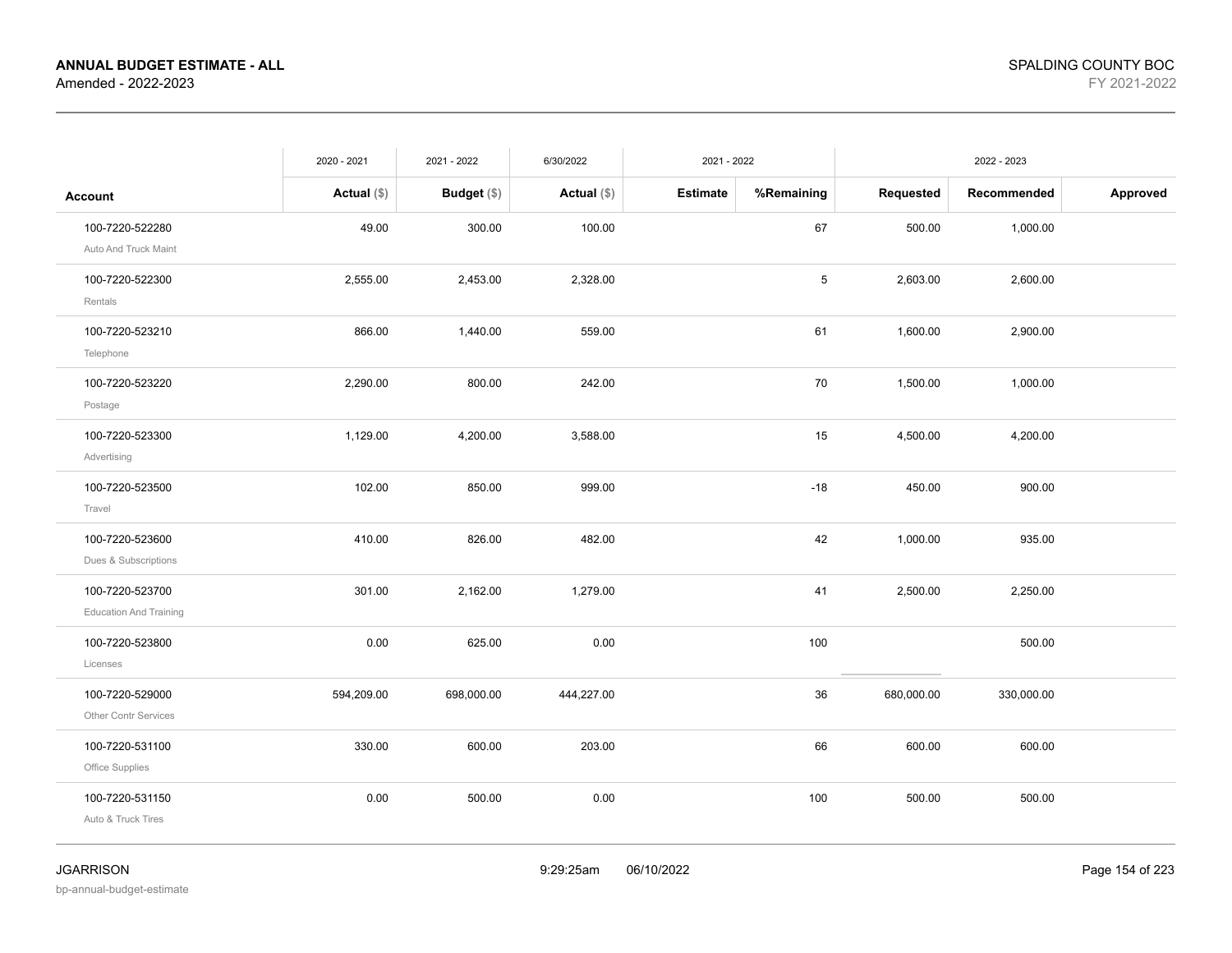|                                                        | 2020 - 2021   | 2021 - 2022        | 6/30/2022     | 2021 - 2022     |            |            | 2022 - 2023 |          |
|--------------------------------------------------------|---------------|--------------------|---------------|-----------------|------------|------------|-------------|----------|
| <b>Account</b>                                         | Actual $(\$)$ | <b>Budget</b> (\$) | Actual $(\$)$ | <b>Estimate</b> | %Remaining | Requested  | Recommended | Approved |
| 100-7220-531155<br>Auto & Truck Batteries              | 0.00          | 150.00             | 0.00          |                 | 100        | 300.00     | 180.00      |          |
| 100-7220-531160<br>Auto & Truck Supplies               | 105.00        | 0.00               | 0.00          |                 |            |            |             |          |
| 100-7220-531270<br>Gasoline                            | 1,292.00      | 2,000.00           | 1,757.00      |                 | 12         | 2,500.00   | 2,500.00    |          |
| 100-7220-531600<br>Small Equipment                     | 2,957.00      | 2,366.00           | 2,366.00      |                 |            | 4,000.00   | 4,700.00    |          |
| 100-7220-531700<br>Departmental Supplies               | 769.00        | 1,238.00           | 2,035.00      |                 | $-64$      | 2,000.00   | 2,050.00    |          |
| 100-7220-531720<br>Uniforms And Clothing               | 100.00        | 450.00             | 460.00        |                 | $-2$       | 450.00     | 950.00      |          |
| 100-7220-541200<br>Site Improvements                   | 0.00          | 0.00               | 0.00          |                 |            |            |             |          |
| 100-7220-542100<br>Machinery & Equipment               | 0.00          | 0.00               | $0.00\,$      |                 |            |            |             |          |
| 100-7220-542200<br>Vehicles                            | 0.00          | 0.00               | 0.00          |                 |            | 30,000.00  |             |          |
| 100-7220-542300<br>Furniture & Fixtures                | 0.00          | 0.00               | 0.00          |                 |            |            |             |          |
| 100-7220-570100<br><b>Unsafe Building Abatement</b>    | 20,256.00     | 100,000.00         | 0.00          |                 | 100        | 100,000.00 | 100,000.00  |          |
| 100-7220-579105<br><b>Health Reimbursement Account</b> | 0.00          | 0.00               | 0.00          |                 |            |            |             |          |
|                                                        |               |                    |               |                 |            |            |             |          |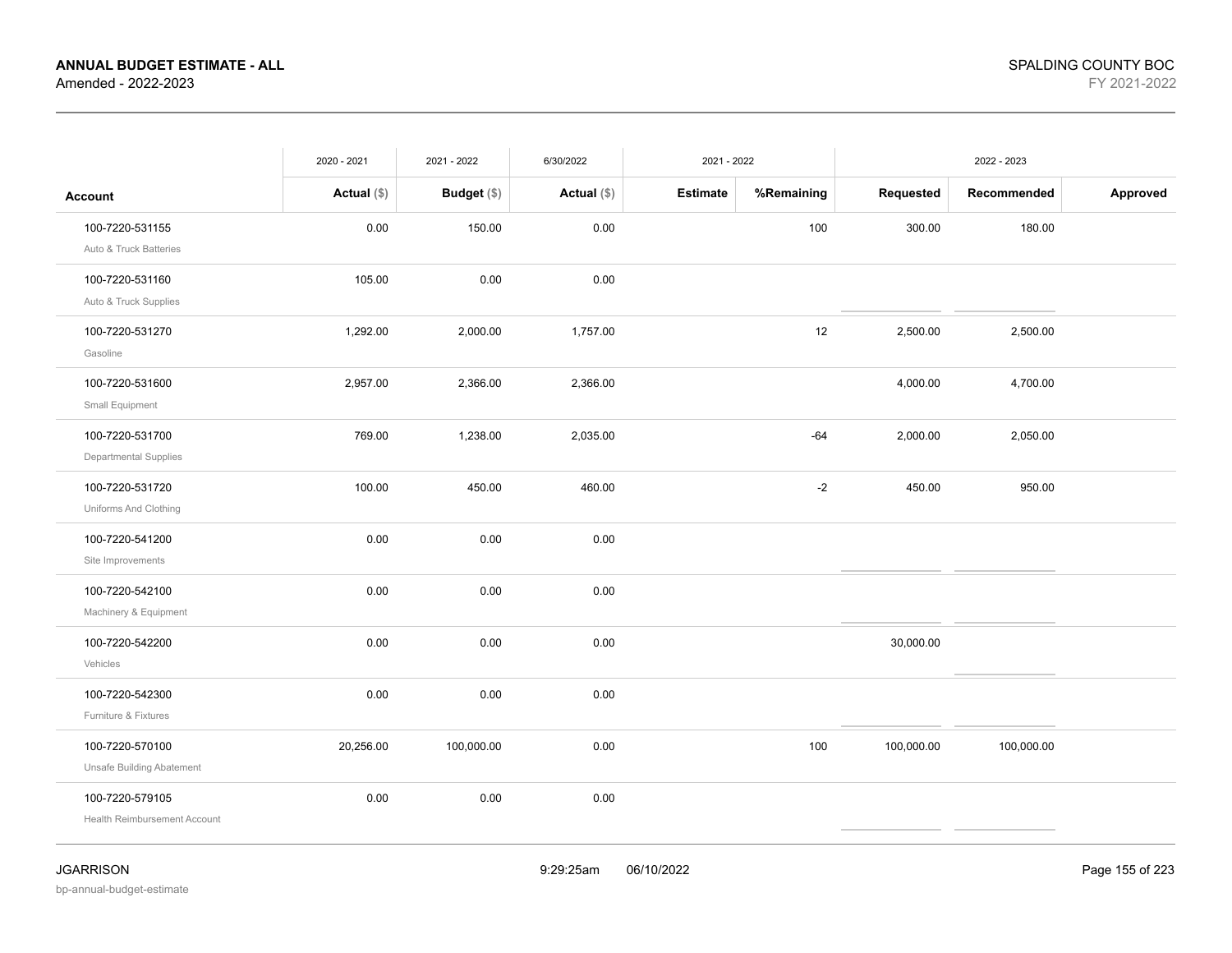|                                                | 2020 - 2021   | 2021 - 2022        | 6/30/2022     | 2021 - 2022     |            |            | 2022 - 2023 |          |
|------------------------------------------------|---------------|--------------------|---------------|-----------------|------------|------------|-------------|----------|
| <b>Account</b>                                 | Actual $(\$)$ | <b>Budget</b> (\$) | Actual $(\$)$ | <b>Estimate</b> | %Remaining | Requested  | Recommended | Approved |
| 100-7220-579900<br>Other                       | 0.00          | 0.00               | 0.00          |                 |            |            |             |          |
| 100-7220-581200<br>Capital Lease - Principal   | 0.00          | 0.00               | 0.00          |                 |            |            |             |          |
| 100-7220-582200<br>Capital Lease - Interest    | 0.00          | 0.00               | 0.00          |                 |            |            |             |          |
| 100-7220-611300<br>Operating Transfer Out      | 9,725.00      | 9,725.00           | 9,725.00      |                 |            | 10,000.00  |             |          |
| 100-7450-511100<br>Regular Employees           | 25,799.00     | 38,960.00          | 19,881.00     |                 | 49         | 105,848.00 | 127,408.00  |          |
| 100-7450-511300<br>Overtime                    | 1,161.00      | 0.00               | 303.00        |                 |            | 2,500.00   | 2,500.00    |          |
| 100-7450-512100<br>Group Insurance             | 7,581.00      | 12,093.00          | 121.00        |                 | 99         | 32,376.00  | 32,376.00   |          |
| 100-7450-512200<br>Fica Taxes                  | 1,860.00      | 2,980.00           | 1,544.00      |                 | 48         | 8,289.00   | 9,938.00    |          |
| 100-7450-512400<br>Retirement Contribution     | 9,169.00      | 5,649.00           | 4,744.00      |                 | 16         | 15,348.00  | 15,348.00   |          |
| 100-7450-512700<br><b>Workers Compensation</b> | 0.00          | 1,664.00           | 998.00        |                 | 40         | 2,718.00   | 3,259.00    |          |
| 100-7450-521220<br>Employee Physical Exam      | 0.00          | 80.00              | 190.00        |                 | $-138$     |            | 200.00      |          |
| 100-7450-522210<br>Radio Equipment Maint       | 888.00        | 342.00             | 342.00        |                 |            | 1,068.00   | 1,068.00    |          |

bp-annual-budget-estimate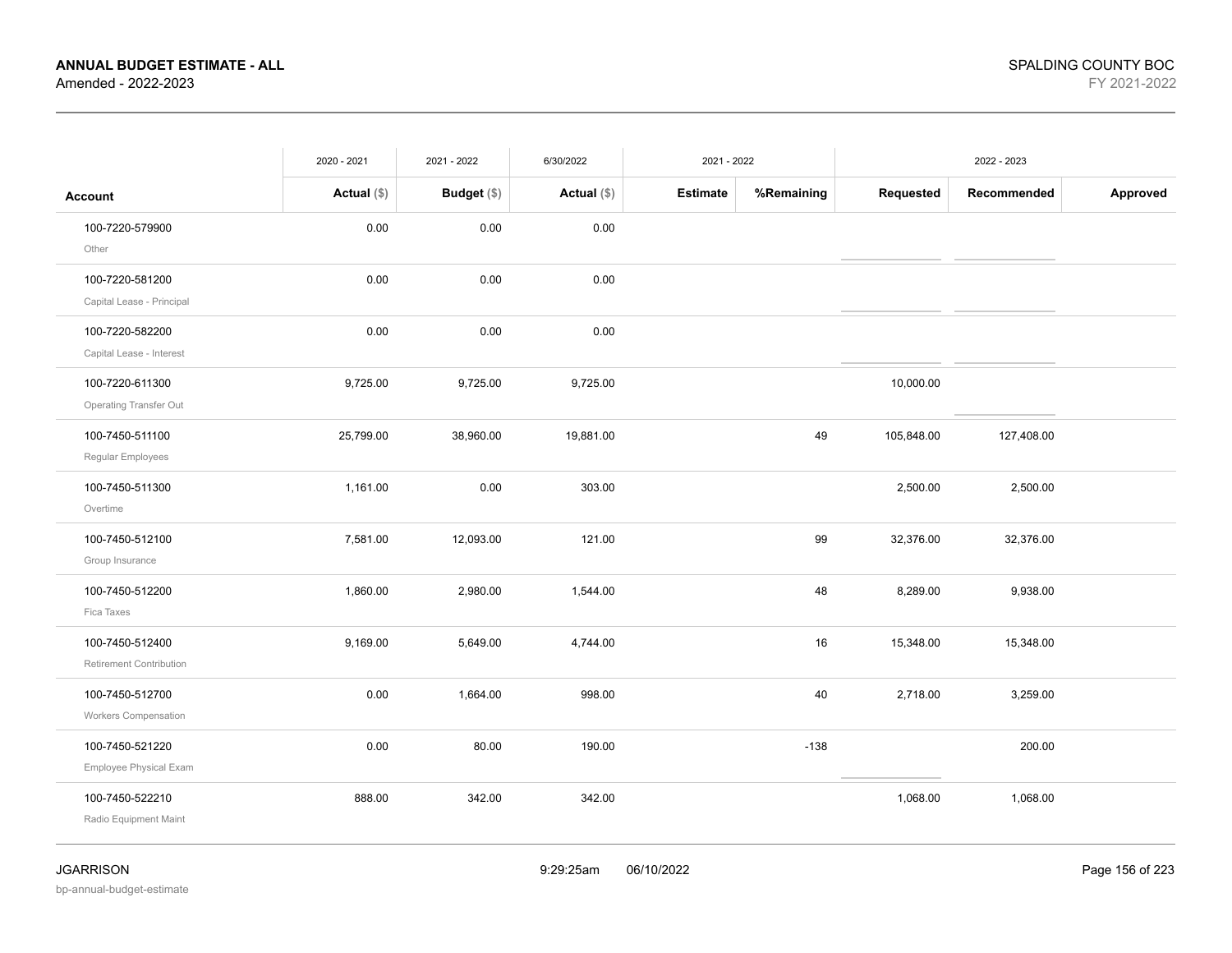|                                                  | 2020 - 2021   | 2021 - 2022   | 6/30/2022     | 2021 - 2022     |            |           | 2022 - 2023 |          |
|--------------------------------------------------|---------------|---------------|---------------|-----------------|------------|-----------|-------------|----------|
| <b>Account</b>                                   | Actual $(\$)$ | Budget $(\$)$ | Actual $(\$)$ | <b>Estimate</b> | %Remaining | Requested | Recommended | Approved |
| 100-7450-522225<br>Computer Equip Maint          | 2,345.00      | 1,200.00      | 2,100.00      |                 | $-75$      | 5,040.00  | 2,520.00    |          |
| 100-7450-522226<br>Software Maintenance          | 184.00        | 252.00        | 111.00        |                 | 56         | 527.00    | 530.00      |          |
| 100-7450-522250<br>Heavy Equipment Maintenance   | 0.00          | 0.00          | 0.00          |                 |            |           |             |          |
| 100-7450-522280<br>Auto And Truck Maint          | 360.00        | 500.00        | 0.00          |                 | 100        | 2,000.00  | 2,000.00    |          |
| 100-7450-522300<br>Rentals                       | 0.00          | 0.00          | 0.00          |                 |            |           |             |          |
| 100-7450-523210<br>Telephone                     | 793.00        | 100.00        | 346.00        |                 | $-246$     | 2,520.00  | 2,520.00    |          |
| 100-7450-523220<br>Postage                       | 0.00          | 750.00        | 0.00          |                 | 100        | 500.00    | 500.00      |          |
| 100-7450-523300<br>Advertising                   | 0.00          | 0.00          | 0.00          |                 |            |           |             |          |
| 100-7450-523500<br>Travel                        | 0.00          | 0.00          | 0.00          |                 |            | 2,800.00  | 2,800.00    |          |
| 100-7450-523700<br><b>Education And Training</b> | 0.00          | 0.00          | 0.00          |                 |            | 1,690.00  | 1,690.00    |          |
| 100-7450-523720<br>Post Recertification          | 0.00          | 0.00          | 0.00          |                 |            | 50.00     | 50.00       |          |
| 100-7450-529000<br>Other Contr Services          | 78,000.00     | 187,200.00    | 101,400.00    |                 | 46         |           |             |          |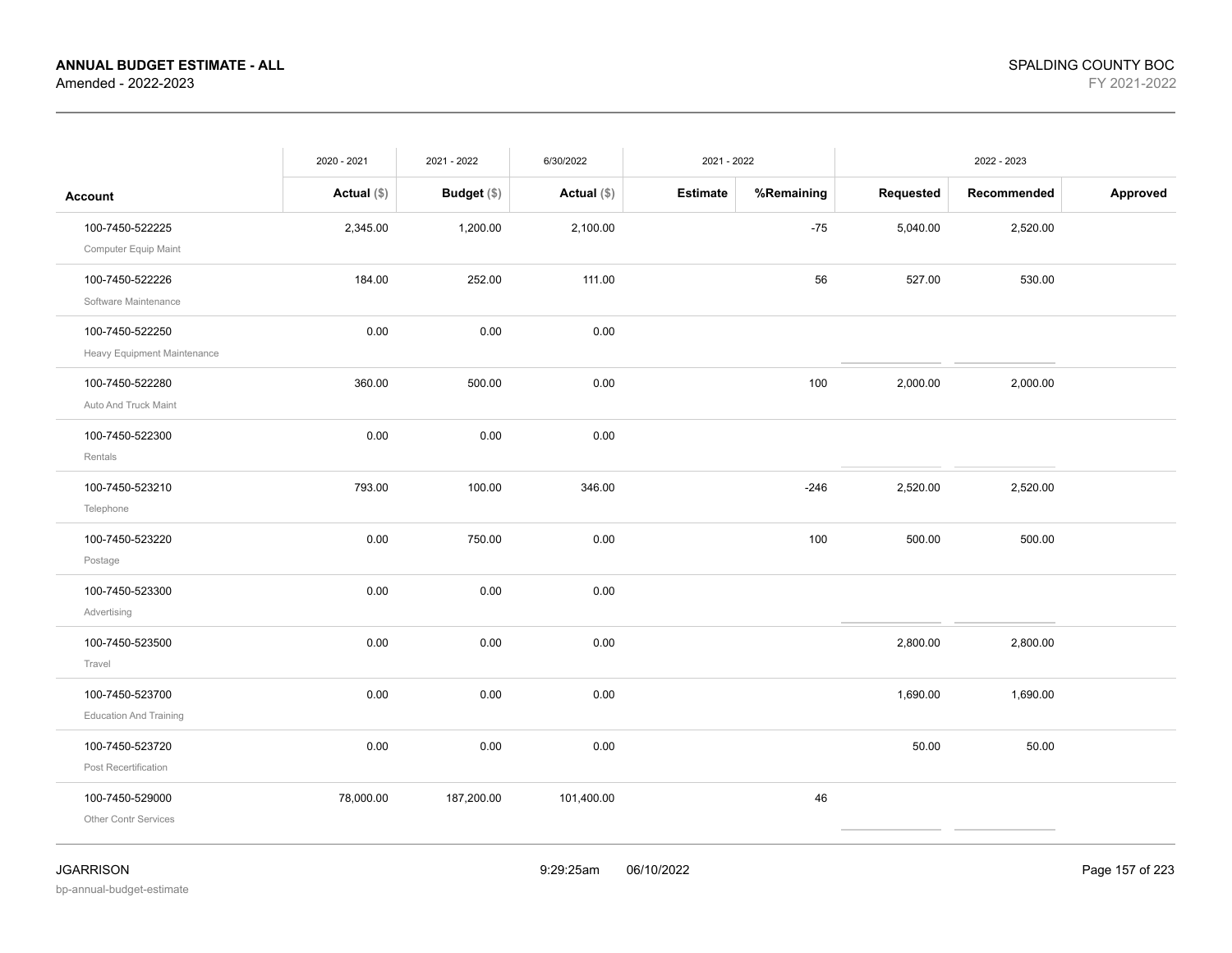|                                                 | 2020 - 2021   | 2021 - 2022 | 6/30/2022   | 2021 - 2022     |              |           | 2022 - 2023 |          |
|-------------------------------------------------|---------------|-------------|-------------|-----------------|--------------|-----------|-------------|----------|
| <b>Account</b>                                  | Actual $(\$)$ | Budget (\$) | Actual (\$) | <b>Estimate</b> | %Remaining   | Requested | Recommended | Approved |
| 100-7450-531100<br>Office Supplies              | 24.00         | 200.00      | 1.00        |                 | 99           | 200.00    | 200.00      |          |
| 100-7450-531150<br>Auto & Truck Tires           | 670.00        | 600.00      | 0.00        |                 | 100          | 1,000.00  | 1,000.00    |          |
| 100-7450-531155<br>Auto & Truck Batteries       | 0.00          | 0.00        | 283.00      |                 |              | 200.00    | 280.00      |          |
| 100-7450-531270<br>Gasoline                     | 1,193.00      | 1,000.00    | 0.00        |                 | 100          | 12,000.00 | 12,000.00   |          |
| 100-7450-531600<br>Small Equipment              | 0.00          | 650.00      | 3,760.00    |                 | $-478$       | 9,498.00  | 9,300.00    |          |
| 100-7450-531700<br><b>Departmental Supplies</b> | 40.00         | 650.00      | 641.00      |                 | $\mathbf{1}$ | 1,699.00  | 1,500.00    |          |
| 100-7450-531720<br>Uniforms And Clothing        | 4.00          | 250.00      | 677.00      |                 | $-171$       | 2,100.00  | 2,100.00    |          |
| 100-7450-542100<br>Machinery & Equipment        | 0.00          | 0.00        | 0.00        |                 |              |           |             |          |
| 100-7450-542200<br>Vehicles                     | 0.00          | 0.00        | 0.00        |                 |              |           |             |          |
| 100-7450-579105<br>Health Reimbursement Account | 0.00          | 0.00        | 0.00        |                 |              |           |             |          |
| 100-7450-579900<br>Other                        | 0.00          | 0.00        | 0.00        |                 |              |           |             |          |
| 100-7450-581200<br>Capital Lease - Principal    | 0.00          | 0.00        | 0.00        |                 |              |           |             |          |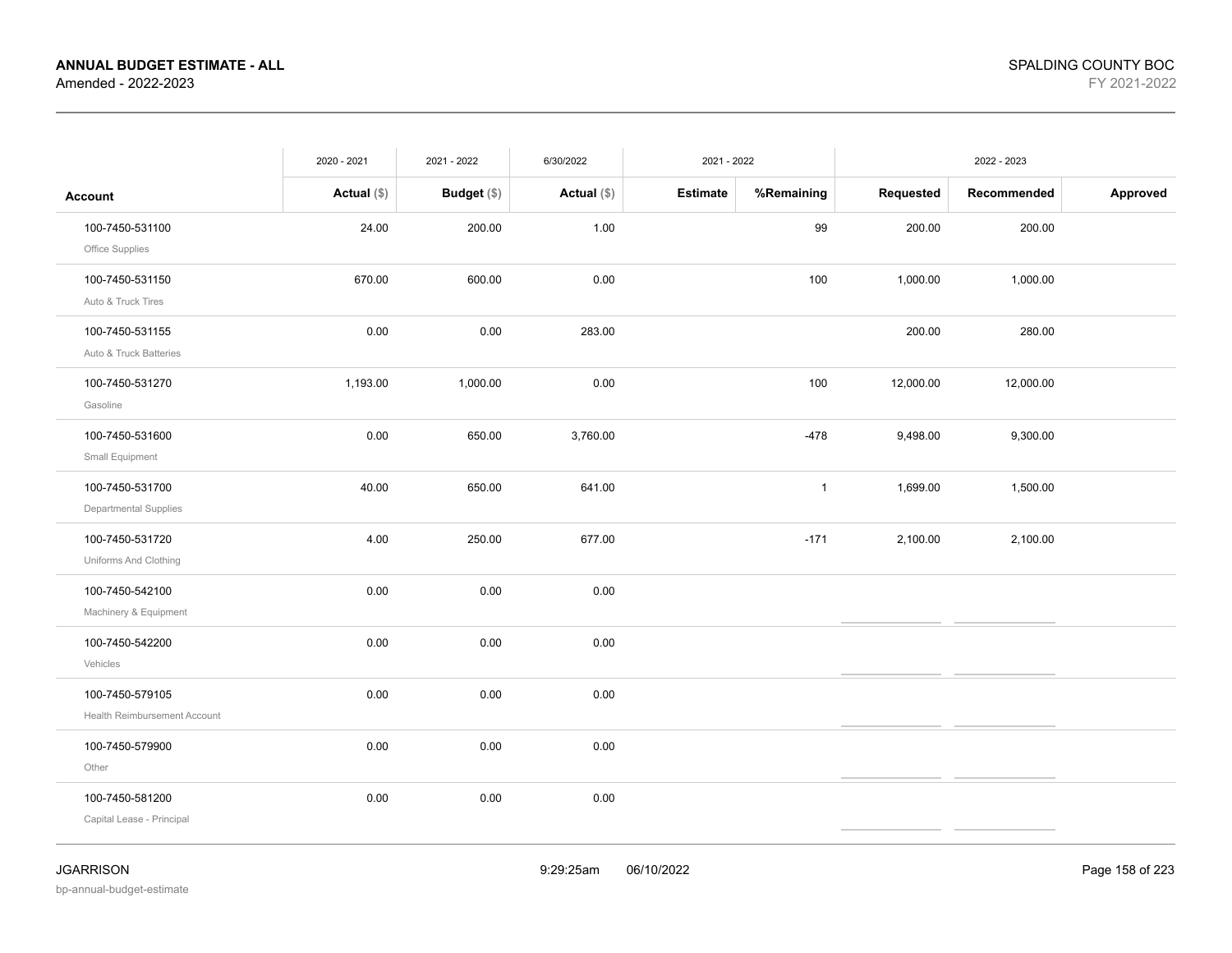|                                                  | 2020 - 2021      | 2021 - 2022        | 6/30/2022       | 2021 - 2022     |            |                 | 2022 - 2023     |          |
|--------------------------------------------------|------------------|--------------------|-----------------|-----------------|------------|-----------------|-----------------|----------|
| <b>Account</b>                                   | Actual $(\$)$    | <b>Budget</b> (\$) | Actual $(\$)$   | <b>Estimate</b> | %Remaining | Requested       | Recommended     | Approved |
| 100-7450-582200<br>Capital Lease - Interest      | 0.00             | 0.00               | 0.00            |                 |            |                 |                 |          |
| 100-7450-611300<br><b>Operating Transfer Out</b> | 9,975.00         | 0.00               | 0.00            |                 |            |                 |                 |          |
| 100-7520-572040<br>G/S Development Authority     | 425,502.00       | 573,235.00         | 525,465.00      |                 | 8          | 573,235.00      | 450,000.00      |          |
| <b>Total Revenue</b>                             | \$53,792,352.00  | \$56,481,151.00    | \$52,648,534.00 |                 |            | \$67,252,633.00 | \$62,575,795.00 | \$0.00   |
| <b>Total Expenditure</b>                         | \$55,675,251.00  | \$56,481,151.00    | \$52,691,281.00 |                 |            | \$67,252,633.00 | \$62,575,795.00 | \$0.00   |
| <b>Net</b>                                       | $-$1,882,899.00$ | \$0.00             | -\$42,747.00    |                 |            | \$0.00          | \$0.00          | \$0.00   |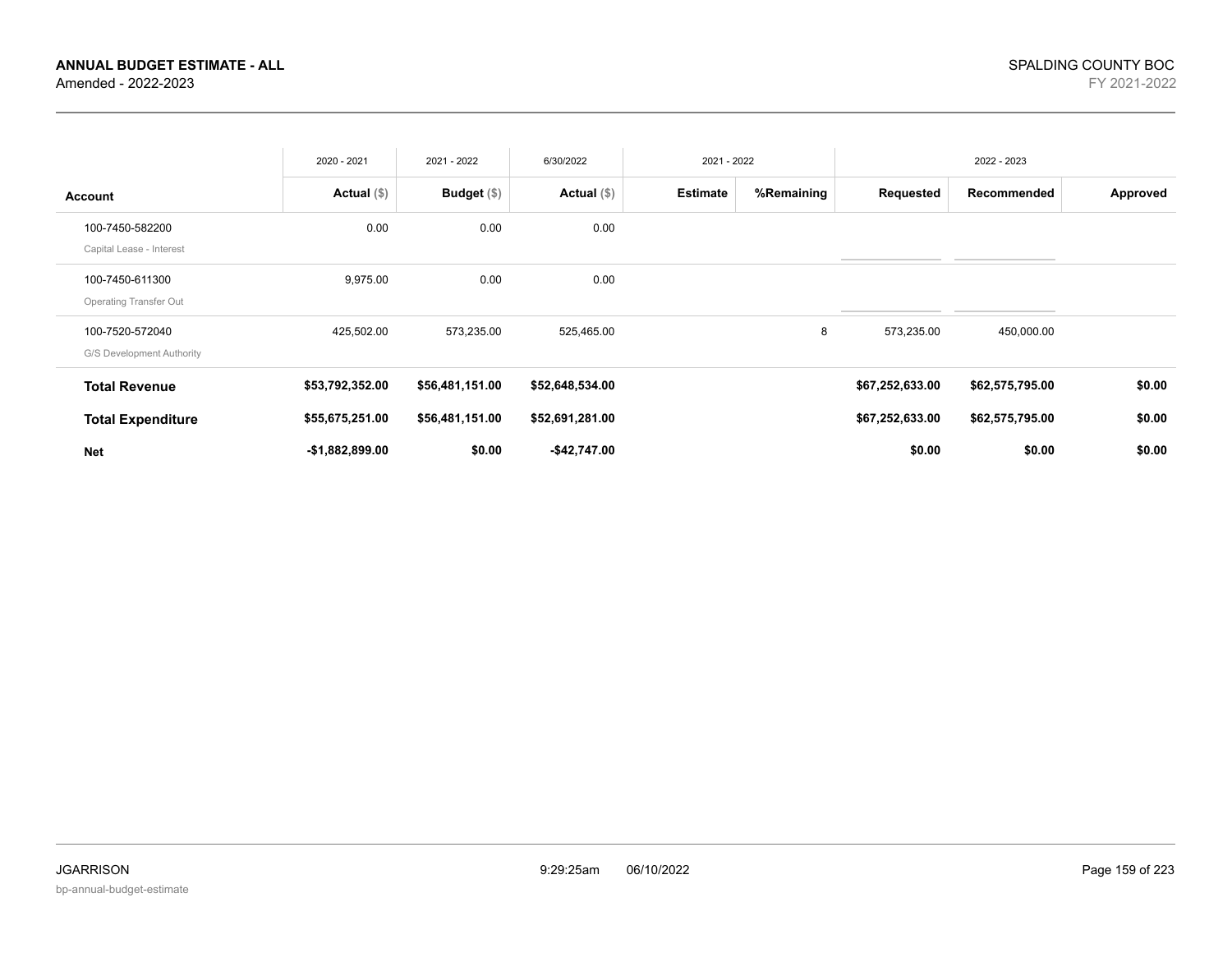|                                                  | 2020 - 2021   | 2021 - 2022 | 6/30/2022     | 2021 - 2022     |            |             | 2022 - 2023 |          |
|--------------------------------------------------|---------------|-------------|---------------|-----------------|------------|-------------|-------------|----------|
| <b>Account</b>                                   | Actual $(\$)$ | Budget (\$) | Actual $(\$)$ | <b>Estimate</b> | %Remaining | Requested   | Recommended | Approved |
| Fund: 205 Law Library Fund                       |               |             |               |                 |            |             |             |          |
| Revenue                                          |               |             |               |                 |            |             |             |          |
| 205-0000-300000<br>Fund Balance Appropriated     | 0.00          | 0.00        | 0.00          |                 |            |             |             |          |
| 205-0000-351100<br><b>Court Revenues</b>         | 48,052.00     | 75,000.00   | 0.00          |                 | 100        | 75,000.00   | 75,000.00   |          |
| 205-0000-361100<br>Interest - Operating Acct     | 73.00         | 0.00        | 0.00          |                 |            |             |             |          |
| 205-0000-389900<br>Other Revenues                | 0.00          | 0.00        | 0.00          |                 |            |             |             |          |
| <b>Expenditure</b>                               |               |             |               |                 |            |             |             |          |
| 205-1590-579850<br>Law Library Expenditures      | 50,230.00     | 75,000.00   | 0.00          |                 | 100        | 75,000.00   | 75,000.00   |          |
| 205-1590-611300<br><b>Operating Transfer Out</b> | 0.00          | 0.00        | 0.00          |                 |            |             |             |          |
| <b>Total Revenue</b>                             | \$48,125.00   | \$75,000.00 | \$0.00        |                 |            | \$75,000.00 | \$75,000.00 | \$0.00   |
| <b>Total Expenditure</b>                         | \$50,230.00   | \$75,000.00 | \$0.00        |                 |            | \$75,000.00 | \$75,000.00 | \$0.00   |
| <b>Net</b>                                       | $-$2,105.00$  | \$0.00      | \$0.00        |                 |            | \$0.00      | \$0.00      | \$0.00   |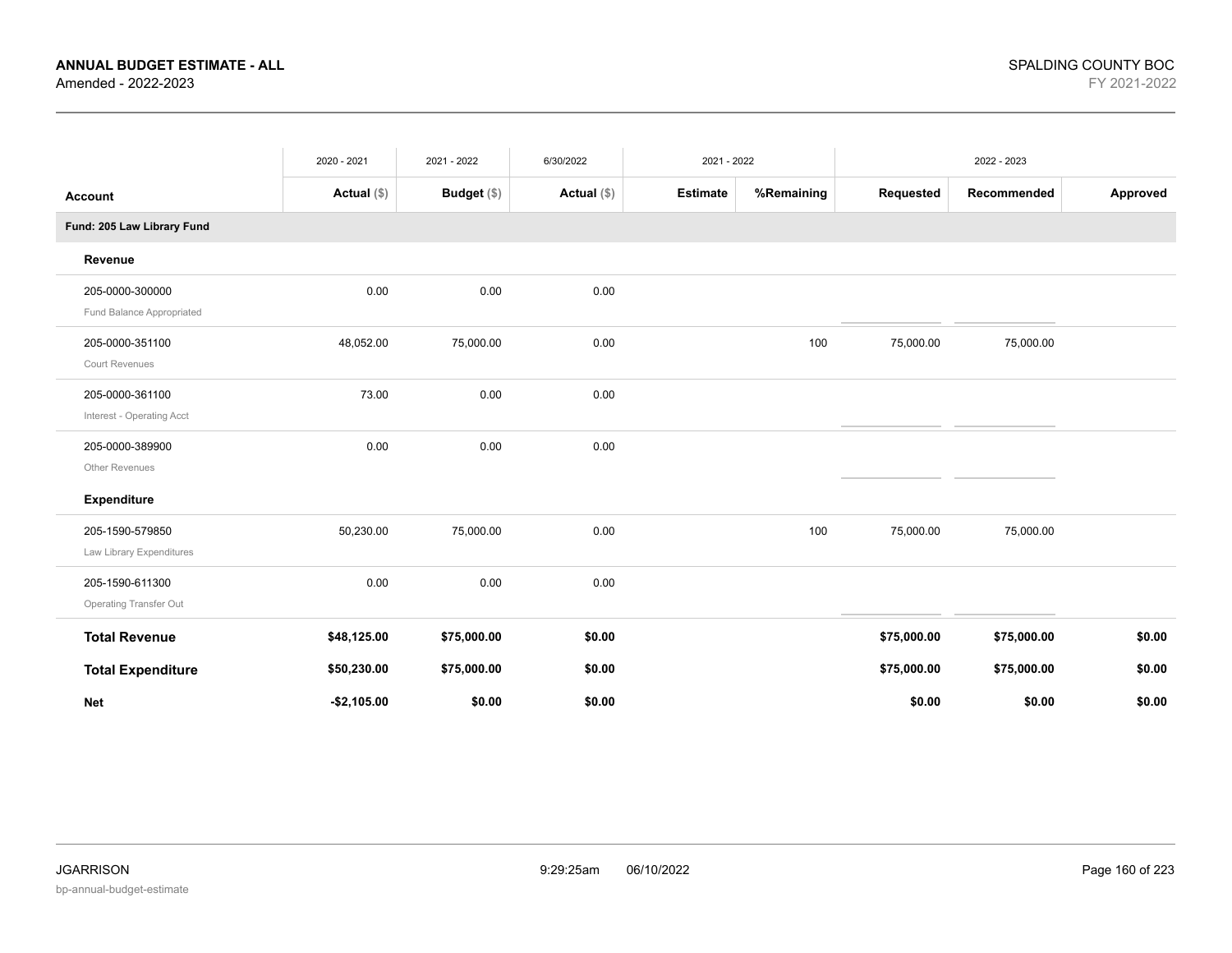|                                              | 2020 - 2021   | 2021 - 2022  | 6/30/2022     | 2021 - 2022     |            |              | 2022 - 2023  |          |
|----------------------------------------------|---------------|--------------|---------------|-----------------|------------|--------------|--------------|----------|
| <b>Account</b>                               | Actual $(\$)$ | Budget (\$)  | Actual $(\$)$ | <b>Estimate</b> | %Remaining | Requested    | Recommended  | Approved |
| Fund: 210 Confiscated Assets Fund            |               |              |               |                 |            |              |              |          |
| Revenue                                      |               |              |               |                 |            |              |              |          |
| 210-0000-300000<br>Fund Balance Appropriated | 0.00          | 0.00         | 0.00          |                 |            |              |              |          |
| 210-0000-352200<br><b>State Forfeitures</b>  | 176,532.00    | 125,000.00   | 0.00          |                 | 100        | 200,000.00   | 200,000.00   |          |
| 210-0000-352500<br><b>Federal Seizures</b>   | 80,920.00     | 225,000.00   | 0.00          |                 | 100        | 150,000.00   | 150,000.00   |          |
| 210-0000-361100<br>Interest - Operating Acct | 36.00         | 0.00         | 0.00          |                 |            |              |              |          |
| <b>Expenditure</b>                           |               |              |               |                 |            |              |              |          |
| 210-3390-573000<br>Forfeitures Paid To Ntf   | 0.00          | 0.00         | 0.00          |                 |            |              |              |          |
| 210-3390-579890<br><b>Public Safety</b>      | 201,070.00    | 350,000.00   | 0.00          |                 | 100        | 350,000.00   | 350,000.00   |          |
| <b>Total Revenue</b>                         | \$257,488.00  | \$350,000.00 | \$0.00        |                 |            | \$350,000.00 | \$350,000.00 | \$0.00   |
| <b>Total Expenditure</b>                     | \$201,070.00  | \$350,000.00 | \$0.00        |                 |            | \$350,000.00 | \$350,000.00 | \$0.00   |
| <b>Net</b>                                   | \$56,418.00   | \$0.00       | \$0.00        |                 |            | \$0.00       | \$0.00       | \$0.00   |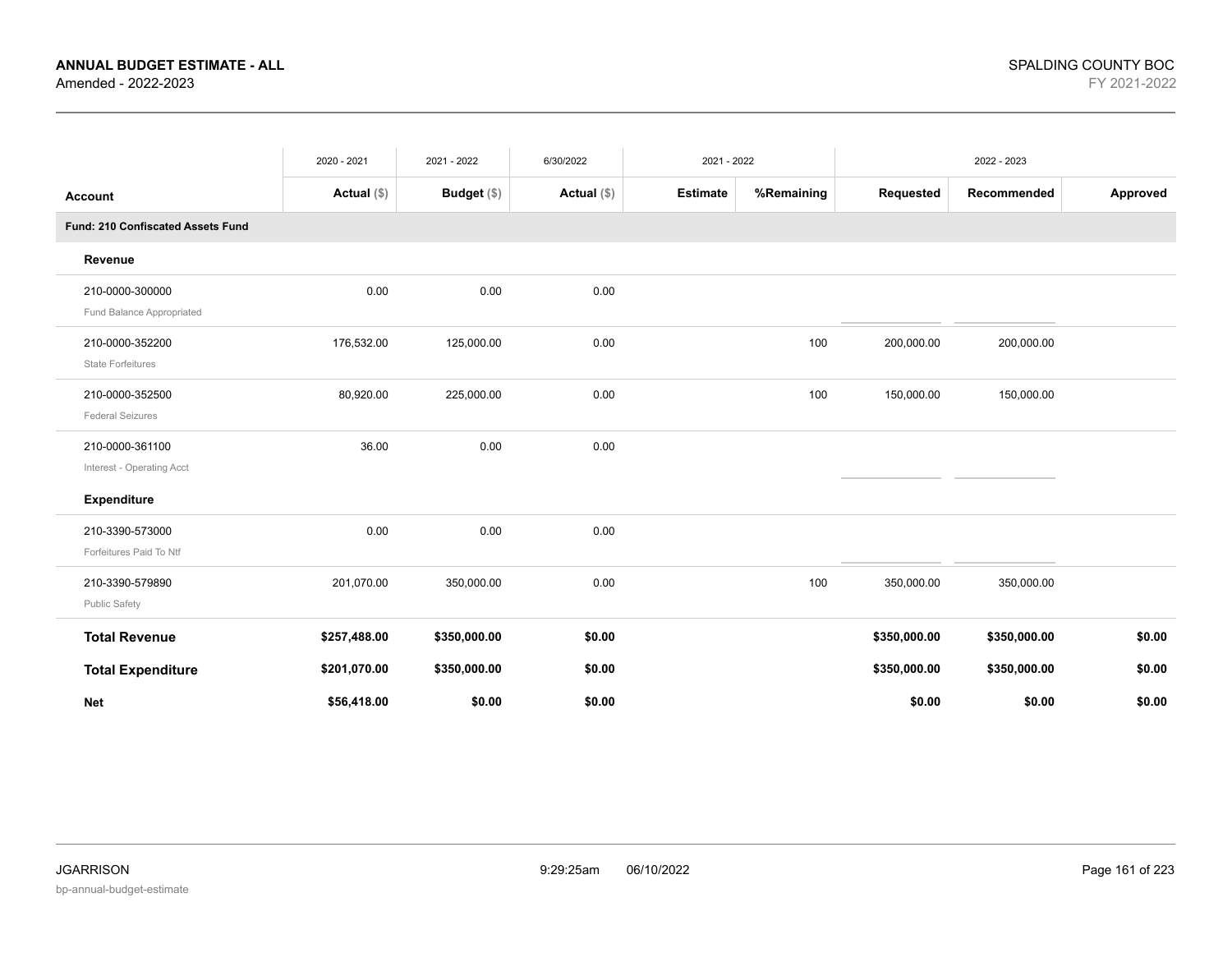|                                   | 2020 - 2021   | 2021 - 2022 | 6/30/2022     | 2021 - 2022     |            |             | 2022 - 2023 |          |
|-----------------------------------|---------------|-------------|---------------|-----------------|------------|-------------|-------------|----------|
| <b>Account</b>                    | Actual $(\$)$ | Budget (\$) | Actual $(\$)$ | <b>Estimate</b> | %Remaining | Requested   | Recommended | Approved |
| Fund: 212 Victims Of Crime Assist |               |             |               |                 |            |             |             |          |
| Revenue                           |               |             |               |                 |            |             |             |          |
| 212-0000-300000                   | 0.00          | 0.00        | 0.00          |                 |            |             |             |          |
| Fund Balance Appropriated         |               |             |               |                 |            |             |             |          |
| 212-0000-351120                   | 30,570.00     | 45,000.00   | 0.00          |                 | 100        | 45,000.00   | 45,000.00   |          |
| State Court Solicitor             |               |             |               |                 |            |             |             |          |
| 212-0000-351122                   | 30,570.00     | 45,000.00   | 0.00          |                 | 100        | 45,000.00   | 45,000.00   |          |
| Sheriff Fines & Forfeit           |               |             |               |                 |            |             |             |          |
| 212-0000-361415                   | 82.00         | 0.00        | 0.00          |                 |            |             |             |          |
| Interest - Solicitor Voca         |               |             |               |                 |            |             |             |          |
| 212-0000-389900                   | 157.00        | 0.00        | 0.00          |                 |            |             |             |          |
| Other Revenues                    |               |             |               |                 |            |             |             |          |
| <b>Expenditure</b>                |               |             |               |                 |            |             |             |          |
| 212-3395-570057                   | 52,944.00     | 60,000.00   | 0.00          |                 | 100        | 60,000.00   | 60,000.00   |          |
| Solicitor Voca                    |               |             |               |                 |            |             |             |          |
| 212-3395-570059                   | 23,446.00     | 30,000.00   | 0.00          |                 | 100        | 30,000.00   | 30,000.00   |          |
| Sheriff Voca                      |               |             |               |                 |            |             |             |          |
| <b>Total Revenue</b>              | \$61,379.00   | \$90,000.00 | \$0.00        |                 |            | \$90,000.00 | \$90,000.00 | \$0.00   |
| <b>Total Expenditure</b>          | \$76,390.00   | \$90,000.00 | \$0.00        |                 |            | \$90,000.00 | \$90,000.00 | \$0.00   |
| <b>Net</b>                        | $-$15,011.00$ | \$0.00      | \$0.00        |                 |            | \$0.00      | \$0.00      | \$0.00   |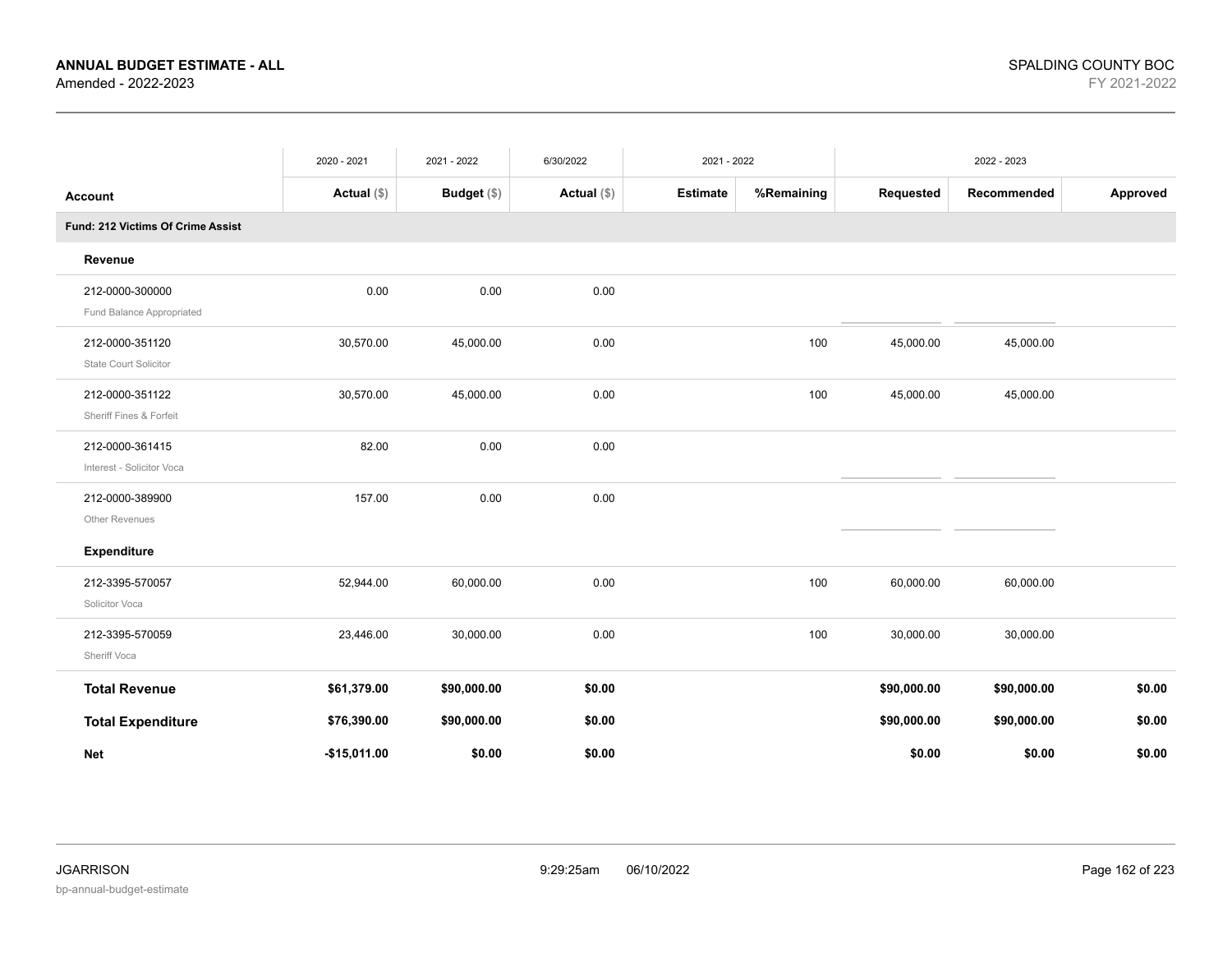|                                                    | 2020 - 2021 | 2021 - 2022  | 6/30/2022     | 2021 - 2022     |            |              | 2022 - 2023  |          |
|----------------------------------------------------|-------------|--------------|---------------|-----------------|------------|--------------|--------------|----------|
| <b>Account</b>                                     | Actual (\$) | Budget (\$)  | Actual $(\$)$ | <b>Estimate</b> | %Remaining | Requested    | Recommended  | Approved |
| Fund: 215 Emergency 911 Fund                       |             |              |               |                 |            |              |              |          |
| Revenue                                            |             |              |               |                 |            |              |              |          |
| 215-0000-300000<br>Fund Balance Appropriated       | 0.00        | 149,390.00   | 0.00          |                 | 100        | 149,390.00   | 149,390.00   |          |
| 215-0000-316225<br>Fireworks Excise Tax            | 541.00      | 0.00         | 903.00        |                 |            |              |              |          |
| 215-0000-334160<br>State Fiscal Recovery Grant     | 0.00        | 0.00         | 19,377.00     |                 |            |              |              |          |
| 215-0000-342500<br>Land Line Phone Charges         | 0.00        | 0.00         | 0.00          |                 |            |              |              |          |
| 215-0000-342505<br>E-911 Non-Prepaid Phone Charges | 957,849.00  | 1,000,000.00 | 903,017.00    |                 | 10         | 1,000,000.00 | 1,000,000.00 |          |
| 215-0000-342510<br>E-911 Prepaid Cellular          | 289,233.00  | 300,000.00   | 266,474.00    |                 | 11         | 300,000.00   | 300,000.00   |          |
| 215-0000-342515<br>Wireless Phase li Charges       | 0.00        | 0.00         | 0.00          |                 |            |              |              |          |
| 215-0000-342520<br>Dispatch Fees                   | 87,693.00   | 87,694.00    | 66,440.00     |                 | 24         | 89,000.00    | 89,000.00    |          |
| 215-0000-361100<br>Interest - Operating Acct       | 0.00        | 0.00         | 0.00          |                 |            |              |              |          |
| 215-0000-361105<br>Int Wireless Phase Ii           | 0.00        | 0.00         | 0.00          |                 |            |              |              |          |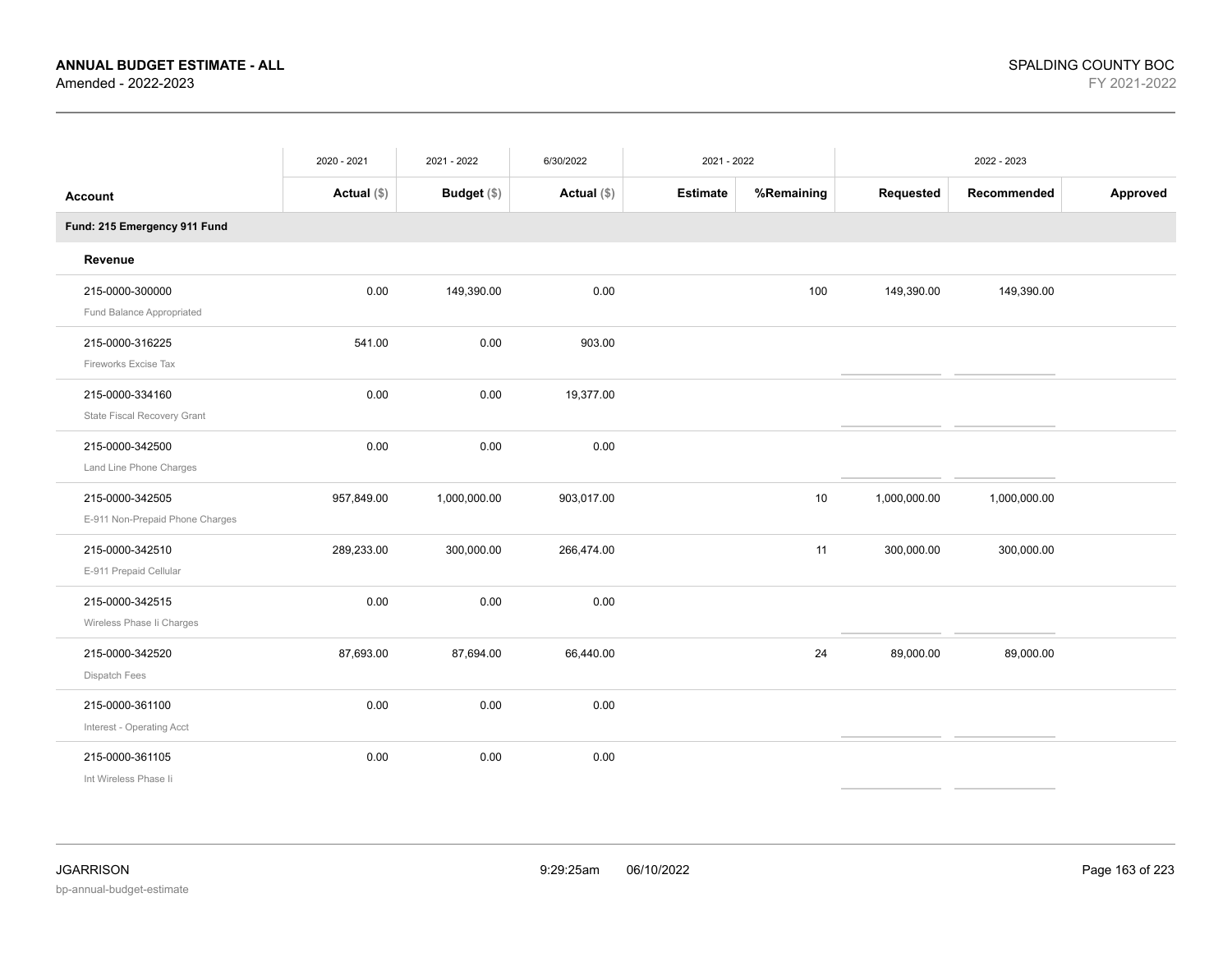|                                            | 2020 - 2021   | 2021 - 2022 | 6/30/2022   | 2021 - 2022     |            |              | 2022 - 2023  |          |
|--------------------------------------------|---------------|-------------|-------------|-----------------|------------|--------------|--------------|----------|
| <b>Account</b>                             | Actual $(\$)$ | Budget (\$) | Actual (\$) | <b>Estimate</b> | %Remaining | Requested    | Recommended  | Approved |
| 215-0000-389100<br>Cash Over And Short     | 0.00          | 0.00        | 0.00        |                 |            |              |              |          |
| 215-0000-389500<br>Employee Insurance Pmt  | 0.00          | 0.00        | 0.00        |                 |            |              |              |          |
| 215-0000-389900<br>Other Revenues          | 777.00        | 0.00        | 1,293.00    |                 |            |              |              |          |
| 215-0000-391100<br>Oper X-Fer In Gen Fund  | 272,235.00    | 272,235.00  | 272,235.00  |                 |            | 796,530.00   | 540,991.00   |          |
| 215-0000-391110<br>Operating Transfer In   | 29,066.00     | 0.00        | 0.00        |                 |            |              |              |          |
| 215-0000-393600<br>Gma/Accg Cap Lease Pool | 0.00          | 0.00        | 0.00        |                 |            |              |              |          |
| 215-0000-396100<br>Accg Capital Lease Proc | 0.00          | 0.00        | 0.00        |                 |            |              |              |          |
| Expenditure                                |               |             |             |                 |            |              |              |          |
| 215-3800-511100<br>Regular Employees       | 859,261.00    | 942,782.00  | 844,771.00  |                 | 10         | 1,288,567.00 | 1,153,234.00 |          |
| 215-3800-511300<br>Overtime                | 80,534.00     | 75,000.00   | 93,206.00   |                 | $-24$      | 75,000.00    | 75,000.00    |          |
| 215-3800-512100<br>Group Insurance         | 275,059.00    | 290,171.00  | 219,177.00  |                 | 24         | 468,989.00   | 420,459.00   |          |
| 215-3800-512200<br>Fica Taxes              | 67,612.00     | 77,860.00   | 68,487.00   |                 | 12         | 104,313.00   | 93,960.00    |          |

bp-annual-budget-estimate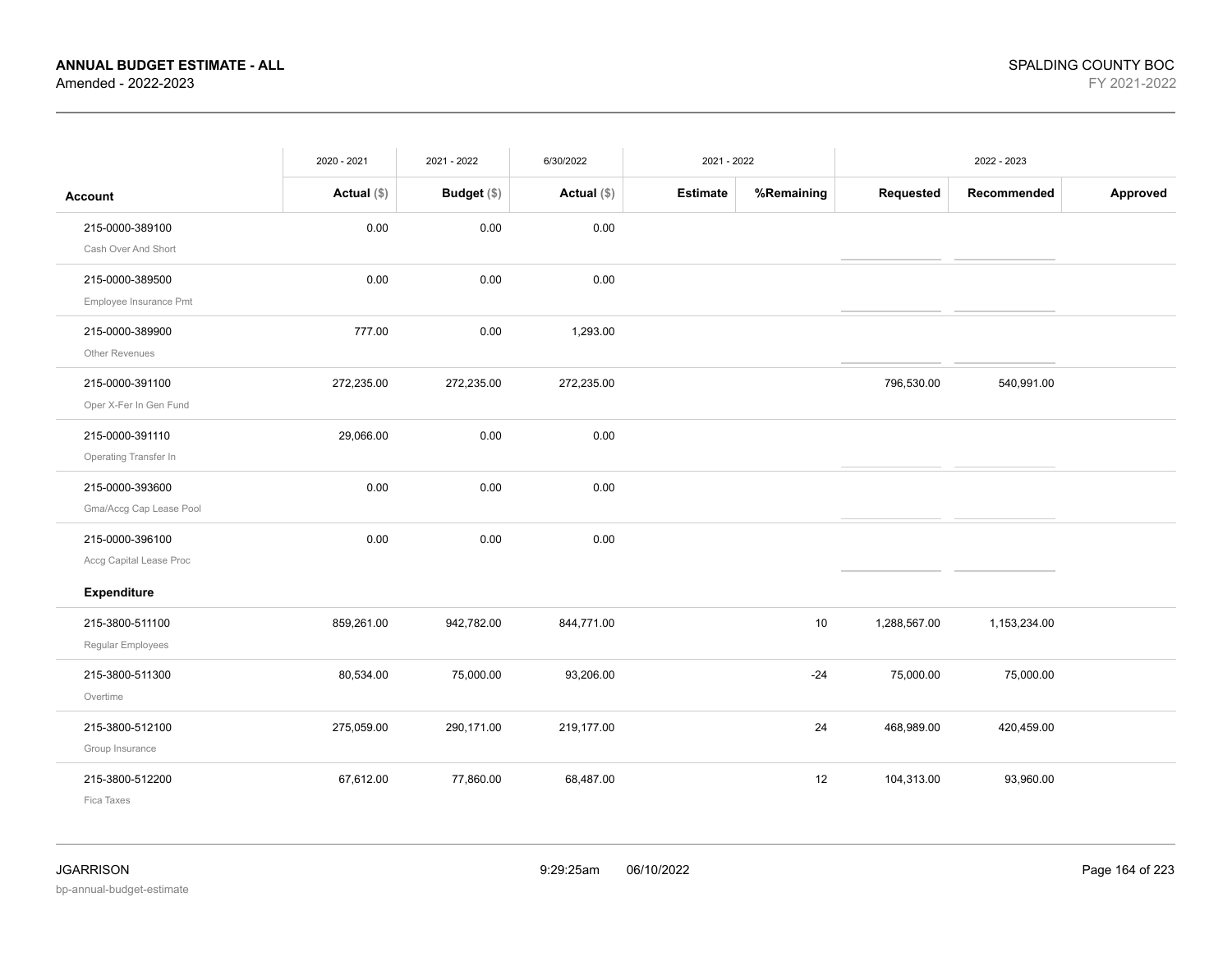|                                                | 2020 - 2021   | 2021 - 2022        | 6/30/2022     | 2021 - 2022     |            |            | 2022 - 2023 |          |
|------------------------------------------------|---------------|--------------------|---------------|-----------------|------------|------------|-------------|----------|
| <b>Account</b>                                 | Actual $(\$)$ | <b>Budget</b> (\$) | Actual $(\$)$ | <b>Estimate</b> | %Remaining | Requested  | Recommended | Approved |
| 215-3800-512400<br>Retirement Contribution     | 104,983.00    | 129,336.00         | 108,619.00    |                 | $16\,$     | 175,449.00 | 155,881.00  |          |
| 215-3800-512600<br>Unemployment Insurance      | 0.00          | 0.00               | 0.00          |                 |            |            |             |          |
| 215-3800-512700<br><b>Workers Compensation</b> | 2,251.00      | 5,700.00           | 3,420.00      |                 | 40         | 4,166.00   | 3,752.00    |          |
| 215-3800-521220<br>Employee Physical Exam      | 665.00        | 640.00             | 1,235.00      |                 | $-93$      | 640.00     | 640.00      |          |
| 215-3800-522150<br>Pest Control                | 180.00        | 180.00             | 180.00        |                 |            | 180.00     | 180.00      |          |
| 215-3800-522210<br>Radio Equipment Maint       | 1,344.00      | 2,244.00           | 1,344.00      |                 | 40         | 2,244.00   | 2,244.00    |          |
| 215-3800-522220<br>Office Equipment Maint      | 150.00        | 500.00             | 190.00        |                 | 62         | 340.00     | 500.00      |          |
| 215-3800-522225<br>Computer Equip Maint        | 30,276.00     | 41,923.00          | 30,490.00     |                 | 27         | 35,857.00  | 33,467.00   |          |
| 215-3800-522226<br>Software Maintenance        | 2,649.00      | 12,017.00          | 2,133.00      |                 | 82         | 14,611.00  | 8,391.00    |          |
| 215-3800-522230<br>Other Equipment Maint       | 66,392.00     | 63,100.00          | 70,523.00     |                 | $-12$      | 5,314.00   | 5,314.00    |          |
| 215-3800-522240<br><b>Building Maintenance</b> | 6,201.00      | 10,000.00          | 3,057.00      |                 | 69         | 10,000.00  | 17,000.00   |          |
| 215-3800-522300<br>Rentals                     | 5,053.00      | 5,340.00           | 4,435.00      |                 | 17         | 5,340.00   | 5,300.00    |          |
|                                                |               |                    |               |                 |            |            |             |          |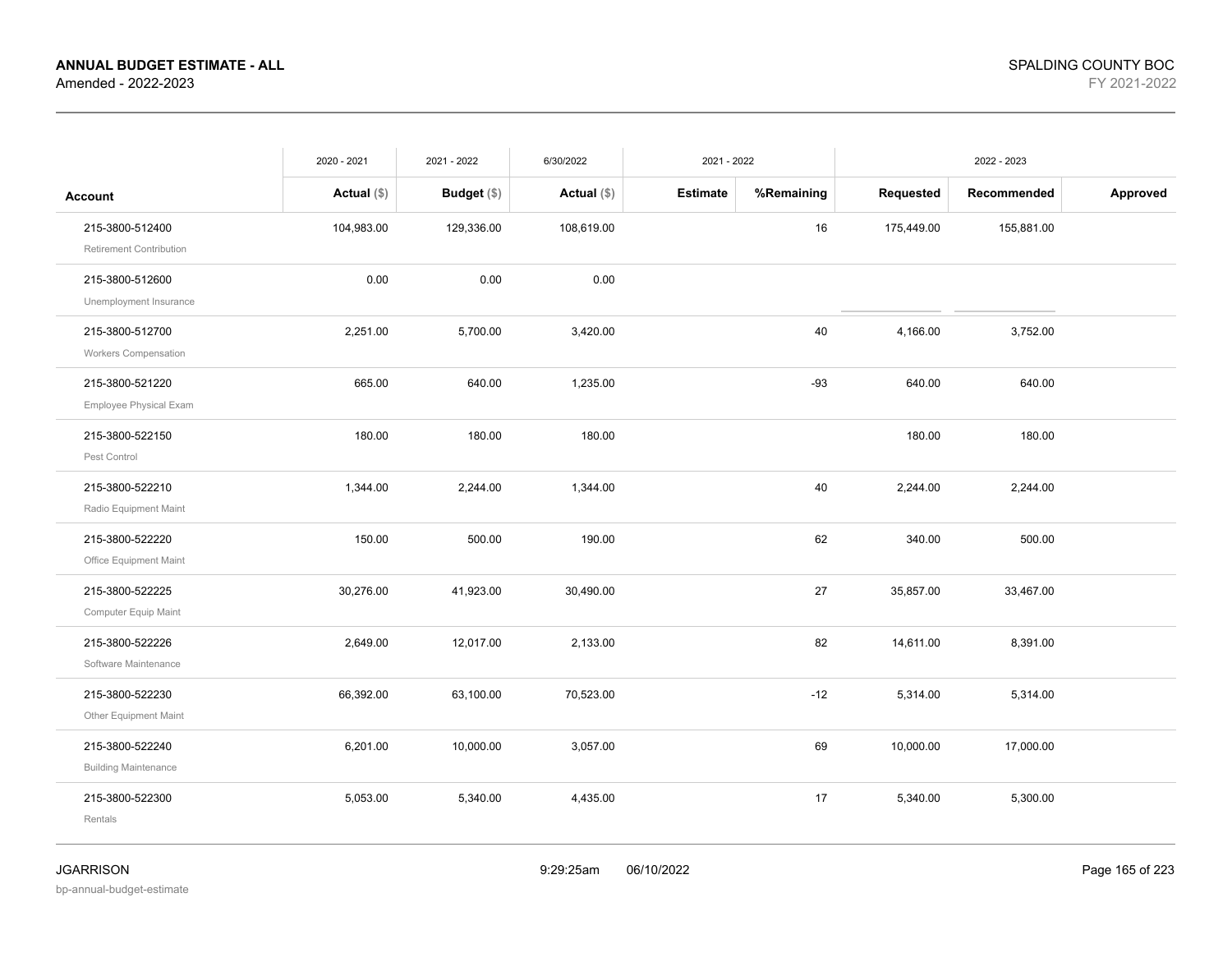|                                                  | 2020 - 2021   | 2021 - 2022   | 6/30/2022     | 2021 - 2022     |            |           | 2022 - 2023 |          |
|--------------------------------------------------|---------------|---------------|---------------|-----------------|------------|-----------|-------------|----------|
| <b>Account</b>                                   | Actual $(\$)$ | Budget $(\$)$ | Actual $(\$)$ | <b>Estimate</b> | %Remaining | Requested | Recommended | Approved |
| 215-3800-523210<br>Telephone                     | 50,846.00     | 50,000.00     | 62,993.00     |                 | $-26$      | 50,000.00 | 50,000.00   |          |
| 215-3800-523220<br>Postage                       | 0.00          | 20.00         | 0.00          |                 | 100        | 20.00     | 20.00       |          |
| 215-3800-523230<br><b>Internet Services</b>      | 1,169.00      | 936.00        | 2,350.00      |                 | $-151$     | 936.00    | 2,820.00    |          |
| 215-3800-523250<br>Wireless Phase I Service      | 0.00          | 0.00          | 0.00          |                 |            |           |             |          |
| 215-3800-523300<br>Advertising                   | 0.00          | 0.00          | 0.00          |                 |            |           |             |          |
| 215-3800-523500<br>Travel                        | 0.00          | 4,000.00      | 284.00        |                 | 93         | 4,002.00  | 4,362.00    |          |
| 215-3800-523600<br>Dues & Subscriptions          | 0.00          | 350.00        | 0.00          |                 | 100        | 350.00    | 350.00      |          |
| 215-3800-523700<br><b>Education And Training</b> | 64.00         | 2,000.00      | 104.00        |                 | 95         | 2,032.00  | 2,032.00    |          |
| 215-3800-529000<br>Other Contr Services          | 535.00        | 500.00        | 578.00        |                 | $-16$      | 420.00    | 500.00      |          |
| 215-3800-531100<br>Office Supplies               | 334.00        | 400.00        | 13.00         |                 | 97         | 400.00    | 400.00      |          |
| 215-3800-531210<br>Water                         | 0.00          | 0.00          | 0.00          |                 |            |           |             |          |
| 215-3800-531215<br>Sewerage                      | 946.00        | 960.00        | 789.00        |                 | 18         | 960.00    | 960.00      |          |
|                                                  |               |               |               |                 |            |           |             |          |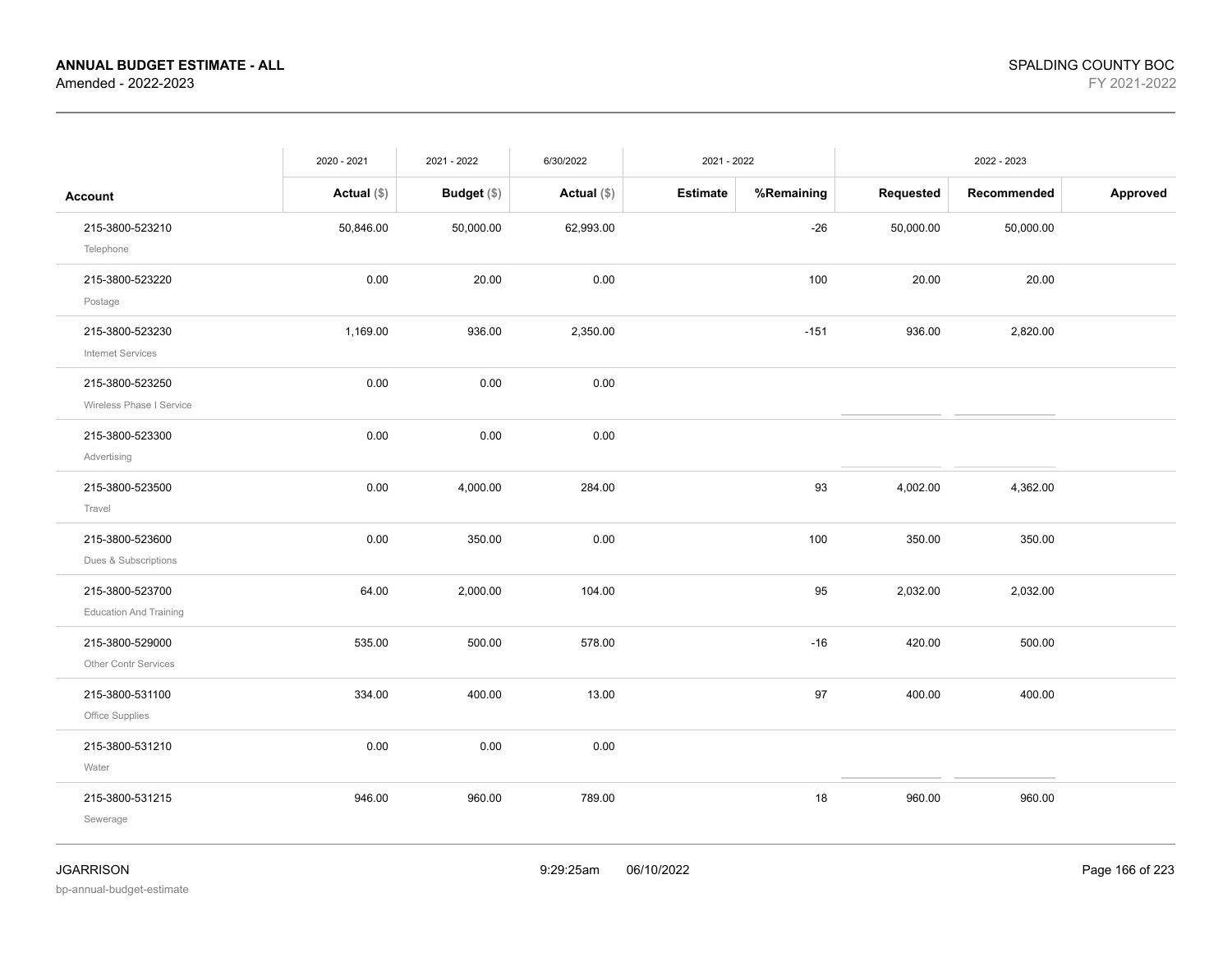|                                              | 2020 - 2021   | 2021 - 2022        | 6/30/2022     | 2021 - 2022     |            |           | 2022 - 2023 |          |
|----------------------------------------------|---------------|--------------------|---------------|-----------------|------------|-----------|-------------|----------|
| <b>Account</b>                               | Actual $(\$)$ | <b>Budget</b> (\$) | Actual $(\$)$ | <b>Estimate</b> | %Remaining | Requested | Recommended | Approved |
| 215-3800-531220<br>Natural Gas               | 741.00        | 900.00             | 735.00        |                 | 18         | 900.00    | 1,000.00    |          |
| 215-3800-531230<br>Electricity               | 15,492.00     | 17,000.00          | 12,637.00     |                 | 26         | 17,000.00 | 16,000.00   |          |
| 215-3800-531280<br>Stormwater                | 323.00        | 325.00             | 275.00        |                 | 15         | 325.00    | 325.00      |          |
| 215-3800-531600<br>Small Equipment           | 565.00        | 2,000.00           | 0.00          |                 | 100        | 17,250.00 | 16,000.00   |          |
| 215-3800-531700<br>Departmental Supplies     | 2,224.00      | 2,000.00           | 3,479.00      |                 | $-74$      | 4,690.00  | 4,690.00    |          |
| 215-3800-531710<br>Janitorial Supplies       | 1,891.00      | 1,900.00           | 1,904.00      |                 | $\pmb{0}$  | 1,900.00  | 1,900.00    |          |
| 215-3800-531720<br>Uniforms And Clothing     | 0.00          | 2,700.00           | 874.00        |                 | 68         | 2,700.00  | 2,700.00    |          |
| 215-3800-541300<br><b>Buildings</b>          | 0.00          | 0.00               | 0.00          |                 |            |           |             |          |
| 215-3800-542100<br>Machinery & Equipment     | 0.00          | 26,510.00          | 25,133.00     |                 | $\sqrt{5}$ |           |             |          |
| 215-3800-542200<br>Vehicles                  | 0.00          | 0.00               | 0.00          |                 |            |           |             |          |
| 215-3800-542300<br>Furniture & Fixtures      | 0.00          | 0.00               | 0.00          |                 |            |           |             |          |
| 215-3800-542400<br><b>Computer Equipment</b> | 0.00          | 0.00               | 0.00          |                 |            |           |             |          |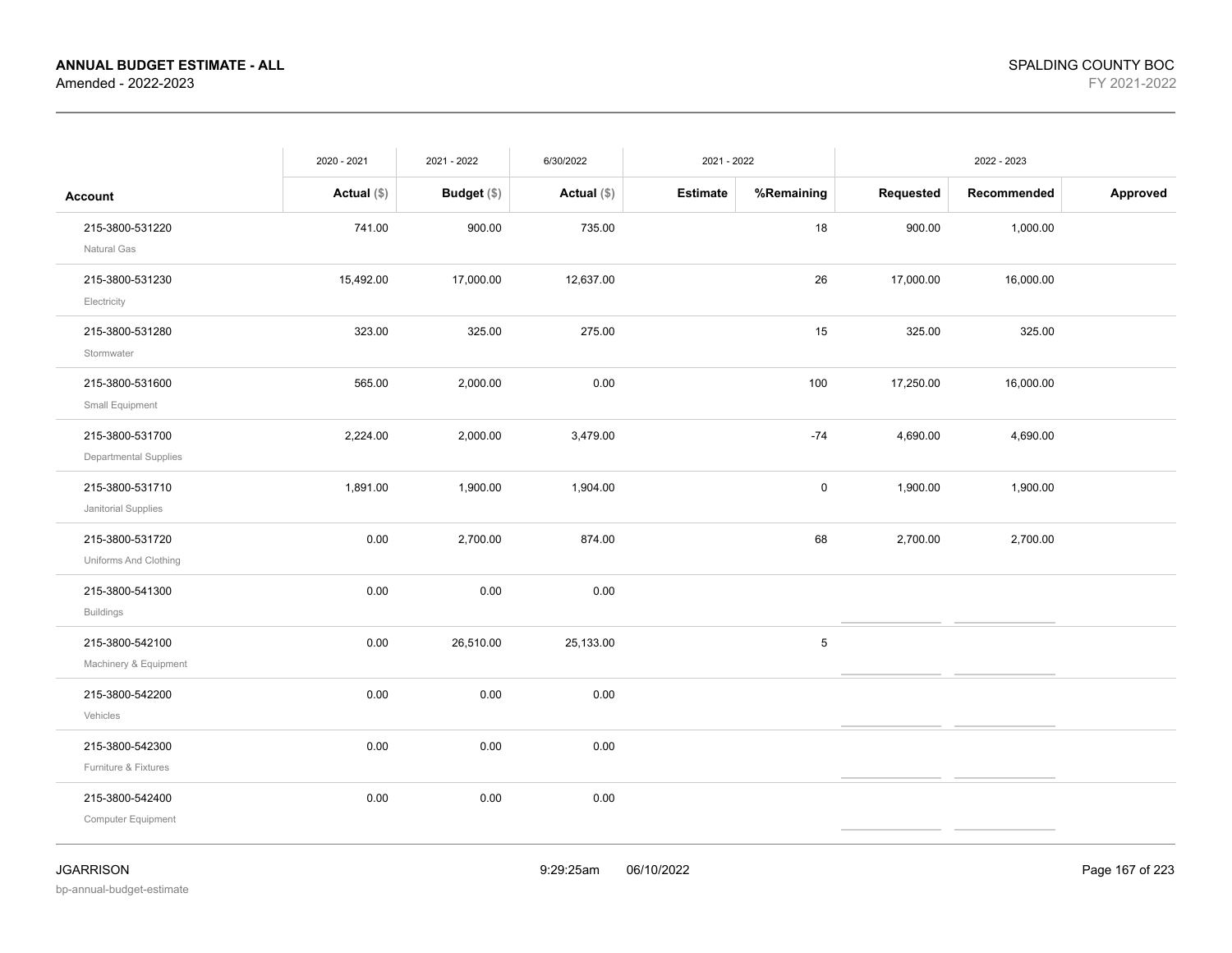|                                                     | 2020 - 2021    | 2021 - 2022    | 6/30/2022      | 2021 - 2022     |            |                | 2022 - 2023    |          |
|-----------------------------------------------------|----------------|----------------|----------------|-----------------|------------|----------------|----------------|----------|
| Account                                             | Actual $(\$)$  | Budget $(\$)$  | Actual $(\$)$  | <b>Estimate</b> | %Remaining | Requested      | Recommended    | Approved |
| 215-3800-551000<br><b>Indirect Cost Allocations</b> | 40,025.00      | 40,025.00      | 40,025.00      |                 |            | 40,025.00      |                |          |
| 215-3800-572000<br>Cares Covid 19 Expenditures      | 0.00           | 0.00           | 0.00           |                 |            |                |                |          |
| 215-3800-579105<br>Health Reimbursement Account     | 0.00           | 0.00           | 0.00           |                 |            |                |                |          |
| 215-3800-579810<br>2016 Splost Cad System           | 0.00           | 0.00           | 0.00           |                 |            |                |                |          |
| 215-3800-579900<br>Other                            | 0.00           | 0.00           | 1.00           |                 |            |                |                |          |
| 215-3800-581200<br>Capital Lease - Principal        | 0.00           | 0.00           | 0.00           |                 |            |                |                |          |
| 215-3800-582200<br>Capital Lease - Interest         | 0.00           | 0.00           | 0.00           |                 |            |                |                |          |
| <b>Total Revenue</b>                                | \$1,637,394.00 | \$1,809,319.00 | \$1,529,739.00 |                 |            | \$2,334,920.00 | \$2,079,381.00 | \$0.00   |
| <b>Total Expenditure</b>                            | \$1,617,765.00 | \$1,809,319.00 | \$1,603,441.00 |                 |            | \$2,334,920.00 | \$2,079,381.00 | \$0.00   |
| <b>Net</b>                                          | \$19,629.00    | \$0.00         | $-$73,702.00$  |                 |            | \$0.00         | \$0.00         | \$0.00   |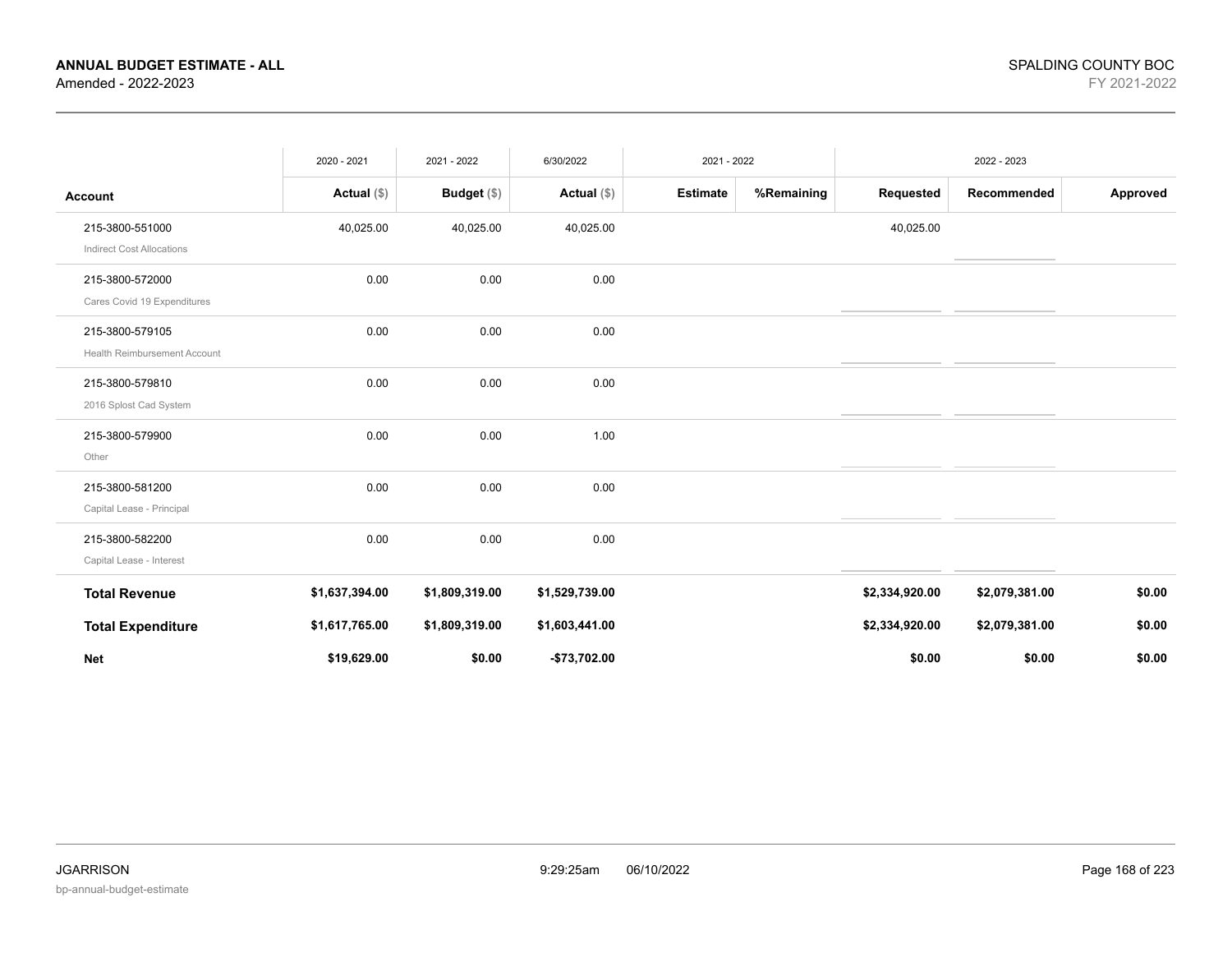|                                              | 2020 - 2021 | 2021 - 2022 | 6/30/2022     | 2021 - 2022     |            |            | 2022 - 2023 |          |
|----------------------------------------------|-------------|-------------|---------------|-----------------|------------|------------|-------------|----------|
| <b>Account</b>                               | Actual (\$) | Budget (\$) | Actual $(\$)$ | <b>Estimate</b> | %Remaining | Requested  | Recommended | Approved |
| Fund: 220 Csbg Fund                          |             |             |               |                 |            |            |             |          |
| Revenue                                      |             |             |               |                 |            |            |             |          |
| 220-0000-300000<br>Fund Balance Appropriated | 0.00        | 0.00        | 0.00          |                 |            |            |             |          |
| 220-0000-331150                              | 129,956.00  | 155,042.00  | 120,627.00    |                 | 22         | 144,927.00 | 144,927.00  |          |
| Csbg Reimbursement<br>220-0000-361100        | 0.00        | 0.00        | 0.00          |                 |            |            |             |          |
| Interest - Operating Acct<br>220-0000-389900 | 0.00        | 0.00        | 0.00          |                 |            |            |             |          |
| Other Revenues                               |             |             |               |                 |            |            |             |          |
| 220-0000-391100<br>Oper X-Fer In Gen Fund    | 0.00        | 0.00        | 0.00          |                 |            |            |             |          |
| 220-0000-391110<br>Operating Transfer In     | 1,292.00    | 0.00        | 0.00          |                 |            |            |             |          |
| Expenditure                                  |             |             |               |                 |            |            |             |          |
| 220-1590-522226<br>Software Maintenance      | 6,490.00    | 6,875.00    | 13,694.00     |                 | $-99$      | 6,850.00   | 6,850.00    |          |
| 220-1590-529000<br>Other Contr Services      | 32,679.00   | 32,000.00   | 61,885.00     |                 | $-93$      | 33,000.00  | 33,000.00   |          |
| 220-1590-579900<br>Other                     | 0.00        | 0.00        | 0.00          |                 |            |            |             |          |
| 220-3462-511100<br>Regular Employees         | 9,137.00    | 21,855.00   | 15,647.00     |                 | 28         | 21,885.00  | 21,885.00   |          |
|                                              |             |             |               |                 |            |            |             |          |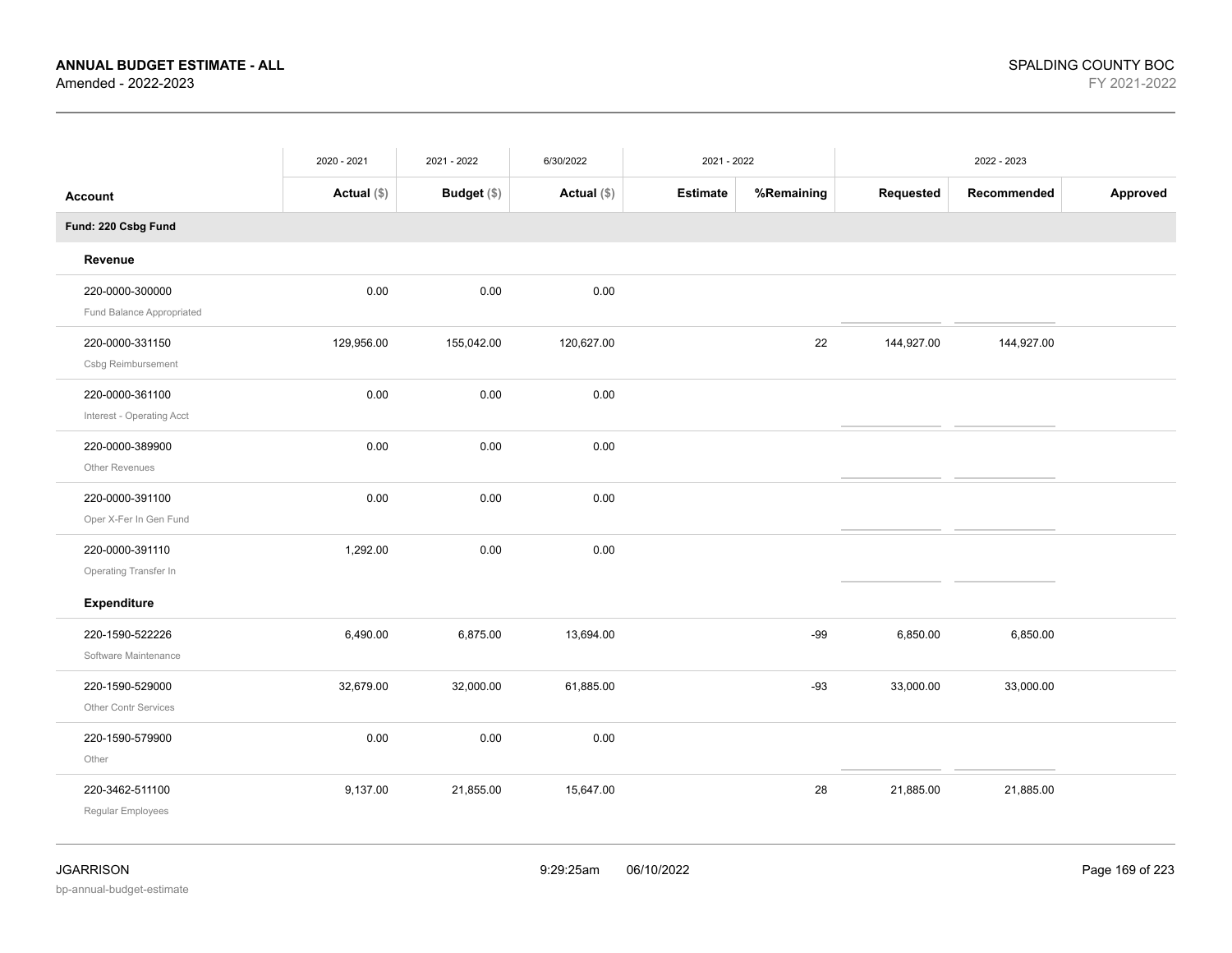|                                                | 2020 - 2021   | 2021 - 2022        | 6/30/2022     | 2021 - 2022     |            |           | 2022 - 2023 |          |
|------------------------------------------------|---------------|--------------------|---------------|-----------------|------------|-----------|-------------|----------|
| <b>Account</b>                                 | Actual $(\$)$ | <b>Budget</b> (\$) | Actual $(\$)$ | <b>Estimate</b> | %Remaining | Requested | Recommended | Approved |
| 220-3462-512200<br>Fica Taxes                  | 699.00        | 1,672.00           | 1,197.00      |                 | 28         | 1,672.00  | 1,672.00    |          |
| 220-3462-512600<br>Unemployment Insurance      | 663.00        | 0.00               | 0.00          |                 |            |           |             |          |
| 220-3462-512700<br><b>Workers Compensation</b> | 45.00         | 79.00              | 47.00         |                 | 41         | 50.00     | 50.00       |          |
| 220-3462-521220<br>Employee Physical Exam      | 240.00        | 0.00               | 200.00        |                 |            | 120.00    | 120.00      |          |
| 220-3462-529200<br>Csbg Summer Camp            | 0.00          | 0.00               | 0.00          |                 |            |           |             |          |
| 220-3462-531100<br>Office Supplies             | 0.00          | 0.00               | 0.00          |                 |            |           |             |          |
| 220-3462-531600<br>Small Equipment             | 0.00          | 0.00               | 0.00          |                 |            |           |             |          |
| 220-3462-531700<br>Departmental Supplies       | 1,523.00      | 4,850.00           | 2,120.00      |                 | 56         | 4,850.00  | 4,850.00    |          |
| 220-5400-531100<br>Office Supplies             | 0.00          | 0.00               | 0.00          |                 |            |           |             |          |
| 220-5400-531370<br>Food                        | 56,528.00     | 62,711.00          | 59,397.00     |                 | 5          | 60,000.00 | 60,000.00   |          |
| 220-5400-531600<br>Small Equipment             | 0.00          | 0.00               | $0.00\,$      |                 |            |           |             |          |
| 220-5400-531700<br>Departmental Supplies       | 0.00          | 0.00               | 0.00          |                 |            |           |             |          |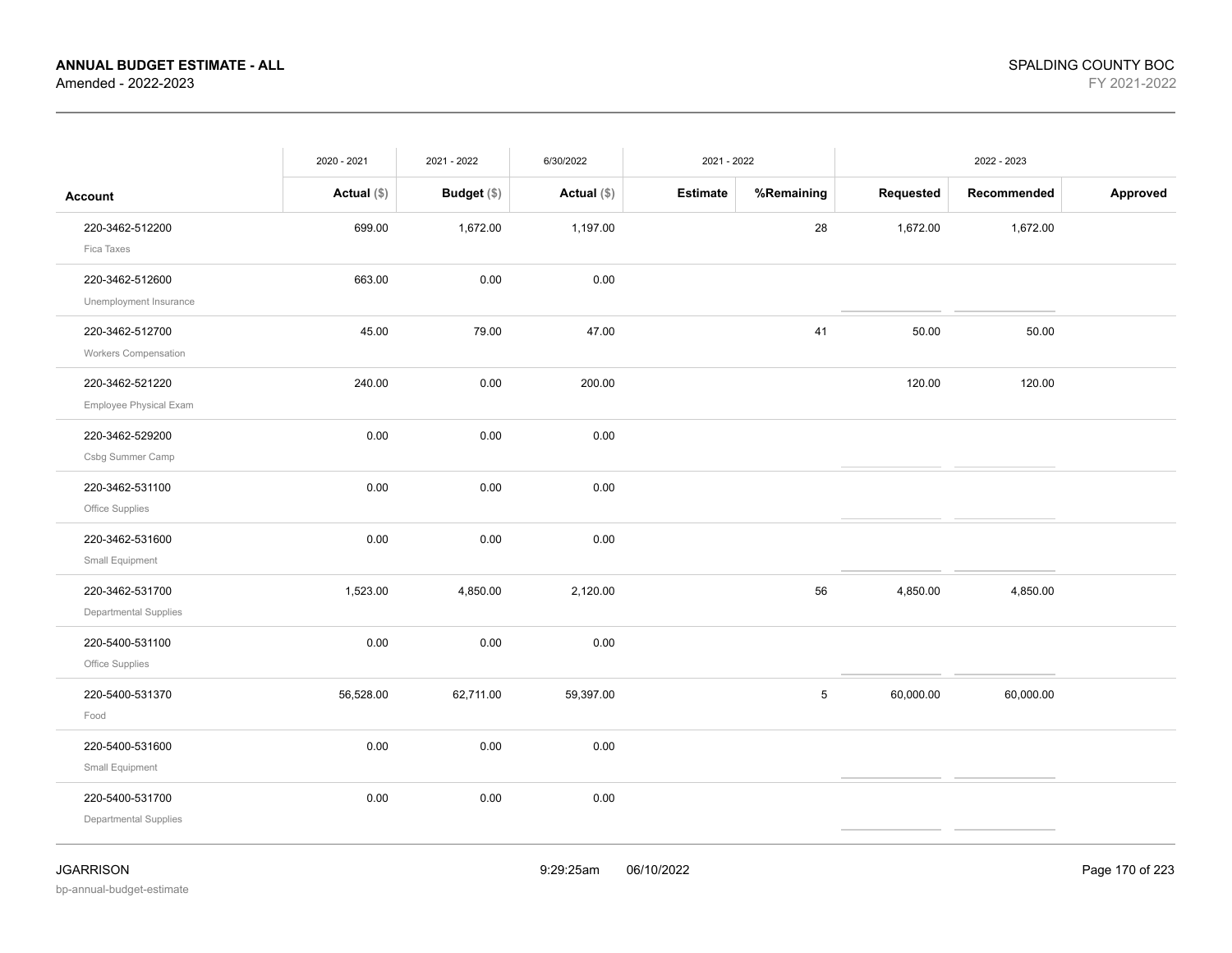|                                                | 2020 - 2021   | 2021 - 2022   | 6/30/2022     | 2021 - 2022     |            |              | 2022 - 2023  |          |
|------------------------------------------------|---------------|---------------|---------------|-----------------|------------|--------------|--------------|----------|
| <b>Account</b>                                 | Actual $(\$)$ | Budget $(\$)$ | Actual $(\$)$ | <b>Estimate</b> | %Remaining | Requested    | Recommended  | Approved |
| 220-5400-542100<br>Machinery & Equipment       | 0.00          | 0.00          | 0.00          |                 |            |              |              |          |
| 220-5410-531373<br>Youth Nutrition Program     | 20,000.00     | 25,000.00     | 16,800.00     |                 | 33         | 16,500.00    | 16,500.00    |          |
| 220-5445-572018<br><b>Emergency Assistance</b> | 0.00          | 0.00          | 0.00          |                 |            |              |              |          |
| <b>Total Revenue</b>                           | \$131,248.00  | \$155,042.00  | \$120,627.00  |                 |            | \$144,927.00 | \$144,927.00 | \$0.00   |
| <b>Total Expenditure</b>                       | \$128,004.00  | \$155,042.00  | \$170,987.00  |                 |            | \$144,927.00 | \$144,927.00 | \$0.00   |
| <b>Net</b>                                     | \$3,244.00    | \$0.00        | $-$50,360.00$ |                 |            | \$0.00       | \$0.00       | \$0.00   |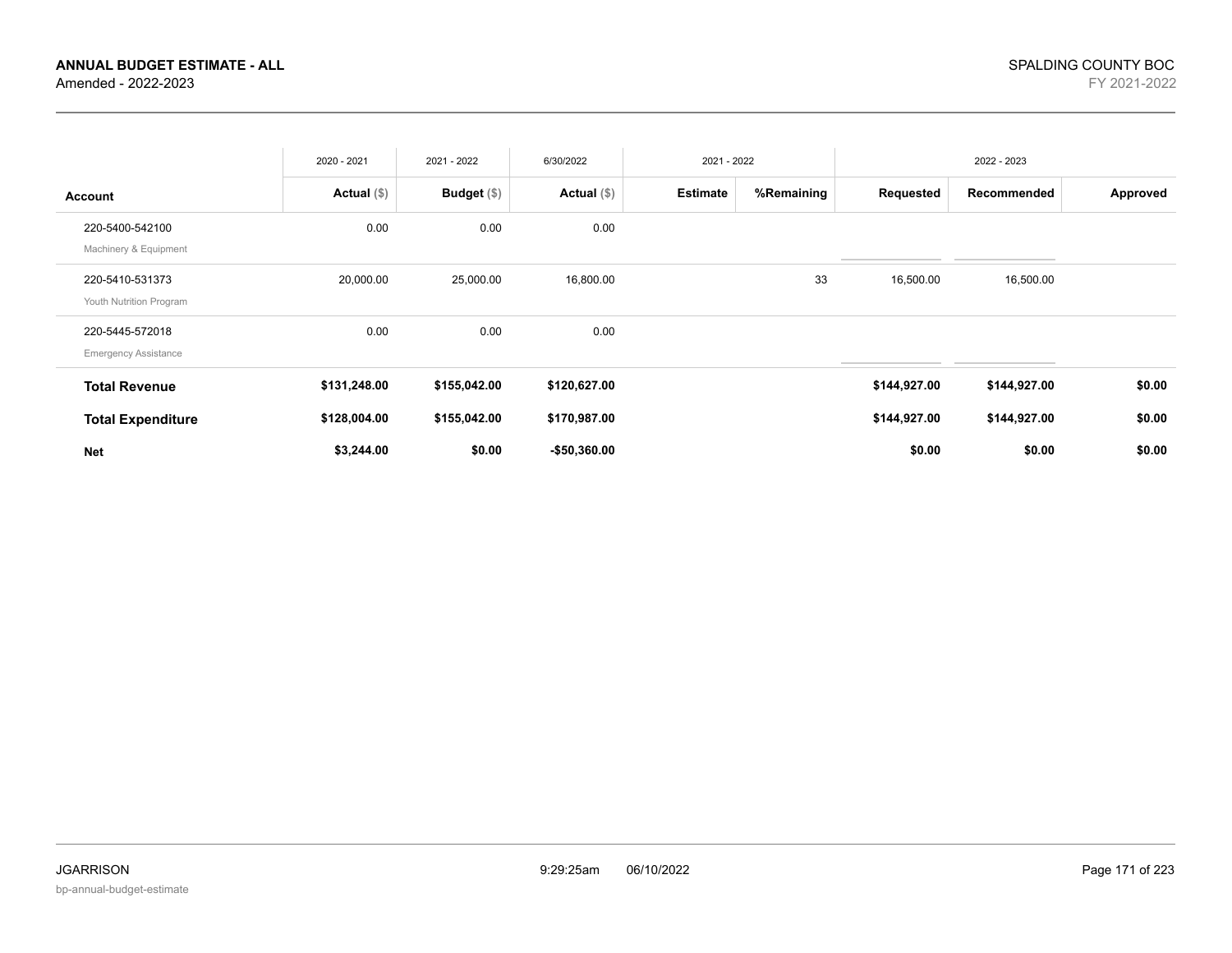|                                                    | 2020 - 2021   | 2021 - 2022 | 6/30/2022     | 2021 - 2022     |                |            | 2022 - 2023 |          |
|----------------------------------------------------|---------------|-------------|---------------|-----------------|----------------|------------|-------------|----------|
| <b>Account</b>                                     | Actual $(\$)$ | Budget (\$) | Actual $(\$)$ | <b>Estimate</b> | %Remaining     | Requested  | Recommended | Approved |
| Fund: 225 Senior Nutrition Fund                    |               |             |               |                 |                |            |             |          |
| Revenue                                            |               |             |               |                 |                |            |             |          |
| 225-0000-300000<br>Fund Balance Appropriated       | 0.00          | 302.00      | 0.00          |                 | 100            |            |             |          |
| 225-0000-331135<br>Sr Nutrition Federal Reimb      | 213,975.00    | 230,000.00  | 204,461.00    |                 | 11             | 230,000.00 | 230,000.00  |          |
| 225-0000-331150<br>Csbg Reimbursement              | 56,528.00     | 62,000.00   | 54,016.00     |                 | 13             | 62,000.00  | 62,000.00   |          |
| 225-0000-331400<br>Cares Act Funding               | 0.00          | 0.00        | 0.00          |                 |                |            |             |          |
| 225-0000-331401<br>Cares Home Delivered Meals      | 120,469.00    | 0.00        | 31,916.00     |                 |                |            |             |          |
| 225-0000-334120<br>Sr Nutrition State Reimb        | 79,481.00     | 70,000.00   | 63,731.00     |                 | 9              | 70,000.00  | 70,000.00   |          |
| 225-0000-336005<br>United Way Grant                | 20,426.00     | 19,926.00   | 18,266.00     |                 | 8              | 19,926.00  | 19,926.00   |          |
| 225-0000-336010<br><b>Hospital Authority Grant</b> | 51,750.00     | 48,000.00   | 47,125.00     |                 | $\overline{2}$ | 55,500.00  | 55,500.00   |          |
| 225-0000-371100<br>Contributions & Donations       | 6,135.00      | 0.00        | 500.00        |                 |                |            |             |          |
| 225-0000-371150<br>Sr Nutrition Program Revenue    | 25,298.00     | 50,000.00   | 34,425.00     |                 | 31             | 40,000.00  | 40,000.00   |          |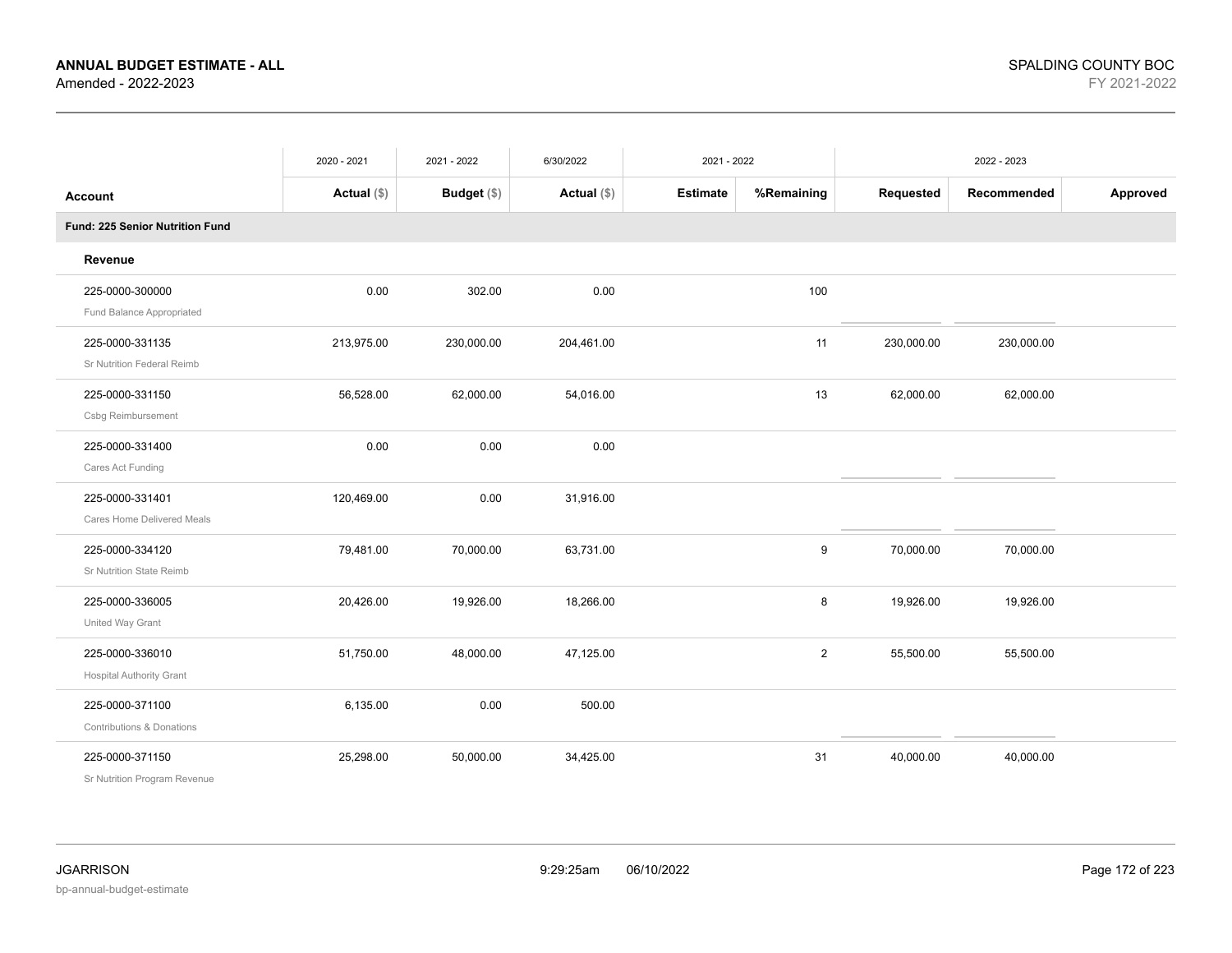|                                                 | 2020 - 2021   | 2021 - 2022   | 6/30/2022     | 2021 - 2022     |                |            | 2022 - 2023 |          |
|-------------------------------------------------|---------------|---------------|---------------|-----------------|----------------|------------|-------------|----------|
| <b>Account</b>                                  | Actual $(\$)$ | Budget $(\$)$ | Actual $(\$)$ | <b>Estimate</b> | %Remaining     | Requested  | Recommended | Approved |
| 225-0000-391100<br>Op Tran In From General Fund | 36,530.00     | 46,131.00     | 45,831.00     |                 | $\mathbf{1}$   | 132,031.00 | 89,397.00   |          |
| 225-0000-391110<br>Operating Transfer In        | 5,168.00      | 0.00          | 0.00          |                 |                |            |             |          |
| Expenditure                                     |               |               |               |                 |                |            |             |          |
| 225-5525-511100<br>Regular Employees            | 106,566.00    | 132,543.00    | 131,526.00    |                 | $\mathbf{1}$   | 177,417.00 | 162,564.00  |          |
| 225-5525-511300<br>Overtime                     | 1,156.00      | 1,500.00      | 1,634.00      |                 | -9             | 1,500.00   | 1,500.00    |          |
| 225-5525-512100<br>Group Insurance              | 23,484.00     | 24,193.00     | 20,947.00     |                 | 13             | 48,512.00  | 32,379.00   |          |
| 225-5525-512200<br>Fica Taxes                   | 8,097.00      | 10,254.00     | 10,050.00     |                 | $\overline{2}$ | 13,687.00  | 12,551.00   |          |
| 225-5525-512400<br>Retirement Contribution      | 9,753.00      | 12,017.00     | 10,092.00     |                 | 16             | 17,727.00  | 15,574.00   |          |
| 225-5525-512700<br><b>Workers Compensation</b>  | 3,205.00      | 6,863.00      | 4,118.00      |                 | 40             | 5,617.00   | 5,151.00    |          |
| 225-5525-521220<br>Employee Physical            | 40.00         | 80.00         | 0.00          |                 | 100            | 160.00     | 80.00       |          |
| 225-5525-522210<br>Radio Equipment Maintenance  | 1,152.00      | 1,452.00      | 1,152.00      |                 | 21             | 1,344.00   | 1,344.00    |          |
| 225-5525-522220<br>Office Equipment Maintenance | 0.00          | 0.00          | 0.00          |                 |                | 195.00     |             |          |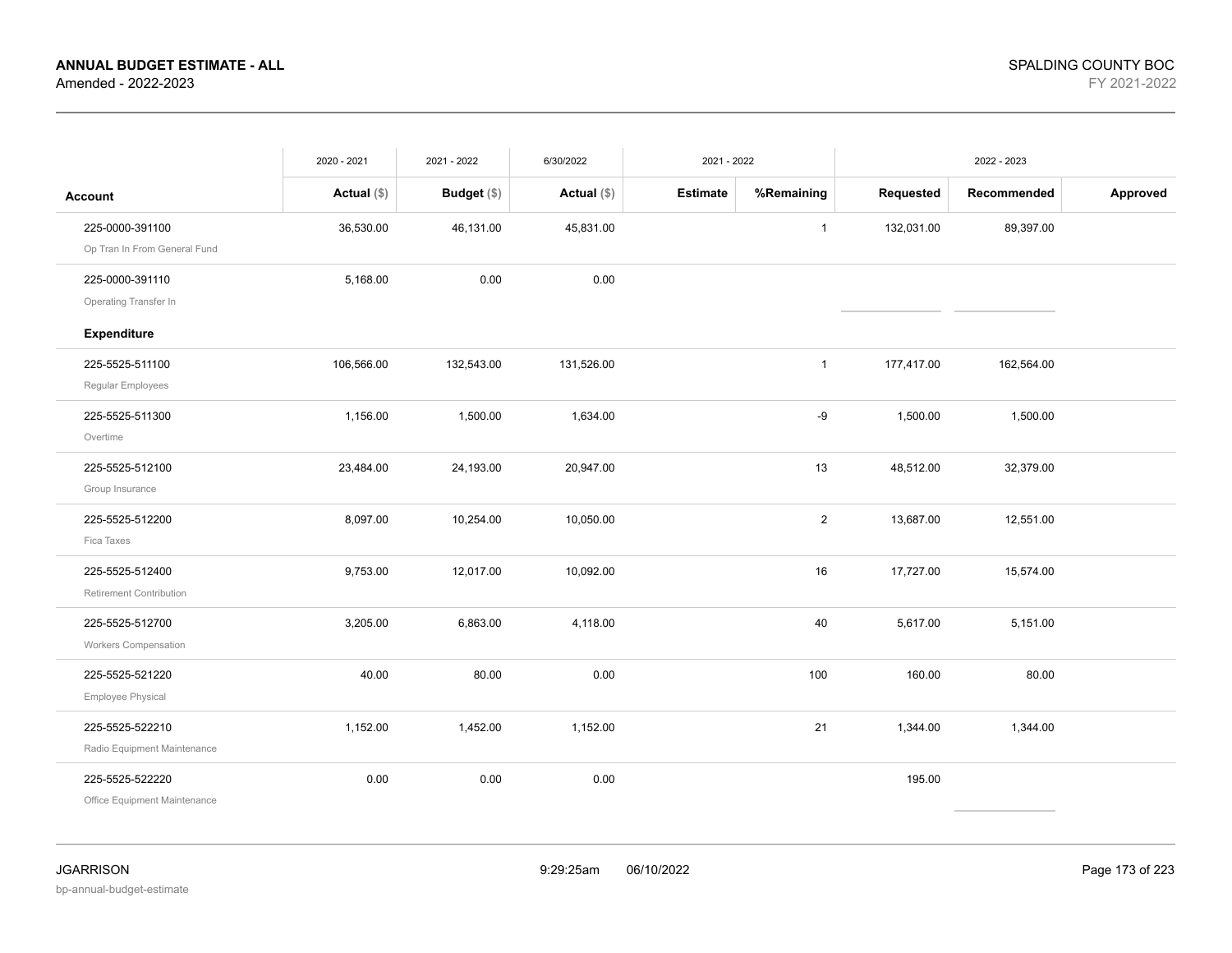|                                   | 2020 - 2021   | 2021 - 2022   | 6/30/2022     | 2021 - 2022     |            |           | 2022 - 2023 |          |
|-----------------------------------|---------------|---------------|---------------|-----------------|------------|-----------|-------------|----------|
| <b>Account</b>                    | Actual $(\$)$ | Budget $(\$)$ | Actual $(\$)$ | <b>Estimate</b> | %Remaining | Requested | Recommended | Approved |
| 225-5525-522225                   | 5,862.00      | 5,040.00      | 5,670.00      |                 | $-13$      | 5,040.00  | 5,040.00    |          |
| Computer Equip Maint              |               |               |               |                 |            |           |             |          |
| 225-5525-522226                   | 383.00        | 650.00        | 1,033.00      |                 | $-59$      | 910.00    | 910.00      |          |
| Software Maintenance              |               |               |               |                 |            |           |             |          |
| 225-5525-522230                   | 2,758.00      | 4,900.00      | 2,758.00      |                 | 44         | 6,900.00  | 4,900.00    |          |
| Other Equipment Maintenance       |               |               |               |                 |            |           |             |          |
| 225-5525-522280                   | 740.00        | 3,000.00      | 1,001.00      |                 | 67         | 3,000.00  | 3,000.00    |          |
| Auto & Truck Maintenance          |               |               |               |                 |            |           |             |          |
| 225-5525-523210                   | 456.00        | 460.00        | 418.00        |                 | 9          | 504.00    | 460.00      |          |
| Telephone                         |               |               |               |                 |            |           |             |          |
| 225-5525-523220                   | 55.00         | 55.00         | 58.00         |                 | $-5$       | 174.00    | 100.00      |          |
| Postage                           |               |               |               |                 |            |           |             |          |
| 225-5525-523230                   | 0.00          | 0.00          | 0.00          |                 |            |           |             |          |
| <b>Internet Services</b>          |               |               |               |                 |            |           |             |          |
| 225-5525-523300                   | 0.00          | 0.00          | 0.00          |                 |            |           |             |          |
| Advertising                       |               |               |               |                 |            |           |             |          |
| 225-5525-523500                   | 0.00          | 500.00        | 31.00         |                 | 94         | 1,820.00  | 1,820.00    |          |
| Travel                            |               |               |               |                 |            |           |             |          |
| 225-5525-523600                   | 288.00        | 525.00        | 250.00        |                 | 52         | 525.00    | 525.00      |          |
| Dues And Subscriptions            |               |               |               |                 |            |           |             |          |
| 225-5525-523700                   | 0.00          | 550.00        | 225.00        |                 | 59         | 525.00    | 525.00      |          |
| <b>Education And Training</b>     |               |               |               |                 |            |           |             |          |
| 225-5525-529000                   | 706.00        | 1,100.00      | 800.00        |                 | 27         | 1,400.00  | 1,100.00    |          |
| <b>Other Contractual Services</b> |               |               |               |                 |            |           |             |          |
|                                   |               |               |               |                 |            |           |             |          |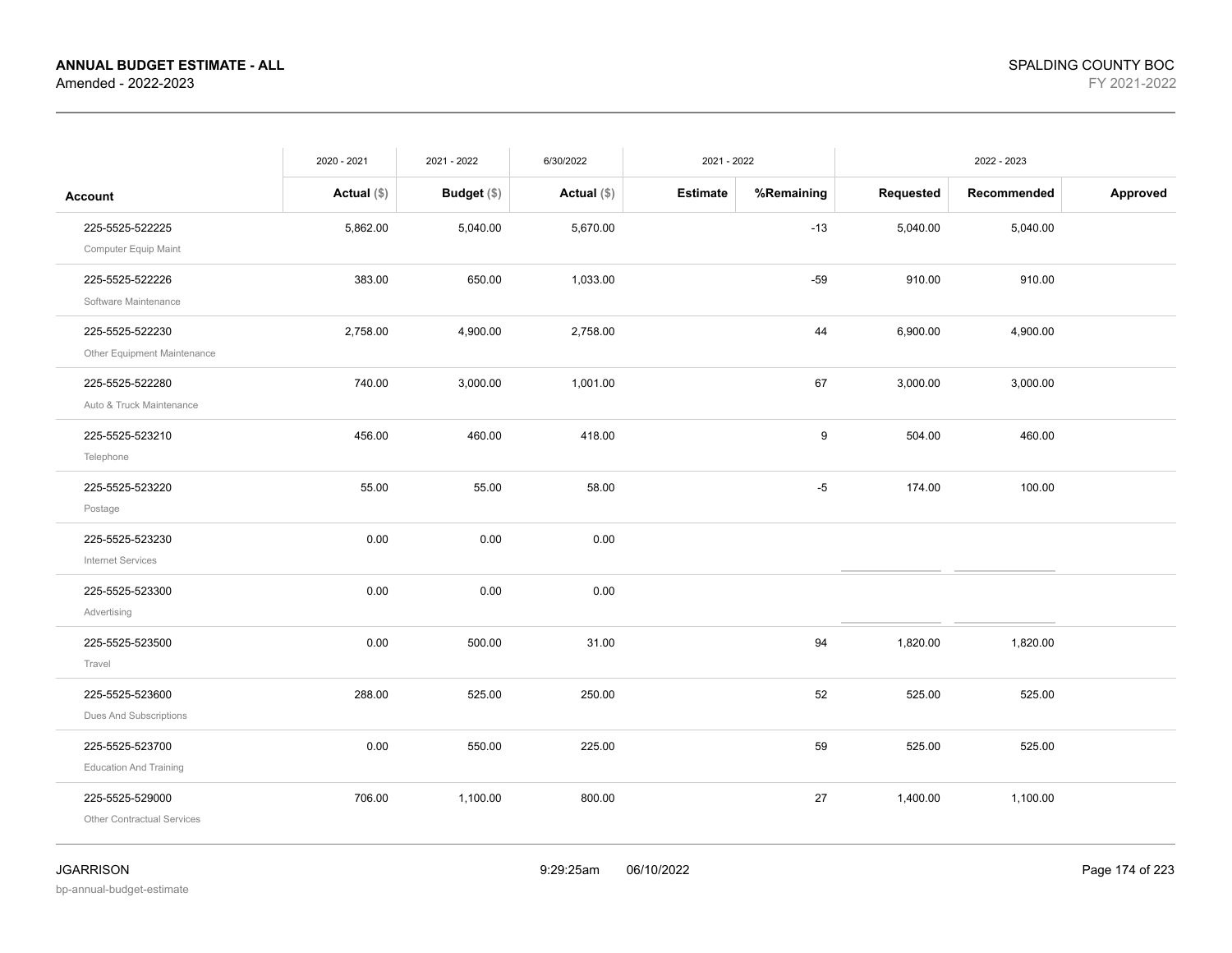|                                                | 2020 - 2021   | 2021 - 2022   | 6/30/2022     | 2021 - 2022 |            |            | 2022 - 2023 |          |
|------------------------------------------------|---------------|---------------|---------------|-------------|------------|------------|-------------|----------|
| <b>Account</b>                                 | Actual $(\$)$ | Budget $(\$)$ | Actual $(\$)$ | Estimate    | %Remaining | Requested  | Recommended | Approved |
| 225-5525-531100<br>Office Supplies             | 124.00        | 500.00        | 0.00          |             | 100        | 700.00     | 500.00      |          |
| 225-5525-531150<br>Auto & Truck Tires          | 429.00        | 1,000.00      | 232.00        |             | 77         | 1,000.00   | 1,000.00    |          |
| 225-5525-531270<br>Gasoline                    | 456.00        | 3,500.00      | 1,295.00      |             | 63         | 2,500.00   | 2,500.00    |          |
| 225-5525-531370<br>Food                        | 210,068.00    | 275,302.00    | 205,315.00    |             | 25         | 275,000.00 | 275,000.00  |          |
| 225-5525-531600<br>Small Equipment             | 3,285.00      | 3,500.00      | 0.00          |             | 100        | 4,500.00   | 3,500.00    |          |
| 225-5525-531700<br>Departmental Supplies       | 12,009.00     | 34,000.00     | 25,407.00     |             | 25         | 34,000.00  | 30,000.00   |          |
| 225-5525-531710<br>Janitorial Supplies         | 1,568.00      | 1,200.00      | 2,102.00      |             | $-75$      | 2,400.00   | 2,400.00    |          |
| 225-5525-531720<br>Uniforms And Clothing       | 1,129.00      | 1,175.00      | 1,052.00      |             | 10         | 1,900.00   | 1,900.00    |          |
| 225-5525-531770<br><b>Medical Supplies</b>     | 125.00        | 500.00        | 221.00        |             | 56         | 500.00     | 500.00      |          |
| 225-5525-542100<br>Machinery & Equipment       | 0.00          | 0.00          | 5,370.00      |             |            |            |             |          |
| 225-5525-542200<br>Vehicles                    | 0.00          | 0.00          | 0.00          |             |            |            |             |          |
| 225-5525-572000<br>Cares Covid 19 Expenditures | 0.00          | 0.00          | 0.00          |             |            |            |             |          |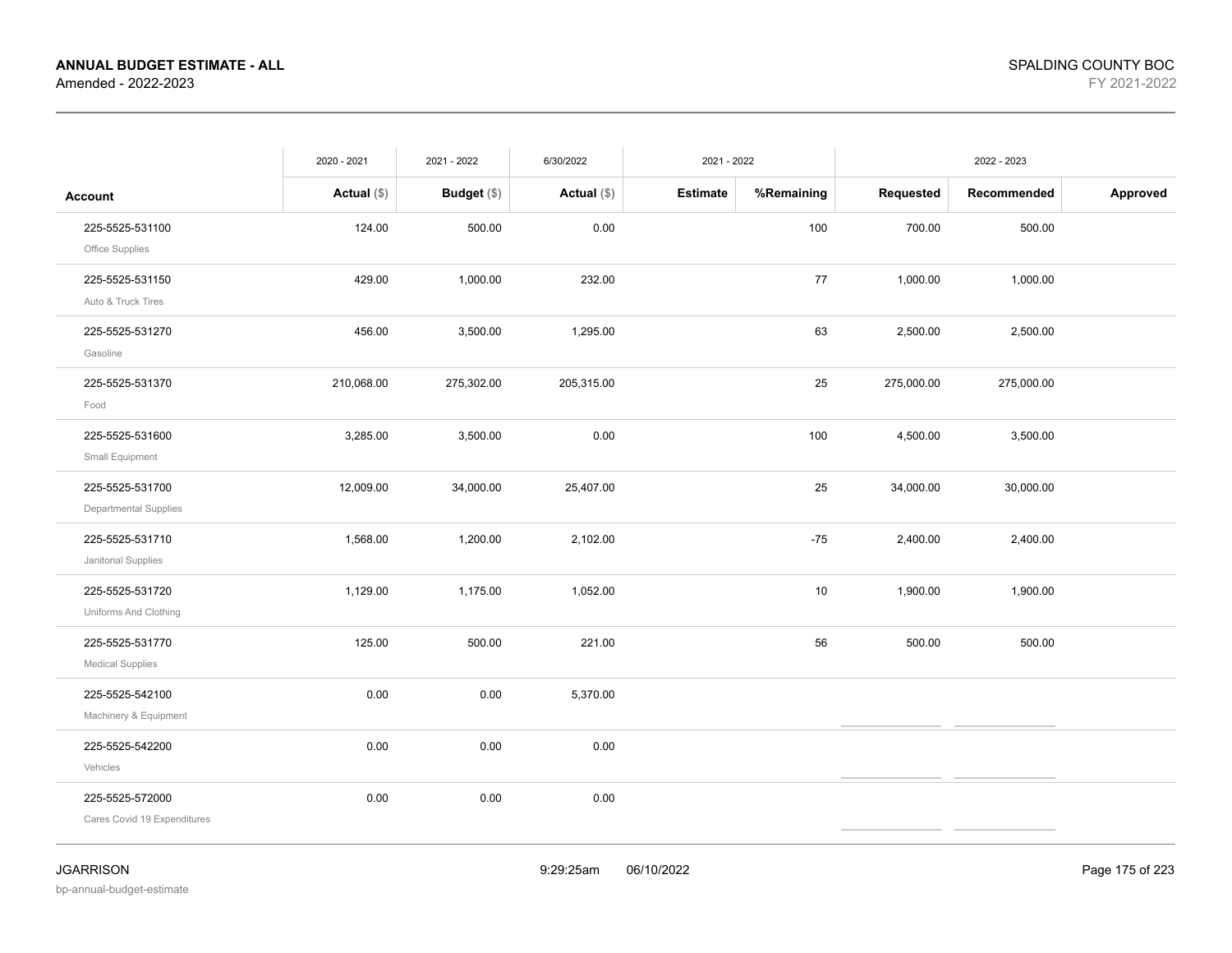|                                                        | 2020 - 2021   | 2021 - 2022   | 6/30/2022     | 2021 - 2022     |            |              | 2022 - 2023  |          |
|--------------------------------------------------------|---------------|---------------|---------------|-----------------|------------|--------------|--------------|----------|
| <b>Account</b>                                         | Actual $(\$)$ | Budget $(\$)$ | Actual $(\$)$ | <b>Estimate</b> | %Remaining | Requested    | Recommended  | Approved |
| 225-5525-579105<br><b>Health Reimbursement Account</b> | 0.00          | 0.00          | 0.00          |                 |            |              |              |          |
| 225-5525-579900<br>Other                               | 0.00          | 0.00          | 0.00          |                 |            |              |              |          |
| 225-5525-611300<br>Operating Transfer Out              | 0.00          | 0.00          | 0.00          |                 |            |              |              |          |
| <b>Total Revenue</b>                                   | \$615,760.00  | \$526,359.00  | \$500,271.00  |                 |            | \$609,457.00 | \$566,823.00 | \$0.00   |
| <b>Total Expenditure</b>                               | \$393,894.00  | \$526,359.00  | \$432,757.00  |                 |            | \$609,457.00 | \$566,823.00 | \$0.00   |
| <b>Net</b>                                             | \$221,866.00  | \$0.00        | \$67,514.00   |                 |            | \$0.00       | \$0.00       | \$0.00   |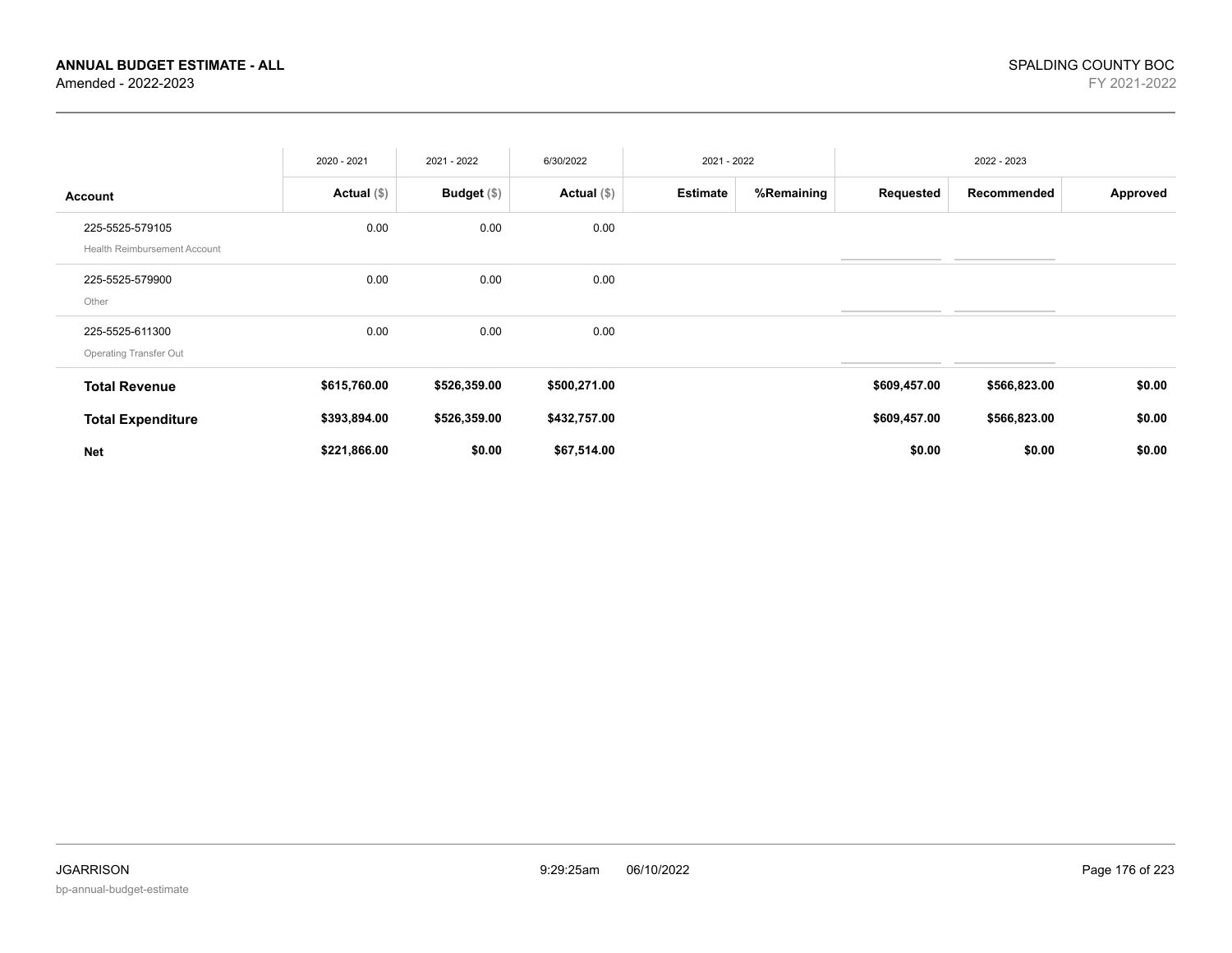|                                                  | 2020 - 2021   | 2021 - 2022   | 6/30/2022     | 2021 - 2022     |            |              | 2022 - 2023  |          |
|--------------------------------------------------|---------------|---------------|---------------|-----------------|------------|--------------|--------------|----------|
| <b>Account</b>                                   | Actual $(\$)$ | Budget $(\$)$ | Actual $(\$)$ | <b>Estimate</b> | %Remaining | Requested    | Recommended  | Approved |
| Fund: 246 Cdbg Dundee Mv Phase 2                 |               |               |               |                 |            |              |              |          |
| Revenue                                          |               |               |               |                 |            |              |              |          |
| 246-0000-334315<br><b>Cdbg Grant Proceeds</b>    | 0.00          | 0.00          | 14,500.00     |                 |            | 300,000.00   | 300,000.00   |          |
| 246-0000-391110<br>Operating Transfer In         | 0.00          | 0.00          | 10.00         |                 |            |              |              |          |
| <b>Expenditure</b>                               |               |               |               |                 |            |              |              |          |
| 246-4330-549802<br>Cdbg Dundee Mv Phase 2        | 0.00          | 0.00          | 1,700.00      |                 |            |              |              |          |
| 246-4330-611300<br><b>Operating Transfer Out</b> | 0.00          | 0.00          | 11,150.00     |                 |            | 300,000.00   | 300,000.00   |          |
| <b>Total Revenue</b>                             | \$0.00        | \$0.00        | \$14,510.00   |                 |            | \$300,000.00 | \$300,000.00 | \$0.00   |
| <b>Total Expenditure</b>                         | \$0.00        | \$0.00        | \$12,850.00   |                 |            | \$300,000.00 | \$300,000.00 | \$0.00   |
| <b>Net</b>                                       | \$0.00        | \$0.00        | \$1,660.00    |                 |            | \$0.00       | \$0.00       | \$0.00   |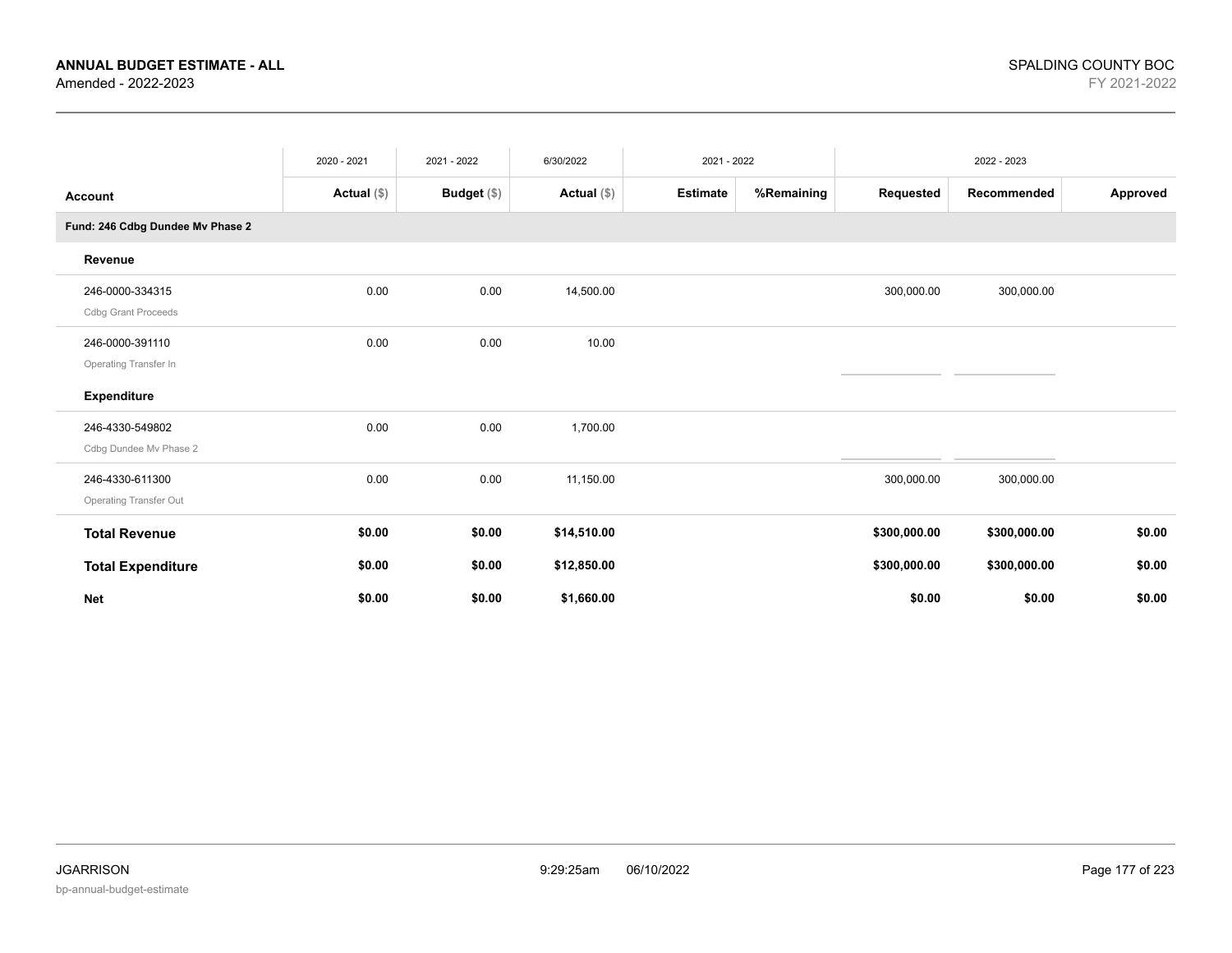|                                              | 2020 - 2021   | 2021 - 2022  | 6/30/2022     | 2021 - 2022     |            |              | 2022 - 2023  |          |
|----------------------------------------------|---------------|--------------|---------------|-----------------|------------|--------------|--------------|----------|
| Account                                      | Actual $(\$)$ | Budget (\$)  | Actual $(\$)$ | <b>Estimate</b> | %Remaining | Requested    | Recommended  | Approved |
| Fund: 260 Impact Fees Fund                   |               |              |               |                 |            |              |              |          |
| Revenue                                      |               |              |               |                 |            |              |              |          |
| 260-0000-300000<br>Fund Balance Appropriated | 0.00          | 2,247,500.00 | 0.00          |                 | 100        | 2,738,700.00 | 2,738,700.00 |          |
| 260-0000-341330<br>Impact Fee Library        | 7,772.00      | 6,500.00     | 6.201.00      |                 | 5          | 6,900.00     | 6,900.00     |          |
| 260-0000-341331<br>Impact Fee Parks & Rec    | 378,248.00    | 310,000.00   | 301,778.00    |                 | 3          | 334,000.00   | 334,000.00   |          |
| 260-0000-341332<br>Impact Fee Fire Protect   | 337,954.00    | 220,000.00   | 169,670.00    |                 | 23         | 191,000.00   | 191,000.00   |          |
| 260-0000-341333<br>Impact Fee Jail           | 41,758.00     | 27,000.00    | 20,963.00     |                 | 22         | 24,000.00    | 24,000.00    |          |
| 260-0000-341334<br>Impact Fee Homeland Sec   | 654.00        | 500.00       | 328.00        |                 | 34         | 500.00       | 500.00       |          |
| 260-0000-341335<br>Impact Fee E-911          | 18,969.00     | 12,000.00    | 9,523.00      |                 | 21         | 10,600.00    | 10,600.00    |          |
| 260-0000-341340<br>Impact Fee Administration | 23,611.00     | 17,500.00    | 15,294.00     |                 | 13         | 17,100.00    | 17,100.00    |          |
| 260-0000-341342<br>Impact Fee Cie Prep       | 11,318.00     | 8,000.00     | 7,329.00      |                 | 8          | 8,200.00     | 8,200.00     |          |
| 260-0000-341360<br>City Impact Fee Library   | 1,364.00      | 0.00         | 3,065.00      |                 |            |              |              |          |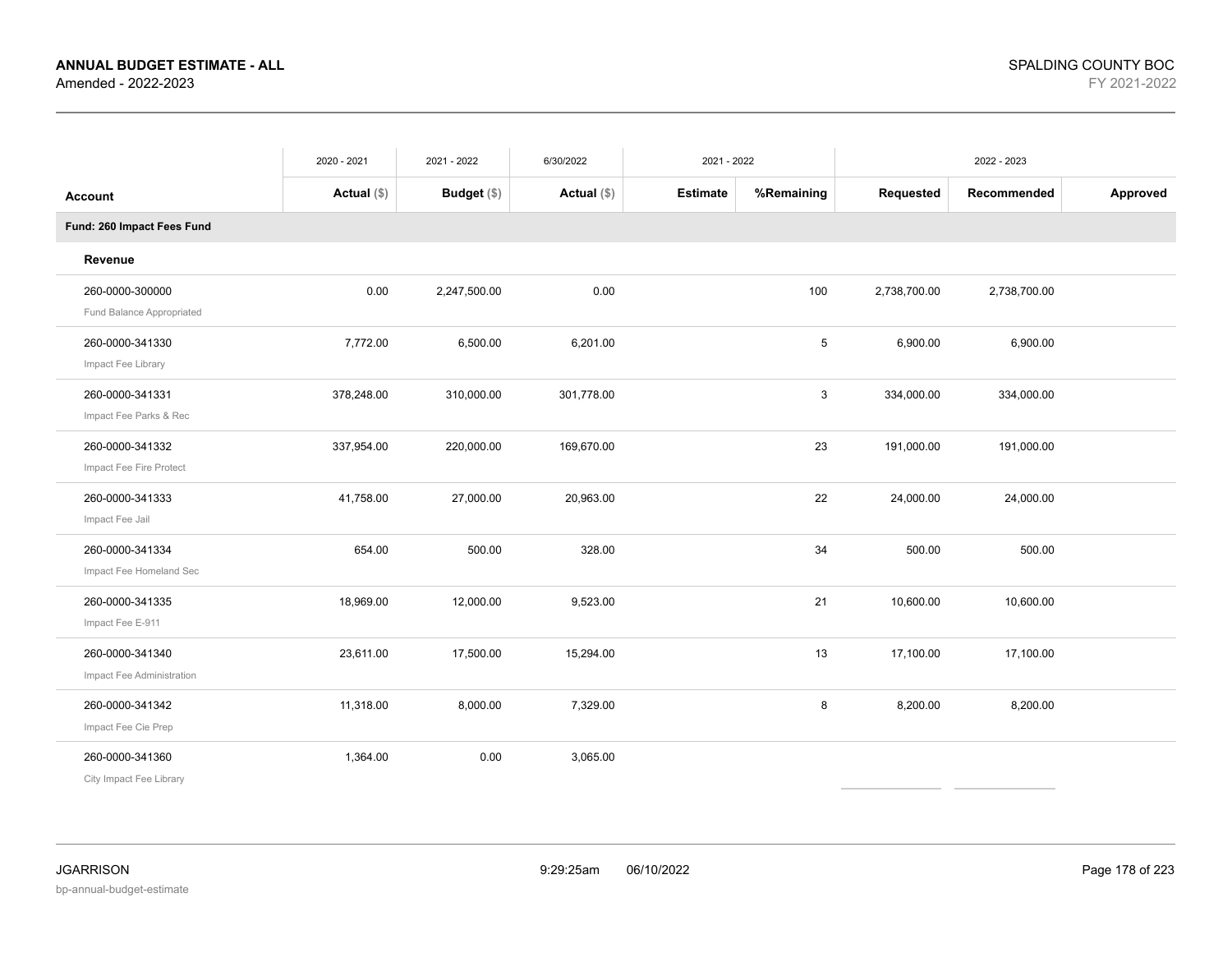|                           | 2020 - 2021   | 2021 - 2022        | 6/30/2022     | 2021 - 2022     |            |           | 2022 - 2023 |          |
|---------------------------|---------------|--------------------|---------------|-----------------|------------|-----------|-------------|----------|
| <b>Account</b>            | Actual $(\$)$ | <b>Budget</b> (\$) | Actual $(\$)$ | <b>Estimate</b> | %Remaining | Requested | Recommended | Approved |
| 260-0000-341361           | 66,497.00     | 0.00               | 149,373.00    |                 |            |           |             |          |
| City Impact Fee Parks     |               |                    |               |                 |            |           |             |          |
| 260-0000-341363           | 4,398.00      | 0.00               | 9,880.00      |                 |            |           |             |          |
| City Impact Fee Jail      |               |                    |               |                 |            |           |             |          |
| 260-0000-341364           | 69.00         | 0.00               | 155.00        |                 |            |           |             |          |
| City Impact Fee Hmlnd Sec |               |                    |               |                 |            |           |             |          |
| 260-0000-341365           | 1,998.00      | 0.00               | 4,488.00      |                 |            |           |             |          |
| City Impact Fee E-911     |               |                    |               |                 |            |           |             |          |
| 260-0000-341366           | 2,217.00      | 0.00               | 5,009.00      |                 |            |           |             |          |
| City Impact Fee Admin     |               |                    |               |                 |            |           |             |          |
| 260-0000-341367           | 1,084.00      | 0.00               | 2,404.00      |                 |            |           |             |          |
| City Impact Fee Cie Prep  |               |                    |               |                 |            |           |             |          |
| 260-0000-341370           | 0.00          | 0.00               | 0.00          |                 |            |           |             |          |
| Orchard Hill-Library      |               |                    |               |                 |            |           |             |          |
| 260-0000-341371           | 0.00          | 0.00               | 0.00          |                 |            |           |             |          |
| Orchard Hill-Parks & Rec  |               |                    |               |                 |            |           |             |          |
| 260-0000-341372           | 0.00          | 0.00               | 0.00          |                 |            |           |             |          |
| Orchard Hill-Fire Protect |               |                    |               |                 |            |           |             |          |
| 260-0000-341373           | 0.00          | 0.00               | 0.00          |                 |            |           |             |          |
| Orchard Hill-Jail         |               |                    |               |                 |            |           |             |          |
| 260-0000-341374           | 0.00          | 0.00               | 0.00          |                 |            |           |             |          |
| Orchard Hill-Homeland Sec |               |                    |               |                 |            |           |             |          |
| 260-0000-341375           | 0.00          | 0.00               | 0.00          |                 |            |           |             |          |
| Orchard Hill-E 911        |               |                    |               |                 |            |           |             |          |
|                           |               |                    |               |                 |            |           |             |          |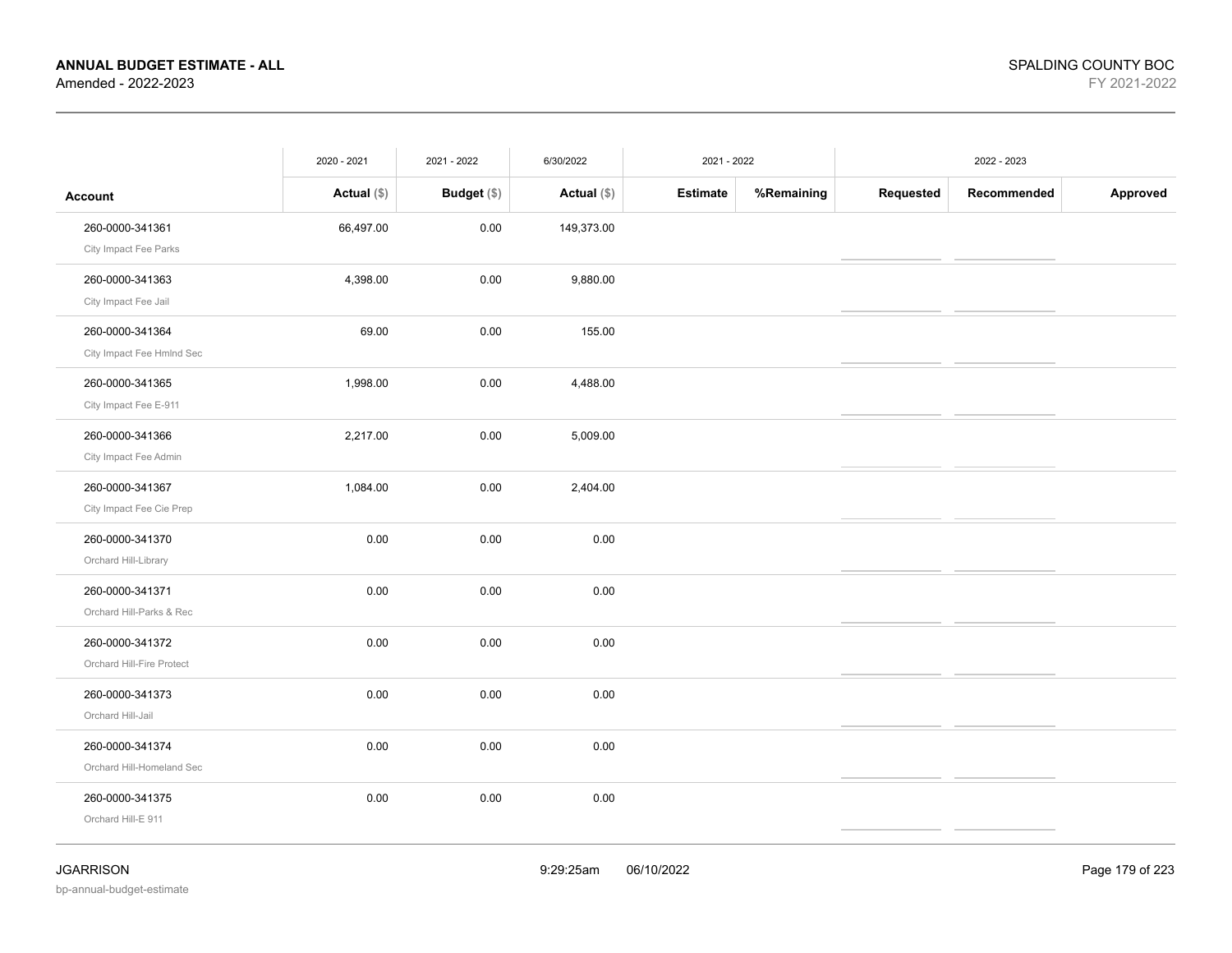|                          | 2020 - 2021   | 2021 - 2022 | 6/30/2022     | 2021 - 2022     |            |           | 2022 - 2023 |          |
|--------------------------|---------------|-------------|---------------|-----------------|------------|-----------|-------------|----------|
| <b>Account</b>           | Actual $(\$)$ | Budget (\$) | Actual $(\$)$ | <b>Estimate</b> | %Remaining | Requested | Recommended | Approved |
| 260-0000-341376          | 0.00          | 0.00        | 0.00          |                 |            |           |             |          |
| Orchard Hill-Admin       |               |             |               |                 |            |           |             |          |
| 260-0000-341377          | 0.00          | 0.00        | 0.00          |                 |            |           |             |          |
| Orchard Hill-Cie Prep    |               |             |               |                 |            |           |             |          |
| 260-0000-341380          | 0.00          | 0.00        | 0.00          |                 |            |           |             |          |
| Sunny Side-Library       |               |             |               |                 |            |           |             |          |
| 260-0000-341381          | 0.00          | 0.00        | 0.00          |                 |            |           |             |          |
| Sunny Side-Parks & Rec   |               |             |               |                 |            |           |             |          |
| 260-0000-341382          | 0.00          | 0.00        | 0.00          |                 |            |           |             |          |
| Sunny Side-Fire Protect  |               |             |               |                 |            |           |             |          |
| 260-0000-341383          | 0.00          | $0.00\,$    | 0.00          |                 |            |           |             |          |
| Sunny Side-Jail          |               |             |               |                 |            |           |             |          |
| 260-0000-341384          | 0.00          | 0.00        | 0.00          |                 |            |           |             |          |
| Sunny Side-Homeland Sec  |               |             |               |                 |            |           |             |          |
| 260-0000-341385          | 0.00          | 0.00        | 0.00          |                 |            |           |             |          |
| Sunny Side-E 911         |               |             |               |                 |            |           |             |          |
| 260-0000-341386          | 0.00          | 0.00        | 0.00          |                 |            |           |             |          |
| Sunny Side-Admin         |               |             |               |                 |            |           |             |          |
| 260-0000-341387          | 0.00          | 0.00        | 0.00          |                 |            |           |             |          |
| Sunny Side-Cie Prep      |               |             |               |                 |            |           |             |          |
| 260-0000-349300          | 0.00          | 0.00        | 0.00          |                 |            |           |             |          |
| <b>Bad Check Charges</b> |               |             |               |                 |            |           |             |          |
| 260-0000-361135          | 0.00          | 0.00        | 0.00          |                 |            |           |             |          |
| Interest - Impact Fees   |               |             |               |                 |            |           |             |          |
|                          |               |             |               |                 |            |           |             |          |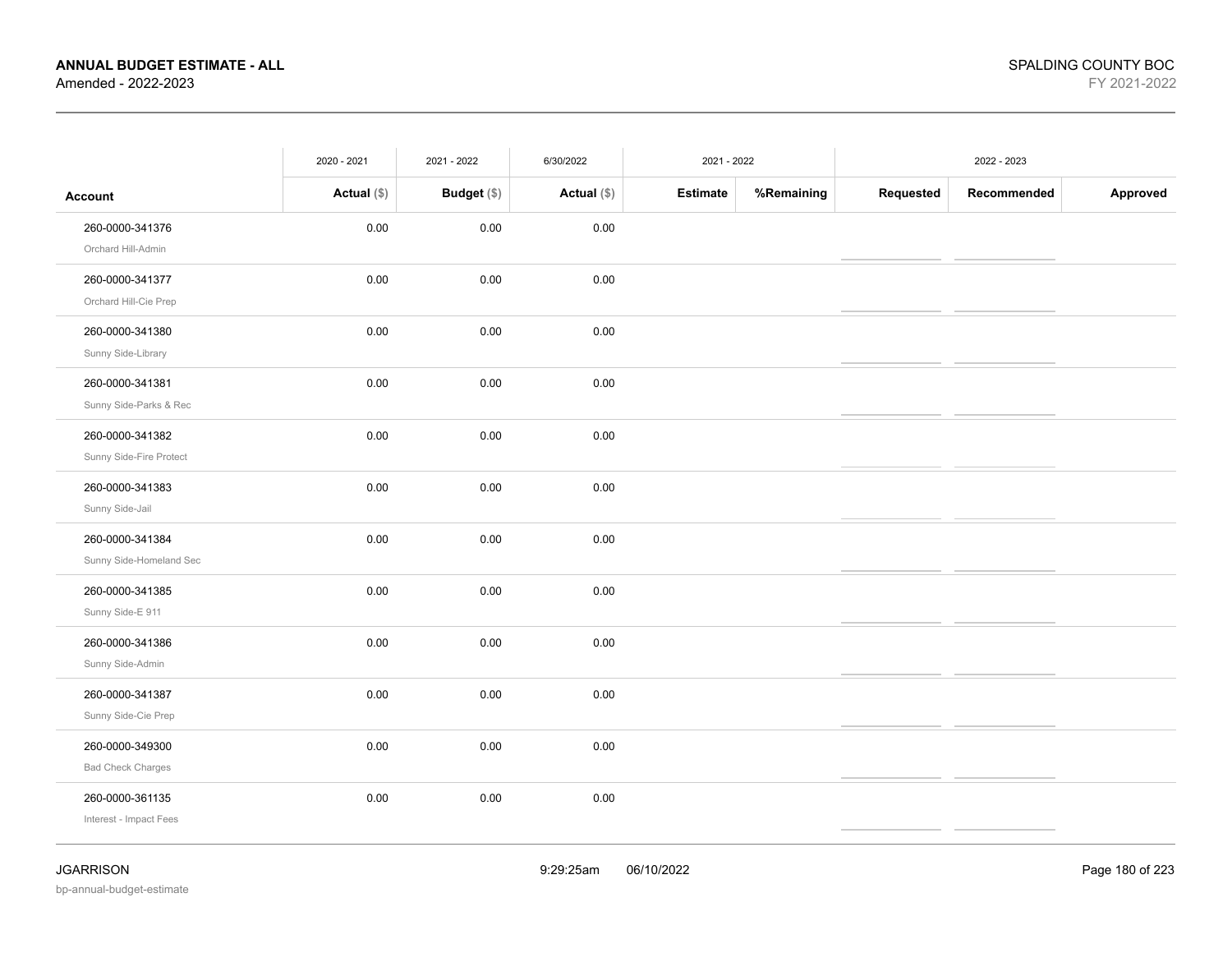|                                                    | 2020 - 2021   | 2021 - 2022 | 6/30/2022     | 2021 - 2022     |            |            | 2022 - 2023 |          |
|----------------------------------------------------|---------------|-------------|---------------|-----------------|------------|------------|-------------|----------|
| <b>Account</b>                                     | Actual $(\$)$ | Budget (\$) | Actual $(\$)$ | <b>Estimate</b> | %Remaining | Requested  | Recommended | Approved |
| 260-0000-361154<br>Interest - Money Market Account | 250.00        | 0.00        | 145.00        |                 |            |            |             |          |
| 260-0000-389100<br>Cash Over And Short             | $-132.00$     | 0.00        | 0.00          |                 |            |            |             |          |
| 260-0000-389900<br>Other<br>Expenditure            | 0.00          | 0.00        | 60,018.00     |                 |            |            |             |          |
| 260-1590-529000<br>Other Contr Services            | 683.00        | 5,000.00    | 16,264.00     |                 | $-225$     | 18,500.00  | 18,500.00   |          |
| 260-1590-577010<br>Impact Fee Administration       | 0.00          | 0.00        | 0.00          |                 |            |            |             |          |
| 260-1590-577020<br>Impact Fee Cie Prep             | 0.00          | 50,000.00   | 0.00          |                 | 100        | 50,000.00  | 50,000.00   |          |
| 260-1590-611300<br>Operating Transfer Out          | 0.00          | 0.00        | 0.00          |                 |            |            |             |          |
| 260-3350-544000<br>Impact Fee Capital Outlay       | 0.00          | 315,000.00  | 0.00          |                 | 100        | 350,000.00 | 350,000.00  |          |
| 260-3500-544000<br>Impact Fee Capital Outlay       | 0.00          | 400,000.00  | 0.00          |                 | 100        | 700,000.00 | 700,000.00  |          |
| 260-3500-581200<br>Capital Lease - Principal       | 0.00          | 0.00        | 0.00          |                 |            |            |             |          |
| 260-3500-582200<br>Capital Lease - Interest        | 0.00          | 0.00        | 0.00          |                 |            |            |             |          |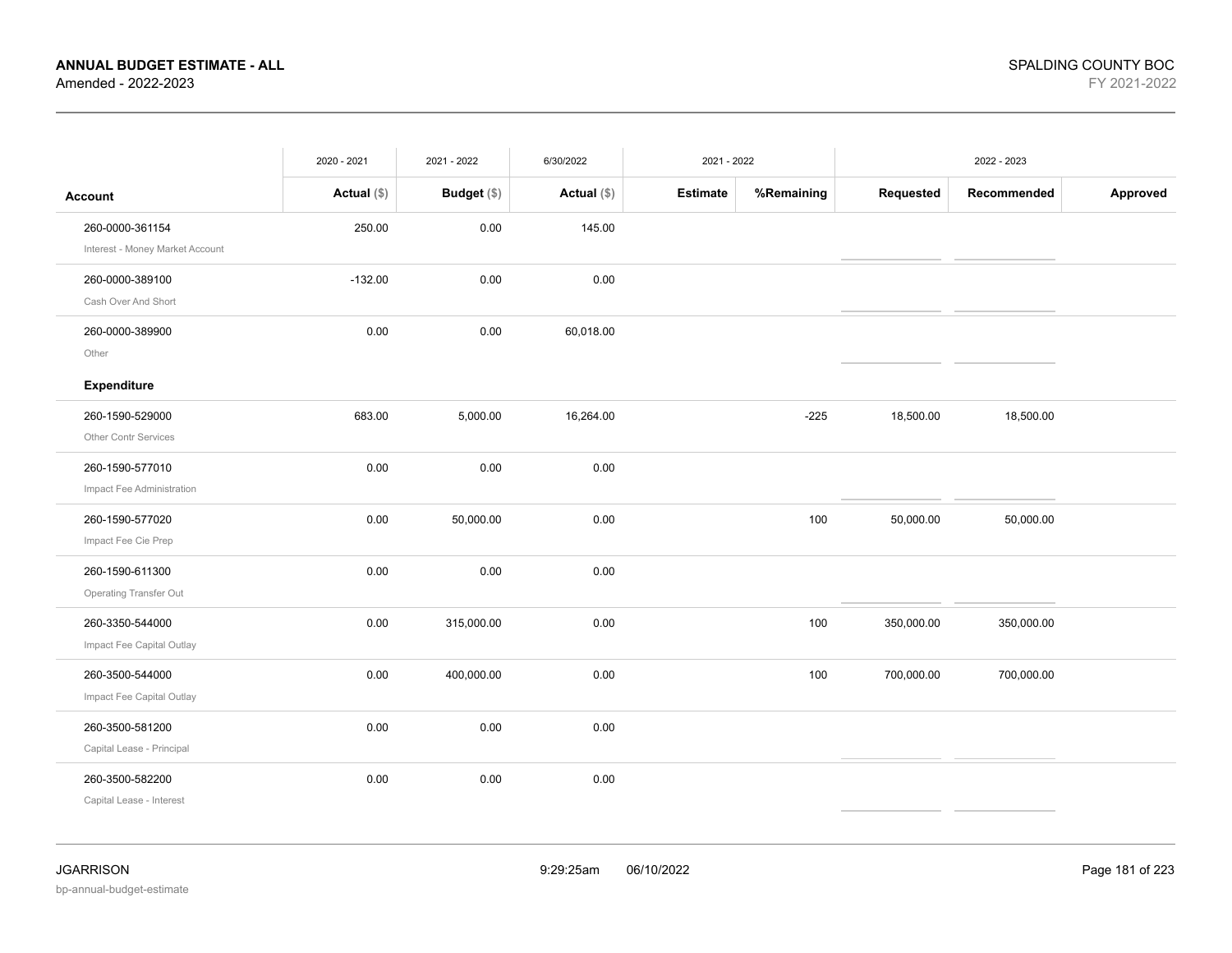|                                              | 2020 - 2021   | 2021 - 2022    | 6/30/2022     | 2021 - 2022     |            |                | 2022 - 2023    |          |
|----------------------------------------------|---------------|----------------|---------------|-----------------|------------|----------------|----------------|----------|
| <b>Account</b>                               | Actual $(\$)$ | Budget $(\$)$  | Actual $(\$)$ | <b>Estimate</b> | %Remaining | Requested      | Recommended    | Approved |
| 260-3800-544000<br>Impact Fee Capital Outlay | 0.00          | 140,000.00     | 0.00          |                 | 100        | 160,000.00     | 160,000.00     |          |
| 260-3920-544000<br>Impact Fee Capital Outlay | 0.00          | 7,000.00       | 0.00          |                 | 100        | 7,500.00       | 7,500.00       |          |
| 260-6200-544000<br>Impact Fee Capital Outlay | 248,131.00    | 1,900,000.00   | 298,744.00    |                 | 84         | 2,000,000.00   | 2,000,000.00   |          |
| 260-6200-581200<br>Capital Lease - Principal | 0.00          | 0.00           | 0.00          |                 |            |                |                |          |
| 260-6200-582200<br>Capital Lease - Interest  | 0.00          | 0.00           | 0.00          |                 |            |                |                |          |
| 260-6500-544000<br>Impact Fee Capital Outlay | 0.00          | 32,000.00      | 0.00          |                 | 100        | 45,000.00      | 45,000.00      |          |
| <b>Total Revenue</b>                         | \$898,029.00  | \$2,849,000.00 | \$765,623.00  |                 |            | \$3,331,000.00 | \$3,331,000.00 | \$0.00   |
| <b>Total Expenditure</b>                     | \$248,814.00  | \$2,849,000.00 | \$315,008.00  |                 |            | \$3,331,000.00 | \$3,331,000.00 | \$0.00   |
| <b>Net</b>                                   | \$649,215.00  | \$0.00         | \$450,615.00  |                 |            | \$0.00         | \$0.00         | \$0.00   |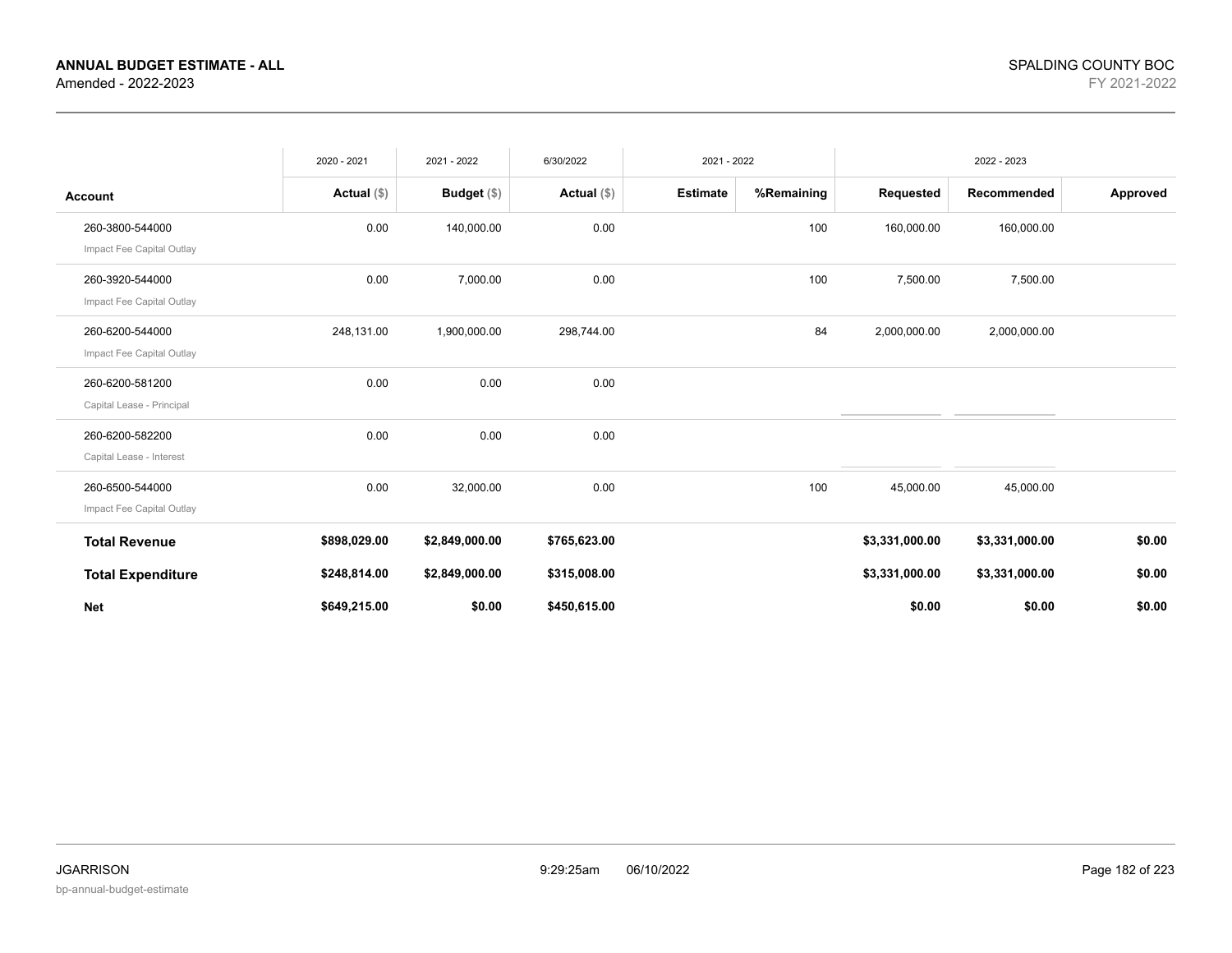|                                              | 2020 - 2021   | 2021 - 2022        | 6/30/2022     | 2021 - 2022     |            |              | 2022 - 2023  |          |
|----------------------------------------------|---------------|--------------------|---------------|-----------------|------------|--------------|--------------|----------|
| <b>Account</b>                               | Actual $(\$)$ | <b>Budget</b> (\$) | Actual $(\$)$ | <b>Estimate</b> | %Remaining | Requested    | Recommended  | Approved |
| Fund: 270 Fire District Fund                 |               |                    |               |                 |            |              |              |          |
| Revenue                                      |               |                    |               |                 |            |              |              |          |
| 270-0000-300000<br>Fund Balance Appropriated | 0.00          | 218,237.00         | 0.00          |                 | 100        | 3,000,585.00 | 374,304.00   |          |
| 270-0000-311100<br>Real Property - Cy        | 3,733,240.00  | 3,855,178.00       | 3,986,216.00  |                 | $-3$       | 7,646,249.00 | 4,246,613.00 |          |
| 270-0000-311110<br>Public Utility            | 67,928.00     | 0.00               | 0.00          |                 |            |              |              |          |
| 270-0000-311120<br>Timber                    | 1,695.00      | 0.00               | 774.00        |                 |            |              |              |          |
| 270-0000-311130<br>Heavy Equipment (Aavt)    | 713.00        | 0.00               | 6,354.00      |                 |            |              |              |          |
| 270-0000-311190<br>Railroad Equipment Tax    | 5,323.00      | 6,000.00           | 5,450.00      |                 | 9          | 6,000.00     | 6,000.00     |          |
| 270-0000-311200<br>Real Property - Py        | 163,882.00    | 125,000.00         | 114,828.00    |                 | 8          | 120,000.00   | 120,000.00   |          |
| 270-0000-311310<br>Motor Vehicle - Cy        | 61,599.00     | 0.00               | 51,432.00     |                 |            |              |              |          |
| 270-0000-311320<br>Mobile Home - Cy          | 11,607.00     | 0.00               | 12,306.00     |                 |            |              |              |          |
| 270-0000-311400<br>Mobile Home - Py          | 1,530.00      | 0.00               | 3,727.00      |                 |            |              |              |          |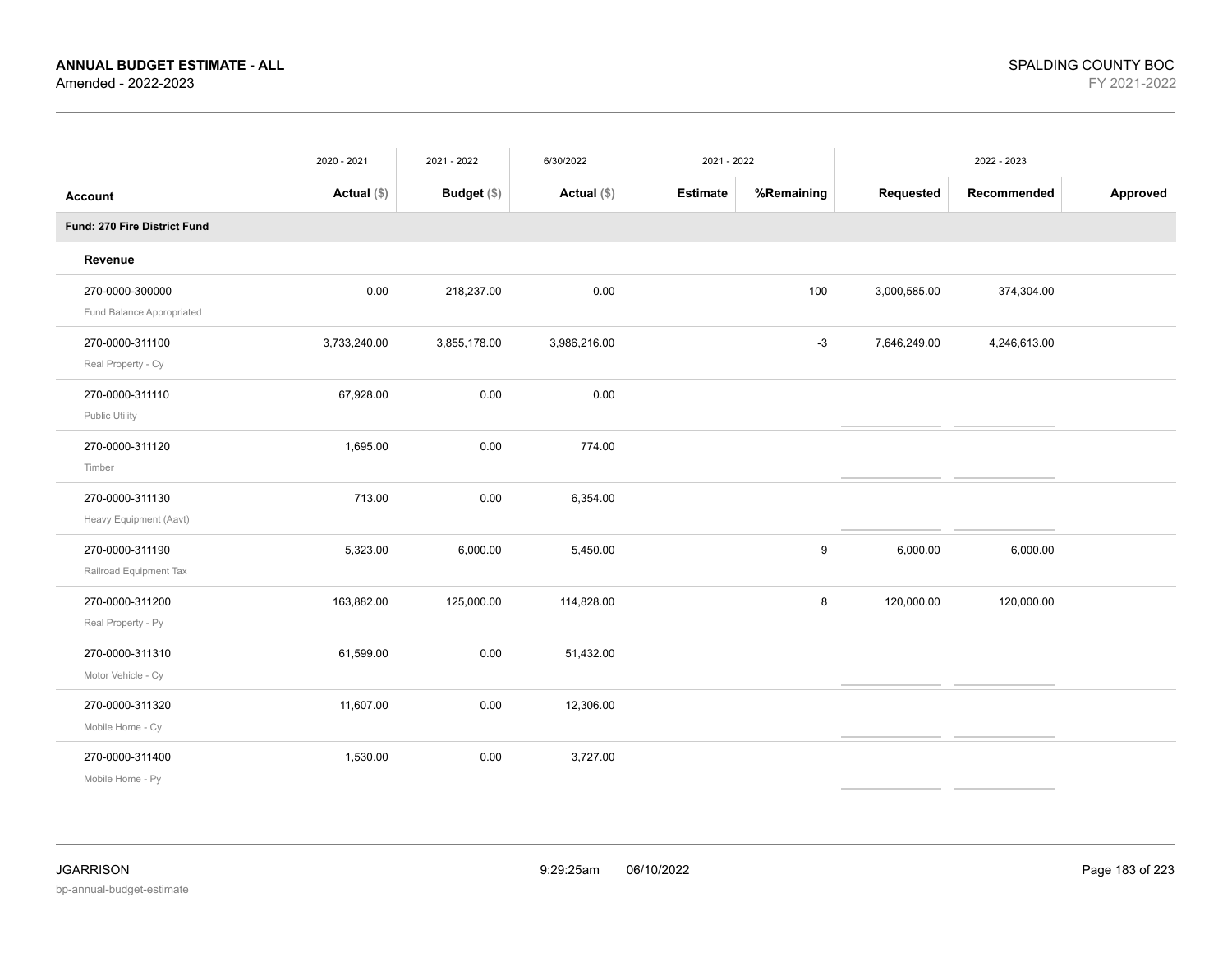|                                                     | 2020 - 2021   | 2021 - 2022        | 6/30/2022     | 2021 - 2022 |             |              | 2022 - 2023  |          |
|-----------------------------------------------------|---------------|--------------------|---------------|-------------|-------------|--------------|--------------|----------|
| <b>Account</b>                                      | Actual $(\$)$ | <b>Budget</b> (\$) | Actual $(\$)$ | Estimate    | %Remaining  | Requested    | Recommended  | Approved |
| 270-0000-311500<br>Real Property - Nod              | 5,096.00      | 0.00               | 3,052.00      |             |             |              |              |          |
| 270-0000-311510<br>Personal Property Nod            | 72.00         | 0.00               | 0.00          |             |             |              |              |          |
| 270-0000-311600<br>Re Transfer Tax (Intang)         | 97,401.00     | 95,000.00          | 113,546.00    |             | $-20$       | 125,000.00   | 125,000.00   |          |
| 270-0000-316200<br>Insurance Premium Tax            | 2,976,270.00  | 3,100,000.00       | 3,092,774.00  |             | $\mathsf 0$ | 3,150,000.00 | 3,150,000.00 |          |
| 270-0000-319110<br>Interest - Real Property         | 26,642.00     | 20,000.00          | 11,857.00     |             | 41          | 15,500.00    | 15,500.00    |          |
| 270-0000-319120<br>Interest - Personal Prop         | 100.00        | 0.00               | 101.00        |             |             |              |              |          |
| 270-0000-331105<br>Assistance To Firefighters Grant | 0.00          | 0.00               | 0.00          |             |             |              |              |          |
| 270-0000-331111<br>Accg Employee Safety Grant       | 0.00          | 0.00               | 0.00          |             |             |              |              |          |
| 270-0000-331400<br>Cares Act Grant                  | 1,594,647.00  | 0.00               | 0.00          |             |             |              |              |          |
| 270-0000-334111<br>Ga Firefighters Burn Foundation  | 0.00          | 0.00               | 0.00          |             |             |              |              |          |
| 270-0000-334112<br>Ga Forestry Commission Grant     | 0.00          | 0.00               | 0.00          |             |             |              |              |          |
| 270-0000-334142<br>Gema Allocation                  | 0.00          | 0.00               | 0.00          |             |             |              |              |          |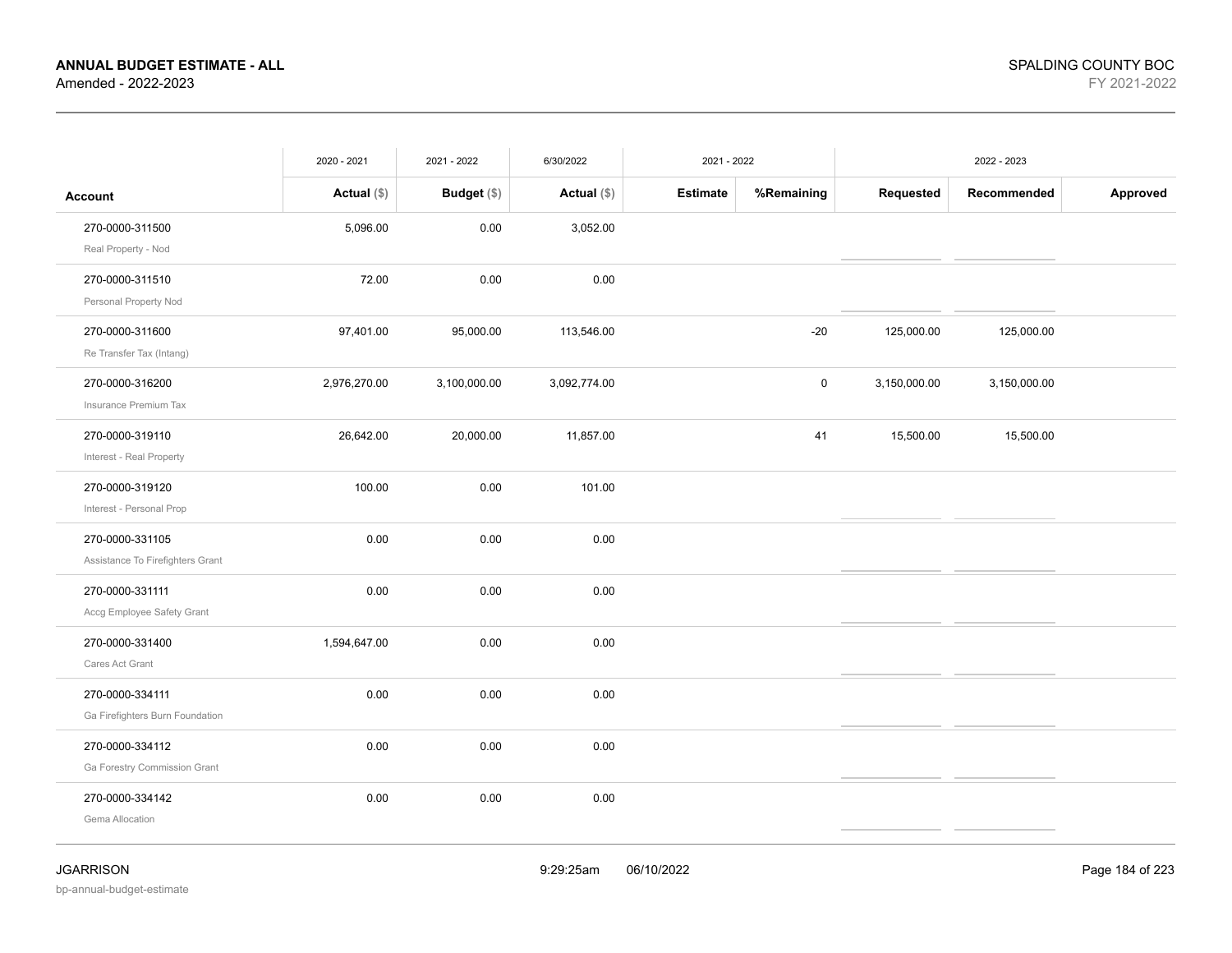|                                                    | 2020 - 2021   | 2021 - 2022        | 6/30/2022     | 2021 - 2022     |            |           | 2022 - 2023 |          |
|----------------------------------------------------|---------------|--------------------|---------------|-----------------|------------|-----------|-------------|----------|
| <b>Account</b>                                     | Actual $(\$)$ | <b>Budget</b> (\$) | Actual $(\$)$ | <b>Estimate</b> | %Remaining | Requested | Recommended | Approved |
| 270-0000-334143<br><b>Homeland Security Grant</b>  | 0.00          | 0.00               | 0.00          |                 |            |           |             |          |
| 270-0000-334160<br>State Fiscal Recovery Grant     | 0.00          | 0.00               | 78,585.00     |                 |            |           |             |          |
| 270-0000-336010<br><b>Hospital Authority Grant</b> | 0.00          | 0.00               | 0.00          |                 |            |           |             |          |
| 270-0000-336019<br>Georgia Power Grant             | 0.00          | 0.00               | 0.00          |                 |            |           |             |          |
| 270-0000-342200<br>Fire Protect Orchard Hill       | 41,825.00     | 43,500.00          | 58,748.00     |                 | $-35$      | 44,334.00 | 44,334.00   |          |
| 270-0000-342210<br>Fire Protect Sunny Side         | 21,942.00     | 22,000.00          | 19,047.00     |                 | 13         | 20,304.00 | 20,304.00   |          |
| 270-0000-361100<br>Interest - Operating Acct       | 0.00          | 0.00               | 0.00          |                 |            |           |             |          |
| 270-0000-361500<br>Construction Fund               | 0.00          | 0.00               | 0.00          |                 |            |           |             |          |
| 270-0000-371100<br>Contributions & Donations       | 500.00        | 0.00               | 1,206.00      |                 |            |           |             |          |
| 270-0000-388000<br>Surplus Property & Equip        | 0.00          | 0.00               | 0.00          |                 |            |           |             |          |
| 270-0000-389100<br>Cash Over And Short             | 0.00          | 0.00               | 0.00          |                 |            |           |             |          |
| 270-0000-389200<br>Insurance Refund/Dividend       | 0.00          | 0.00               | 0.00          |                 |            |           |             |          |
|                                                    |               |                    |               |                 |            |           |             |          |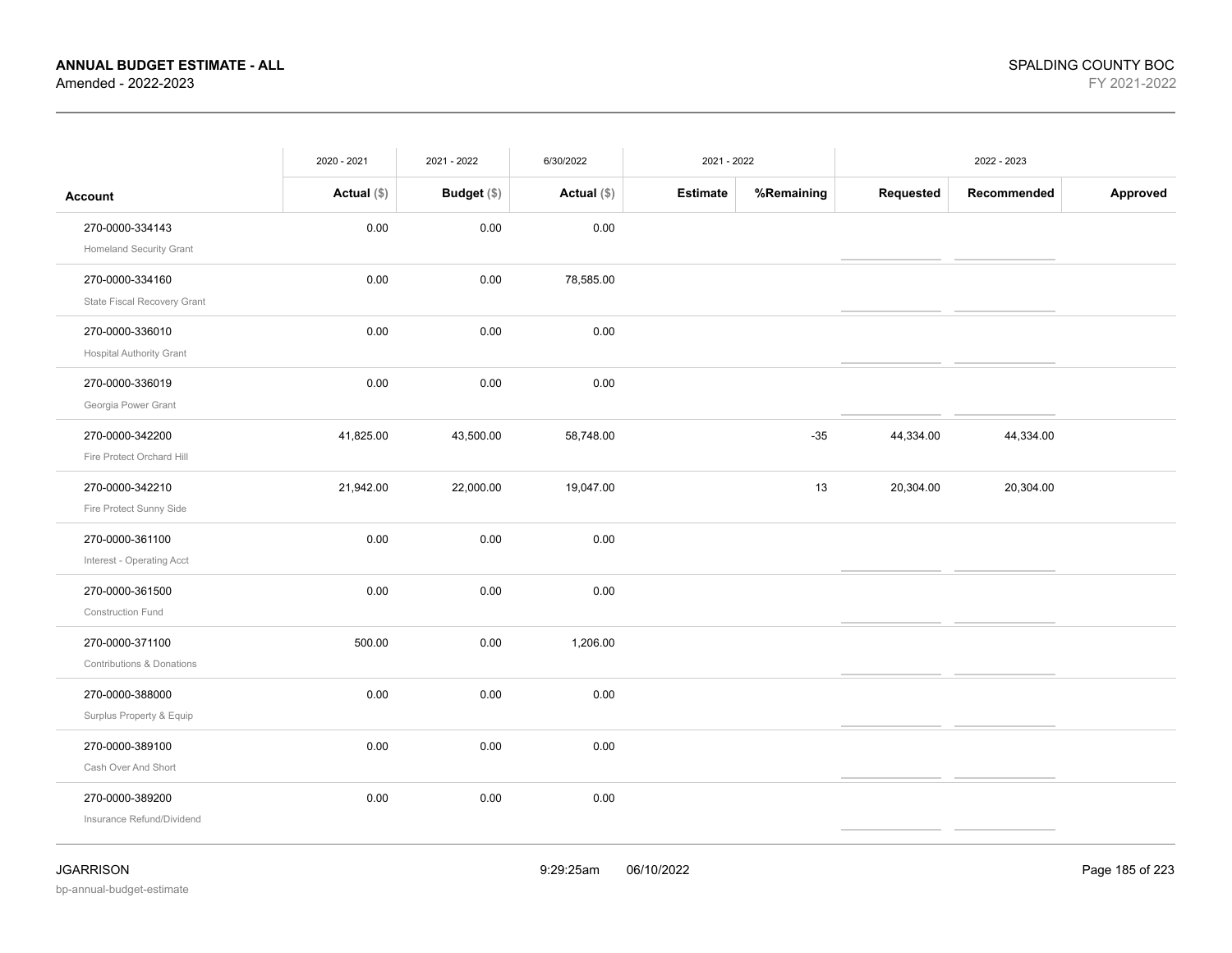|                                                 | 2020 - 2021   | 2021 - 2022   | 6/30/2022     | 2021 - 2022     |            |              | 2022 - 2023  |          |
|-------------------------------------------------|---------------|---------------|---------------|-----------------|------------|--------------|--------------|----------|
| <b>Account</b>                                  | Actual $(\$)$ | Budget $(\$)$ | Actual $(\$)$ | <b>Estimate</b> | %Remaining | Requested    | Recommended  | Approved |
| 270-0000-389500<br>Employee Insurance Pmt       | 0.00          | 0.00          | 0.00          |                 |            |              |              |          |
| 270-0000-389900<br>Other Revenues               | 20.00         | 0.00          | 23.00         |                 |            |              |              |          |
| 270-0000-391110<br>Operating Transfer In        | 0.00          | 0.00          | 0.00          |                 |            |              |              |          |
| 270-0000-393600<br>Gma/Accg Cap Lease Pool      | 40,447.00     | 0.00          | 166,435.00    |                 |            |              |              |          |
| 270-0000-396100<br>Accg Capital Lease Proc      | 0.00          | 0.00          | 0.00          |                 |            |              |              |          |
| 270-0000-396110<br>Capital Lease Proceeds       | 0.00          | 0.00          | 0.00          |                 |            |              |              |          |
| Expenditure                                     |               |               |               |                 |            |              |              |          |
| 270-3500-511100<br>Regular Employees            | 3,511,431.00  | 3,774,234.00  | 3,549,005.00  |                 | 6          | 5,261,269.00 | 4,154,693.00 |          |
| 270-3500-511300<br>Overtime                     | 218,541.00    | 250,000.00    | 204,590.00    |                 | 18         | 283,000.00   | 250,000.00   |          |
| 270-3500-512100<br>Group Insurance              | 908,992.00    | 992,466.00    | 795,425.00    |                 | 20         | 1,586,549.00 | 1,327,164.00 |          |
| 270-3500-512105<br>Firefighter Cancer Insurance | 12,023.00     | 27,500.00     | 11,506.00     |                 | 58         | 27,500.00    | 27,500.00    |          |
| 270-3500-512200<br>Fica Taxes                   | 270,710.00    | 307,854.00    | 274,709.00    |                 | 11         | 424,137.00   | 336,959.00   |          |

bp-annual-budget-estimate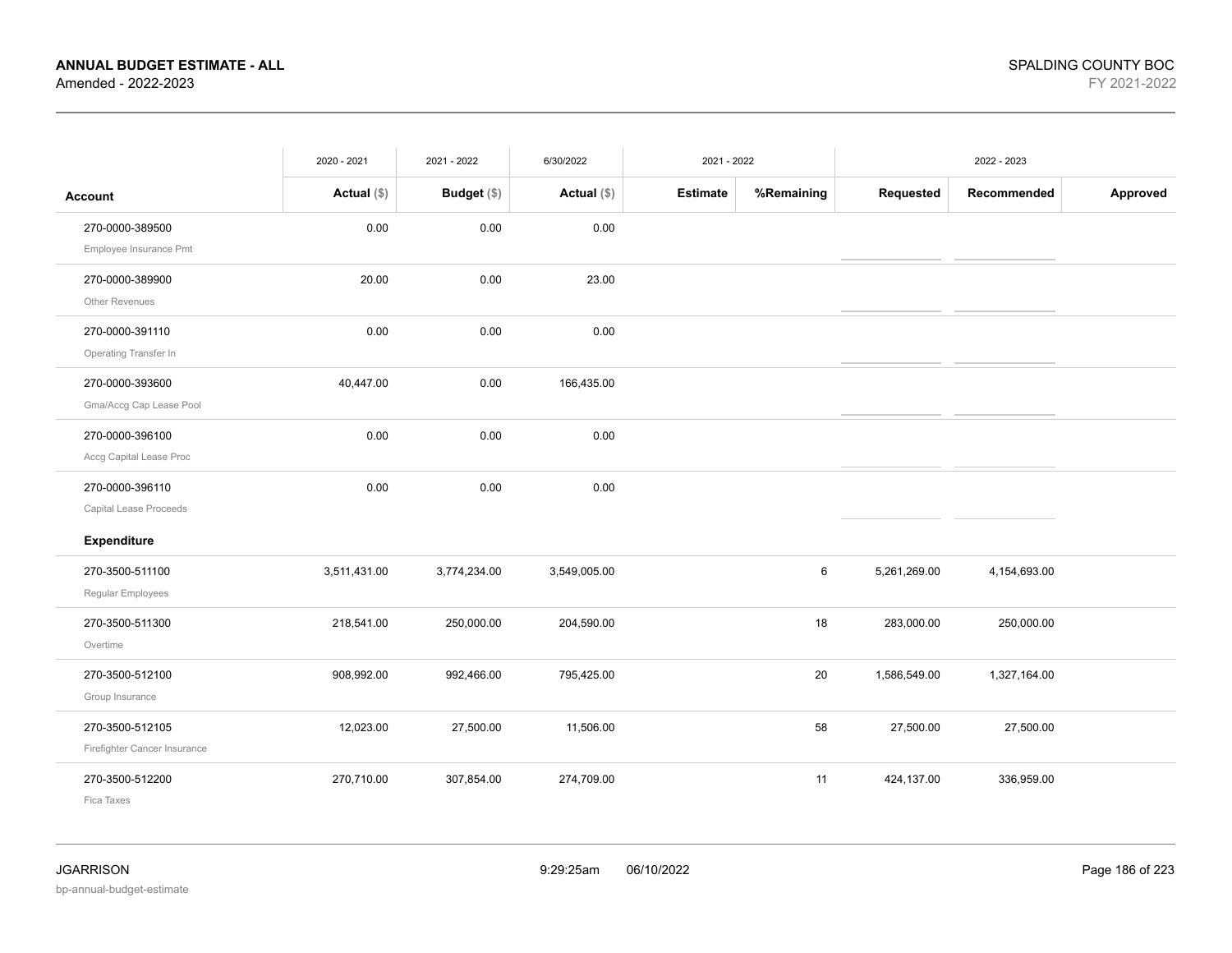|                                                                             | 2020 - 2021   | 2021 - 2022   | 6/30/2022     | 2021 - 2022     |            |            | 2022 - 2023 |          |
|-----------------------------------------------------------------------------|---------------|---------------|---------------|-----------------|------------|------------|-------------|----------|
| <b>Account</b>                                                              | Actual $(\$)$ | Budget $(\$)$ | Actual $(\$)$ | <b>Estimate</b> | %Remaining | Requested  | Recommended | Approved |
| 270-3500-512400                                                             | 449,318.00    | 547,264.00    | 459,606.00    |                 | 16         | 762,884.00 | 602,430.00  |          |
| <b>Retirement Contribution</b><br>270-3500-512600<br>Unemployment Insurance | 0.00          | 0.00          | 0.00          |                 |            |            |             |          |
| 270-3500-512700<br><b>Workers Compensation</b>                              | 54,963.00     | 155,738.00    | 93,443.00     |                 | 40         | 138,385.00 | 109,941.00  |          |
| 270-3500-521220<br><b>Employee Physical Exam</b>                            | 961.00        | 4,000.00      | 1,050.00      |                 | 74         | 4,620.00   | 4,500.00    |          |
| 270-3500-522150<br>Pest Control                                             | 1,430.00      | 1,440.00      | 1,615.00      |                 | $-12$      | 1,440.00   | 1,440.00    |          |
| 270-3500-522210<br>Radio Equipment Maint                                    | 18,014.00     | 17,500.00     | 16,103.00     |                 | 8          | 24,776.00  | 21,500.00   |          |
| 270-3500-522220<br>Office Equipment Maint                                   | 2,185.00      | 2,305.00      | 75.00         |                 | 97         | 2,535.00   | 2,345.00    |          |
| 270-3500-522225<br>Computer Equip Maint                                     | 48,706.00     | 44,100.00     | 44,625.00     |                 | $-1$       | 44,100.00  | 44,100.00   |          |
| 270-3500-522226<br>Software Maintenance                                     | 9,633.00      | 10,138.00     | 8,154.00      |                 | 20         | 10,138.00  | 10,138.00   |          |
| 270-3500-522230<br>Other Equipment Maint                                    | 4,253.00      | 15,000.00     | 9,053.00      |                 | 40         | 18,590.00  | 18,590.00   |          |
| 270-3500-522240<br><b>Building Maintenance</b>                              | 107,241.00    | 150,000.00    | 107,542.00    |                 | 28         | 281,960.00 | 235,960.00  |          |
| 270-3500-522280<br>Auto And Truck Maint                                     | 132,942.00    | 130,000.00    | 138,104.00    |                 | -6         | 150,000.00 | 150,000.00  |          |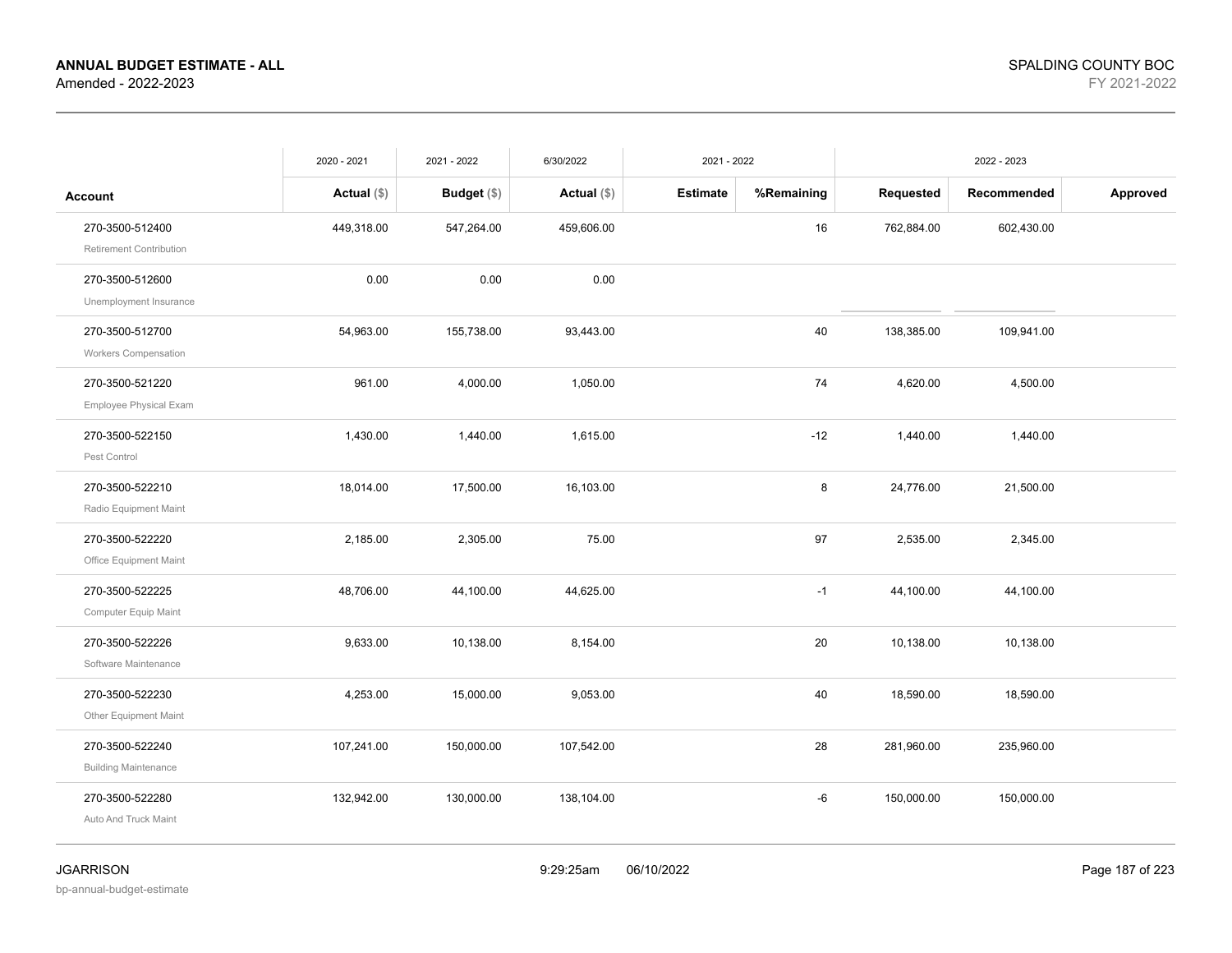|                                                  | 2020 - 2021   | 2021 - 2022 | 6/30/2022     | 2021 - 2022     |            |           | 2022 - 2023 |          |
|--------------------------------------------------|---------------|-------------|---------------|-----------------|------------|-----------|-------------|----------|
| <b>Account</b>                                   | Actual $(\$)$ | Budget (\$) | Actual $(\$)$ | <b>Estimate</b> | %Remaining | Requested | Recommended | Approved |
| 270-3500-522290<br>Grounds Maintenance           | 3,238.00      | 12,000.00   | 66.00         |                 | 99         | 12,000.00 | 12,000.00   |          |
| 270-3500-522300<br>Rentals                       | 5,212.00      | 5,435.00    | 5,143.00      |                 | 5          | 5,435.00  | 5,435.00    |          |
| 270-3500-523110<br>General Liability Ins         | 8,799.00      | 9,680.00    | 5,437.00      |                 | 44         | 8,000.00  | 8,000.00    |          |
| 270-3500-523130<br>Vehicle Ins                   | 25,584.00     | 28,145.00   | 15,810.00     |                 | 44         | 23,200.00 | 23,200.00   |          |
| 270-3500-523140<br>Building & Contents Ins       | 7,185.00      | 7,905.00    | 4,440.00      |                 | 44         | 6,550.00  | 6,550.00    |          |
| 270-3500-523210<br>Telephone                     | 14,841.00     | 15,000.00   | 13,396.00     |                 | 11         | 14,820.00 | 14,748.00   |          |
| 270-3500-523220<br>Postage                       | 575.00        | 150.00      | $-283.00$     |                 | 288        | 250.00    | 150.00      |          |
| 270-3500-523230<br><b>Internet Services</b>      | 12,334.00     | 15,427.00   | 11,865.00     |                 | 23         | 12,782.00 | 17,520.00   |          |
| 270-3500-523300<br>Advertising                   | 0.00          | 0.00        | 0.00          |                 |            |           |             |          |
| 270-3500-523500<br>Travel                        | 5,249.00      | 15,000.00   | 1,365.00      |                 | 91         | 17,115.00 | 15,000.00   |          |
| 270-3500-523600<br>Dues & Subscriptions          | 3,084.00      | 4,000.00    | 2,549.00      |                 | 36         | 4,844.00  | 4,844.00    |          |
| 270-3500-523700<br><b>Education And Training</b> | 7,329.00      | 14,000.00   | 8,823.00      |                 | 37         | 13,905.00 | 13,905.00   |          |
|                                                  |               |             |               |                 |            |           |             |          |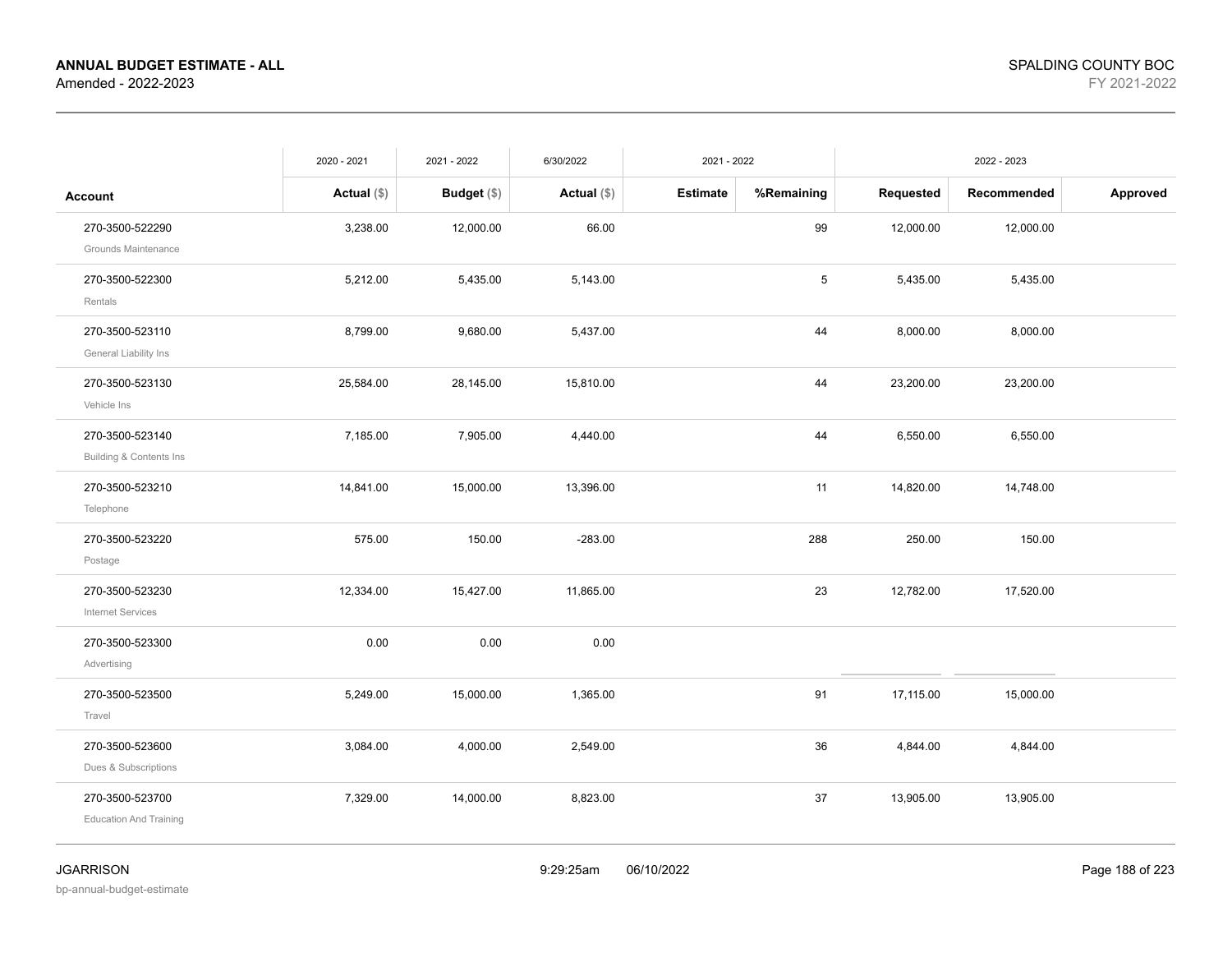|                        | 2020 - 2021   | 2021 - 2022   | 6/30/2022     | 2021 - 2022     |              |            | 2022 - 2023 |          |
|------------------------|---------------|---------------|---------------|-----------------|--------------|------------|-------------|----------|
| <b>Account</b>         | Actual $(\$)$ | Budget $(\$)$ | Actual $(\$)$ | <b>Estimate</b> | %Remaining   | Requested  | Recommended | Approved |
| 270-3500-529000        | 24,877.00     | 90,000.00     | 18,495.00     |                 | 79           | 108,888.00 | 108,888.00  |          |
| Other Contr Services   |               |               |               |                 |              |            |             |          |
| 270-3500-531100        | 1,061.00      | 1,000.00      | 0.00          |                 | 100          | 3,000.00   | 1,000.00    |          |
| Office Supplies        |               |               |               |                 |              |            |             |          |
| 270-3500-531150        | 13,409.00     | 22,380.00     | 22,066.00     |                 | $\mathbf{1}$ | 31,360.00  | 30,000.00   |          |
| Auto & Truck Tires     |               |               |               |                 |              |            |             |          |
| 270-3500-531155        | 2,405.00      | 2,700.00      | 441.00        |                 | 84           | 8,440.00   | 6,400.00    |          |
| Auto & Truck Batteries |               |               |               |                 |              |            |             |          |
| 270-3500-531160        | 0.00          | 0.00          | 0.00          |                 |              |            |             |          |
| Auto & Truck Supplies  |               |               |               |                 |              |            |             |          |
| 270-3500-531210        | 8,576.00      | 9,075.00      | 7,745.00      |                 | 15           | 11,440.00  | 9,075.00    |          |
| Water                  |               |               |               |                 |              |            |             |          |
| 270-3500-531215        | 4,346.00      | 4,502.00      | 4,120.00      |                 | 8            | 4,952.00   | 4,250.00    |          |
| Sewerage               |               |               |               |                 |              |            |             |          |
| 270-3500-531220        | 7,808.00      | 8,000.00      | 7,223.00      |                 | 10           | 7,600.00   | 7,400.00    |          |
| Natural Gas            |               |               |               |                 |              |            |             |          |
| 270-3500-531230        | 42,639.00     | 43,000.00     | 34,763.00     |                 | 19           | 51,400.00  | 43,000.00   |          |
| Electricity            |               |               |               |                 |              |            |             |          |
| 270-3500-531240        | 7,588.00      | 8,500.00      | 2,751.00      |                 | 68           | 12,000.00  | 8,500.00    |          |
| Propane                |               |               |               |                 |              |            |             |          |
| 270-3500-531270        | 53,902.00     | 60,000.00     | 85,687.00     |                 | $-43$        | 80,000.00  | 85,000.00   |          |
| Gasoline               |               |               |               |                 |              |            |             |          |
| 270-3500-531280        | 582.00        | 580.00        | 496.00        |                 | 15           | 600.00     | 600.00      |          |
| Stormwater             |               |               |               |                 |              |            |             |          |
|                        |               |               |               |                 |              |            |             |          |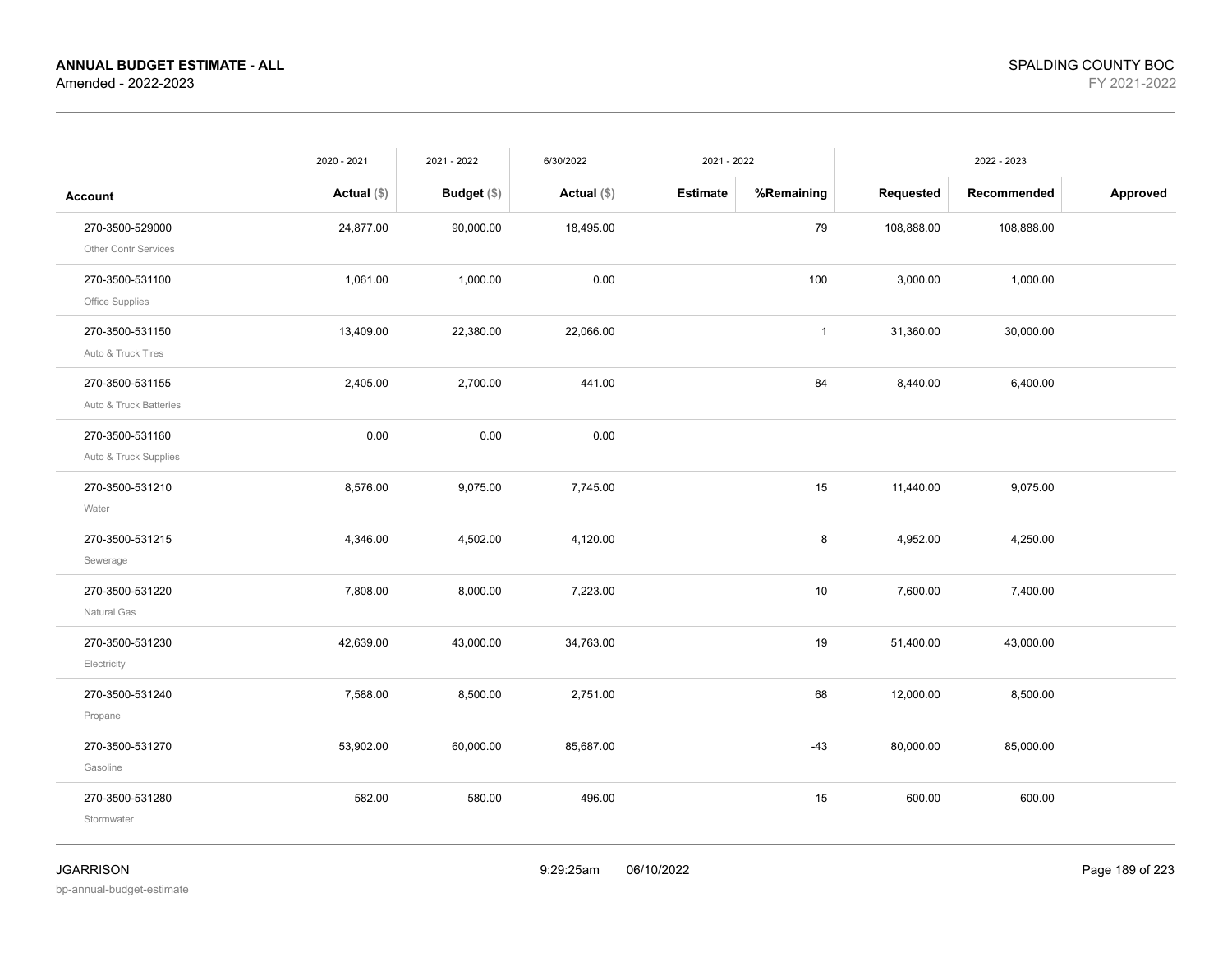|                                                     | 2020 - 2021   | 2021 - 2022   | 6/30/2022     | 2021 - 2022     |              |              | 2022 - 2023 |          |
|-----------------------------------------------------|---------------|---------------|---------------|-----------------|--------------|--------------|-------------|----------|
| <b>Account</b>                                      | Actual $(\$)$ | Budget $(\$)$ | Actual $(\$)$ | <b>Estimate</b> | %Remaining   | Requested    | Recommended | Approved |
| 270-3500-531600<br>Small Equipment                  | 67,454.00     | 186,974.00    | 184,874.00    |                 | $\mathbf{1}$ | 77,050.00    | 77,050.00   |          |
| 270-3500-531700<br>Departmental Supplies            | 43,229.00     | 45,000.00     | 41,132.00     |                 | 9            | 70,133.00    | 48,000.00   |          |
| 270-3500-531710<br>Janitorial Supplies              | 9,962.00      | 10,000.00     | 9,869.00      |                 | $\mathbf{1}$ | 12,000.00    | 12,000.00   |          |
| 270-3500-531720<br>Uniforms And Clothing            | 97,315.00     | 76,680.00     | 76,542.00     |                 | $\pmb{0}$    | 117,180.00   | 117,180.00  |          |
| 270-3500-541200<br>Site Improvements                | 0.00          | 0.00          | 0.00          |                 |              |              |             |          |
| 270-3500-541300<br><b>Buildings</b>                 | 0.00          | 0.00          | 0.00          |                 |              | 2,929,550.00 |             |          |
| 270-3500-542100<br>Machinery & Equipment            | 86,744.00     | 110,105.00    | 104,701.00    |                 | 5            | 134,700.00   |             |          |
| 270-3500-542200<br>Vehicles                         | 0.00          | 0.00          | 1,476,031.00  |                 |              | 1,158,573.00 |             |          |
| 270-3500-542225<br><b>Homeland Security Grant</b>   | 0.00          | 0.00          | 0.00          |                 |              |              |             |          |
| 270-3500-542300<br>Furniture & Fixtures             | 0.00          | 0.00          | 0.00          |                 |              |              |             |          |
| 270-3500-551000<br><b>Indirect Cost Allocations</b> | 171,938.00    | 171,938.00    | 171,938.00    |                 |              |              |             |          |
| 270-3500-561000<br>Depreciation                     | 0.00          | 0.00          | 0.00          |                 |              |              |             |          |
|                                                     |               |               |               |                 |              |              |             |          |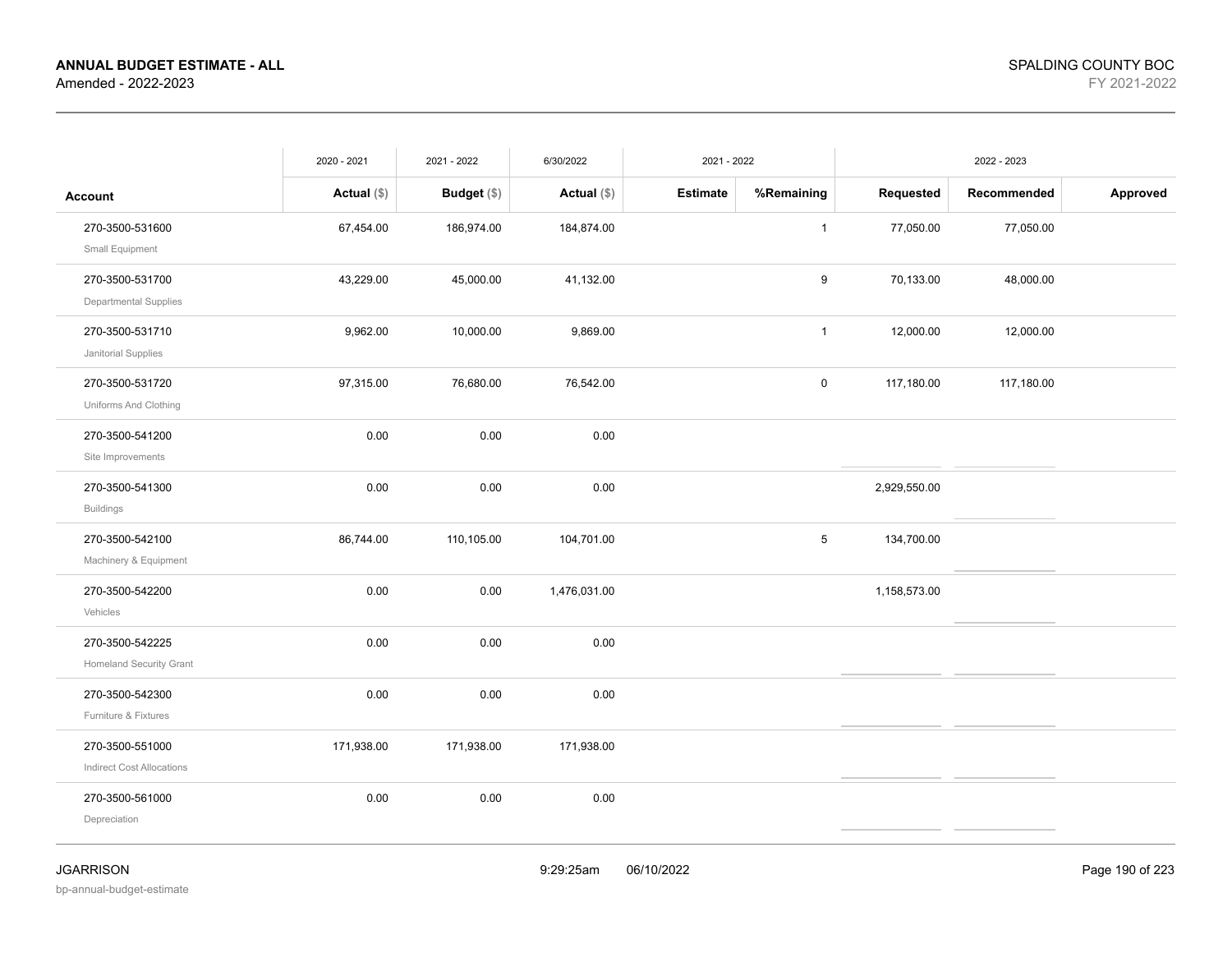|                                     | 2020 - 2021    | 2021 - 2022    | 6/30/2022      | 2021 - 2022     |            |                 | 2022 - 2023    |          |
|-------------------------------------|----------------|----------------|----------------|-----------------|------------|-----------------|----------------|----------|
| <b>Account</b>                      | Actual $(\$)$  | Budget (\$)    | Actual $(\$)$  | <b>Estimate</b> | %Remaining | Requested       | Recommended    | Approved |
| 270-3500-572000                     | 0.00           | 0.00           | 0.00           |                 |            |                 |                |          |
| Cares Covid 19 Expenditures         |                |                |                |                 |            |                 |                |          |
| 270-3500-579105                     | 0.00           | 0.00           | 0.00           |                 |            |                 |                |          |
| <b>Health Reimbursement Account</b> |                |                |                |                 |            |                 |                |          |
| 270-3500-579815                     | 7,248.00       | 0.00           | 0.00           |                 |            |                 |                |          |
| 2016 Splost Expenditures            |                |                |                |                 |            |                 |                |          |
| 270-3500-579900                     | 53,890.00      | 50,000.00      | 46,756.00      |                 | 6          | 93,222.00       | 50,000.00      |          |
| Other                               |                |                |                |                 |            |                 |                |          |
| 270-3500-579950                     | 0.00           | 0.00           | 0.00           |                 |            |                 |                |          |
| <b>Contribution To Reserves</b>     |                |                |                |                 |            |                 |                |          |
| 270-3500-581200                     | 0.00           | 0.00           | 0.00           |                 |            |                 |                |          |
| Capital Lease - Principal           |                |                |                |                 |            |                 |                |          |
| 270-3500-582200                     | 0.00           | 0.00           | 0.00           |                 |            |                 |                |          |
| Capital Lease - Interest            |                |                |                |                 |            |                 |                |          |
| 270-3500-611300                     | 1,399,464.00   | 28,200.00      | 28,200.00      |                 |            | 75,100.00       | 75,100.00      |          |
| Operating Transfer Out              |                |                |                |                 |            |                 |                |          |
| <b>Total Revenue</b>                | \$8,852,479.00 | \$7,484,915.00 | \$7,726,461.00 |                 |            | \$14,127,972.00 | \$8,102,055.00 | \$0.00   |
| <b>Total Expenditure</b>            | \$7,949,210.00 | \$7,484,915.00 | \$8,107,046.00 |                 |            | \$14,127,972.00 | \$8,102,055.00 | \$0.00   |
| <b>Net</b>                          | \$903,269.00   | \$0.00         | -\$380,585.00  |                 |            | \$0.00          | \$0.00         | \$0.00   |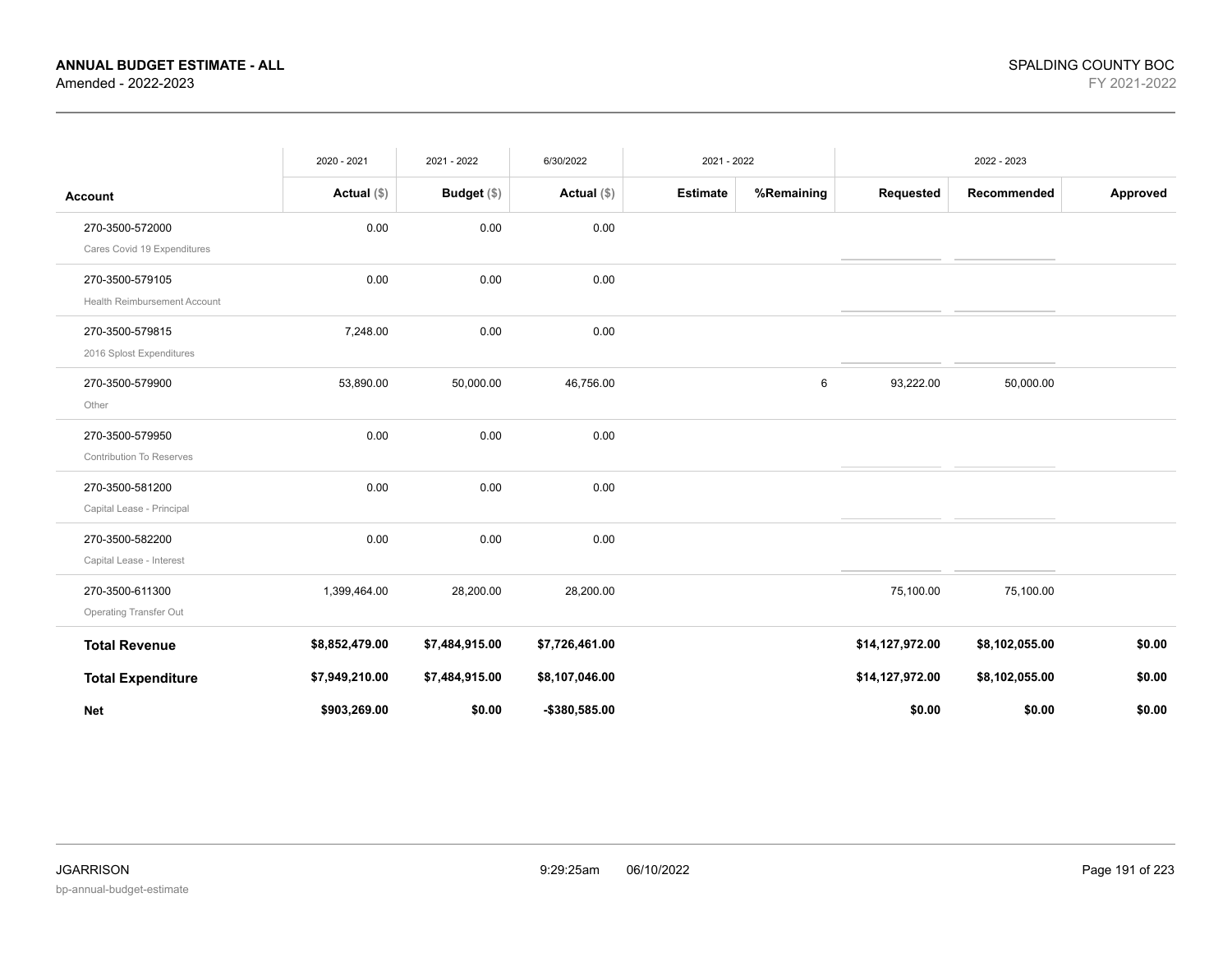|                                                     | 2020 - 2021   | 2021 - 2022 | 6/30/2022     | 2021 - 2022     |            |            | 2022 - 2023 |          |
|-----------------------------------------------------|---------------|-------------|---------------|-----------------|------------|------------|-------------|----------|
| Account                                             | Actual $(\$)$ | Budget (\$) | Actual $(\$)$ | <b>Estimate</b> | %Remaining | Requested  | Recommended | Approved |
| Fund: 275 Hotel/Motel Tax Fund                      |               |             |               |                 |            |            |             |          |
| Revenue                                             |               |             |               |                 |            |            |             |          |
| 275-0000-300000<br>Fund Balance Appropriated        | 0.00          | 50,000.00   | 0.00          |                 | 100        | 50,000.00  | 50,000.00   |          |
| 275-0000-314100<br>5% Hotel/Motel Tax Restricted    | 173,415.00    | 155,000.00  | 184,441.00    |                 | $-19$      | 208,900.00 | 208,900.00  |          |
| 275-0000-314125<br>3% Hotel Motel Tax Unrestricted  | 104,349.00    | 92,200.00   | 110,665.00    |                 | $-20$      | 125,300.00 | 125,300.00  |          |
| 275-0000-319205<br>P&I Del Hotel/Motel Tax          | 0.00          | 0.00        | 0.00          |                 |            |            |             |          |
| 275-0000-361100<br>Interest - Operating Acct        | 0.00          | 0.00        | 0.00          |                 |            |            |             |          |
| Expenditure                                         |               |             |               |                 |            |            |             |          |
| 275-7540-541445<br>The Park At Sixth                | 0.00          | 0.00        | 0.00          |                 |            |            |             |          |
| 275-7540-571105<br><b>Griffin-Spalding Archives</b> | 0.00          | 0.00        | 0.00          |                 |            |            |             |          |
| 275-7540-572090<br>Griffin Main Street              | 0.00          | 0.00        | 0.00          |                 |            |            |             |          |
| 275-7540-572095<br>Chamber Of Commerce              | 0.00          | 0.00        | 0.00          |                 |            |            |             |          |
| 275-7540-572096<br>Ga Experiment Station Ce         | 0.00          | 0.00        | 0.00          |                 |            |            |             |          |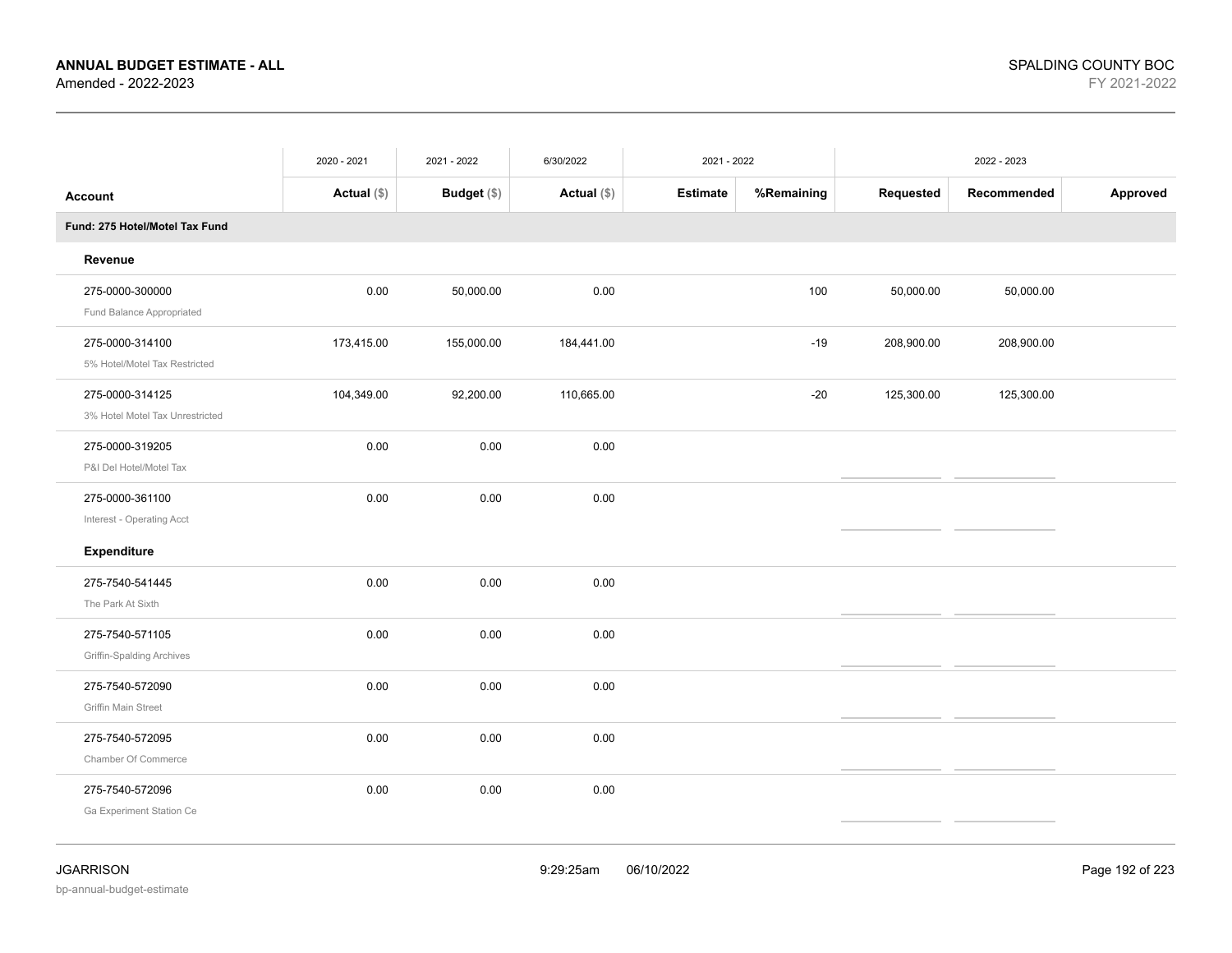|                                                      | 2020 - 2021    | 2021 - 2022   | 6/30/2022     | 2021 - 2022     |            |              | 2022 - 2023  |          |
|------------------------------------------------------|----------------|---------------|---------------|-----------------|------------|--------------|--------------|----------|
| <b>Account</b>                                       | Actual $(\$)$  | Budget $(\$)$ | Actual $(\$)$ | <b>Estimate</b> | %Remaining | Requested    | Recommended  | Approved |
| 275-7540-572100<br>G-S Business & Tourism Associatio | 173,415.00     | 155,000.00    | 203,415.00    |                 | $-31$      | 208,900.00   | 208,900.00   |          |
| 275-7540-579900<br>Other                             | 101,191.00     | 50,000.00     | 6,995.00      |                 | 86         | 50,000.00    | 50,000.00    |          |
| 275-7540-611250<br>Op Transfer Out To Gen Fund       | 104,349.00     | 92,200.00     | 0.00          |                 | 100        | 125,300.00   | 125,300.00   |          |
| <b>Total Revenue</b>                                 | \$277,764.00   | \$297,200.00  | \$295,106.00  |                 |            | \$384,200.00 | \$384,200.00 | \$0.00   |
| <b>Total Expenditure</b>                             | \$378,955.00   | \$297,200.00  | \$210,410.00  |                 |            | \$384,200.00 | \$384,200.00 | \$0.00   |
| <b>Net</b>                                           | $-$101,191.00$ | \$0.00        | \$84,696.00   |                 |            | \$0.00       | \$0.00       | \$0.00   |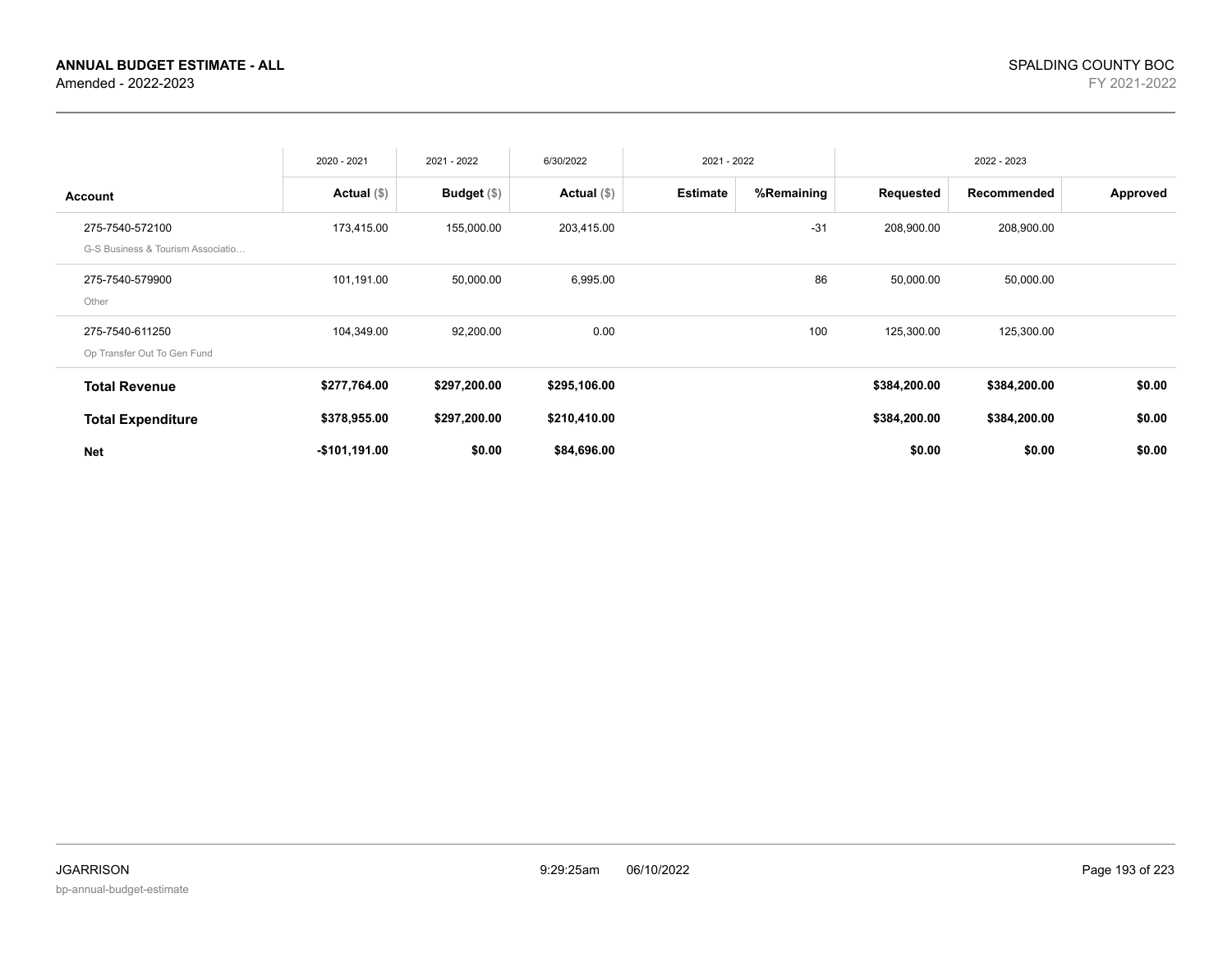|                                                     | 2020 - 2021   | 2021 - 2022        | 6/30/2022     | 2021 - 2022     |            |              | 2022 - 2023  |          |
|-----------------------------------------------------|---------------|--------------------|---------------|-----------------|------------|--------------|--------------|----------|
| <b>Account</b>                                      | Actual $(\$)$ | <b>Budget</b> (\$) | Actual $(\$)$ | <b>Estimate</b> | %Remaining | Requested    | Recommended  | Approved |
| Fund: 315 Cap Proj - 2016 Splost                    |               |                    |               |                 |            |              |              |          |
| Revenue                                             |               |                    |               |                 |            |              |              |          |
| 315-0000-300000<br>Fund Balance Appropriated        | 0.00          | 7,665,000.00       | 0.00          |                 | 100        | 6,540,000.00 | 6,540,000.00 |          |
| 315-0000-313200<br>Splost Revenue                   | 4,236,517.00  | 1,680,000.00       | 3,558,902.00  |                 | $-112$     |              |              |          |
| 315-0000-361500<br>Bond Fund Interest               | 35.00         | 0.00               | 10.00         |                 |            |              |              |          |
| 315-0000-361600<br>Project Fund Interest            | 665.00        | $0.00\,$           | 533.00        |                 |            |              |              |          |
| 315-0000-389900<br>Other                            | 0.00          | 0.00               | 0.00          |                 |            |              |              |          |
| 315-0000-391100<br>Operating Transfer In            | 0.00          | 0.00               | 1,510,578.00  |                 |            |              |              |          |
| 315-0000-393100<br>Go Bond Proceeds                 | 0.00          | 0.00               | $0.00\,$      |                 |            |              |              |          |
| 315-0000-393105<br>Premium On Gen Obligations Bonds | 0.00          | 0.00               | 0.00          |                 |            |              |              |          |
| Expenditure                                         |               |                    |               |                 |            |              |              |          |
| 315-1590-579900<br>Other                            | 1,000.00      | 1,000.00           | 500.00        |                 | 50         | 1,000.00     | 1,000.00     |          |
| 315-1590-611300<br><b>Operating Transfer Out</b>    | 0.00          | 0.00               | $0.00\,$      |                 |            |              |              |          |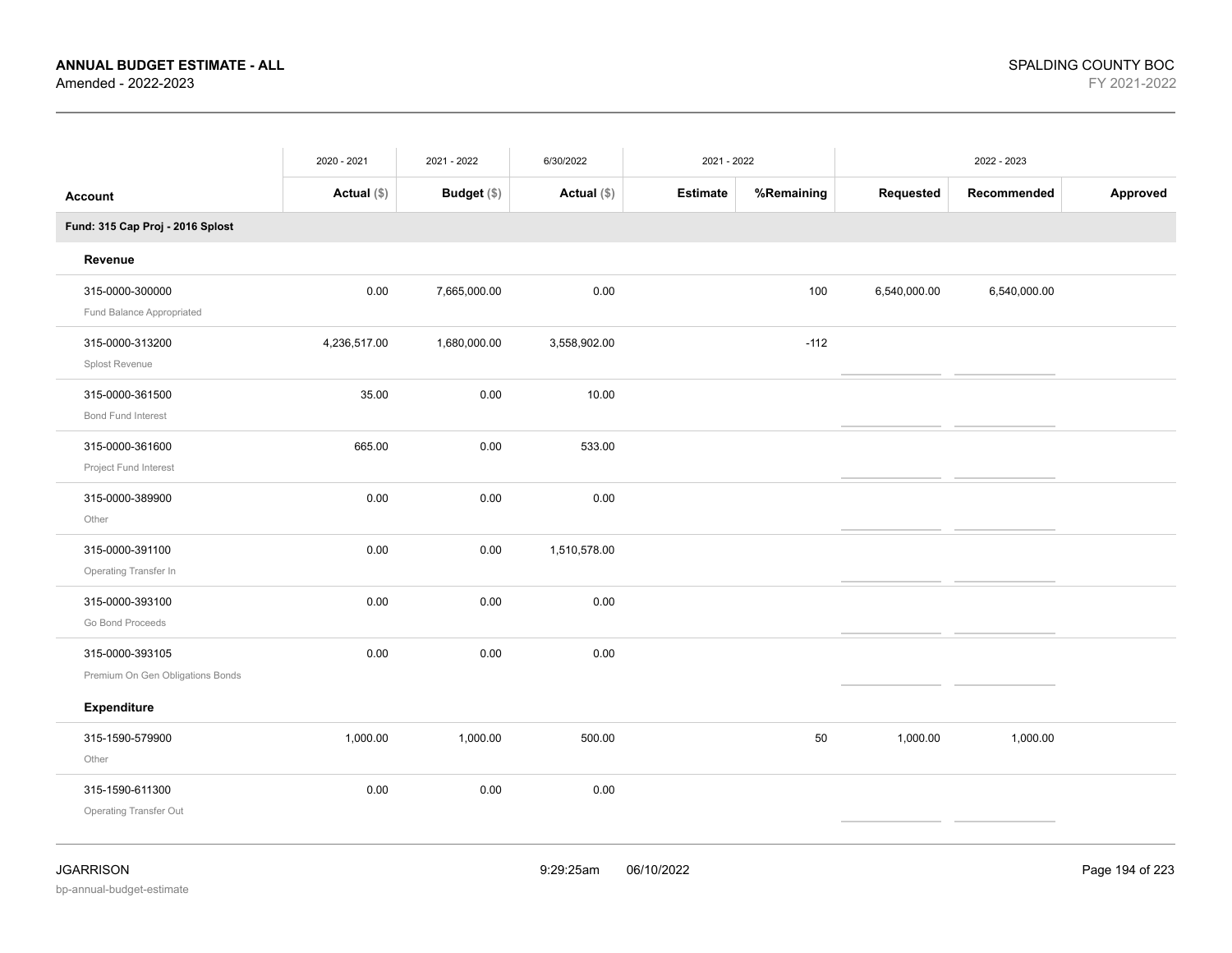|                                                     | 2020 - 2021   | 2021 - 2022        | 6/30/2022    | 2021 - 2022     |            |            | 2022 - 2023 |          |
|-----------------------------------------------------|---------------|--------------------|--------------|-----------------|------------|------------|-------------|----------|
| <b>Account</b>                                      | Actual $(\$)$ | <b>Budget</b> (\$) | Actual (\$)  | <b>Estimate</b> | %Remaining | Requested  | Recommended | Approved |
| 315-2200-579811<br>Judicial Computer System         | $0.00\,$      | 0.00               | 0.00         |                 |            |            |             |          |
| 315-3380-542200<br><b>Grip Unit Vehicles</b>        | 2,840.00      | 14,000.00          | 0.00         |                 | 100        |            |             |          |
| 315-3500-542200<br>Fire Department Vehicles         | $-7,248.00$   | 90,000.00          | 0.00         |                 | 100        |            |             |          |
| 315-3800-579810<br>Telephone System                 | 0.00          | 0.00               | 0.00         |                 |            |            |             |          |
| 315-3800-579812<br>Computer Aided Dispatch          | 0.00          | 0.00               | 0.00         |                 |            |            |             |          |
| 315-3850-541200<br>Radio Tower Relocation           | 0.00          | 0.00               | 0.00         |                 |            |            |             |          |
| 315-3910-541310<br>Animal Control Bldg Improvements | 1,532,376.00  | 603,500.00         | 1,133,357.00 |                 | $-88$      |            |             |          |
| 315-5525-572065<br>Senior Nutrition Program         | 0.00          | 0.00               | $0.00\,$     |                 |            |            |             |          |
| 315-6200-541305<br>Fairmont Improvements            | 0.00          | 0.00               | 0.00         |                 |            |            |             |          |
| 315-6200-579807<br>City Park Gym Hvac               | 0.00          | 0.00               | 0.00         |                 |            | 125,000.00 | 125,000.00  |          |
| 315-6200-579808<br>Ambucs Park                      | 89,111.00     | 338,000.00         | 3,229.00     |                 | 99         | 350,000.00 | 350,000.00  |          |
| 315-6200-579814<br>City Park Pool/Splash Pad        | 9,011.00      | 0.00               | 0.00         |                 |            |            |             |          |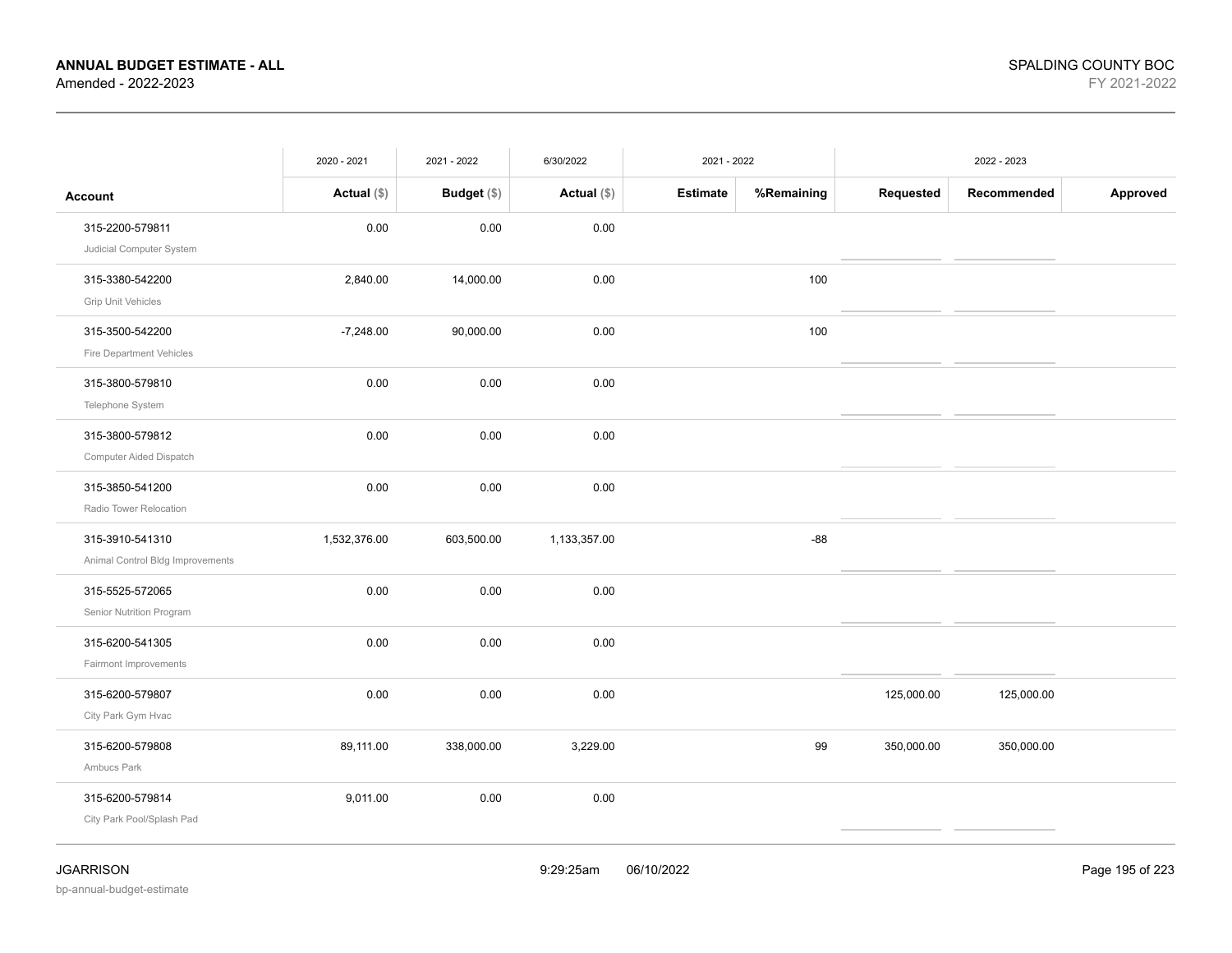|                                       | 2020 - 2021   | 2021 - 2022   | 6/30/2022    | 2021 - 2022     |            |              | 2022 - 2023  |          |
|---------------------------------------|---------------|---------------|--------------|-----------------|------------|--------------|--------------|----------|
| <b>Account</b>                        | Actual $(\$)$ | Budget $(\$)$ | Actual (\$)  | <b>Estimate</b> | %Remaining | Requested    | Recommended  | Approved |
| 315-6200-579816                       | 0.00          | 0.00          | 0.00         |                 |            |              |              |          |
| Wtop Soccer Lights                    |               |               |              |                 |            |              |              |          |
| 315-6200-579817                       | 266,388.00    | 82,000.00     | 168,093.00   |                 | $-105$     | 46,000.00    | 46,000.00    |          |
| Tyus Park                             |               |               |              |                 |            |              |              |          |
| 315-6200-579820                       | 0.00          | 0.00          | 0.00         |                 |            |              |              |          |
| Pickleball Facility                   |               |               |              |                 |            |              |              |          |
| 315-6200-579821                       | 11,280.00     | 0.00          | 6,560.00     |                 |            |              |              |          |
| Fairmont Splash Pad/Pool              |               |               |              |                 |            |              |              |          |
| 315-6200-579824                       | 114,051.00    | 4,600,000.00  | 434,506.00   |                 | 91         | 4,200,000.00 | 4,200,000.00 |          |
| Aquatic Center                        |               |               |              |                 |            |              |              |          |
| 315-6200-579825                       | 320,679.00    | 591,000.00    | 1,160,330.00 |                 | $-96$      | 1,250,000.00 | 1,250,000.00 |          |
| Heritage Park                         |               |               |              |                 |            |              |              |          |
| 315-6200-579827                       | 5,608.00      | 61,000.00     | 10,238.00    |                 | 83         | 60,000.00    | 60,000.00    |          |
| Dundee Lake Park                      |               |               |              |                 |            |              |              |          |
| 315-6500-579809                       | 49,240.00     | 123,000.00    | 66,809.00    |                 | 46         | 60,000.00    | 60,000.00    |          |
| Library Materials                     |               |               |              |                 |            |              |              |          |
| 315-8000-583000                       | 1,000.00      | 5,000.00      | 0.00         |                 | 100        | 5,000.00     | 5,000.00     |          |
| <b>Fiscal Agents Fees</b>             |               |               |              |                 |            |              |              |          |
| 315-8000-584000                       | 0.00          | 0.00          | 0.00         |                 |            |              |              |          |
| <b>Bond Issuance Costs</b>            |               |               |              |                 |            |              |              |          |
| 315-8000-584100                       | 0.00          | 0.00          | 0.00         |                 |            |              |              |          |
| Underwriter'S Discount                |               |               |              |                 |            |              |              |          |
| 315-9100-547010                       | 1,923,343.00  | 2,485,500.00  | 424,395.00   |                 | 83         | 100,000.00   | 100,000.00   |          |
| <b>County Transportation Projects</b> |               |               |              |                 |            |              |              |          |
|                                       |               |               |              |                 |            |              |              |          |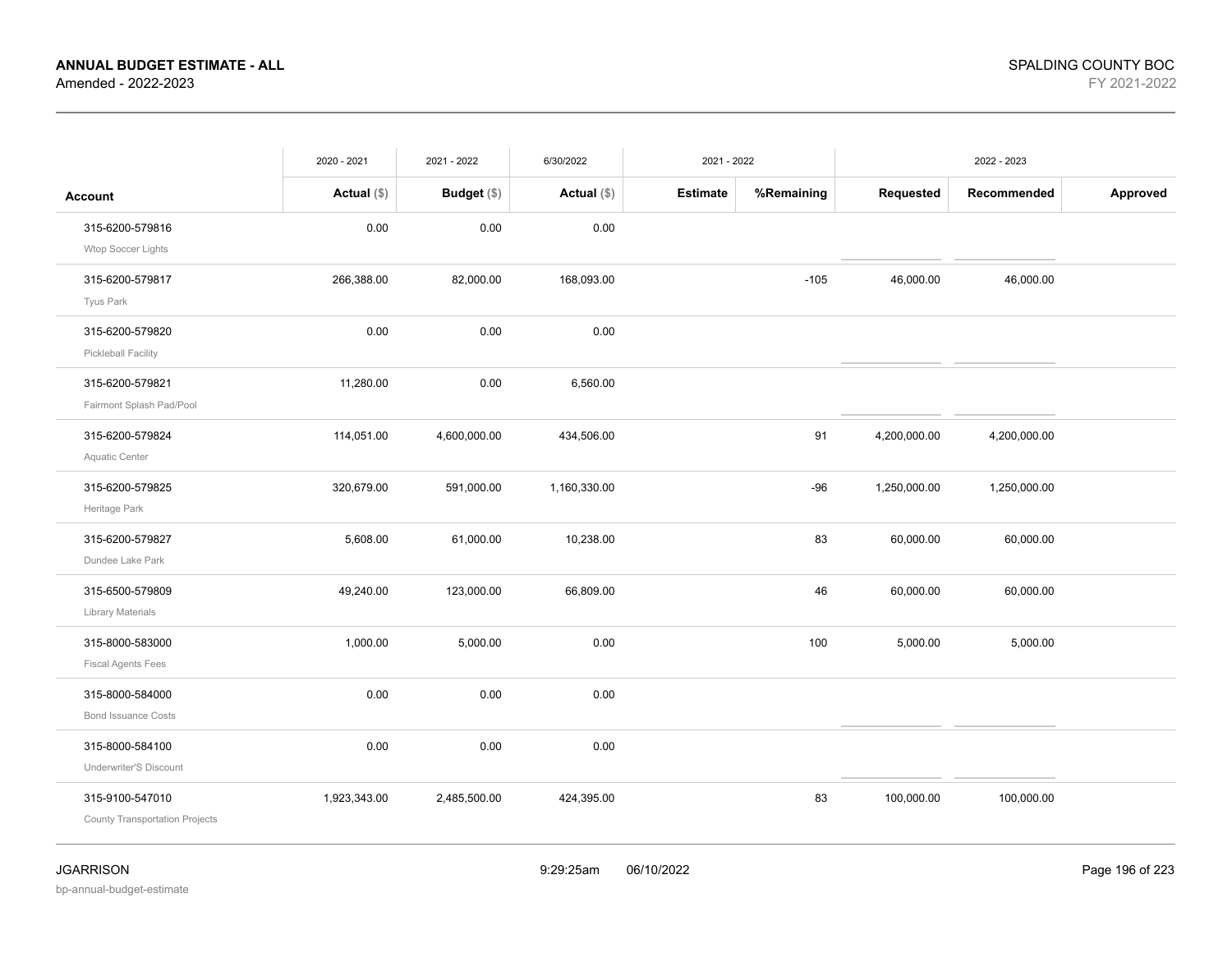|                                         | 2020 - 2021     | 2021 - 2022    | 6/30/2022      | 2021 - 2022     |            |                | 2022 - 2023    |          |
|-----------------------------------------|-----------------|----------------|----------------|-----------------|------------|----------------|----------------|----------|
| <b>Account</b>                          | Actual $(\$)$   | Budget $(\$)$  | Actual $(\$)$  | <b>Estimate</b> | %Remaining | Requested      | Recommended    | Approved |
| 315-9200-546040<br>City Of Sunny Side   | 0.00            | 275,000.00     | 9,586.00       |                 | 97         | 267,000.00     | 267,000.00     |          |
| 315-9300-546030<br>City Of Orchard Hill | 0.00            | 76,000.00      | 0.00           |                 | 100        | 76,000.00      | 76,000.00      |          |
| 315-9400-546020<br>City Of Griffin      | 0.00            | 0.00           | 0.00           |                 |            |                |                |          |
| <b>Total Revenue</b>                    | \$4,237,217.00  | \$9,345,000.00 | \$5,070,023.00 |                 |            | \$6,540,000.00 | \$6,540,000.00 | \$0.00   |
| <b>Total Expenditure</b>                | \$4,318,679.00  | \$9,345,000.00 | \$3,417,603.00 |                 |            | \$6,540,000.00 | \$6,540,000.00 | \$0.00   |
| <b>Net</b>                              | $-$ \$81,462.00 | \$0.00         | \$1,652,420.00 |                 |            | \$0.00         | \$0.00         | \$0.00   |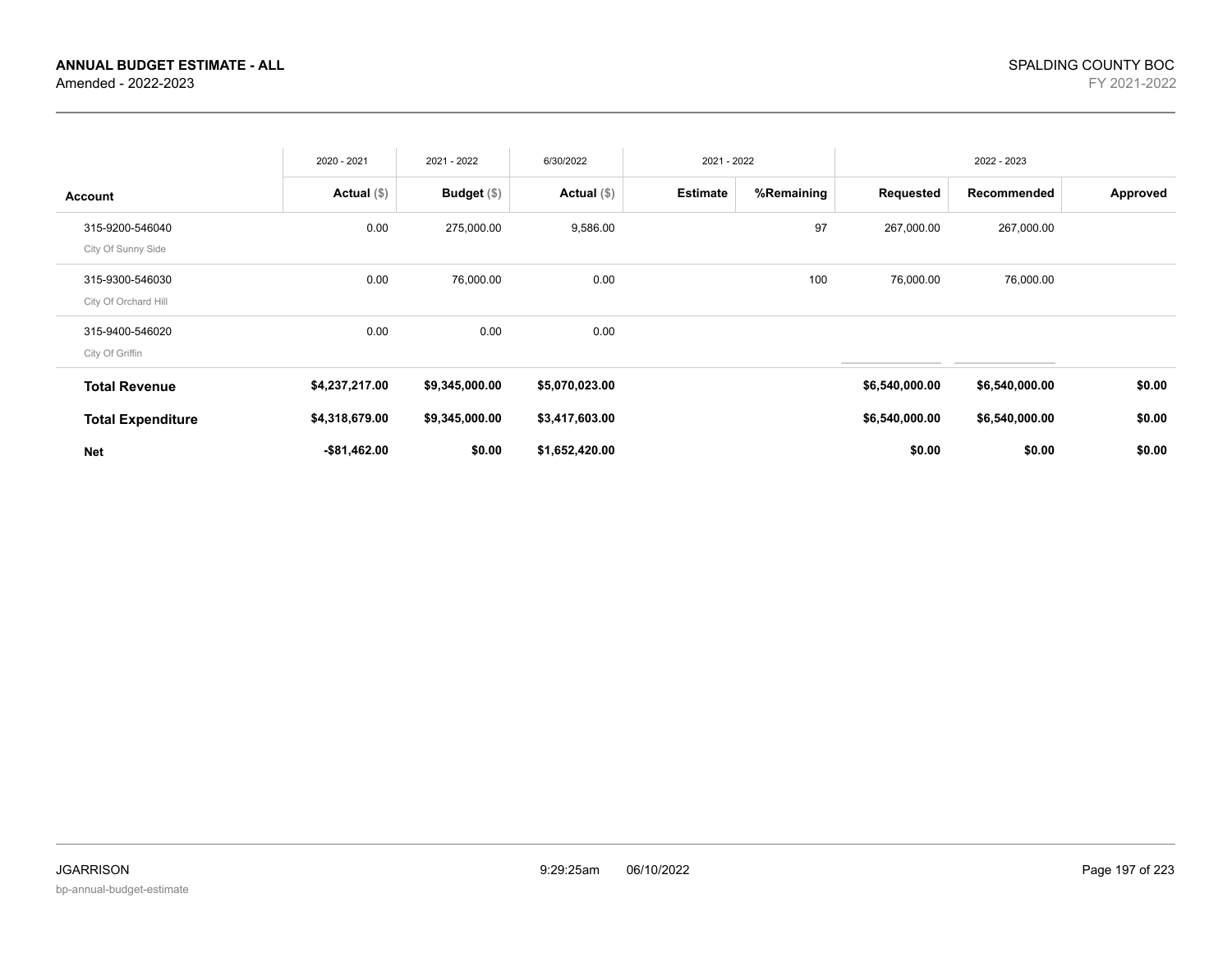|                                              | 2020 - 2021   | 2021 - 2022 | 6/30/2022     | 2021 - 2022     |            |              | 2022 - 2023  |          |
|----------------------------------------------|---------------|-------------|---------------|-----------------|------------|--------------|--------------|----------|
| <b>Account</b>                               | Actual $(\$)$ | Budget (\$) | Actual (\$)   | <b>Estimate</b> | %Remaining | Requested    | Recommended  | Approved |
| Fund: 335 Cap Proj - 2022 T-Splost           |               |             |               |                 |            |              |              |          |
| Revenue                                      |               |             |               |                 |            |              |              |          |
| 335-0000-300000<br>Fund Balance Appropriated | 0.00          | 0.00        | 0.00          |                 |            |              |              |          |
| 335-0000-313200<br>Splost Revenue            | 0.00          | 0.00        | 0.00          |                 |            | 4,411,250.00 | 4,411,250.00 |          |
| 335-0000-361500<br>Bond Fund Interest        | 0.00          | 0.00        | 0.00          |                 |            |              |              |          |
| 335-0000-361600<br>Project Fund Interest     | 0.00          | 0.00        | 0.00          |                 |            |              |              |          |
| 335-0000-389900<br>Other                     | 0.00          | 0.00        | 0.00          |                 |            |              |              |          |
| 335-0000-391100<br>Operating Transfer In     | 0.00          | 0.00        | 0.00          |                 |            |              |              |          |
| 335-0000-393100<br>Go Bond Proceeds          | 0.00          | 0.00        | 10,000,000.00 |                 |            |              |              |          |
| 335-0000-393105<br>Premium On Go Bonds       | 0.00          | 0.00        | 914,775.00    |                 |            |              |              |          |
| <b>Expenditure</b>                           |               |             |               |                 |            |              |              |          |
| 335-1590-579900<br>Other                     | 0.00          | 0.00        | 0.00          |                 |            | 1,000.00     | 1,000.00     |          |
| 335-1590-611300<br>Operating Transfer Out    | 0.00          | 0.00        | 0.00          |                 |            |              |              |          |
|                                              |               |             |               |                 |            |              |              |          |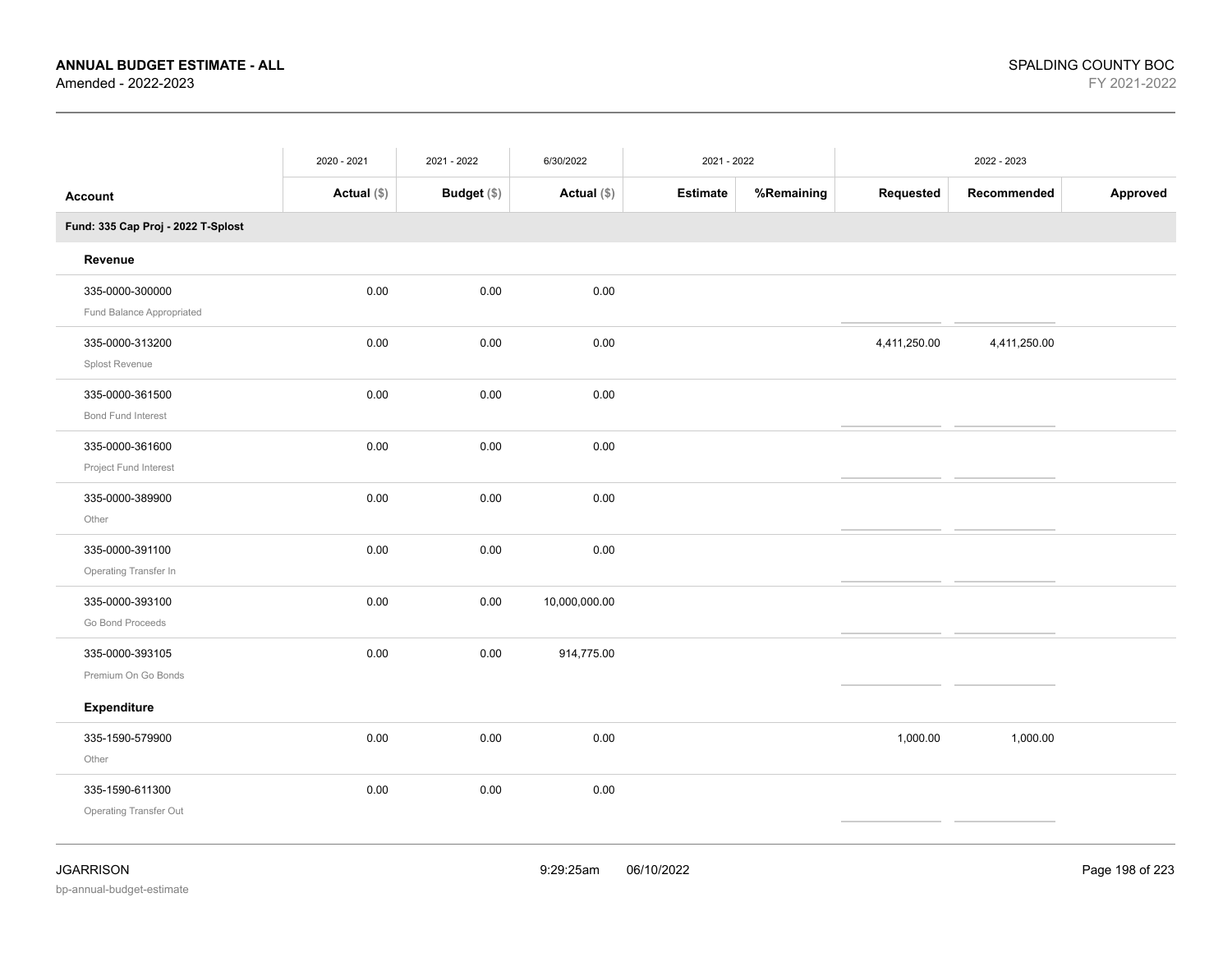|                                                          | 2020 - 2021   | 2021 - 2022   | 6/30/2022       | 2021 - 2022     |            |                | 2022 - 2023    |          |
|----------------------------------------------------------|---------------|---------------|-----------------|-----------------|------------|----------------|----------------|----------|
| <b>Account</b>                                           | Actual $(\$)$ | Budget $(\$)$ | Actual $(\$)$   | <b>Estimate</b> | %Remaining | Requested      | Recommended    | Approved |
| 335-4200-542100<br>Machinery & Equipment                 | 0.00          | 0.00          | 0.00            |                 |            |                |                |          |
| 335-4200-542200<br>Vehicles                              | 0.00          | 0.00          | 0.00            |                 |            |                |                |          |
| 335-4200-547010<br><b>County Transportation Projects</b> | 0.00          | 0.00          | 0.00            |                 |            | 4,408,250.00   | 4,408,250.00   |          |
| 335-8000-583000<br><b>Fiscal Agents Fees</b>             | 0.00          | 0.00          | 0.00            |                 |            | 2,000.00       | 2,000.00       |          |
| 335-8000-584000<br><b>Bond Issuance Costs</b>            | 0.00          | 0.00          | 88,588.00       |                 |            |                |                |          |
| 335-8000-584100<br>Underwriter'S Discount                | 0.00          | 0.00          | 75,000.00       |                 |            |                |                |          |
| <b>Total Revenue</b>                                     | \$0.00        | \$0.00        | \$10,914,775.00 |                 |            | \$4,411,250.00 | \$4,411,250.00 | \$0.00   |
| <b>Total Expenditure</b>                                 | \$0.00        | \$0.00        | \$163,588.00    |                 |            | \$4,411,250.00 | \$4,411,250.00 | \$0.00   |
| <b>Net</b>                                               | \$0.00        | \$0.00        | \$10,751,187.00 |                 |            | \$0.00         | \$0.00         | \$0.00   |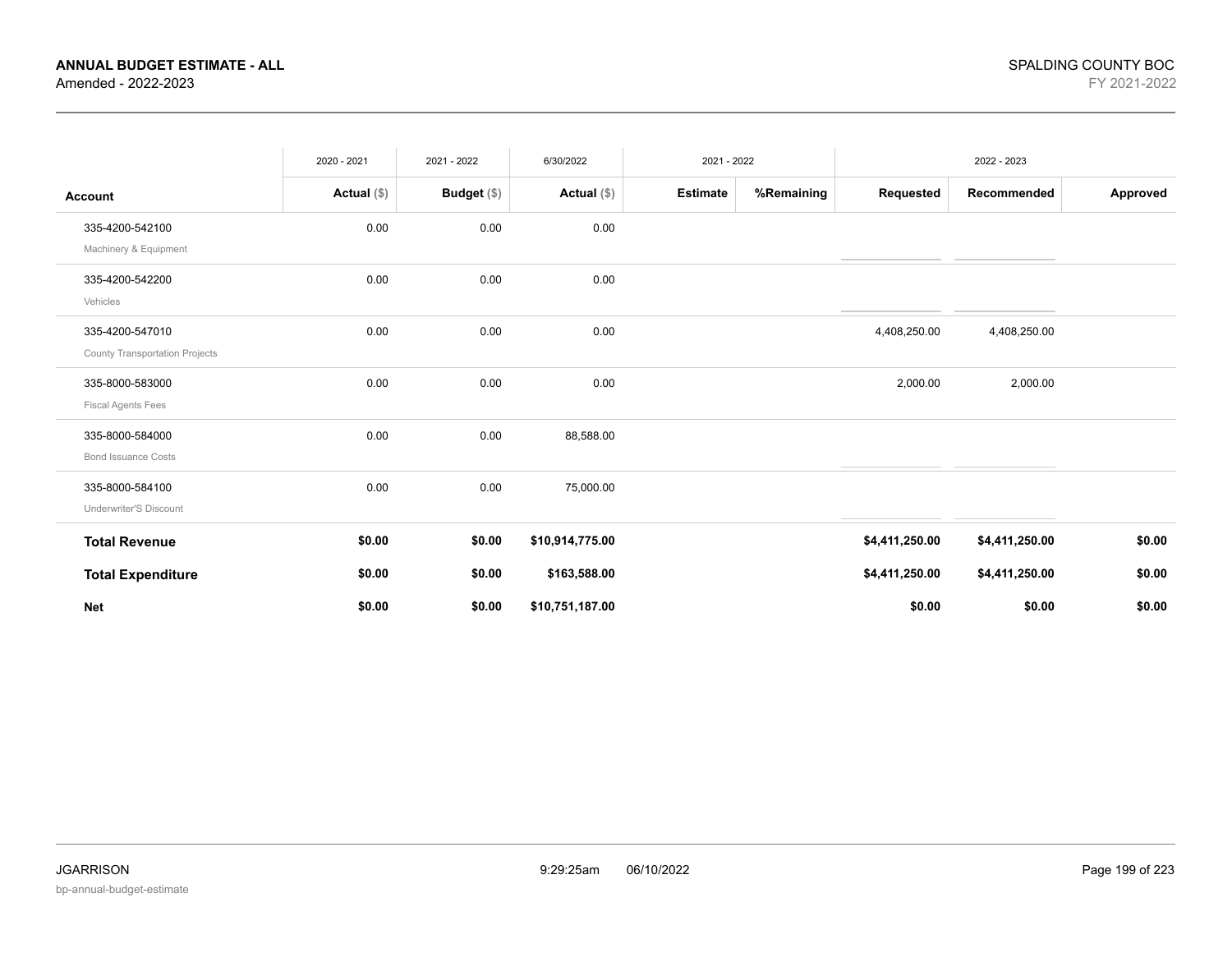|                                                 | 2020 - 2021   | 2021 - 2022  | 6/30/2022     | 2021 - 2022     |            |              | 2022 - 2023  |                 |
|-------------------------------------------------|---------------|--------------|---------------|-----------------|------------|--------------|--------------|-----------------|
| <b>Account</b>                                  | Actual $(\$)$ | Budget (\$)  | Actual $(\$)$ | <b>Estimate</b> | %Remaining | Requested    | Recommended  | Approved        |
| Fund: 350 Capital Projects - Gen                |               |              |               |                 |            |              |              |                 |
| Revenue                                         |               |              |               |                 |            |              |              |                 |
| 350-0000-300000<br>Fund Balance Appropriated    | 0.00          | 157,500.00   | 0.00          |                 | 100        | 177,500.00   | 177,500.00   |                 |
| 350-0000-334320<br>Ci Grant Proceeds            | 0.00          | 0.00         | 0.00          |                 |            |              |              |                 |
| 350-0000-361100<br>Interest - Operating Acct    | 0.00          | 0.00         | 0.00          |                 |            |              |              |                 |
| 350-0000-389900<br>Other Revenues               | 0.00          | 0.00         | 0.00          |                 |            |              |              |                 |
| 350-0000-391100<br>Oper X-Fer In Gen Fund       | 20,000.00     | 20,000.00    | 20,000.00     |                 |            | 22,500.00    | 22,500.00    |                 |
| Expenditure                                     |               |              |               |                 |            |              |              |                 |
| 350-1590-540000<br>Capital Outlay               | 0.00          | 177,500.00   | 0.00          |                 | 100        | 200,000.00   | 200,000.00   |                 |
| 350-1590-541300<br><b>Buildings</b>             | 0.00          | 0.00         | 0.00          |                 |            |              |              |                 |
| 350-1590-541310<br><b>Building Improvements</b> | 0.00          | 0.00         | 0.00          |                 |            |              |              |                 |
| 350-1590-542100<br>Machinery And Equipment      | 0.00          | 0.00         | 0.00          |                 |            |              |              |                 |
| <b>Total Revenue</b>                            | \$20,000.00   | \$177,500.00 | \$20,000.00   |                 |            | \$200,000.00 | \$200,000.00 | \$0.00          |
| <b>Total Expenditure</b>                        | \$0.00        | \$177,500.00 | \$0.00        |                 |            | \$200,000.00 | \$200,000.00 | \$0.00          |
| <b>JGARRISON</b>                                |               |              | 9:29:25am     | 06/10/2022      |            |              |              | Page 200 of 223 |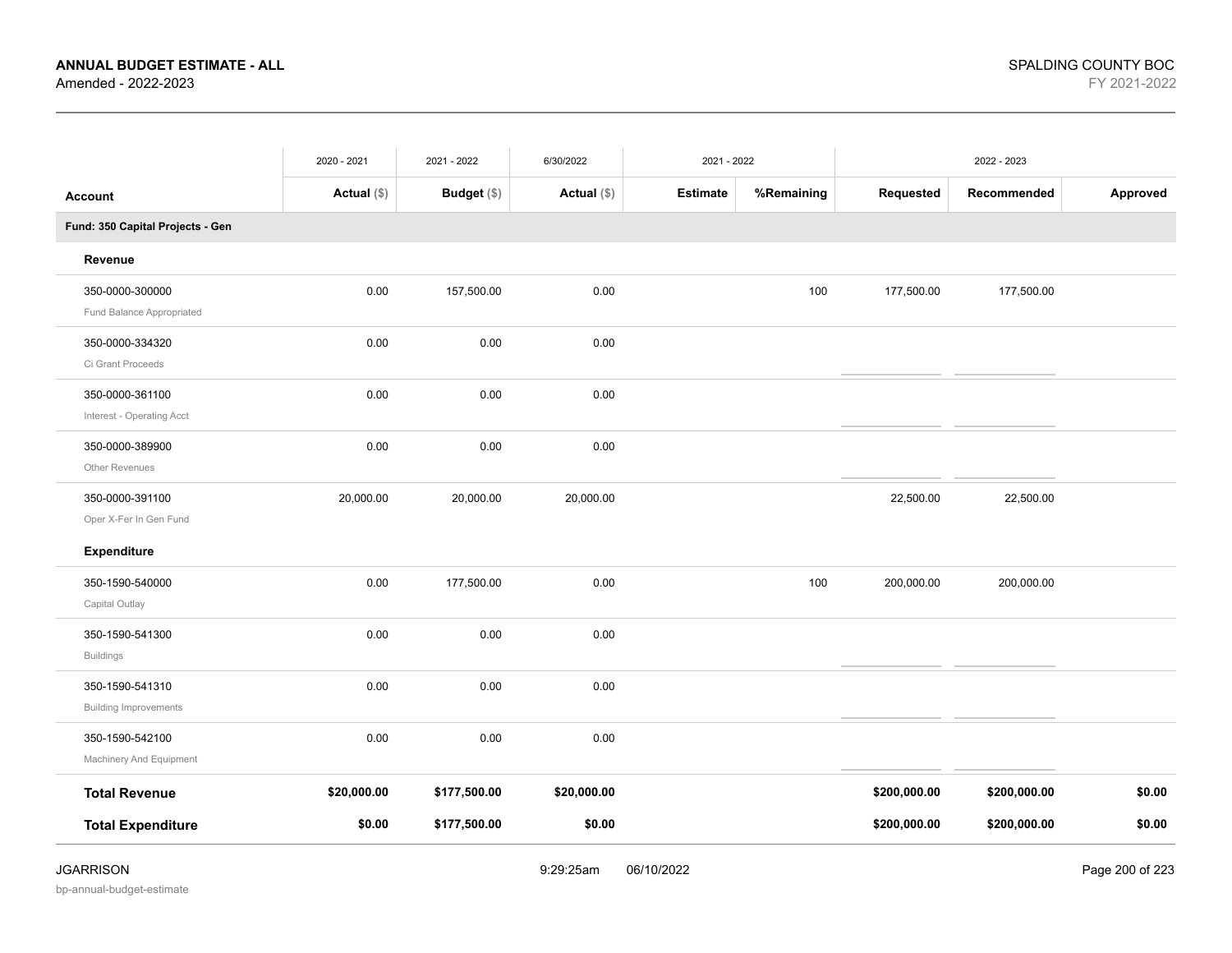| <b>Net</b>     | \$20,000.00 | \$0.00        | \$20,000.00 |                 |            | \$0.00    | \$0.00      | \$0.00   |
|----------------|-------------|---------------|-------------|-----------------|------------|-----------|-------------|----------|
| <b>Account</b> | Actual (\$) | Budget $(\$)$ | Actual (\$) | <b>Estimate</b> | %Remaining | Reauested | Recommended | Approved |
|                | 2020 - 2021 | 2021 - 2022   | 6/30/2022   | 2021 - 2022     |            |           | 2022 - 2023 |          |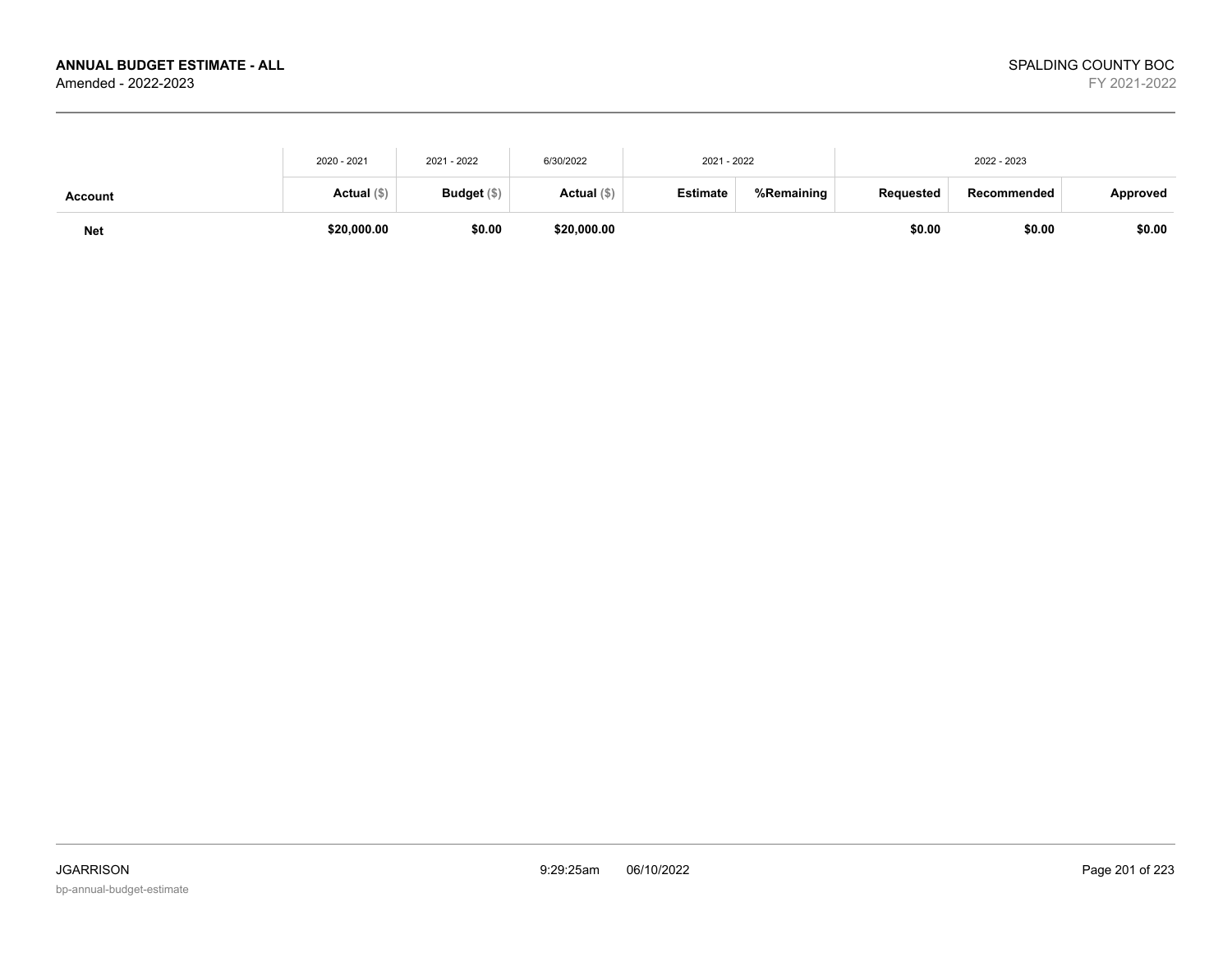|                                          | 2020 - 2021   | 2021 - 2022        | 6/30/2022     | 2021 - 2022     |            |              | 2022 - 2023  |          |
|------------------------------------------|---------------|--------------------|---------------|-----------------|------------|--------------|--------------|----------|
| <b>Account</b>                           | Actual $(\$)$ | <b>Budget</b> (\$) | Actual $(\$)$ | <b>Estimate</b> | %Remaining | Requested    | Recommended  | Approved |
| Fund: 405 Debt Service 2015 Airport Auth |               |                    |               |                 |            |              |              |          |
| Revenue                                  |               |                    |               |                 |            |              |              |          |
| 405-0000-300000                          | 0.00          | 0.00               | 0.00          |                 |            |              |              |          |
| Fund Balance Appropriated                |               |                    |               |                 |            |              |              |          |
| 405-0000-391110                          | 369,126.00    | 366,700.00         | 0.00          |                 | 100        | 366,590.00   | 366,590.00   |          |
| Operating Transfer In                    |               |                    |               |                 |            |              |              |          |
| <b>Expenditure</b>                       |               |                    |               |                 |            |              |              |          |
| 405-1590-611300                          | 0.00          | 0.00               | 0.00          |                 |            | 31,025.00    | 31,025.00    |          |
| <b>Operating Transfer Out</b>            |               |                    |               |                 |            |              |              |          |
| 405-8000-581110                          | 245,000.00    | 250,000.00         | 0.00          |                 | 100        | 257,500.00   | 257,500.00   |          |
| 2015 Bond Principal Payment              |               |                    |               |                 |            |              |              |          |
| 405-8000-582110                          | 93,100.00     | 85,675.00          | 0.00          |                 | 100        | 78,065.00    | 78,065.00    |          |
| 2015 Bond Interest Payment               |               |                    |               |                 |            |              |              |          |
| 405-9400-546020                          | 31,026.00     | 31,025.00          | 0.00          |                 | 100        |              |              |          |
| City Of Griffin                          |               |                    |               |                 |            |              |              |          |
| <b>Total Revenue</b>                     | \$369,126.00  | \$366,700.00       | \$0.00        |                 |            | \$366,590.00 | \$366,590.00 | \$0.00   |
| <b>Total Expenditure</b>                 | \$369,126.00  | \$366,700.00       | \$0.00        |                 |            | \$366,590.00 | \$366,590.00 | \$0.00   |
| <b>Net</b>                               | \$0.00        | \$0.00             | \$0.00        |                 |            | \$0.00       | \$0.00       | \$0.00   |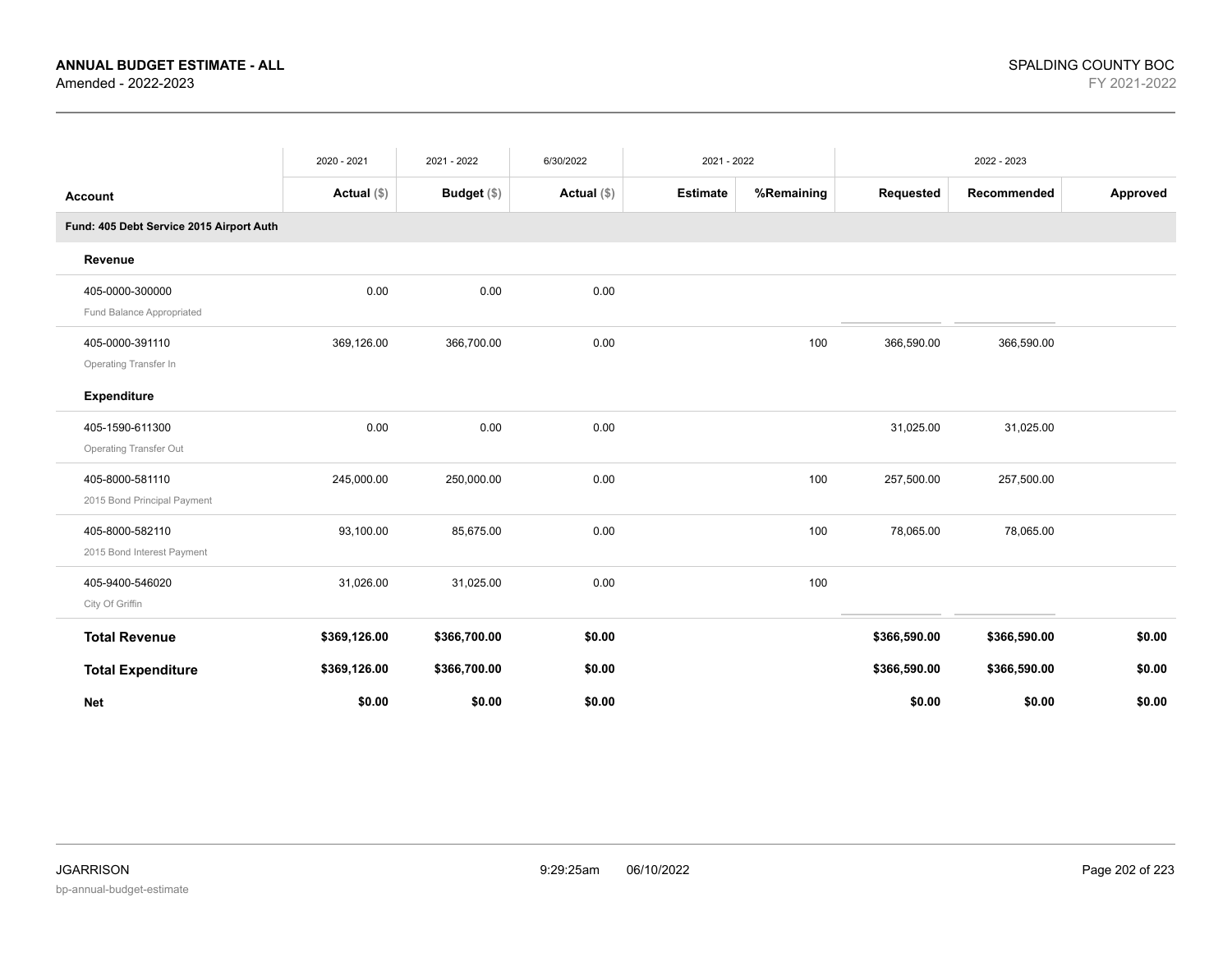|                                                  | 2020 - 2021   | 2021 - 2022 | 6/30/2022     | 2021 - 2022     |            |            | 2022 - 2023 |          |
|--------------------------------------------------|---------------|-------------|---------------|-----------------|------------|------------|-------------|----------|
| <b>Account</b>                                   | Actual $(\$)$ | Budget (\$) | Actual $(\$)$ | <b>Estimate</b> | %Remaining | Requested  | Recommended | Approved |
| Fund: 410 Debt Service - 2022 T-Splost           |               |             |               |                 |            |            |             |          |
| Revenue                                          |               |             |               |                 |            |            |             |          |
| 410-0000-300000<br>Fund Balance Appropriated     | 0.00          | 0.00        | 0.00          |                 |            |            |             |          |
| 410-0000-313300<br>T-Splost Revenue              | 0.00          | 0.00        | 0.00          |                 |            | 431,945.00 | 431,945.00  |          |
| 410-0000-361700<br>Escrow Fund                   | 0.00          | 0.00        | 0.00          |                 |            |            |             |          |
| 410-0000-391110<br>Operating Transfer In         | 0.00          | 0.00        | 0.00          |                 |            |            |             |          |
| Expenditure                                      |               |             |               |                 |            |            |             |          |
| 410-1590-579900<br>Other                         | 0.00          | 0.00        | 0.00          |                 |            |            |             |          |
| 410-1590-611300<br>Operating Transfer Out        | 0.00          | 0.00        | 0.00          |                 |            |            |             |          |
| 410-8000-581100<br><b>Bond Principal Payment</b> | 0.00          | 0.00        | 0.00          |                 |            |            |             |          |
| 410-8000-582100<br>Bond Interest Payment         | 0.00          | 0.00        | 0.00          |                 |            | 431,945.00 | 431,945.00  |          |
| 410-8000-583000<br><b>Fiscal Agents Fees</b>     | 0.00          | 0.00        | 0.00          |                 |            |            |             |          |
| 410-9400-546020<br>City Of Griffin               | 0.00          | 0.00        | 0.00          |                 |            |            |             |          |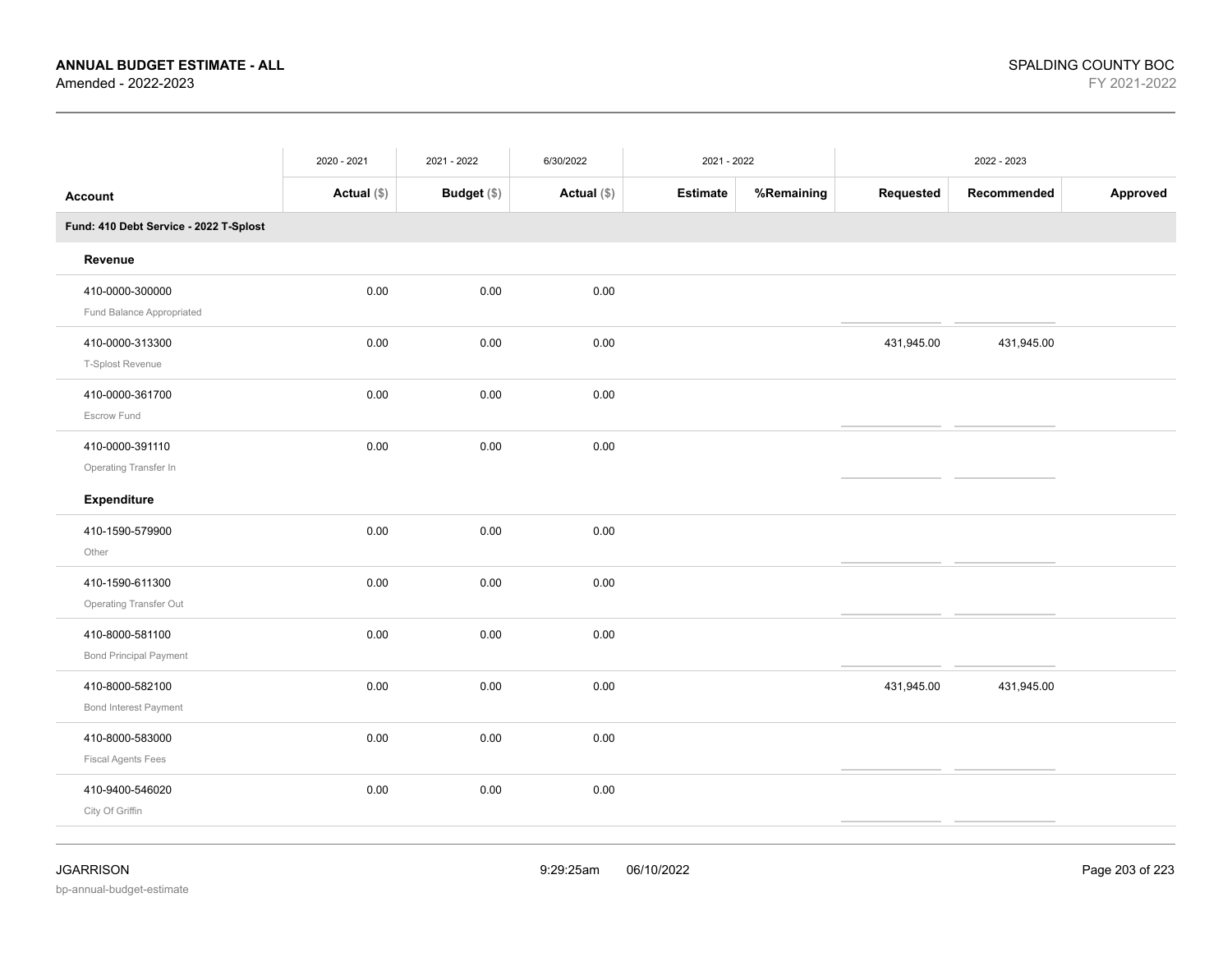|                          | 2020 - 2021 | 2021 - 2022   | 6/30/2022   | 2021 - 2022     |            |              | 2022 - 2023  |          |
|--------------------------|-------------|---------------|-------------|-----------------|------------|--------------|--------------|----------|
| Account                  | Actual (\$) | Budget $(\$)$ | Actual (\$) | <b>Estimate</b> | %Remaining | Requested    | Recommended  | Approved |
| <b>Total Revenue</b>     | \$0.00      | \$0.00        | \$0.00      |                 |            | \$431,945.00 | \$431,945.00 | \$0.00   |
| <b>Total Expenditure</b> | \$0.00      | \$0.00        | \$0.00      |                 |            | \$431,945.00 | \$431,945.00 | \$0.00   |
| <b>Net</b>               | \$0.00      | \$0.00        | \$0.00      |                 |            | \$0.00       | \$0.00       | \$0.00   |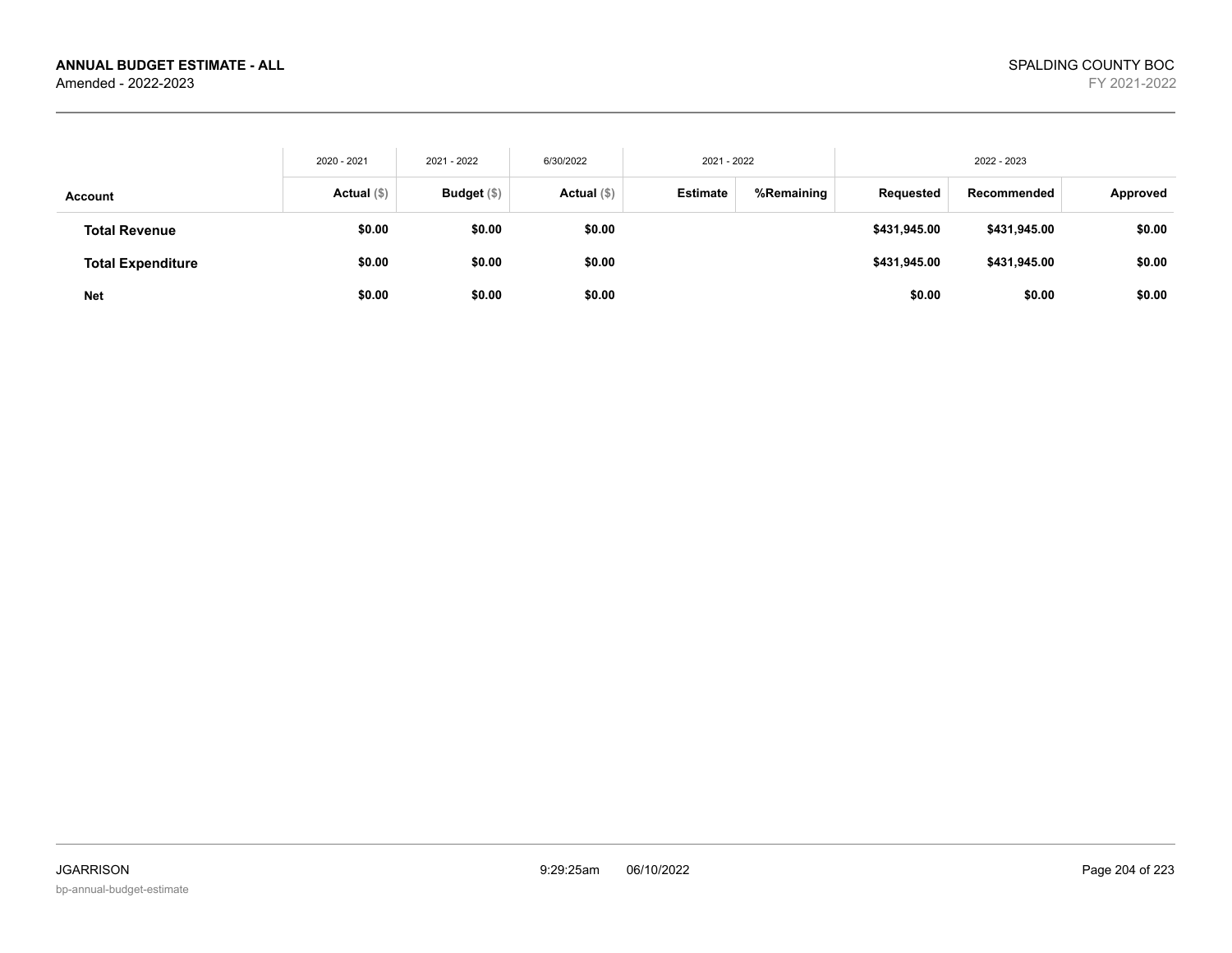|                                                  | 2020 - 2021  | 2021 - 2022        | 6/30/2022    | 2021 - 2022     |            | 2022 - 2023  |              |          |
|--------------------------------------------------|--------------|--------------------|--------------|-----------------|------------|--------------|--------------|----------|
| <b>Account</b>                                   | Actual (\$)  | <b>Budget</b> (\$) | Actual (\$)  | <b>Estimate</b> | %Remaining | Requested    | Recommended  | Approved |
| Fund: 415 Debt Service 2016 Splost               |              |                    |              |                 |            |              |              |          |
| Revenue                                          |              |                    |              |                 |            |              |              |          |
| 415-0000-300000<br>Fund Balance Appropriated     | 0.00         | 0.00               | 0.00         |                 |            | 3,052,500.00 | 3,052,500.00 |          |
| 415-0000-313200<br>Splost Revenue                | 2,564,034.00 | 3,090,600.00       | 1,763,879.00 |                 | 43         |              |              |          |
| 415-0000-361700<br>Escrow Fund                   | 45.00        | 0.00               | 31.00        |                 |            |              |              |          |
| 415-0000-391110<br>Operating Transfer In         | 0.00         | 0.00               | 2,343,702.00 |                 |            |              |              |          |
| Expenditure                                      |              |                    |              |                 |            |              |              |          |
| 415-1590-579900<br>Other                         | 0.00         | 0.00               | 0.00         |                 |            |              |              |          |
| 415-1590-611300<br><b>Operating Transfer Out</b> | 0.00         | 0.00               | 1,401,904.00 |                 |            |              |              |          |
| 415-8000-581100<br><b>Bond Principal Payment</b> | 2,870,000.00 | 2,930,000.00       | 2,930,000.00 |                 |            | 3,000,000.00 | 3,000,000.00 |          |
| 415-8000-582100<br>Bond Interest Payment         | 259,250.00   | 157,600.00         | 157,600.00   |                 |            | 49,500.00    | 49,500.00    |          |
| 415-8000-583000<br><b>Fiscal Agents Fees</b>     | 0.00         | 3,000.00           | 0.00         |                 | 100        | 3,000.00     | 3,000.00     |          |
| 415-8000-611300<br>Operating Transfer Out        | 0.00         | 0.00               | 0.00         |                 |            |              |              |          |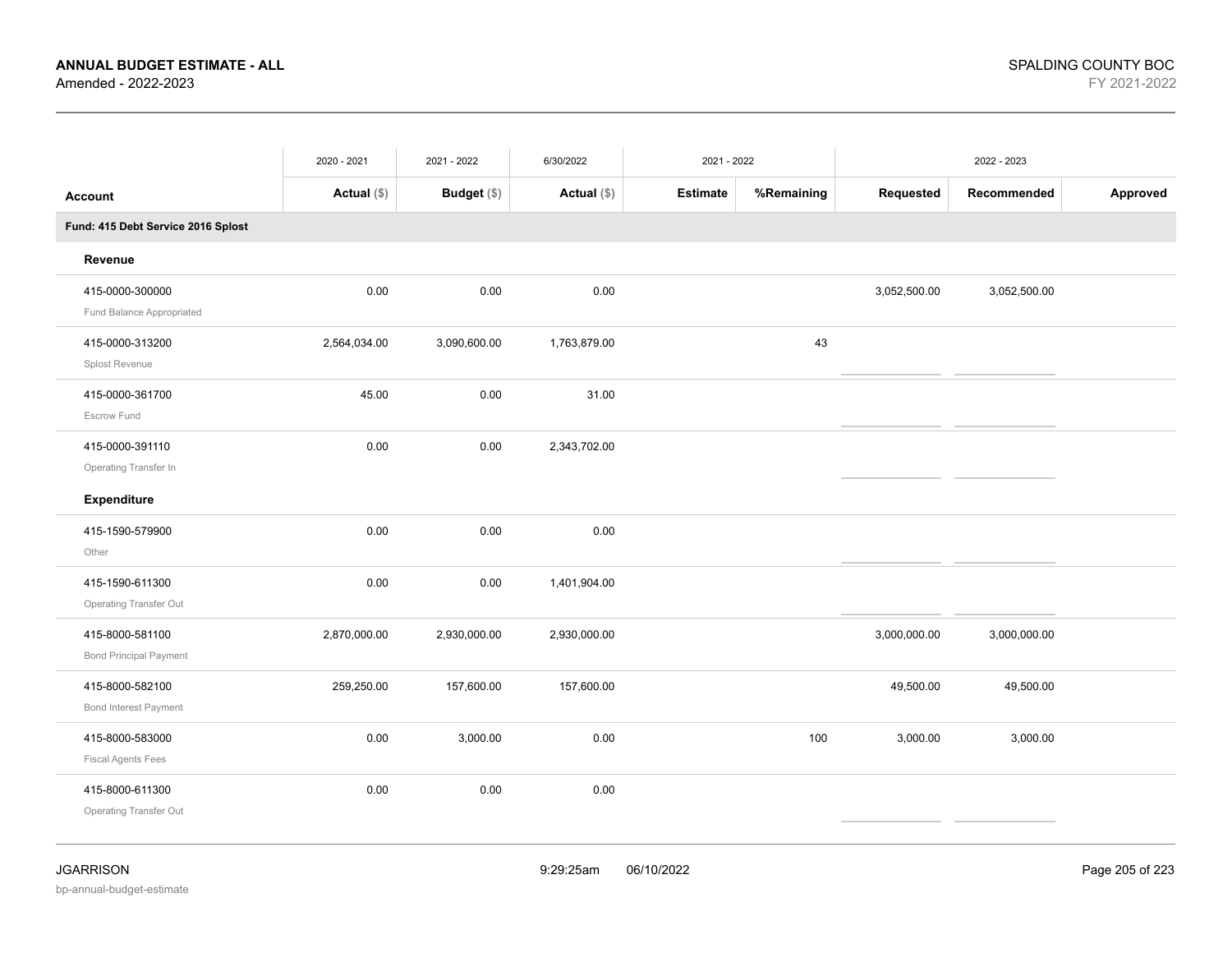|                                    | 2020 - 2021    | 2021 - 2022    | 6/30/2022      | 2021 - 2022     |            |                | 2022 - 2023    |          |
|------------------------------------|----------------|----------------|----------------|-----------------|------------|----------------|----------------|----------|
| <b>Account</b>                     | Actual $(\$)$  | Budget $(\$)$  | Actual $(\$)$  | <b>Estimate</b> | %Remaining | Requested      | Recommended    | Approved |
| 415-9400-546020<br>City Of Griffin | 0.00           | 0.00           | 0.00           |                 |            |                |                |          |
| <b>Total Revenue</b>               | \$2,564,079.00 | \$3,090,600.00 | \$4,107,612.00 |                 |            | \$3,052,500.00 | \$3,052,500.00 | \$0.00   |
| <b>Total Expenditure</b>           | \$3,129,250.00 | \$3,090,600.00 | \$4,489,504.00 |                 |            | \$3,052,500.00 | \$3,052,500.00 | \$0.00   |
| <b>Net</b>                         | -\$565,171.00  | \$0.00         | -\$381.892.00  |                 |            | \$0.00         | \$0.00         | \$0.00   |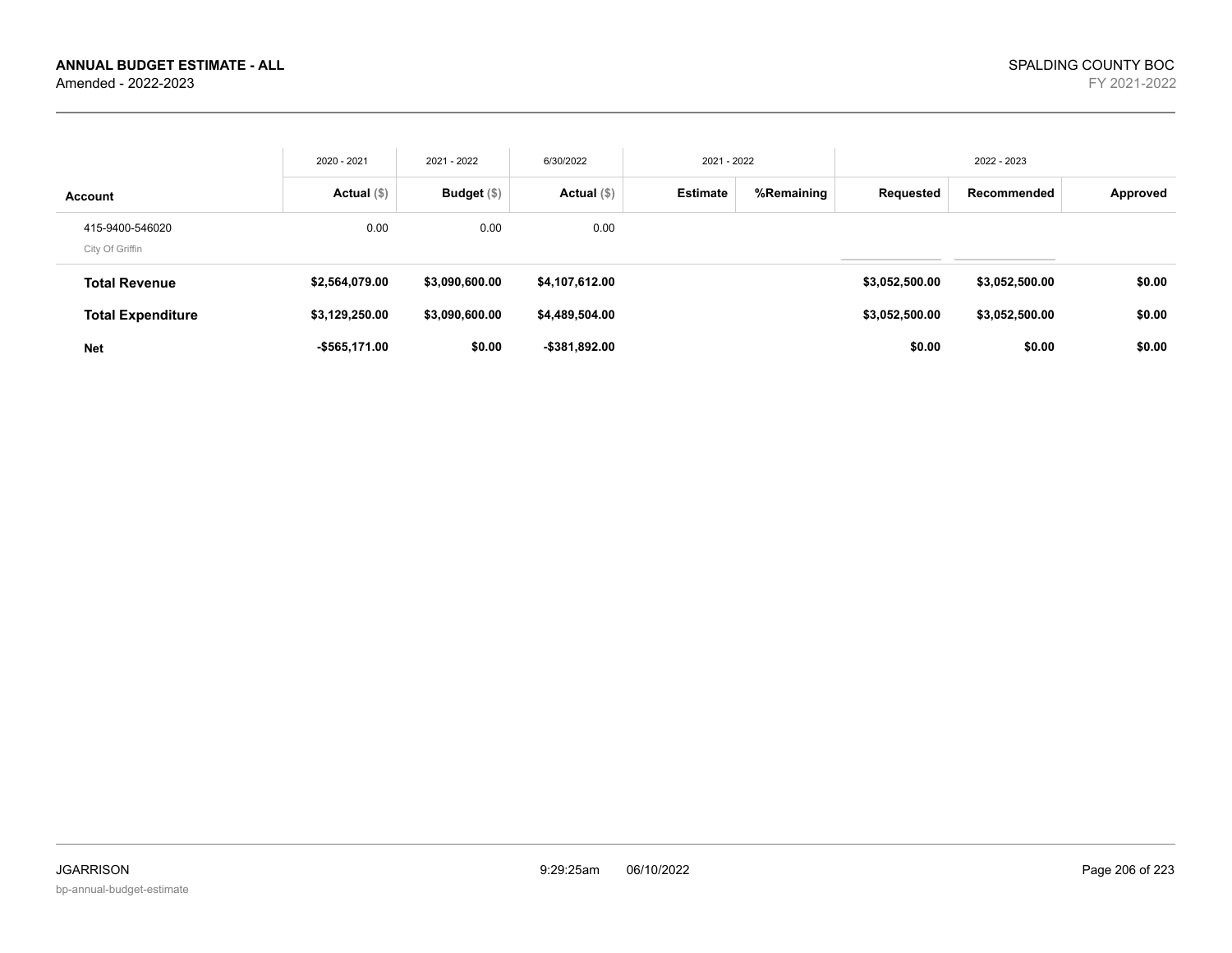|                                              | 2020 - 2021   | 2021 - 2022 | 6/30/2022     | 2021 - 2022     |            | 2022 - 2023 |             |          |
|----------------------------------------------|---------------|-------------|---------------|-----------------|------------|-------------|-------------|----------|
| <b>Account</b>                               | Actual $(\$)$ | Budget (\$) | Actual $(\$)$ | <b>Estimate</b> | %Remaining | Requested   | Recommended | Approved |
| Fund: 475 Gma Lease Pool Fund                |               |             |               |                 |            |             |             |          |
| Revenue                                      |               |             |               |                 |            |             |             |          |
| 475-0000-300000<br>Fund Balance Appropriated | 0.00          | 0.00        | 0.00          |                 |            |             |             |          |
| 475-0000-361450<br>Interest - Gma Leasepool  | 139,412.00    | 129,750.00  | $-8,162.00$   |                 | 106        | 129,750.00  | 129,750.00  |          |
| 475-0000-391110<br>Operating Transfer In     | 1,111,034.00  | 693,915.00  | 693,915.00    |                 |            | 855,075.00  | 855,075.00  |          |
| 475-0000-391310<br>Residual Equity Transfer  | 0.00          | 0.00        | 0.00          |                 |            |             |             |          |
| Expenditure                                  |               |             |               |                 |            |             |             |          |
| 475-8000-579900<br>Other                     | 0.00          | 0.00        | 1,554.00      |                 |            | 1,500.00    | 1,500.00    |          |
| 475-8000-581200<br>Capital Lease - Principal | 0.00          | 0.00        | 0.00          |                 |            |             |             |          |
| 475-8000-582200<br>Capital Lease - Interest  | 118,750.00    | 118,750.00  | 0.00          |                 | 100        | 118,750.00  | 118,750.00  |          |
| 475-8000-582300<br>Other Debt - Interest     | 0.00          | 0.00        | 0.00          |                 |            |             |             |          |
| 475-8000-583000<br><b>Fiscal Agents Fees</b> | 9,167.00      | 11,000.00   | 0.00          |                 | 100        | 11,000.00   | 11,000.00   |          |
| 475-8000-611300<br>Operating Transfer Out    | 656,677.00    | 693,915.00  | 0.00          |                 | 100        | 853,575.00  | 853,575.00  |          |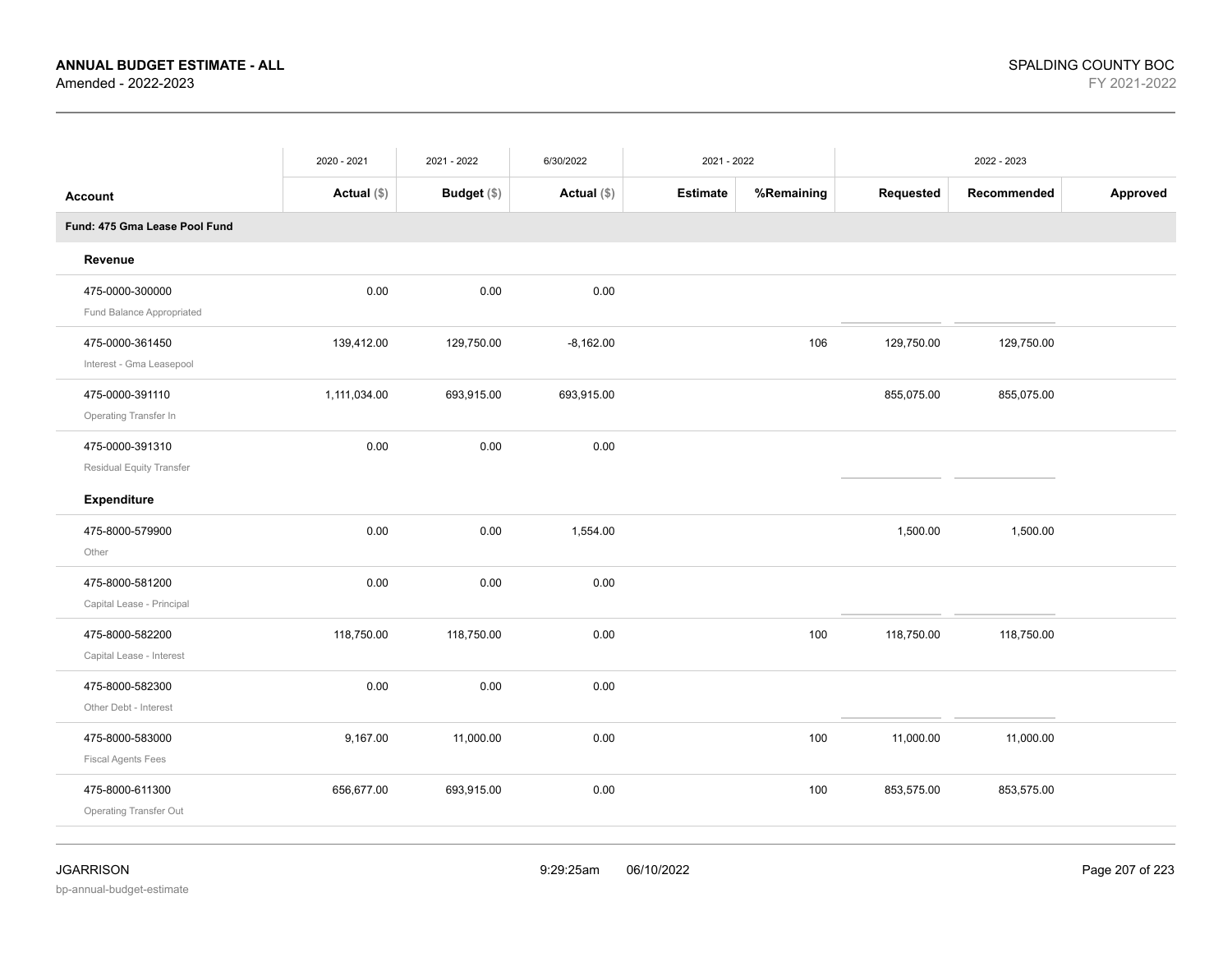|                          | 2020 - 2021    | 2021 - 2022   | 6/30/2022    | 2021 - 2022     |            | 2022 - 2023  |              |          |
|--------------------------|----------------|---------------|--------------|-----------------|------------|--------------|--------------|----------|
| Account                  | Actual (\$)    | Budget $(\$)$ | Actual (\$)  | <b>Estimate</b> | %Remaining | Requested    | Recommended  | Approved |
| <b>Total Revenue</b>     | \$1,250,446.00 | \$823,665.00  | \$685,753.00 |                 |            | \$984,825.00 | \$984,825.00 | \$0.00   |
| <b>Total Expenditure</b> | \$784,594.00   | \$823,665.00  | \$1,554.00   |                 |            | \$984,825.00 | \$984,825.00 | \$0.00   |
| <b>Net</b>               | \$465,852.00   | \$0.00        | \$684,199.00 |                 |            | \$0.00       | \$0.00       | \$0.00   |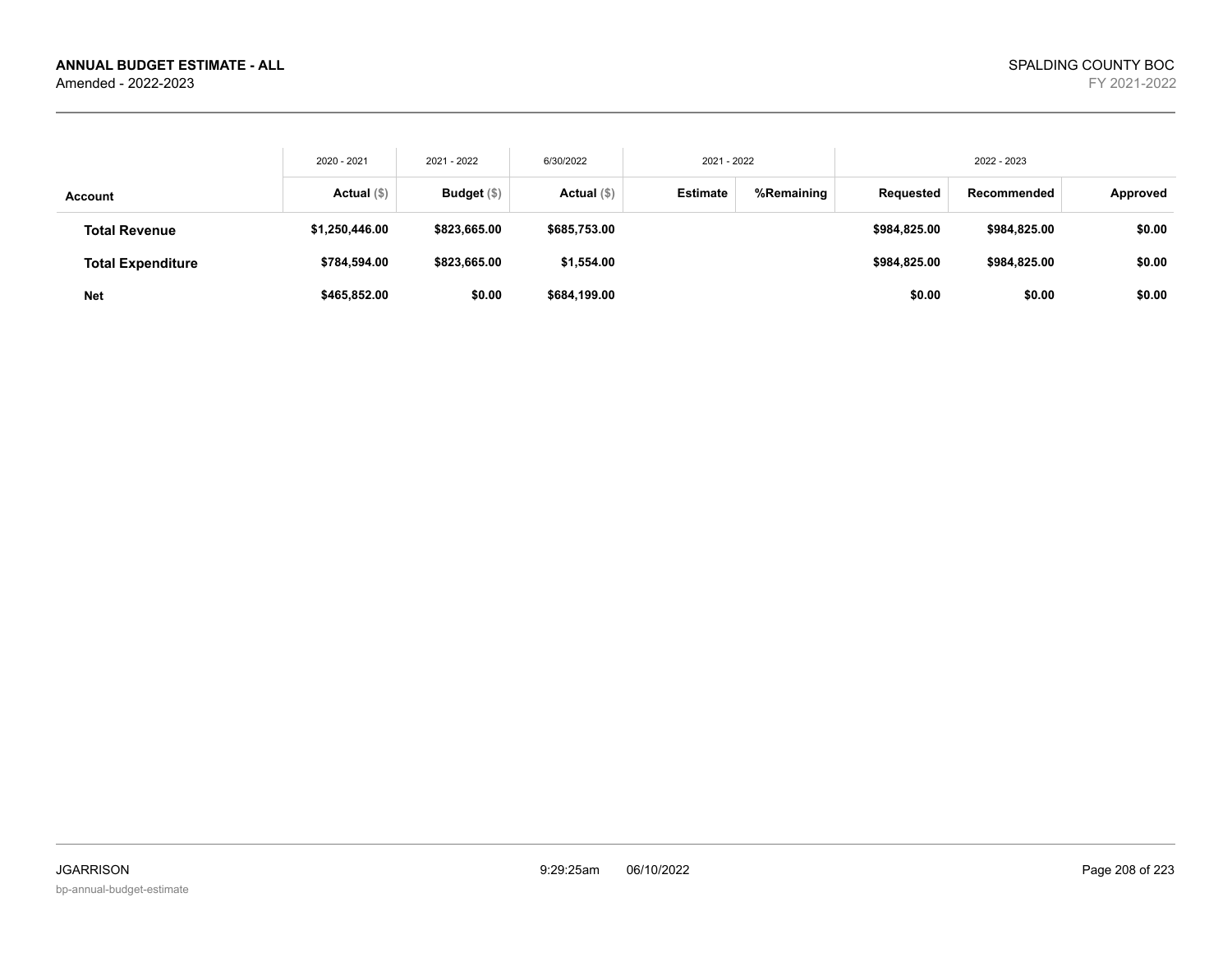|                                                    | 2020 - 2021   | 2021 - 2022  | 6/30/2022     | 2021 - 2022     |            | 2022 - 2023  |              |          |
|----------------------------------------------------|---------------|--------------|---------------|-----------------|------------|--------------|--------------|----------|
| <b>Account</b>                                     | Actual $(\$)$ | Budget (\$)  | Actual $(\$)$ | <b>Estimate</b> | %Remaining | Requested    | Recommended  | Approved |
| Fund: 505 Water Fund                               |               |              |               |                 |            |              |              |          |
| Revenue                                            |               |              |               |                 |            |              |              |          |
| 505-0000-300000<br>Fund Balance Appropriated       | 0.00          | 62,317.00    | 0.00          |                 | 100        | 2,439,247.00 | 2,285,332.00 |          |
| 505-0000-343920<br>Scrap Iron Sales                | 0.00          | 0.00         | 4,417.00      |                 |            |              |              |          |
| 505-0000-344210<br>Water Revenue                   | 9,042,949.00  | 9,257,000.00 | 7,141,542.00  |                 | 23         | 9,000,000.00 | 9,000,000.00 |          |
| 505-0000-344225<br>Sewer Inspection Fees           | 0.00          | 0.00         | 0.00          |                 |            |              |              |          |
| 505-0000-344250<br>Water Tap Fees                  | 305,905.00    | 260,000.00   | 244,530.00    |                 | 6          | 260,000.00   | 260,000.00   |          |
| 505-0000-344255<br>Sewerage Charges                | 33,421.00     | 33,000.00    | 39,523.00     |                 | $-20$      |              |              |          |
| 505-0000-344290<br><b>Special Projects Fees</b>    | 0.00          | 0.00         | 0.00          |                 |            |              |              |          |
| 505-0000-361100<br>Interest - Operating Acct       | 0.00          | 0.00         | 0.00          |                 |            |              |              |          |
| 505-0000-361103<br>Water Depreciation Resv         | 0.00          | 0.00         | 0.00          |                 |            |              |              |          |
| 505-0000-361154<br>Interest - Money Market Account | 644.00        | 700.00       | 376.00        |                 | 46         |              |              |          |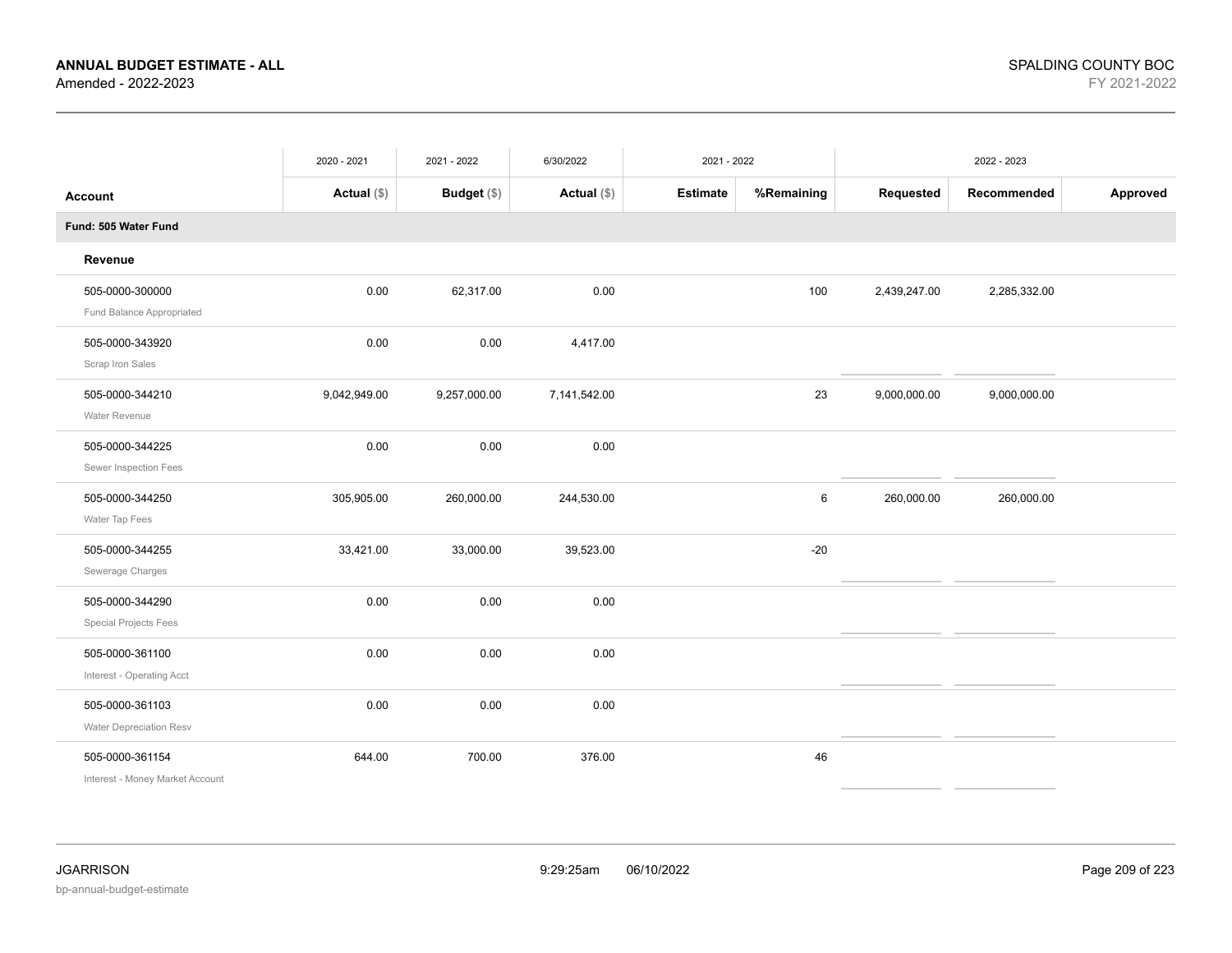|                               | 2020 - 2021   | 2021 - 2022 | 6/30/2022   | 2021 - 2022 |            | 2022 - 2023 |             |          |
|-------------------------------|---------------|-------------|-------------|-------------|------------|-------------|-------------|----------|
| <b>Account</b>                | Actual $(\$)$ | Budget (\$) | Actual (\$) | Estimate    | %Remaining | Requested   | Recommended | Approved |
| 505-0000-361500               | 0.00          | 0.00        | 0.00        |             |            |             |             |          |
| Construction Fund             |               |             |             |             |            |             |             |          |
| 505-0000-361800               | 42.00         | 0.00        | 0.00        |             |            |             |             |          |
| Interest - Sinking Fund       |               |             |             |             |            |             |             |          |
| 505-0000-361810               | 0.00          | 0.00        | 0.00        |             |            |             |             |          |
| Interest - Debt Serv Fund     |               |             |             |             |            |             |             |          |
| 505-0000-371100               | 0.00          | 0.00        | 0.00        |             |            |             |             |          |
| Contributions & Donations     |               |             |             |             |            |             |             |          |
| 505-0000-389100               | 0.00          | 0.00        | 0.00        |             |            |             |             |          |
| Cash Over And Short           |               |             |             |             |            |             |             |          |
| 505-0000-389200               | 0.00          | 0.00        | 0.00        |             |            |             |             |          |
| Insurance Refund/Dividend     |               |             |             |             |            |             |             |          |
| 505-0000-389500               | 0.00          | 0.00        | 0.00        |             |            |             |             |          |
| Employee Insurance Pmt        |               |             |             |             |            |             |             |          |
| 505-0000-389900               | 500.00        | 0.00        | 1,000.00    |             |            |             |             |          |
| Other Revenues                |               |             |             |             |            |             |             |          |
| 505-0000-391110               | 659,454.00    | 0.00        | 20,190.00   |             |            |             |             |          |
| Operating Transfer In         |               |             |             |             |            |             |             |          |
| 505-0000-391350               | 6,460.00      | 0.00        | 0.00        |             |            |             |             |          |
| Operating Transfer In - Cares |               |             |             |             |            |             |             |          |
| 505-0000-393600               | 0.00          | 0.00        | 0.00        |             |            |             |             |          |
| Gma/Accg Cap Lease Pool       |               |             |             |             |            |             |             |          |
| Expenditure                   |               |             |             |             |            |             |             |          |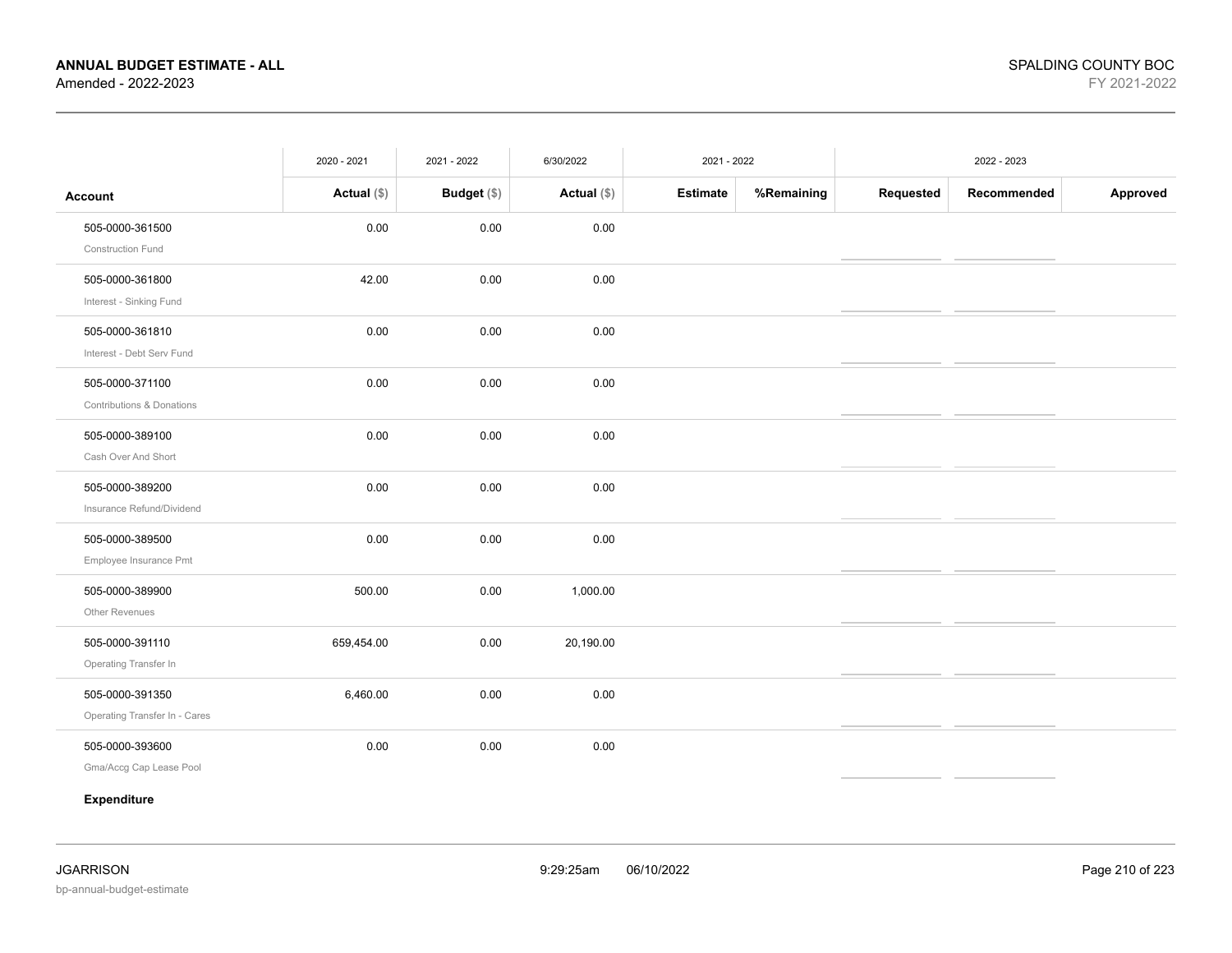|                                                | 2020 - 2021   | 2021 - 2022   | 6/30/2022     | 2021 - 2022     |            | 2022 - 2023 |             |          |
|------------------------------------------------|---------------|---------------|---------------|-----------------|------------|-------------|-------------|----------|
| <b>Account</b>                                 | Actual $(\$)$ | Budget $(\$)$ | Actual $(\$)$ | <b>Estimate</b> | %Remaining | Requested   | Recommended | Approved |
| 505-4330-511100<br>Regular Employees           | 40,991.00     | 39,710.00     | 39,937.00     |                 | $-1$       | 43,670.00   | 43,670.00   |          |
| 505-4330-511300<br>Overtime                    | 268.00        | 500.00        | 477.00        |                 | 5          | 500.00      | 500.00      |          |
| 505-4330-512100<br>Group Insurance             | 15,483.00     | 12,094.00     | 13,659.00     |                 | $-13$      | 16,175.00   | 16,175.00   |          |
| 505-4330-512200<br>Fica Taxes                  | 2,590.00      | 3,076.00      | 2,551.00      |                 | 17         | 3,379.00    | 3,379.00    |          |
| 505-4330-512400<br>Retirement Contribution     | 4,674.00      | 5,758.00      | 4,836.00      |                 | 16         | 6,332.00    | 6,332.00    |          |
| 505-4330-512700<br><b>Workers Compensation</b> | 389.00        | 1,066.00      | 640.00        |                 | 40         | 752.00      | 752.00      |          |
| 505-4330-521210<br>Legal Fees                  | 725.00        | 0.00          | 0.00          |                 |            | 1,000.00    | 1,000.00    |          |
| 505-4330-521220<br>Employee Physical Exam      | 0.00          | 80.00         | 0.00          |                 | 100        | 80.00       | 80.00       |          |
| 505-4330-521280<br><b>Consulting Engineers</b> | 276,596.00    | 200,000.00    | 130,529.00    |                 | 35         | 200,000.00  | 150,000.00  |          |
| 505-4330-522205<br>Springs Wwtp Maintenance    | 29,727.00     | 165,000.00    | 158,979.00    |                 | 4          | 50,000.00   | 50,000.00   |          |
| 505-4330-522210<br>Radio Equipment Maintenance | 192.00        | 342.00        | 192.00        |                 | 44         | 342.00      | 342.00      |          |
| 505-4330-522225<br>Computer Equip Maint        | 1,164.00      | 1,260.00      | 1,155.00      |                 | 8          | 1,260.00    | 1,260.00    |          |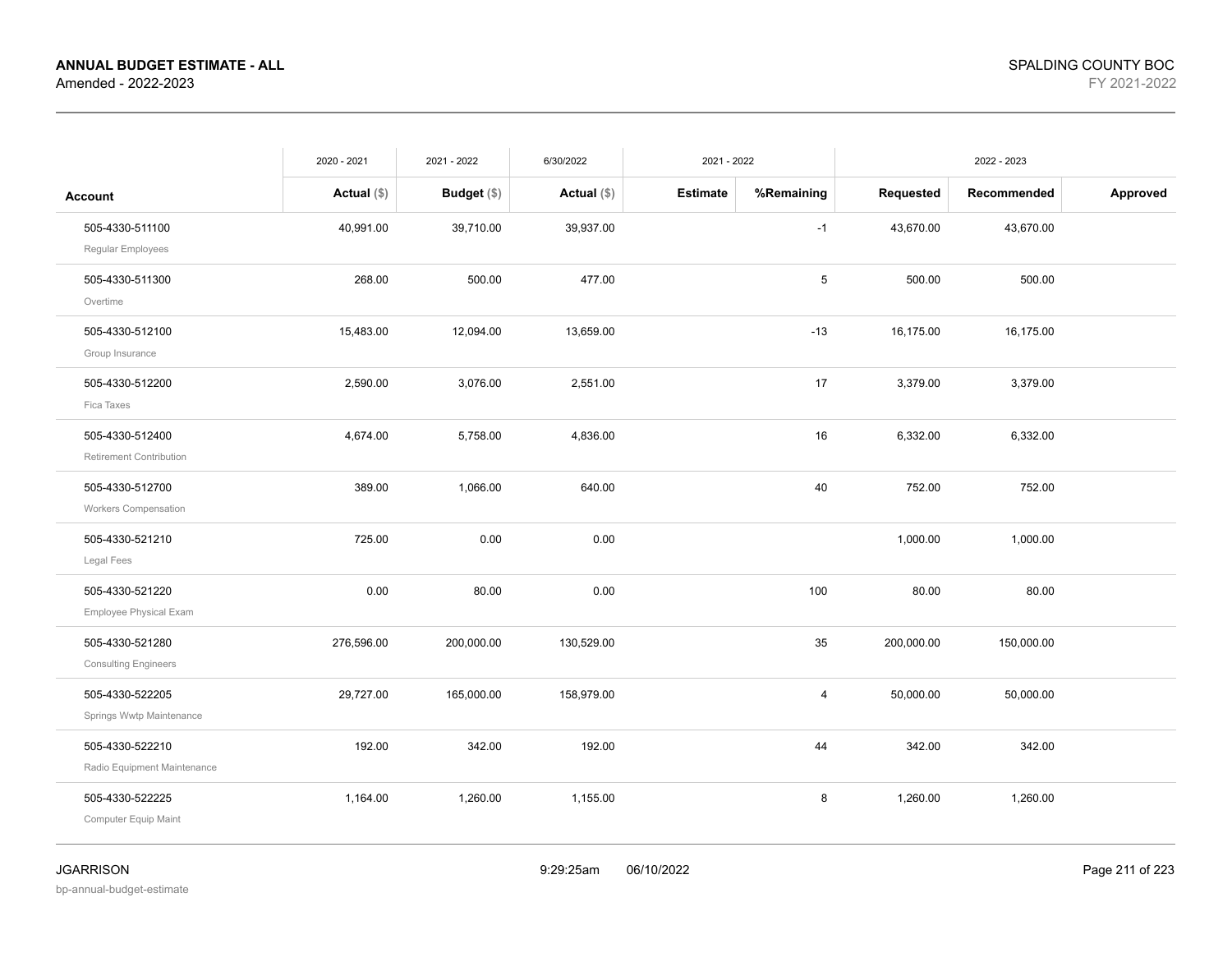|                                                  | 2020 - 2021   | 2021 - 2022 | 6/30/2022     | 2021 - 2022     |            | 2022 - 2023 |             |          |
|--------------------------------------------------|---------------|-------------|---------------|-----------------|------------|-------------|-------------|----------|
| <b>Account</b>                                   | Actual $(\$)$ | Budget (\$) | Actual $(\$)$ | <b>Estimate</b> | %Remaining | Requested   | Recommended | Approved |
| 505-4330-522226<br>Software Maintenance          | 246.00        | 264.00      | 337.00        |                 | $-28$      | 264.00      | 264.00      |          |
| 505-4330-522230<br>Other Equipment Maint         | 0.00          | 0.00        | 0.00          |                 |            |             |             |          |
| 505-4330-522240<br><b>Building Maintenance</b>   | 268.00        | 1,000.00    | 786.00        |                 | 21         | 1,000.00    |             |          |
| 505-4330-522280<br>Auto And Truck Maint          | 0.00          | 500.00      | 2,520.00      |                 | $-404$     | 500.00      | 500.00      |          |
| 505-4330-523210<br>Telephone                     | 0.00          | 0.00        | 0.00          |                 |            |             |             |          |
| 505-4330-523220<br>Postage                       | 0.00          | 500.00      | 0.00          |                 | 100        | 500.00      | 500.00      |          |
| 505-4330-523230<br>Internet Services             | 2,296.00      | 2,400.00    | 2,218.00      |                 | 8          | 2,830.00    | 1,500.00    |          |
| 505-4330-523300<br>Advertising                   | 0.00          | 0.00        | 0.00          |                 |            | 500.00      | 500.00      |          |
| 505-4330-523500<br>Travel                        | 0.00          | 200.00      | 0.00          |                 | 100        | 2,450.00    | 2,450.00    |          |
| 505-4330-523700<br><b>Education And Training</b> | 150.00        | 500.00      | 300.00        |                 | 40         | 960.00      | 960.00      |          |
| 505-4330-523720<br>Post Recertification          | 0.00          | $0.00\,$    | 0.00          |                 |            |             |             |          |
| 505-4330-523800<br>Licenses                      | 90.00         | 100.00      | 0.00          |                 | 100        | 230.00      | 230.00      |          |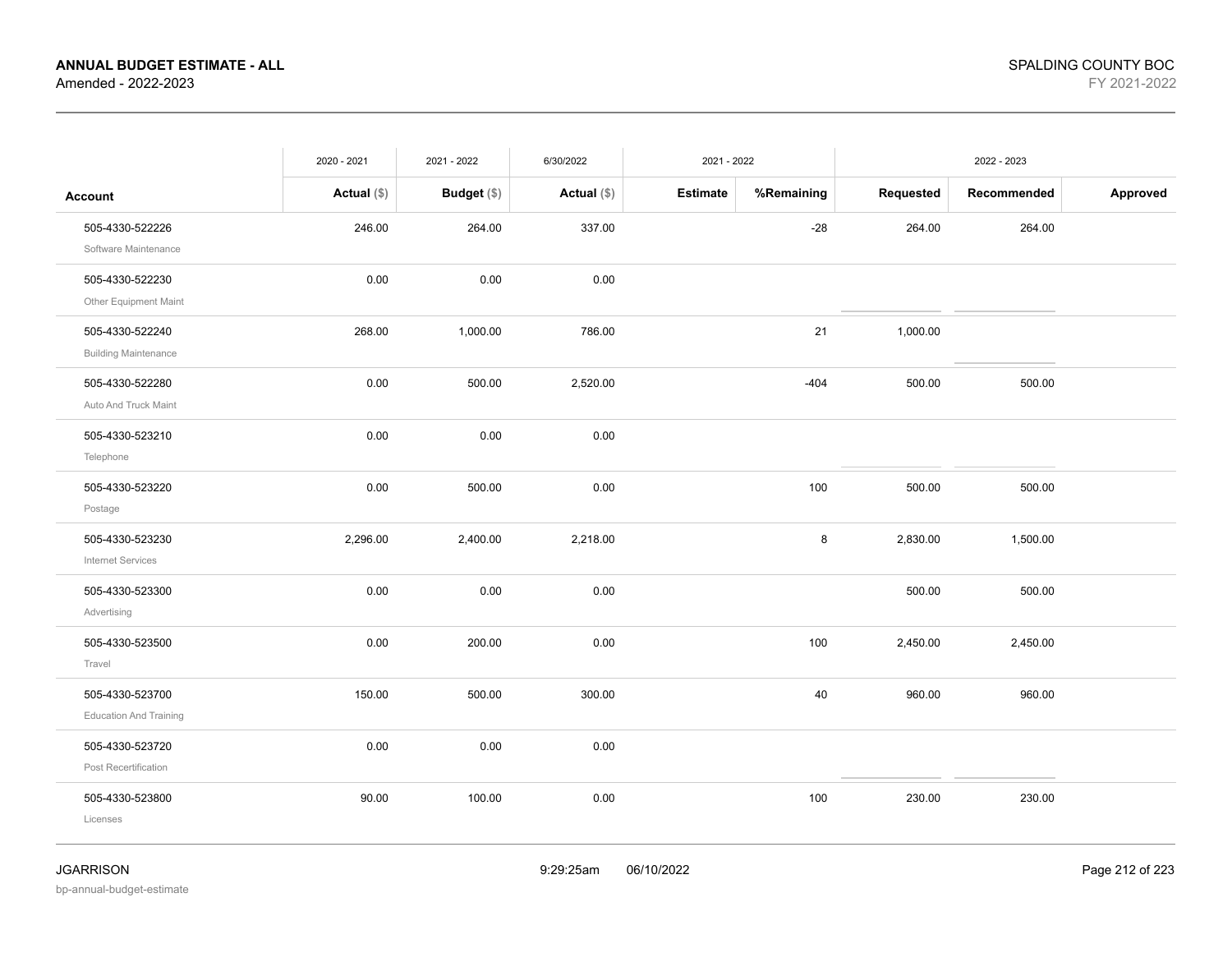|                                          | 2020 - 2021   | 2021 - 2022        | 6/30/2022     | 2021 - 2022     |            | 2022 - 2023  |              |          |
|------------------------------------------|---------------|--------------------|---------------|-----------------|------------|--------------|--------------|----------|
| <b>Account</b>                           | Actual $(\$)$ | <b>Budget</b> (\$) | Actual $(\$)$ | <b>Estimate</b> | %Remaining | Requested    | Recommended  | Approved |
| 505-4330-529000<br>Other Contr Services  | 9,097.00      | 14,000.00          | 10,983.00     |                 | 22         | 14,000.00    | 8,000.00     |          |
| 505-4330-531100<br>Office Supplies       | 59.00         | 50.00              | 0.00          |                 | 100        | 50.00        | 50.00        |          |
| 505-4330-531150<br>Auto & Truck Tires    | 0.00          | 0.00               | 0.00          |                 |            |              |              |          |
| 505-4330-531210<br>Water                 | 1,400.00      | 800.00             | 672.00        |                 | 16         | 1,000.00     | 1,000.00     |          |
| 505-4330-531215<br>Sewerage              | 340.00        | 595.00             | 486.00        |                 | 18         | 595.00       | 615.00       |          |
| 505-4330-531230<br>Electricity           | 35,769.00     | 34,000.00          | 29,639.00     |                 | 13         | 34,000.00    | 25,000.00    |          |
| 505-4330-531270<br>Gasoline              | 1,233.00      | 1,300.00           | 1,387.00      |                 | $-7$       | 1,800.00     | 1,500.00     |          |
| 505-4330-531600<br>Small Equipment       | 0.00          | 0.00               | 1,295.00      |                 |            |              |              |          |
| 505-4330-531700<br>Departmental Supplies | 5,209.00      | 10,000.00          | 2,547.00      |                 | 75         | 10,000.00    | 5,000.00     |          |
| 505-4330-531720<br>Uniforms And Clothing | 130.00        | 250.00             | 66.00         |                 | 74         | 250.00       | 250.00       |          |
| 505-4330-541200<br>Site Improvements     | 0.00          | 0.00               | 0.00          |                 |            |              |              |          |
| 505-4330-541410<br>Springs Wwtp          | 0.00          | 0.00               | 0.00          |                 |            | 1,900,000.00 | 1,900,000.00 |          |

bp-annual-budget-estimate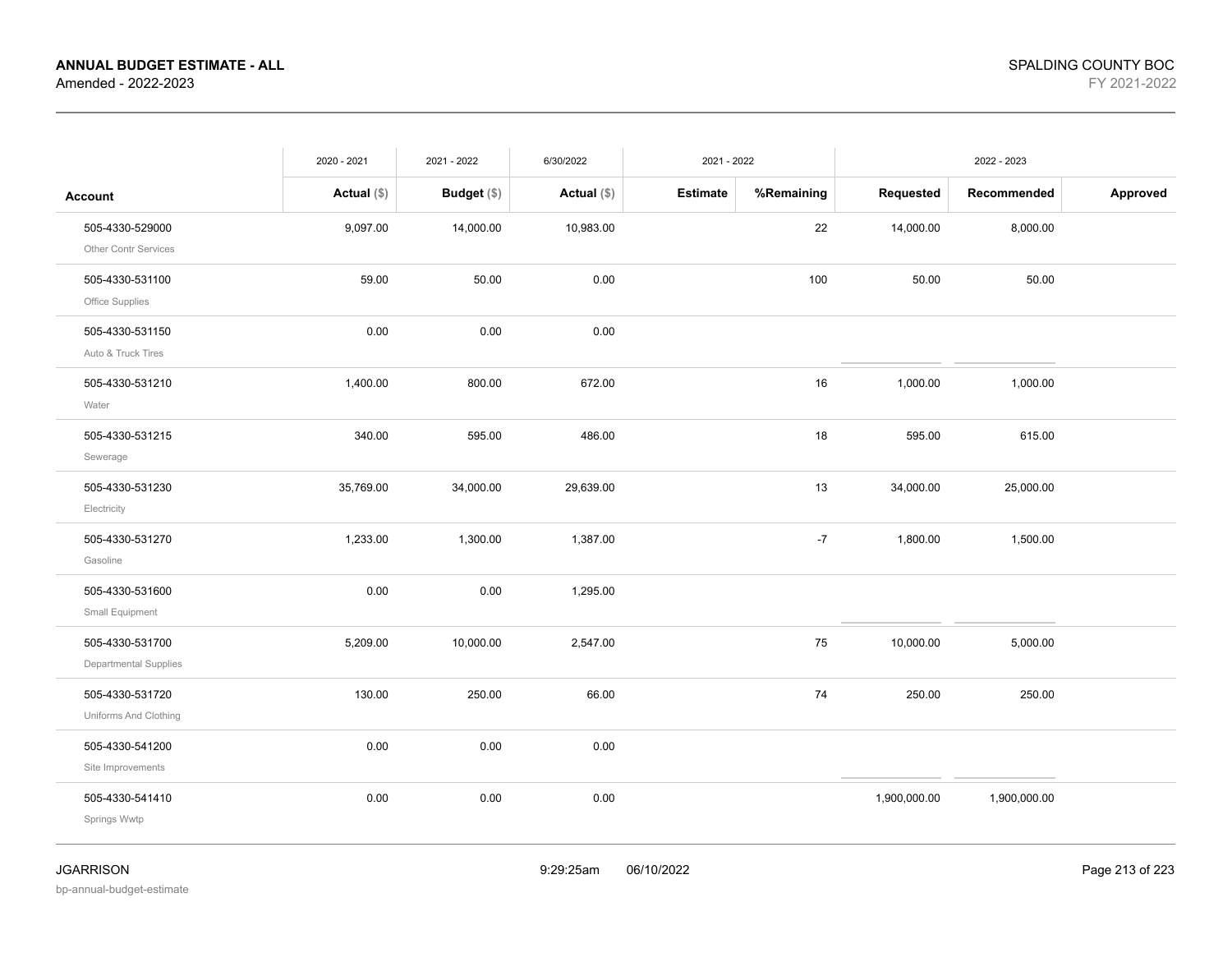|                                  | 2020 - 2021   | 2021 - 2022        | 6/30/2022     | 2021 - 2022     |            |            |             |          |
|----------------------------------|---------------|--------------------|---------------|-----------------|------------|------------|-------------|----------|
| <b>Account</b>                   | Actual $(\$)$ | <b>Budget</b> (\$) | Actual $(\$)$ | <b>Estimate</b> | %Remaining | Requested  | Recommended | Approved |
| 505-4330-542100                  | 0.00          | 0.00               | 0.00          |                 |            |            |             |          |
| Machinery And Equipment          |               |                    |               |                 |            |            |             |          |
| 505-4330-549798                  | 0.00          | 0.00               | 867,100.00    |                 |            |            |             |          |
| Sewer Outfall Project            |               |                    |               |                 |            |            |             |          |
| 505-4330-549802                  | 0.00          | 0.00               | 46,495.00     |                 |            |            |             |          |
| 2021 Cdbg Dundee Phase li        |               |                    |               |                 |            |            |             |          |
| 505-4330-549808                  | $-117,132.00$ | 0.00               | 401,166.00    |                 |            |            |             |          |
| 2019 Cdbg Dundee Phase 1         |               |                    |               |                 |            |            |             |          |
| 505-4330-551000                  | 0.00          | 0.00               | 0.00          |                 |            |            |             |          |
| <b>Indirect Cost Allocations</b> |               |                    |               |                 |            |            |             |          |
| 505-4330-572000                  | 0.00          | 0.00               | 0.00          |                 |            |            |             |          |
| Cares Covid 19 Expenditures      |               |                    |               |                 |            |            |             |          |
| 505-4330-579105                  | 0.00          | 0.00               | 0.00          |                 |            |            |             |          |
| Health Reimbursement Account     |               |                    |               |                 |            |            |             |          |
| 505-4330-579800                  | 0.00          | 0.00               | 0.00          |                 |            |            |             |          |
| Highland Mill Cdbg Grant         |               |                    |               |                 |            |            |             |          |
| 505-4330-579805                  | 0.00          | 0.00               | 0.00          |                 |            |            |             |          |
| Cdbg Grant Springs Wwtp          |               |                    |               |                 |            |            |             |          |
| 505-4330-579900                  | 0.00          | 0.00               | 0.00          |                 |            |            |             |          |
| Other                            |               |                    |               |                 |            |            |             |          |
| 505-4400-511100                  | 207,359.00    | 202,578.00         | 232,112.00    |                 | $-15$      | 258,557.00 | 258,557.00  |          |
| Regular Employees                |               |                    |               |                 |            |            |             |          |
| 505-4400-511300                  | 39.00         | 250.00             | 205.00        |                 | 18         | 250.00     | 500.00      |          |
| Overtime                         |               |                    |               |                 |            |            |             |          |
|                                  |               |                    |               |                 |            |            |             |          |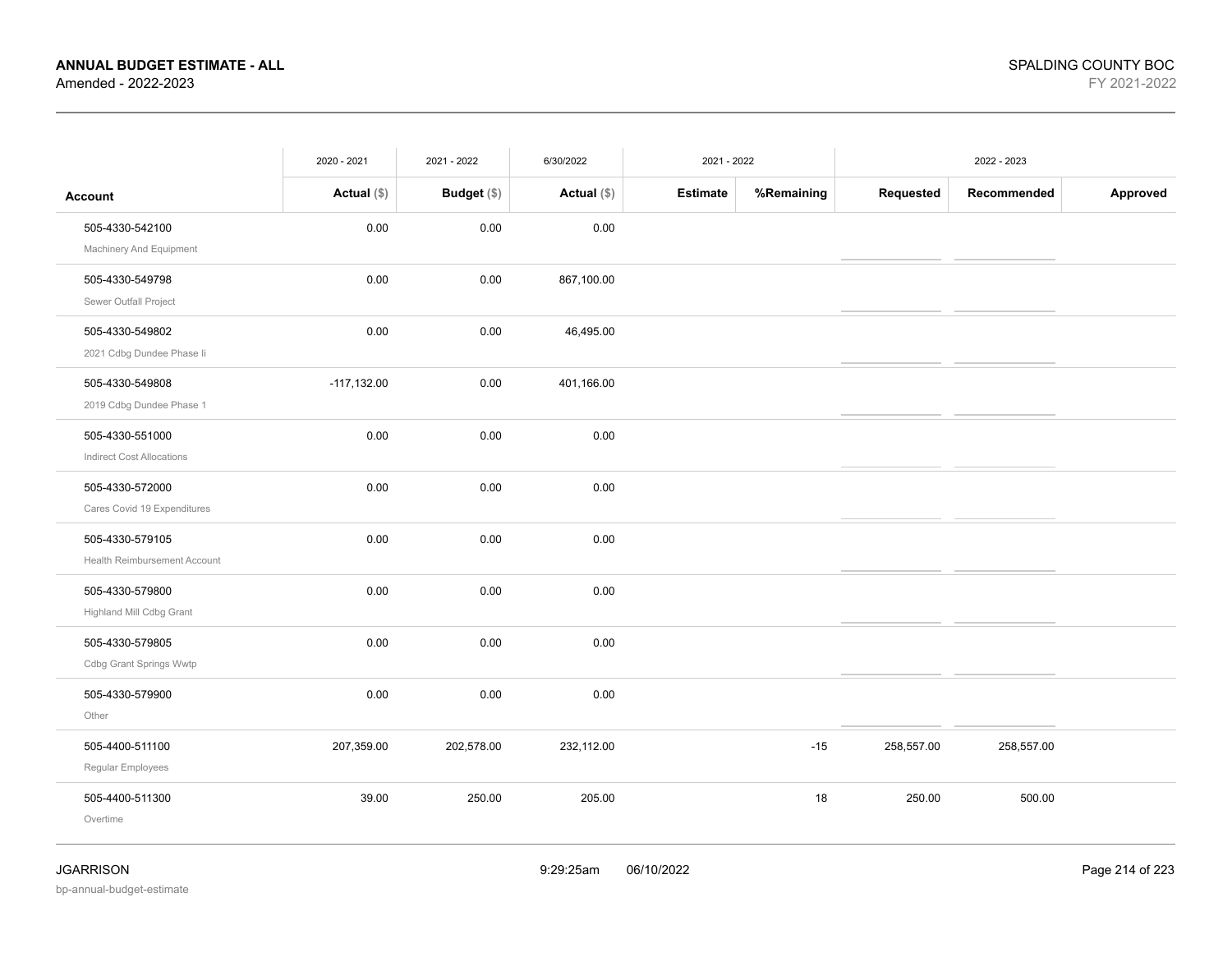|                             | 2020 - 2021   | 2021 - 2022        | 6/30/2022     | 2021 - 2022     |            | 2022 - 2023 |             |          |
|-----------------------------|---------------|--------------------|---------------|-----------------|------------|-------------|-------------|----------|
| Account                     | Actual $(\$)$ | <b>Budget</b> (\$) | Actual $(\$)$ | <b>Estimate</b> | %Remaining | Requested   | Recommended | Approved |
| 505-4400-512100             | 40,503.00     | 48,440.00          | 38,676.00     |                 | 20         | 64,820.00   | 64,820.00   |          |
| Group Insurance             |               |                    |               |                 |            |             |             |          |
| 505-4400-512200             | 14,774.00     | 15,516.00          | 17,230.00     |                 | $-11$      | 19,799.00   | 19,818.00   |          |
| Fica Taxes                  |               |                    |               |                 |            |             |             |          |
| 505-4400-512400             | 23,844.00     | 29,374.00          | 24,698.00     |                 | 16         | 37,491.00   | 37,491.00   |          |
| Retirement Contribution     |               |                    |               |                 |            |             |             |          |
| 505-4400-512600             | 0.00          | 0.00               | 0.00          |                 |            |             |             |          |
| Unemployment Insurance      |               |                    |               |                 |            |             |             |          |
| 505-4400-512700             | 5,237.00      | 13,164.00          | 7,898.00      |                 | 40         | 9,252.00    | 9,261.00    |          |
| <b>Workers Compensation</b> |               |                    |               |                 |            |             |             |          |
| 505-4400-521210             | 25,521.00     | 20,000.00          | 14,507.00     |                 | 27         | 20,000.00   | 20,000.00   |          |
| Legal Fees                  |               |                    |               |                 |            |             |             |          |
| 505-4400-521220             | 0.00          | 240.00             | 40.00         |                 | 83         | 240.00      | 240.00      |          |
| Employee Physical Exam      |               |                    |               |                 |            |             |             |          |
| 505-4400-521280             | 208,524.00    | 300,000.00         | 78,761.00     |                 | 74         | 150,000.00  | 150,000.00  |          |
| <b>Consulting Engineers</b> |               |                    |               |                 |            |             |             |          |
| 505-4400-522150             | 0.00          | 0.00               | 0.00          |                 |            |             |             |          |
| Pest Control                |               |                    |               |                 |            |             |             |          |
| 505-4400-522210             | 768.00        | 1,068.00           | 960.00        |                 | 10         | 1,068.00    | 1,068.00    |          |
| Radio Equipment Maint       |               |                    |               |                 |            |             |             |          |
| 505-4400-522220             | 0.00          | 0.00               | 0.00          |                 |            |             |             |          |
| Office Equipment Maint      |               |                    |               |                 |            |             |             |          |
| 505-4400-522225             | 5,862.00      | 5,040.00           | 5,670.00      |                 | $-13$      | 6,930.00    | 6,300.00    |          |
| Computer Equip Maint        |               |                    |               |                 |            |             |             |          |
|                             |               |                    |               |                 |            |             |             |          |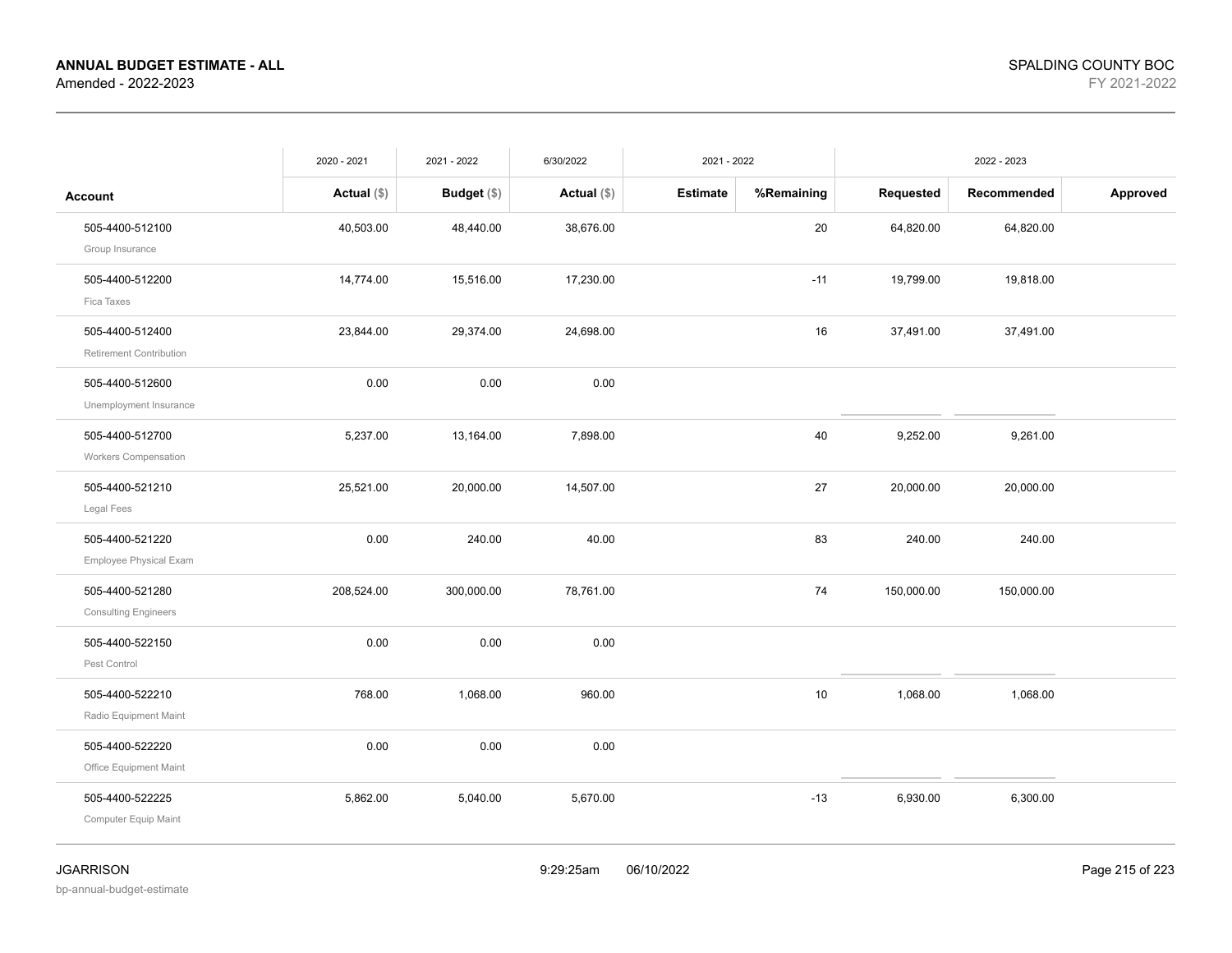| <b>Estimate</b><br>%Remaining<br>Requested<br>Actual $(\$)$<br>Budget (\$)<br>Actual $(\$)$<br>Recommended<br><b>Account</b><br>505-4400-522226<br>647.00<br>910.00<br>865.00<br>5<br>1,300.00<br>1,415.00<br>Software Maintenance<br>505-4400-522230<br>0.00<br>0.00<br>0.00<br>200.00<br>Other Equipment Maint<br>119,911.00<br>5,000.00<br>3,708.00<br>10,000.00<br>10,000.00<br>505-4400-522240<br>26<br><b>Building Maintenance</b><br>63<br>505-4400-522250<br>2,388.00<br>5,000.00<br>1,839.00<br>5,000.00<br>5,000.00<br>Heavy Equip Maintenance<br>505-4400-522255<br>79,000.00<br>79,000.00<br>80,000.00<br>$\mathbf{1}$<br>100,000.00<br>100,000.00<br>Water Tank Maintenance<br>505-4400-522280<br>837.00<br>4,343.00<br>52<br>2,101.00<br>5,000.00<br>4,000.00<br>Auto And Truck Maint<br>0.00<br>0.00<br>371.00<br>1,800.00<br>1,800.00<br>505-4400-522300<br>Rentals<br>44<br>17,597.00<br>19,360.00<br>10,875.00<br>505-4400-523110<br>15,950.00<br>15,950.00<br>General Liability Ins<br>43<br>505-4400-523130<br>59,697.00<br>65,670.00<br>37,136.00<br>54,500.00<br>54,500.00<br>Vehicle Ins<br>505-4400-523140<br>13,480.00<br>14,830.00<br>8,330.00<br>44<br>12,250.00<br>12,250.00<br><b>Building And Contents Ins</b><br>0.00<br>0.00<br>0.00<br>505-4400-523170<br>Mobile Equipment Ins<br>1,260.00<br>1,135.00<br>$10$<br>505-4400-523210<br>1,950.00<br>1,300.00<br>1,450.00 |           | 2020 - 2021 | 2021 - 2022 | 6/30/2022 | 2021 - 2022 | 2022 - 2023 |  |          |
|--------------------------------------------------------------------------------------------------------------------------------------------------------------------------------------------------------------------------------------------------------------------------------------------------------------------------------------------------------------------------------------------------------------------------------------------------------------------------------------------------------------------------------------------------------------------------------------------------------------------------------------------------------------------------------------------------------------------------------------------------------------------------------------------------------------------------------------------------------------------------------------------------------------------------------------------------------------------------------------------------------------------------------------------------------------------------------------------------------------------------------------------------------------------------------------------------------------------------------------------------------------------------------------------------------------------------------------------------------------------------------------------------------|-----------|-------------|-------------|-----------|-------------|-------------|--|----------|
|                                                                                                                                                                                                                                                                                                                                                                                                                                                                                                                                                                                                                                                                                                                                                                                                                                                                                                                                                                                                                                                                                                                                                                                                                                                                                                                                                                                                        |           |             |             |           |             |             |  | Approved |
|                                                                                                                                                                                                                                                                                                                                                                                                                                                                                                                                                                                                                                                                                                                                                                                                                                                                                                                                                                                                                                                                                                                                                                                                                                                                                                                                                                                                        |           |             |             |           |             |             |  |          |
|                                                                                                                                                                                                                                                                                                                                                                                                                                                                                                                                                                                                                                                                                                                                                                                                                                                                                                                                                                                                                                                                                                                                                                                                                                                                                                                                                                                                        |           |             |             |           |             |             |  |          |
|                                                                                                                                                                                                                                                                                                                                                                                                                                                                                                                                                                                                                                                                                                                                                                                                                                                                                                                                                                                                                                                                                                                                                                                                                                                                                                                                                                                                        |           |             |             |           |             |             |  |          |
|                                                                                                                                                                                                                                                                                                                                                                                                                                                                                                                                                                                                                                                                                                                                                                                                                                                                                                                                                                                                                                                                                                                                                                                                                                                                                                                                                                                                        |           |             |             |           |             |             |  |          |
|                                                                                                                                                                                                                                                                                                                                                                                                                                                                                                                                                                                                                                                                                                                                                                                                                                                                                                                                                                                                                                                                                                                                                                                                                                                                                                                                                                                                        |           |             |             |           |             |             |  |          |
|                                                                                                                                                                                                                                                                                                                                                                                                                                                                                                                                                                                                                                                                                                                                                                                                                                                                                                                                                                                                                                                                                                                                                                                                                                                                                                                                                                                                        |           |             |             |           |             |             |  |          |
|                                                                                                                                                                                                                                                                                                                                                                                                                                                                                                                                                                                                                                                                                                                                                                                                                                                                                                                                                                                                                                                                                                                                                                                                                                                                                                                                                                                                        |           |             |             |           |             |             |  |          |
|                                                                                                                                                                                                                                                                                                                                                                                                                                                                                                                                                                                                                                                                                                                                                                                                                                                                                                                                                                                                                                                                                                                                                                                                                                                                                                                                                                                                        |           |             |             |           |             |             |  |          |
|                                                                                                                                                                                                                                                                                                                                                                                                                                                                                                                                                                                                                                                                                                                                                                                                                                                                                                                                                                                                                                                                                                                                                                                                                                                                                                                                                                                                        |           |             |             |           |             |             |  |          |
|                                                                                                                                                                                                                                                                                                                                                                                                                                                                                                                                                                                                                                                                                                                                                                                                                                                                                                                                                                                                                                                                                                                                                                                                                                                                                                                                                                                                        |           |             |             |           |             |             |  |          |
|                                                                                                                                                                                                                                                                                                                                                                                                                                                                                                                                                                                                                                                                                                                                                                                                                                                                                                                                                                                                                                                                                                                                                                                                                                                                                                                                                                                                        |           |             |             |           |             |             |  |          |
|                                                                                                                                                                                                                                                                                                                                                                                                                                                                                                                                                                                                                                                                                                                                                                                                                                                                                                                                                                                                                                                                                                                                                                                                                                                                                                                                                                                                        | Telephone |             |             |           |             |             |  |          |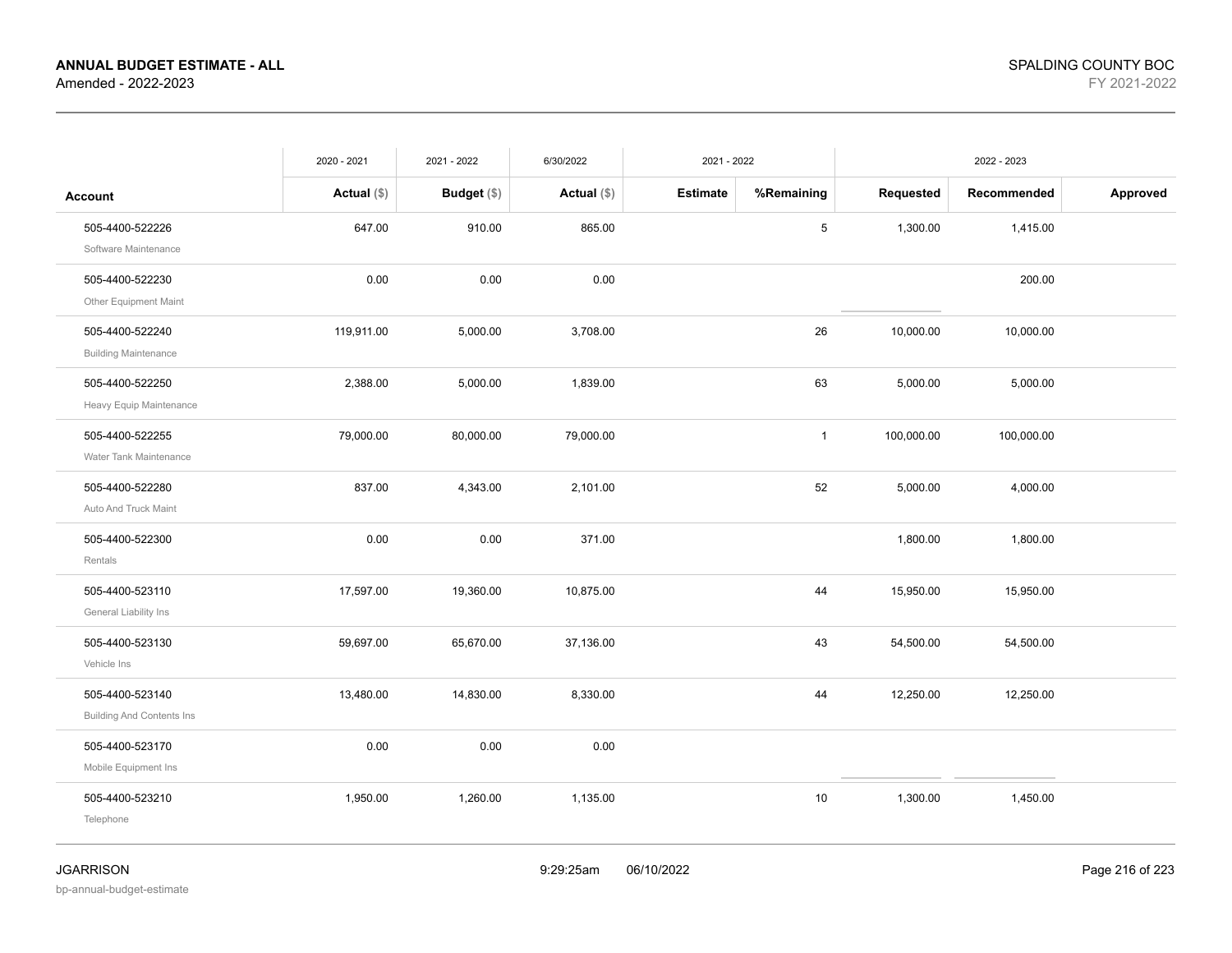|                                                  | 2020 - 2021   | 2021 - 2022   | 6/30/2022     | 2021 - 2022     |            | 2022 - 2023  |              |          |
|--------------------------------------------------|---------------|---------------|---------------|-----------------|------------|--------------|--------------|----------|
| <b>Account</b>                                   | Actual $(\$)$ | Budget $(\$)$ | Actual $(\$)$ | <b>Estimate</b> | %Remaining | Requested    | Recommended  | Approved |
| 505-4400-523220<br>Postage                       | 345.00        | 100.00        | 21.00         |                 | 79         | 100.00       | 100.00       |          |
| 505-4400-523230<br><b>Internet Services</b>      | 1,169.00      | 1,680.00      | 2,350.00      |                 | $-40$      | 3,102.00     | 1,200.00     |          |
| 505-4400-523300<br>Advertising                   | 0.00          | 500.00        | 392.00        |                 | 22         | 3,000.00     | 1,000.00     |          |
| 505-4400-523500<br>Travel                        | $-244.00$     | 1,200.00      | 342.00        |                 | 72         | 520.00       | 2,500.00     |          |
| 505-4400-523600<br>Dues & Subscriptions          | 592.00        | 700.00        | 635.00        |                 | 9          | 1,496.00     | 1,500.00     |          |
| 505-4400-523700<br><b>Education And Training</b> | 358.00        | 1,500.00      | 602.00        |                 | 60         | 5,055.00     | 5,055.00     |          |
| 505-4400-523720<br>Post Recertification          | 0.00          | 0.00          | 0.00          |                 |            |              |              |          |
| 505-4400-523800<br>Licenses                      | 0.00          | 100.00        | 0.00          |                 | 100        | 180.00       | 180.00       |          |
| 505-4400-528000<br>Cost Of Water                 | 5,372,459.00  | 5,708,000.00  | 3,858,215.00  |                 | 32         | 5,702,744.00 | 5,702,744.00 |          |
| 505-4400-529000<br>Other Contr Services          | 30,544.00     | 268,450.00    | 62,562.00     |                 | 77         | 200,000.00   | 130,000.00   |          |
| 505-4400-531100<br>Office Supplies               | 92.00         | 250.00        | 0.00          |                 | 100        | 250.00       | 250.00       |          |
| 505-4400-531150<br>Auto & Truck Tires            | 0.00          | 1,000.00      | 0.00          |                 | 100        | 1,000.00     | 1,000.00     |          |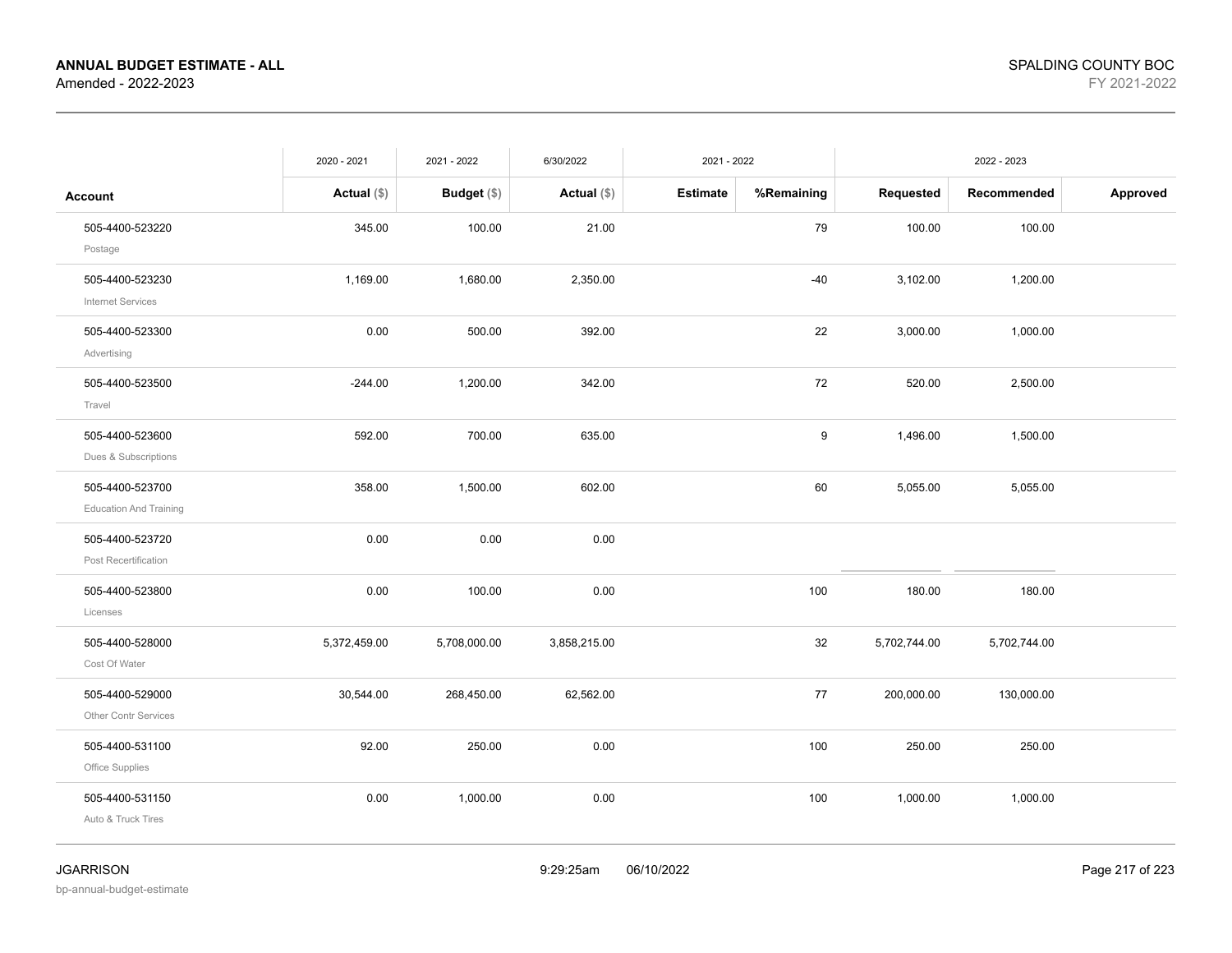|                                           | 2020 - 2021   | 2021 - 2022   | 6/30/2022     | 2021 - 2022     |                | 2022 - 2023 |             |          |
|-------------------------------------------|---------------|---------------|---------------|-----------------|----------------|-------------|-------------|----------|
| <b>Account</b>                            | Actual $(\$)$ | Budget $(\$)$ | Actual $(\$)$ | <b>Estimate</b> | %Remaining     | Requested   | Recommended | Approved |
| 505-4400-531155<br>Auto & Truck Batteries | 0.00          | 1,000.00      | 0.00          |                 | 100            | 1,000.00    | 1,000.00    |          |
| 505-4400-531160<br>Auto & Truck Supplies  | 0.00          | 0.00          | 0.00          |                 |                |             |             |          |
| 505-4400-531210<br>Water                  | 939.00        | 1,000.00      | 929.00        |                 | $\overline{7}$ | 1,250.00    | 1,250.00    |          |
| 505-4400-531215<br>Sewerage               | 929.00        | 1,100.00      | 948.00        |                 | 14             | 1,250.00    | 1,250.00    |          |
| 505-4400-531220<br>Natural Gas            | 1,049.00      | 1,200.00      | 1,055.00      |                 | 12             | 1,200.00    | 1,200.00    |          |
| 505-4400-531230<br>Electricity            | 10,132.00     | 12,000.00     | 8,019.00      |                 | 33             | 12,000.00   | 12,000.00   |          |
| 505-4400-531270<br>Gasoline               | 6,185.00      | 8,000.00      | 6,616.00      |                 | 17             | 8,000.00    | 8,000.00    |          |
| 505-4400-531280<br>Stormwater             | 0.00          | 0.00          | 0.00          |                 |                |             |             |          |
| 505-4400-531600<br>Small Equipment        | 5,189.00      | 2,900.00      | 4,880.00      |                 | $-68$          | 3,000.00    | 4,500.00    |          |
| 505-4400-531700<br>Departmental Supplies  | 224.00        | 1,500.00      | 6,720.00      |                 | $-348$         | 2,000.00    | 2,000.00    |          |
| 505-4400-531720<br>Uniforms And Clothing  | 484.00        | 1,250.00      | 273.00        |                 | 78             | 1,250.00    | 1,250.00    |          |
| 505-4400-531755<br>Shop Supplies          | 814.00        | 1,000.00      | 1,357.00      |                 | $-36$          | 2,000.00    | 2,000.00    |          |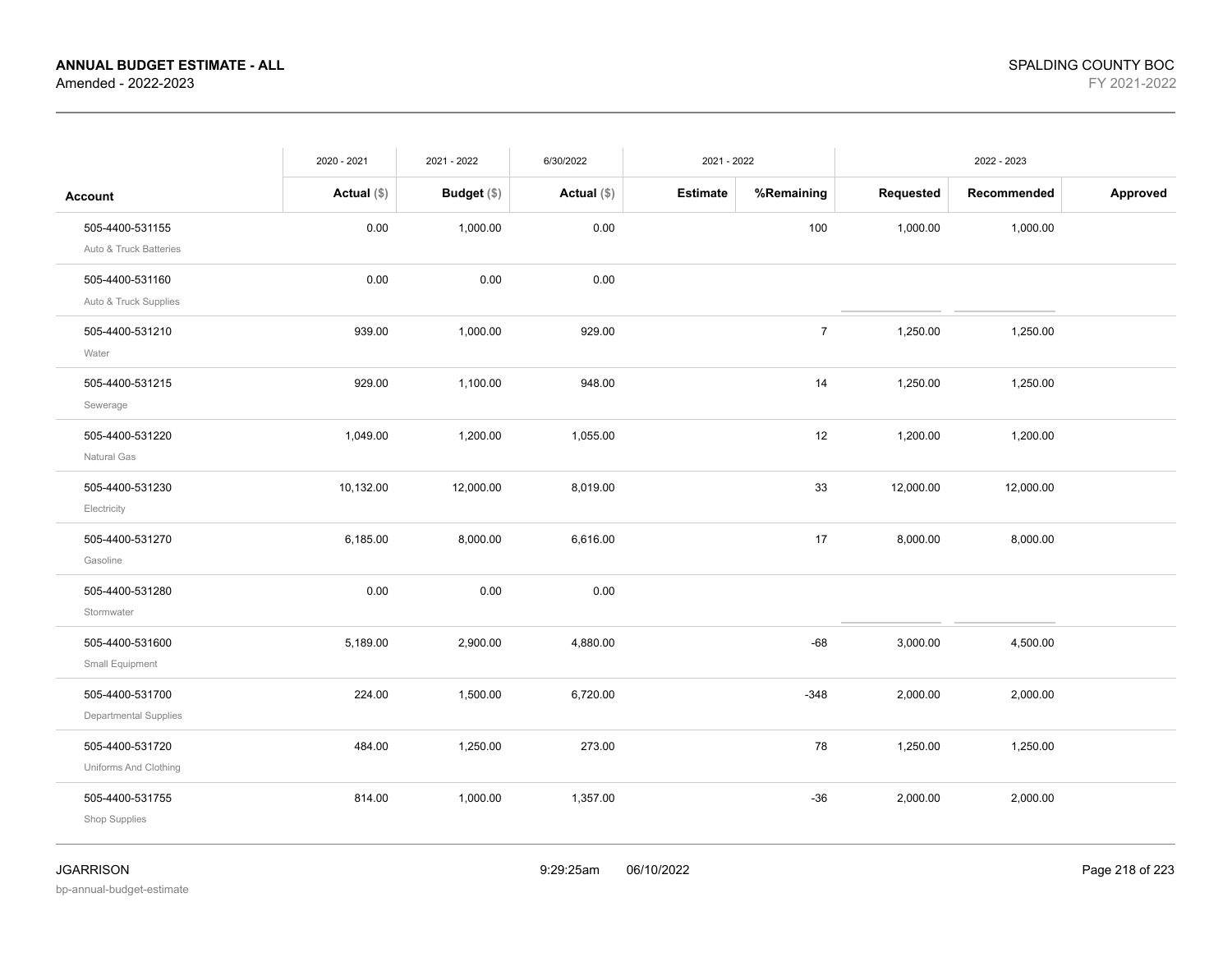|                                | 2020 - 2021   | 2021 - 2022   | 6/30/2022     | 2021 - 2022     |             | 2022 - 2023 |             |          |
|--------------------------------|---------------|---------------|---------------|-----------------|-------------|-------------|-------------|----------|
| <b>Account</b>                 | Actual $(\$)$ | Budget $(\$)$ | Actual $(\$)$ | <b>Estimate</b> | %Remaining  | Requested   | Recommended | Approved |
| 505-4400-532000                | 187,301.00    | 200,000.00    | 193,933.00    |                 | $\mathsf 3$ | 200,000.00  | 200,000.00  |          |
| Water Tap Supplies             |               |               |               |                 |             |             |             |          |
| 505-4400-532050                | 87,794.00     | 250,000.00    | 90,235.00     |                 | 64          | 110,000.00  | 100,000.00  |          |
| Fire Hydrant Supplies          |               |               |               |                 |             |             |             |          |
| 505-4400-541300                | 0.00          | 0.00          | 0.00          |                 |             |             |             |          |
| <b>Buildings</b>               |               |               |               |                 |             |             |             |          |
| 505-4400-541400                | 0.00          | 0.00          | 0.00          |                 |             |             |             |          |
| <b>Water Line Extensions</b>   |               |               |               |                 |             |             |             |          |
| 505-4400-541405                | 0.00          | 0.00          | 0.00          |                 |             |             |             |          |
| Sewer Line Extensions          |               |               |               |                 |             |             |             |          |
| 505-4400-541415                | 0.00          | 0.00          | 162,778.00    |                 |             |             |             |          |
| Fire Hydrant Installation      |               |               |               |                 |             |             |             |          |
| 505-4400-541420                | 0.00          | 350,000.00    | 352,874.00    |                 | $-1$        | 925,400.00  | 925,400.00  |          |
| Water Line Relocations         |               |               |               |                 |             |             |             |          |
| 505-4400-541440                | 0.00          | 0.00          | 0.00          |                 |             |             |             |          |
| <b>Special Projects</b>        |               |               |               |                 |             |             |             |          |
| 505-4400-541450                | 0.00          | 0.00          | 0.00          |                 |             |             |             |          |
| <b>Birdie Rd Sewer Project</b> |               |               |               |                 |             |             |             |          |
| 505-4400-542100                | $0.00\,$      | $0.00\,$      | 14,473.00     |                 |             |             |             |          |
| Machinery & Equipment          |               |               |               |                 |             |             |             |          |
| 505-4400-542200                | 0.00          | 35,000.00     | 0.00          |                 | 100         |             |             |          |
| Vehicles                       |               |               |               |                 |             |             |             |          |
| 505-4400-542300                | 0.00          | 0.00          | 0.00          |                 |             |             |             |          |
| Furniture & Fixtures           |               |               |               |                 |             |             |             |          |
|                                |               |               |               |                 |             |             |             |          |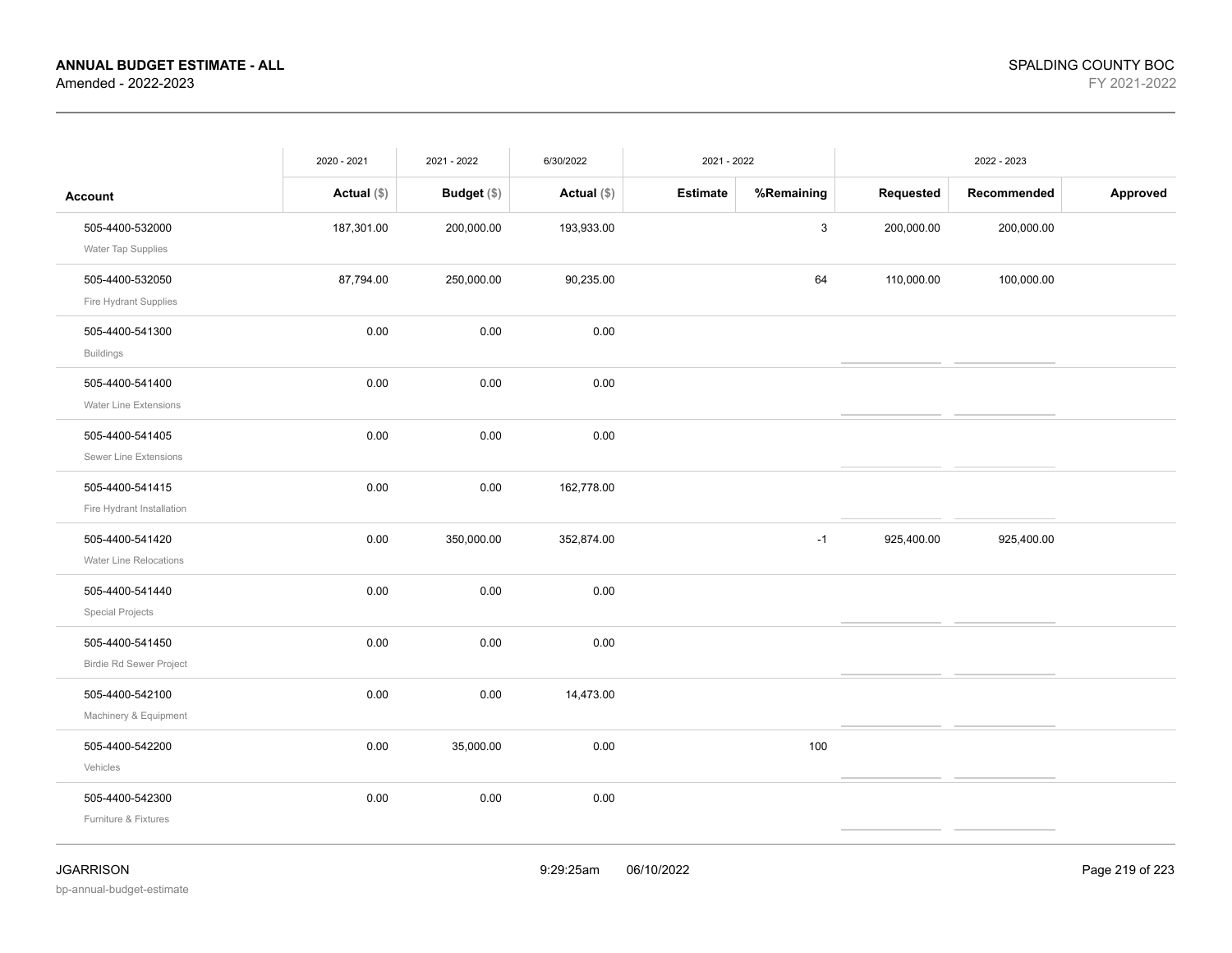|                                                     | 2020 - 2021   | 2021 - 2022 | 6/30/2022     | 2021 - 2022     |            | 2022 - 2023 |             |          |
|-----------------------------------------------------|---------------|-------------|---------------|-----------------|------------|-------------|-------------|----------|
| <b>Account</b>                                      | Actual $(\$)$ | Budget (\$) | Actual $(\$)$ | <b>Estimate</b> | %Remaining | Requested   | Recommended | Approved |
| 505-4400-551000<br><b>Indirect Cost Allocations</b> | 59,984.00     | 59,984.00   | 59,984.00     |                 |            | 59,984.00   | 59,984.00   |          |
| 505-4400-561000<br>Depreciation                     | 755,978.00    | 194,465.00  | 194,465.00    |                 |            | 194,465.00  | 194,465.00  |          |
| 505-4400-562000<br>Amortization                     | 0.00          | 0.00        | 0.00          |                 |            |             |             |          |
| 505-4400-563000<br><b>Bond Issuance Costs</b>       | 0.00          | 0.00        | 0.00          |                 |            |             |             |          |
| 505-4400-572000<br>Cares Covid 19 Expenditures      | 0.00          | 0.00        | 0.00          |                 |            |             |             |          |
| 505-4400-579105<br>Health Reimbursement Account     | 0.00          | 0.00        | 0.00          |                 |            |             |             |          |
| 505-4400-579896<br>Springs Wwtp                     | 0.00          | 0.00        | 0.00          |                 |            |             |             |          |
| 505-4400-579897<br>2008 Water Bond Issue            | 0.00          | 0.00        | 0.00          |                 |            |             |             |          |
| 505-4400-579900<br>Other                            | 1,761.00      | 0.00        | 1.00          |                 |            |             |             |          |
| 505-4400-579905<br>Employee Incentive Awards        | 0.00          | 0.00        | 0.00          |                 |            |             |             |          |
| 505-4400-579950<br>Contribution To Reserves         | 0.00          | 0.00        | 0.00          |                 |            |             |             |          |
| 505-4400-579990<br>Loss On Disposal-Assets          | 0.00          | 0.00        | 0.00          |                 |            |             |             |          |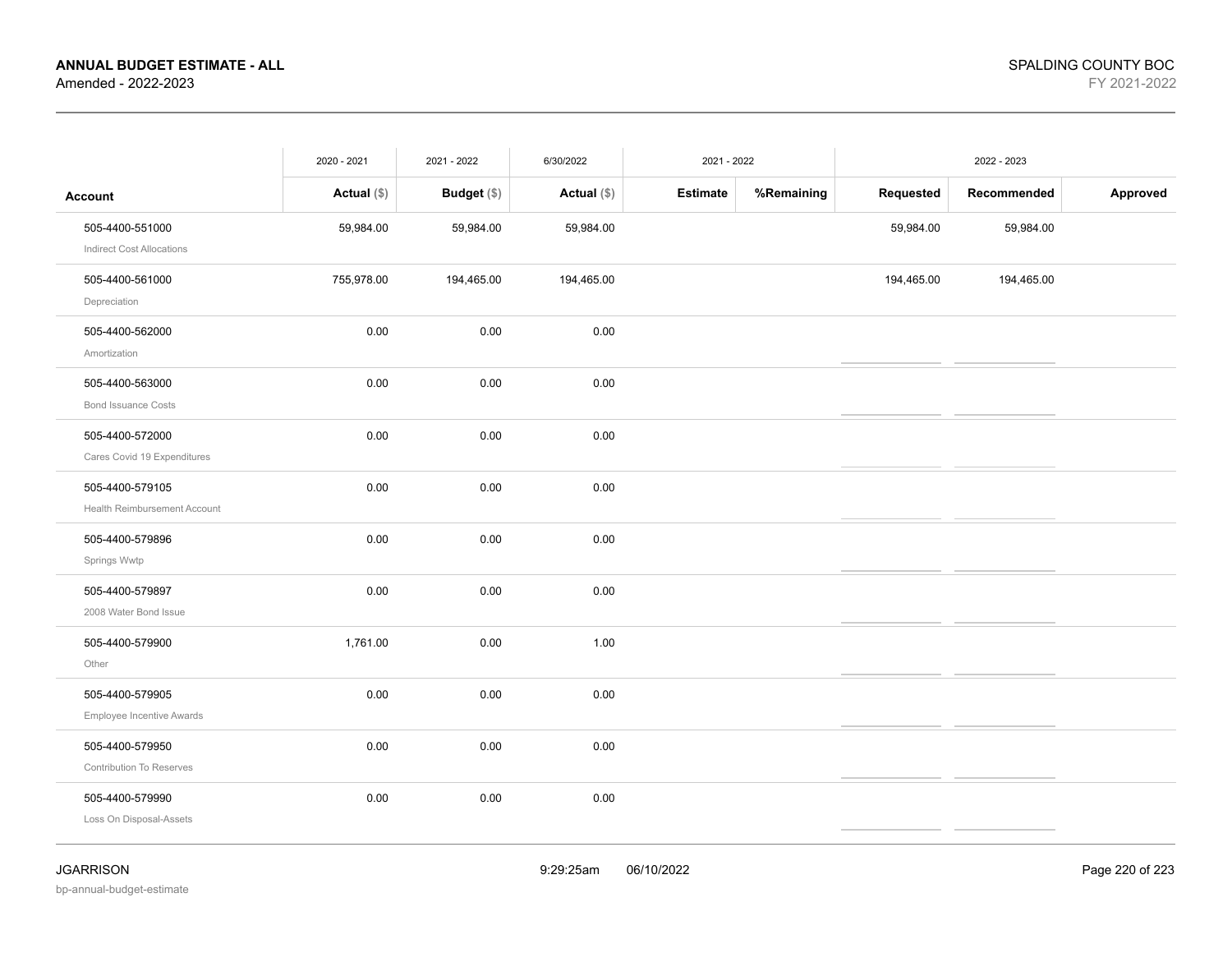|                               | 2020 - 2021     | 2021 - 2022        | 6/30/2022      | 2021 - 2022     |            |                 | 2022 - 2023     |          |
|-------------------------------|-----------------|--------------------|----------------|-----------------|------------|-----------------|-----------------|----------|
| <b>Account</b>                | Actual $(\$)$   | <b>Budget</b> (\$) | Actual $(\$)$  | <b>Estimate</b> | %Remaining | Requested       | Recommended     | Approved |
| 505-4400-581100               | 0.00            | 0.00               | 0.00           |                 |            |                 |                 |          |
| <b>Bond Principal Payment</b> |                 |                    |                |                 |            |                 |                 |          |
| 505-4400-581105               | 0.00            | 0.00               | 0.00           |                 |            |                 |                 |          |
| Bond Principal 2008           |                 |                    |                |                 |            |                 |                 |          |
| 505-4400-581110               | 0.00            | 905,000.00         | 0.00           |                 | 100        | 940,000.00      | 940,000.00      |          |
| Bond Principal 2015           |                 |                    |                |                 |            |                 |                 |          |
| 505-4400-581200               | 0.00            | 0.00               | 0.00           |                 |            |                 |                 |          |
| Capital Lease - Principal     |                 |                    |                |                 |            |                 |                 |          |
| 505-4400-582100               | 0.00            | 0.00               | 0.00           |                 |            |                 |                 |          |
| <b>Bond Interest Payment</b>  |                 |                    |                |                 |            |                 |                 |          |
| 505-4400-582105               | 0.00            | 0.00               | 0.00           |                 |            |                 |                 |          |
| Bond Interest 2008            |                 |                    |                |                 |            |                 |                 |          |
| 505-4400-582110               | 204,911.00      | 271,750.00         | 1,097,019.00   |                 | $-304$     | 244,075.00      | 244,075.00      |          |
| Bond Interest 2015            |                 |                    |                |                 |            |                 |                 |          |
| 505-4400-582200               | 0.00            | 0.00               | 0.00           |                 |            |                 |                 |          |
| Capital Lease - Interest      |                 |                    |                |                 |            |                 |                 |          |
| 505-4400-583000               | 3,500.00        | 5,000.00           | 500.00         |                 | 90         | 5,000.00        | 5,000.00        |          |
| <b>Fiscal Agents Fees</b>     |                 |                    |                |                 |            |                 |                 |          |
| 505-4400-611300               | 0.00            | 0.00               | 0.00           |                 |            |                 |                 |          |
| <b>Operating Transfer Out</b> |                 |                    |                |                 |            |                 |                 |          |
| <b>Total Revenue</b>          | \$10,049,375.00 | \$9,613,017.00     | \$7,451,578.00 |                 |            | \$11,699,247.00 | \$11,545,332.00 | \$0.00   |
| <b>Total Expenditure</b>      | \$7,872,381.00  | \$9,613,017.00     | \$8,409,247.00 |                 |            | \$11,699,247.00 | \$11,545,332.00 | \$0.00   |
| <b>Net</b>                    | \$2,176,994.00  | \$0.00             | -\$957,669.00  |                 |            | \$0.00          | \$0.00          | \$0.00   |
|                               |                 |                    |                |                 |            |                 |                 |          |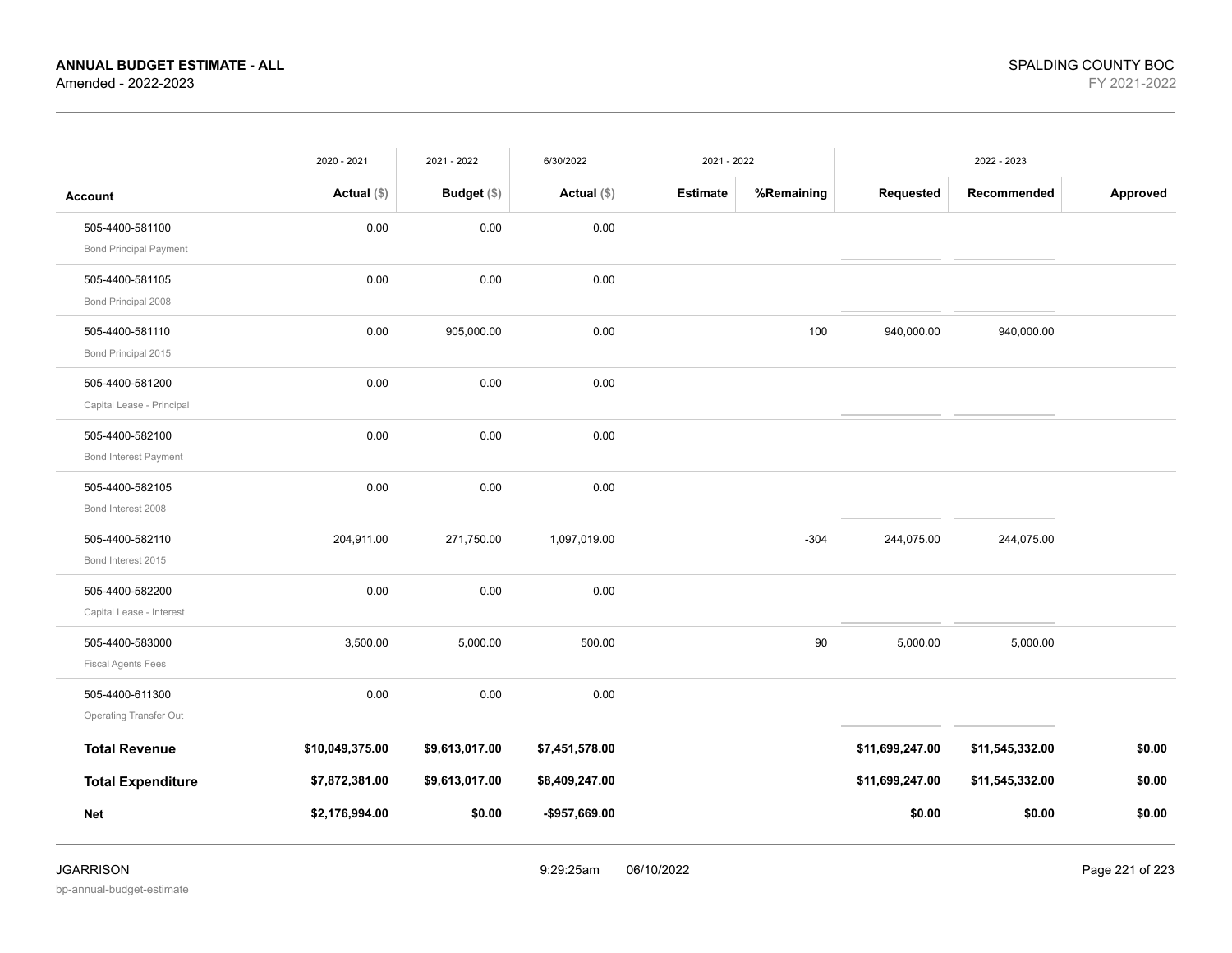|                                              | 2020 - 2021 | 2021 - 2022        | 6/30/2022    | 2021 - 2022 |             | 2022 - 2023 |             |          |
|----------------------------------------------|-------------|--------------------|--------------|-------------|-------------|-------------|-------------|----------|
| <b>Account</b>                               | Actual (\$) | <b>Budget</b> (\$) | Actual (\$)  | Estimate    | %Remaining  | Requested   | Recommended | Approved |
| Fund: 620 Workers Comp Trust Fund            |             |                    |              |             |             |             |             |          |
| Revenue                                      |             |                    |              |             |             |             |             |          |
| 620-0000-300000<br>Fund Balance Appropriated | 0.00        | 0.00               | 0.00         |             |             |             |             |          |
| 620-0000-361000<br><b>Interest Revenues</b>  | 0.00        | 0.00               | 0.00         |             |             |             |             |          |
| 620-0000-361100<br>Interest - Operating Acct | 17,607.00   | 0.00               | 15,644.00    |             |             |             |             |          |
| 620-0000-362010<br>Gain/Loss On Investments  | 8,197.00    | 0.00               | $-5,934.00$  |             |             |             |             |          |
| 620-0000-389900<br>Other                     | 0.00        | 0.00               | 0.00         |             |             |             |             |          |
| 620-0000-391110<br>Operating Transfer In     | 0.00        | 0.00               | 0.00         |             |             |             |             |          |
| 620-0000-395000<br>Contributions             | 428,292.00  | 723,543.00         | 725,236.00   |             | $\mathsf 0$ | 849,219.00  | 849,219.00  |          |
| <b>Expenditure</b>                           |             |                    |              |             |             |             |             |          |
| 620-1590-516000<br>Insurance Premiums        | 101,328.00  | 210,000.00         | $-25,512.00$ |             | 112         | 200,000.00  | 200,000.00  |          |
| 620-1590-529000<br>Other Contr Services      | 0.00        | 0.00               | 0.00         |             |             |             |             |          |
| 620-1590-552200<br>Claims Paid - Insurance   | 620,143.00  | 506,043.00         | 451,423.00   |             | 11          | 641,719.00  | 641,719.00  |          |